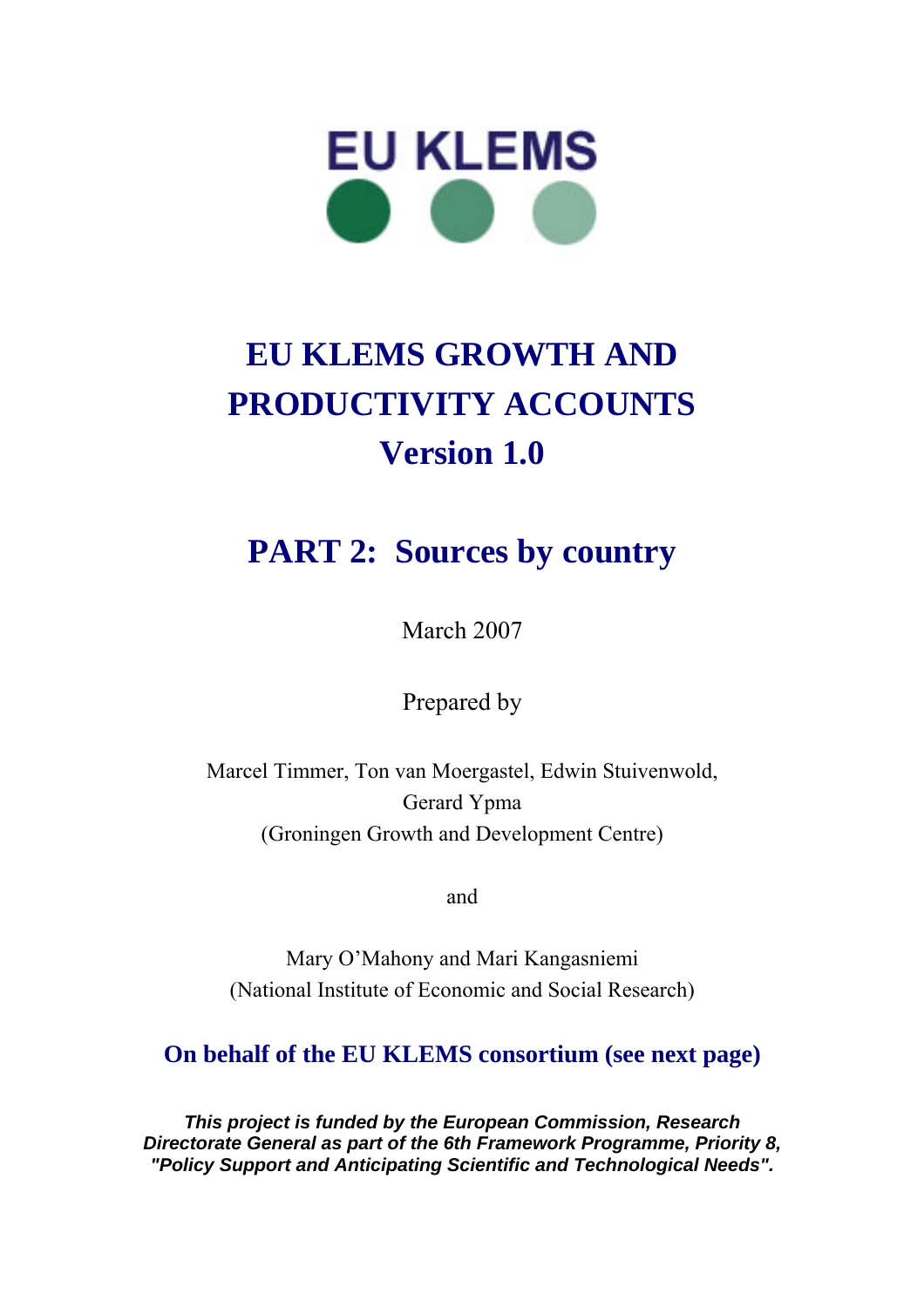### **EU KLEMS consortium**

| 01 | Rijksuniversiteit Groningen                                                           |  |  |
|----|---------------------------------------------------------------------------------------|--|--|
| 01 | Bart van Ark                                                                          |  |  |
| 01 | Marcel Timmer                                                                         |  |  |
| 01 | Gerard Ypma                                                                           |  |  |
| 01 | Edwin Stuivenwold                                                                     |  |  |
| 01 | Lourens Broersma                                                                      |  |  |
| 01 | Ton van Moergastel                                                                    |  |  |
| 01 | Robert Inklaar                                                                        |  |  |
| 01 | <b>Bart</b> Los                                                                       |  |  |
| 01 | Carolina Castaldi                                                                     |  |  |
| 02 | <b>National Institute of Economic and Social Research</b>                             |  |  |
| 02 | Mary O'Mahony                                                                         |  |  |
| 02 | Catherine Robinson                                                                    |  |  |
| 02 | Nicholas Oulton                                                                       |  |  |
| 02 | Ana Rincon                                                                            |  |  |
| 02 | Anna Soo                                                                              |  |  |
| 02 | Mari Kangasniemi                                                                      |  |  |
| 02 | Peter Loveridge                                                                       |  |  |
| 02 | Michela Vecchi                                                                        |  |  |
| 04 | Centre d'études prospectives et d'informations internationales                        |  |  |
| 04 | Laurence Nayman                                                                       |  |  |
| 04 | Michel Fouquin                                                                        |  |  |
| 04 | Anita Wolfl                                                                           |  |  |
| 05 | <b>Centre for Economic and Business Research</b>                                      |  |  |
| 05 | Svend Hougaard Jensen                                                                 |  |  |
| 05 | Anders Sorenson                                                                       |  |  |
| 05 | Thomas V. Pedersen                                                                    |  |  |
| 05 | Martin Junge                                                                          |  |  |
| 05 | Esben Anton Schultz                                                                   |  |  |
| 05 | Mickey Jan Pedersen                                                                   |  |  |
| 06 | <b>CPB Netherlands Bureau for Economic Policy Analysis and Statistics Netherlands</b> |  |  |
| 06 | Henry van der Wiel                                                                    |  |  |
| 06 | Ate Nieuwenhuis                                                                       |  |  |
| 06 | Paul de Jongh                                                                         |  |  |
| 06 | Rutger Hoekstra                                                                       |  |  |
| 06 | Gerrit Zijlmans                                                                       |  |  |
| 06 | Hans Kolfoort                                                                         |  |  |
| 06 | Ron de Heij                                                                           |  |  |
| 07 | Deutsches Institut für Wirtschaftsforschung e.V. Berlin                               |  |  |
| 07 | <b>Bernd Goerzig</b>                                                                  |  |  |
| 07 | Martin Gornig                                                                         |  |  |
| 08 | <b>Federaal Planbureau</b>                                                            |  |  |
| 08 | <b>Chantal Kegels</b>                                                                 |  |  |
| 08 | Jeroen Fiers                                                                          |  |  |
| 08 | Luc Avonds                                                                            |  |  |
| 08 | <b>Bernadette Biatour</b>                                                             |  |  |
| 08 | <b>Bernard Klaus Michel</b>                                                           |  |  |
| 08 | Koen Hendrickx                                                                        |  |  |
| 09 | Istituto di Studi e Analisi Economica and ISTAT                                       |  |  |
| 09 | Carlo Milana                                                                          |  |  |
| 09 | Antonella Baldassarini                                                                |  |  |
| 09 | Germana Bottone                                                                       |  |  |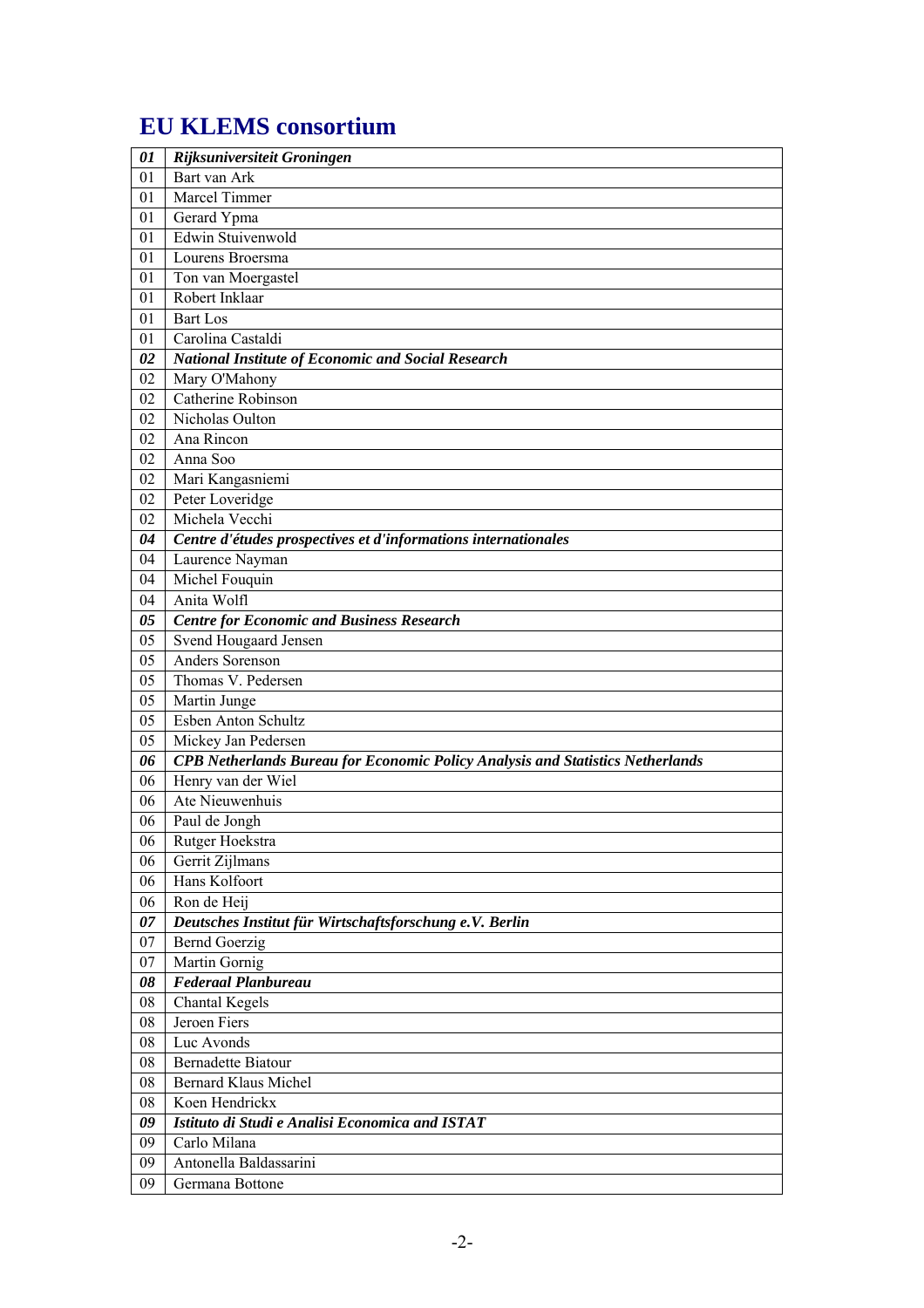| 09 | Suzanna Mantegazza                                                                |  |  |
|----|-----------------------------------------------------------------------------------|--|--|
| 09 | Cecilia Jona-Lasinio                                                              |  |  |
| 10 | Instituto Valenciano De Investigaciones Economicas, S.A.                          |  |  |
| 10 | Matilde Mas                                                                       |  |  |
| 10 | Javier Quesada                                                                    |  |  |
| 10 | <b>Ezequiel Uriel</b>                                                             |  |  |
| 10 | Lorenzo Serrano                                                                   |  |  |
| 10 | Fransisco Perez                                                                   |  |  |
| 11 | Helsingin kauppakorkeakoulu (Helsinki School of Economics) and Statistics Finland |  |  |
| 11 | Matti Pohjola                                                                     |  |  |
| 11 | Pirkko Aulin-Ahmavaara                                                            |  |  |
| 11 | Antti Pasanen                                                                     |  |  |
| 12 | <b>Austrian Institute of Economic Research</b>                                    |  |  |
| 12 | Michael Peneder                                                                   |  |  |
| 12 | Karl Aiginger                                                                     |  |  |
| 12 | <b>Martin Falk</b>                                                                |  |  |
| 12 | Serguei Kaniovski                                                                 |  |  |
| 12 | Kurt Kratena                                                                      |  |  |
| 12 | Marcus Scheiblecker                                                               |  |  |
| 13 | The Vienna Institute for International Economic Studies                           |  |  |
| 13 | Peter Havlik                                                                      |  |  |
| 13 | Robert Stehrer                                                                    |  |  |
| 13 | Monika Schwarzhappel                                                              |  |  |
| 13 | Hermine Vidovic                                                                   |  |  |
| 13 | Renate Prasch                                                                     |  |  |
| 13 | Sebastian Leitner                                                                 |  |  |
| 14 | <b>AMsterdam Business and Economic Research, Free University</b>                  |  |  |
| 14 | Eric Bartelsman                                                                   |  |  |
| 14 | Karin Bouwmeester                                                                 |  |  |
| 14 | Hans Quene                                                                        |  |  |
| 15 | The Conference Board Europe and Dale Jorgenson and associates                     |  |  |
| 15 | Eileen Ring                                                                       |  |  |
| 15 | Dale Jorgenson                                                                    |  |  |
| 15 | Mun Ho                                                                            |  |  |
| 15 | Jon Samuels                                                                       |  |  |
| 16 | <b>University of Konstanz</b>                                                     |  |  |
| 16 | Jorg Beutel                                                                       |  |  |
| 17 | <b>University of Birmingham</b>                                                   |  |  |
| 17 | Mary O'Mahony                                                                     |  |  |
| 18 | Pellervo Economic Research Institute                                              |  |  |
| 18 | Jukka Jalava                                                                      |  |  |
| 19 | <b>Japan</b>                                                                      |  |  |
| 19 | Kioji Fukao                                                                       |  |  |
| 19 | Tsutomu Miyagawa                                                                  |  |  |
| 19 | <b>Korea</b>                                                                      |  |  |
| 19 | Hak Kil Pyo                                                                       |  |  |
| 20 | <b>Statistics Lucembourg</b>                                                      |  |  |
| 20 | John Haas                                                                         |  |  |
| 20 | Charles-Henri DiMaria                                                             |  |  |
| 20 | Julien Ciccone                                                                    |  |  |
| 20 | <b>Statistics Sweden</b>                                                          |  |  |
| 20 | Tomas Skytesvall                                                                  |  |  |
| 20 | Hans-Olof Hagen                                                                   |  |  |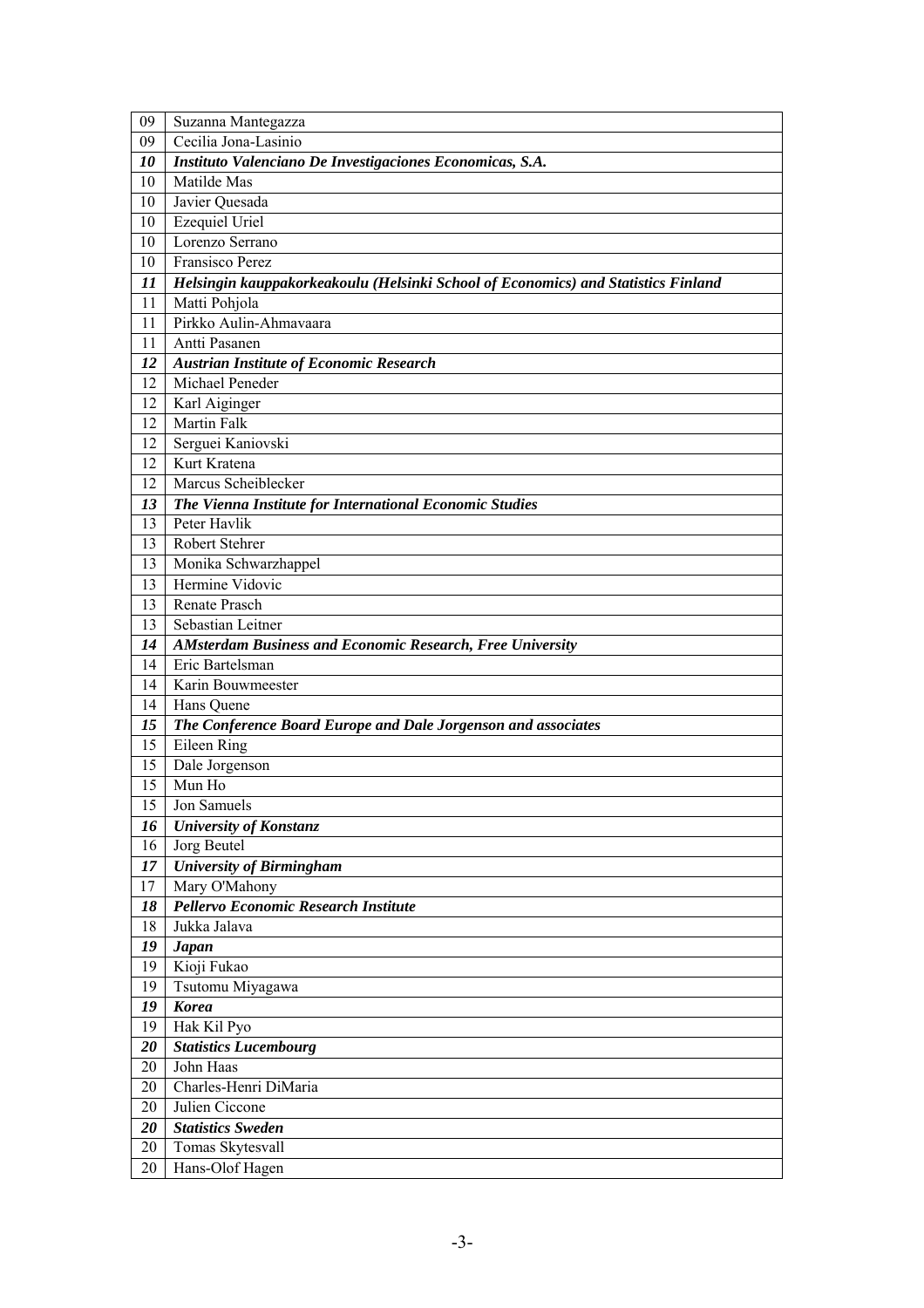### **Introduction**

This document gives an overview of the sources and methods used for constructing the EU KLEMS database. It has been set up on a country-by-country basis, classified by workpackage. Each country section starts with sources for inter-industry accounts, followed by Labour accounts (including labour composition) and Capital accounts.

All sheets have been prepared by the consortium partners in cooperation with the Groningen Growth and Development Centre. The statistical institutes of Sweden and Luxembourg have also contributed to this document. Wiiw has delivered the sources for the Czech Republic, Hungary, Poland, Slovak Republic and Slovenia. The Pellervo Research Institute did take care of the sections for the Baltic countries. For all other countries, the sources have been constructed by the Groningen Growth and Development Centre at the University of Groningen. Any errors or omissions are entirely the responsibility of the National Institute for Economic and Social Research and the Groningen Growth and Development Centre. All suggestions, comments and requests for additional information can be directed to euklems@eco.rug.nl.

Please note that the methods and comments only describe the deviations from normal procedures. These procedures have been described in part 1 of this document: Methodology. PART 1 also includes the list of industry and variable codes. Additional information can be obtained from the EU KLEMS consortium management (euklems@eco.rug.nl) or from the specific consortium partners.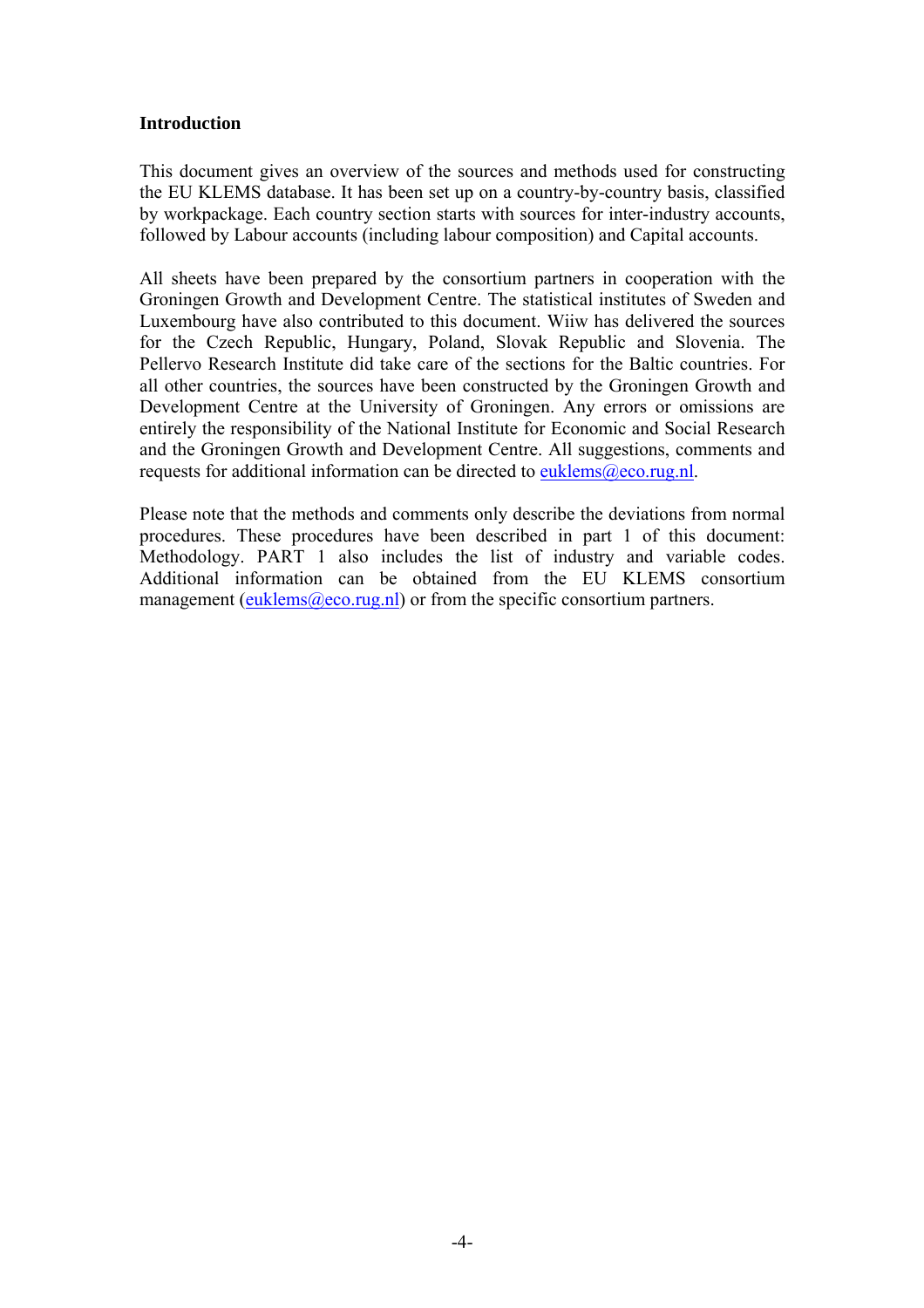### **Table of contents**

| Ireland |  |
|---------|--|
|         |  |
|         |  |
|         |  |
|         |  |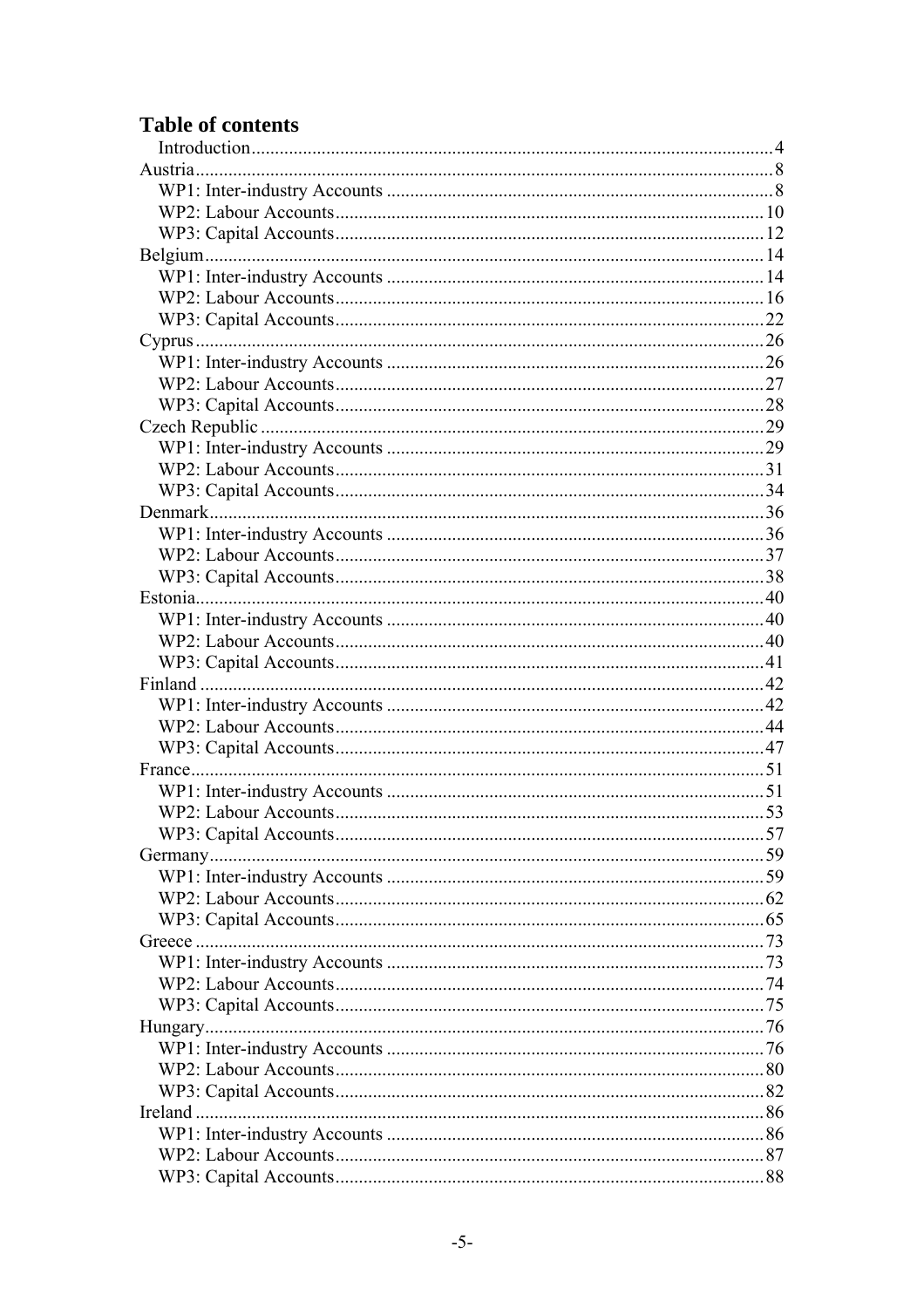| Portugal | .129 |
|----------|------|
|          |      |
|          |      |
|          |      |
|          |      |
|          |      |
|          |      |
|          |      |
|          |      |
|          |      |
|          |      |
|          |      |
|          |      |
|          |      |
|          |      |
|          |      |
|          |      |
|          |      |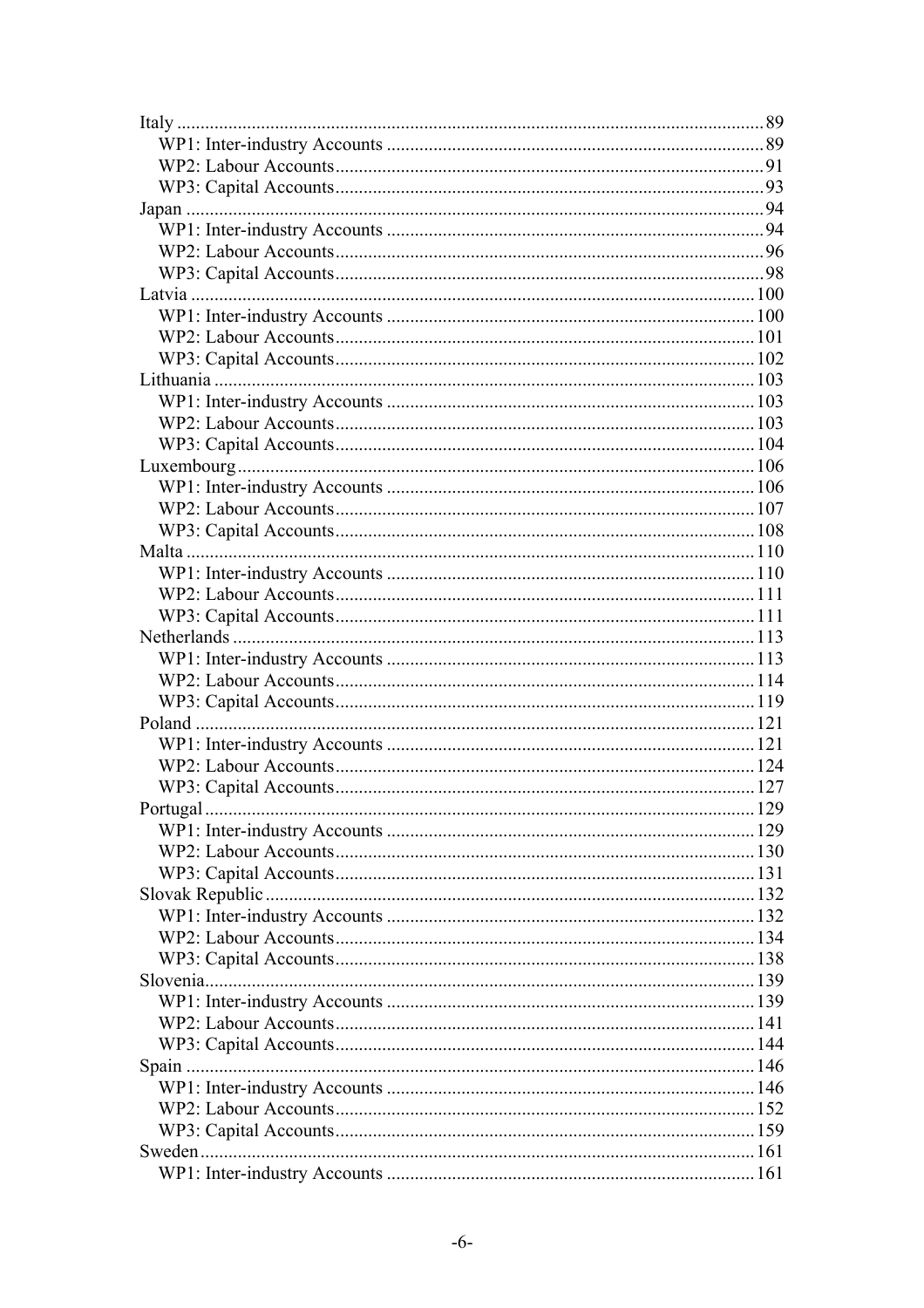|  | 162 |  |
|--|-----|--|
|  |     |  |
|  |     |  |
|  |     |  |
|  |     |  |
|  |     |  |
|  |     |  |
|  |     |  |
|  |     |  |
|  |     |  |
|  |     |  |
|  |     |  |
|  |     |  |
|  |     |  |
|  |     |  |
|  |     |  |
|  |     |  |
|  |     |  |
|  |     |  |
|  |     |  |
|  |     |  |
|  |     |  |
|  |     |  |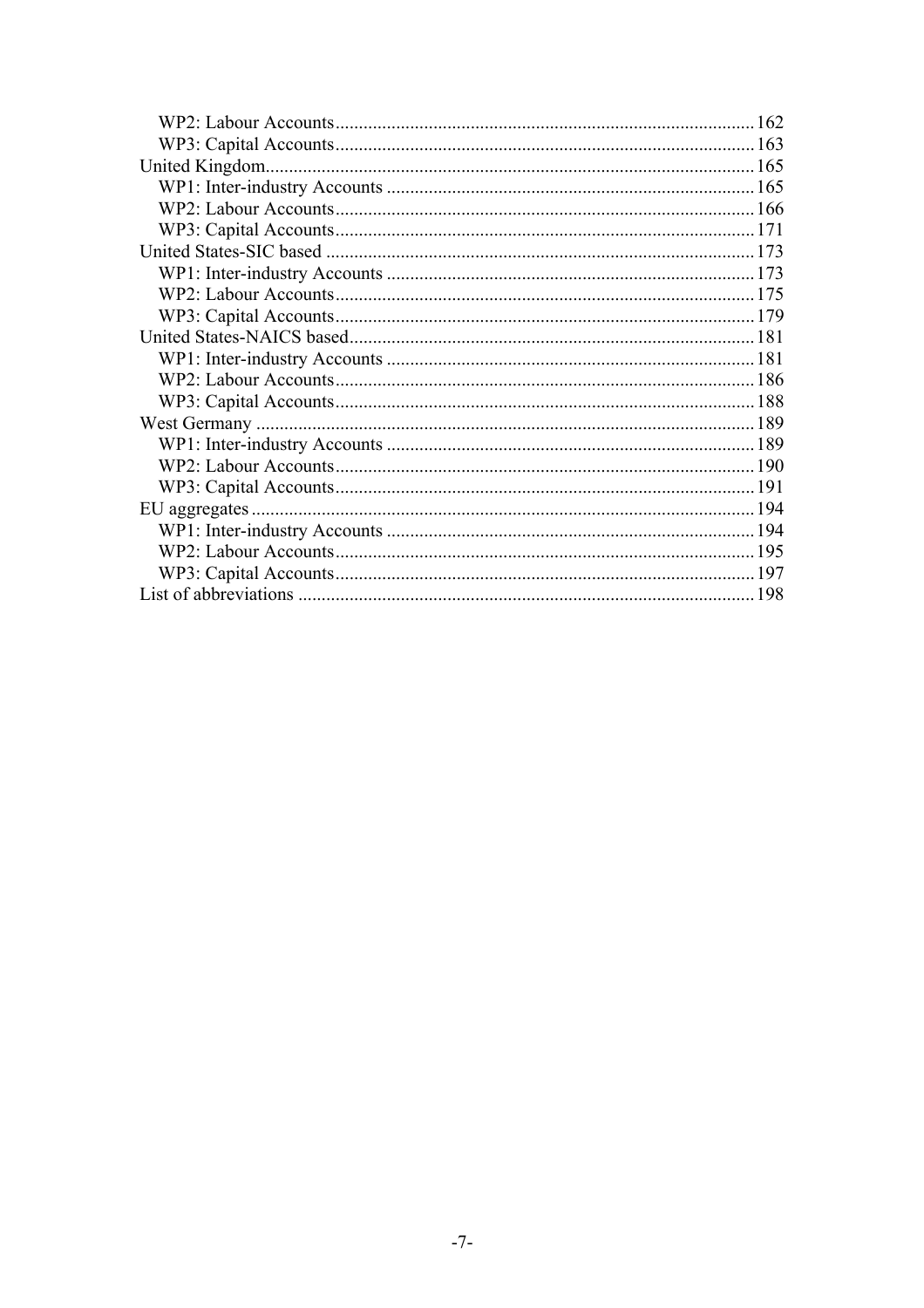### **Austria**

### **WP1: Inter-industry Accounts**

### **1. NA data**

- *Nominal*
	- o *Sources:* Time series data from Statistics Austria/National Accounts at NACE 2-digit (60).
	- o *Comments:*

-In order to end up with the EU KLEMS Industry list extra detail (Eurostat SBS database) has been added for 22, 24, 31-33 and 74 for value added and compensation.

**-**To be able to calculate EU aggregates for the whole period 1970- 2004, the period 1970-1976 has been filled by applying the trend of current GDP from the OECD National Accounts to all variables in current prices.

-Data below the level of industry C is confidential and is not shown in the datafile.

- *Volume*
	- o *Sources:* Time series data from Statistics Austria/National Accounts at NACE 2-digit (60).
	- o *Comments:*

**-**To be able to calculate EU aggregates for the whole period 1970- 2004, the period 1970-1976 has been filled by applying the trend of constant GDP from the OECD National Accounts to all variables in constant prices.

**-**As for current prices extra detail was added, an assumption has to be made for extra detail in constant prices. Aggregated price deflators are assumed to be identical for more disaggregate industries.

-Data below the level of industry C is confidential and is not shown in the data file.

### **2. SUT data**

- *Nominal*
	- o *Sources:* IOT and SUT data from Statistics Austria, interpolated for the period 1988 – 2004. *Use tables, 1988 – 2004:* Starting point of the use tables data set were the official input-output tables 1990, 1995, 2000 and 2001 as well as the supply-use tables for 1997 and 1999. As the input-output table 1990 had been elaborated in a different classification and under the concept of ESA 1979, it has only been used for some plausibility checking. The interpolation methodology started by inserting the missing years (1996, 1998) and in a second step enlarging the full time series  $1995 - 2001$  to  $1988 - 2004$ . The most important conceptual problem that had to be solved in the time series 1995 - 2001 was the treatment of FISIM. All Austrian input-output tables treat FISIM as a separate activity (column) in the use table. That had to be distributed to all activities according to the new ESA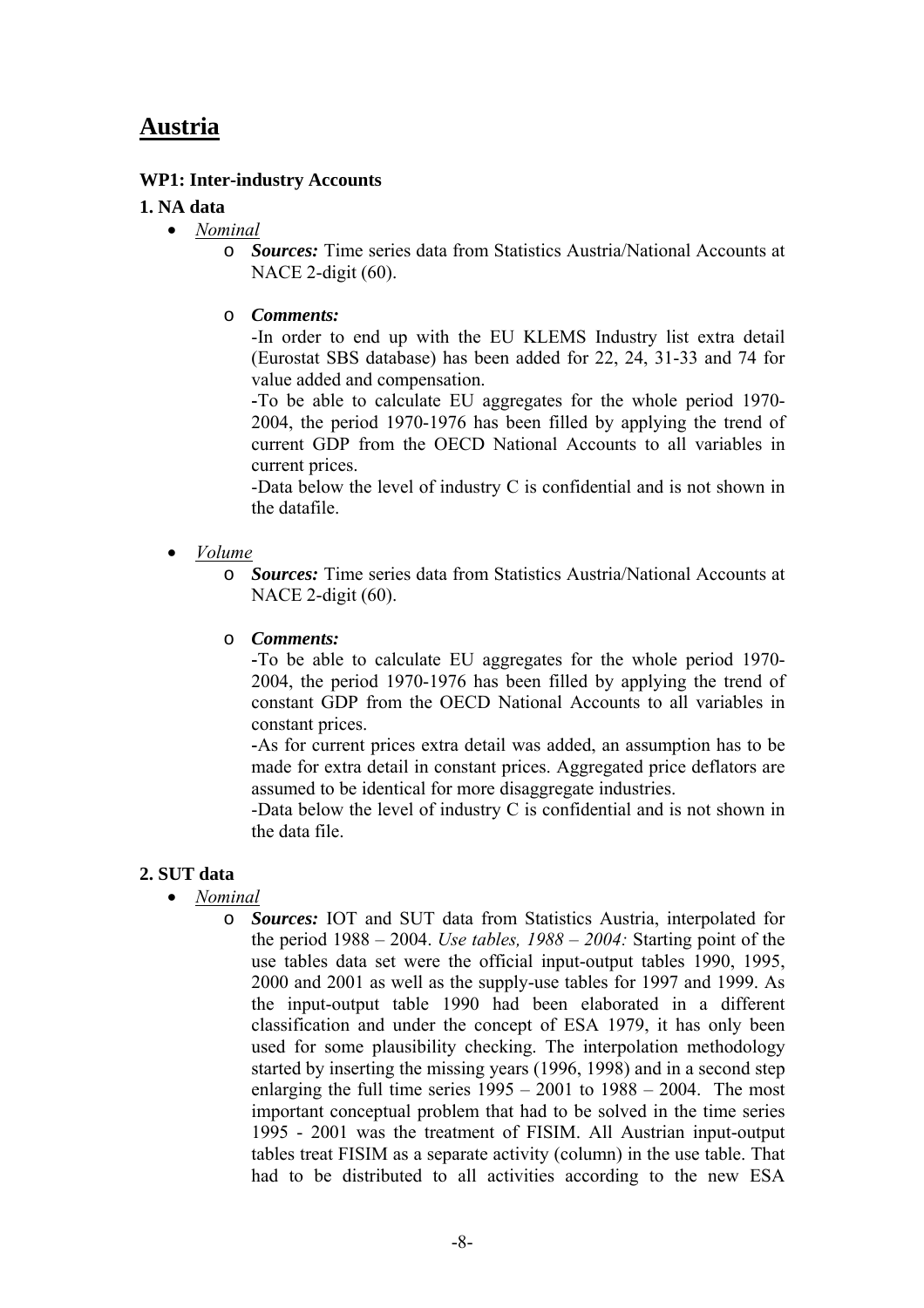guidelines. The revision of FISIM treatment in Austrian national accounts also led to a considerable decrease in the output of FISIM (and the banking sector). It was not possible to allocate this difference to any single buying industry, so FISIM has been redistributed to intermediate and final demand (proportionally top total demand in each industry or final demand component) and the difference to the new commodity output from the supply table (s. below) has been accounted for in a column vector "statistical difference (including inventories and stock changes"). The use tables 1995 – 2001 had to be adjusted to the total intermediate demand by industries from national accounts. Again upcoming imbalances on the commodity side have been attributed to the "statistical difference" vector. The interpolation methodology consisted of two main tasks: (i) interpolation of the final demand vectors and (ii) inserting first guesses for the single cells. On that result RAS has been applied for balancing. The methodology for (i) and (ii) has been put forward in detail in Kratena (2005). It turned out that RAS converged very rapidly after about ten iterations. The result was a time series for use tables at purchaser prices from 1988 to 2004 where total demand equals total supply at purchaser prices (s. below) and intermediate demand by industry equals the corresponding number from national accounts. Valuation matrices which can be used to transform the price concept for intermediate and final consumption from purchaser's to basic prices are only available for the "full" inputoutput years 1995, 2000 and 2001. There has been some experimenting with interpolation of these matrices. All statistical sources stem from Statistics Austria. *Supply tables, 1988 – 2004:* The starting point for the interpolation of supply tables was again the 1995 to 2001 time series (after inserting 1996 and 1998) of input-output and supply/use tables. A methodology to interpolate the main diagonal elements of the domestic supply matrix as described in Kratena (2005) represents the core of the task. The supply tables were adjusted to the industry output numbers from national accounts. Due to the revision of FISIM treatment this mainly resulted in a drop of the commodity output of banking services. The margin columns (trade and transport) had also to be adjusted (proportionally) in order to sum up to zero. Imports were taken from trade statistics. Documentation on methodology: Kurt Kratena (2005), Intrapolating SUT with Bi-proportional Methods (http://www.euklems.net/workpackages.html)

#### o *Comments:*

- *Volume*
	- o *Sources:* Deflation of nominal SUT with output price deflators from Statistics Austria and import price deflators from WIFO (calculated from disaggregated trade data via unit value indices). Documentation on methodology: Kurt Kratena (2005), Deflation of Supply and Use Tables (http://www.euklems.net/workpackages.html).
	- o *Comments:* Differences in the sum of deflated intermediate inputs by industry of SUT in volumes compared to NA data are small and have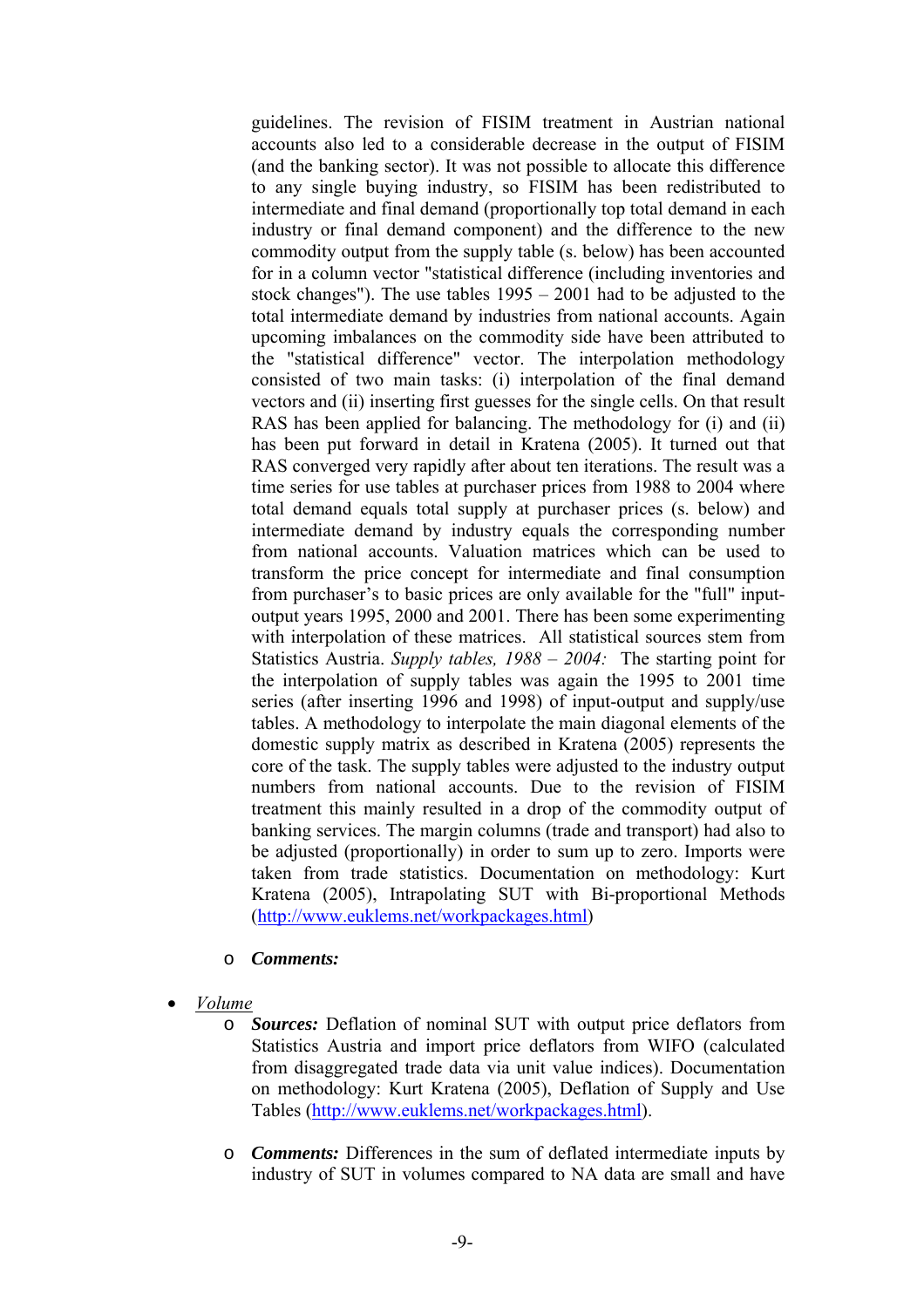been left open (no column adjustment of SUT in volumes to NA data has been carried out).

### **WP2: Labour Accounts**

### **1. Employment**

- *Sources:* (i) Time series data from Statistics Austria/National Accounts at NACE 2 – digit level including data for 60 industries for the period 1976- 2004, (ii) data for the period 1970-1975 are based on own calculations using individual labour force data ("Mikrozensus"), Census of Population 1971 as well as the annual industry statistics  $("Industriestatistik")<sup>1</sup>$ , and (iii) employment data from the Austrian social security records that are available at the four digit NACE level for the period 1975-2004.
- *Comments:* Employment based on NA data is measured as number of jobs ("Beschäftigungsverhältnisse"). Splitting up to EUK 72 is carried out by using employment weights from the Austrian social security records ("Beschäftigungsdaten des Hauptverbands der Österreichischen Sozialversicherungsträger"). Note that employment based on social security records as well as on the population census are measured as head counts. These data covers all employees in the Austrian private sector and all nontenured public sector workers. Data are in general very reliable, as the firms are legally obliged to report correct figures. However, it is known that selfemployed workers and civil servants are underreported.

-Data below the level of industry C is confidential and is not shown in the data file.

### **2. Hours**

- *Sources:* (i) time series data from Statistics Austria/National Accounts at NACE 2 – digit level including data for 60 industries for the period 1995-2004 and (ii) hours worked for earlier years (i.e. the period 1970-1994) are calculated using individual labour force data ("Mikrozensus").
- *Comments:* Splitting up to EUK 72 is carried out by assuming that the ratio of total hours per person employed (measured as jobs in full-time equivalents) is similar within a given two digit industry. Then we multiply the ratio of total hours per person employed (measured in full-time equivalents) with the number of all persons employed based on EUKLEMS industry classification. We multiply average weekly hours per person employed based on microcensus data by 52 weeks and the number of person employed based on national accounts data to obtain average annual hours.

-Data below the level of industry C is confidential and is not shown in the data file.

 $\overline{a}$ <sup>1</sup> Österreichisches Statistisches Zentralamt Industriestatistik 1970-1976, 2. Teil, Wien 1972-1978.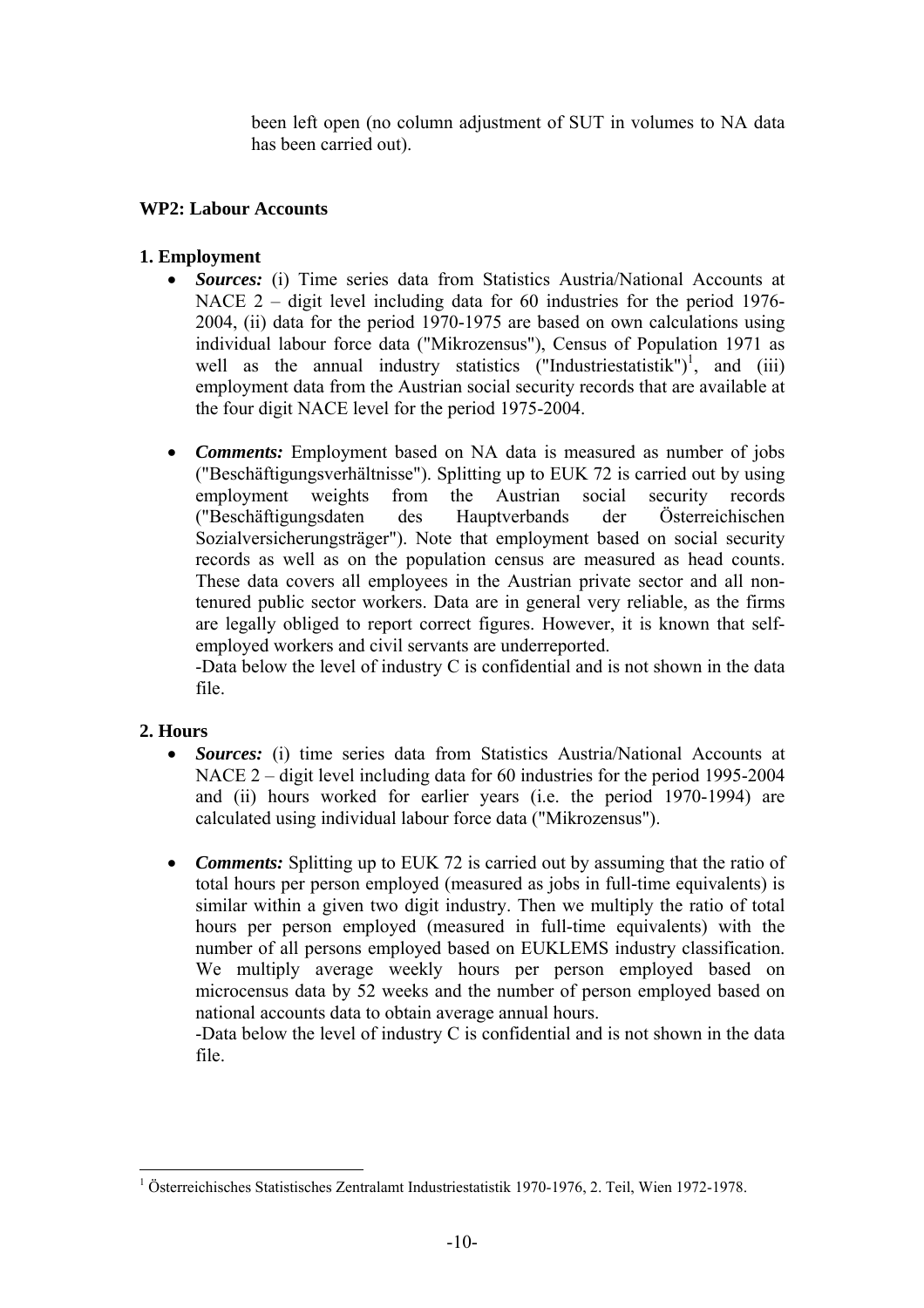### **3. Labour composition**

- *Employment*
	- o *Sources:* Information on employment of different skill types, age classes and gender at the industry level is calculated using individual microcensus data for the period 1980-2003 and individual Census of Population data for the year 1991 and 2001.
	- o *Comments:* University qualifications include workers with a college/university degree and technical/polytechnical degree and workers with postgraduate courses. Intermediate qualifications include: (i) vocational middle schools (BMS) that start after the 8th school year, and studies continue for between one and four years, (ii) completed upper level of Gymnasium (AHS), (iii) vocational higher schools (BHS) also starts after the 8th school year and may be completed in five years with the university entry exam. Vocational higher schools include, for example, the commercial academies (HAK) as well as the higher technical institutes (HTL). No formal qualifications include primary education. Employment data based on the Census of population are used as control totals for employment by age groups and skills. These data are interpolated using micro census data. However, due to the small sample size there is a large variance in the evolution of employment of university graduates by age and skill level across industries. Therefore, we use census of population data as control totals for the year 1991 and 2001 and interpolations based on the employment by three skill groups rather than by nine skill/age groups. -Labour composition is available at the level of 15 industries. For lower levels we assumed the same composition as the higher aggregate.
- *Compensation*
	- o *Sources:* Information on earnings and wages for different skill types as well as age classes at the industry level is calculated using microcensus data for the period 1997. Time series data on wages for different skill levels are drawn from the wage and salary statistics. For some industries (NACE 65-93) we draw data from the database of collective wage agreements.

*Comments:* Wage data based in microcensus are interpolated using the wage and salary statistics. The wage and salary statistics contains earnings for different groups of white collar workers (measured as monthly earnings) as well as wage for different groups of blue collar workers (measured as hourly wages). Note that wage and earnings data based on the wage and salary statistics refers to full-time workers' wages. Finally, in order to get a composite wage index for the three skill groups we use the törnqvist index.

-Labour composition is available at the level of 15 industries. For lower levels we assumed the same composition as the higher aggregate.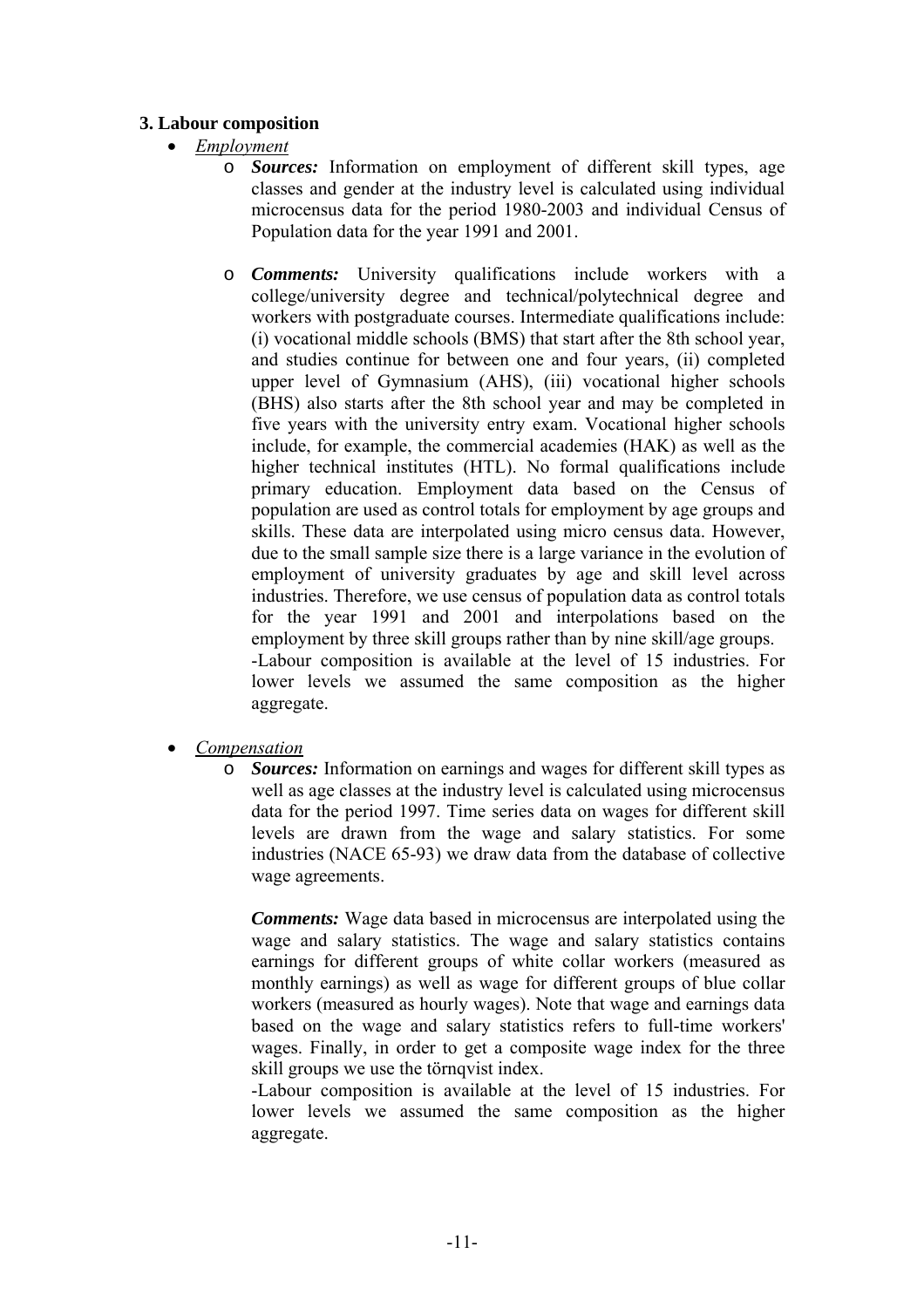### **WP3: Capital Accounts**

 $\overline{a}$ 

• *Main sources for GFCF* 

The main sources are published sources by Statistics Austria ESA 1995 PI6 assets by A60 sectors for 1976-2004 (current prices, constant 1995 prices). I/O GFCF matrices for 1995 and 2000 (current prices) Other sources WIFO estimates.

### • *Methods (for estimating industry \* asset)*

We take annual data on Gross Fixed Capital Formation (GFCF) published by Statistics Austria for the period of 1976 to 2004 according to ESA 1995 (P6 Asset classification-NACE A60). These data are available at current prices and as chain-linked volume indices. In ESA 1995, IT and CT assets are contained in Metal Products and Machinery (PI 62 or AN.11132) while software is available separately. We use the share of *Office, Accounting and Computing Machinery* (CPA 30) and the share of *Radio, Television and Communication Equipment and Apparatus* (CPA 32) in *Metal Products and Machinery* (CPA 28 to CPA 33 and 36) from capital formation matrices (commodity by industry) as approximations to the shares of IT and CT assets in PI 62 of the National Accounts.<sup>2</sup> Capital formation matrices are available at the 2 digit level at current prices for 1995, 1997, 1999, 2000 and 2001. EUKLEMS *Other machinery and equipment* is a residual category computed by subtracting IT and CT from PI 62 of the National Accounts.

We use cubic interpolation to fill the shares for 1996 and 1998. In some sectors these shares were either missing or implausible. This was the case with IT in sectors 02, 05 and 13, and CT in sectors 02, 05, 13, 16, 18, 23, 30, 35, 37, 41, 61 and 73, most of which are small sectors. For them we compute the shares using the elasticities of investment in IT and CT with respect to investment in Software and Machinery and Equipment estimated by sector using the US-BEA data for the time period between 1984 and 2003 at current prices.<sup>3</sup> We also use the same elasticities to extrapolate the shares between 1976 and 1994 and 2004.

To meet the EUKLEMS industry classification, we disaggregate several 2 digit industries into their 3 digit constituents or aggregates thereof. Statistics Austria published Leistungs- und Strukturstatistik (formally Leistungs- und Strukturerhebung), which includes investment by 3 digit industries in essentially the PI6 assets for the years 1997, 1998, 2000, 2001, 2002 and 2003. We use this information to compute the shares of the required 3 digit sectors. We applied the shares of 1997 to all preceding years and used the shares of 2003 for 2004.

<sup>2</sup> The use of shares is appealing because of the discrepancy between Metal Products and Machinery in the I/O Tables and PI 62 of the National Accounts.

<sup>&</sup>lt;sup>3</sup> This required converting US data from NAICS 2003 to NACE revision 3. Estimated elasticities are available upon request.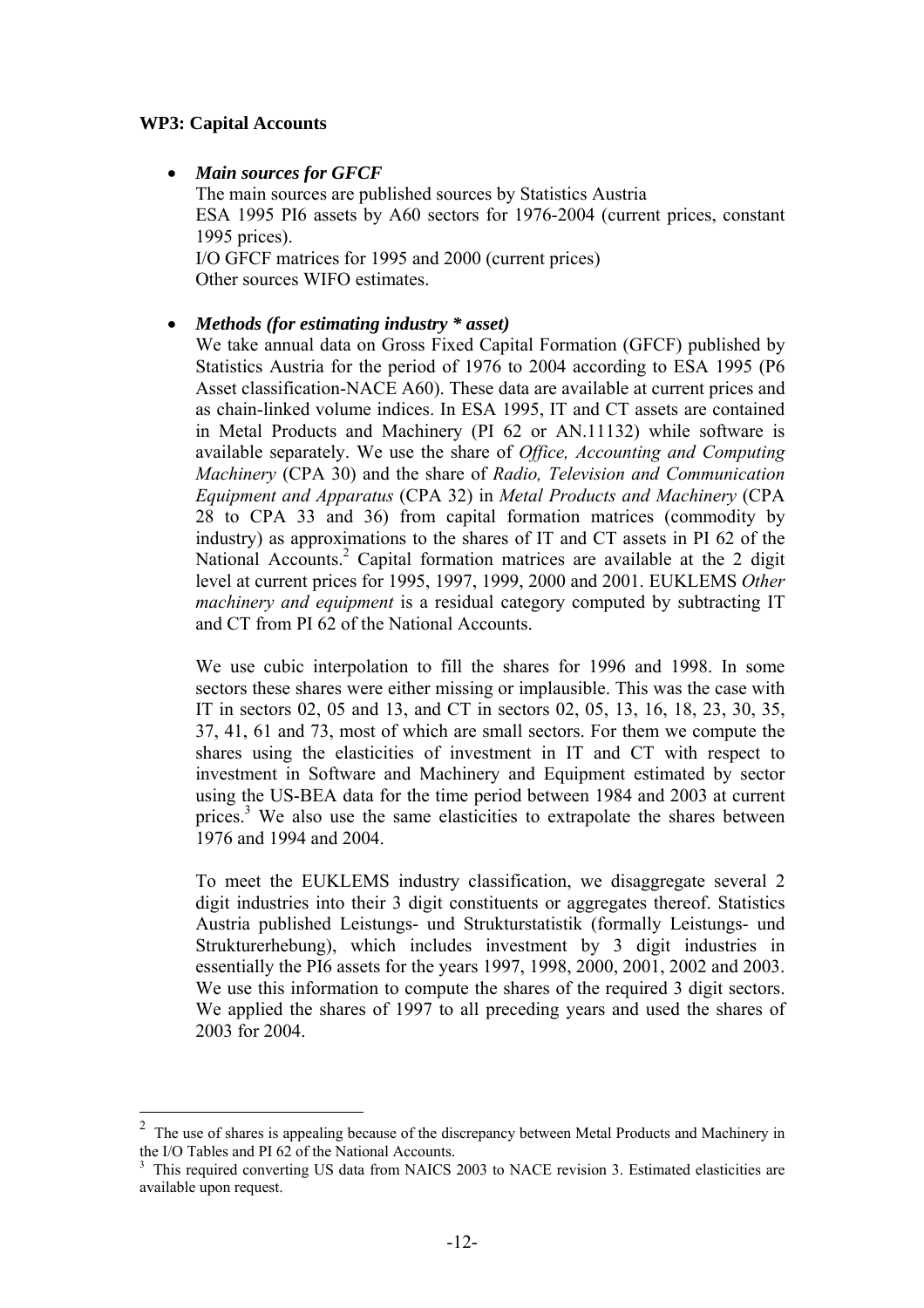In order to get ICT assets by EUKLEMS industry, since we have no information by assets at the 3 digit level, we split each asset using the share of total investment of the 3 digit sector (or an aggregate of several 3 digit sectors) in the respective 2 digit sector. These shares vary by sectors and years. Alternatively, one could use the RAS technique to interpolate the ICT by 3 digit sector matrices using comparable matrices for another country, say Germany.

Building infrastructure is available separately for all years and sectors and is separated from non-residential buildings. We have compiled these data from a multitude of national sources, including balance-sheets of the post, railways and road-construction agencies, according to a WIFO definition of infrastructure (a publication is forthcoming, albeit in German).

Since we have no price indices for the ICT assets except Software for which a volume index is available, the US-BEA deflator has been used.

### • *Initial capital stock*

For 1975 for PI6, net capital stock. Breakdown of nominal stock of PI62, on the basis of shares of IT, CT and Omach in average nominal investment in 1976 and 1977.

• *Comments:* As for WP1 the data for NACE Industry 11 was put in with NACE Industry 13, this has also been done for WP3.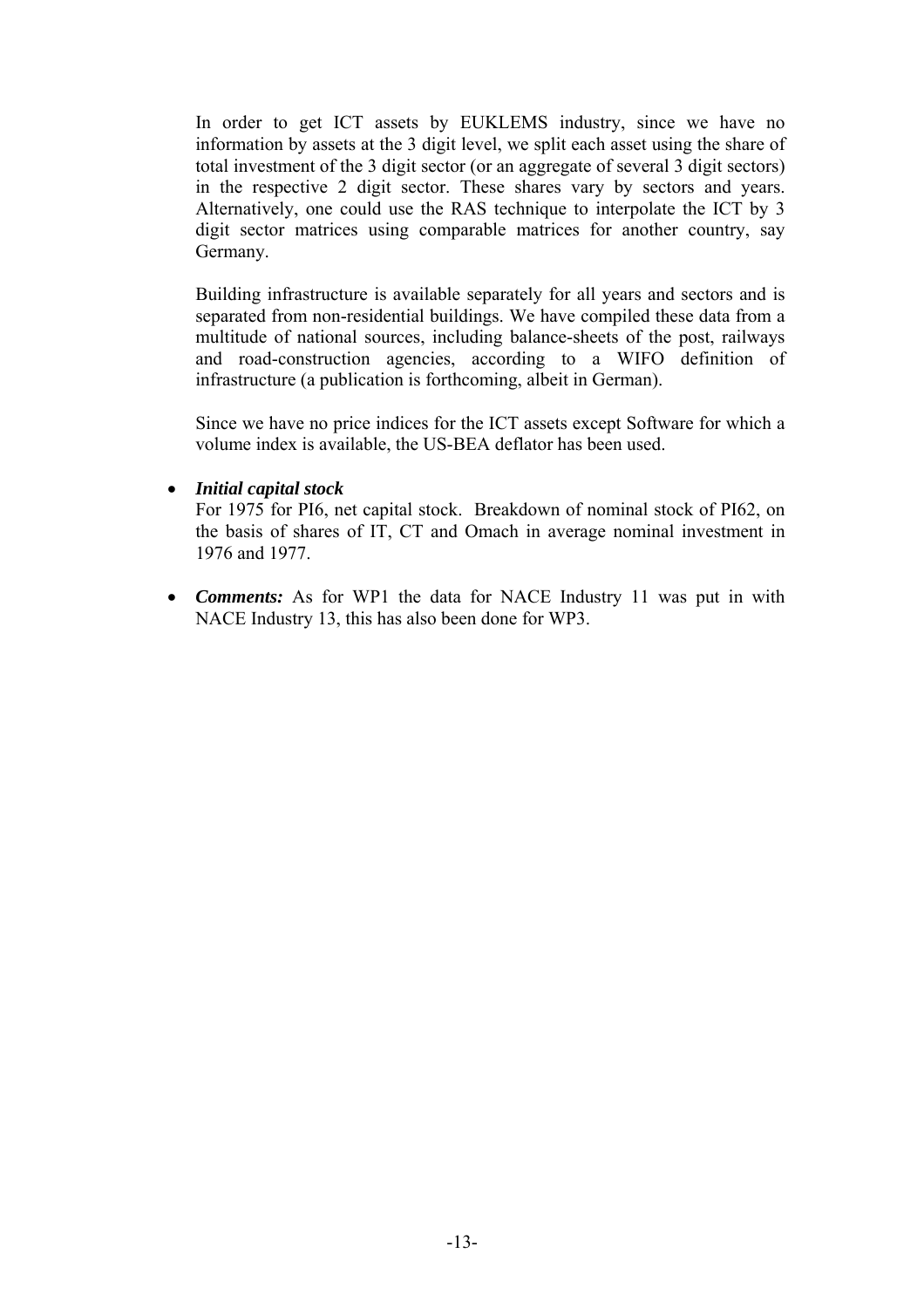### **Belgium**

### **WP1: Inter-industry Accounts**

### **1. NA data**

- *Nominal*
	- o *Sources:* unpublished data from the Institute of National Accounts (INA), own calculations Federal Planning Bureau Belgium and GGDC calculations.
	- o *Comments:* -Data respect the 2006 revision of the national accounts (NA), release date 30 Sept 2006

**-**The following EUK72-industries could only be obtained through splitting with weights calculated based on structural business statistics material: 313, 31x, 321, 322, 323, 331t3, 334t5, 351, 352, 35x, 40x, 402, 70imp and 70x. There are specific weights for each year (except 2004 where 2003 weights have been used). The same weights have been used for current and constant prices. Note that these weights have been calculated on the basis of the old version of the NA.

-Intermediate inputs in current has been calculated as the difference between value added and gross output.

-For the period 1970-1994, for value added and components of value added the initial data in the A31-industry-classification has been split using older non-revised NA data for the same period in order to obtain 64 of the 72 EUK-industries.

-Weights for the 1970-1994 period are based on 1995 data for the remaining EUK72-industries could not be obtained separately (these were again 313, 31x, 321, 322, 323, 331t3, 334t5, 351, 352, 35x, 40x, 402, 70imp and 70x).

-To calculate gross output and intermediate inputs for the 1970-1994 period we have assumed the 1995 value added-gross output ratio constant for the period 1970-1994. Intermediate inputs is again the difference between gross output and value added.

- *Volume*
	- o *Sources:* unpublished data from the Institute of National Accounts (INA), own calculations Federal Planning Bureau Belgium and GGDC calculations.

o *Comments:*

**-**Data respect the 2006 revision of the national accounts (NA), release date 30 Sept 2006

**-**As for current prices extra detail was added, an assumption has to be made to add detail at the same level of disaggregation in constant prices. Aggregate price deflators are assumed to be identical for more disaggregate industries.

-Constant price base year: 2000.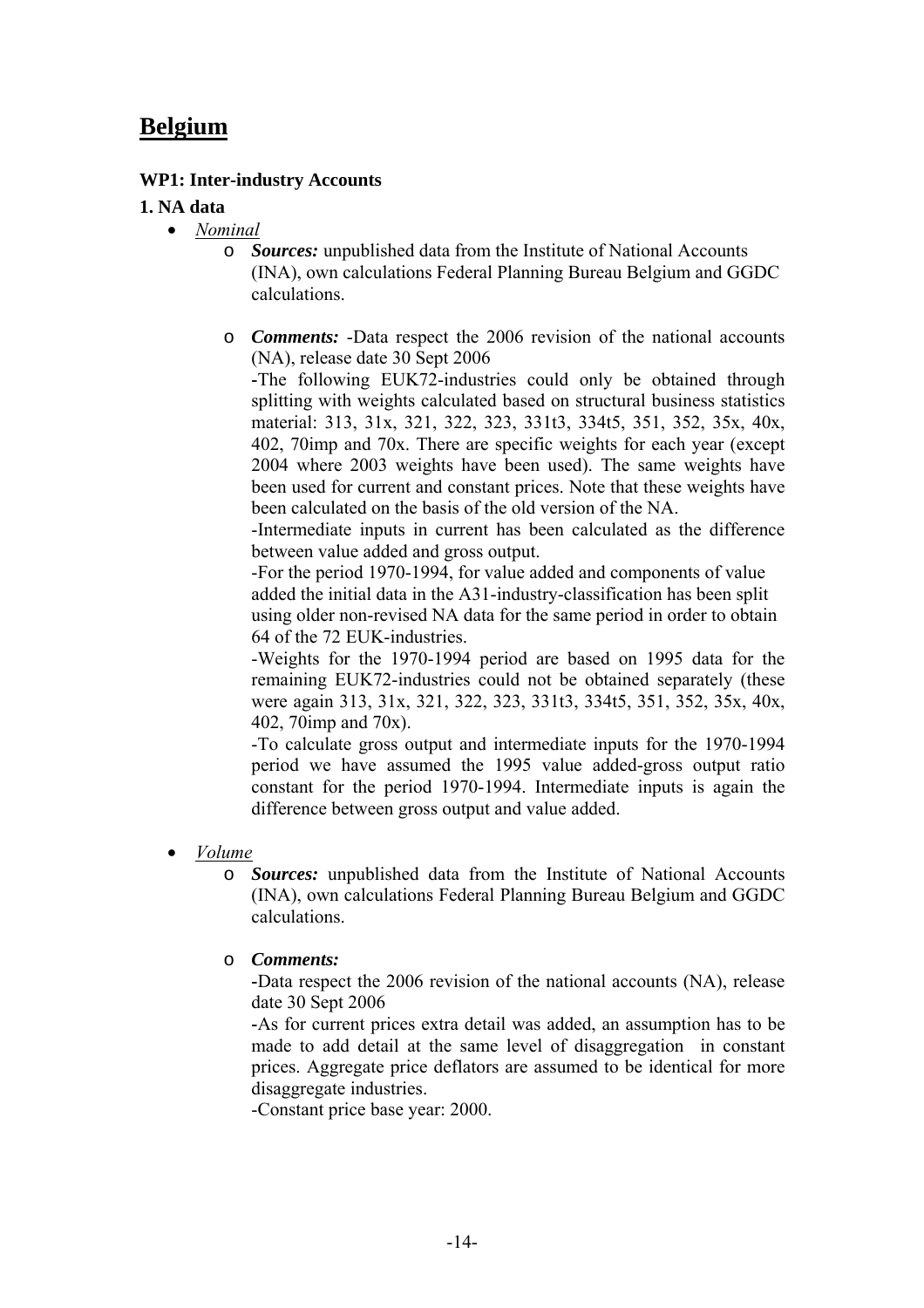-Intermediate inputs in constant prices have been calculated as the difference between value added and gross output<sup>4</sup>.

-Have used value added deflator to deflate gross output and intermediate inputs, by lack of separate deflators.

### **2. SUT data**

- *Nominal*
	- o *Sources:* Unpublished data from the National Bank of Belgium (NBB) completed with own calculations Federal Planning Bureau Belgium (1995, 1997, 1999, 2000-2), own calculations Federal Planning Bureau Belgium (1996,1998)
	- o *Comments:* Data respect the 2006 revision of the national accounts (NA), i.e. they have been made compatible with both major revisions of 2005 and 2006, latest modification to the data Dec 2006 -All tables are compatible with NA totals

-The following EUK72-industries could only be obtained through splitting with weights calculated based on structural business statistics material: 313, 31x, 321, 322, 323, 331t3, 334t5, 351, 352, 35x, 40x, 402, 70imp and 70x. There are specific weights for each year for output by product. For inputs by product weights for 1995 and 2000 have been used for all years. Note that these weights have been calculated on the basis of the old version of the NA.

-NA-revision of 2005 taken into account by means of manual revisions (supply table and make matrix) and specific data received from the NBB

-Method for generating missing years (1996 and 1998): proportional interpolation of supply table, final demand data provided by NBB, RAS interpolation for intermediate input matrix.

#### • *Volume*

 $\overline{a}$ 

- o *Sources:* Own calculations Federal Planning Bureau Belgium based on price data from the National Bank of Belgium (NBB)
- o *Comments:*-own calculations Federal Planning Bureau Belgium based on price data from the National Bank of Belgium (NBB)
	- -All tables are compatible with NA totals
	- -Same product and industry weights as in current prices
	- -Separate domestic and imported price indices per product
	- -Deflation according to assumption of same price in all uses -Base year: 2000

<sup>4</sup> gross output and value added have first been converted to previous year prices, based on these figures intermediate inputs at previous year prices can be calculated, these can then be used to calculate intermediate inputs in 2000 prices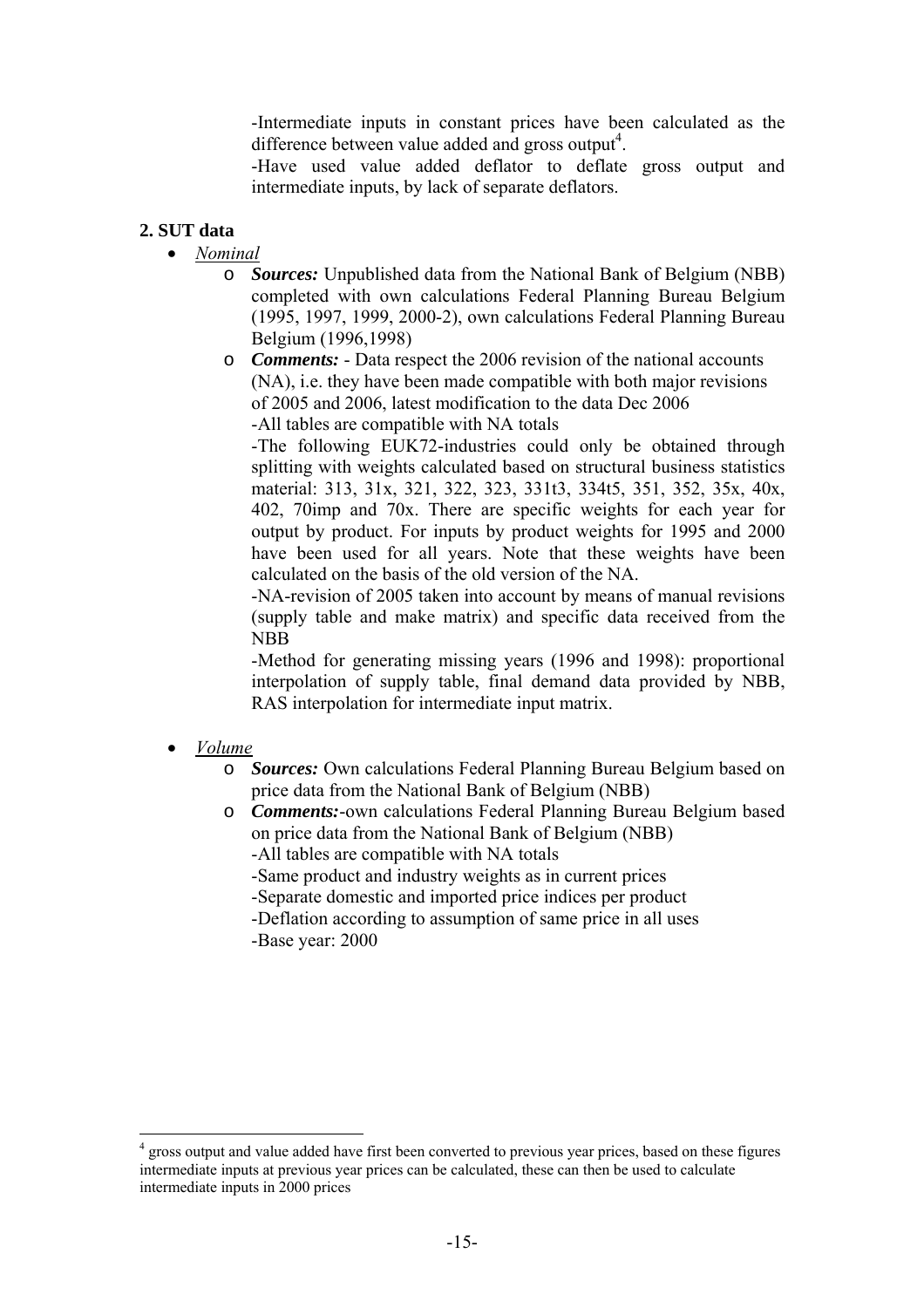### **WP2: Labour Accounts**

### **1. Employment**

 $\overline{a}$ 

- *Sources:* (i) Empoloyees: Data since 1995 are based on published national  $accounts<sup>5</sup>$  (A31 industry level, 1995-2004), unpublished national accounts (A60plus industry level, 1995-2004) and unpublished social security microdata (RSZ/ONSS and RSZPPO/ONSSAPL; 1997-2004). Retropolations are mainly based on published Ministry of Labour data and FPB series, (ii) Self-employed: Data for the period 1995-2004 have been collected from published national accounts<sup>6</sup> (A31 industry level, 1995-2004), unpublished national accounts (A60plus industry level) and VAT statistics. Retropolations are mainly based on published Ministry of Labour data.
- *Methods:* (i) Employees: Published NA data at 31 industry level have been further split into 60 industries and into additional EUKLEMS industries 221, 22X, 244, 24X, 741T4, 745T8, 91T2 and 923T7 by means of unpublished national account sources (period 1995-2004) and into additional EUKLEMS industries 313, 31X, 321, 322, 323, 331T3, 334T5, 351, 353, 35X, 402 and 40X by means of share indicators obtained from social security data (period 1997-2004).

The data at 60 industry level has been calculated back to 1974 using published Ministry of Labour (ML) data (available at 3 digits of NACE70 and at 4 digits of NACE Rev. 1; situation as of June 30 each year), which are also mainly based on social security primary sources. The industry classification scheme changed over time, but an overlapping year of social security information for 1992 allowed the construction of indicator series at the NACE rev.1 A60 level throughout for the period 1974-1999. Total salaried employment as of June 30 was obtained bottom up, by aggregating the industry data. For the period 1980-1994, quarterly data from the social security sources were available at 7 industries level; these were used to interpolate the June 30 series and derive employment in yearly averages at 7 industries level. Then, the A60 detail in yearly averages for the period 1980-1994 was obtained through application of the June 30 share indicators. Finally, pre-1980 series in yearly averages were obtained by applying June 30 growth rates throughout. This methodology anticipates the official revised NA long term employment series (period 1980- 2004; 7 industries level) that will become available shortly.

The split of the A60 industries into EUKLEMS industries (respectively for 1974-1994 and for 1974-1996) has also been done through the ML

<sup>&</sup>lt;sup>5</sup> The primary sources for salaried employment in the national accounts are social security micro data. Social security bodies provide for an almost complete coverage of salaried employment. A limited number of additions/corrections are made to the social security data, notably to account for underground activities.

<sup>&</sup>lt;sup>6</sup> Social security data are the main source for the total number of self-employed in the national accounts. VAT statistics are the primary source for the distribution by industry. For self-employed not subject to TVA declaration, data are taken from the social security body, or in the case of (unpaid) family workers that assist the self-employed (roughly 10% of total self employed) from the Labour Force Survey.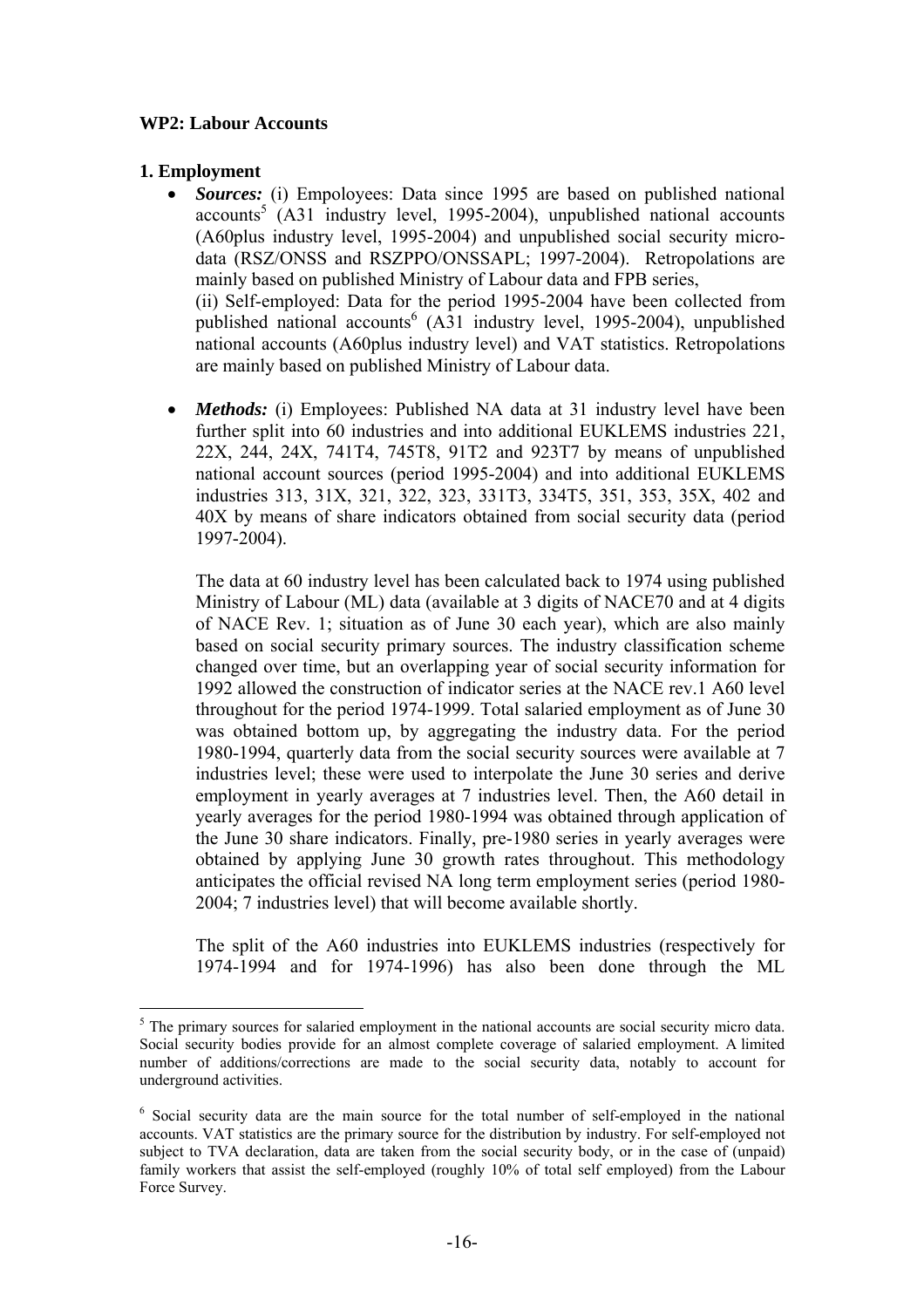Employment Source and/or the underlying social security data themselves. In this case, however, data were obtained top-down by using indicators for shares in the A60 aggregates. Constant 1993 shares were used prior to 1993 in one instance (split of 321+323), where matching changing classifications directly was not possible.

Data before 1974 have been based on FPB sources, which contain employment series according to a pre-NACE70 industry classification (ultimately also based on social security data). It was possible to match these data to NACE Rev.1 for 27 aggregate industries. A further split of these 27 industries into A60 and EUKLEMS industries has been done by applying constant 1974 shares throughout.

(ii) Self-employed: Published NA data at 31 industry level have been further split into 60 industries and into additional EUKLEMS industries 221, 22X, 244, 24X, 741T4, 745T8, 91T2 and 923T7 by means of unpublished national account sources (period 1995-2004) and into additional EUKLEMS industries 313, 31X, 321, 322, 323, 331T3, 334T5, 351, 353, 35X, 402 and 40X by means of share indicators obtained from unpublished VAT statistics (period 1995-2004).

Data for all NACE A60 industries have been worked back to 1970 using the ML source (available at 2 digits of NACE70 and at 2 digits of NACE Rev. 1; situation as of June 30 each year). This was done top-down. First, indicators at the economy-wide level by type (self-employed proper, administrators, family workers) have been used. Then, administrators have been allocated to NACE 74 (current NA practice) and share indicators have been used to split the remaining types into A60 industries. The ML data are mainly based on VATstatistics and complemented with social security statistics, census data and LFS data for self-employed not subject to VAT declaration. To guarantee the continuity of series across changes in industry classification, average adjacent growth rates had to be used in 1993. Moreover, the ML series for selfemployed contained a split of 'administrators' according to industry of use, whereas current NA practice allocates this entire category (estimated at  $15\%$ ) of total non-salaried employment in 1995 and at 26% of total non-salaried employment in 2004) to NACE 741T4. Since information concerning the ML split of administrators seems to have been lost for the period prior to 1994, it has been necessary to make a re-estimate of this split in order to adjust the ML series and finally obtain indicator series net of administrators. Again, this way of working anticipates the methodology that will be used for the official revision of the NA long term employment series (period 1980-2004; 7 industries level) that will become available shortly.

As for the split into EUKLEMS industries prior to 1995, sources are scarce, and ad hoc methods have been used. Methods used are based on assuming that EUKLEMS industry shares in A60 aggregates for self-employed follow the same evolution as the shares for salaried employment. In the case of business services, first 'administrators' are extracted and allocated entirely to 741T4. Second, the remainder is split between 741T4 and 745T8 using constant 1995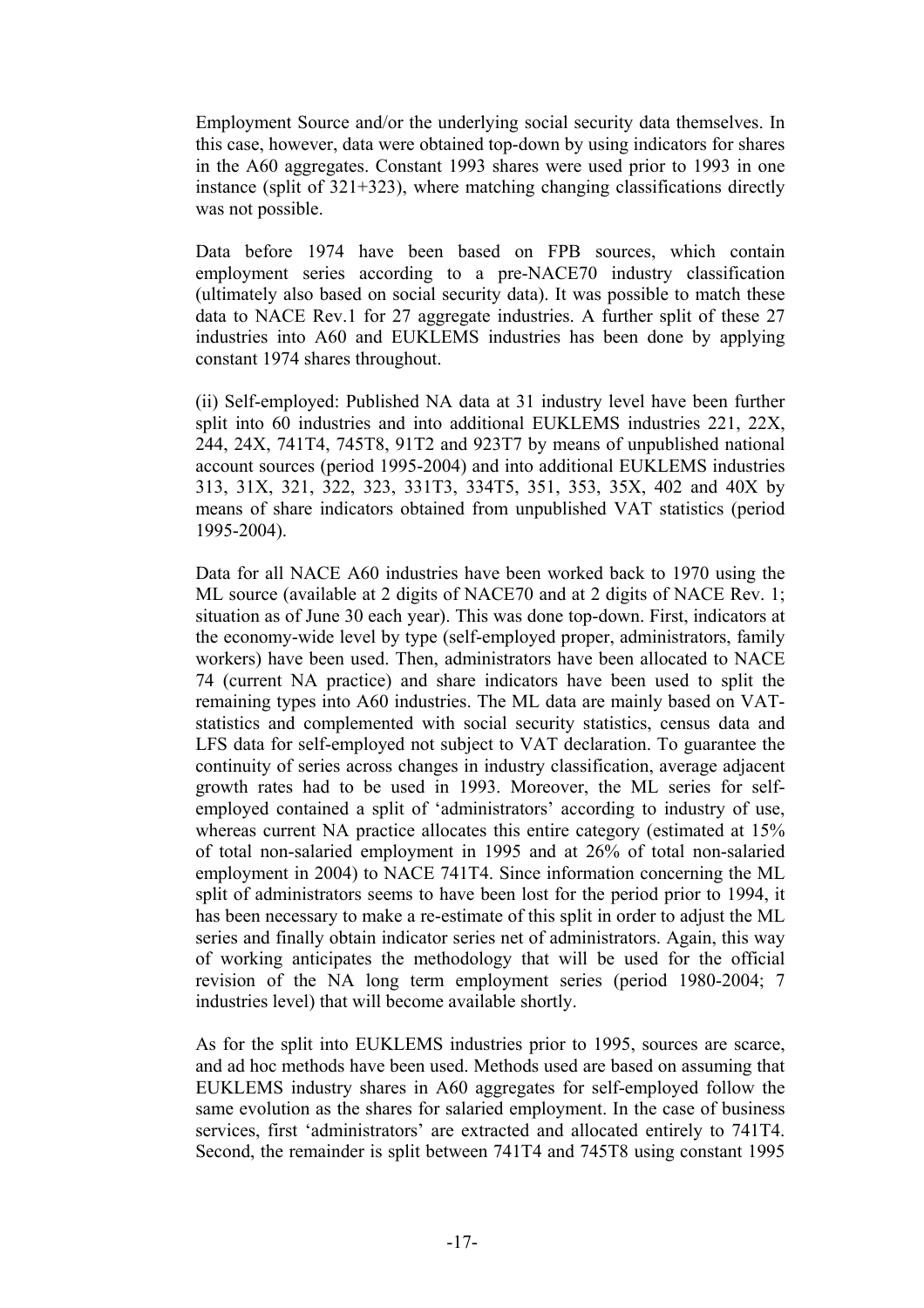shares throughout, because here the evolution of shares for employees has been influenced disproportionately by the development of interim labour.

• *Comments:*-All salaried and non-salaried employment series refer to head counts by principal occupation; no secondary activities are included whatsoever. All employment series respect the latest vintage of the National Accounts (September 2006).

### **2. Hours**

 $\overline{a}$ 

- *Sources:* Data since 1995 are based on published national accounts<sup>7</sup> (A31) industry level, 1995-2004), unpublished national accounts (A60plus industry level, 1995-2004) and unpublished social security data (RSZ/ONSS and RSZPPO/ONSSAPL; 1997-2004). Retropolations are based on a mix of NIS industrial statistics (monthly hours paid for blue collar workers; available from 1980 onwards at NACE A31 for manufacturing and construction), the LFS (weekly hours usually worked in the principal activity; available since 1983 at NACE A60) or FBP data for conventional yearly working time (available at A60 industry level for the period 1975-2002).
- *Methods:* Published NA hours data at A31 industry level have been further split into 60 industries and into additional EUKLEMS industries 221, 22X, 244, 24X, 741T4, 745T8, 91T2 and 923T7 by means of unpublished national account sources (period 1995-2004) and into additional EUKLEMS industries 313, 31X, 321, 322, 323, 331T3, 334T5, 351, 353, 35X, 402 and 40X by means of share indicators obtained from unpublished social security data (period 1997-2004). For the latter EUKLEMS industries, it has been assumed that for the period 1995-1996 the evolution of hours worked per person for each of the sub-industries is equal to the evolution of hours per person for the relevant A60 aggregate, allowing for composition effects.

Retropolation (1970-1994) of average hours worked per employee by industry has been based on a mix of indicators, derived from NIS industrial statistics (monthly hours paid for blue collar workers; available from 1980 onwards at NACE A31 for manufacturing and construction), the LFS (weekly hours usually worked in the principal activity; available since 1983 at NACE A60) or FBP data for conventional yearly working time (available since 1975 at NACE A60 for the market sector and since 1970 for 7 aggregate market sector industries), in that order of preference. Since the conventional working time series refer to full time employment, it has been necessary to construct time series for full time equivalent (FTE) employment in the process. Hence, a 1997-2004 benchmark for the number of FTE per person by industry has been constructed via social security data; these industry series have been worked back to 1983 by means of the LFS. Prior to 1983, currently only economy-

<sup>7</sup> Hours in the national accounts include hours in secondary activities and are almost exclusively based on social security (ONSS) micro data. For part-time employees, the social security records include information on hours paid and on hours 'usually worked' by a comparable full-time worker. For fulltime employees, they give information on the number of days paid by the employer. Holidays are subtracted from hours and days paid and for full-time employees the information on hours usually worked is used to estimate (annual) hours worked.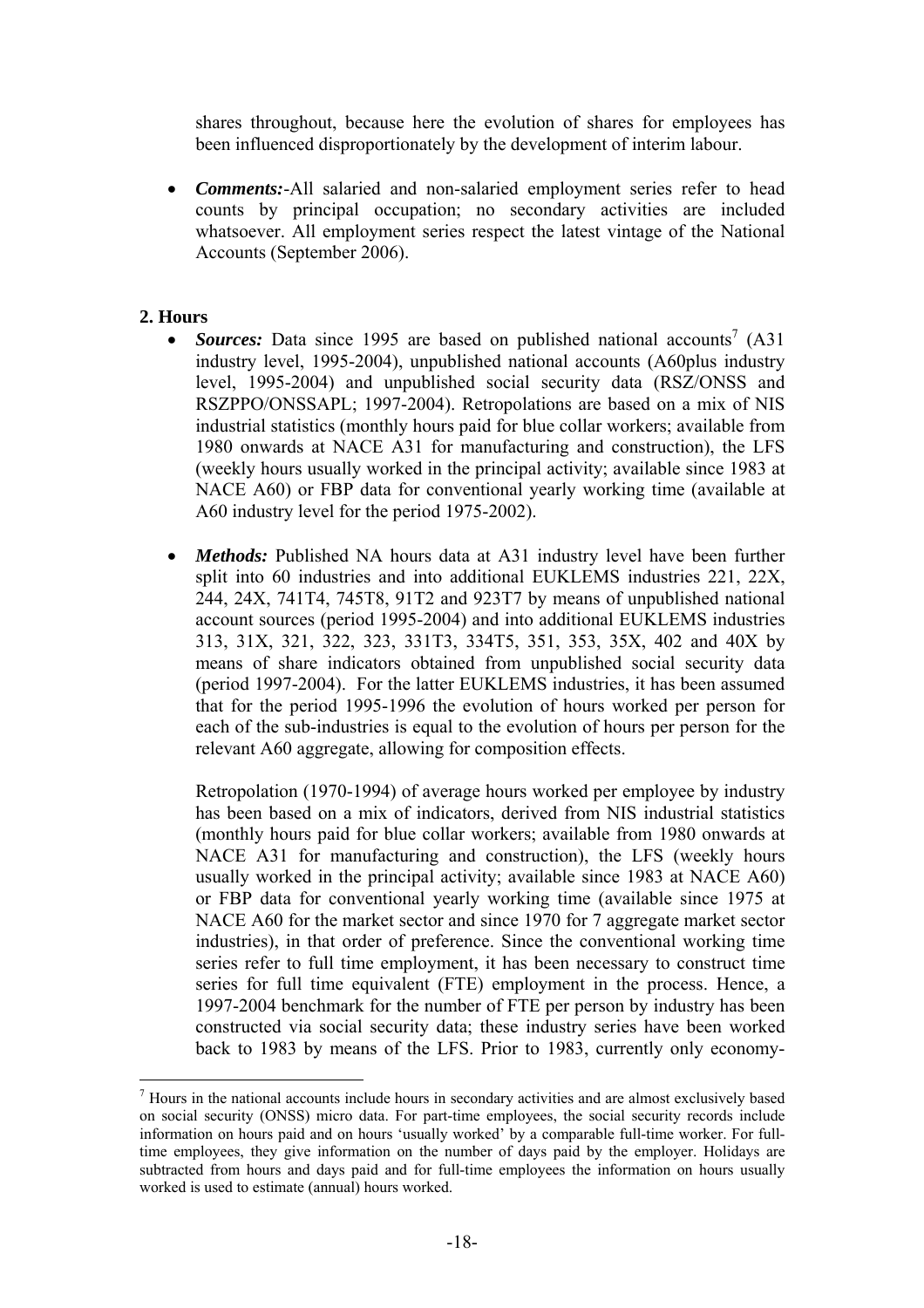wide figures on the evolution of part-time work are available, collected from a mix of LFS and census sources, allowing for an economy-wide estimate of the evolution of the number of FTE per person. Industry-specific trend retropolations of the evolution of FTE per person have been calibrated so as to respect this aggregate estimate.

All resulting indicator series for average hours worked per person at the most detailed industry level have been smoothed (by means of a Hodrick Prescott Filter) and then recalibrated to respect the gross evolutions in 10 aggregate industries. Even so, in a number of instances a hypothesis of equal evolution for a certain industry detail had to be applied; this is notably the case for the period previous to 1975 and for all EUKLEMS industry detail over and above NACE A60 previous to 1995. For government administration (NACE 75) as well as for education (NACE 80), prior to 1983 the evolution in average hours per FTE from the health and social work industry is used as indicator series. For household services, total hours prior to 1995 have been worked back through an indicator series based on deflation of the wage bill by a price index for one hours' service.

• *Comments:* Hours data include secondary activities and aim at measuring effective hours worked; they respect the latest vintage of the National Accounts (September/October 2006). Data are corrected for calendar effects throughout. They are presented as average hours worked per person (the latter to be interpreted as head counts by main occupation).

### **3. Labour composition**

- *Employment*
	- o *Sources:* (i) Employees: The split by gender and age class per industry is based on unpublished social security data (RSZ/ONSS and RSZPPO/ONSSAPL) for the period 1997-2004, while published Ministry of Labour data (gender) and LFS data (age) were used as the main sources before 1997. The LFS is the main data source for the split by skill levels throughout, confining our time series for labour composition to the period 1986-2004. (ii) Self-employed: LFS data were used as the main source for the distribution of self-employed people per industry by gender, age class and educational level (1986- 2004). However, published social security data (RSVZ/INASTI) were used as control totals for the economy-wide split by age and gender from 1999 onwards and published Ministry of Labour data were used for the distribution by gender per industry previous to 1999.
	- o *Methods:* For employees, the split by gender and age class for the period 1997-2004 is based on social security data (RSZ/ONSS and RSZPPO/ONNSSAPL). In the process, maximal coherence with national accounts control totals for employment by industry was obtained by allocating firms at micro level to the same industries as in the national accounts. Furthermore, specific groups of employees that are not accurately represented in the social security data (e.g. students, undeclared household workers) have been dealt with in a way that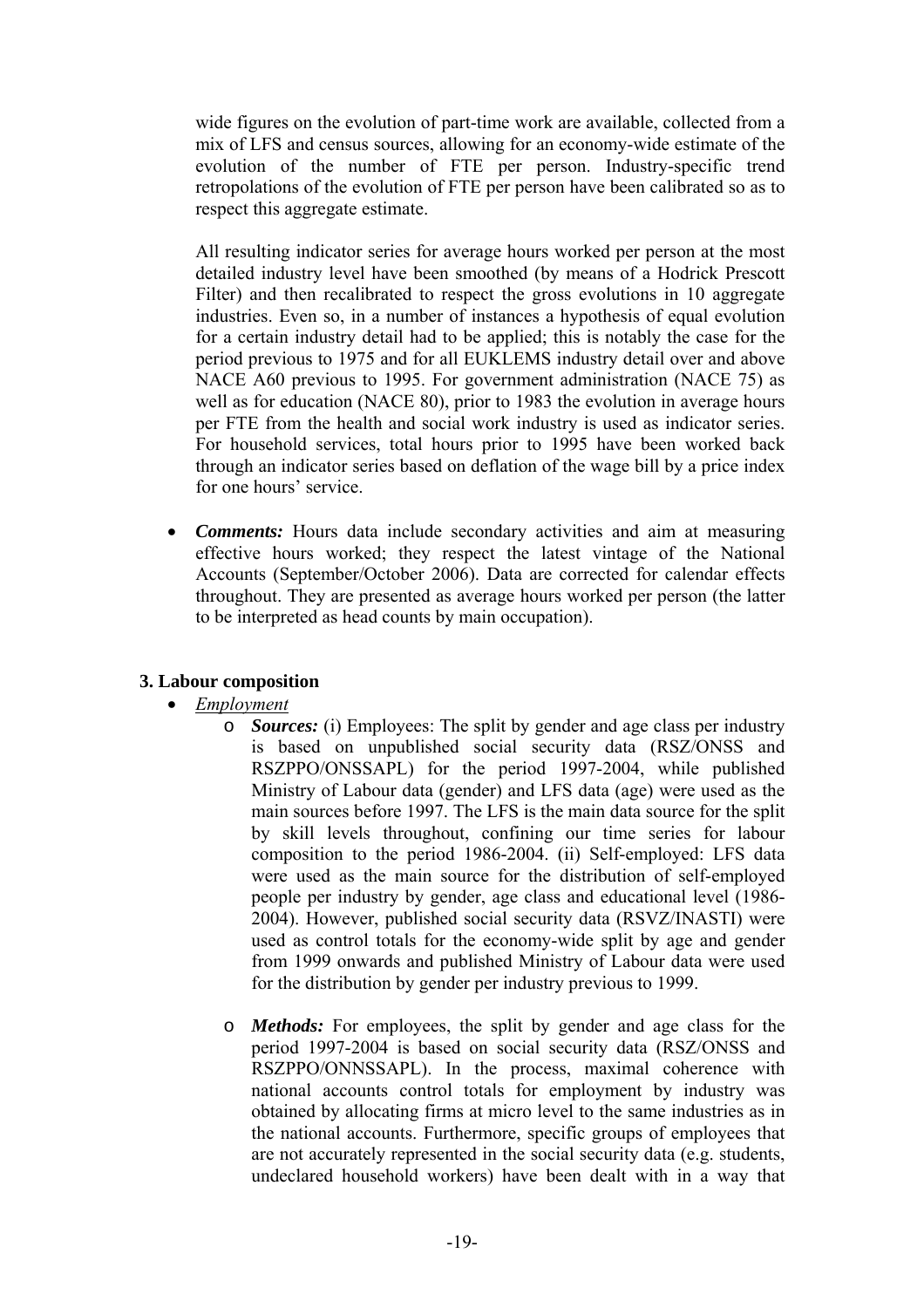respects as much as possible the estimation methods used for the (national accounts-based) control totals by industry.

The additional split by educational attainment was done at a very detailed industry level for the period 1999-2004 using ordered and nested logit regression techniques applied on individual LFS data. The purpose of these regression techniques is twofold: increasing the robustness of the LFS data at a detailed industry level and smoothing the development in time by eliminating undesirable noise from the survey data. The final results for the split by skill level are not only influenced by the regression techniques, but also by the weights given by the gender information, type of workers and age class generated for each industry using administrative data. Finally those results were aggregated at the minimum EUKLEMS industry level, with respect for the national accounts totals.

For self-employed, a similar econometric approach has been used for the entire split by gender, age and skill level per industry for the period 1999-2004, the RSVZ / INASTI administrative data merely providing economy-wide control totals for the split by age and gender.

For the retropolation of these data at minimum EUKLEMS industry level for the period 1986-1998 a top down approach was applied. First, the split by gender was taken back in time by means of Ministry of Labour data (period 1986-1996 for employees and period 1986-1998 for self-employed). Next, (Hodrick Prescott) smoothed LFS data were used for the retropolation of the split by age class, for employees as well as for self employed. Due to small sample size problems, for a number of minimum EUKLEMS industries common share indicators taken from a more aggregated industry level had to be used. Finally, for the retropolation of the further split by skill level, a similar approach was used as for the subdivision by age class.

o *Comments:* The detailed methodology and results for the split of employees and self-employed by gender, age class and skill level for the period 1999-2004 will be described in a forthcoming FPB Working Paper: 'Kwalitatieve werkgelegenheidsdata voor België, een SAM aanpak voor de periode 1999-2005', V. Bresseleers, K. Hendrickx, B. Hertveldt, B. Van den Cruyce, J. Wera (only available in Dutch). The methodology is based on data that are yearly available and hence

has been designed to permit yearly updates.

-Labour composition is available at the level of 15 industries. For lower levels we assumed the same composition as the higher aggregate.

- *Compensation*
	- o *Sources:* Unpublished social security data (RSZ/ONSS and RSPPO/ONSSAPL) were used for the split by gender and age class. Micro-data from the Structure of Earnings Survey and the LFS are the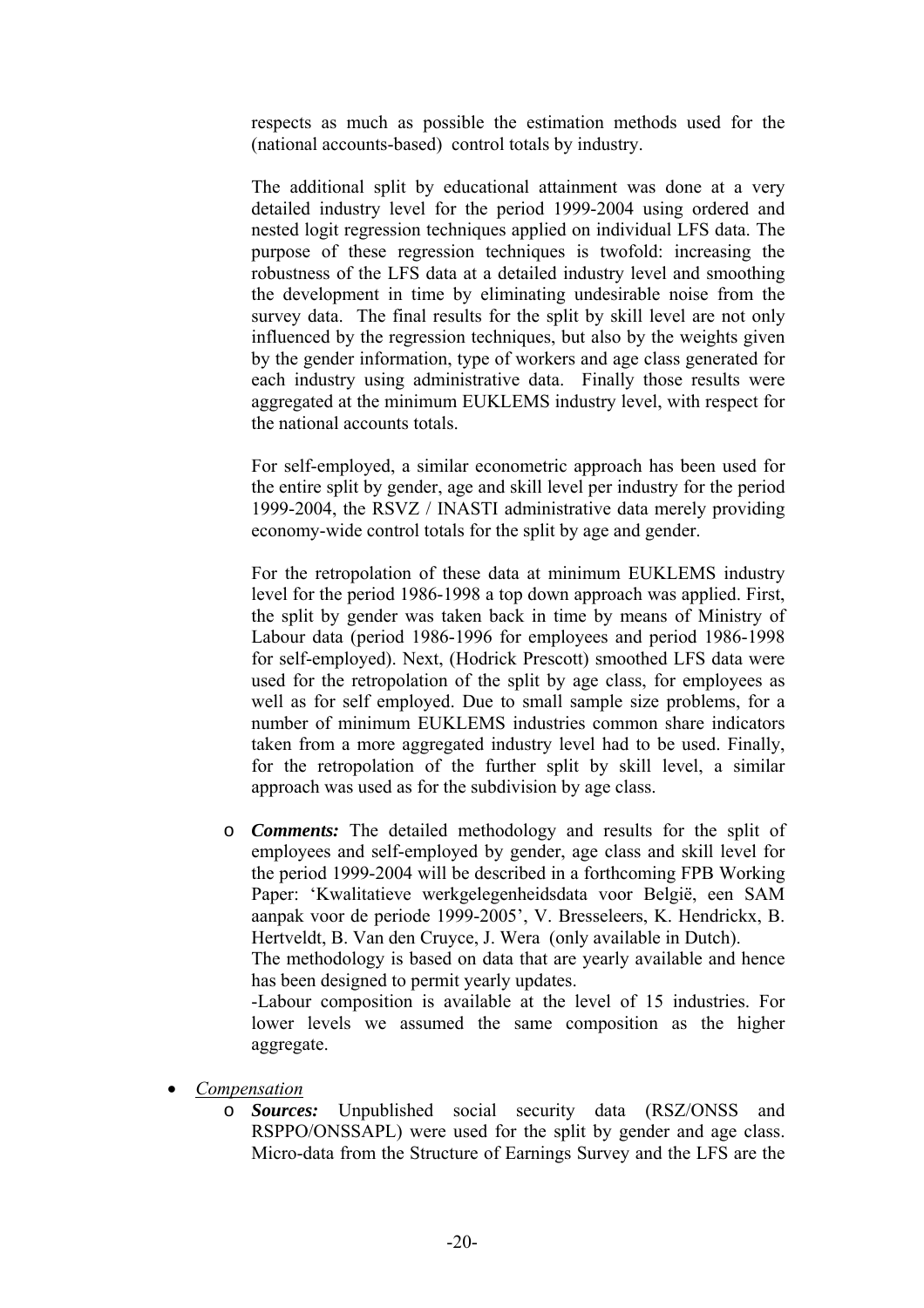sources for the distribution by skill level (restricted to the period 2000- 2003).

o *Methods:* A top down approach has been followed for the split of total compensation by gender, age class and skill level per industry. First, compensation data have been subdivided by gender and age class per industry, using social security data (RSZ/ONSS and RSZPPO/ONSSAPL). As was the case for the employment data, the coherence with national accounts control totals by industry was maximally guaranteed by allocating firms to the same industries as in the national accounts and by mimicking where possible the NA estimation techniques for employee categories that are not well apprehended in the administrative sources.

Finally, the further split of compensation by skill level per minimum EUKLEMS industry level is based on wage information obtained from the Structure of Earning Survey (NACE\_A17 industries C, D, E, F, G, H, I, J and K) and the LFS survey (NACE\_A17 industries A, B, L, M, N, O and P). Gross survey data are smoothed by using three year moving averages, currently restricting our time series to the period 2000-2003. For each industry, wages per head by educational level, gender and age are obtained from the survey data. They are applied to our previous head counts estimates for employees and the resulting wage bills are proportionately rescaled to comply with the socialsecurity based control totals for compensation by gender and age. Consequently, what is taken from the survey data is a hypothesis for relative compensation per head by educational attainment within each age/gender combination.

It must be noted that the Structure of Earnings data refer to average gross wages per person (excluding employers' social security contributions) and not to total labour compensation, which forces us to assume equal implicit rates of employers' social security contributions by educational attainment. The primary LFS data refer to net wages, but we have been able to make a rough correction in order to obtain gross wages, the same concept as in the Structure of Earnings Survey.

o *Comments:* -Labour composition is available at the level of 15 industries. For lower levels we assumed the same composition as the higher aggregate.

-For Labour quality the composition shares in wages of 2000 have been applied to wages in the whole period 1986-2000. For 2004 the composition shares of 2003 have been used. We have assumed relative wages per group to stay the same as in 2000, combining these wages with the yearly employees data (see above) results in the compensation data for the period 1985-1999.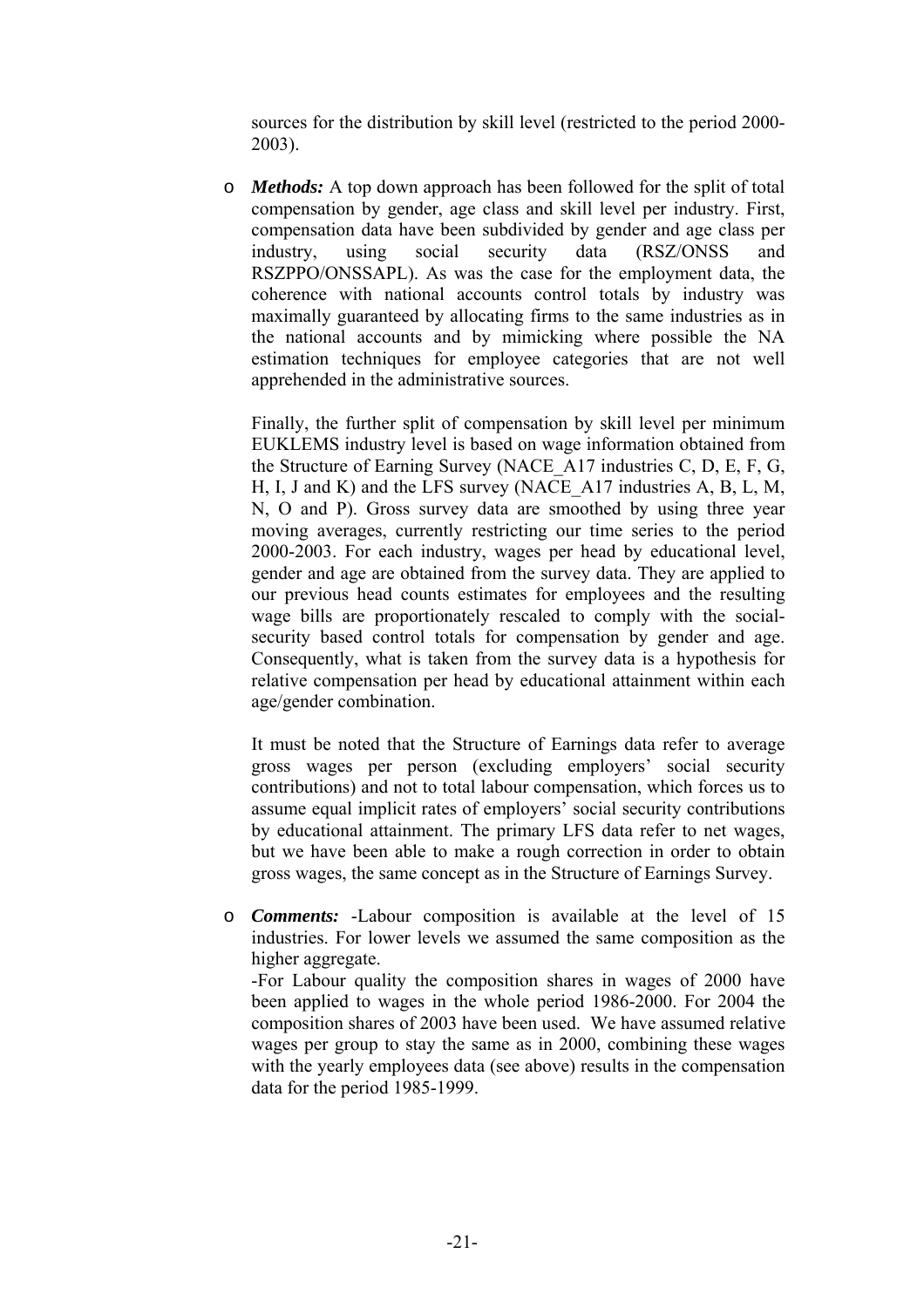### **WP3: Capital Accounts**

### • *Main sources for GFCF*

Data on investment are consistent with the National Accounts. We have from the National Bank of Belgium revised data on investment crossing 7 assets and 29 industries from 2001 to 2004 and revised data either by asset, either by industry from 1995 to 2000. We also have non-revised crossed data from 1970 to 2003 (from 1853 in constant prices).

### • *Methods (for estimating industry \* asset)*

With a RAS-procedure, we calculated crossed data consistent with the revised total investment, from 1995 to 2000 (in constant and current prices). For the 1970-1994 period, we estimated data by asset and data by industry in current prices, by using the annual growth rates of non-revised data and extra information from the National Bank. Then, we estimated data crossing 29 industries and 6 assets<sup>8</sup> with the application of the RAS-procedure. To obtain data in constant prices, we used the price indices of non-revised data. For the period before 1970, we retropolated real series with the growth rates of nonrevised data by asset and by industry.

In Belgium, the National Accounts distinguish only one type of ICT asset (software) from 1995. So it is necessary to construct investment series in IT and communications equipment and, before 1995, in software.

a) Construction of macro investment series in IT and communications equipment

The method used for the construction of investment expenditure on IT and communications equipment is identical. Macroeconomic investment series are obtained indirectly, starting from the condition that domestic supply equals domestic use:

 $Q_{it}$  + M<sub>it</sub> - X<sub>it</sub> + W<sub>it</sub> + (T<sub>it</sub>-S<sub>it</sub>) = CJ<sub>it</sub> + C<sub>it</sub> + I<sub>it</sub> + DS<sub>it</sub>

With  $Q_{it}$ ,  $M_{it}$  and  $X_{it}$  respectively standing for domestic production, imports and exports of the asset (domestic supply);  $W_{it}$ ,  $(T_{it} - S_{it})$  standing for margins and net taxes (accounting for the fact that total supply is measured at basic prices whereas use is measured at acquisition prices);  $CI_{it}$ ,  $C_{it}$ ,  $I_{it}$  and  $DS_{it}$ denoting intermediate consumption, final consumption, investment and change in stocks (domestic use).

We have revised investment series by SUT products for the period 1995-2004. Consequently, for these years, we can estimate IT and communications equipment investment.

 $\overline{a}$ 8 Official data on software are available from 1995.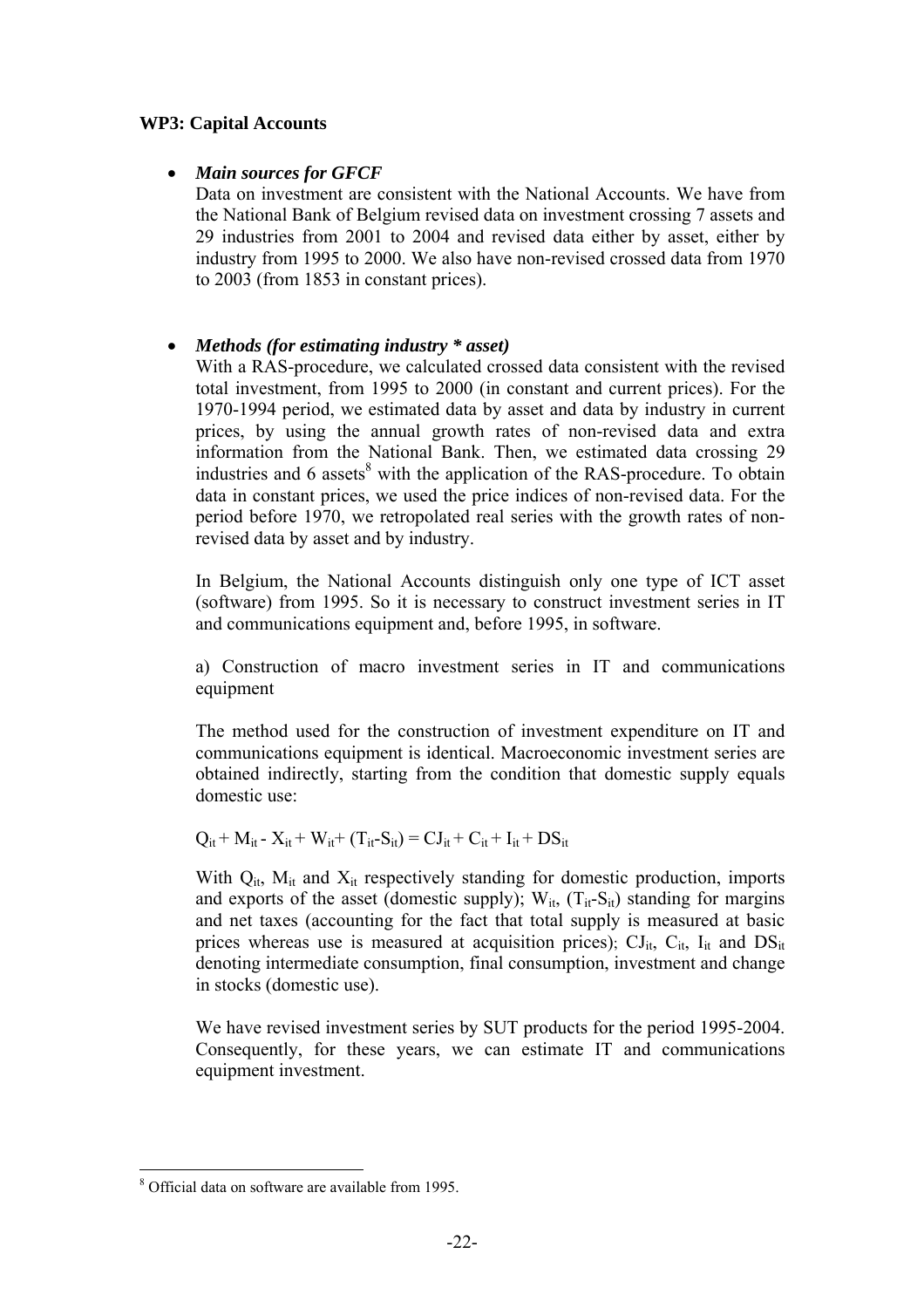For the period before 1995, estimates of IT and communications equipment investment were calculated by adjusting domestic supply by the amount of investment per euro of domestic supply in 1995:

$$
I_{it} = \frac{I_{i,1995}}{Q_{i,1995} + M_{i,1995} - X_{i,1995}}
$$
 (Q<sub>it</sub>+M<sub>it</sub> - X<sub>it</sub>)

The foreign trade data used to approximate ICT investment came from the NBB (period 1995-2004). We used the growth rates of data from the OECD International Trade in Commodities Statistics (ITCS) to construct series from 1961 onwards. Domestic production data come from the NIS (Prodcom) for the period 1995-2004 and are retropolated using the growth rates of imports.

b) Construction of industry level investment series in IT and communications equipment

The only years for which data on ICT investment are available by industry are 1995, 2000, 2001 and 2002. We have indeed non-revised SUT investment tables for these years. We applied the RAS-procedure to make these investment matrices compatible with the revised data. To construct investment series by industry for the other years, we calculated the share of IT equipment investment in total investment in product Pi2 (Metal products and machinery) and the share of communications equipment investment in investment in Pi2 for these years. Then, we multiplied the shares for 1995 by the investment in Pi2 for the years from 1970 to 1994 and the shares for 2002 by the investment in Pi2 for the years from 2003 to 2004. Finally, we "normalised" the estimations by industry in order that the sum of the industries corresponds to the macro estimation. For the years between 1995 and 2000, ICT investments are based on a linear estimation of the shares of ICT investment in product Pi2.

c) Construction of macro investment series in software

Revised data on software investment cover the period 1995-2004 and are available by industry.

To retropolate software series, we cannot use the methodology that we applied for IT and communications equipment because no trade data are available for this asset. We used the average growth rate over the period 1961-1994 of the ratio between software and hardware investment in US (data from BEA) and the growth of the calculated IT hardware series in Belgium.

d) Construction of industry level investment series in software

Software investment series on the period 1970-1994 was divided by industry according to the same distribution as in 1995. A correction had to be applied in order that the software investment does not exceed the investment in Pi6 (other products) which contains investment in software on the period 1970- 1994.

e) Estimation of ICT investment series in constant prices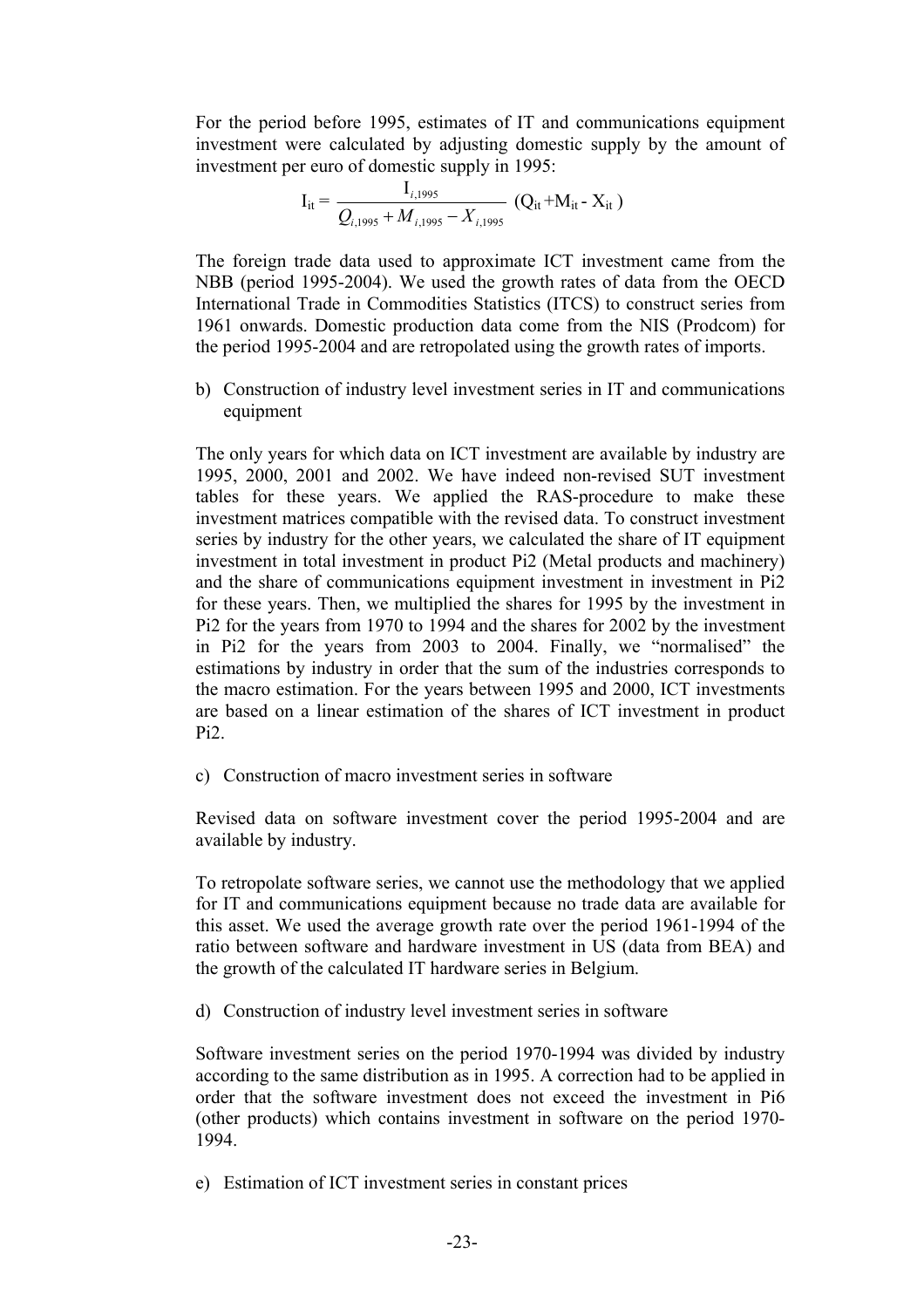The ICT investment series are constructed in nominal terms. Since no hedonic price indices are available for ICT assets in Belgium, we used the US hedonic price indices to calculate ICT investment series in constant prices. The method that we applied is proposed by Schreyer (2001).

The ICT price index for Belgium is calculated as follows:

 $\left( \Delta p_{\text{\textit{ICT}}}^{\text{\textit{US}}} - \Delta p_{\text{\textit{OTH}}}^{\text{\textit{US}}}\right)$ *US ICT B*  $\Delta \tilde{p}_{1CT}^B = \Delta p_{0TH}^B + (\Delta p_{1CT}^{US} - \Delta p_{0TH}^{US})$ , with  $\tilde{p}_{1CT}^B$  the logarithm of the "harmonized" price index of ICT goods in Belgium.

In order to make the harmonized price index of ICT goods in Belgium independent of the overall price levels in both countries, the price index of non-ICT capital goods in Belgium is corrected by the price index differential of US ICT and non-ICT investment goods.

However, the drawback of this method is that the price indices of non-ICT capital goods in Belgium and in US are not available and must be approximated by a price deflator of private fixed investment that combines price indices of both ICT and non-ICT investment goods.

### • *Definition of ICT assets*

We used the definitions of OECD  $(2005)^9$ :

#### IT equipment (CPA):

300 Office, accounting and computing machinery

321 Electronic valves and tubes and other electronic components

332 Instruments and appliances for measuring, checking, testing, navigating and other purposes, except industrial process control equipment

333 Industrial process control equipment

Communications equipment (CPA):

313 Insulated wires and cable

322 Television and radio transmitters and apparatus for line telephony and line telegraphy

323 Television and radio receivers, sound and video recording or reproducing apparatus and associated goods

#### • *Initial capital stock:*

 $\overline{a}$ 

The investment data has been retropolated until 1839. We have non-revised crossing data from 1853 to 2003 for the 29 sectors and 6/7 products at constant prices (from the National Bank) and we have used these data to retropolate the revised data. The data have breaks for the two war periods (fall of investments and then recovery after the war). These have not been smoothed.

<sup>&</sup>lt;sup>9</sup> Working Party on Indicators for the Information Society, Guide to measuring the Information Society, DSTI/ICCP/IIS(2005)6/FINAL, November 2005.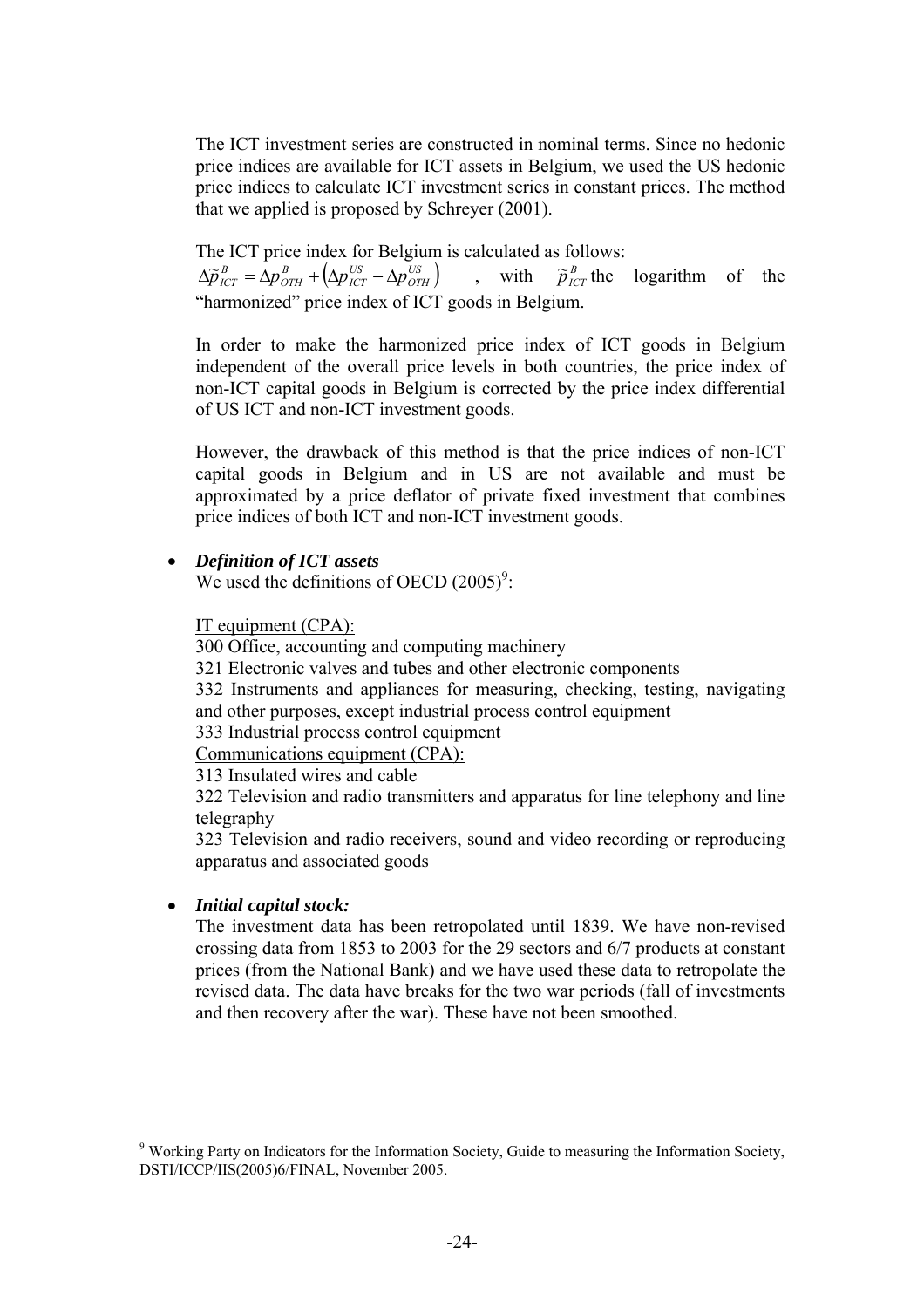• *Weights:*

Belgian Investment series are published at the A31 industry-level, but we have weights to pass on to the EUK72-industries for the period 1995-2004 from data by SUT industry and from SUT investment matrices.

Despite the detail of 122 industries that is available in SUT investment matrices, several EUK72 industries cannot be estimated: 313, 31x, 321, 322, 323, 331t3, 334t5, 351, 353, 35x, 40x, 402, 70 imp and 70x.

### • *Comments:*

Due to confidentiality reasons, no investment and capital stock crossing industries and products are available in the database. Data on capital services is to be put in the analytical part of the database.

The capital compensation (gross operating surplus plus capital part of mixed income (CAP)) used in the computation of the capital services is not directly available in Belgium. The mixed income of self-employed, which is available over the period 1995-2004, has to be decomposed into labour and capital components. Labour compensation for self-employed person is estimated by assuming that the compensation per self-employed person is equal to the compensation per employee in equivalent full time. A limit is however imposed by industry: the estimated labour compensation for self-employed cannot exceed the mixed income. For the period before 1995, the capital compensation is estimated by using the average rate of the ratio CAP/ (Value added - compensation of employees) over the period 1995-2004 and data on value added and compensation of employees over the period 1970-1994.

Shares of IT and Non-ICT assets and volume indices for capital services, IT capital services and non-IT capital services have been kept constant at lower levels for industries G, I and K.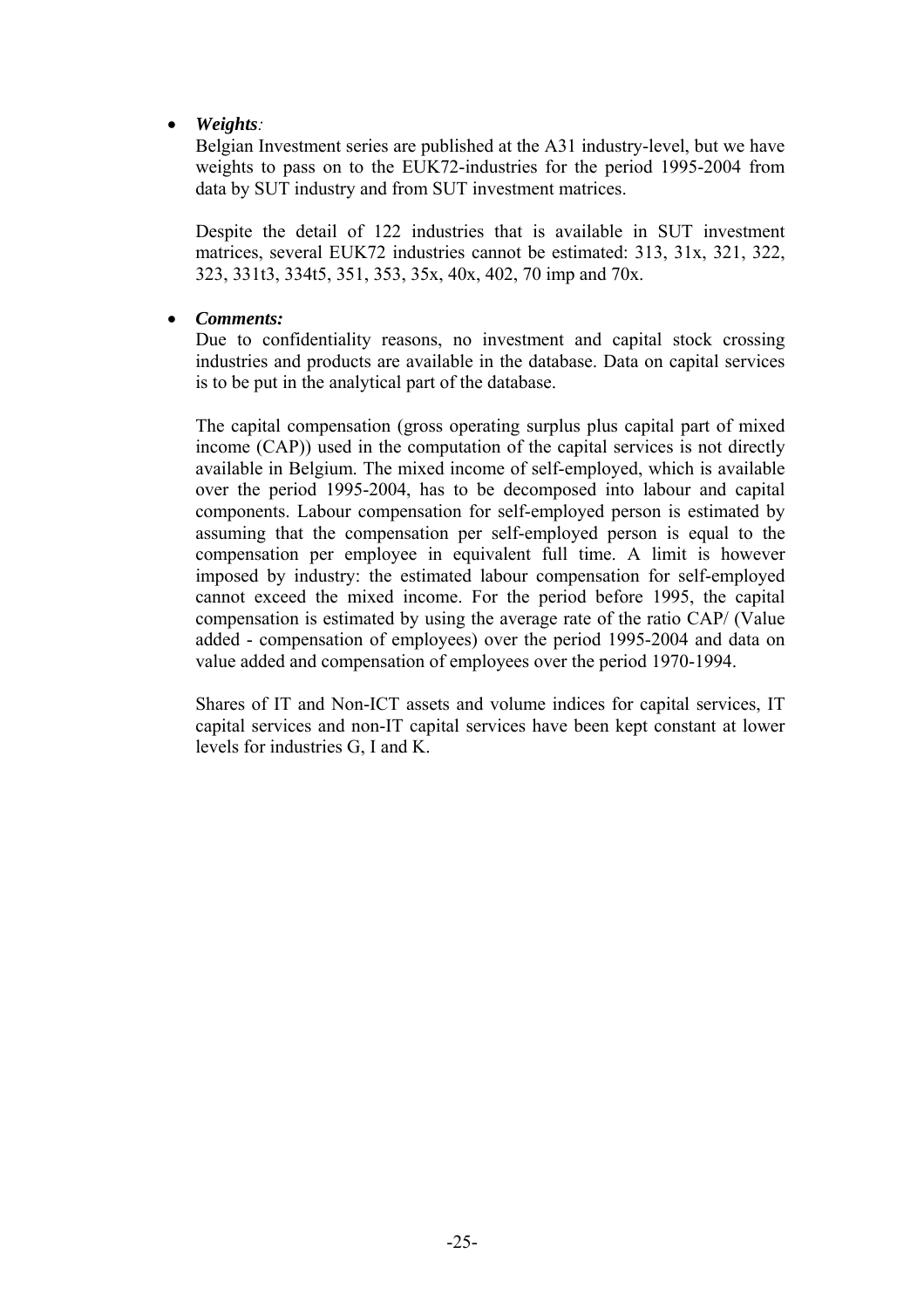### **Cyprus**

### **WP1: Inter-industry Accounts**

### **1. NA data**

- *Nominal*
	- o *Sources:* For 1995-2004 current value Gross Output (GO), Value Added (VA) and Intermediate Inputs (II) have been taken from the National Accounts (NA). These are at the A60 level and were received from Statistics Cyprus. Compensation (and Value added, see Comments) has been taken from Eurostat National Accounts, this was only available at the A17 level.
	- o *Comments:* On basis of Eurostat NA data, Compensation-Value Added ratios have been calculated at the A17 level. These ratios have been applied at the more detailed A60 Value Added data from the Cyprus National Account to arrive at estimates for Compensation at the A60 level (ratios have been assumed the same for sub-industries as for an aggregate industry). For a couple of instances VA turns negative, Compensation would then be negative as well. In these cases the GO trend has been applied to the last positive Compensation value to arrive at a reasonable Compensation figure.

Extra detail, when needed, has been based on either Eurostat SBS data (some detail for NACE 3-digit manufacturing industries and Business Services (NACE 74)).

- *Volume*
	- o *Sources:* Statistics Cyprus could not (yet) deliver constant price series for GO, VA and II. Value Added (VA) deflators have been calculated on the basis of Eurostat A17 National Accounts data. Combined with the nominal figures this led to the required volume data.
	- o *Comments:* When extra detail was needed prices from higher aggregates have been used, combined with the nominal figures this led to the required volume data. Also only deflator data for value added was available, so this deflator has been applied to Gross Output and Intermediate Inputs as well.

### **2. SUT data**

- *Nominal*
	- o *Sources:* Not available.
	- o *Comments:*
- *Volume*
	- o *Sources:* Not available.
	- o *Comments:*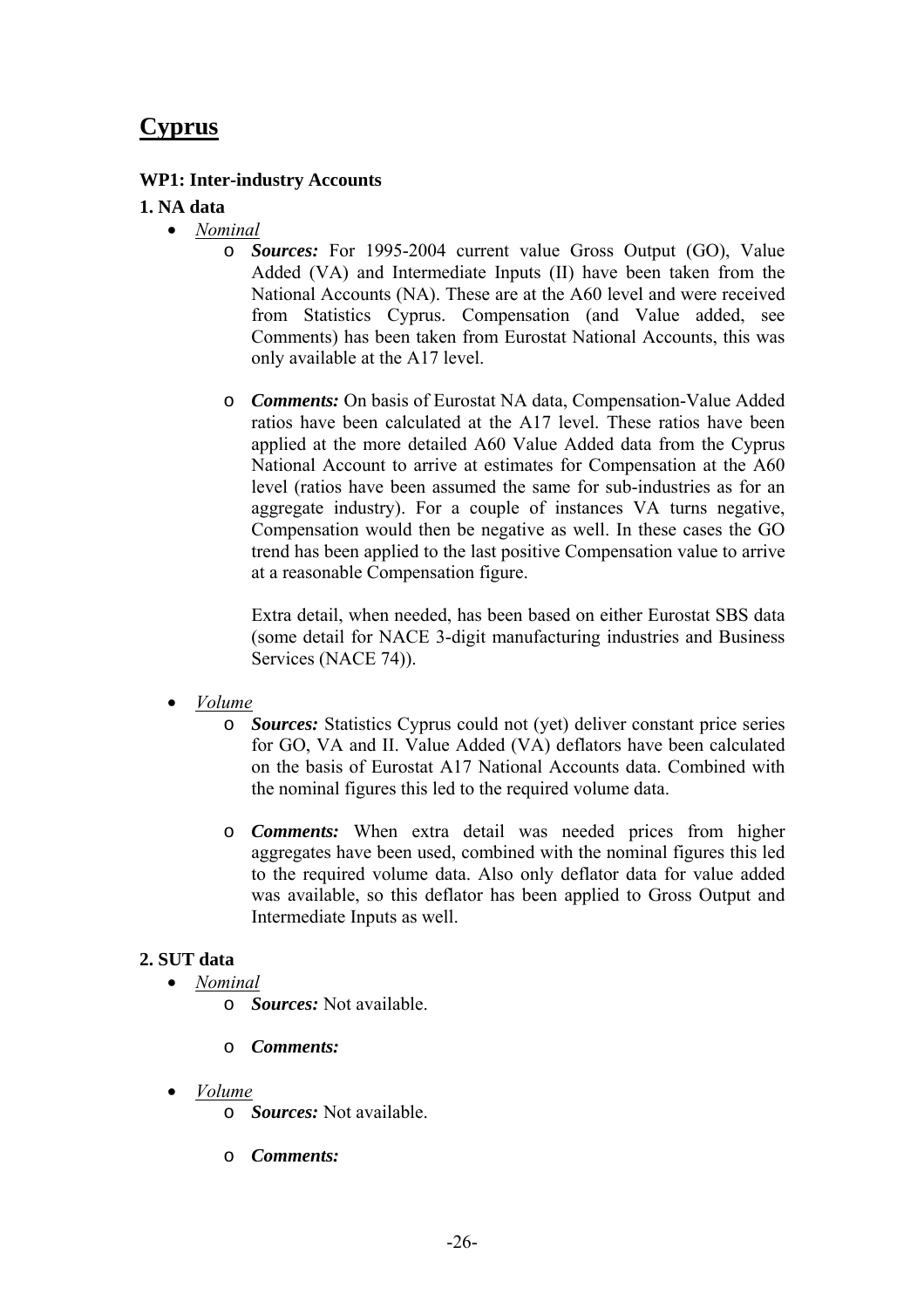### **WP2: Labour Accounts**

### **1. Employment**

- *Sources:* 1995-2004 data for Total Persons Engaged has been based on National Accounts data from Statistics Cyprus, this data is at the A17 level. Eurostat National Accounts has Employees and Persons engaged data from 2000-2005. Extra detail has mostly been added on basis of Eurostat SBS data. However some Compensation data (see above) has also been used to add detail (for those industries where the Eurostat SBS has not data).
- *Methods:* 2005 Persons engaged data (from the Cyprus NA data) has been extrapolated from 2004 with the trend from Eurostat NA Persons engaged data. The 2000-2005 ratios of Employees over Persons engaged have been applied to the 2000-2005 Persons engaged data. This results in Employees (and thus, as a residual, Self-employed) data. For the period 1995-1999 the trends of Persons engaged data have been applied to the 2000 Employees data (assuming the Employees-Persons engaged ratio constant for those years).

As the data delivered by Statistics Cyprus was very aggregated by nature, a lot of extra detail needed to be added. This was mainly done on basis of Eurostat SBS data. However this SBS data does not cover Agriculture, forestry and fishing (NACE 01-05), Financial Intermediation (NACE 65-67) and Other Community, social and personal services (NACE 90-93). Detail in these industries has been added on the basis of Compensation data from the National Accounts (this assumed the compensation per employee is constant over subindustries).

• *Comments:* The availability of the Eurostat SBS data varies over industries, when data between 2 years is missing, they have been intrapolated. If the Eurostat SBS has no data for a certain period, shares have been assumed the same as the closest year available.

### **2. Hours**

- *Sources:* Hours worked data is based on Total Hours worked (by Persons engaged and Employees) and Employment (Persons engaged and Employees) data from Eurostat NA for the period 2000-2005.
- *Methods:* 1995-1999 average hours worked have been assumed the same as average hours worked in 2000.
- *Comments:*

### **3. Labour composition**

- *Employment (or hours)*
	- o *Sources:* Not Available
	- o *Methods:* Not Available
	- o *Comments:* Not Available
- *Compensation*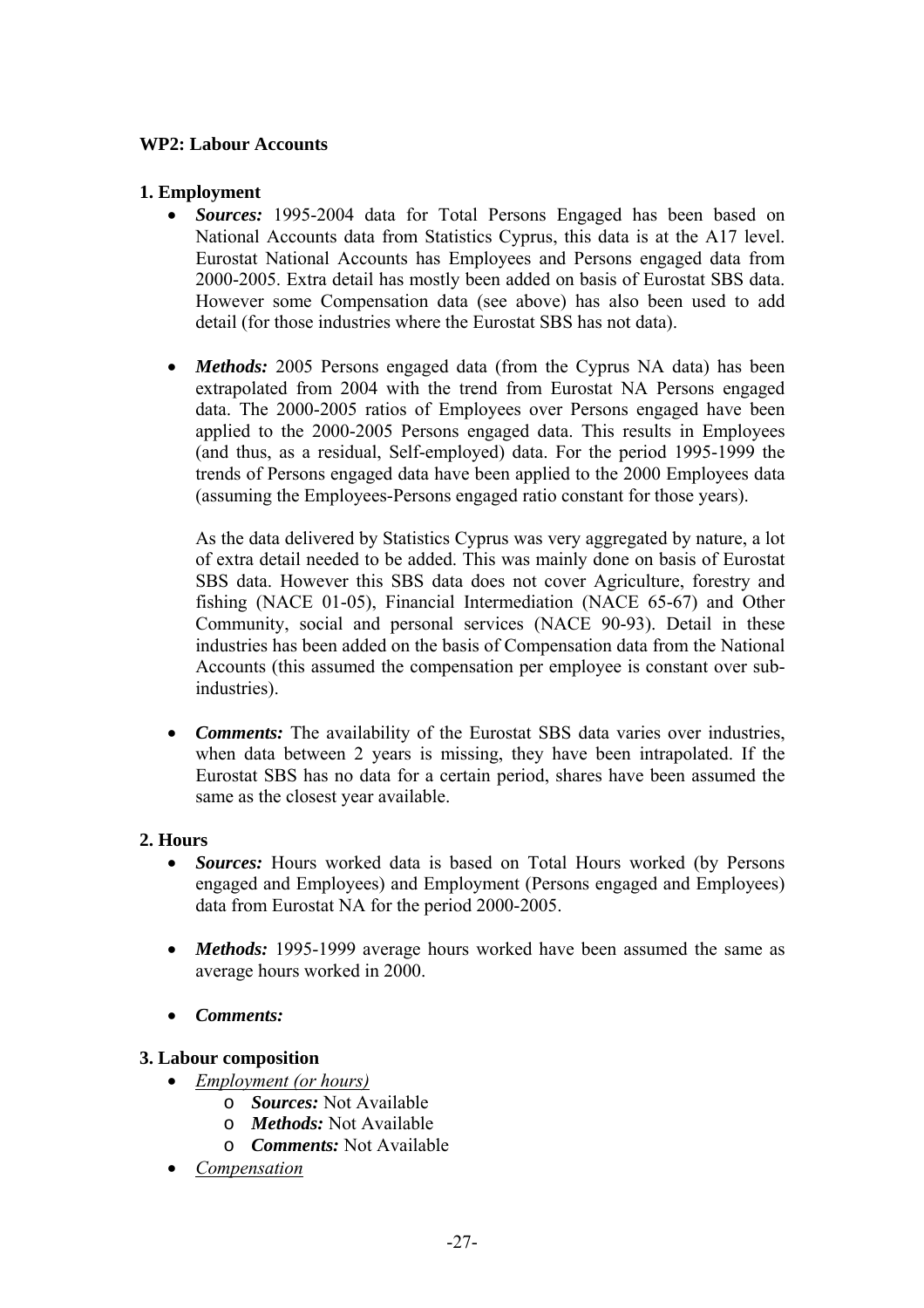- o *Sources:* Not Available
- o *Methods:* Not Available
- o *Comments:* Not Available

### **WP3: Capital Accounts**

- *Main sources for GFCF* : Not Available
- *Methods: (for estimating industry \* asset)*
- *Definition of ICT assets*
- *Initial capital stock*
- *Weights*
- *Comments*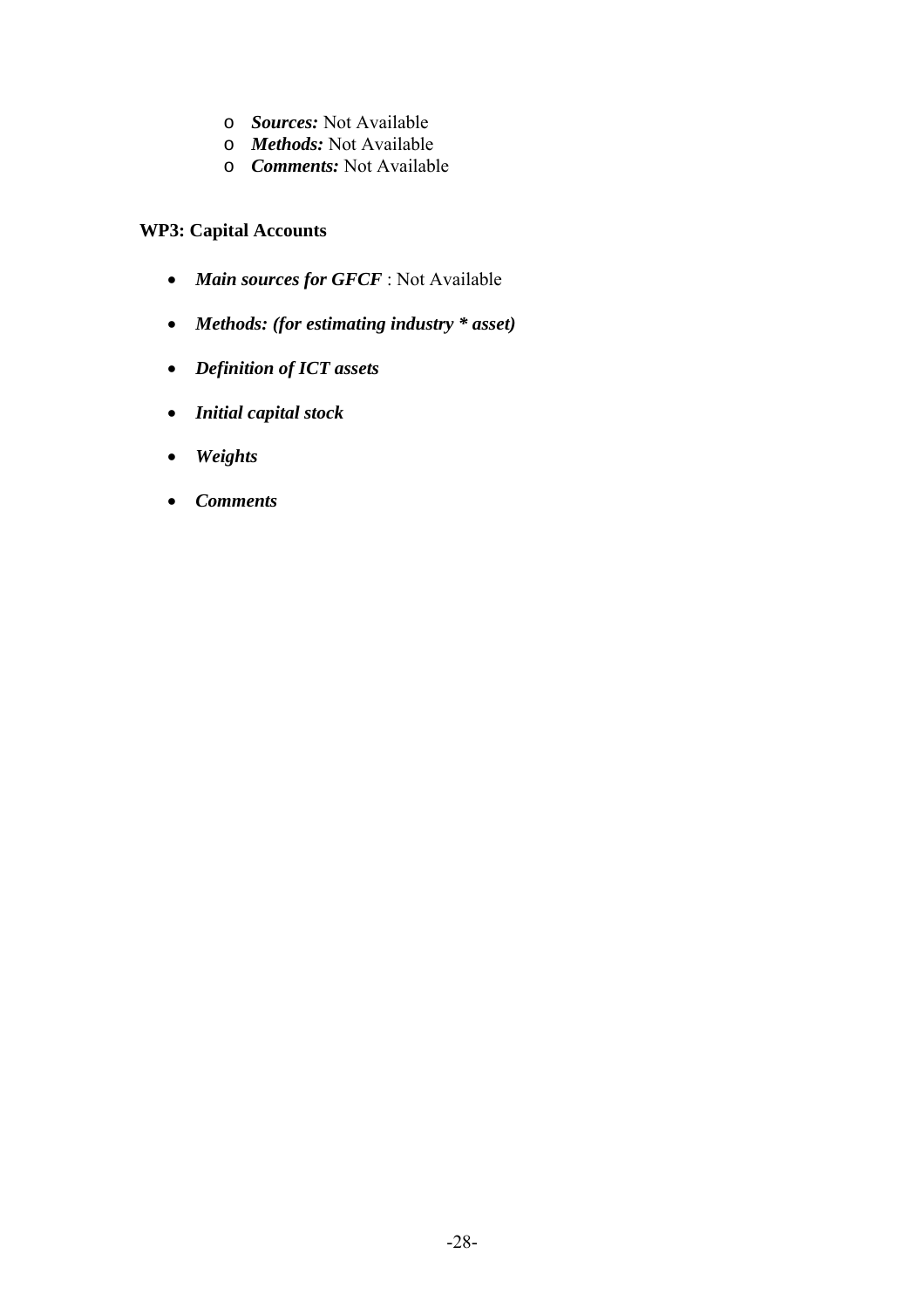### **Czech Republic**

### **WP1: Inter-industry Accounts**

#### **1. NA data**

- *Nominal*
	- o *Sources:* -Data are provided by the Czech National Statistical Institute (CZ NSI) at the NACE rev. 1 2-digit (60 industries) level.

-Data delivered include time series (1995-2004) on gross output and gross value added at basic prices, intermediate input at purchaser prices as well as components of gross value added at current prices. Data on mixed income have been delivered as well for this period.

-All data cover the period 1995-2004.

-Data are FISIM-adjusted according to ESA'95 requirements

o *Comments:* -Data for industry NACE 99 (Extra-territorial organizations and bodies) have not been included and are set to 0 by wiiw.

-Weights for 3-digit industries in EUKLEMS classification have been calculated using SBS data (Structural Business Statistics) from Eurostat covering the period 1995-2003. Missing data in these series have been imputed by various methods, mainly linear interpolation and calculation of trends. The respective variables have further been smoothed using 3-year moving averages. Table 1 presents the SBS indicators used for calculations of weights for the respective indicators. To satisfy adding-up restrictions of components we calculated the weights for gross value added as a residual in a first step. To satisfy adding-up restrictions of gross value added and intermediate input the latter shares have been calculated as residuals.

-For industry NACE 92 (Recreational, cultural and sporting activities) employment shares (delivered by NSI at the 3-digit level) have been used as weights.

-Weights for 2004 are set equal to 2003 except for weights for value added and intermediate inputs, which have been adjusted to satisfy adding-up constraints.

| <b>EUKLEMS</b> |                                   |
|----------------|-----------------------------------|
| code           | SBS indicator                     |
| GObas          | 12120 Production value            |
|                | Calculated using data from GObas  |
| <b>IIpur</b>   | and VAbas                         |
|                | 12140 Value added at basic prices |
| VAbas          | (adjusted)                        |
| omp            | 13310 Personnel costs             |

Table 1 – Data for calculation of weights

For the time being variables like GOS and Net Taxes on production have not been disaggregated beyond the level as received from the Czech National Statistical Institute.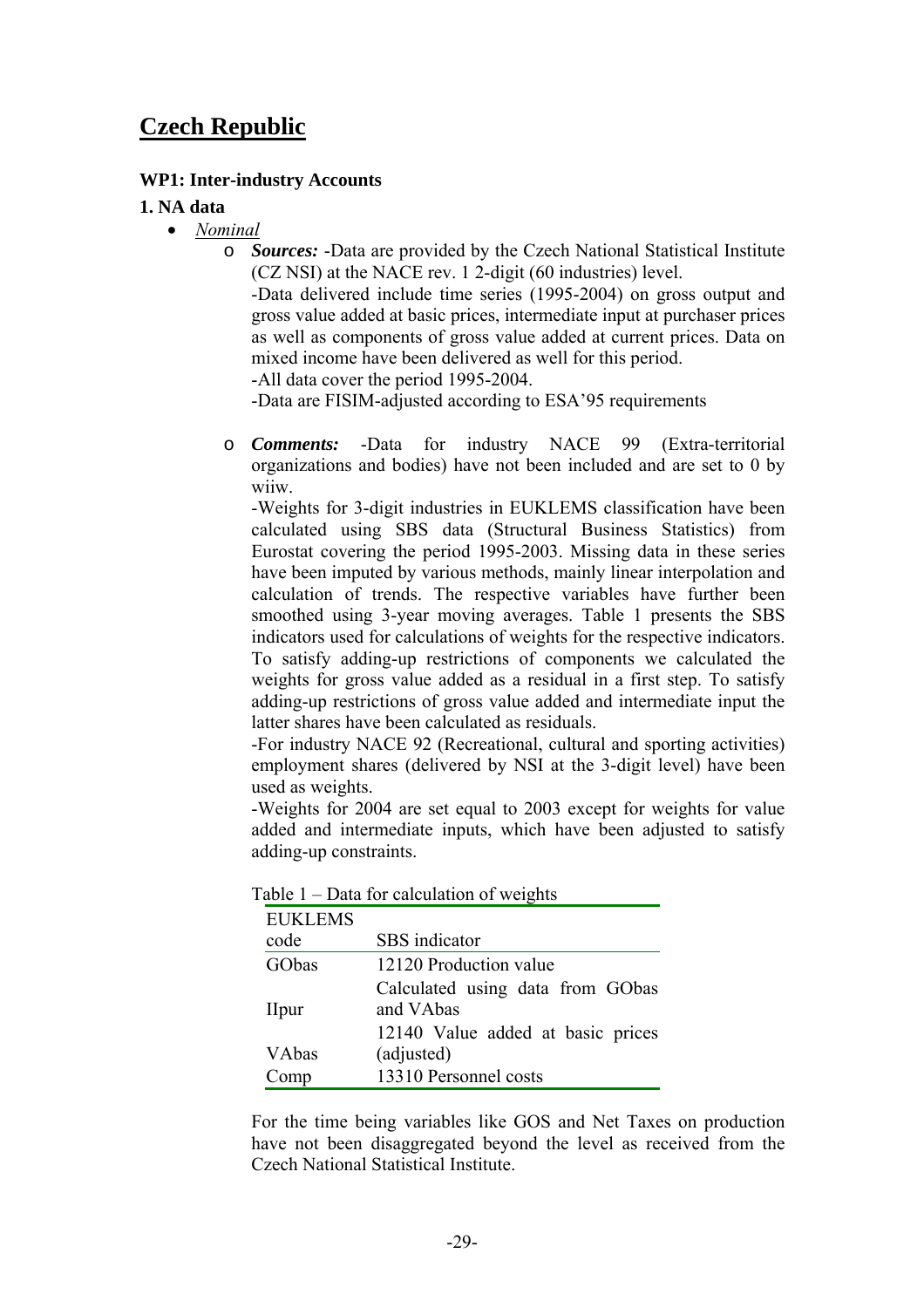- *Volume*
	- o *Sources:* -Data are provided by the CZ NSI at the NACE rev. 1 2-digit (60 industries) level.

-Data delivered include time series (1995-2004) on gross output, intermediate input and gross value added at constant previous-year prices.

-All data cover the period 1995-2004.

-Data are FISIM-adjusted according to ESA'95 requirements

o *Comments:* -Data for industry NACE 99 (Extra-territorial organizations and bodies) have not been included and are set to 0 by wiiw.

-Weights for 3-digit industries in EUKLEMS classification have been calculated using SBS data covering the period 1995-2003. Missing data in these series have been imputed by various methods, mainly linear interpolation and calculation of trends; the respective variables have further been smoothed using 3-year moving averages. For gross output and gross value added we used the weights calculated for the nominal series. To satisfy adding-up restrictions of gross value added and intermediate inputs the latter shares have again been calculated as residuals.

-For industry NACE 92 (Recreational, cultural and sporting activities) employment shares (delivered by NSI at the 3-digit level) have been used as weights.

-Weights for 2004 are set equal to 2003 except for weights for intermediate inputs, which have been adjusted to satisfy adding-up constraints.

### **2. SUT data**

- *Nominal*
	- o *Sources:*-Data are provided by the CZ NSI at the NACE rev. 1 2-digit (60 industries level) and the CPA 2-digit (60 products) level.

-From the set of SUT provided, only the use table at purchaser prices have been used further on.

-The period covered is 1995-2004.

-Use tables are FISIM-adjusted according to ESA'95 requirements. -Use tables are balanced with NA.

- o *Comments:* -Data for industry NACE 99 (Extra-territorial organizations and bodies) have not been included and are set to 0 by wiiw.
- *Volume*
	- o *Sources:* -Data are provided by the CZ NSI at the NACE rev. 1 2-digit (60 industries) level and the CPA 2-digit (60 products) level at constant previous year prices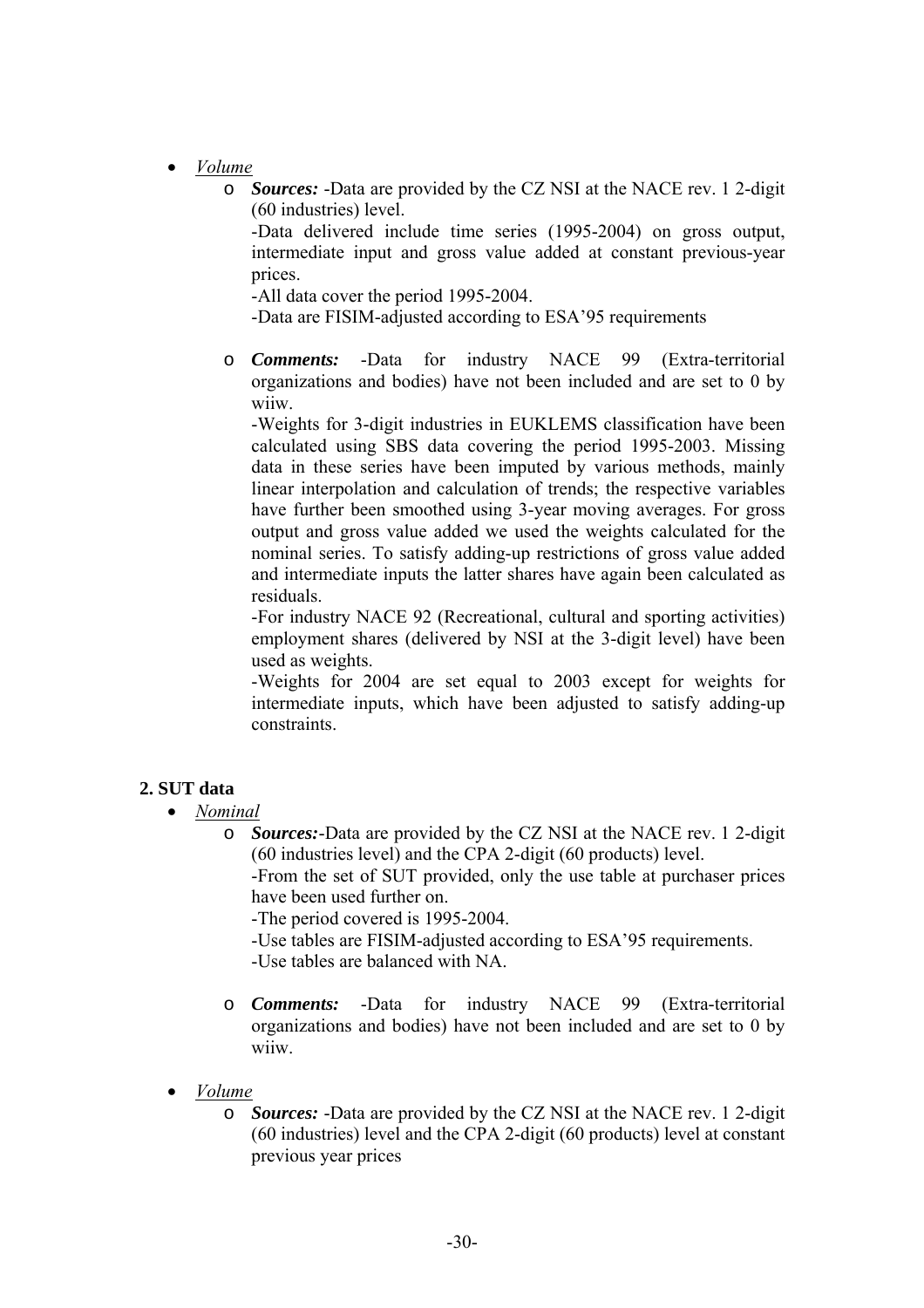-From the set of SUT provided, only the use table at purchaser prices have been used further on.

-The period covered is 1996-2004, based on constant previous year prices.

-Use tables are FISIM-adjusted according to ESA'95 requirements. -Use tables are balanced with NA.

o *Comments:* -Data for industry NACE 99 (Extra-territorial organizations and bodies) have not been included and are set to 0 by wiiw.

-The use table for 1995 was constructed by wiiw using shares of the current use table 1995 and applying these shares to the intermediate input data at constant previous-year prices taken from NA.

### **WP2: Labour Accounts**

### **1. Employment**

- *Sources:* -Data are provided by the Czech National Statistical Institute (CZ NSI) at the NACE rev. 1 2-digit (60 industries) level; a further breakdown of industries according to EUKLEMS classification was delivered as well. -The data delivered include time series (1995-2004) for employed persons, employees and self-employed in persons. -The period covered is 1995-2004.
- *Methods:* The employment data (in persons) are National Accounts data delivered by CZ NSI. The NA data are constructed by CZ NSI in the following way: The data are mainly based on two sources: Business Statistics from annual statistical surveys, conducted largely at the enterprise level; and the Labour Force Sample Survey. The major data source on employment is the Business Statistics. The data on employment obtained from Business Statistics are further adjusted by CZ NSI in order to take into account producers not reporting, illegal work etc. Data on persons are recounted after adjustments. The shares of main and second jobs from Business Statistics are available for employees. The self-employed persons are surveyed only in their main activity, so only methodological and exhaustiveness-adjustments are recounted to persons. In the data source there are data on the average number of registered employees and the number of working owners of companies and cooperating members of households, for whom the business is their main economic activity (persons).

Data on the self-employed were multiplied by the LFS ratio of the full-time equivalent to the number of jobs of self-employed persons. These ratios are generated at the 17 industries level. In addition, units with less than 19 employees were not included in the Business Statistics 2001 surveys in NACE A. Therefore, estimates of employees and self-employed were based on the extrapolation of figures of the previous year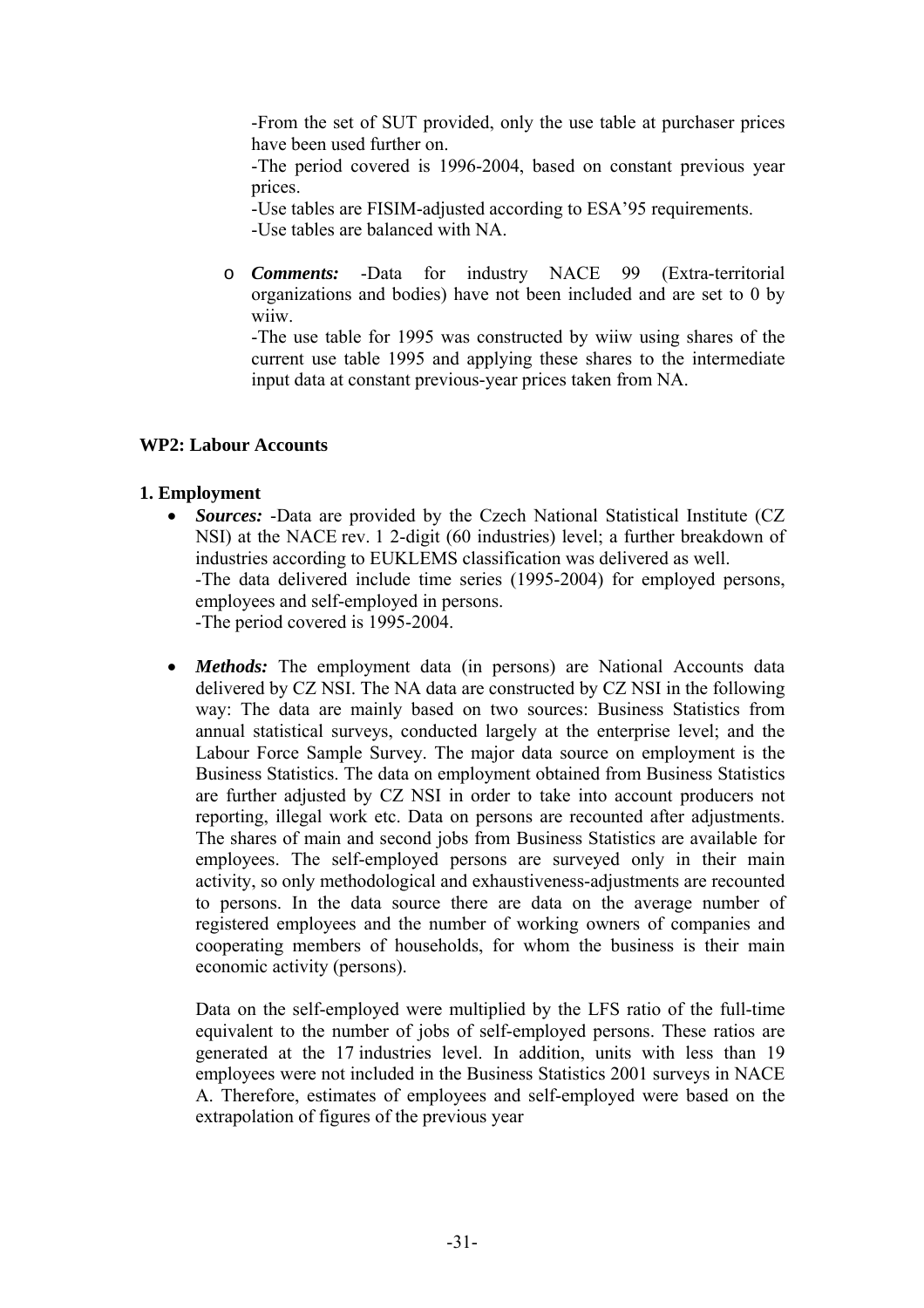• *Comments:* The following adjustments have been made by wiiw:

-Data on total employment, employees, self-employees (i.e. persons) have been delivered at the EUKLEMS 72 industries level for 1995-2004 by CZ NSI; this information has been used to calculate weights for the 3-digit industries.

-In some years no such detailed data have been provided for industries NACE 31 and 33. In these cases we used SBS (Structural Business Statistics) indicator 16110 (Number of persons employed) taken from Eurostat to calculate weights and set the weights for 2004 equal to the weights for 2003. -Employee figures in NACE sector P have been increased, assuming that all employees have their main job in this sector.

### **2. Hours**

• *Sources:* -Data are provided by CZ NSI at the NACE rev. 1 2-digit (60 industries) level.

-The data delivered include time series (1995-2004) on annual hours worked per industry for employed persons, employees and self-employed. -The period covered is 1995-2004.

• *Methods*: The source of the National accounts hours worked data delivered by CZ NSI is the Labour force survey

*-*The following adjustments have been made by wiiw:

-Hours worked have been calculated using total annual hours per industry divided by the number of employed persons (employees, self-employed). -Since no information is available at the 3-digit level, it is assumed that hours worked per person in 3-digit industries equal those at the 2-digit level.

### **3. Labour composition**

### • *Employment*

o *Sources:* -Data are taken from Eurostat Labour force survey data, 2nd quarter of each year, at the NACE rev. 1 2-digit (60 industries) level. -The data provided include time series on employed persons, employees and self-employed broken down by industries, gender, age groups (five year cohorts) and educational groups (high, medium and low according to the ISCED 1-digit classification). -The period covered is 1998-2005.

#### o *Methods:-*

o *Comments:* -For the specific requirements of the project the following adjustments have been made by wiiw:

-Data not including information on industry have been allocated within sex, age and educational categories using available industry shares.

-Data not including information on education were allocated to the lowest educational category.

-Missing data for one year have been calculated by linear interpolation. -Data at the beginning (1998) or end of the period (2005) have been calculated applying the shares of the respective categories of the following (1999) or previous year (2004), respectively.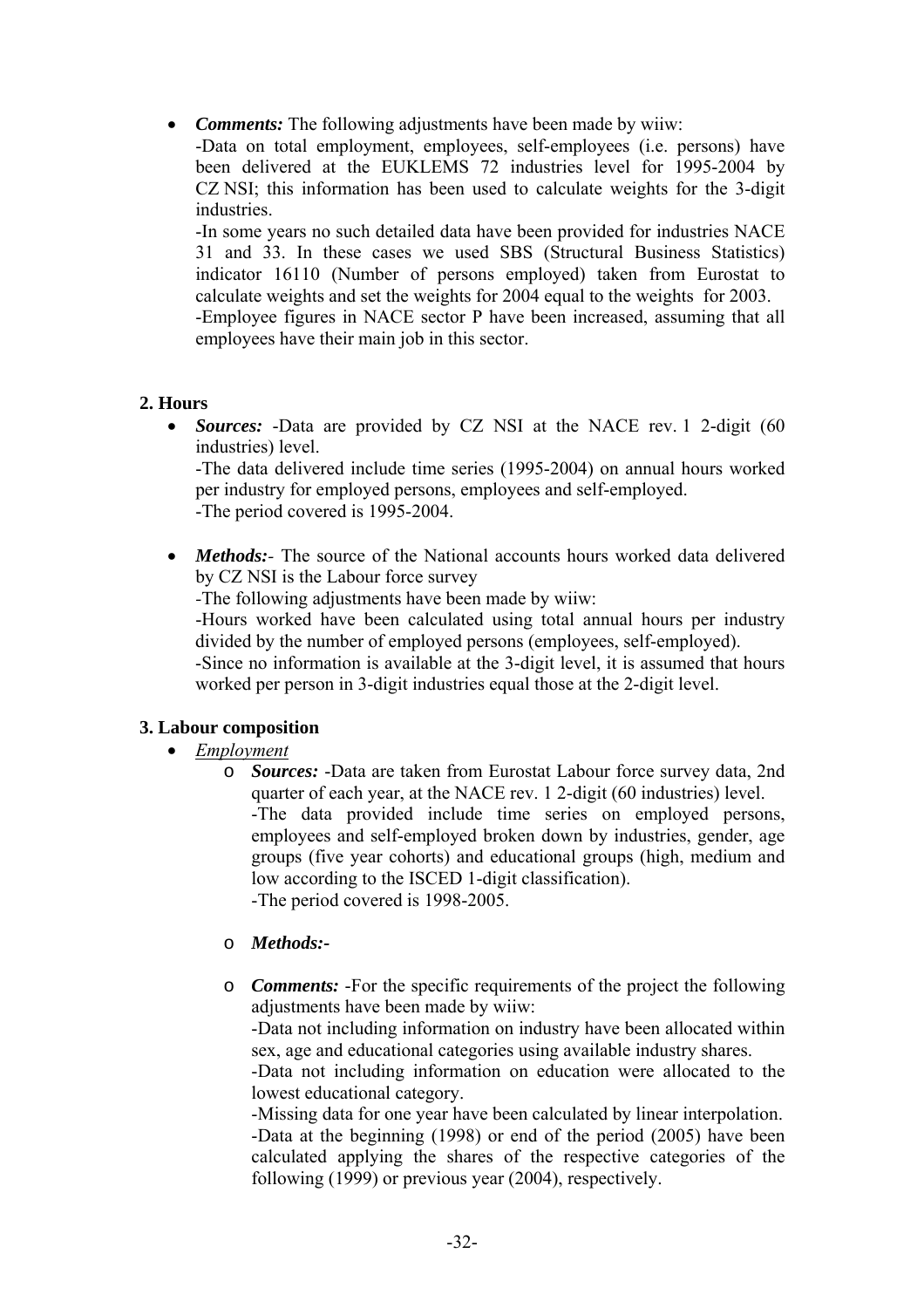-The composition shares in employment of 1998 have been applied to employment in 1995-1997 as well.

-Labour composition is available at the level of 15 industries. For lower levels we assumed the same composition as the higher aggregate.

- *Compensation*
	- o *Sources:*-Data are provided by CZ NSI at the NACE rev. 1 1-digit level (17 industries except A+B: agriculture and forestry, available only as an aggregate, no information on industry Q).

-Data include information on gross monthly earnings of employees by educational attainment level (six national educational categories which have been allocated to the ISCED 1-digit categories highly, mediumand low-educated), age (ten year age cohorts), and gender. -The period covered is 1996-2004.

- o *Methods:* Data are based on the Structural Earnings Survey (SES) data (gross monthly earnings of employees).
- o *Comments:* For the specific requirements of the EUKLEMS project the following adjustments have been made by wiiw.

-In case information on educational attainment level were missing, these have been allocated to the upper secondary educational group because of similar wage levels.

-The original SES data are available with cross-classifications by industries and age groups, by industries and education groups as well as by industries and gender, respectively. wiiw used the ratios of highly, medium- and low-educated to total employed by industry to calculate educational breakdowns for each age group in each industry. In a second step the ratios of male and female wages to total wages in industries have been used to estimate the further split-up by gender.

-Since SES data are only available at the NACE rev. 1 1-digit level (17 industries) wiiw used additional data on 'Average monthly gross wages and salaries of employees' from the CZ NSI to split up wages in manufacturing industries (D) as well as industry NACE I (Transport, storage and communications).

-In case of missing or suppressed wage data for educational or age groups in specific industries, wiiw estimated these values with the help of ratios of wages of similar educational groups, age groups or industries to the total wage of industries, age groups or educational groups.

-For the period 1996-1998 data on wages split up by educational attainment groups were not available. Therefore the wage structure by industry and education of the year 1999 was applied to 1996-1998.

-For the period 1996-2000 data on wages split up by gender were not available. Therefore the structure of wages by gender of 2001 was used for 1996-2000.

-Labour composition is available at the level of 15 industries. For lower levels we assumed the same composition as the higher aggregate.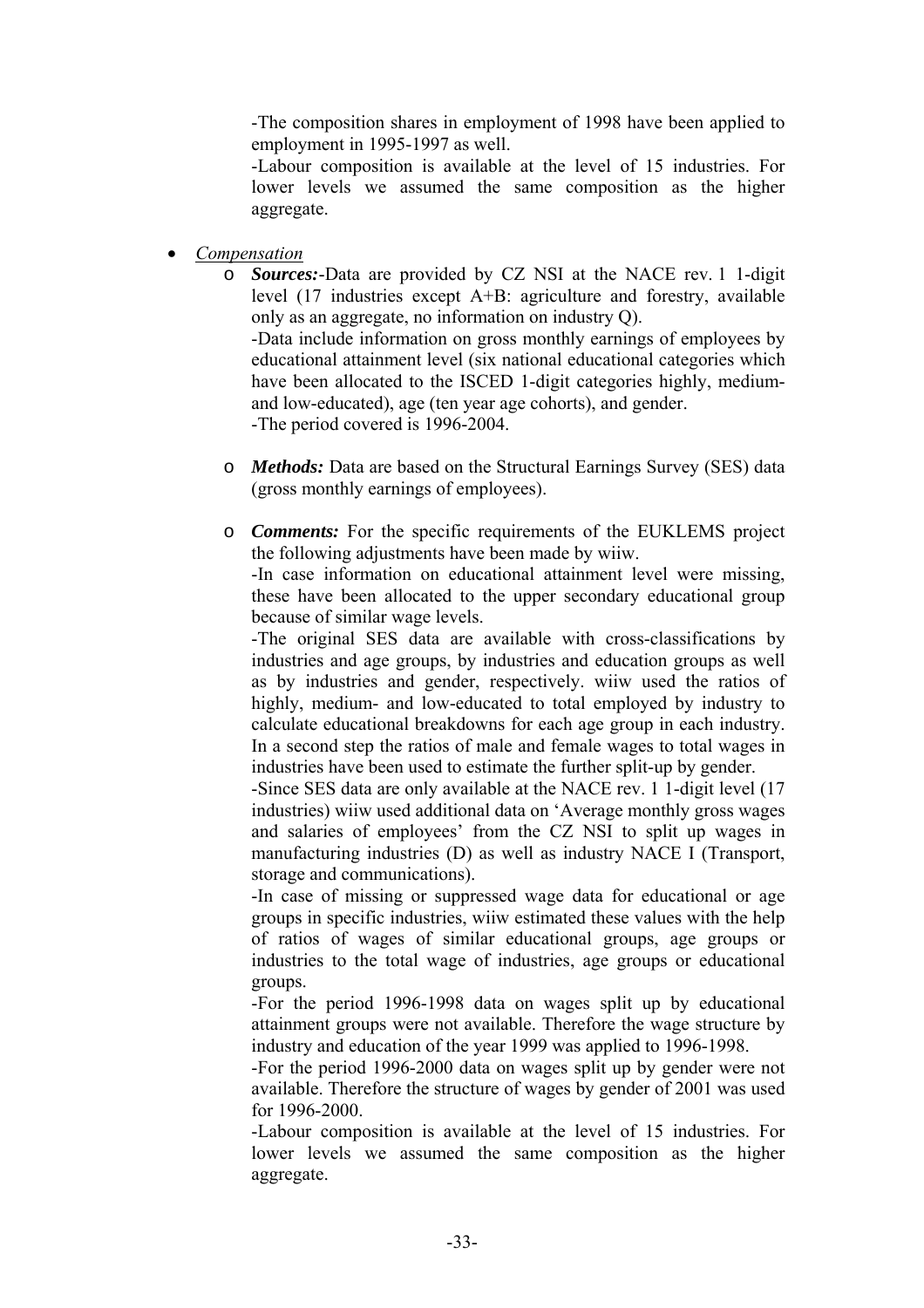-The composition shares in wages of 1996 have been applied to wages in 1995 as well.

### **WP3: Capital Accounts**

### • *Main sources for GFCF*

-Data on GFCF have been delivered by the Czech National Statistical Institute (CZ NSI) at the NACE rev. 1 2-digit (60 industries) level for all required EUKLEMS asset types except IT and CT (and consequently other machinery and equipment (Omach)) at current and constant previous-year prices for the period 1995-2004; values for NACE industries 95 (Private households with employed persons) and 99 (Extra-territorial organizations and bodies) are zero. -For asset types IT and CT provisional shares of current GFCF have been provided.

-Data cover the period 1995-2004.

### • *Methods (for estimating industry \* asset)*

Gross fixed capital formation on asset types IT, CT and OMach have been calculated by applying the (provisional) shares delivered by CZ NSI. Unusually high shares of IT and CT in NACE industries 64-67 for 2002-2004 and NACE industry J in 2001 have been replaced with average shares over the total period.

### • *Definition of ICT assets*

CZ NSI has provided provisional data on the share of IT and CT components in GFCF at current prices over the period 1995-2003. IT corresponds to CPA code 30 (Office machinery and computers) and CT corresponds to CPA code 32 (Electronic equipment and apparatus).

#### • *Initial capital stock*

-Data on Gross capital stock (GCS) and Net capital stock (NCS) have been delivered by the Czech National Statistical Office at the NACE rev. 1 2-digit level for all required EUKLEMS asset types except IT and CT (and consequently OMach) at current and previous-year prices for the period 1995- 2004; values for NACE industries 95 (Private households with employed persons) and 99 (Extra-territorial organizations and bodies) are zero.

-Capital stock data for EUKLEMS asset types IT, CT and OMach are not separately available (only EUKLEMS asset type Mach which corresponds to AN.11132 Other Machinery and equipment). We calculated a 'hypothetical' capital stock using the average shares of GFCF data on IT, CT, and OMach over 1995-2004 (i.e. implicitly assuming that the structure of GFCF by industry remained constant) and the depreciation rates as outlined in Part I using the PIM method (100 iterations). From this hypothetical capital stock we calculated the shares of the three asset types in the stock of asset type Mach which we used as a proxy for the gross capital stocks of IT, CT and OMach in 1995 at current prices (the first year for which data are available). From 1995 onwards we calculated the stock using the data on GFCF and the depreciation rates as outlined in Part I using PIM. From the resulting stock data we again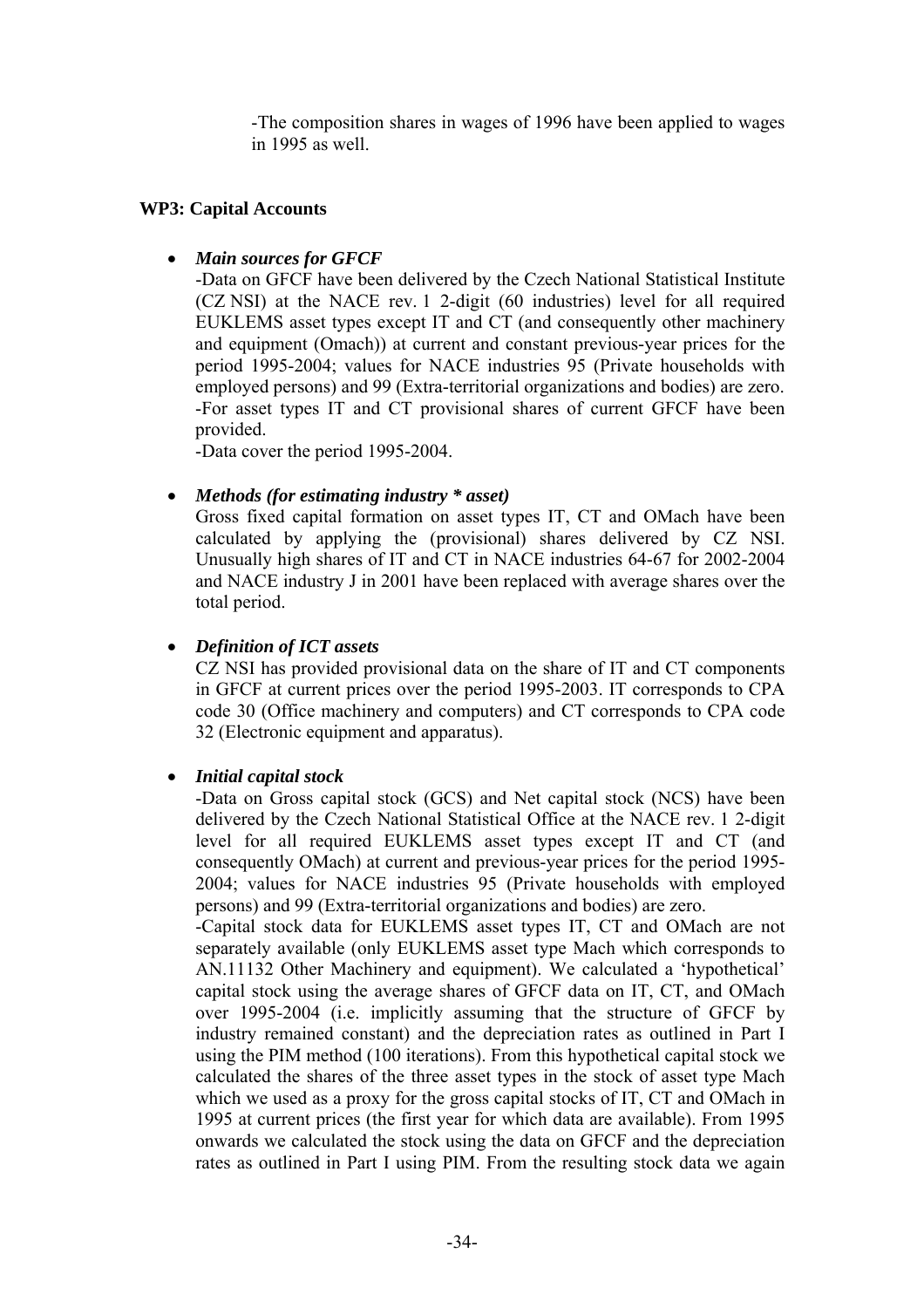calculated shares of asset types by industry, which then have been applied to the original stock data on asset type Mach.

-The same shares have been used to calculate gross and net capital stocks at current and previous-year prices of IT, CT, and OMach for 1995-2004

### • *IT deflator:*

The national IT-deflator does not seem to be quality adjusted. The IT–deflator for the US from the BEA has been used, adjusted for economy wide differences between Czech Republic and the U.S.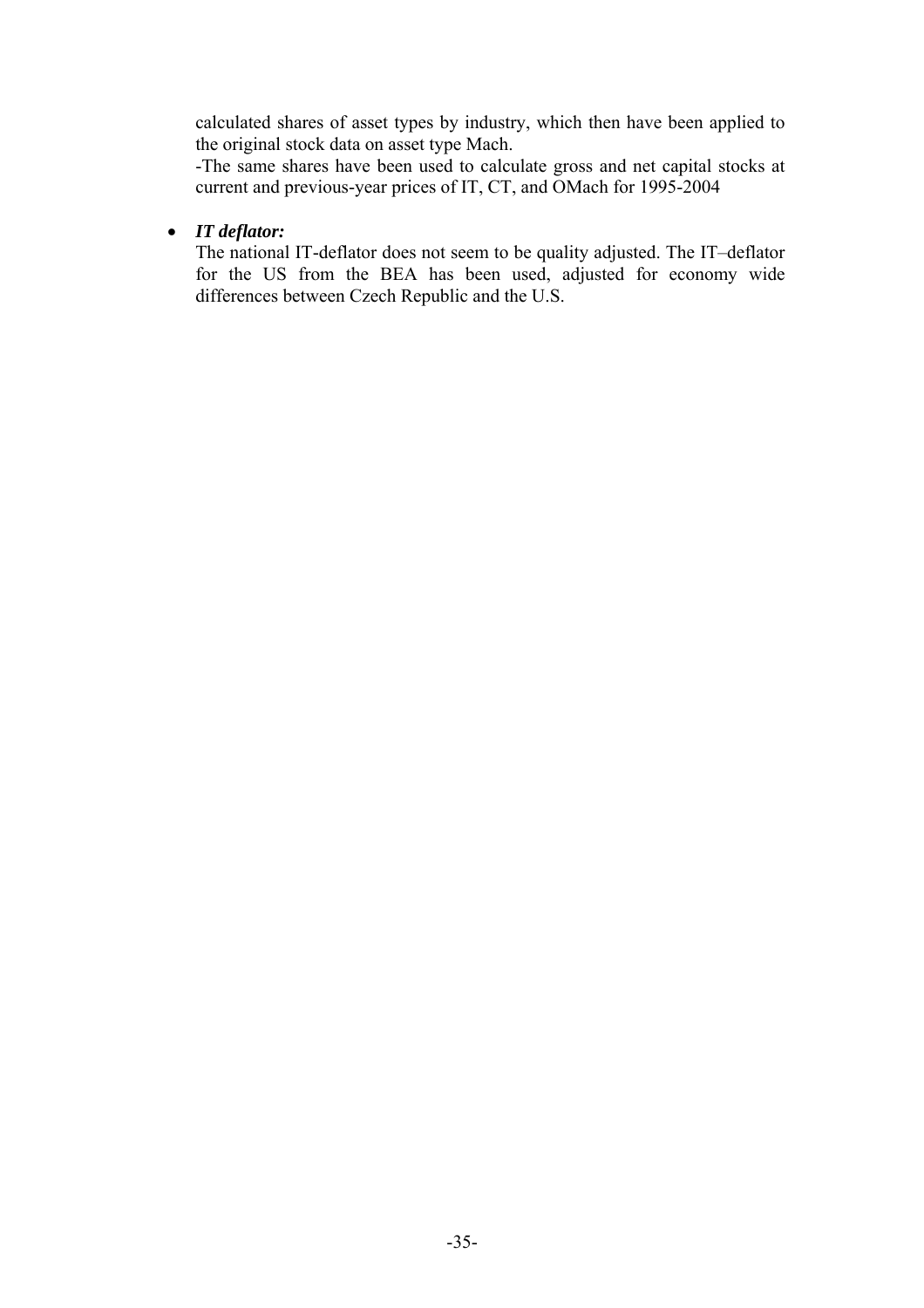### **Denmark**

### **WP1: Inter-industry Accounts**

### **1. NA data**

- *Nominal*
	- o *Sources:* Data from Statistics Denmark and own calculations. 1970- 2005: based on official statistics in www.statistikbanken.dk. Intermediate inputs based on official symmetric IO-tables in www.dst.dk/inputoutput .
	- o *Comments:* -EUKLEMS industry aggregated from 130 industries 1970-2003. Weights are taken from Eurostat SBS for NACE industry 31, 32, and 33.

-Intermediate inputs aggregated to 3 products: Energy, materials and services. Energy is defined as input from 'Energy and Gas'. Services is defined as EUKLEMS 'wholesale and retail trade' and higher (NACE  $G-O$ ).

-National Accounts series contained aggregates of some industries (F, 73, M, 92) for the last three years in the cells for single industries, this has been resolved by applying the trend of the aggregate to the specific industries (for all variables in WP1 and 2).

-Value added has been calculated as the difference between Gross output and Intermediate inputs.

- GOS is residually calculated for 2004-2005.

- *Volume*
	- o *Sources:* Data from Statistics Denmark and own calculations. 1970- 2005: based on official statistics in www.statistikbanken.dk. Intermediate inputs based on official symmetric IO-tables in www.dst.dk/inputoutput .
	- o *Comments:* -EUKLEMS industry aggregated from 130 industries 1970-2003. Weights (in nominal values) are taken from Eurostat SBS for NACE industry 31, 32, and 33. -Intermediate inputs aggregated to 3 products: Energy, materials and services. Energy is defined as input from 'Energy and Gas'. Sevices is defined as EUKLEMS 'wholesale and retail trade' and higher (NACE G-Q).

### **2. SUT data**

- *Nominal*
	- o *Sources:* 1970-2005 I-O tables from Statistics Denmark and own calculations.
	- o *Comments:* -Aggregation of more than 2500 products to 72 CPA corresponding to EUKLEMS industry classification. -EUKLEMS industries have been aggregated from 130 industries.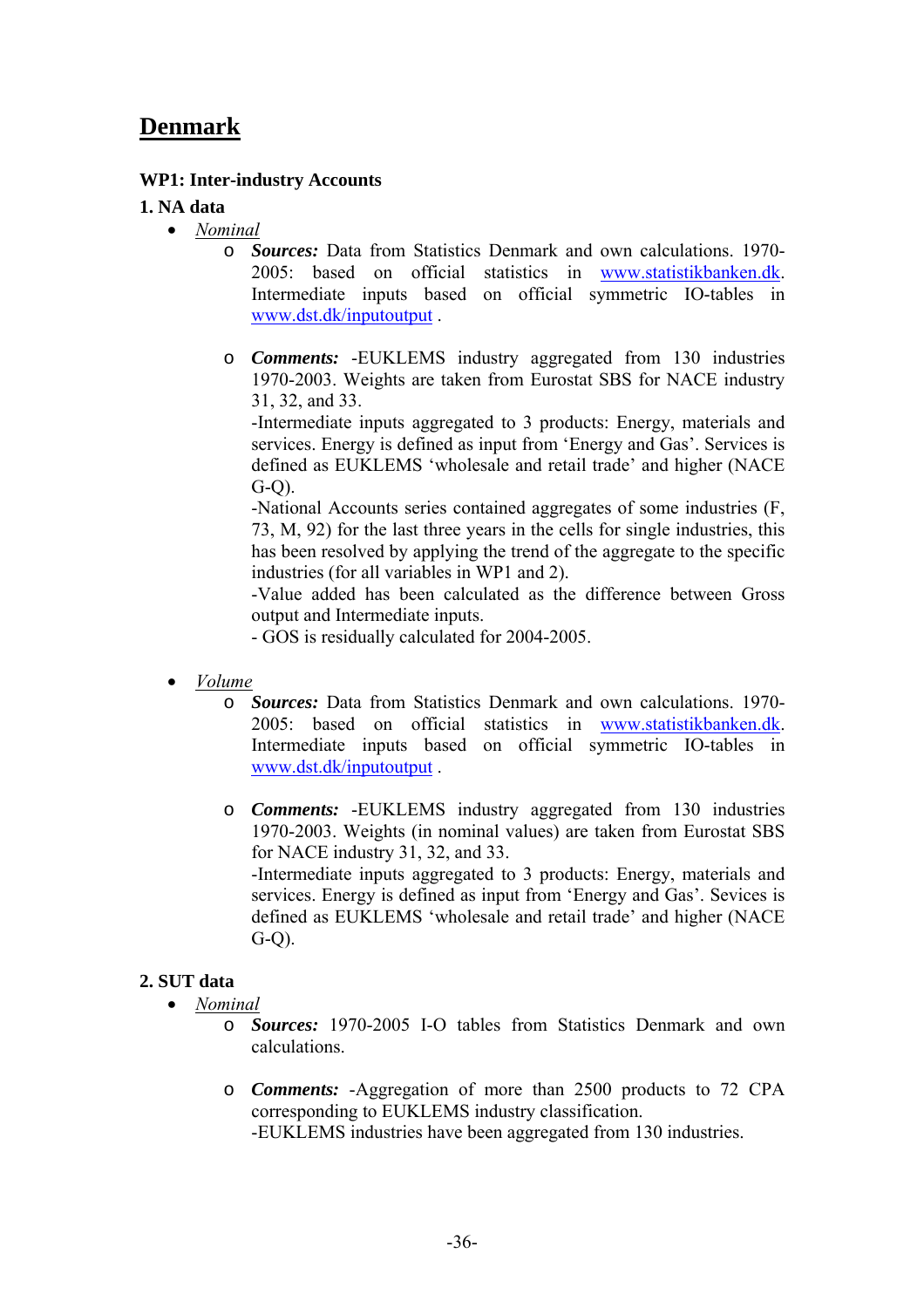- *Volume*
	- o *Sources:* 1970-2005 I-O tables from Statistics Denmark and own calculations.
	- o *Comments:* -Aggregation of more than 2500 products to 72 CPA corresponding to EUKLEMS industry classification. -EUKLEMS industries have been aggregated from 130 industries.

### **WP2: Labour Accounts**

### **1. Employment**

- *Sources:* Data from National Accounts Division in Statistics Denmark. Available in www.statistikbanken.dk.
- *Methods:* -Employment refers to number of persons employed or self-employed. -Advantage of using NA data is consistency with WP1 and WP3.
- *Comments:*-EUKLEMS industry aggregated from 130 industries. Weights for NACE 31, 32 and 33 are taken from Eurostat SBS.

### **2. Hours**

- *Sources:* Data from National Accounts Division in Statistics Denmark. Available in www.statistikbanken.dk.
- *Methods:*-Hours refers to actual number hours worked including paid and unpaid overtime.
- *Comments:* -EUKLEMS industry aggregated from 130 industries. Weights for NACE 31, 32 and 33 are taken from Eurostat SBS.

### **3. Labour composition**

- *Employment*
	- o *Sources:* Administrative data from 1980-2003
	- o *Methods:* -Problems with definition of labour compared to National Accounts: Labour compensation is earnings without employer provided pensions (and imputed pensions for civil servants). Labour compensation lacks informal economy measures and info on cross border commuting. National Accounts moves around employment across industries to get the SNA95 definition of industry this does not apply in administrative data. Therefore adjustment of number of persons employed to NA by industry. Ad hoc adjustment equally across all demographic groups to NA numbers. For labour compensation adjustment to NA numbers also made. Hence labour compensation and employment includes indirectly pensions and imputed pensions, informal economy and cross border commuting.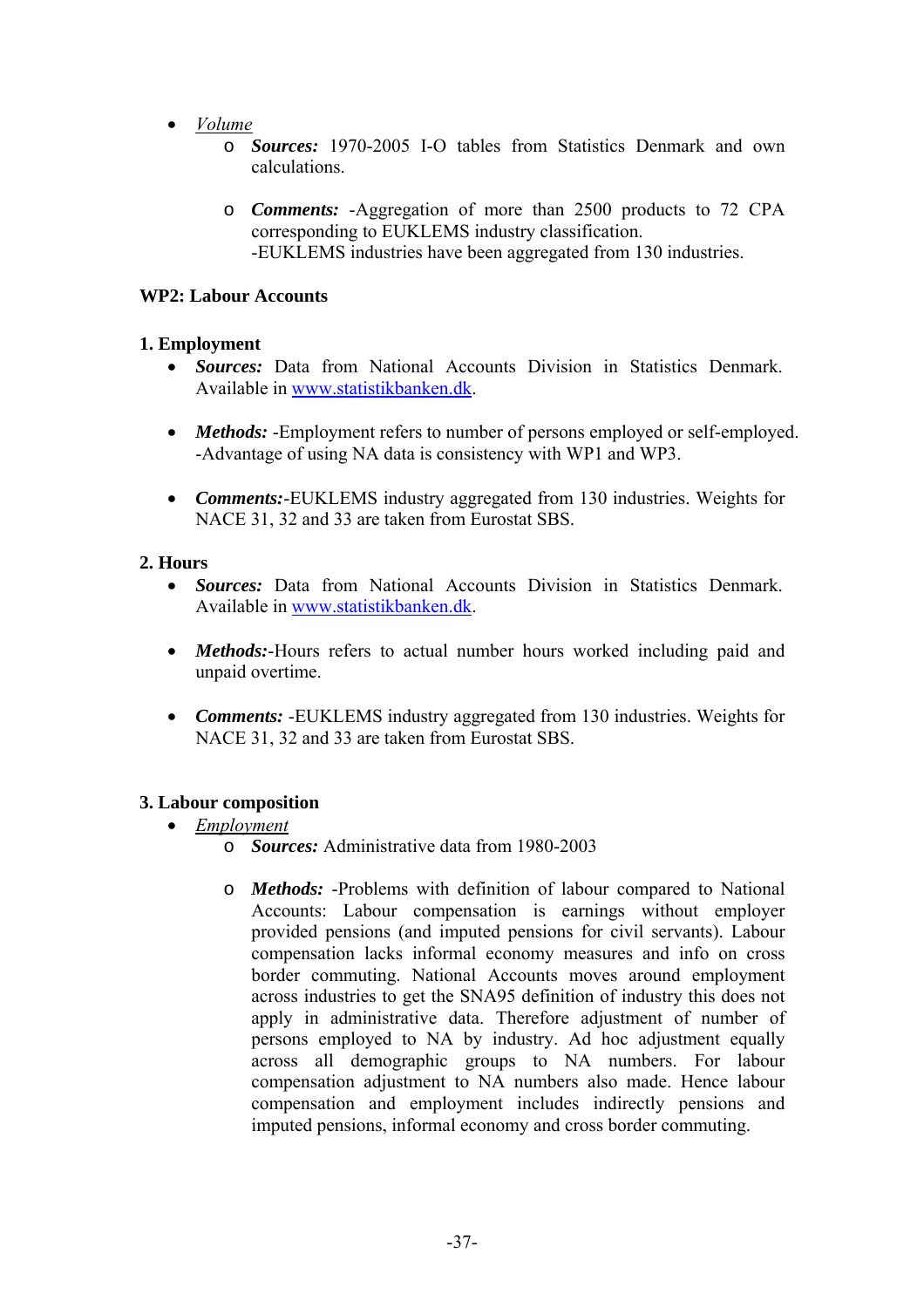- o *Comments:* -Employment is ultimo November status. But see comment on adjustment to NA above.
- *Compensation*
	- o *Sources:* Administrative data from 1980-2003
	- o *Methods:* -Labour compensation is yearly earnings excl. employer provided pensions and imputed civil servant pensions.

 -Problems with definition of labour compared to NA: Labour compensation is earnings without employer provided pensions (and imputed pensions for civil servants). Labour compensation lacks informal economy measures and info on cross border commuting. Na moves around employment across industries to get the SNA95 definition of industry this does not apply in administrative data. Therefore adjustment of number of persons employed to NA by industry. An Ad hoc adjustment has been applied equally across all demographic groups to NA numbers. For labour compensation an adjustment to NA numbers has also been made. Hence labour compensation and employment includes indirectly pensions and imputed pensions, informal economy and cross border commuting.

#### **WP3: Capital Accounts**

### • *Main sources for GFCF*

-Internal statistics from the National Accounts Division for 1966 – 2003. The internal data from 1993 and onwards are considered good enough for publication on some aggregate asset types. But data before 1993 are estimated and only used to construct net and gross capital stock. Approximately 800 asset types each year are distinguished, though fewer for the early years. -Official statistics from Statistics Denmark in www.statistikbanken.dk. Aggregate investment series 1966-2005.

### • *Methods (for estimating industry \* asset)*

-Capital formation matrices have been used to construct investment series. Asset type can be constructed from the approximately 800 products on infrastructure, residential structures, other non-residential structures, software, computing equipment, communication equipment, and other machinery and equipment.

-Transport is not part of capital formation matrices and current and constant price series are backed out from net capital stock by industry.

-Products of Agriculture and Forestry are identical to the aggregate investment series in Statistics Denmark, Breeding Stock, and relates only to NACE A.

-Other intangibles are also from the aggregate statistics. Exploration drilling is included in Extraction of Crude petroleum and natural gas and services and art work in other recreational activities.

-Consistency between NA aggregates and GFCF by industry and asset type before 1990 is undertaken in constant prices. Reason: A revision in the aggregate series, which has not been undertaken in the capital formation matrices, made this necessary. The aggregate investment series is not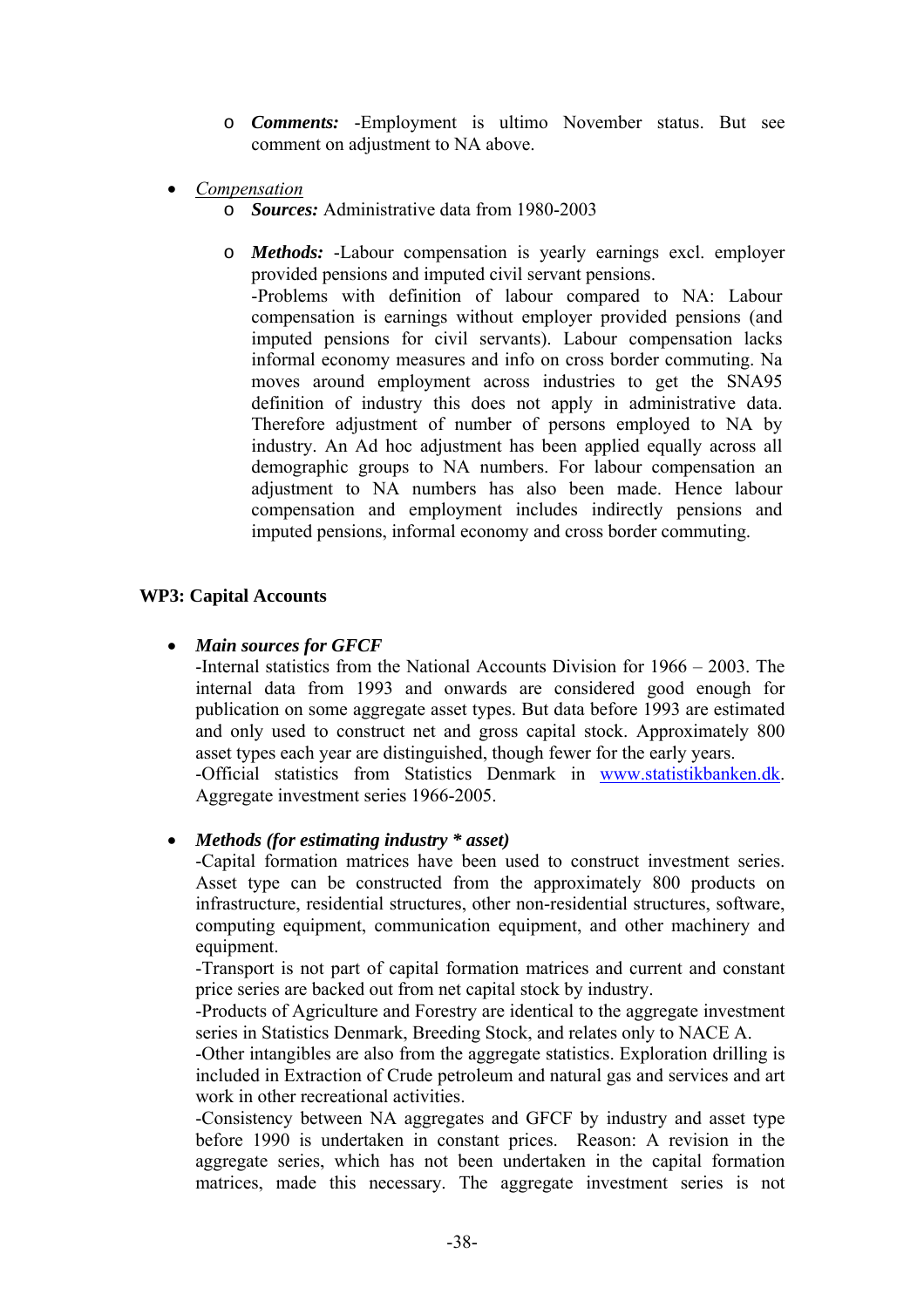completely compatible with EUKLEMS asset groups and aggregation, adjustment and disaggregate was applied with constant weights from preadjustment series to disaggregate.

### • *Definition of ICT assets*

-Computing equipment (2000): CPA numbers for products in this category: 2465, 3001, 3002, 3130, 3210, 3220, 3230, 3310, 3320, 3340. -Communication equipment (2000): CPA numbers for products in this category: 3220, 3230, 3320.

### • *Initial capital stock:*

Statistics Denmark publishes capital stock on 5 types by 52 industries in 1970: Machinery and equipment, Buildings, Structure, Transport, Other. At the aggregate level we have (in addition): Products of agriculture and forestry (breeding stock), Exploration drilling, Art work, Residential structures, Software. We have split Machinery and equipment in computing, communication and other machinery and equipment by accumulated investment from 1966 to 1969. We have split Buildings and structures in residential structures, infrastructure and other non-residential structures by accumulated investment from 1966 to 1969, which is likely to be misleading due to very long asset lives.

### • *IT deflator:*

The national IT-deflator does not seem to be quality adjusted. The IT–deflator for the US from the BEA has been used, adjusted for economy wide differences between Denmark and the U.S.

• *Weights:* 

EUKLEMS industries are aggregated from 52 industries.

# • *Comments:*

Investment in Communication equipment in 1973 was negative in constant prices but positive in current prices for all industries. We removed minus-sign in constant price series.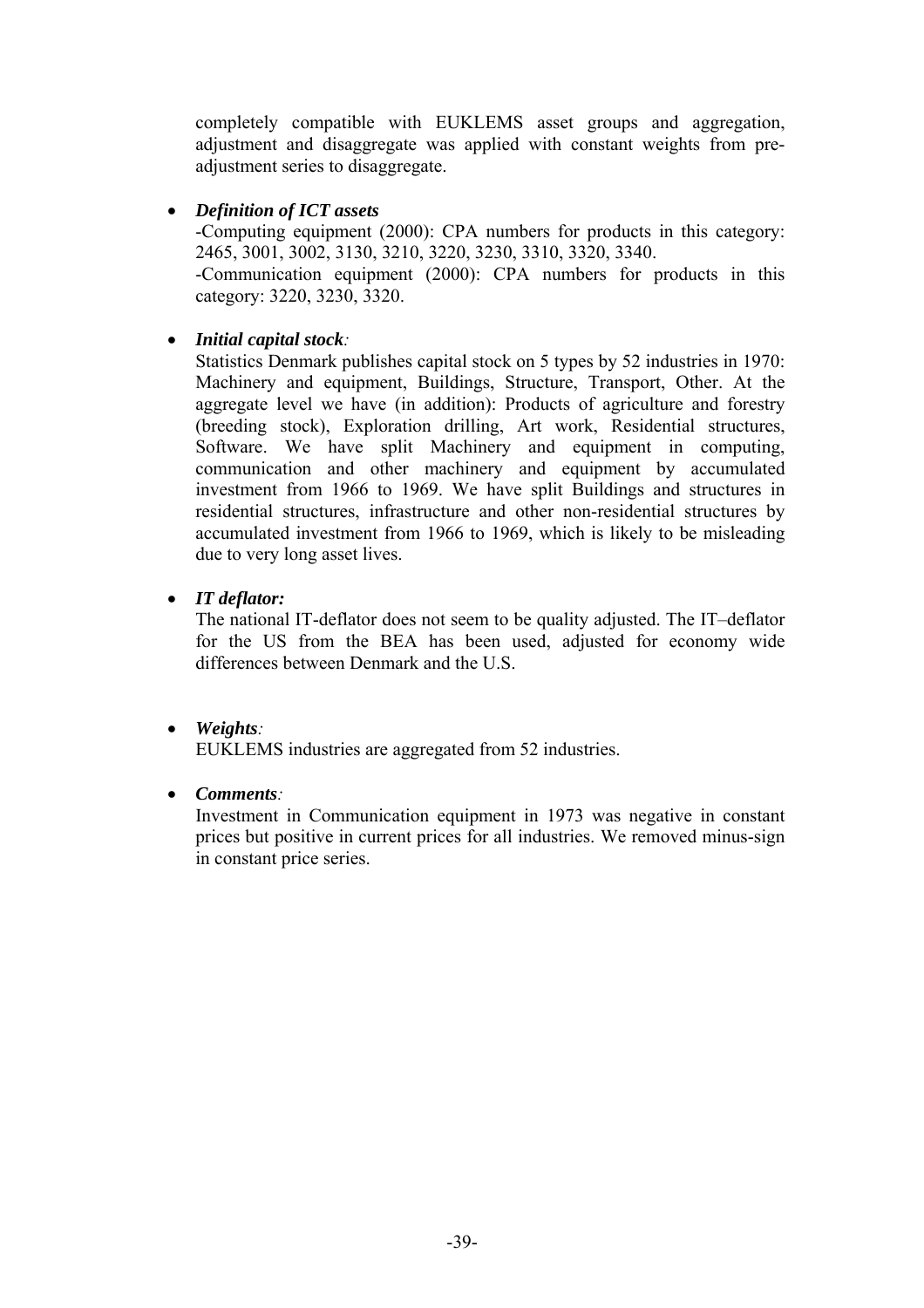# **Estonia**

## **WP1: Inter-industry Accounts**

## **1. NA data**

- *Nominal*
	- o *Sources:* Statistics Estonia

-Years 2000-2004 are from current national account based on revision realised 13.9.2006. Years 1995-1999 are chained from 2000 based on changes from national account before revision.

-National account series on A17 industry classification, weights for A60 from supply and use tables (1997, 2000-2002, 1995-1996 uses 1997 weights and 2003-2004 uses 2002 weights, weights for 1998- 1999 are interpolated). Additional dissaggregation to EUKLEMS industries is based on Eurostat Structural business statistics (SBS).

- o *Comments: -*Intermediate inputs have been calculated as the difference between Gross Output and Value added. Net taxes and subsidies is the residual of Value added minus Compensation and Gross Operating Surplus.
- *Volume*
	- o *Sources:* Statistics Estonia

-National account series on A17 industry classification. Series on more detailed industry level are based on price indices from A17 and current price series for detailed industries. All sub-industries are discounted with same A17 level price indices

o *Comments:* -For missing detail we apply the same indices as the higher aggregate.

# **2. SUT data**

- *Nominal*
	- o *Sources:* Statistics Estonia, data available at the NACE A60 level.
	- o *Comments:*
- *Volume*
	- o *Sources: -*
	- o *Comments:* Constant use tables are not available.

# **WP2: Labour Accounts**

### **1. Employment**

• *Sources:* Statistics Estonia, Labour Force Survey, data available at the NACE A17 level.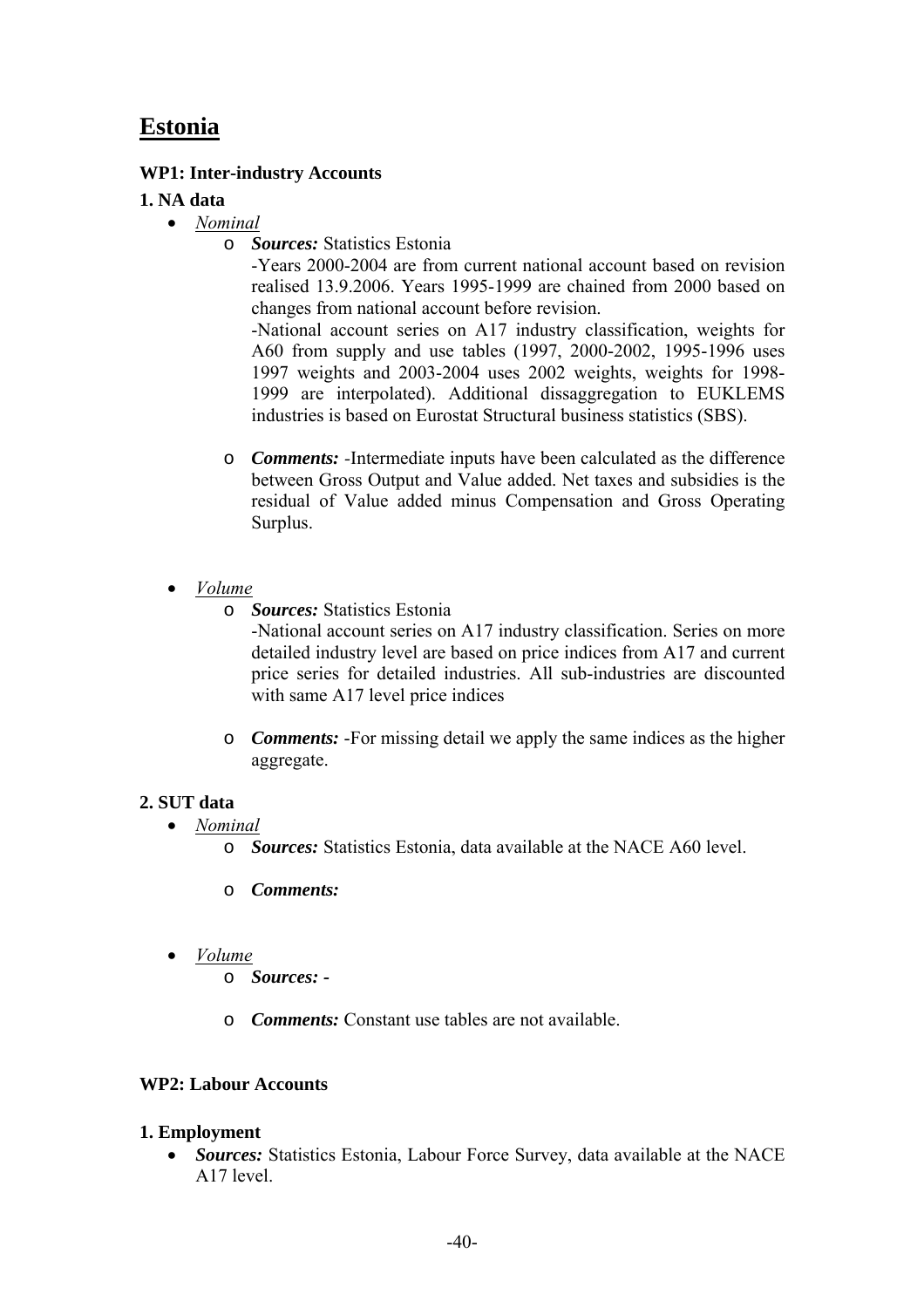• *Methods:* -For WP2 we added detail on basis of the Eurostat SBS database for most industries. As detail in WP1 was not based on Eurostat SBS data, we first calculated ratio's of compensation over employees based on Eurostat SBS data. Combining these ratio's with the detailed data for compensation (from WP1) gives us employees data, which we can use to calculate consistent shares.

-For Agriculture (NACE 01-05), Mining (NACE 10-14) and Financial Intermediation (NACE 65-67) no Eurostat SBS data was available, therefore we have used Compensation data as weights (assuming the same compensation per employee in sub-industries as in aggregates).

### **2. Hours**

- *Sources:* Statistics Estonia, Labour Force Survey, data available at the NACE A17 level.
- *Methods:* -Hours for total employment are assumed to be equal to hours for employees.

-Average hours worked per person of aggregate industries have been assumed the same for more detailed industries.

### **3. Labour composition**

- *Employment (or hours)*
	- o *Sources:*
	- o *Methods: -*
	- o *Comments:* Labour quality is not available.
- *Compensation*
	- o *Sources:*
	- o *Methods: -*
	- o *Comments:* Labour quality is not available.

### **WP3: Capital Accounts**

*-* 

*-* 

- *Main sources for GFCF*  Series are too short to incorporate in the database.
- *Methods: (for estimating industry \* asset)*
- *Definition of ICT assets*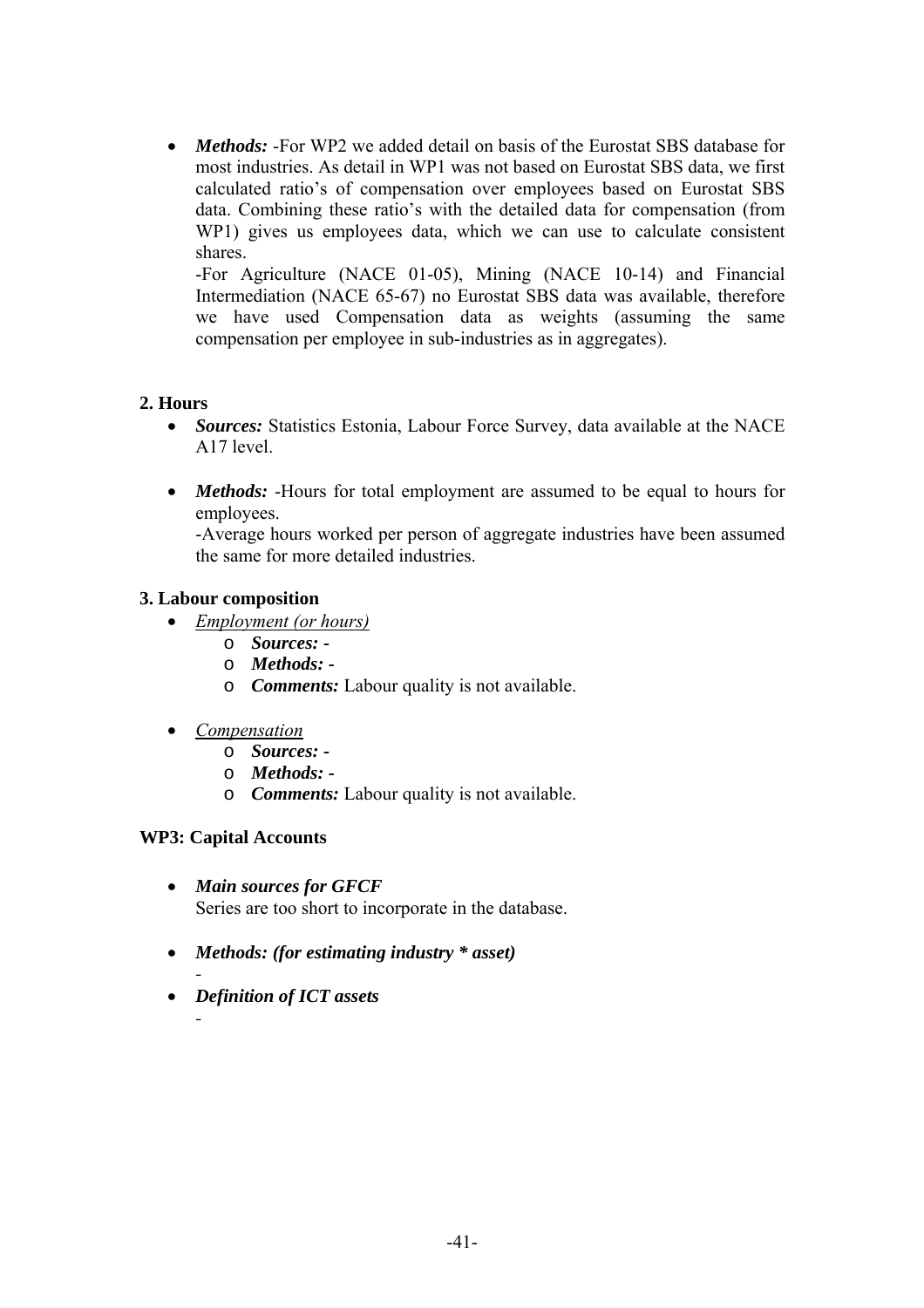# **Finland**

### **WP1: Inter-industry Accounts**

#### **1. NA data**

- *Nominal*
	- o *Sources:* Statistics Finland's annual National Accounts data, that conform to ESA95, for 1975-2004 has been revised in 2006. The data for 1970-1974 originally published in the 1980s according to SNA68 under the heading Finnish National Accounts 80 (FNA80) has not been revised.
	- o *Comments:* The industry constraints for gross output and intermediate consumption are at great enough detail (99 industries) for the years 1975-1994. Independent estimates for imports and final uses with a breakdown either to products or to classification by purpose/asset, and there are time series for taxes and subsidies on products by product for the time period 1975-1994.

-For 1970-1974 there are data only according to SNA68.

-FISIM allocated to industries 1970-2004.

-Eurostat SBS data has been used for compensation (1995-2004) and value added (2004) for industries 21, 24, 31-33, 74. As detail in WP2 (see below) is not based on Eurostat SBS data, we first calculated ratio's of compensation over employees based on Eurostat SBS data. Combining this ratio's with the detailed data for employees (from WP2) gives us compensation data, which we can use to calculate consistent shares.

-GOS has been calculated as the residual of value added, compensation and taxes.

- *Volume*
	- o *Sources:* Statistics Finland's annual National Accounts data, that conform to ESA95, for 1975-2004 has been revised in 2006. The data for 1970-1974 originally published in the 1980s according to SNA68 under the heading Finnish National Accounts 80 (FNA80) has not been revised.
	- o *Comments:* The industry constraints for gross output and intermediate consumption are at great enough detail (99 industries) for the years 1975-1994. Independent estimates for imports and final uses with a breakdown either to products or to classification by purpose/asset, and there are time series for taxes and subsidies on products by product for the time period 1975-1994.

-For 1970-1974 there are data only according to SNA68. -FISIM allocated to industries 1970-2004.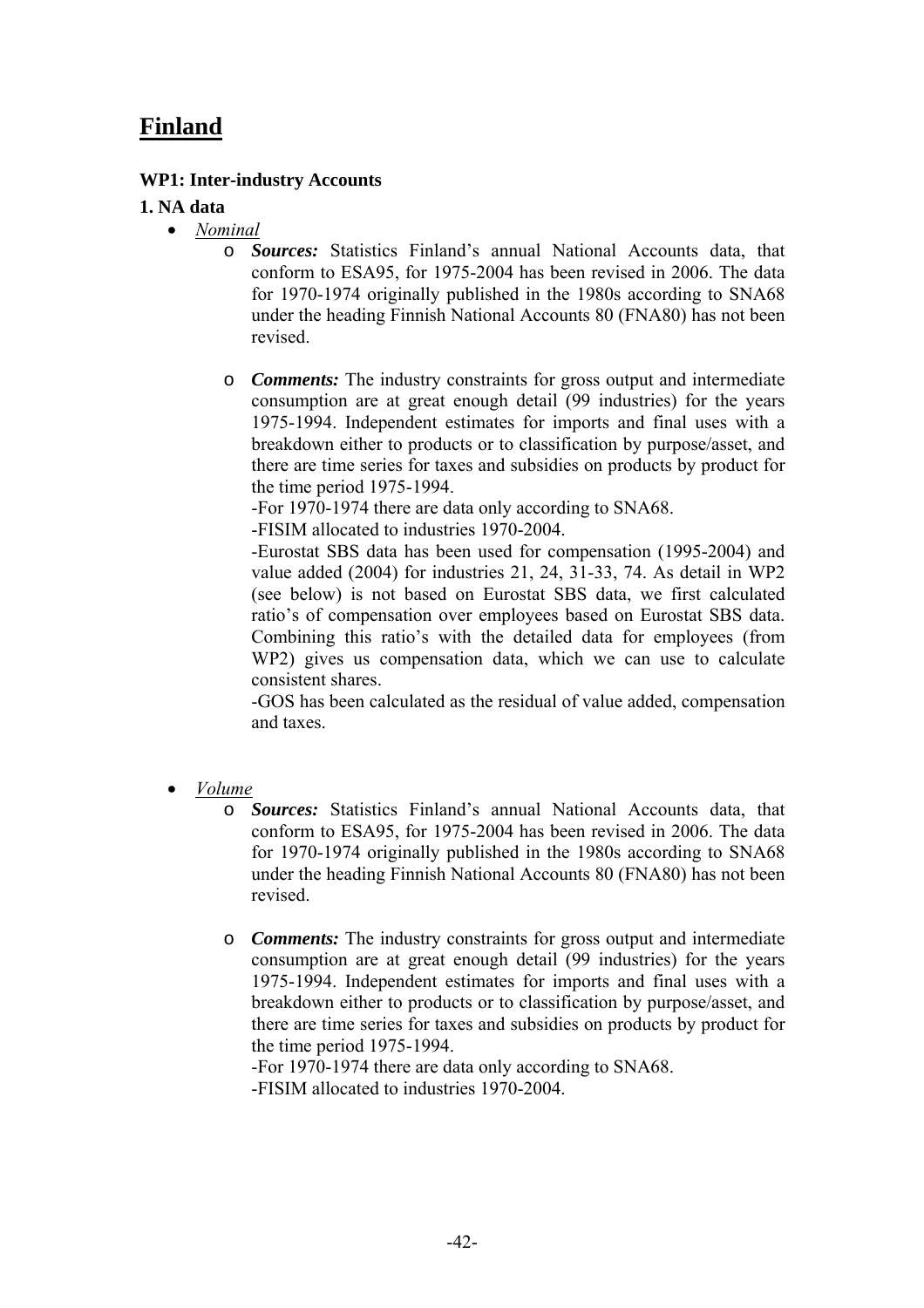## **2. SUT data**

- *Nominal*
	- o *Sources:* Statistics Finland supply and use tables are compiled in three parts:

-1970-1974 there are data only according to SNA68. Data includes gross output and intermediate consumption by industry (about 30 industries), and totals for imports, exports, investments, final consumption and changes in stocks. The data has been converted from Finnish marks to euros and scaled up using the 1975 as the reference year. Splitting up to EUKLEMS 60 industry level from 1975 industry structure and breakdown to goods has been executed using 1975 distributions.

-1975-1994 the NA industry constraints have been split to products or to classification by purpose/asset using years 1975, 1980, 1985 and 1990 as reference years. This is done first for supply and then for the use tables. The final SUT we obtain after balancing the SUT with manual balancing and RAS algorithm.

-1995-2004 annual supply and use tables compiled in Statistics Finland aggregated to the EUKLEMS72 industry level.

o *Comments:*

-Current price SUT consistent with NA series (1975-2004) -A detailed description can be found from Toivola, S. and A. Pasanen (2005), Compilation of the Finnish Inter-industry Accounts for 1970- 1994, Statistics Finland

- *Volume*
	- o *Sources:* Statistics Finland supply and use tables are compiled in three parts:

-1970-1974 there are data only according to SNA68. Data includes gross output and intermediate consumption by industry (about 30 industries), and totals for imports, exports, investments, final consumption and changes in stocks. The data has been converted from Finnish marks to euros and scaled up using the 1975 as the reference year. Splitting up to EUKLEMS60 industry level from 1975 industry structure and breakdown to goods has been executed using 1975 distributions.

-1975-1994 the NA industry constraints have been split to products or to classification by purpose/asset using years 1975, 1980, 1985 and 1990 as reference years. This is done first for supply and then for the use tables. The final SUT we obtain after balancing the SUT with manual balancing and RAS algorithm.

-1995-2004 annual supply and use tables compiled in Statistics Finland aggregated to the EUKLEMS72 industry level.

o *Comments:*

-Constant price SUT differ from NA series (1975-2000), because for EUKLEMS the SUT have been double deflated with implicit price indexes from NA. The differences by industry are small.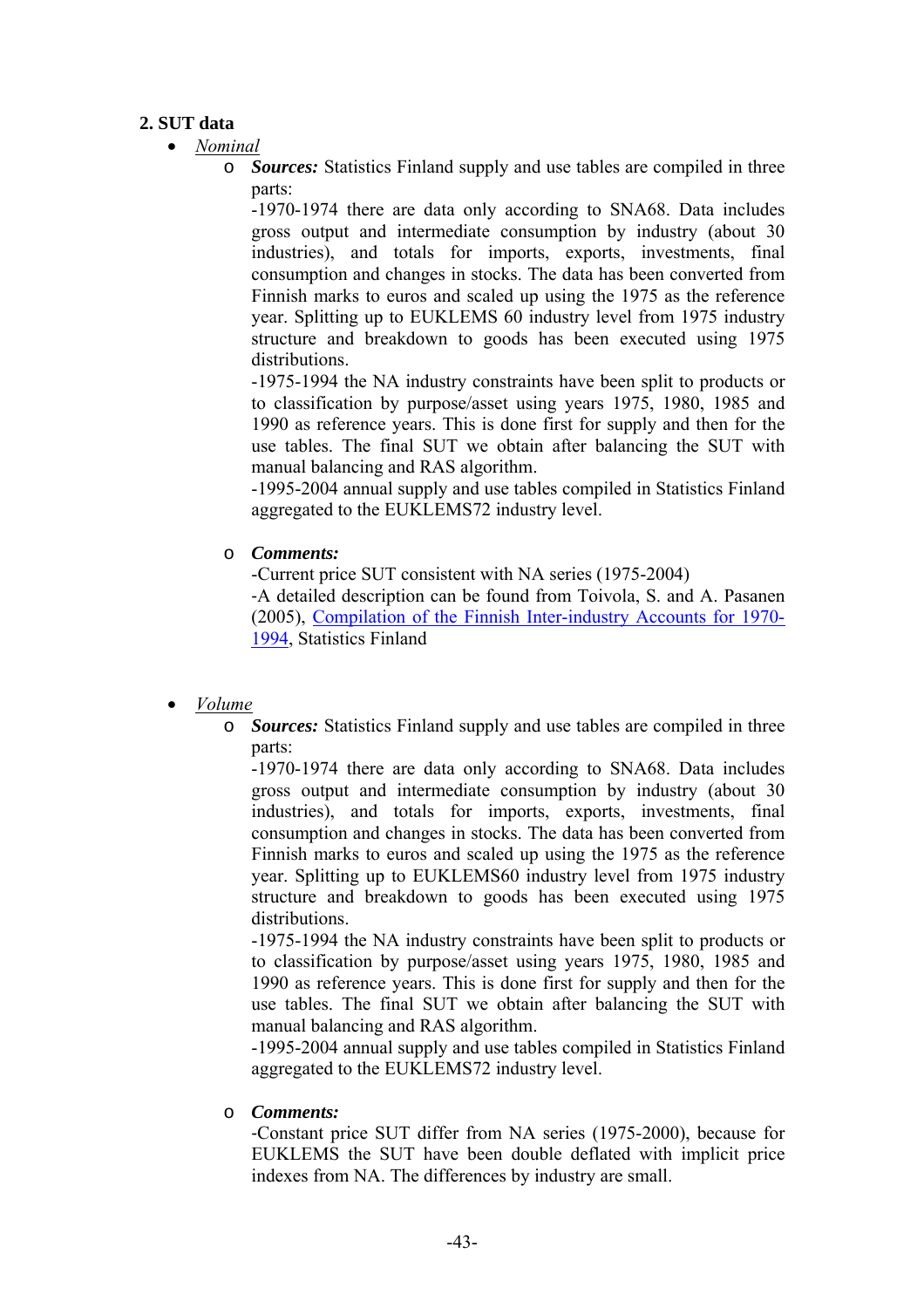-Constant price SUT consistent with NA series (2001 onwards) -A detailed description can be found from Toivola, S. and A. Pasanen (2005), Compilation of the Finnish Inter-industry Accounts for 1970- 1994, Statistics Finland

#### **WP2: Labour Accounts**

#### **1. Employment**

• *Sources:* The data is from Statistics Finland's Official National Accounts. The main data sources used by Statistics Finland are the Labour Force Survey, the Business Register, the Structural Business Statistics and some separate industry level sources. The data is adjusted by Statistics Finland so that information on employment, average earnings and the wage sum is synchronized. The data is organized in three blocks: years 1970-1974, years 1975-1994 and years 1995-2004.

#### 1970-1974:

The data was obtained from Statistics Finland/National Accounts. They were originally published in the 1980s according to SNA68 under the heading Finnish National Accounts 80 (FNA80)<sup>10</sup>. Annual changes from these series were used to take the latest SNA93 based series<sup>11</sup> backwards from year 1975 level and the resulting numbers constitute the actual EUKLEMS data. These calculations were made separately for employees and self-employed (in 100 persons) at the EUKLEMS60 industry level. The data for industry 16 (manufacture of tobacco products) are confidential and are estimated from aggregate figures for both employment and hours for all time periods.

#### 1975-1994:

These are unpublished data obtained from Statistics Finland/National Accounts. The data were published at a more aggregate level in 13.7.2006 by National Accounts (i.e. it is the currently valid SNA93 based National Accounts series). Data presented separately for employees and self-employed (in 100 persons) at the EUKLEMS60 industry level.

#### 1995-2004:

These data are based on a source similar to that used for the 1975-1994 block. Furthermore, the three digit industry level data breakdowns for the industries that are included in more aggregated industries in EUKLEMS60 for the years 1995-2004 were received at special request from Finnish National Accounts (senior statistician Raili Broas). This level of detail is not included in their general in-house national accounts database. For industries 921-922 and 923- 927 these data were only obtained for year 2003 (senior statistician Henry Takala; the same structure was assumed to apply also in years 1995-2002 and 2004).

 $\overline{a}$ 

<sup>&</sup>lt;sup>10</sup> The 80 stands for 1980, which was the base year for constant price calculations. Not relevant for WP2 purposes.

 $11$  Series published on 13.7.2006.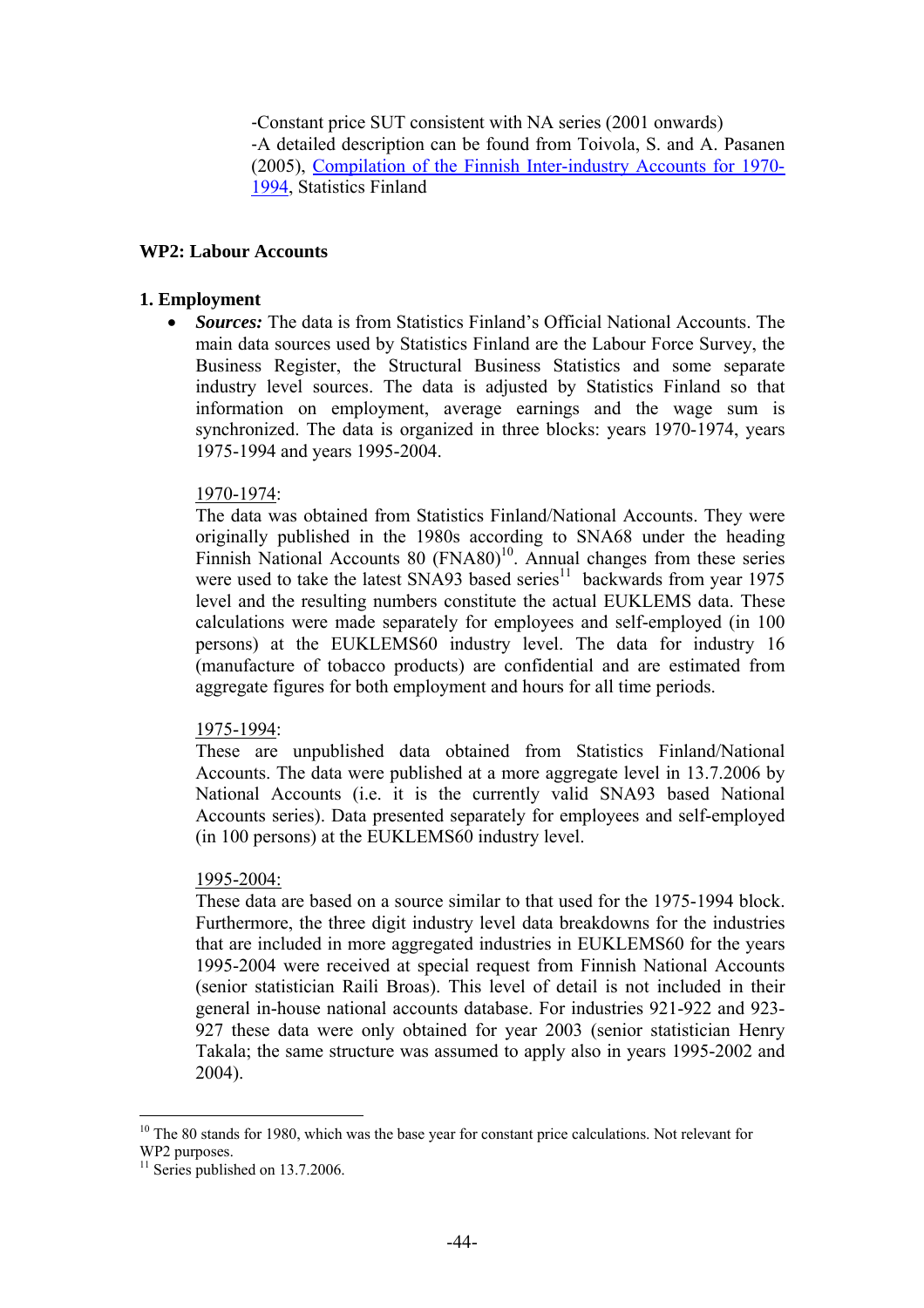• *Methods:* Employment covers all persons – both employees and selfemployed – engaged in some productive activity that falls within the production boundary of the system. Employees are defined as all persons who, by agreement, work for another resident institutional unit and receive remuneration. Self-employed persons are defined as persons who are the sole owners, or joint owners, of the unincorporated enterprises in which they work, excluding those unincorporated enterprises that are classified as quasicorporations. Self-employed persons are classified here if they are not also in a paid employment which constitutes their principal activity: in that latter case they are classified under employees.

The more detailed data for 1995-2004 was also used to construct the weights to disaggregate EUKLEMS 60 industries into EUKLEMS 72 in the earlier data. For each three digit industry, its share of the corresponding two digit industry was calculated. This was done for the sums of employment figures over the whole period, and the same weights are applied for all years prior to 1995.

### **2. Hours**

• *Sources:* The data is from Statistics Finland's Official National Accounts. The main data source is the Labour Force Survey. The data is adjusted by Statistics Finland so that information on hours worked, average earnings and the wage sum is synchronized. The data is also organized in three blocks: years 1970- 1974, years 1975-1994 and years 1995-2004.

### 1970-1974:

The data was obtained from Statistics Finland/National Accounts. Data originally published in the 1980s according to SNA68 under the heading Finnish National Accounts 80 (FNA80). As for employment, instead of including the original figures as such, annual changes were used to take the data backwards to 1970 from 1975 level. These calculations were made separately for employees and self-employed (total hours in 100,000 hours) at the EUKLEMS60 industry level.

#### 1975-1994:

The data are unpublished figures obtained from Statistics Finland/National Accounts. The corresponding data were published at a more aggregate level in 13.7.2006 by National Accounts (i.e. it is the currently valid SNA93 based National Accounts series). Data presented separately for employees and selfemployed (in 100,000 hours) at the EUKLEMS60 industry level.

#### 1995-2004:

Unpublished data obtained from Statistics Finland/National Accounts. Data published at a more aggregate level in 13.7.2006 by National Accounts (i.e. it is the currently valid SNA93 based National Accounts series). Calculations made separately for employees and self-employed (in 100,000 hours) at the EUKLEMS72 industry level. Split into EUKLEMS 72 from EUKLEMS 60 was based on a procedure similar to that used in the case of employment data. Also the weights to disaggregate the earlier data into EUKLEMS 72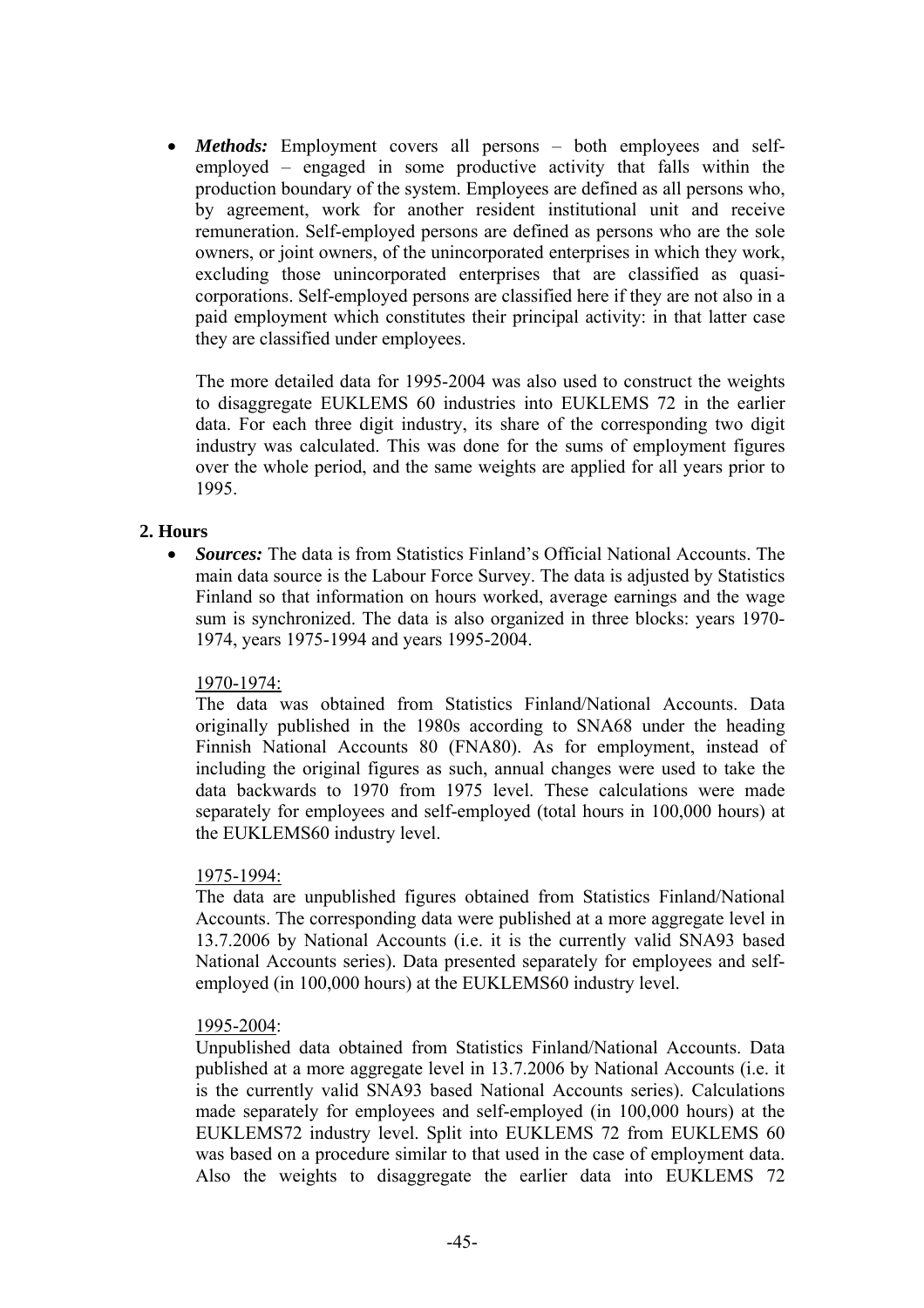classification were calculated by using the same procedure as for the employment weights but instead of employment figures total hours were used in the calculations.

*Methods:* Total hours worked represent the aggregate number of hours actually worked as an employee or self-employed during the accounting period, when their output is within the production boundary.

### **3. Labour composition**

- *Employment (or hours)*
	- **Sources:** Data ordered from Statistics Finland's longitudinal census file.
	- o *Methods:* Data received for years 1970, 1975, 1980, 1985, 1987-2004 on number of employees by industry, gender, age and education. The intermediate years were interpolated (number of employees directly interpolated and wages interpolated using average wages per head multiplied by heads)
	- o *Comments:* Data has been split up in:

-Fifteen industry groups: agriculture, hunting, forestry and fishing / other production / consumer manufacturing / intermediate manufacturing / investment manufacturing / construction / distributive trade / transport/communications / financial intermediation / real estate and business activities / public administration / education / health / community social and personal services)

-Two gender groups (male / female)

-Three age groups (15-29 / 30-49 / 50->)

-Six education groups (lower secondary or unknown (i.e., completed compulsory 9 years of schooling (possibly with optional extra  $10<sup>th</sup>$ year) or educational level unknown) / upper secondary level with matriculation examination / upper secondary level without matriculation / first stage of tertiary BA (i.e., tertiary level degrees up to and including bachelor's degrees) / first stage of tertiary MA (master's degrees) / second stage of tertiary (licentiate's and PhD's degrees).

-Labour composition is available at the level of 15 industries. For lower levels we assumed the same composition as the higher aggregate.

- *Compensation*
	- o *Sources:* Data ordered from Statistics Finland's longitudinal census file.
	- o *Methods:* Data received for years 1970, 1975, 1980, 1985, 1987-2004 on wages in euro by industry, gender, age and education. The intermediate years were interpolated (number of employees directly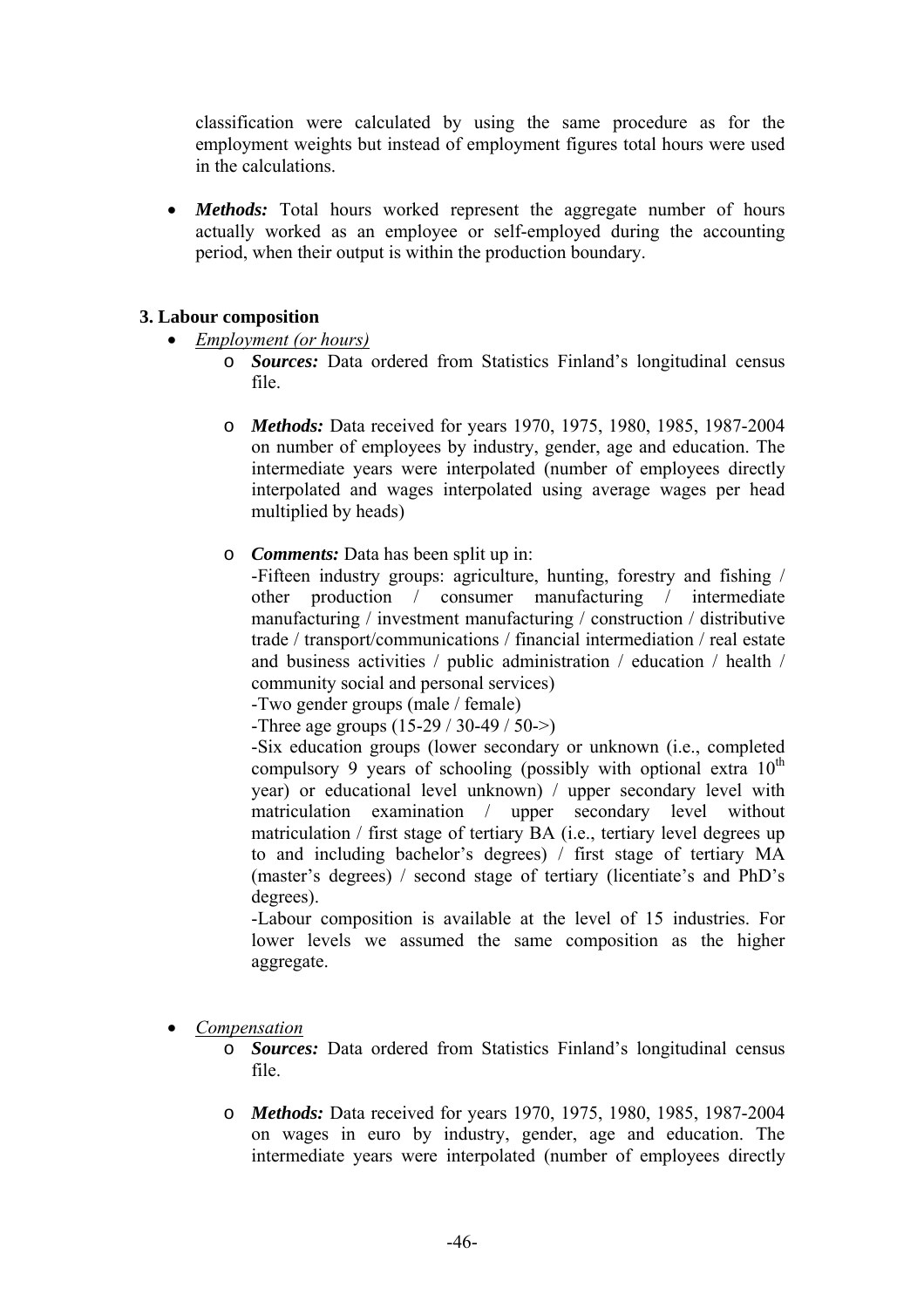interpolated and wages interpolated using average wages per head multiplied by heads).

o *Comments:* Labour composition is available at the level of 15 industries. For lower levels we assumed the same composition as the higher aggregate.

### **WP3: Capital Accounts**

### • *Main sources for GFCF*

Unpublished data from Statistics Finland and own calculations. The data is from Statistics Finland's Official National Accounts. The data is organized in three blocks: years 1970-1974, years 1975-1994 and years 1995-2004.

#### • *Methods: (for estimating industry \* asset)*

Unpublished data obtained from Statistics Finland/National Accounts. Data presented in current and constant (2000=100) prices in million euros in 13 different asset types at the EUKLEMS60 industry level in 1970-74 and 1975- 94 and at the EUKLEMS72 industry level in 1995-2003. Industry 16 Manufacture of tobacco products confidential (estimated from aggregate figures). Series on dwellings, non-residential buildings, civil engineering and other structures and transport equipment directly from Statistics Finland's capital stock calculations in current and constant (2000=100) prices.

A breakdown of machinery & equipment into hardware, communications equipment and other machinery and equipment was not available from Statistics Finland. To obtain data on nominal hardware and communications equipment investment, the detailed annual supply and use tables of Statistics Finland for the years 1995-2003 was used (the ratio of year 2003 of hardware, communications equipment and other machinery & equipment to total machinery & equipment was assumed for year 2004). Of the grand total of almost 1000 goods and services those pertaining to hardware and communications equipment were delineated. These investment series are for the whole economy only and do not contain a breakdown by industry. The aggregate hardware investment was broken down by industry using the average 1970-2004 US it-equipment to software ratio. The aggregate communications equipment investment was broken down by industry using the average 1995-2004 US communications equipment to other machinery plus communications equipment plus it-equipment ratio. Other machinery & equipment investment by industry was the residual after deducting from total machinery & equipment the hardware and communications equipment investment by industry. The remaining other machinery and equipment investment were constrained to a minimum of 5 per cent of the original total machinery and equipment investments by industry. Where the minimum was not met other machinery and equipment investments were added until the minimum was reached (these manual additions were deducted from the respective communications equipment investment; hence the communications equipment total did not remain the same as the one originally computed from the supply and use tables).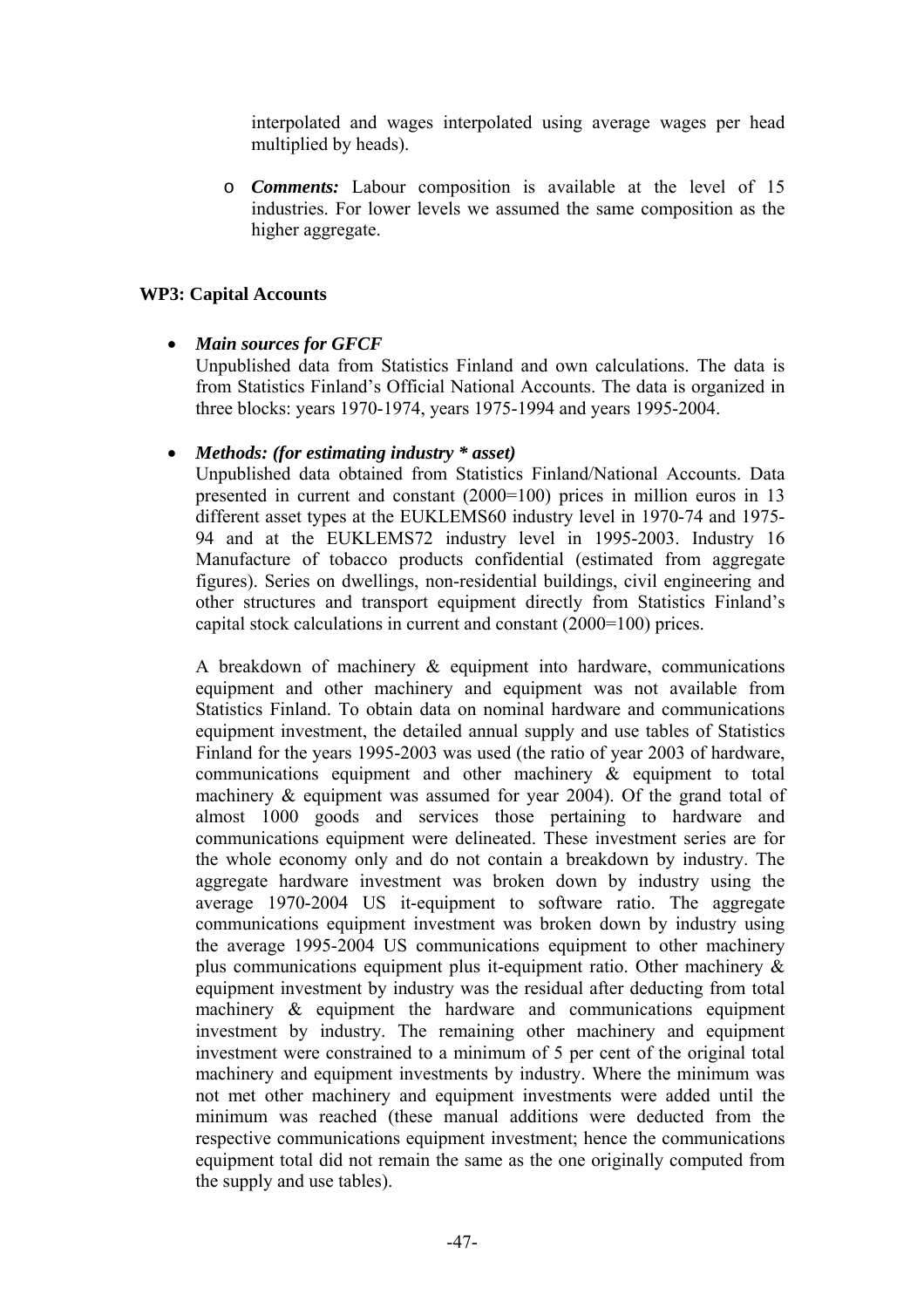The following task was to compute hardware and communications equipment investment in current prices for 1970-94. A series on DL Electrical and optical investment goods by commodity in 1970-1995 was obtained on special request from Statistics Finland's National Accounts (senior statistician Sami Toivola). All of DL investment goods are not hardware & communications equipment. In 1995 the ratio between the genuine hardware  $\&$  communications equipment investments (calculated as described above) to total DL investments was 65%. This ratio was applied to the DL investment series in 1970-1994 to obtain the hardware and communications equipment investment in these years for the whole economy. The same procedure as described above was used to break the hardware and communications equipment down by industry (except that for communications equipment the average US ratio for the years 1975-1995 was used for the years 1975-1994 and the ratio for 1970-1975 for the years 1970- 1974).

The methodology for constructing hardware and communications equipment deflators utilized is broadly that of Schreyer (2000). I.e., the annual changes in the BEA's price index for private non-ICT fixed investments were contrasted with the annual changes in the BEA's price indexes for computers and communication equipment, respectively. The series thus obtained were first smoothed using the Hodrick-Prescott (1997) filter, after which they were multiplied with the implicit Finnish aggregate investment deflator to obtain the Finnish quality adjusted deflators. The result is that these constant price figures differ from the Statistics Finland figures.

Investment series on cultivated assets in current and constant prices in 1975- 2004 obtained directly from Statistics Finland. The cultivated assets in the years 1970-74 estimated so that the annual changes in the current price series on investment commodity A Products of agriculture, hunting and forestry, which was obtained on special request from Statistics Finland's National Accounts, was used on the year 1975 cultivated assets current price figure to extrapolate backwards. Similarly, the annual changes in the constant price series on investment commodity A Products of agriculture, hunting and forestry, was used on the year 1975 cultivated assets constant price figure to extrapolate backwards.

Investment series on mineral exploration in 1975-2004 in current and constant prices obtained directly from Statistics Finland. The mineral exploration in the years 1970-74 estimated so that the year 1975 mineral explorations cultivated assets constant price figure was extrapolated backwards using the annual change in the constant price series value added series in the SNA68 based Finnish National Accounts 80  $(FNA80)^{12}$ . The price index for 1970-74 was calculated from the Average Earnings Index for all employees and the current price figures were obtained by multiplying the volume figures with the price index.

 $\overline{a}$ 

 $12$  The 80 stands for 1980 which was the base year for constant price calculations.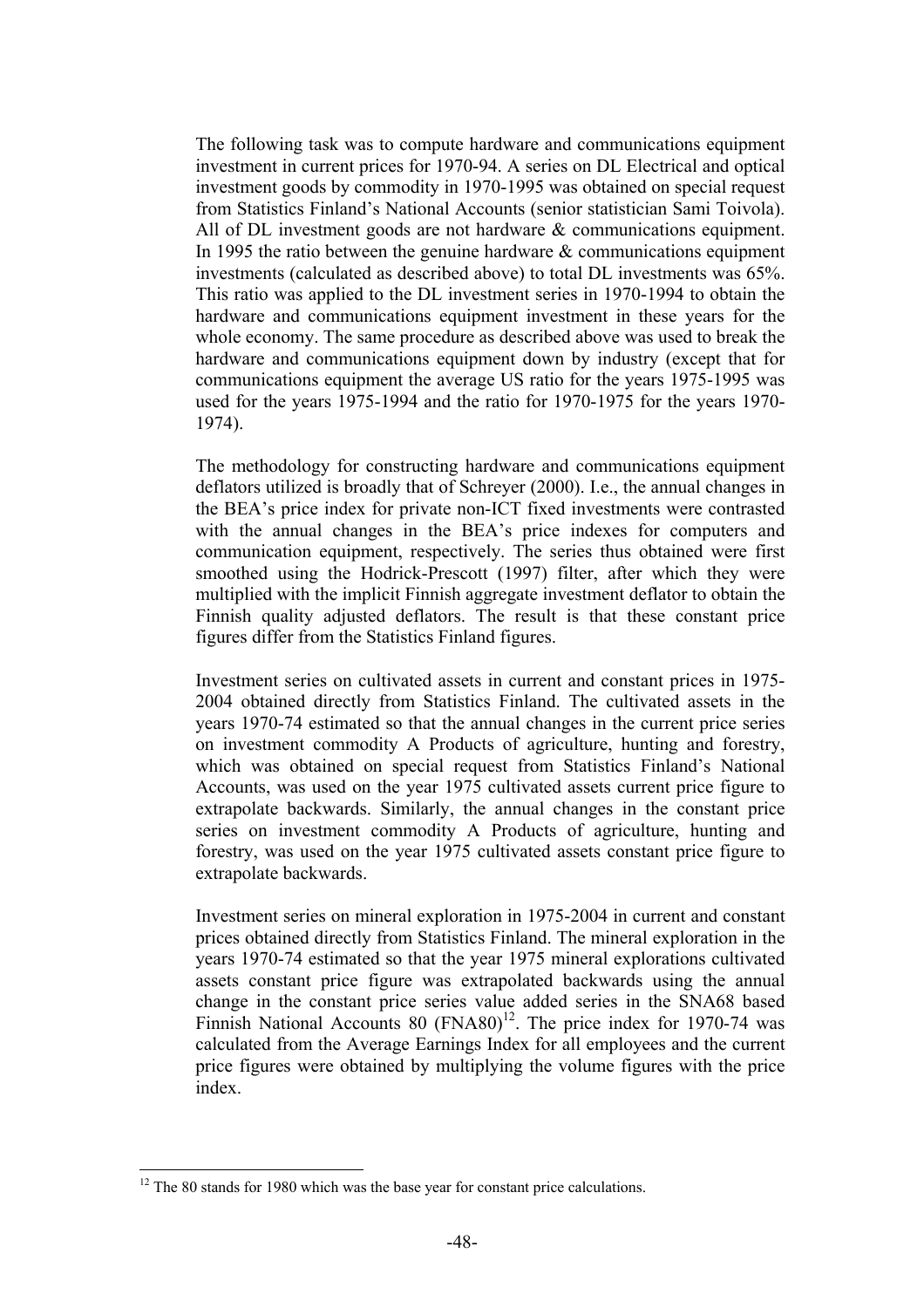Investment series on computer software in 1975-2005 in current and constant prices obtained directly from Statistics Finland. Investment series in constant prices in 1970-74 obtained directly from Statistics Finland's capital stock calculations. The price index for 1970-74 was calculated as a weighted average of the Average Earnings Index for all employees (weight 50/100) and total Import Price Index (weight 50/100) and the current price figures were obtained by multiplying the volume figures with the thus compiled price index.

Investment series on entertainment, literary or artistic originals in 1975-2004 in current and constant prices obtained directly from Statistics Finland. Investment series in constant prices in 1970-74 obtained directly from Statistics Finland's capital stock calculations. The price index for 1970-74 was calculated from the Average Earnings Index for all employees and the current price figures were obtained by multiplying the volume figures with the price index.

Investment series for improvement of land in 1975-2004 in current and constant prices obtained directly from Statistics Finland. Investment series in current and constant prices in 1970-74 obtained directly from Statistics Finland's capital stock calculations.

Investment series for cost of ownership transfer in 1975-2004 in current and constant prices obtained directly from Statistics Finland. Investment series in current prices in 1970-74 were extrapolated backwards by using change in value series of investments in improvement of land. Constant price series rounded to zero.

### • *Definition of ICT assets*

Hardware was defined as CPA 30.02 Computers and other information processing equipment. Communications equipment was defined as: CPA 31.3 Insulated wire and cable; CPA 32.1 Electronic valves and tubes and other electronic components; CPA 32.2 Television and radio transmitters; apparatus for line telephony and telegraphy; CPA 32.3 Television and radio receivers; sound or video recording or reproducing apparatus and associated goods.

### • *Initial capital stock*

The constant (2000=100) price net capital stocks for the year 1970 were calculated with a geometric rate of depreciation. Stocks were calculated for: Dwellings (0.012 annual depreciation rate), non-residential buildings (0.025 annual depreciation rate), civil engineering and other structures (0.025 annual depreciation rate), transport equipment (0.25 annual depreciation rate), hardware (0.315 annual depreciation rate), communications equipment (0.11) annual depreciation rate), other machinery  $\&$  equipment (0.13 annual depreciation rate), mineral exploration (0.33 annual depreciation rate), computer software (0.315 annual depreciation rate) and entertainment, literary or artistic originals (0.33 annual depreciation rate). Aggregate stocks by type of asset for year 1970 were broken down by industry using the ratio of investments by industry to total investments in year 1970.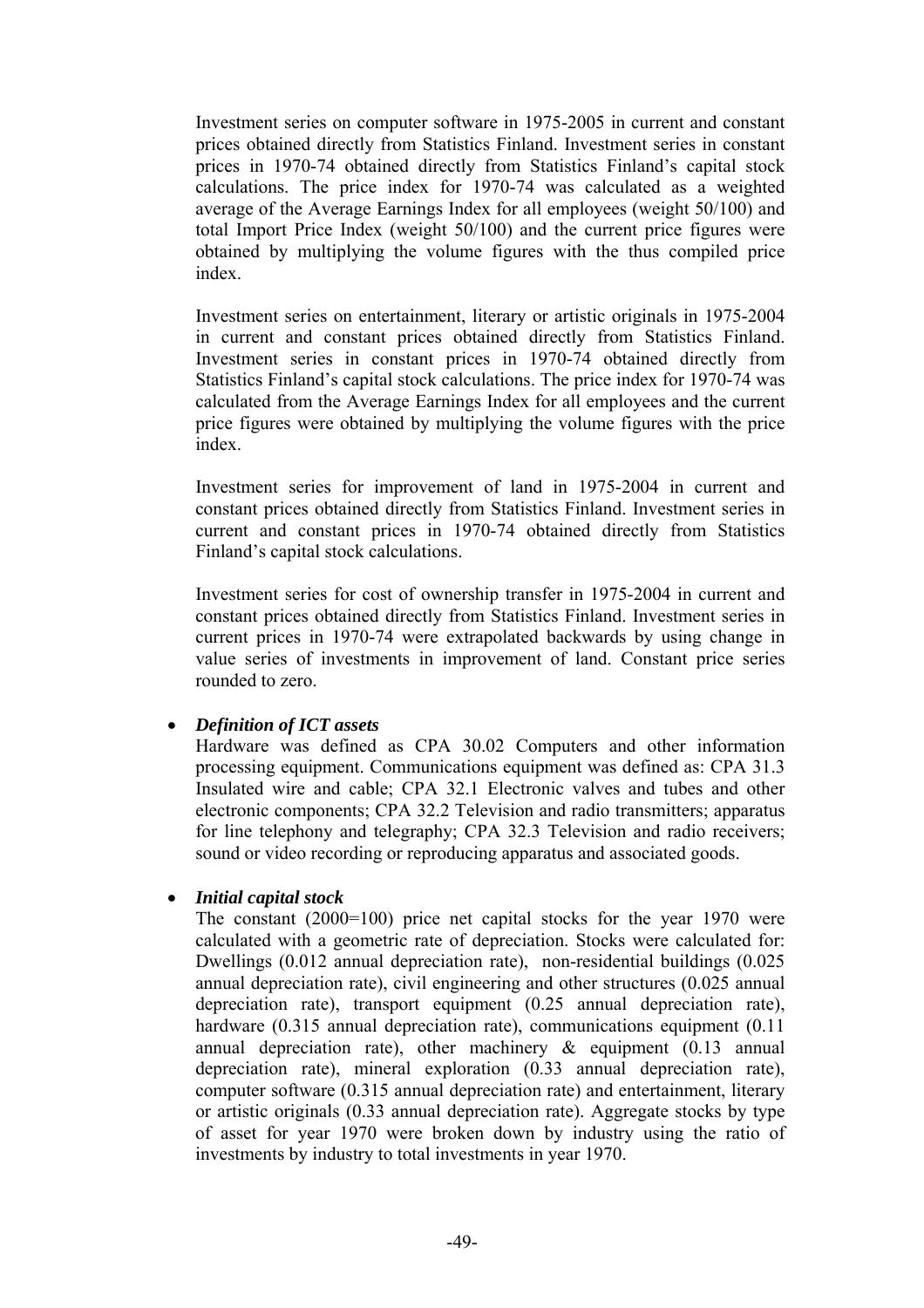#### • *Weights*

Years 1995-2004:

The data for year 1998 from the publication Statistics on the Structure of Industry and Construction 1998, Finnish Official Statistics Manufacturing 2000:4 was used to obtain a breakdown for industries 221 and 222&223; 244 and 241&242&243&245&246&247; 313 and 311&312&314&315&316; 321 and 322 and 323; 331-333 and 334-335; 402 and 401&403, which was used for the years 1995-2004. The breakdown for 351 and 353 and 352&354&355 was obtained directly from Statistics Finland's capital stock calculations. The data for the breakdown for industry 921-922 and 923-927 received upon special request from FNA. Unfortunately data only for the year 2003 obtained. This year's structure was assumed to apply also in years 1995-2002 and 2004.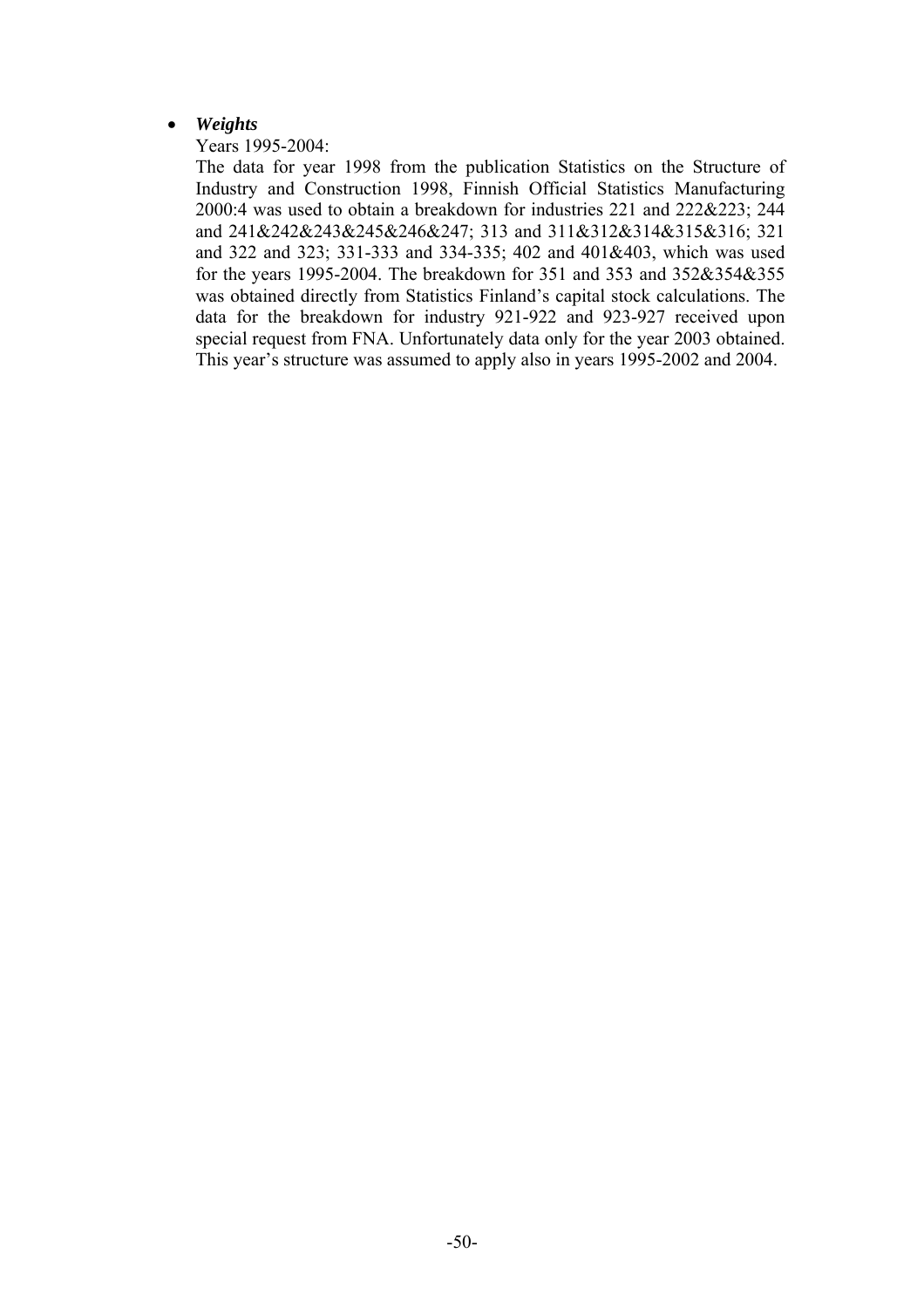# **France**

### **WP1: Inter-industry Accounts**

#### **1. NA data**

- *Nominal*
	- o *Sources:* INSEE:

-1999-2004: Full data coverage (VA, GO, VA-components) for the detailed G-level, i.e., 116 branches. These are revised data with 2000 as base year, published (partly only until 2003)

-1992-2002: Full data coverage for the detailed G-level, however prerevision data with 1995 as base year, published data

-1978-2002: Time series on the less detailed F-level (40 branches), revised data with 2000 as base year, published data

-Data for the period 1970-1978 has been estimated by applying the trends of historical national accounts (Base 80), unpublished data.

- o *Comments:* In general, we tried to use and exploit as far as possible the available data. The steps undertaken to retropolate are as follows: In general we applied a "fractioned" RAS-procedure.
	- 1. We calculated shares of each detailed industry (G-level) in its upper hierarchy industry group (F-level) on the basis of the 1995 data (for the years 1990-1999) and computed the annual growth rates of these shares.

The decision to calculate growth rates instead of the actual levels of the shares is due to data issues: in the most recent revision process by INSEE, time series were not only re-referenced to the new base year 2000. INSEE used also to a much larger degree as this was the case in earlier revisions individual data to construct their national accounts. As a consequence, shares of G-level industries in F-level industry groups calculated in the 1995 data can no longer be assumed to stay the same or very similar after revision. There are, however, reasons to assume that the annual changes in these shares do not change drastically with the revision.

- 2. We used these growth rates to create an index of shares of individual G-level industries in their F-level aggregates. In some cases, we assumed the share of 1998 to be the same as the one of 1999 in the revised 2000-base year time series, in order to smooth the break in this index between 1998 and 1999 due to the use of pre- and post-revision data.
- 3. For the years before 1990, no information was available on the shares of G-level industries in their F-level groups. In these cases, we created smooth time series of annual growth rates by G-level industries, using a 10 years moving average of the annual growth rates between 1990 and 2004. For some industries, we had to change slightly the smoothing procedure in order to prevent extreme developments of shares over time. Like this, we had finally an index of shares from 1978 to 2004.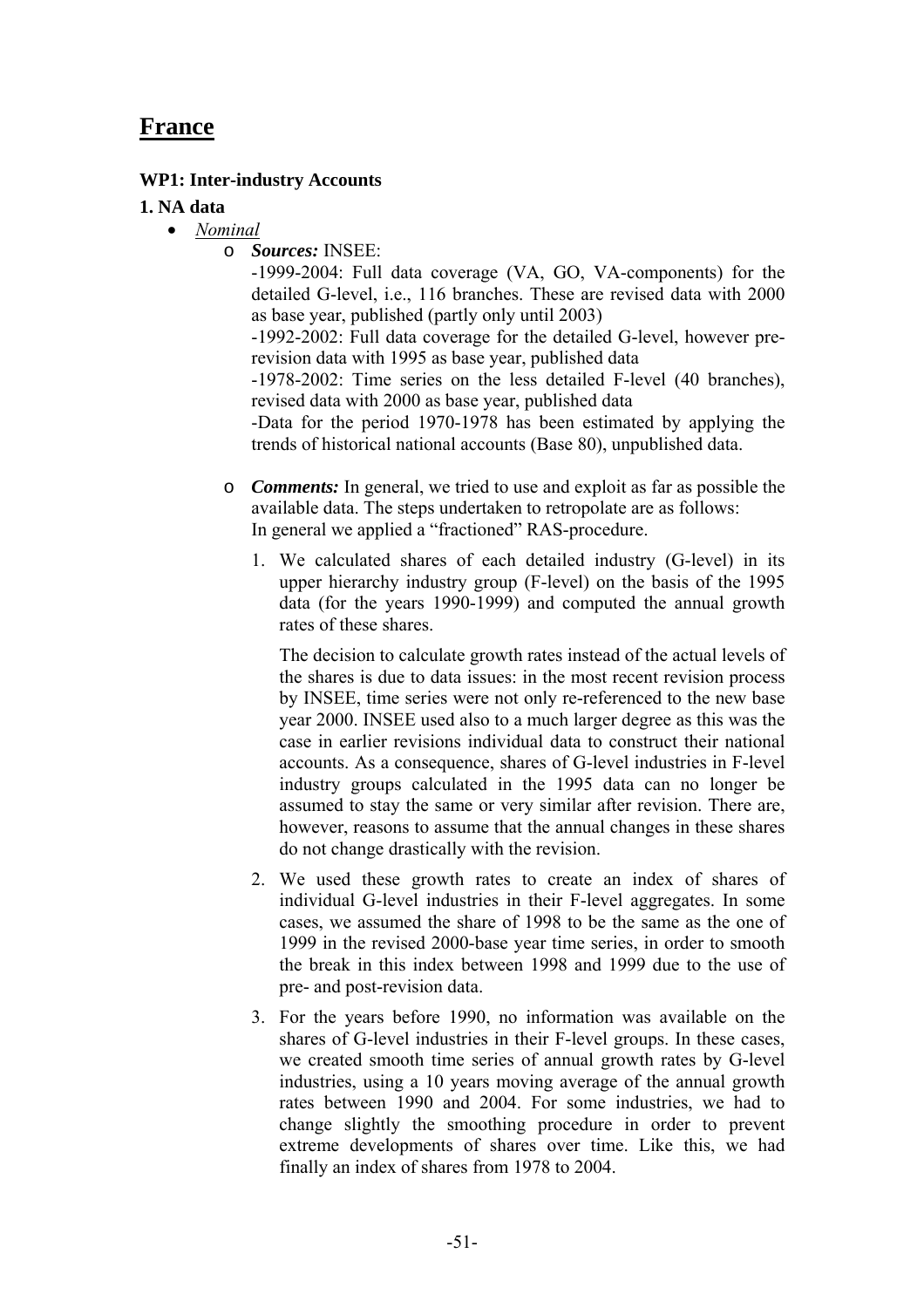- 4. We applied the index to the revised F-level values (base year 2000) for the years 1978-1998.
- 5. As these values are constructed values, however, the F-level sums of G-level values did not equal the F-level totals for which we had the revised data with 2000 as base year. We got rid of the differences within an iterative procedure: in each iteration, we attributed the differences between F-level sums and respective totals to the G-level values of the previous iteration by using again the constructed shares of G-level industries in their F-level industry groups. We did as many iterations as necessary such that the Flevel and total sums were equal to the F-level totals and the overall total. This is equivalent to applying a fractioned RAS-procedure.
- 6. We aggregated the G-level series to the EUKLEMS industry detail and calculated intermediate inputs by industry as difference between GO and VA. By comparing the data with the existing INSEE-data we tested the consistency of the time series.
- 7. As regards labour compensation, we retropolated the time series of compensation of employees as for the variables above. We then computed the compensation for total employment by assuming that the compensation per employee would be applicable to independent workers also.
- 8. As regards the final labour and capital share, we retropolated the net taxes in the same procedure as above. We then computed the gross operating surplus as the difference between retropolated value added, compensation of employees/total employment and net taxes.

-Extra detail for 2 industries, NACE 22 and 31, was needed for the period 1995-2004. For 1996-2004 we used Eurostat SBS data. For 1995 we used trends of 1995-1996 shares of the OECD Structural Statistics for Industry and Services (SSIS) database.

#### • *Volume*

o *Sources:* INSEE:

-1999-2004: Full data coverage (VA, GO) for the detailed G-level, i.e., 116 branches. These are revised data with 2000 as base year, published data for VA

-1992-2002: Full data coverage for the detailed G-level, however prerevision data with 1995 as base year, published data

-1978-2002: Time series on the less detailed F-level (40 branches), revised data with 2000 as base year, published data

-Data for the period 1970-1978 has been estimated by applying the trends of historical national accounts (Base 80) unpublished data.

#### o *Comments:*

In the case of constant price time series, the retropolation process started by computing volume time series that were available in chained prices with base year 2000 or 1995 to volume time series at previous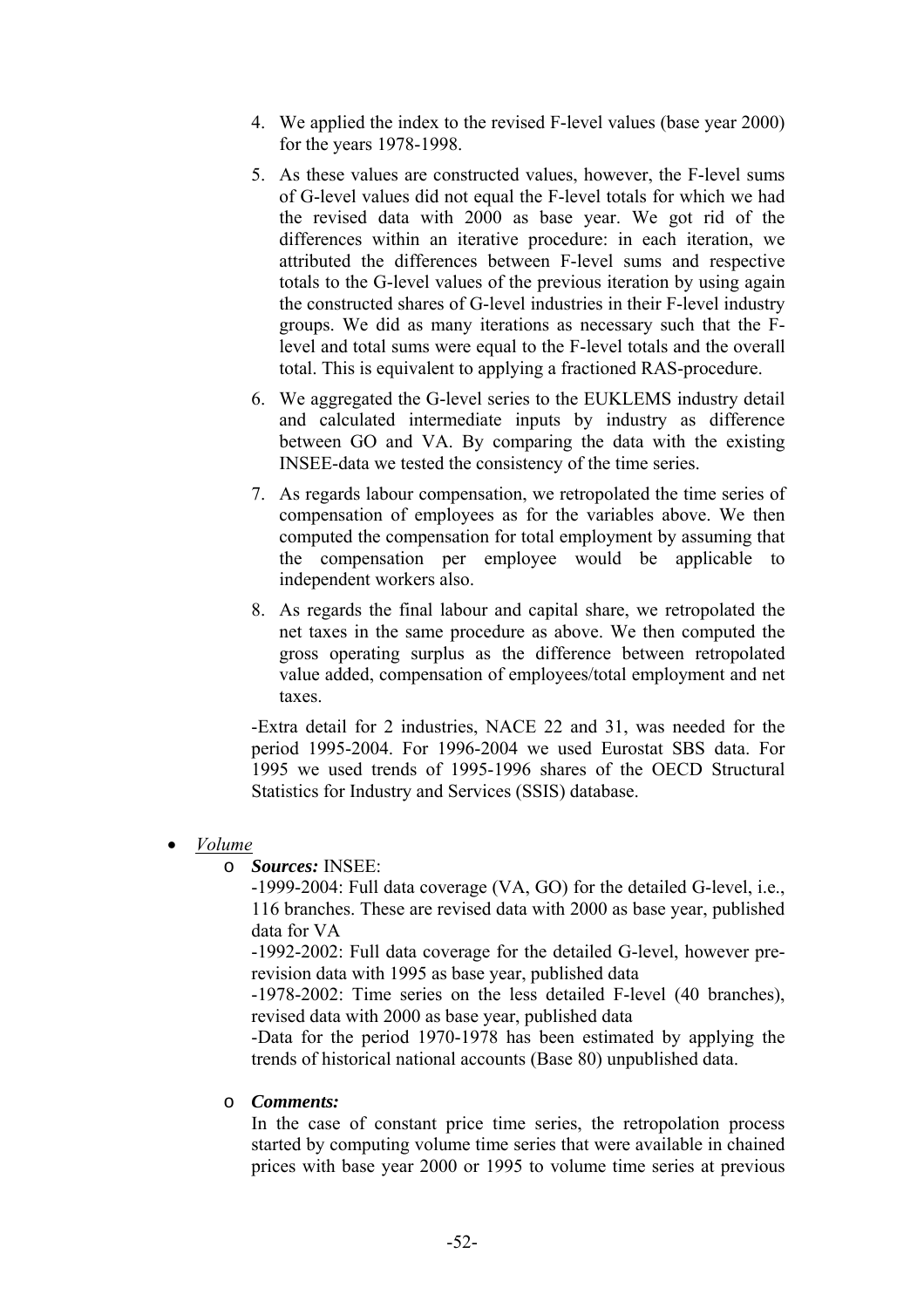year prices. Afterwards, individual cells could be aggregated, thus, shares could be constructed similar to the way described above for time series in current prices.

#### **2. SUT data**

- *Nominal*
	- o *Sources:* INSEE, National Accounts, base 2000, IO tables at F-level for the period 1978-2004.
	- o *Comments:* As there were problems getting long time series of SUTs, we decided to use the INSEE IO tables. We assumed the EMS distribution of the IO tables is comparable with the distribution in the SUTs. For the period where there are SUTs and IO tables, the shares seem to be comparable at the EMS level. A problem with the IO tables is the level of detail. To aggregate to EMS, the F-level data is not detailed enough. We have assumed EMS distribution for sub-industries to be the same as for more aggregate industries.
- *Volume*
	- o *Sources:* INSEE, National Accounts, base 2000, nominal IO tables at F-level for the period 1978-2004 and gross output deflators from the most recent INSEE National Accounts for the period 1978-2004.
	- o *Comments:*The IO tables used for the nominal EMS distribution were not available at constant prices. We therefore decided to deflate the IO tables ourselves. For that purpose we calculated gross output deflators at the F-level. These deflators are applied per product (so for each industry the same deflator is used). As with the nominal IO tables, to aggregate to EMS, the F-level data is not detailed enough. We have assumed EMS distribution for sub-industries to be the same as for more aggregate industries.

#### **WP2: Labour Accounts**

#### **1. Employment**

• *Sources:* INSEE

1990-2004: round 2000

- 1998-2004: Published data for total numbers engaged and employees, NES classification, G-level, 116 industries.
- 1990-2004: Published data for total numbers engaged and employees, NES classification, F-level, 40 industries.
- 1990-2004: Unpublished data for employment (self-employed, employees, total), NES classification, G-level, 116 industries.

1978-1990:

- Unpublished data for total numbers engaged and employees, NES classification, F-level, 40 industries, extrapolation backwards in the round 2000 database.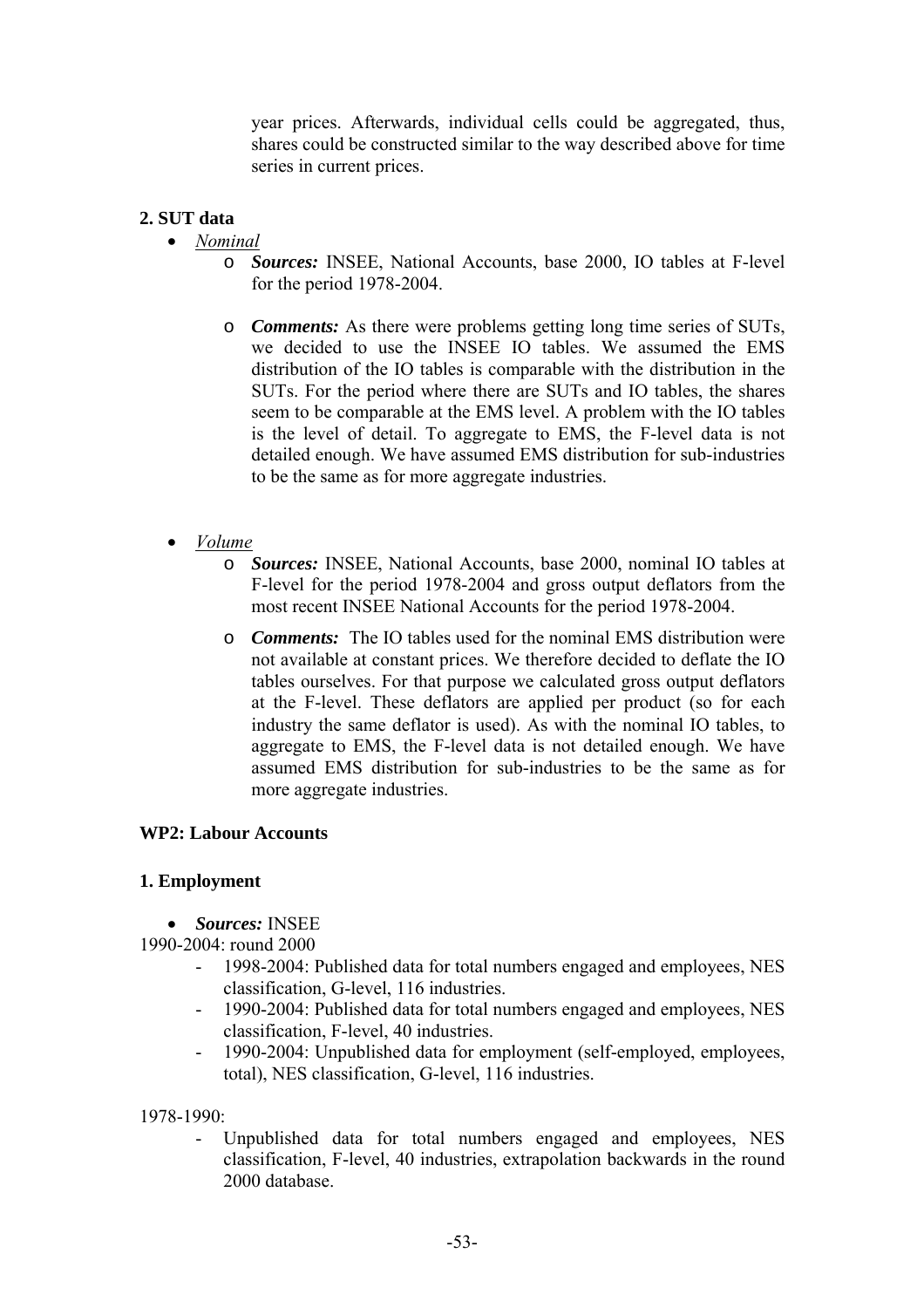Published data for total numbers engaged and employees, NES classification, F-level, 40 industries, round 1995.

1970-1977: round 1980

- Published data for total numbers engaged and employees, NAP-90.
- *Methods:* 69 EUKLEMS industries could be reconstituted from the French classification NES.

1990-2004:

Assumed to be consistent as it is provided by INSEE in a disaggregated classification.

1978-89:

- Disaggregation in 69 industries by using growth rates of the upper industry.
- Exceptions: EUKLEMS industries for which a split-up of various NES industries were needed. For example, employment of industry 32 can be sourced in three NES industries (see comments below).

1970-77**:** 

- Use of growth rates of employment from the available databases applied to total employment and employees series,
- Self-employed obtained by subtracting employees from total employment.
- For the gas industry (EUK402) we used the growth rate of the electricity industry (EUK40x).

#### • *Comments:*

**-**Exception: in the manufacturing sector, for industries 24 to 33 and 36 to 37 (FC3, FC4, FE2, FE3, FF4, FF5, FF6 of the NES classification), the shares of the EUKLEMS industries were obtained (in order to keep consistency with the INSEE F-level) by:

-Calculating the difference in the share of the EUK industry in the INSEE industry at the upper level in 1990 up to 1995,

-Applying a five-year moving average to the difference in shares in the INSEE industries from 1990 back to 1978,

-Calculating the shares from 1978 to 1989 by using the retropolated difference in shares,

-Applying the shares to the INSEE F-level (upper level) from 1978 to 1989.

-For Industry 40 (gas distribution) some adjustments have been made with the employee trend of Base 80 data, because trend was too volatile. Number of self-employed has been set to 0 for the period 70-77.

-For detail in NACE 22 and 31 (at the 3-digit level) Eurostat SBS data has been used again.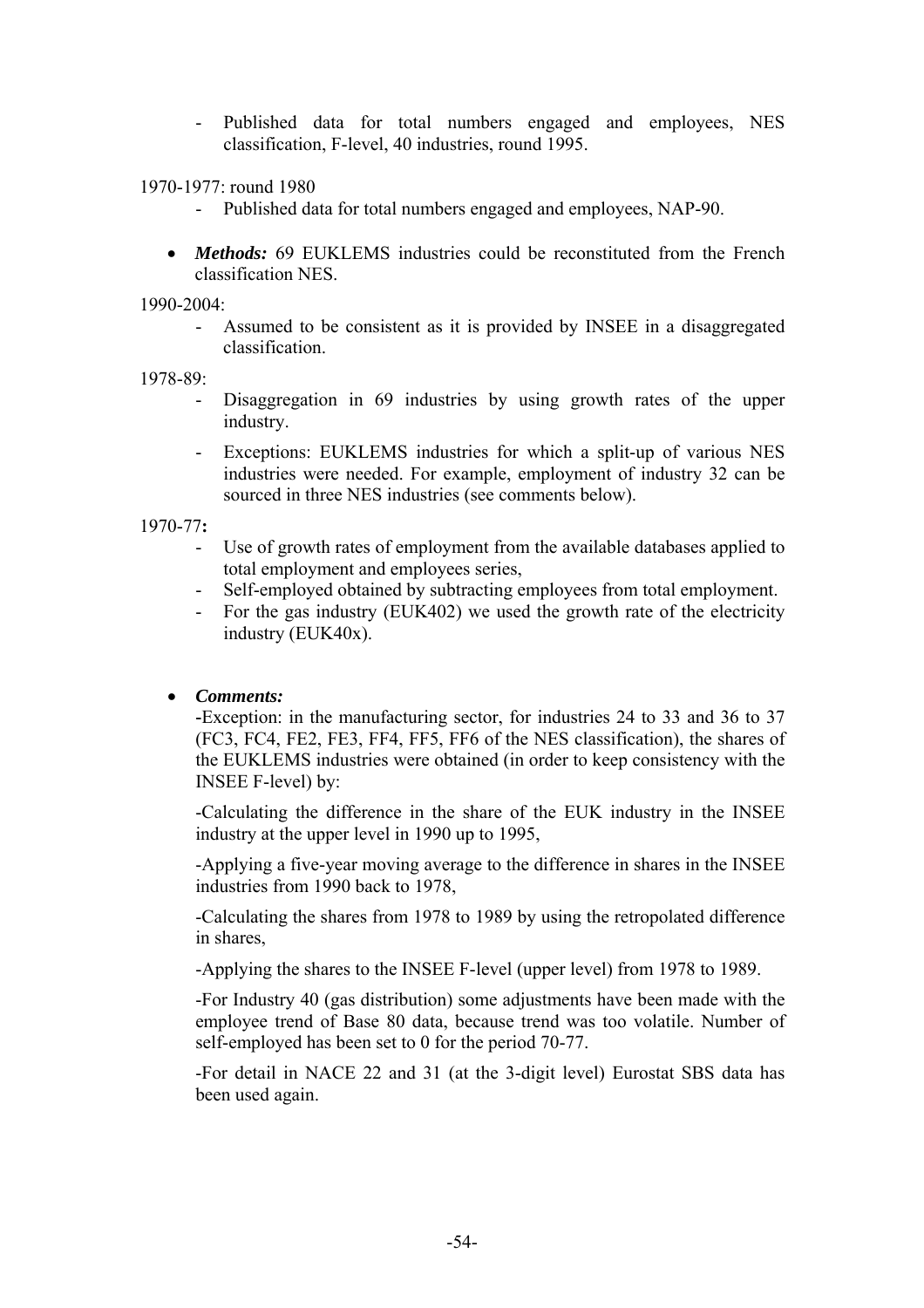# **2. Hours**

• *Sources:* INSEE:

1990-2004: Round 2000

- Published data for average hours of employees, NES classification, Elevel, 16 industries.
- Unpublished data for total hours, NES classification, F-level, 40 industries (self-employed, employees, unregistered work, total).

1978-1989: Round 1995

- Published data for average hours of employees, NES classification 40 industries.
- Unpublished data for total hours worked, NES classification 40 industries (self-employed, employees, total).

1976-1977: Round 1980

- Weekly hours for 40 industries, NAP-40 classification,
- 1970-1977: Round 1980
	- Average hours worked, 4 industries.
	- *Methods:* 69 EUKLEMS industries could be reconstituted from the French NES classification.

-Unregistered work was not accounted for.

-Average hours result from total hours worked divided by employment (by employment type).

1990-2004:

Round 2000 assumed to be consistent as it is provided by INSEE in a disaggregated classification.

1978-89**:** 

- For self-employed, it was assumed that the average hours worked by self employed were the same as for the total (employees + self-employed).
- 1970-77**:** 
	- It was assumed that average hours worked by employees were the same as for total employment.

### • *Comments:*

# **3. Labour composition**

• *Employment (or hours)*

o *Sources:* Labour force surveys: 1982-1989, 1990-2002, 2003, 2004.

o *Methods:*

1. all people working full time were short listed (employees, selfemployed, family helps),

2. a filter was set: those working full-time and earning less than 80% of the minimum wage were removed from the database,

3. when the sector was not indicated, the related observations were removed from the database,

4. blanks were filled in for education types missing with the rate of growth of the same category of the aggregate sector.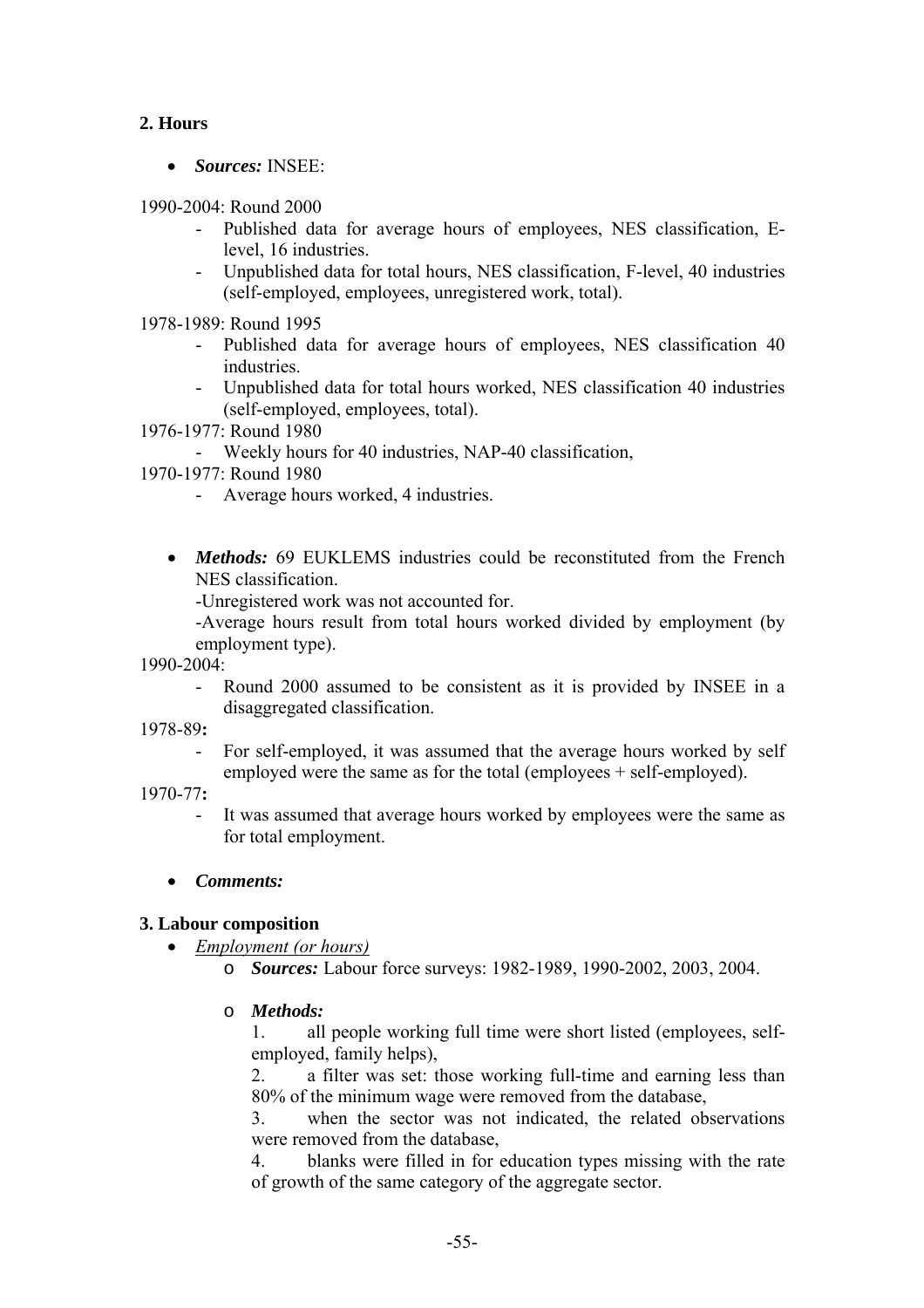Sectors 01-05, 45 : growth rate of the whole economy by year, gender, age and education,

 sectors 15-37: growth rate of the manufacturing sector by year, gender, age and education,

 sectors 50-99: growth rate of the service sector by year, gender, age and education.

5. For categories where the frequency was quite low  $(\leq 25)$ , some interpolation was necessary. Interpolation between two years (for example, if the 1984 data between 1983 & 1985 were inconsistent then a linear interpolation is carried out).

6. There was a serious break of series in 1990 and 2003. For small frequencies, it was decided to take the aggregate sector growth rate if the data were too inconsistent. When data were too scarce over the whole series, then numbers were set to zeros.

7. Two sets of data were provided: one with total employment and the other one with employees only. The difference is self-employed including business managers and family helps.

o *Comments:*-The methodology of the survey has changed with the new 2003 survey as now people are interviewed every quarter (6 interviews with 2 visits and two telephone calls).

*-*A weight variable has been used: when summed over the employed, it gives the total civil employment in the economy. However, as certain numbers were removed from the database (part-time, false low-wages, too low frequencies over the time series), employment in the LFS is not totally employment given in the NA.

*-* Labour composition is available at the level of 15 industries. For lower levels we assumed the same composition as the higher aggregate.

- *Compensation*
	- o *Sources:* Labour force surveys: 1982-1989, 1990-2002, 2003, 2004.
	- o *Methods:* See employment

Average gross wages & compensation were obtained by dividing total gross wages and total compensation by employment (So, the average variables are weighted by employment).

o *Comments:* **-**Net wages are transformed into gross wages by using employee & employer's social contributions taking into account :

-To be a top executive or not as social contributions are different according to SS ceilings,

-The rebates on employers' contributions on low wages up to 1,3 times the minimum wage according to years.

-In some sectors as agriculture or the extractive industries, few people are educated in the two first education categories. Moreover, the extractive industries are a declining industry in France.

*-* Labour composition is available at the level of 15 industries. For lower levels we assumed the same composition as the higher aggregate.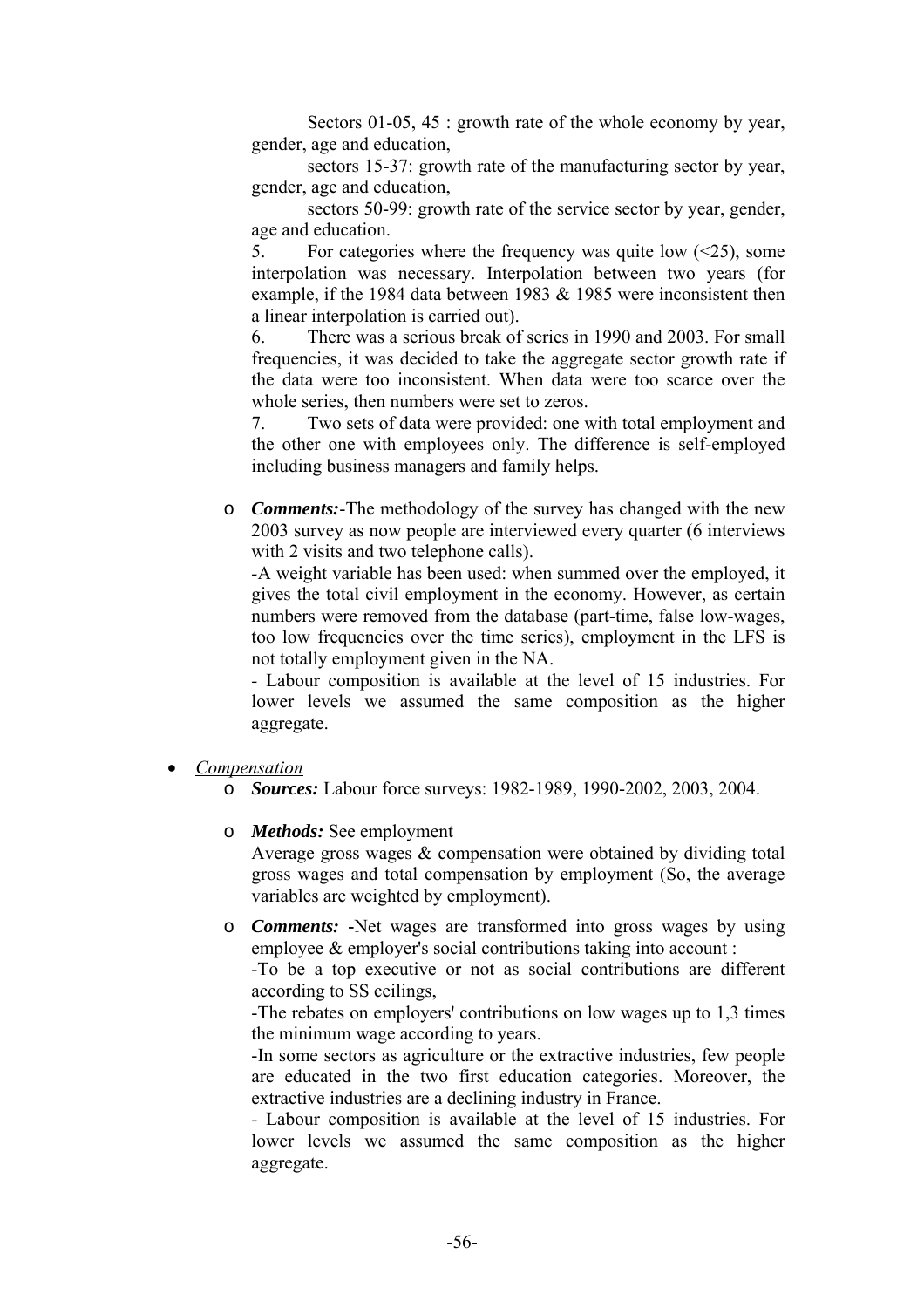### **WP3: Capital Accounts**

### • *Main sources for GFCF*

INSEE for national accounts; SESSI (Ministry of Industry) and INSEE for business surveys.

-1978-2005: base year 2000, F level of the French classification NES (40 industries), unpublished data

-1970-1977: extrapolation backwards in F with base year 1995 data, (2004 unpublished version),

-1959-1969: extrapolation backwards in F with the data base year 1995, INSEE (2002 unpublished version).

### • *Methods: (for estimating industry \* asset)*

EUKLEMS 69 industries (no disaggregation in 22 and 31, no 99), 11 assets. Disaggregation into 69 industries using the investment shares in value of the business surveys from 1984 (1982 for services) to 2003 (2002 for services). 2004-05: same ratios as 2003.

### • *Definition of ICT assets*

ICT Assets are an integrated part of the French national accounts. A list of all assets can be found below:

| <b>OPAN1114</b>   | Agricultural assets       |
|-------------------|---------------------------|
| <b>OPAN111329</b> | Other machinery equipment |
| <b>OPAN11122</b>  | Other structures          |
| <b>OPAN11121</b>  | Non residential buildings |
| <b>OPAN1121</b>   | Mining and oil drilling   |
| OPAN1111          | Residential buildings     |
| <b>OPAN1122</b>   | Software                  |
| <b>OPAN111322</b> | Communication equipment   |
| <b>OPAN111321</b> | Computer equipment        |
| <b>OPAN11131</b>  | Transport equipment       |
| <b>OPAN1123</b>   | <b>Artworks</b>           |
|                   |                           |

### • *Initial capital stock*

We used historical Gross Fixed Capital Formation series for infrastructure, non-residential buildings, communication equipment, Non-IT machinery and transport equipment for the period 1846-1959. Capital stocks have been built up from these long series.

# • *Weights*

See above (business surveys).

### • *Comments*

-Industry 37: share given in business surveys from 1998 to 2003. Extrapolation backwards with the difference in shares between 1998 and 1999 (i.e. 0,0094 point). Zero reached in 1991, then zero for this industry from 1959 to 1991, industries 71, 72, 741t4, 745t8: share in business surveys for services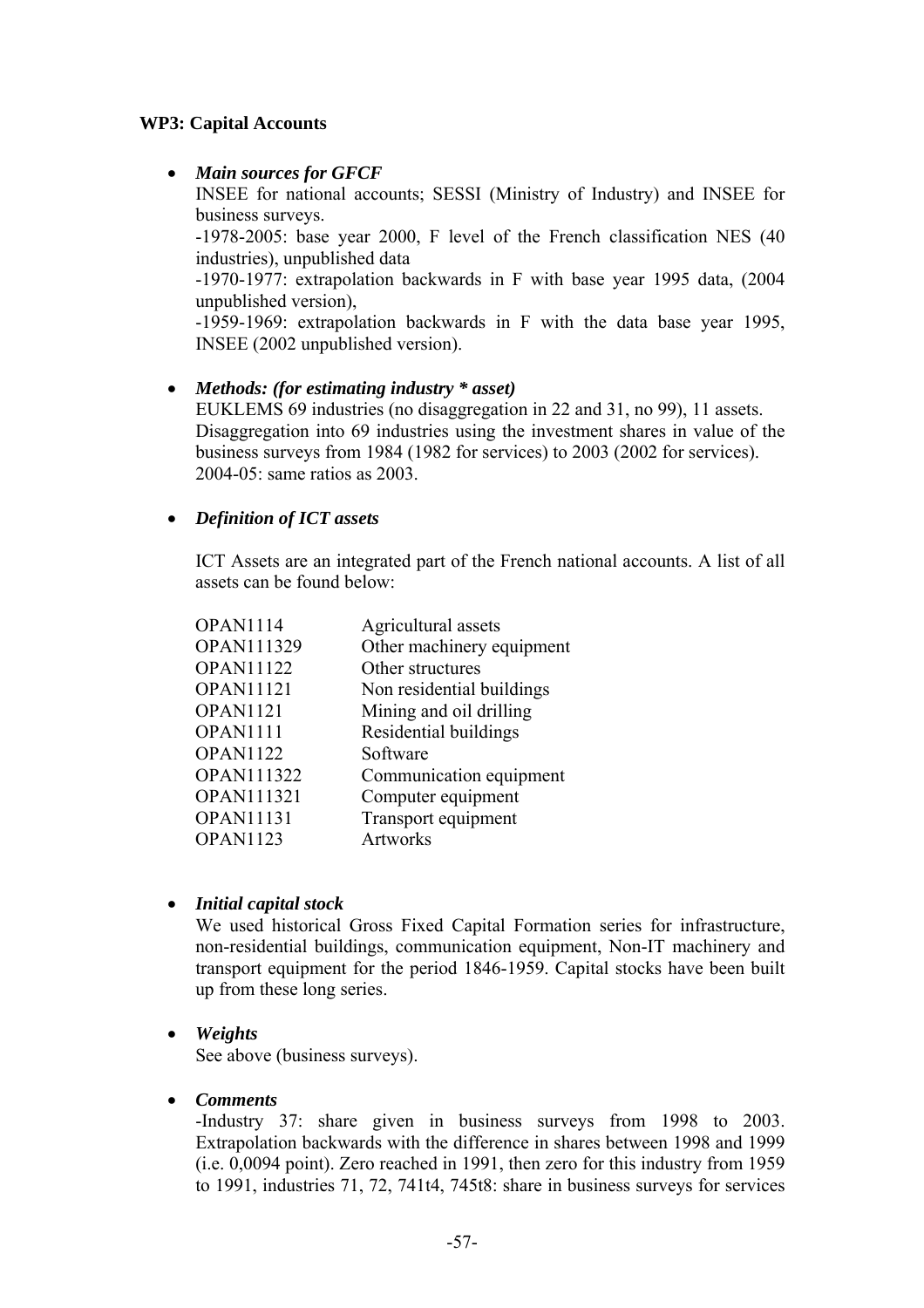from 1982 to 2003, extrapolated for years 1998, 2000, 2003. From 1959 to 1981, same share as in 1982

-Industries 01, 02, 05: breakdown according to shares in value added in value; from 1990 to 2003: INSEE then from 1978 to 1989: extrapolation of VA carried out by CEPII. Share of 1978 kept constant from 1959 to 1977,

-Industries 01, 02, 05, 15, 16, 60, 61, 62, 63, 921t2, 923t7: breakdown according to shares in value added in value; from 1990 to 2003: INSEE then from 1978 to 1989: extrapolation of VA carried out by CEPII. Share of 1978 kept constant from 1959 to 1977.

-The price deflator for asset 8 in industry 11 was extreme, therefore we applied the deflator of industry 12 before 1979.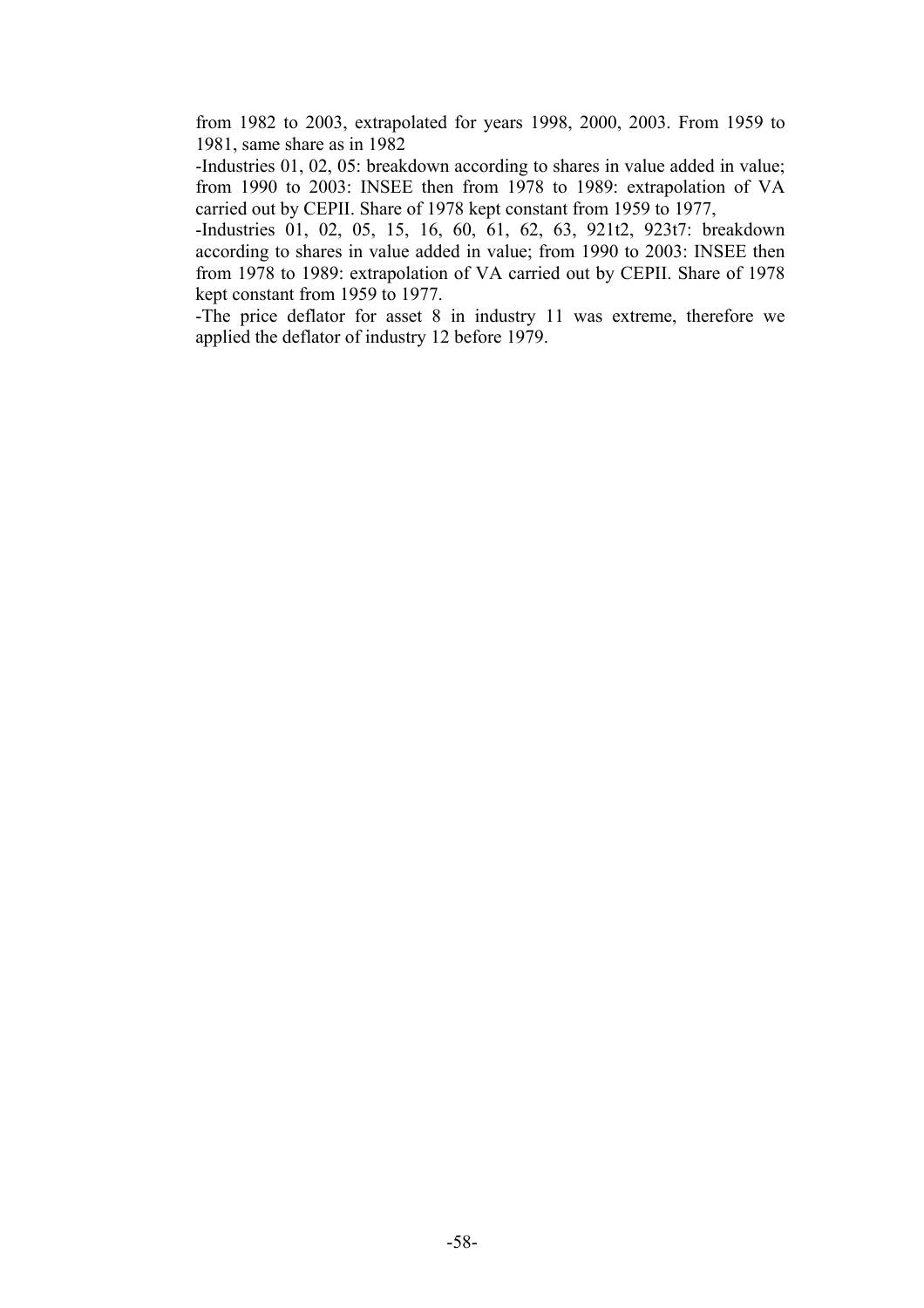# **Germany**

### **WP1: Inter-industry Accounts**

#### **1. NA data**

- *Nominal*
	- o *Sources:*

Time-series from 1991 to 2004 are published by the National Accounts in line with the Revision 2005 (DESTATIS, 2006b) in an A60 industry breakdown for the following variables:

- Gross production,
- Intermediate input,
- Value-added, including the following components of value added: Labour compensation, Taxes minus subsidies, Depreciation, Net operating surplus including mixed income.

Furthermore, time-series from 1991 to 2004 in line with Revision 2005 are published for the following components of final use at current prices and as volume indices in a commodity breakdown, corresponding in general with A60: Private consumption, Exports, GFCF, for the most important 19 equipment goods and five different buildings categories.

In addition, Imports are published as time-series in a commodity breakdown corresponding with A60.

#### o *Comments:*

To get time-series of final use by commodity for the analytical module of EUKLEMS, estimates had to be made for the commodity breakdown of governmental consumption, consumption of NPISH, and inventory changes. In general, the respective relations of the use tables based on earlier revisions supplied by DESTATIS have been applied and adapted to the totals of the National Accounts Revision 2005. A similar procedure has been applied for this minor part of GFCF, for which a breakdown by commodities is not available in the National Accounts.

The expression EUKLEMS sub industries is standing for these industries which go beyond the A60 NACE classification level.

Sub industries for the analytical module of EU KLEMS have only been estimated for manufacturing, using the annual cost structure survey for Germany to calculate the breakdown of the higher-level industries into EUKLEMS sub industries for gross production, value added and the components of value added.

In addition, for the use tables, separate estimates have been made for the totals of intermediate inputs of energy, material and services. Before 1995, estimates are based on the shares in the industry of the higher-level for 1995. For 2004, estimates are preliminary.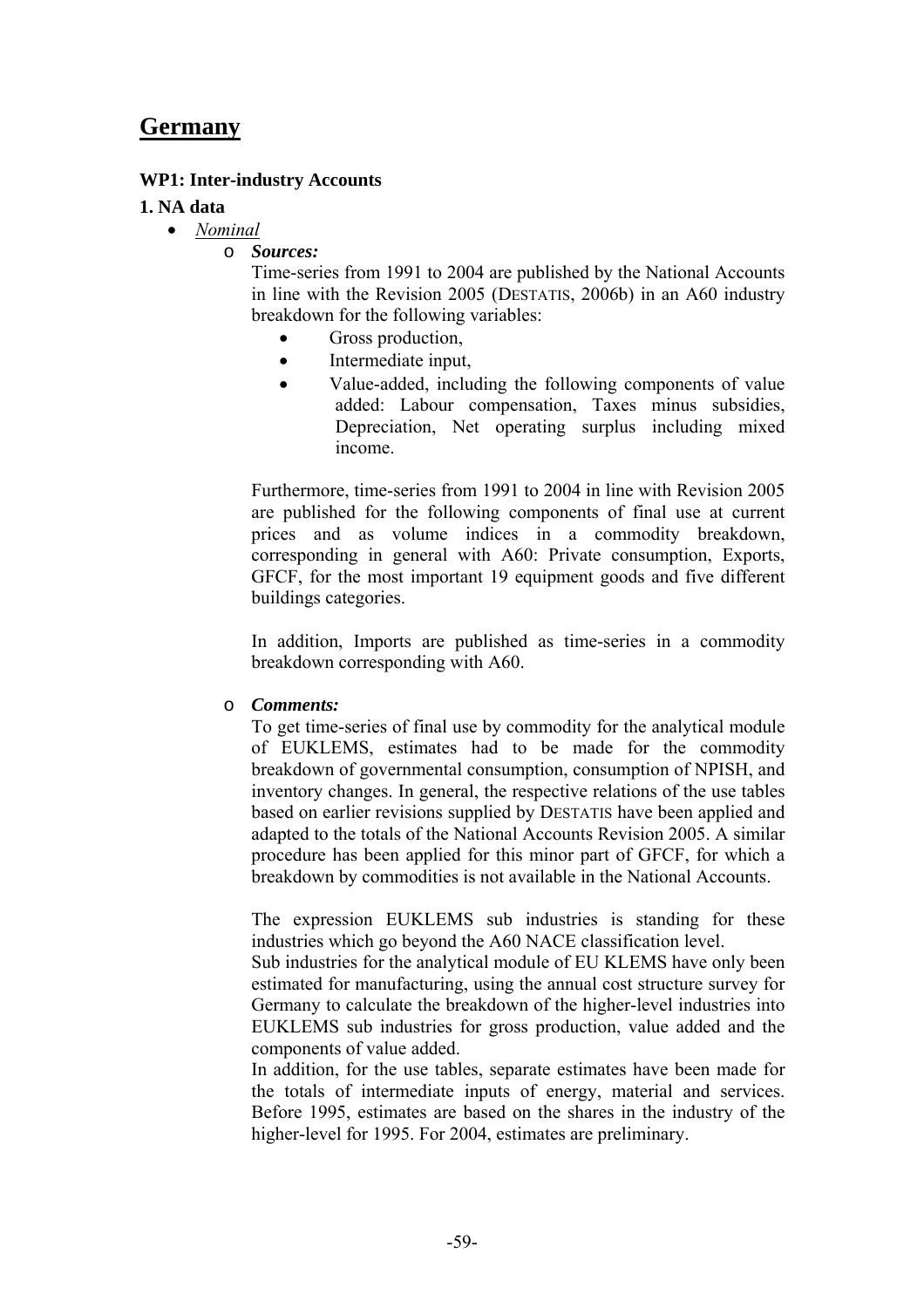Intermediate inputs (in current prices) have been calculated as Gross output minus value added. Industry 74 has been split up with Census data from the Eurostat SBS database for value added and compensation.

#### • *Volume*

#### o *Sources:*

Volume indices in line with Revision 2005 are published for

- Gross production,
- Intermediate input,
- Value-added

Only value-added is published in an A60 industry breakdown. In general, value added is deflated by a double deflation approach. Gross production and intermediate input volume indices are published for 17 industries. Estimates in an A60 breakdown have been made available by DESTATIS.

Furthermore, volume indices from 1991 to 2004 are published for the following components of final use in a commodity breakdown, corresponding in general with A60: Private consumption, Exports, GFCF, for the most important 19 equipment goods and five different buildings categories.

In addition, volume indices for Imports are published as time-series in a commodity breakdown corresponding with A60.

#### o *Comments:*

National Accounts supply information on volume indices based on the previous year deflation concept. For the analytical module of EUKLEMS, presently DIW could only make estimates at constant 2000 prices. Volume indices taken from the National Accounts at the lowest available level have been applied to calculate time-series of implicit price indices. Implicit price indices for final use in a commodity breakdown corresponding to A60 have been taken from the National Accounts.

To evaluate time-series of final use by commodity at constant prices, estimates had to be made for the price development by commodity for governmental consumption, consumption of NPISH and inventory changes. The resulting estimates at constant prices have been adapted to the totals of the National Accounts, converted from volume indices to constant price values. A similar procedure has been applied for this minor part of GFCF, for which a breakdown of volume indices by commodity is not available in the National Accounts.

In addition, for the use tables, separate estimates have been made for the totals of intermediate inputs of energy, material and services. Before 1995, estimates are based on the shares in the industry of the higher-level for 1995. For 2004, estimates are preliminary.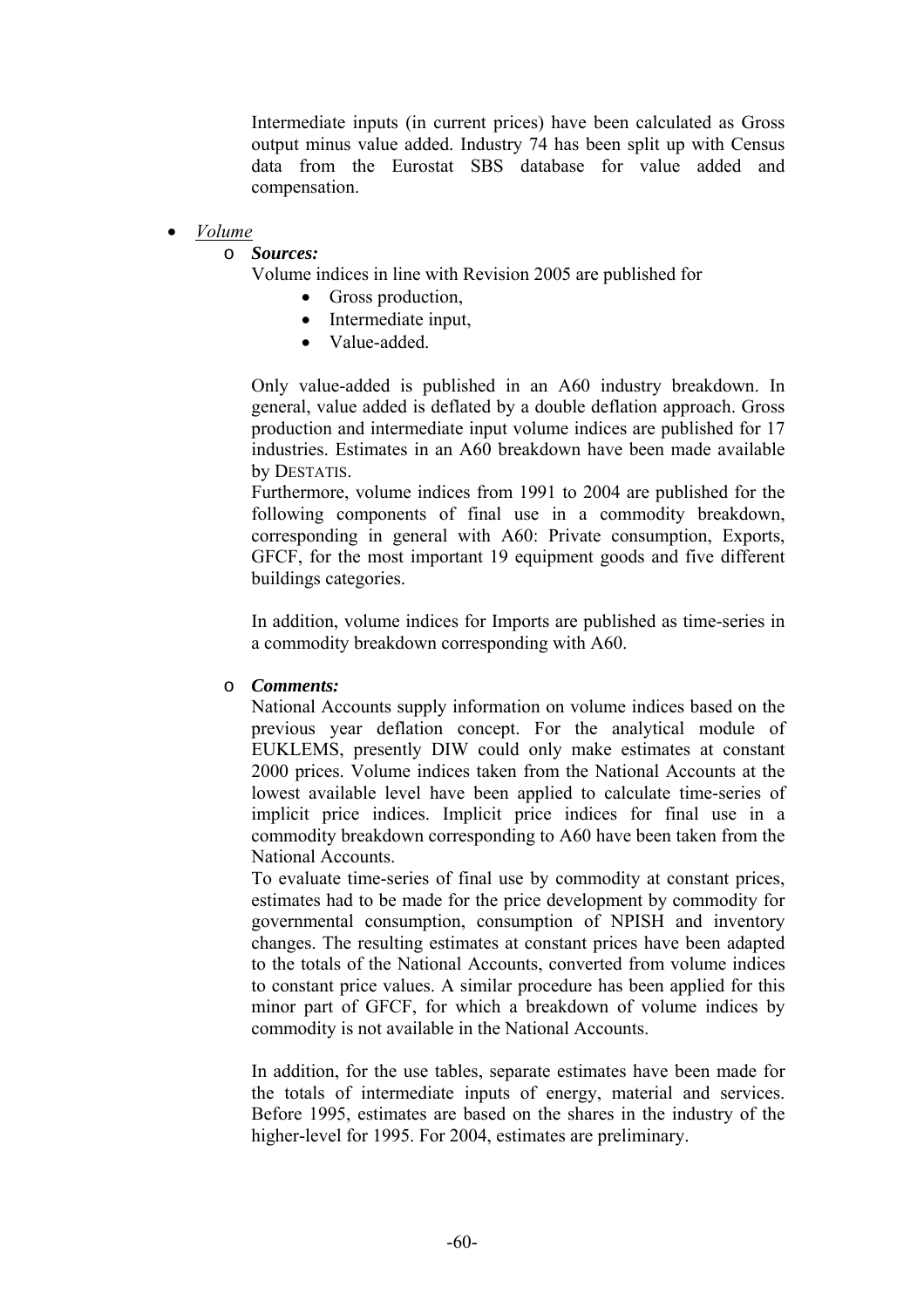Deflators for sub industries have been taken from the respective higher-level industries.

Intermediate inputs (in constant prices) have been calculated as a residual consistent with value added and gross output.

### **2. SUT data**

- *Nominal*
	- o *Sources:* Supply and use tables supplied by Destatis:

-Revision 2005 (DESTATIS, 2005d-f): 2000-2002.

-Revision 2000 (DESTATIS, 2001,2004b): 1995, 1997-2000.

-Pre-revision 2000 (DESTATIS, 2002a-b): Input-output tables for 1991- 2000.

All tables are at least in an A60 industry breakdown or of more detail. However, concordances with the additional EUKLEMS sub-industries are only possible for selected industries.

#### o *Comments:*

#### *A1) Preliminary use tables*

Using the information of the existing pre-revision input-output tables, preliminary tables for intermediate use have been estimated for 1991 to 1994 and 1996. These preliminary tables have been adapted to the Revision 2005 concepts by using cell wise correction factors, calculated from the respective use tables for 2000

#### *A2) Preliminary supply tables*

Preliminary supply tables for 1991 to 1994, and 1996 have been calculated by extrapolation and interpolation of the existing ones supplied by DESTATIS. Subsequently, these tables have been adapted to the Revision 2005 concepts by using cell wise correction factors calculated from the respective tables for 2000. For 1991 to 1999, separate matrices for taxes, subsidies, trade margins (wholesale, retail, others) have been calculated, applying cell wise the available relations for 2000. The results for taxes minus subsidies and for total trade margins have been adapted to the totals of the Revision 2000 tables.

#### *A3) Final supply and use tables*

For the analytical module of EUKLEMS, preliminary estimates of the supply and use tables have been made consistent for gross production by commodity and for gross production, value-added, and intermediate input by industries, according to the most recent revision of the National Accounts (September 2006). Final use by commodity has been taken from the National Accounts. Imports by commodity have been taken from the National Accounts.

#### *B) Years following 2001*

Tables 2002 to 2004 have been estimated, using the most recent revision of the National Accounts (September 2006) and the tables supplied by DESTATIS. Estimates for 2003 and 2004 are preliminary.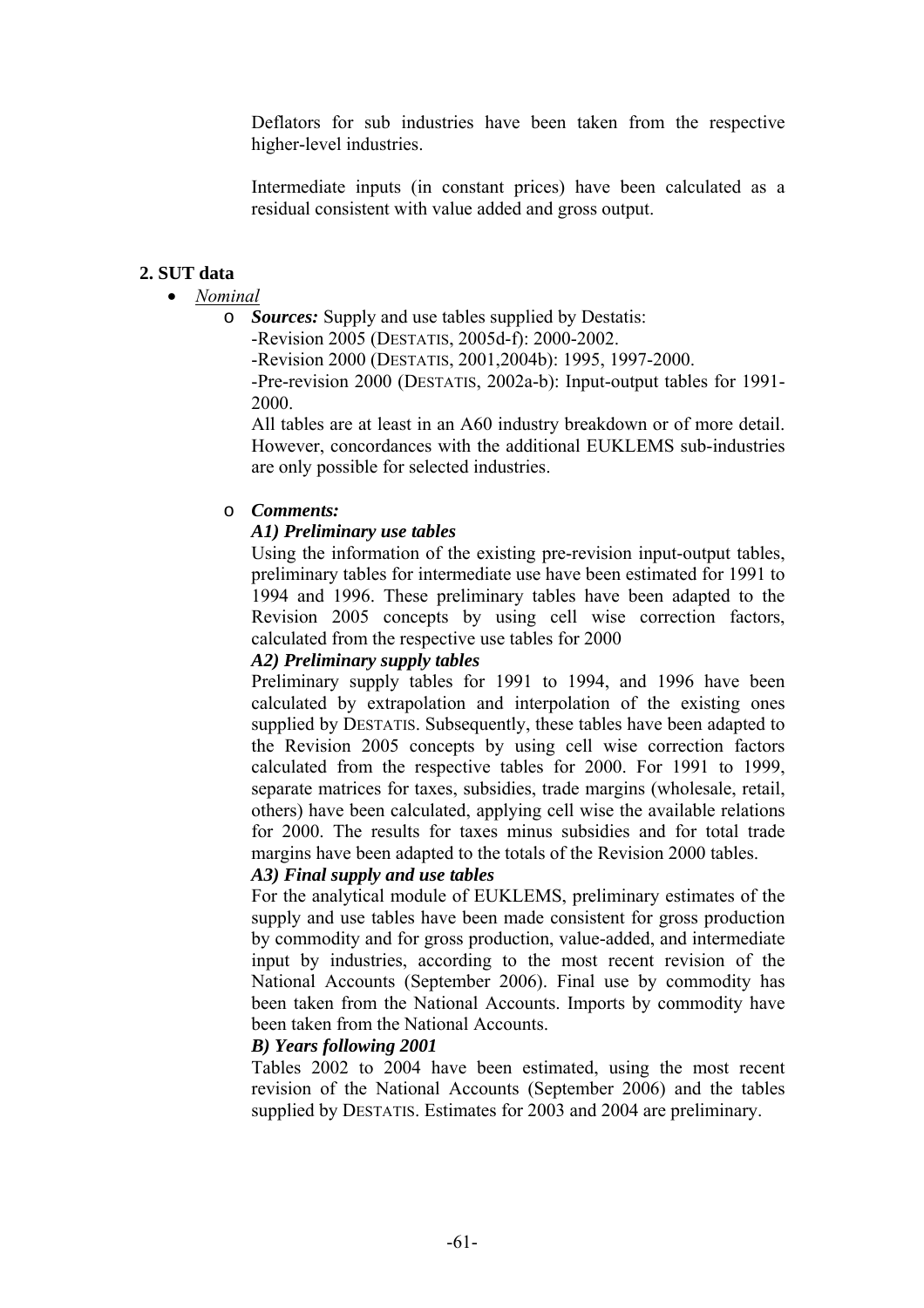- *Volume*
	- o *Sources:* Supply and use tables supplied by Destatis: -Revision 2005 (DESTATIS, 2005d-f): 2000-2002. -Revision 2000 (DESTATIS, 2001,2004b): 1995, 1997-2000. -Pre-revision 2000 (DESTATIS, 2002a-b): Input-output tables for 1991- 2000.

All tables are at least in an A60 industry breakdown or of more detail. However, concordances with the additional EUKLEMS sub-industries are only possible for selected industries.

o *Comments:* A preliminary estimate of intermediate use at constant prices has been calculated by applying a weighted average of the prices for imports and private consumption on the commodities in question. The resulting estimates for intermediate use at constant prices by industry have been corrected proportionally to correspond with the respective industry-specific estimates supplied by DESTATIS.

#### **WP2: Labour Accounts**

#### **1. Employment**

• *Sources:*

The employment estimates in the National Accounts give a consistent framework to provide employment figures in line with ESA'95. The labour input estimates are the result of an own subsystem in the National Accounts: Task force on employment estimates (experts from the Federal Statistical Office and other institutions). The Task Force works out information on "number of employees and self-employed" and "hours worked". The estimates are based on a total of 45 separate surveys. The main sources are different surveys of specific industries. For example, the most comprehensive one is the survey on manufacturing.

Since the industry breakdown in the German National Accounts is not in line with the statistical roadmap in EUKLEMS, we used additional sources to fill the gaps.

1. First, the Social Security Data (SSD): This register-based statistic involves information on more than 30 million employees.

 2. Second, data from DIW Berlin about the labour input (person and hours) in manufacturing.

 3. Third, estimates on the hours worked from the Institute for Employment Research of the Federal Employment Services (IAB, Nuremberg).

The benchmark figure of all DIW estimates are the original data from the National Accounts. We used the structural information from these additional sources to reach the industry breakdown of the 72-level of EUKLEMS.

#### • *Methods:*

For the period 1991–2004, the National Accounts are providing revised data on the number of employees based on the NACE A60 classification. In order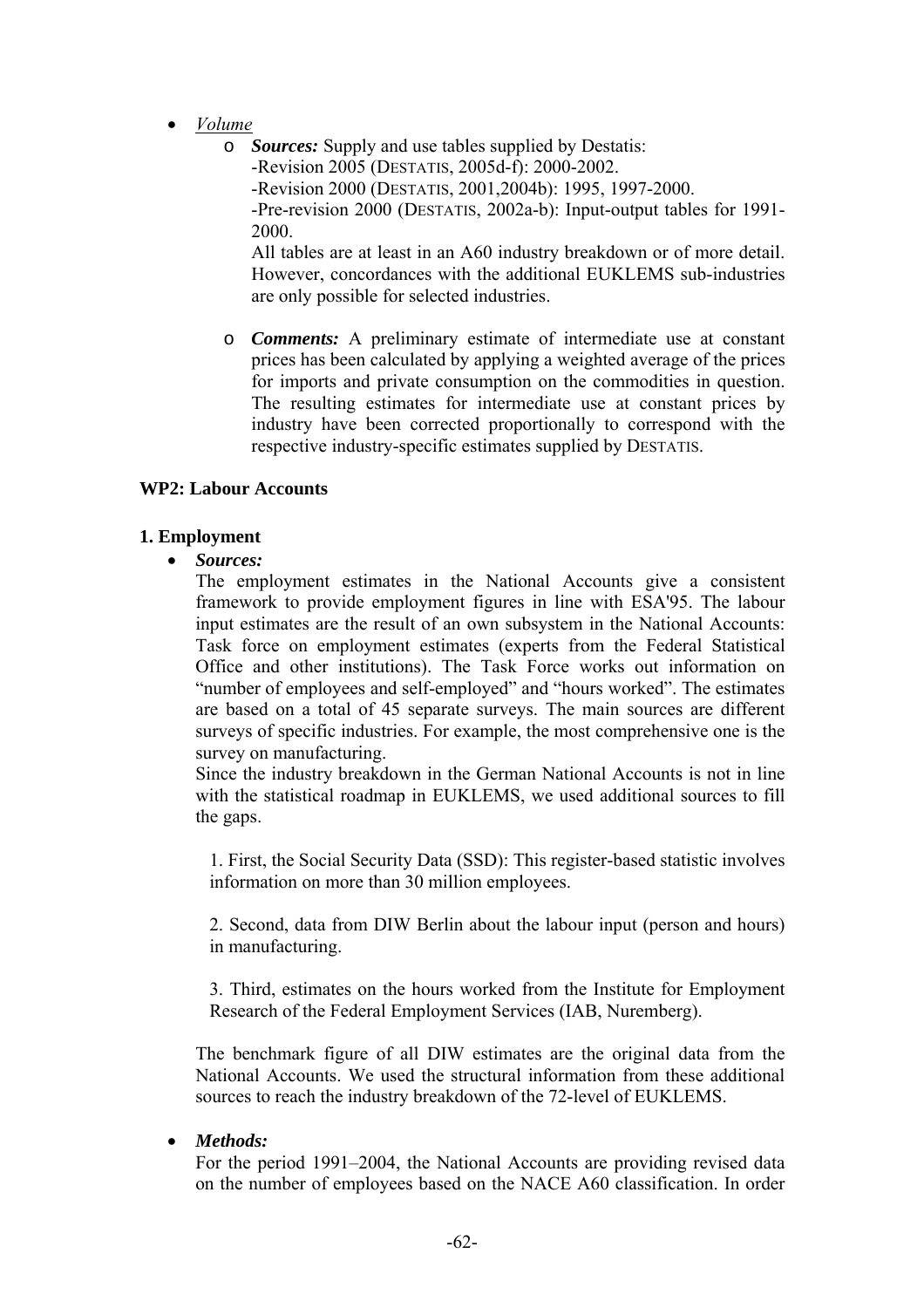to reproduce the extended 72-EUKLEMS classification, additional time series have been collected from the SSD register, in particular on the service sector. The additional structural information in the estimates of employees is based on the number of employees; for the estimates on the self-employed this information is based on the number of enterprises.

• *Comments:* West Germany:

In the case of persons, the historical time series 1970-1991 for the territory of the former Federal Republic of Germany corresponds with the original data from the National Accounts. The sectoral degree of differentiation is presently significantly lower than with the data for Germany. Similar to the data for West Germany in WP 1 and WP 3, 31 industries are distinguished.

#### **2. Hours**

• *Sources:*

The employment estimates in the National Accounts give a consistent framework to provide employment figures in line with ESA'95. The labour input estimates are the result of an own subsystem in the National Accounts: Task force on employment estimates (experts from the Federal Statistical Office and other institutions). The Task Force works out information on "number of employees and self-employed" and "hours worked". The estimates are based on a total of 45 separate surveys. The main sources are different surveys of specific industries. For example, the most comprehensive one is the survey on manufacturing.

Since the industry breakdown in the German National Accounts is not in line with the statistical roadmap in EUKLEMS, we used additional sources to fill the gaps.

1. First, the Social Security Data (SSD): This register-based statistic involves information on more than 30 million employees.

 2. Second, data from DIW Berlin about the labour input (person and hours) in manufacturing.

 3. Third, estimates on the hours worked from the Institute for Employment Research of the Federal Employment Services (IAB, Nuremberg).

The benchmark figure of all DIW estimates are the original data from the National Accounts. We used the structural information from these additional sources to reach the industry breakdown of the 72-level of EUKLEMS.

• *Methods:* For the years 2002–2004, the National Accounts provide data on the volume of labour input in hours worked, for 29 industries. For the period 1991–2001, there are 16 sectors. Regarding the manufacturing sector, the data were itemised and adapted onto the level of EUKLEMS — using time series of statistical indicators for manufacturing, produced by DIW Berlin. Estimates on the service sector are based on social security data. For certain years (1994; 2001), the volume of work was calculated using data on part-time employment. The value for the years between 1994 and 2001 was interpolated.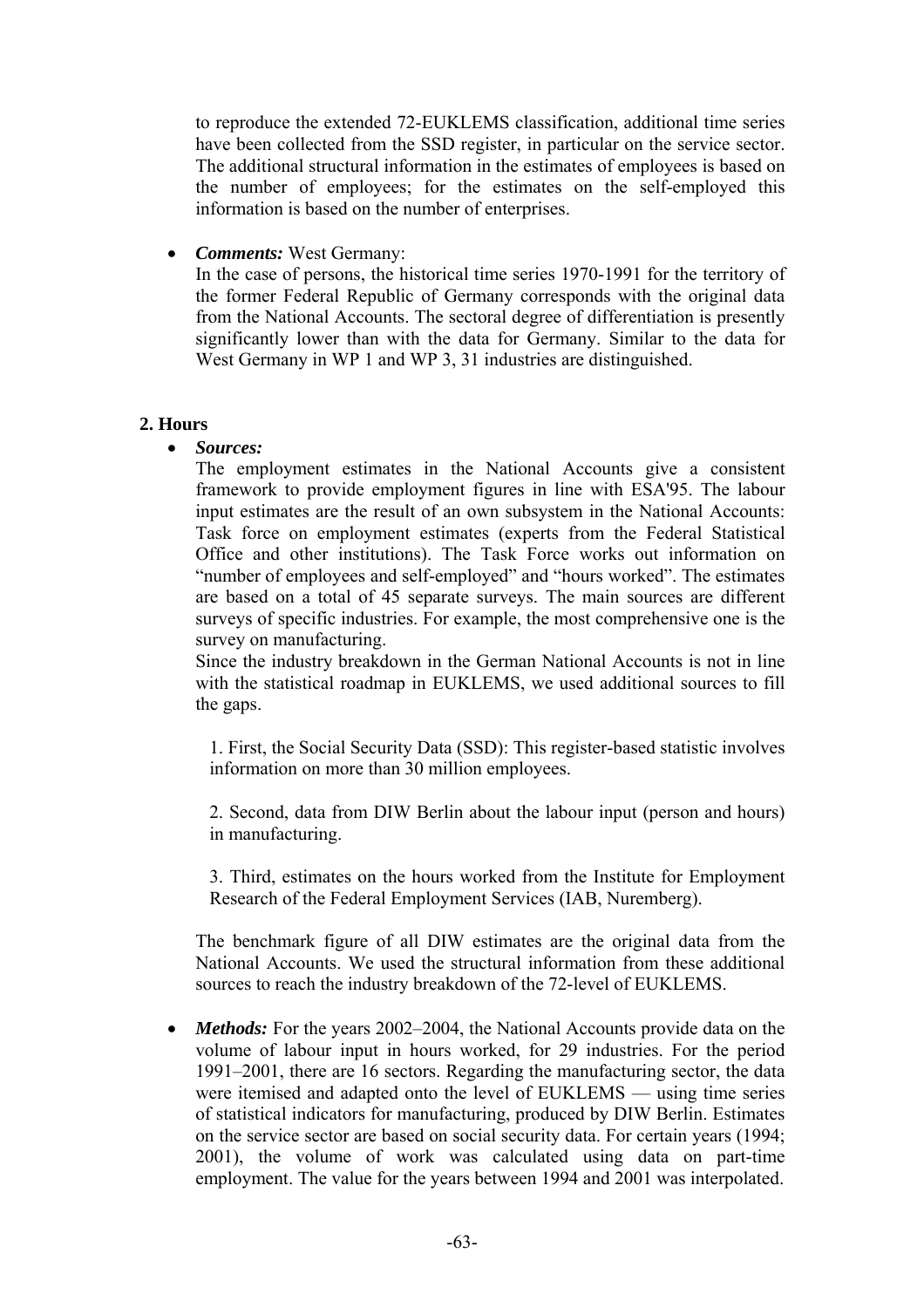### • *Comments:* West Germany:

In the case of hours worked we also used the benchmark figure of the National Accounts. For more structural information in line with ESA'95, we transposed historical information from the IAB, Nuremberg.

The sectoral degree of differentiation is presently significantly lower than with the data for Germany. Similar to the data for West Germany in WP 1 and WP 3, 31 industries are distinguished.

### **3. Labour composition**

### • *Employment*

o *Sources:* 

The estimates for the labour quality components of the employees in Germany are based on the income survey, social security data, and the Socio-Economic Panel Study (SOEP). The point of origin of the calculation is the income survey (salary and wage structure survey) of the year 2001. Based on micro data, the number of employees and the gross payroll in the industrial sectors C to K were identified classified into various attributes such as education, age and sex. For the years 1992-2004, the SSD provided information on employees subject to social insurance contribution in all industrial sectors. However, with respect to information on salaries and wages there is a tendency of an upper limit changing in the course of the time. From the SOEP data on macroeconomic benchmark figures of all employees in the period 1992 till 2004 was acquired.

# o *Methods:*

For the base year 2001, data of the income survey for the missing economic sectors A, B and O was completed—by use of information from the SOEP and the SSD. At the same time the sectoral differentiation of the SSD data was upgraded to conform to EUKLEMS requirements.

Data on the tendencies of the changes in the development regarding the number of employees and the payroll provided by the SOEP and SSD was transferred on the starting year 2001. We nearly achieved the 'minimum' requirement for the qualification split and the industry breakdown in the period 1999–2004. However, for the period before (1992–1998) we had to reduce the split significantly. One reason was the adjustment of the systematic of economic sectors in the SSD. Less stable estimations for various age groups by the SOEP was another reason.

o *Comments:* -Labour composition is available at the level of 14 industries. For lower levels we assumed the same composition as the higher aggregate.

-There was no age split available for the period 1991-1998. Therefore the age split-up of 1999 by education and gender has been kept constant for this period.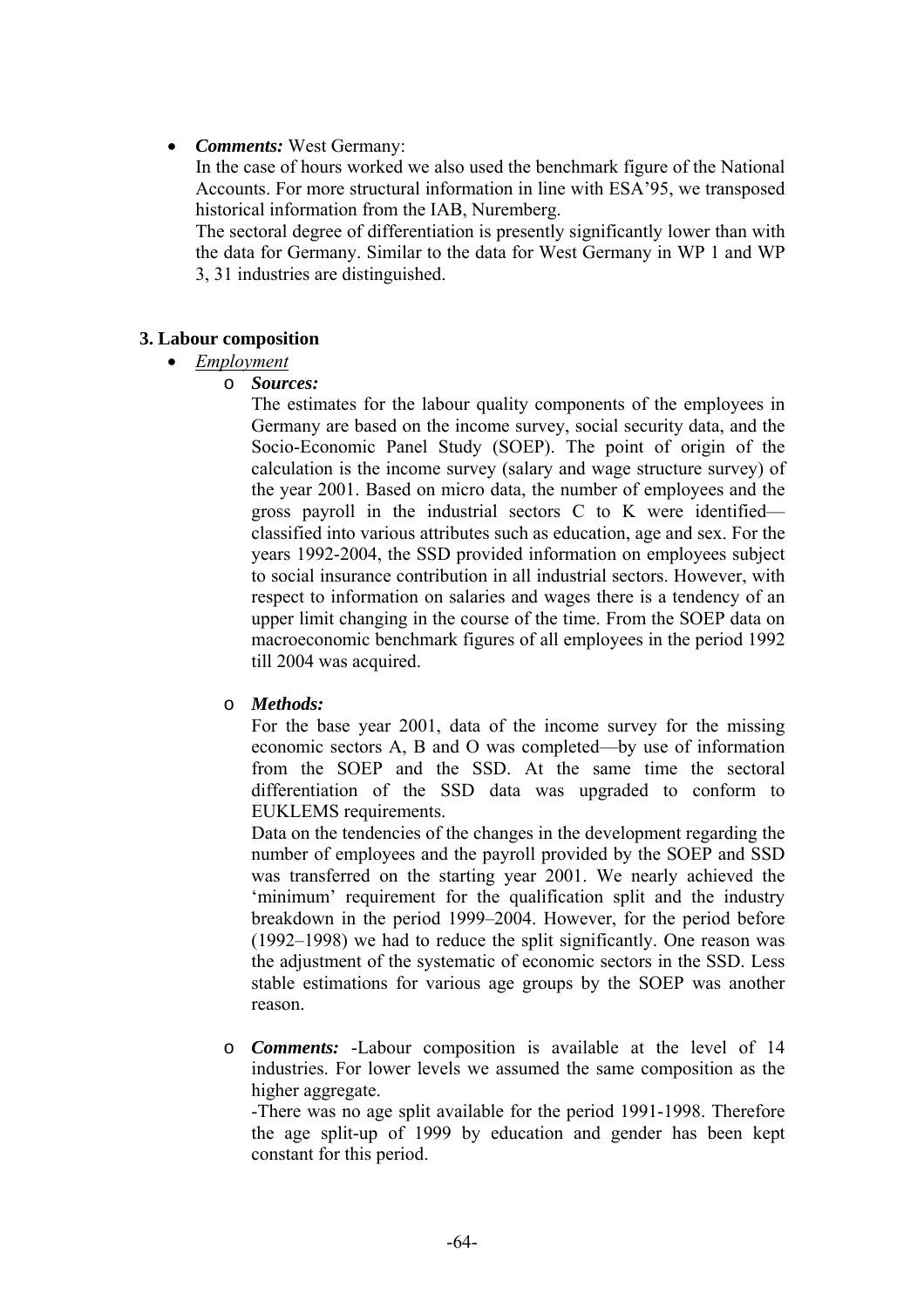- *Compensation*
	- o *Sources:* The estimates for the labour quality components of the employees in Germany are based on the income survey, social security data, and the Socio-Economic Panel Study (SOEP). The point of origin of the calculation is the income survey (salary and wage structure survey) of the year 2001. Based on micro data, the number of employees and the gross payroll in the industrial sectors C to K were identified—classified into various attributes such as education, age and sex. For the years 1992-2004, the SSD provided information on employees subject to social insurance contribution in all industrial sectors. However, with respect to information on salaries and wages there is a tendency of an upper limit changing in the course of the time. From the SOEP data on macroeconomic benchmark figures of all employees in the period 1992 till 2004 was acquired.
	- o *Methods:* For the base year 2001, data of the income survey for the missing economic sectors A, B and O was completed—by use of information from the SOEP and the SSD. At the same time the sectoral differentiation of the SSD data was upgraded to conform to EUKLEMS requirements.

Data on the tendencies of the changes in the development regarding the number of employees and the payroll provided by the SOEP and SSD was transferred on the starting year 2001. We nearly achieved the 'minimum' requirement for the qualification split and the industry breakdown in the period 1999–2004. However, for the period before (1992–1998) we had to reduce the split significantly. One reason was the adjustment of the systematic of economic sectors in the SSD. Less stable estimations for various age groups by the SOEP was another reason.

o *Comments:* -Labour composition is available at the level of 14 industries. For lower levels we assumed the same composition as the higher aggregate.

-There was no age split available for the period 1991-1998. Therefore the age split-up of 1999 by education and gender has been kept constant for this period.

# **WP3: Capital Accounts**

• *Main sources for GFCF* 

Time series of new investment (ESA'95, 3.102) by industries are published in a NACE A60 industry classification for three types of assets: *Non residential buildings and structures*, *Dwellings*, *Machinery and equipment including Others*. *Others* is a shortcut for the sum of cultivated assets, mineral exploitation, software, literacy originals and transfer costs. *Dwellings* capital formation in the German National Accounts is defined to be exclusively made by industry 70.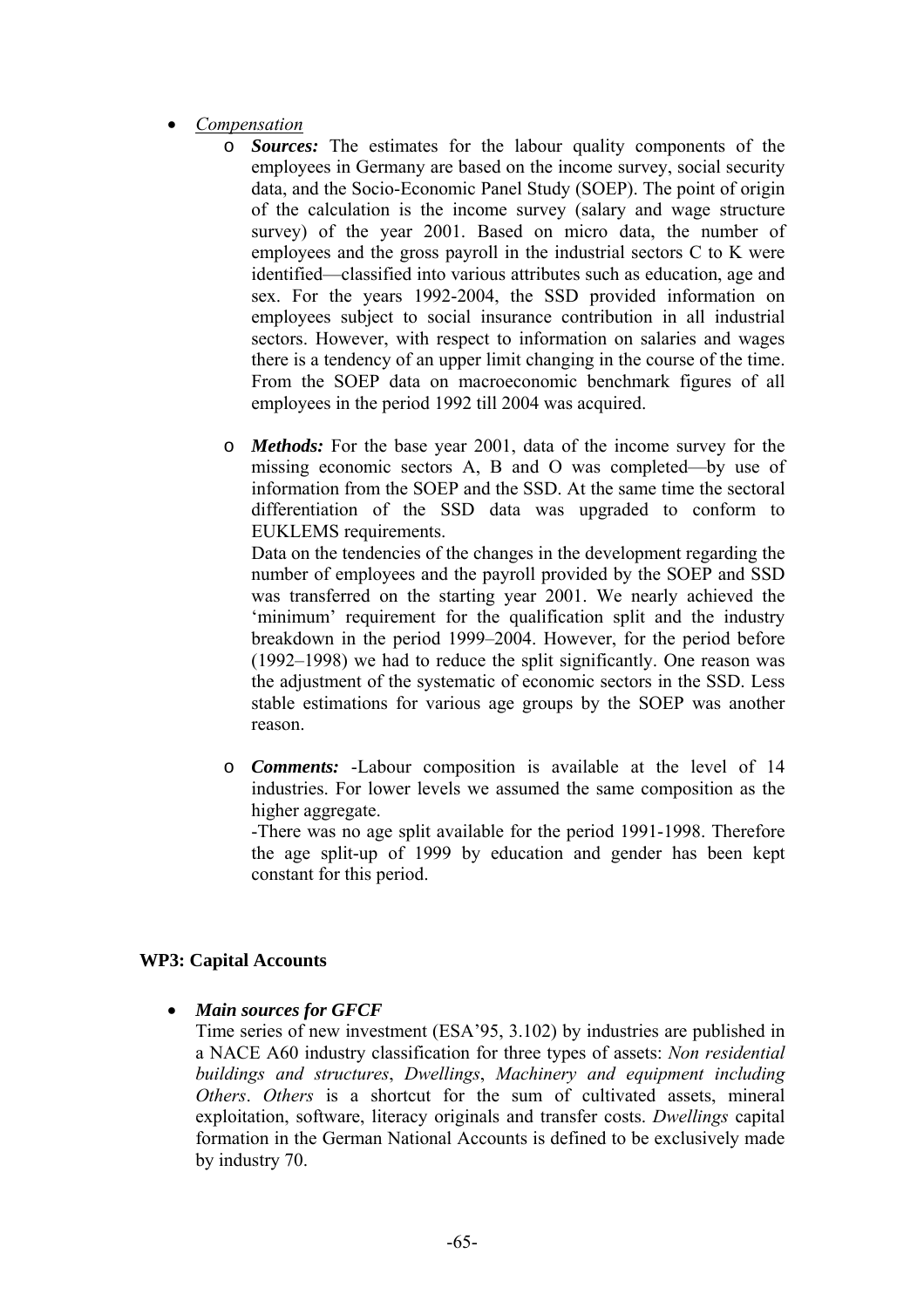Time series of GFCF by type of asset for the total economy are published for 10 categories of machinery and equipment, 3 categories of building and structures, two categories of others. Separate time series for IT assets (based on 68 different goods out of CPA 32) and CT assets (based on 41 different goods out of CPA 31) are published (DESTATIS, 2006). Benchmarks for the year 2000 for some of the components for *Others* could be taken from WP 1 and Destatis publication (DESTATIS, 2006). to separate soft fair from other intangibles time-series have been estimated assuming constant relations. (DESTATIS, 2004b; Braakman et al., 2003; Schulz, 2002; Frankford, 2000). Time series for net sales (ESA'95, 3.103) are published by type of asset for three categories of machinery and equipment. Additional estimates have to be made to calculate time series for all categories of assets considered in the estimates.

For 2000, an industry (A60) by type of asset (15 types) matrix, based on the Revision 2005 for new investment into machinery and equipment at current prices has been made available by the Federal Statistical Office (DESTATIS). An additional industry by type of asset matrix for 1995 for new investment into machinery and equipment at current prices, based on the Revision 2000 has been published (DESTATIS, 2003). Both matrices are based on a multiple of surveys. However, no survey is available with information on investment for industries by type of asset above the separation of buildings from equipment.

#### • *Methods: (for estimating industry \* asset)*

#### *Machinery and equipment and others*

For the analytical module of EU KLEMS body, the matrices for 1995 and 2000 have been complemented by information on software, transfer costs and mineral exploitation and subsequently been condensed to the 10 types of machinery and equipment for which time series are published. Based on these matrices, time series of industry by type of asset matrices for new investment at current prices have been estimated with the bi-proportional methodology MODOP (Holub/Tappeier, 1987) by interpolating and extrapolating.

#### *Buildings and structures*

No separate information for non-residential structures and infrastructure is available for industries in the National Accounts.

#### *Net sales by industry and type of asset*

Net sales are available only by type of asset at current prices and as volume indices. The totals have been proportionally distributed across industries for the individual types of asset used in the calculations. New acquisitions and net sales result in GFCF time series for EU KLEMS.

#### *Deflation*

Volume indices, based on chain-linked deflators are available for all types of asset and industries used in the calculations. However, no volume information is available for industry by type of asset matrices. For estimating these, or the corresponding deflators, as a general procedure, volume indices have been converted into values at constant prices on the lowest available level of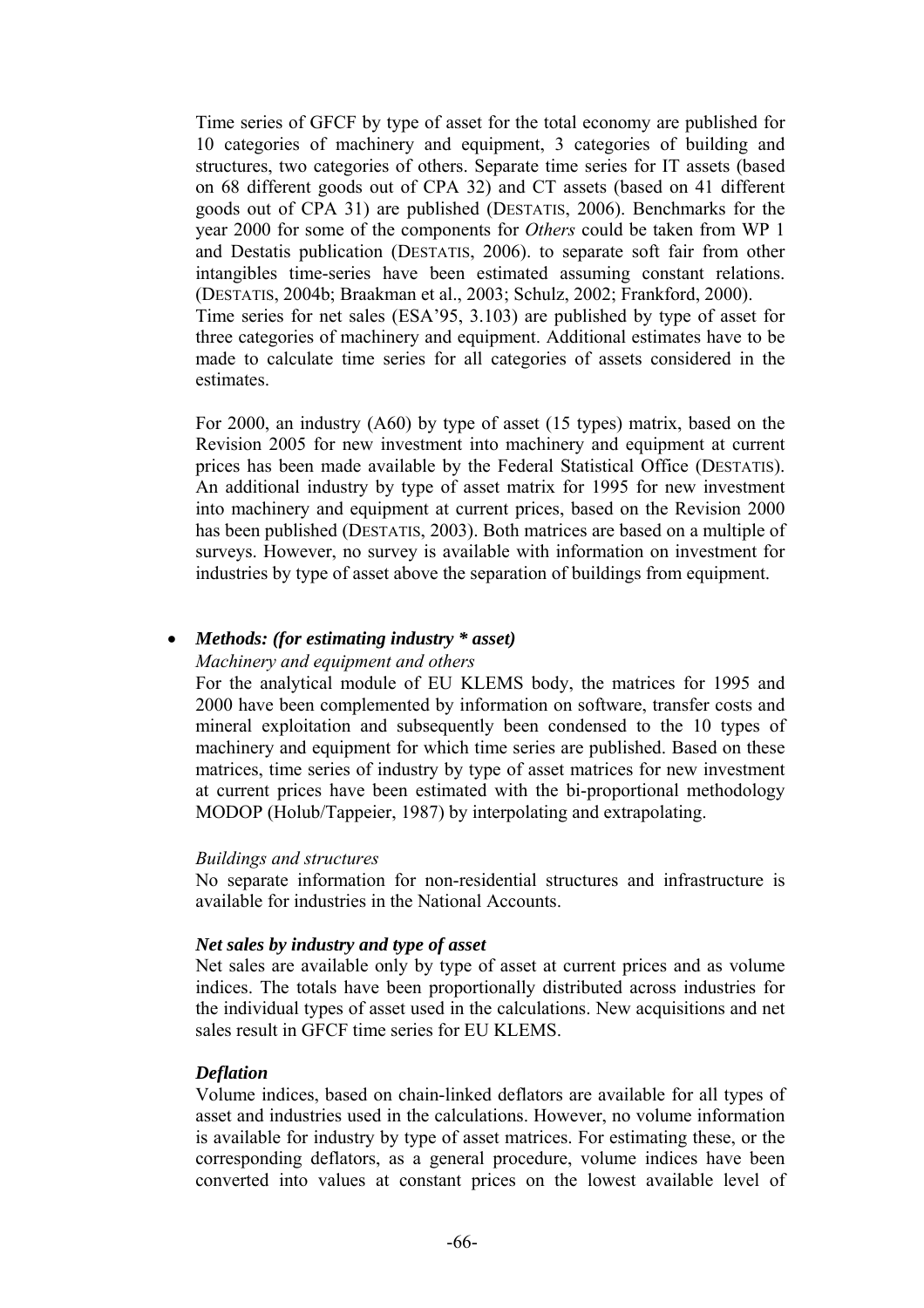disaggregation. In the case of asset types, the aggregate volume indices for machinery and equipment (excluding vehicles) have been used, such that the residual *other machinery* at constant prices can be calculated by deducting IT and CT equipment at constant prices from the totals of machinery and equipment, excluding vehicles. In the German National Accounts, a considerable number of CT equipment goods as well as some other equipment goods are calculated with hedonic deflators (Linz, 2005; Linz/Behrmann/Becker, 2004; Linz/Dexheimer/Kathe, 2003; Behrmann/Kathe, 2004).

In general, the sums of deflated values by type of asset are not consistent with the sums of the deflated values for industries, except in the case of the previous -years comparison (DESTATIS, 2005c), based on chain-linked prices. Therefore, the deflated values for industries have been adapted proportionally on the sums by type of asset, applying a sequential year-by-year procedure. The reasoning behind this is that prices only exist for goods. Deflators for industries have to be seen as the compositional result of asset deflators and the composition by type of asset.

The estimates have been made at the lowest available level (19 asset types, 59 industries) in the National Accounts for Germany. The results have been aggregated to eight asset categories for EU KLEMS.

#### *EU KLEMS sub industries*

The expression EU KLEMS sub industries is standing for these industries, which go beyond the A60 NACE classification level. For their analytical module of EU KLEMS, GFCF series for additional EU KLEMS sub industries have only been estimated for manufacturing, using the annual investment survey for Germany. Before 1995, estimates are based on the shares in the industry of the higher level for 1995. For 2004, estimates are preliminary. The composition by type of asset for the EU KLEMS sub industries has been taken from the industry of the higher level.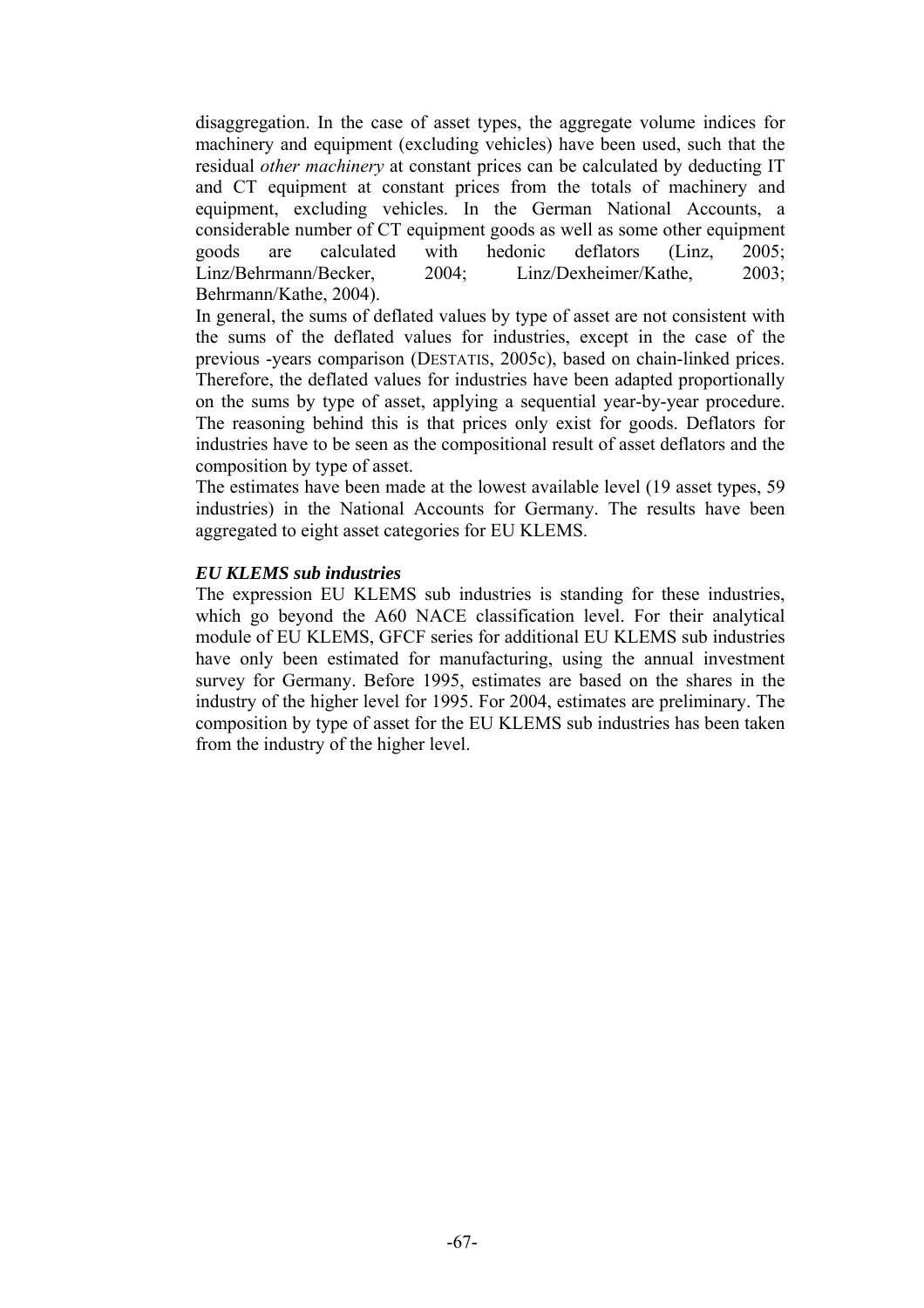| Available time series for GFCF by asset type        |                            |            |          |                       |  |
|-----------------------------------------------------|----------------------------|------------|----------|-----------------------|--|
| Asset type                                          | <b>FII</b><br><b>KLEMS</b> | <b>CPA</b> | AN       | <b>Comments</b>       |  |
| Tangible fixed assets                               |                            |            | 111      |                       |  |
| Dwellings                                           | 1                          |            | 1111     |                       |  |
| Non residential buildings and structures structures |                            | 1112       |          |                       |  |
| Public buildings                                    | $\overline{2}$             | ex 11121   |          |                       |  |
| Public infrastructure<br>2<br>ex 45                 |                            | ex 11122   |          |                       |  |
| Non-public buildings<br>2                           |                            | ex 11121   |          |                       |  |
| Non-public infrastructure                           | 2                          |            | ex 11122 |                       |  |
| Machinery and equipment (excl. Vehicles)            |                            |            | 11132    |                       |  |
| Computing equipment                                 |                            | ex 30      |          |                       |  |
| Communications equipment                            | 4                          | ex 32      |          |                       |  |
| Others                                              |                            |            |          | National<br>Accounts  |  |
| Fabricated metal products                           |                            | ex 28      |          |                       |  |
| Machinery and equipment n.e.c.                      |                            | ex 29      |          |                       |  |
| Electrical machinery and apparatus n.e.c.           |                            | ex 31      |          |                       |  |
| Medical, precision and optical instruments, etc.    |                            | ex 33      |          |                       |  |
| Other equipment                                     |                            | ex 17-27   |          |                       |  |
| Transport equipment                                 |                            |            | 11131    |                       |  |
| Motor vehicles, trailers and semi-trailers          | 3                          | ex 34      |          |                       |  |
| Other transport equipment                           | 3                          | ex 35      |          |                       |  |
| Cultivated assets                                   |                            | ex 1-5     | 1114     |                       |  |
| Intangibles                                         |                            |            | 112      |                       |  |
| Software                                            | 8                          |            | 1122     | <b>DIW</b>            |  |
| Other intangible fixed assets                       |                            |            | 1121,3,9 | Estimate <sup>1</sup> |  |
| 1 NA benchmarks available. -                        |                            |            |          |                       |  |

### • *Definition of ICT assets*

The following tables contain the CPA classification numbers for those investment goods, which are classified either as CT or IT assets.

• *Initial capital stock*  See West Germany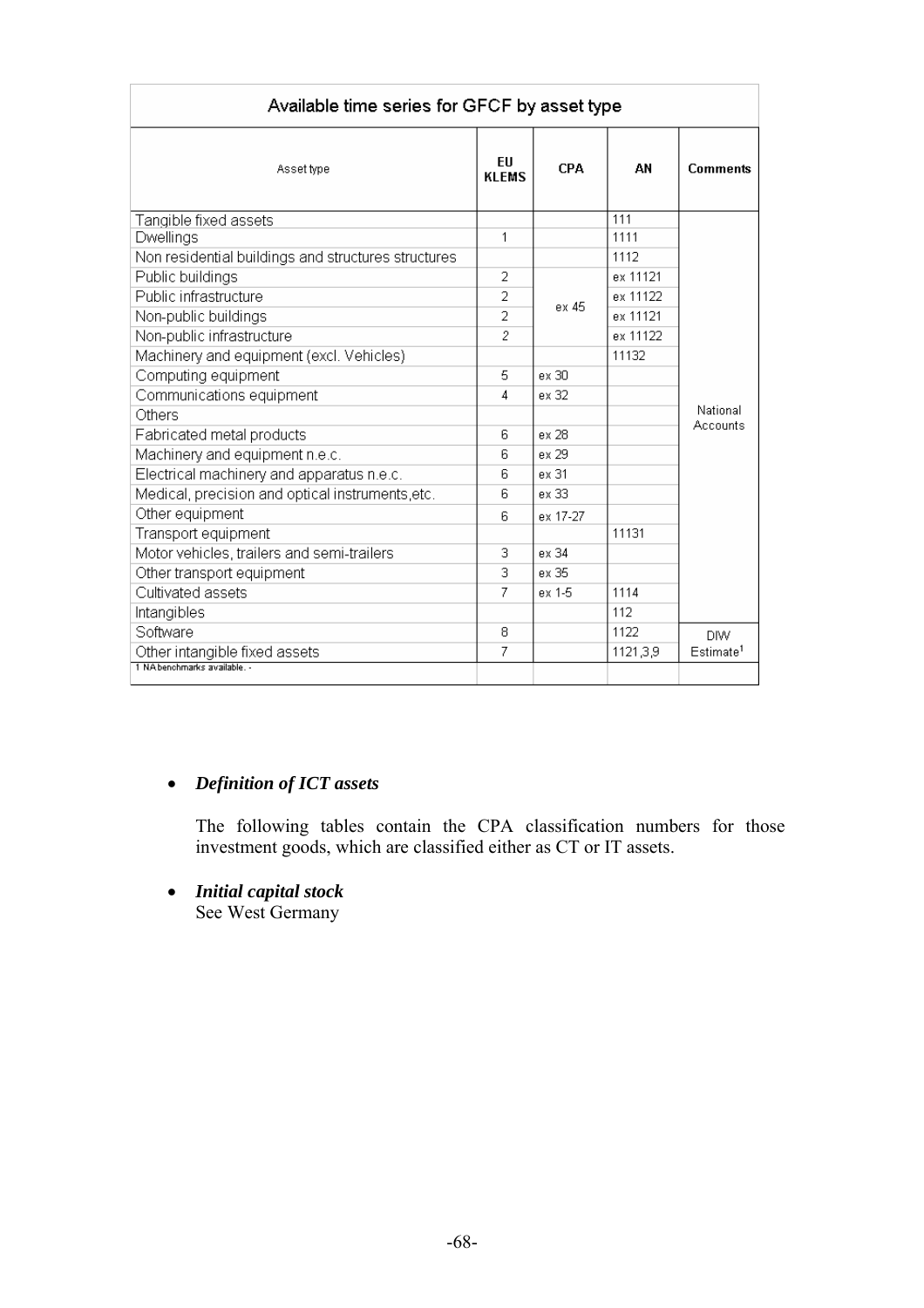#### **CT assets**

| UI UDULW          |                                                                    |  |  |
|-------------------|--------------------------------------------------------------------|--|--|
| <b>CPA</b>        | <b>Description</b>                                                 |  |  |
| 3001 1            | Automatic typewriters and word-processing machines,<br>calculators |  |  |
| 3001 2            | Photo-copying apparatus                                            |  |  |
| 30019,            | Installation services of office machinery                          |  |  |
| 30029             |                                                                    |  |  |
| $3002 \t1 \t1, 2$ | Analogue or hybrid automatic data processing machines              |  |  |
| 3002 1 3          | Digital automatic data processing machines,                        |  |  |
| 3002 1 4          | Input or output units,                                             |  |  |
| 3002 1 5          | Storage units                                                      |  |  |
| 3002 1 6          | Other units of automatic data processing machines n.e.c.           |  |  |
| 3002 1            | Parts and accessories of computing machines                        |  |  |

#### **IT assets**

| <b>CPA</b>   | <b>Description</b>                                                                                                 |
|--------------|--------------------------------------------------------------------------------------------------------------------|
| 3210         | Electronic parts                                                                                                   |
| 3220 1, 3, 9 | Parts of electrical telephonic or telegraphic apparatus.                                                           |
| 3220 2 0 200 | Electrical apparatus for line telephony or line<br>telegraphy                                                      |
| 3220 2 0 400 | Parts of electrical telephonic or telegraphic app                                                                  |
| 3220 2 0 500 | Industrial services for television and<br>radio<br>transmitters; apparatus for line telephony<br>and<br>telegraphy |
| 3220 2 0 ang | Installation, maintenance and repair services for<br>transmitter                                                   |
| 3230 2       | Television receivers monitors etc.                                                                                 |
| 3230 3       | tape recorders etc                                                                                                 |
| 3230 4       | Microphones Loudspeakers etc electric amplifierer,<br>reception apperatus                                          |
| 3230 5       | Sound and video equipment                                                                                          |
| 3230 9       | Installation, maintenance and repair services for radio<br>& television                                            |

### • *Weights*

• *Comments* 

We did break up investments and capital stock in asset 7 (sonstige anlagen) manually into 3 different assets:

-Data for Industry 1 is now asset number 7 (Agri).

-Data for Industry 16, 17 and 65 is classified to asset number 10 (Other intangibles).

-Data for the other industries went to asset 9 (Other tangible products)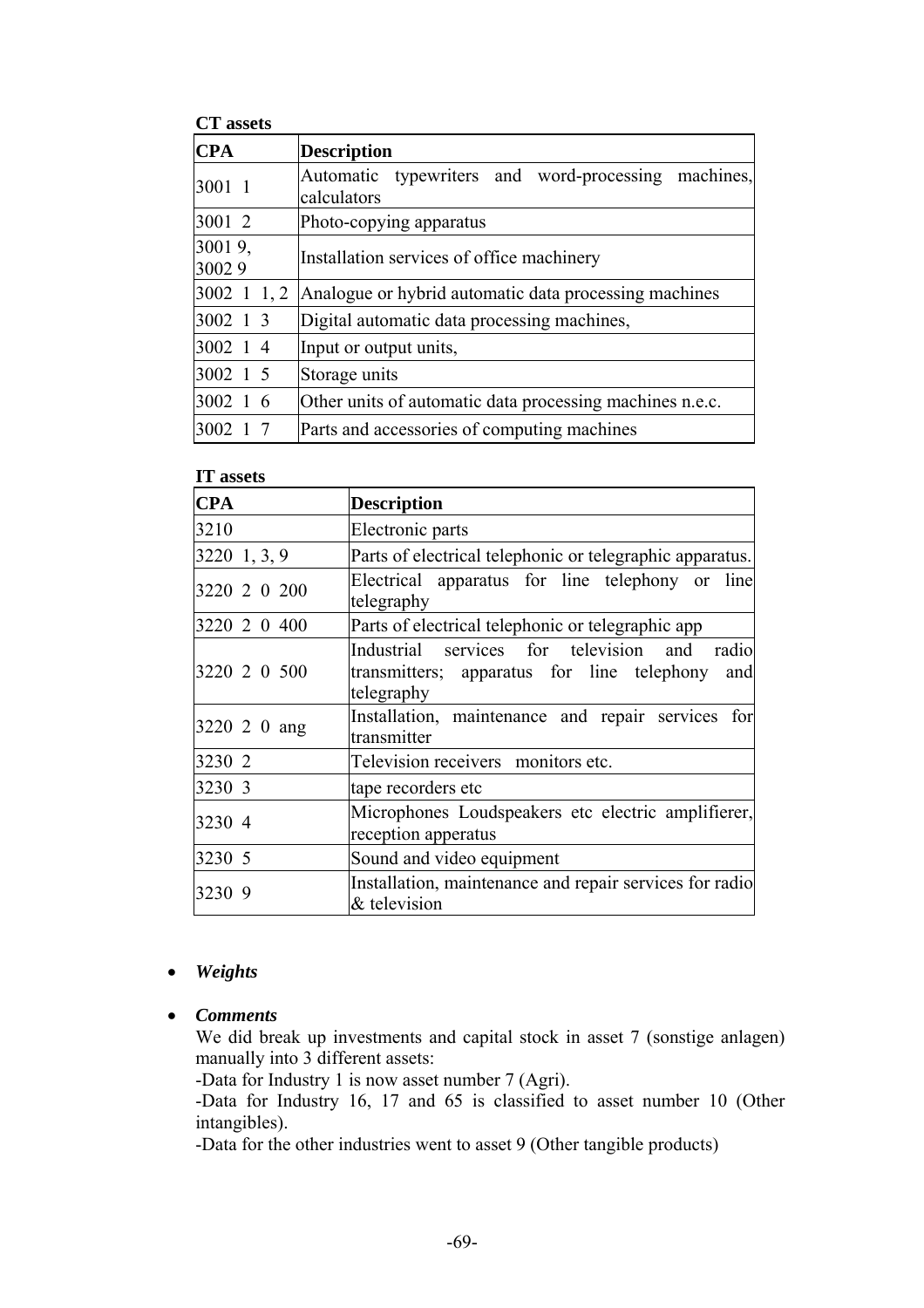#### **Literature for German estimates**

#### *DESTATIS publications: Revision 2000*

- BOLLEYER, R. 2002. Bauinvestitionen in den Volkswirtschaftlichen Gesamtrechnungen 1960 bis 1. Hj 2002. *Wirtschaft und Statistik* 11 959-71.
- DESTATIS 2001, Input-Output-Rechnung 1997.
- DESTATIS 2002. Volkswirtschaftliche Gesamtrechnungen, Input-Output-Tabellen, in jeweiligen Preisen -, 1991 bis 2000.
- DESTATIS 2002a. Volkswirtschaftliche Gesamtrechnungen, Input-Output-Tabellen, in Preisen von 1995 -, 1991 bis 2000.
- DESTATIS 2003. Inlandsprodukt nach ESVG 1995 Methoden und Grundlagen. Statistisches Bundesamt: *Fachserie 18: Volkswirtschaftliche Gesamtrechnungen. Konten und Standardtabellen* S. 22.
- DESTATIS 2004a. Revidierte Ergebnisse 1970 bis 2001. Statistisches Bundesamt: *Fachserie 18: Volkswirtschaftliche Gesamtrechnungen. Konten und Standardtabellen* S. 21.
- DESTATIS 2004b. Input-Output-Rechnung 2000. Statistisches Bundesamt: *Fachserie 18: Reihe 2.*
- FRANKFORD, L. 2000. Urheberrechte in den Volkswirtschaftlichen Gesamtrechnungen. *Wirtschaft und Statistik* 5 320 f
- HARTMANN, N. 2002. Revision der Volkswirtschaftlichen Gesamtrechnungen 1970 bis 1990, Ergebnisse und Berechnungsgrundlagen. *Wirtschaft und Statistik* 7 541-49.
- SCHMALWASSER, 0. 2001. Revision der Anlagevermögensrechnung 1991 bis 2001. *Wirtschaft und Statistik* 5 342 f.
- SCHULZ, I. 2002. Immaterielle Güter im Konzept der Anlageinvestitionen nach dem ESVG 1995. *Wirtschaft und Statistik* 12 1135-43.

#### *DESTATIS publications: Revision 2005*

- BEHRMANN, T., A. KATHE 2004. Zur Anwendung hedonischer Methoden beim Häuserpreisindex. *Wirtschaft und Statistik* 5 525-29.
- BOLLEYER, R. 2005. Revision der Investitionen nach Wirtschaftsbereichen und Sektoren, *Wirtschaft und Statistik* 7.
- BRAAKMANN, A., N. HARTMANN, N. RÄTH, W. STROHM, ET AL. 2005. Revision der Volkswirtschaftlichen Gesamtrechnungen 2005 für den Zeitraum 1991 bis 2004. *Wirtschaft und Statistik* 5 425-62.
- DESTATIS 2004c. Investitionen, Wirtschaftsbereiche der Informations- und Kommunikationstechnologie (IKT). *Statistisches Bundesamt: Volkswirtschaftliche Gesamtrechnungen.*
- DESTATIS 2004d. Input-Output-Rechnung, 1999, in jeweiligen Preisen. *Fachserie 18: Reihe 2.*
- .DESTATIS 2005a. Der Staat in den volkswirtschaftlichen Gesamtrechnungen, 1991 bis 2004. Statistisches Bundesamt: *Arbeitsunterlage*, Stand: August 2005.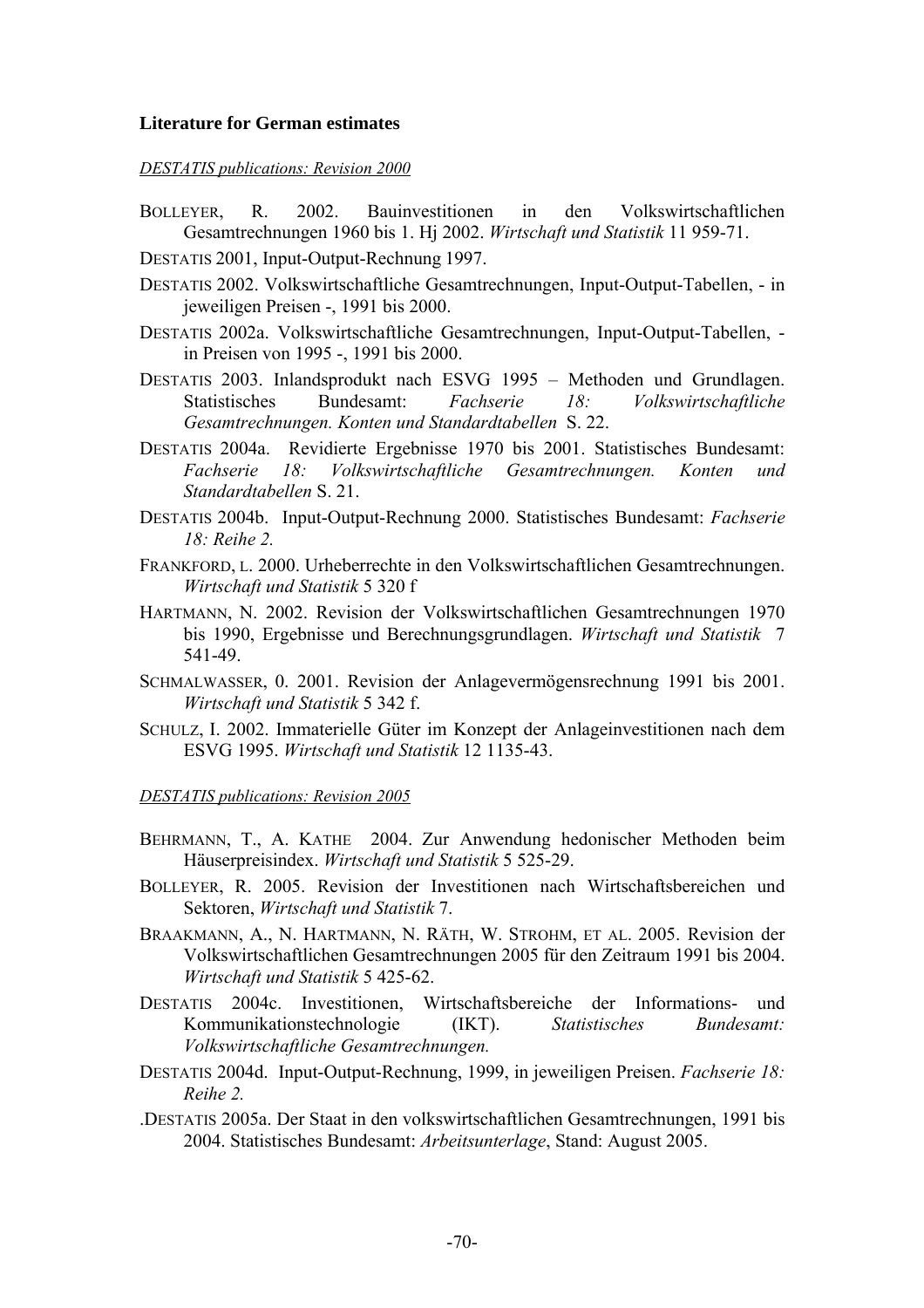- DESTATIS 2005b. Inlandsproduktrechnung. Detaillierte Jahresergebnisse 2004. Statistisches Bundesamt: *Fachserie 18/Reihe 1.4 Volkswirtschaftliche Gesamtrechnungen*.
- DESTATIS 2005c. Einführung der Vorjahrespreise. Statistisches Bundesamt: *Revision der Volkswirtschaftlichen Gesamtrechnungen (VGR) 2005*.
- DESTATIS 2005d. Input-Output-Rechnung, Revidierte Ergebnisse 2000, in jeweiligen Preisen. *Fachserie 18: Reihe 2*
- DESTATIS 2005e. Input-Output-Rechnung, Aufkommens- und Verwendungstabelle 2001 *Fachserie 18: Reihe 2.*
- DESTATIS 2005f. Input-Output-Rechnung, Aufkommens- und Verwendungstabelle 2002 *Fachserie 18: Reihe 2.*
- DESTATIS 2006a. Beiheft Investitionen, 1991 bis 2004, revidierte Ergebnisse. Statistisches Bundesamt: *Fachserie 18: Volkswirtschaftliche Gesamtrechnungen*.
- DESTATIS 2006b. Inlandsproduktrechnung. Detaillierte Jahresergebnisse 2005. Statistisches Bundesamt: *Fachserie 18/Reihe 1.4 Volkswirtschaftliche Gesamtrechnungen*.
- DESTATIS 2006c. Revidierte Ergebnisse 1970 bis 2001. Statistisches Bundesamt: *Fachserie 18: Volkswirtschaftliche Gesamtrechnungen. Konten und Standardtabellen* S. 29.
- LINZ, S. T. BEHRMANN, U. BECKER 2004. Hedonische Preismessung bei EDV-Investitionsgütern. *Wirtschaft und Statistik* 6 682-89.
- LINZ, S. 2005. Dezentrale hedonische Indizes in der Preisstatistik. *Wirtschaft und Statistik* 3 249-52.
- LINZ, S., G. ECKERT 2002. Zur Einführung hedonischer Methoden in die Preistatistik, *Wirtschaft und Statistik* 10 857 f.
- LINZ, S., V. DEXHEIMER, A. KATHE 2003. Hedonische Preismessung bei Gebrauchtwagen*. Wirtschaft und Statistik* 6 538f.

#### *Other publications*

- BACH, H.-U., S. KOCH 2003. Working Time and the Volume of Work in Germany The IAB Concept of Measurement*. IAB Labour market Research Topics* 53.
- BEA, 1999, Fixed Reproducible Tangible Wealth in the United States, 1925–94, U.S. Department of Commerce, Bureau off Economic Analysis.
- BENDER, STEFAN, JÜRGEN HILZENDEGEN 1995. Die IAB Beschäftigtenstichprobe als scientific use file, *MittAB* 1/95 76 ff.
- FRITZ, J., J. HARTMANN, M. SACHER 2004. Arbeitsmarkt in Deutschland Analysen zu Ausfallprozessen in der Piloterhebung zum ILO-Erwerbsstatus. *Wirtschaft und Statistik* 6.
- GÖRZIG, B., 1992. Zur Kapitalausstattung des verarbeitenden Gewerbes Ostdeutschlands Simulation für das Jahr 2000, *DIW - Diskussionspapier*, Nr. 48, Berlin.
- GÖRZIG, B., 2006, Depreciation in EU Member–States, Empirical and Methodological Differences, *EU KLEMS working papers series* (forthcoming).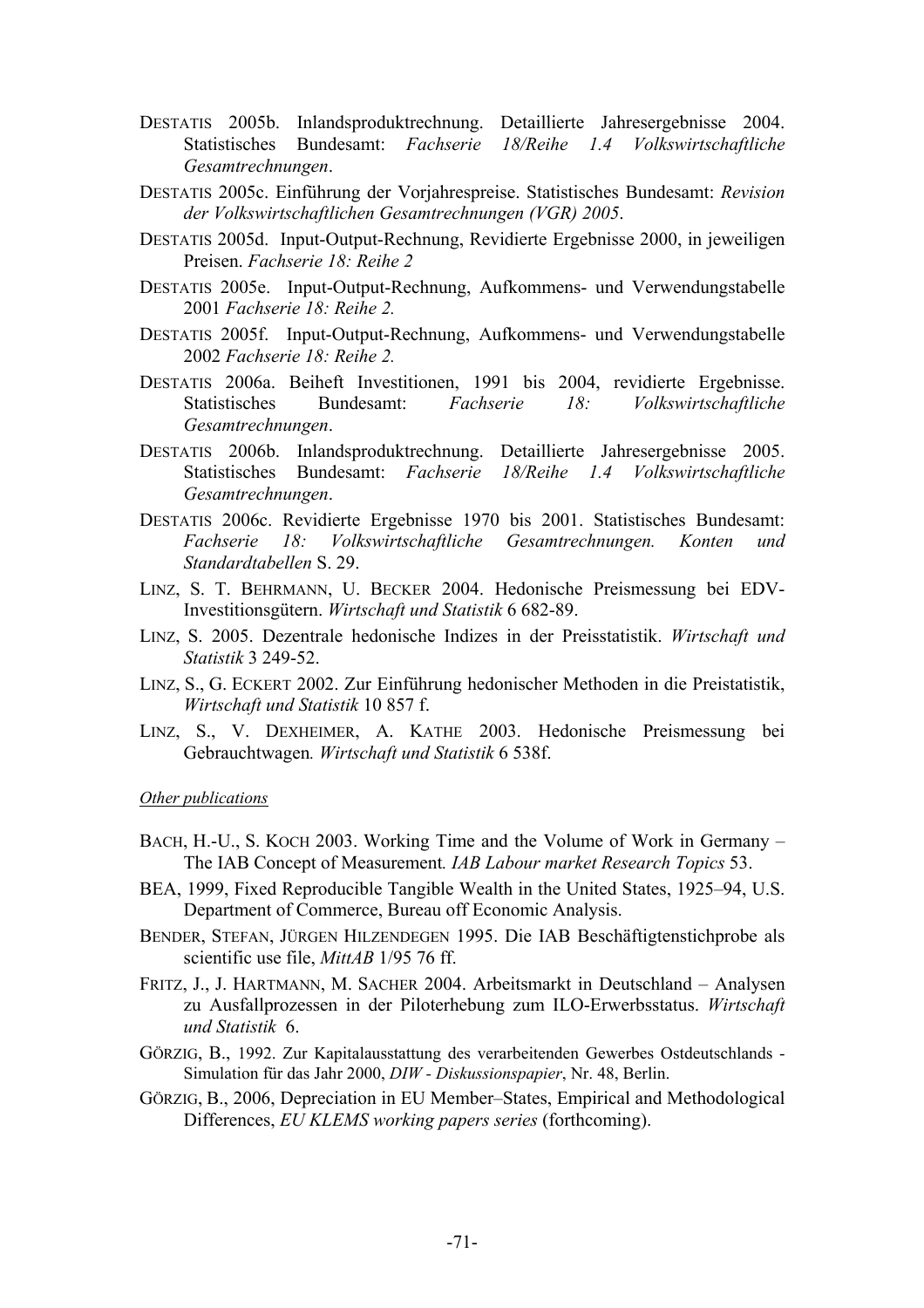- GÖRZIG, B., M. Gornig 2001. Zur Bedeutung regionaler Lohnkostenunterschiede: Sind die ostdeutschen Löhne im Vergleich mit Westdeutschland zu hoch? Marburg: Schüren.
- GÖRZIG, B., W. KIRNER 1976, Anlageinvestitionen und Anlagevermögen in den Wirtschaftsbereichen der Bundesrepublik Deutschland, Ergebnisse einer Neuberechnung, *DIW-Beiträge zur Strukturforschung* 41.
- HAISKEN-DENEW J. P. & J. R. FRICK (Eds.) 2005. Desktop Companion to the German Socio-Economic Panel, Berlin.
- HOLUB, W., G. TAPPEINER 1987. Die Beurteilung von RAS und MODOP mittels qualitativer Verfahren - The evaluation of RAS and MODOP with the help of qualitative methods. *Allgemeines Statistisches Archiv* 71 234-44.
- KARR, W., E. SPITZNAGEL 1999. Methodische Probleme der Schätzung des gesamtwirtschaftlichen Überstundenvolumens. *IAB-Werkstattbericht* 15.
- KIRNER, W., 1968. Zeitreihen für das Anlagevermögen der Wirtschaftsbereiche in der Bundesrepublik Deutschland, *DIW – Beiträge zur Strukturforschung* 5, Berlin.
- KUHN, M., 2005. Qualitätsbericht zur Gehalts- und Lohnstrukturerhebung, Statistisches Bundesamt: Wiesbaden.
- LÜKEN, STEPHAN 2002. Zur Fortentwicklung des Systems der Erwerbstätigenstatistiken. *Spektrum der Bundesstatistik* 19, Wiesbaden.
- RENGERS, M., 2004. Das international vereinbarte Labour-Force-Konzept. *Wirtschaft und Statistik* 12.
- REYHER, L, H. KOHLER 1988, Arbeitszeit und Arbeitsvolumen. In: Konzepte der Arbeitsmarkt- und Berufsforschung. *BeitrAB* 70.
- RIEDE, T., M. SACHER 2004. Arbeitsmarkt in Deutschland erster Baustein der neuen ILO-Statistik. *Wirtschaft und Statistik* 2.
- UNECE 2004. UNECE/Eurostat/OECD meeting on national accounts, Survey of national practices in estimating service lives of capital assets.
- WERMTER, W., 1981. Die Beschäftigtenstatistik der Bundesanstalt für Arbeit, *MittAB* 4/81 428-35.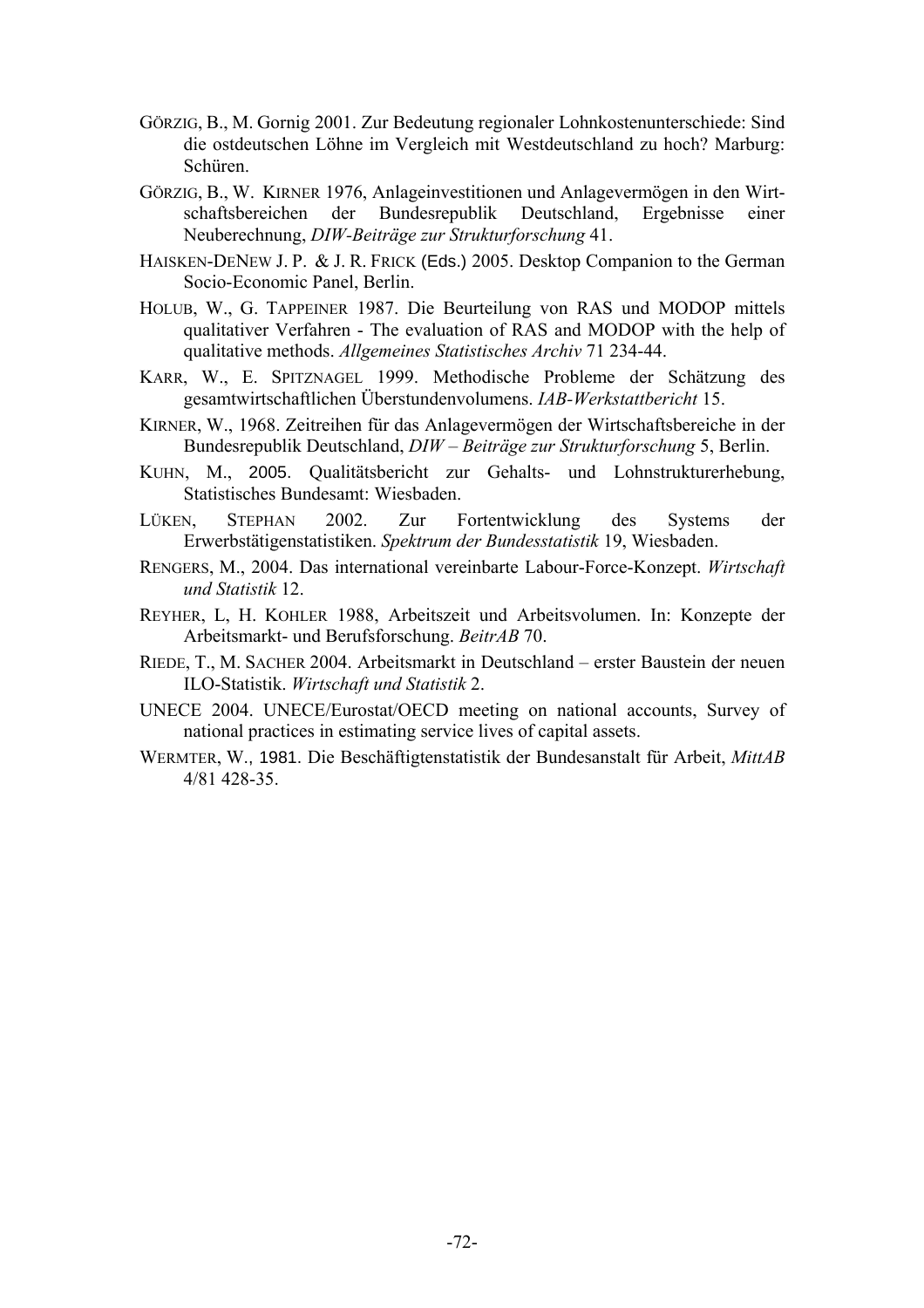# **Greece**

## **WP1: Inter-industry Accounts**

## **1. NA data**

- *Nominal*
	- o *Sources:*

For the period 1995-2003 National Accounts (NA) data has been used. This data was available at the A60 level. 2004 data for WP1 has been based on NA data we received for the period 2000-2005. This data is only available at the A31 level.

- o *Comments:* Extra detail has been based on either Eurostat SBS data (detail for 3-digit manufacturing industries) or the 2001 Census (for detail in "Other business services", NACE 74, 2001 employees data only). 2003-2004 growth rates of the A31 level-data have been applied to more detailed industries where needed.
- *Volume*
	- o *Sources:*

For the period 1995-2003 National Accounts (NA) data has been used. This data was available at the A60 level. 2004 data for WP1 has been based on NA data we received for the period 2000-2005. This data is only available at the A31 level.

### o *Comments:*

When extra detail was needed prices from higher aggregates have been used, combined with the nominal figures this led to the required volume data. 2003-2004 growth rates of the A31 level-data have been applied to more detailed industries where needed.

# **2. SUT data**

- *Nominal*
	- o *Sources:*

For 1995-1999 Supply and Use tables are available from Eurostat. These tables are at the A60 detail level.

- o *Comments:*
- *Volume*
	- o *Sources:*

For 1995-1999 Supply and Use tables are available from Eurostat. These tables are at the A60 detail level.

o *Comments: -*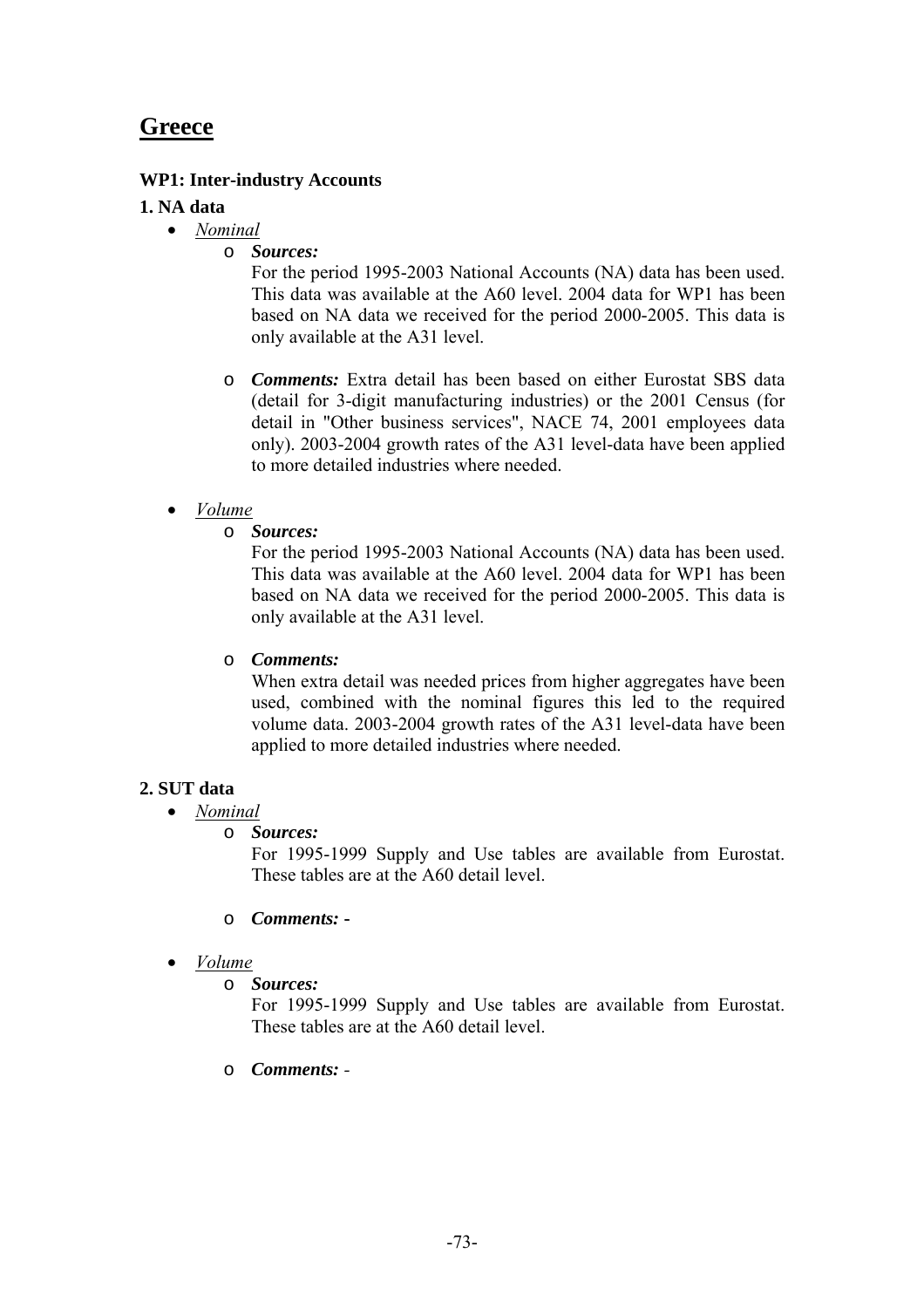## **WP2: Labour Accounts**

# **1. Employment**

• *Sources:*

For the period 1995-2003 National Accounts (NA) data has been used. This data was available at the A60 level. 2004 data for WP2 has been based on NA data we received for the period 2000-2005. This data is only available at the A31 level.

• *Methods:*

Extra detail for the Persons engaged and Employees data has been based on either Eurostat SBS data (detail for 3-digit manufacturing industries) or the 2001 Census (for detail in "Other business services", NACE 74, 2001 employees data only). 2003-2004 growth rates of the A31 level-data have been applied to more detailed industries where needed.

• *Comments:*

## **2. Hours**

• *Sources:*

The National Accounts data only contained Hours worked by Persons engaged (EMP), this is available at the A31 level. The 2000-2005 National Accounts data also has hours worked data for Employees at the A31 level.

## • *Methods:*

To calculate Hours worked by Employees, the ratio of total hours worked by employees over persons engaged has been calculated for the period 2000-2003 and applied to total hours worked from the 1995-2003 data. This results in Total Hours worked for employees for the period 2000-2003. For the period 1995-1999 the trend of Total Hours worked by Persons engaged has been applied to the 2000 total hours worked by employees data. 2003-2004 growth rates of the 2000-2005 A31 level-data have been applied to the 2003 data from the 1995-2003 NA data.

### • *Comments:*

As the Hours worked data (for Persons engaged) was only available at the A31 level, average hours has been calculated at the A31 level. For more detailed industries, the closest higher aggregate average hours worked has been used.

### **3. Labour composition**

- *Employment (or hours)*
	- o *Sources:* Not Available
	- o *Methods:* -
	- o *Comments:*-
	- *Compensation*
		- o *Sources:* Not Available
		- o *Methods:* -
		- o *Comments:* -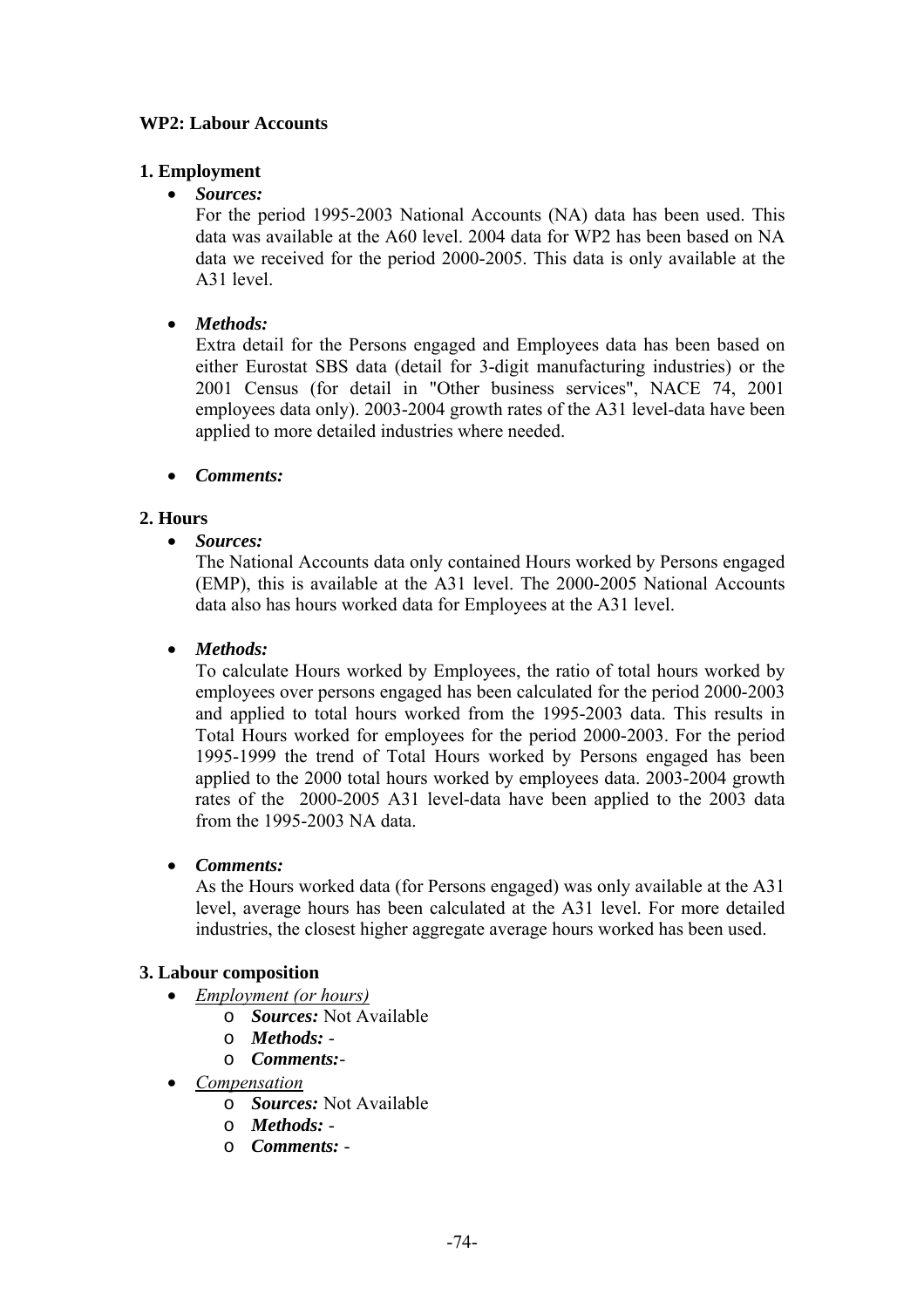# **WP3: Capital Accounts**

- *Main sources for GFCF* : Not Available
- *Methods: (for estimating industry \* asset)*
- *Definition of ICT assets*
- *Initial capital stock*
- *Weights*
- *Comments*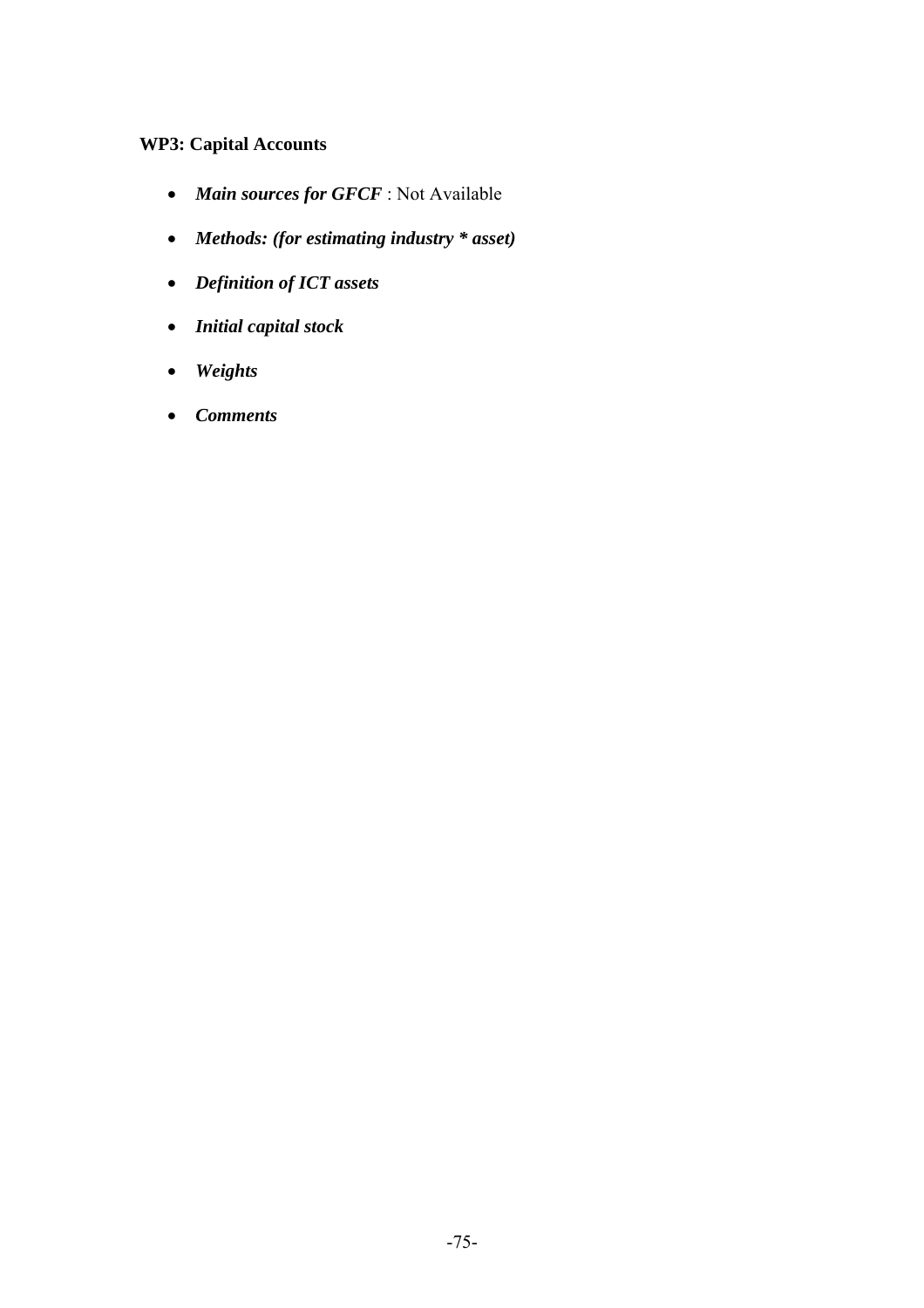# **Hungary**

### **WP1: Inter-industry Accounts**

#### **1. NA data**

- *Nominal*
	- o *Sources: -*Data are provided by the Hungarian National Statistical Institute (HU NSI) at the NACE rev. 1 2-digit (60 industries) level.

-Data delivered include time series on gross output and gross value added at basic prices, intermediate input at purchaser prices as well as components of gross value added at current prices. It is not possible to split gross operating surplus into net operating surplus and consumption of fixed capital.

-NACE industries 12 (Mining of uranium and thorium ores) and 13 (Mining of metal ores) are reported together. Both are allocated to NACE 13 in the EUKLEMS database.

-Data on mixed income have been delivered for the period 1992-2004. -Data on gross output, value added and intermediate inputs cover the period 1991-2004; data on gross value added components start in 1992. -Data on nominal series show two methodological breaks, in 1995 and 2000.

-Data are FISIM-adjusted by HU NSI according to ESA'95 requirements from 2000 onwards.

o *Comments: -*For both break years 1995 and 2000 HU NSI provided double indications according to the old and new methodology. wiiw recalculated the periods before the breaks using the corresponding ratios. After these break eliminations the values of industries have been adjusted so that the sum over industries equals gross value added and output, respectively. This implies that original growth rates by industries are slightly different from original data.

-In a second step wiiw calculated FISIM-adjusted data for the period 1991-1999 (for the period 2000-2004 data are FISIM-adjusted by NSI). For this we applied the ratio of FISIM-adjusted to non-FISIM-adjusted time series of the average 2000-2002 to the values in period 1991- 1999. The corresponding differences have been allocated to 'gross operating surplus'.

-For 1991-1992 industry NACE 67 (Activities auxiliary to financial intermediation) in the original data is included in industries NACE 65 (Financial intermediation, except insurance and pension funding) and NACE 66 (Insurance and pension funding, except compulsory social security). wiiw has recalculated the data applying the trend of shares in group J (Financial intermediation). Consequently, this reduced the values in industries NACE 65 and 66.

-Data for industries NACE 95 (Private households with employed persons) and NACE 99 (Extra-territorial organizations and bodies) have not been included and are set to 0 by wiiw.

-Weights for 3-digit industries in EUKLEMS classification have been calculated using SBS data (Structural Business Statistics) of Eurostat covering the period 1995-2003. Missing data in these series have been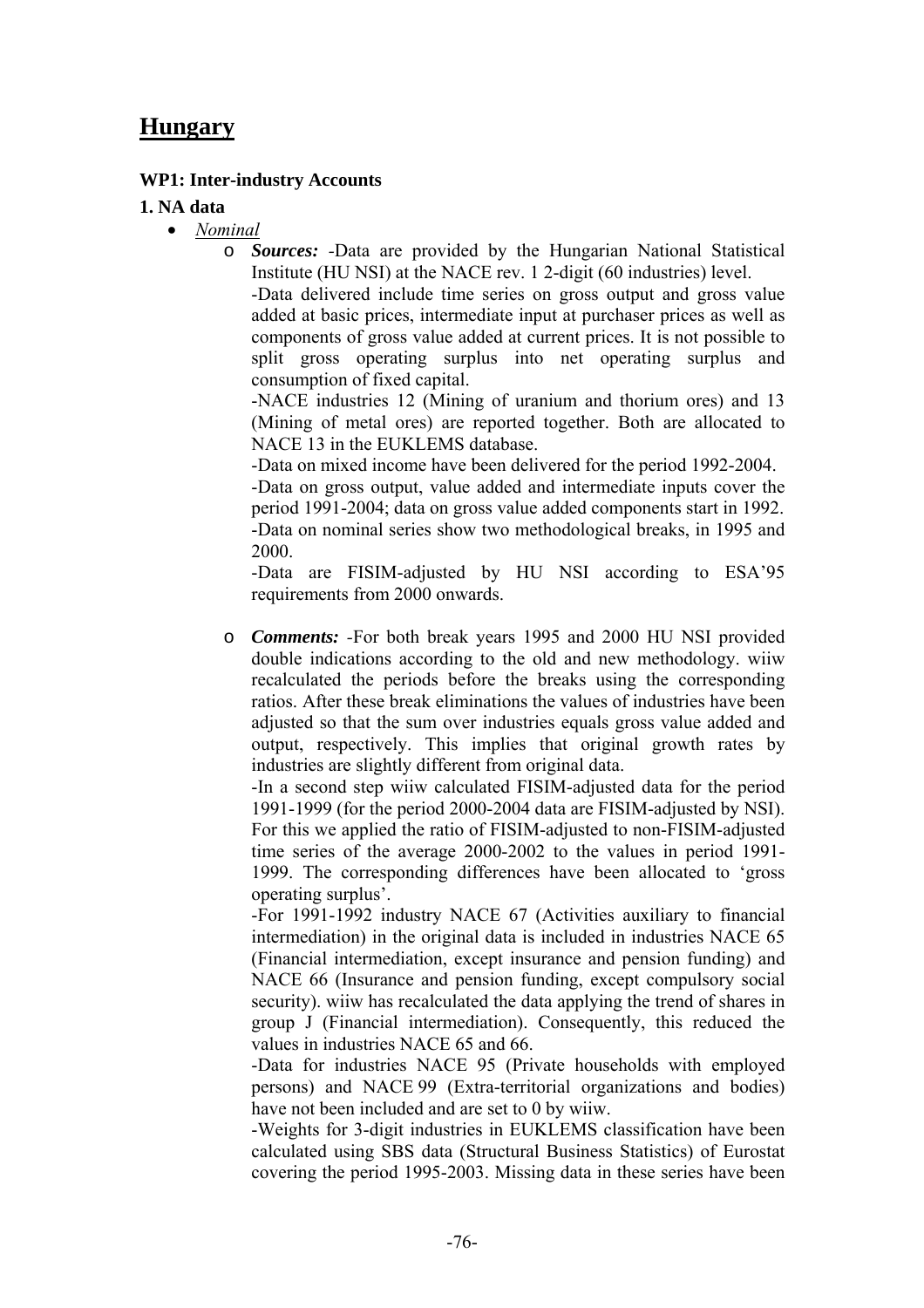imputed by various methods, mainly linear interpolation and calculation of trends; the respective variables have further been smoothed using 3-year moving averages. Table 1 presents the SBS indicators used for calculations of weights. To satisfy adding-up restrictions of components we calculated the weights for gross value added as a residual in a first step. To satisfy adding-up restrictions of gross output and value added intermediate inputs have been calculated as residual.

-NACE industries 12 (Mining of uranium and thorium ores) and 13 (Mining of metal ores) are reported together. Both are allocated to NACE 13 in the EUKLEMS database.

-Weights for industry NACE 92 (Recreational, cultural and sporting activities) are not available.

-Weights for the period 1991-1994 are set equal to weights for 1995 and weights for 2004 are set equal to weights for 2003.

| <b>EUKLEMS</b> |                                      |  |  |  |  |  |
|----------------|--------------------------------------|--|--|--|--|--|
| code           | SBS indicator                        |  |  |  |  |  |
| GObas          | 12120 Production value               |  |  |  |  |  |
|                | Calculated using data from GObas and |  |  |  |  |  |
| <b>IIpur</b>   | VAbas                                |  |  |  |  |  |
|                | 12140 Value added at basic prices    |  |  |  |  |  |
| VAbas          | (adjusted)                           |  |  |  |  |  |
| Comp           | 13310 Personnel costs                |  |  |  |  |  |

Table 1 – Data for calculation of weights

For the time being variables like GOS and Net Taxes on production have not been disaggregated beyond the level as received from the Hungarian National Statistical Institute.

- *Volume*
	- o *Sources:* **-**Data are provided by HU NSI at the NACE rev. 1 2-digit (60 industry) level.

-Data delivered include time series on gross output, intermediate input and gross value added at various constant-price periods (1991, 1995, 1998, and 2000).

-Data series show two methodological breaks, in 1995 and 2000. For these years a double indication is provided.

-NACE industries 12 (Mining of uranium and thorium ores) and 13 (Mining of metal ores) are reported together.

-All data cover the period 1991-2004.

-Data are FISIM-adjusted by HU NSI according to ESA'95 requirements from 2000 onwards.

o *Comments:* **-**Initial constant-price data are provided at four different price bases: 1991-1995 at constant prices 1991; 1995-1998 at constant prices 1995; 1998-2000 at constant prices 1998; and 2000-2004 at constant prices 2000. Data for 1991-2004 are recalculated to constant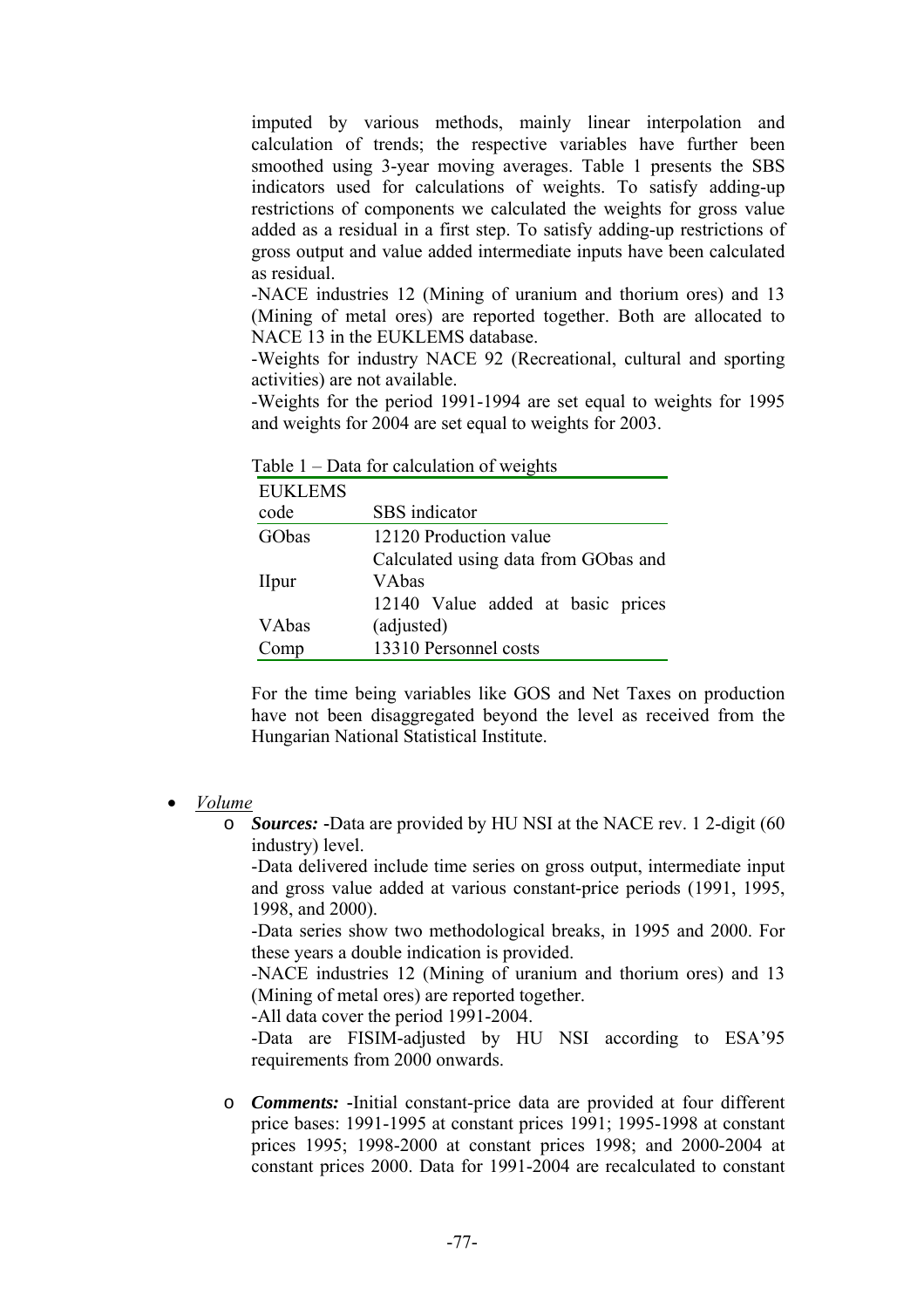prices 2000 by wiiw. Additionally two methodological breaks had to be considered in 1995 and 2000 for which we had double indications (same procedure as for nominal data). After break elimination and construction of constant 2000 price series, the resulting difference between total gross value added and value added summed up over industries was much higher compared to that at current prices and therefore – after adjustments to total levels – the growth rates of each industry changed slightly more than in the case of current prices.

-In a second step wiiw calculated FISIM-adjusted data for the period 1991-1999 (for the period 2000-2004 data are FISIM-adjusted by NSI). For this we applied the ratio of FISIM-adjusted to non-FISIM-adjusted time series of the average 2000-2002 to the values in period 1991- 1999.

-Data for industries NACE 95 (Private households with employed persons) and NACE 99 (Extra-territorial organizations and bodies) are not included and set to 0 by wiiw.

-Weights for 3-digit industries in EUKLEMS classification have been calculated using SBS data covering the period 1995-2003. Missing data in these series have been imputed by various methods, mainly linear interpolation and calculation of trends; the respective variables have further been smoothed using 3-year moving averages. Table 2 presents the SBS indicators used for the calculation of weights. For gross output and value added we used the weights calculated for the nominal series. To satisfy adding-up restrictions of value added and intermediate input the latter was calculated as residual.

-NACE industries 12 (Mining of uranium and thorium ores) and 13 (Mining of metal ores) are reported together. Both are allocated to NACE 13 in the EUKLEMS database.

-Weights for industry NACE 92 (Recreational, cultural and sporting activities) are not available.

-Weights for the period 1991-1994 are set equal to weights for 1995 and weights for 2004 are set equal to weights for 2003.

| <b>EUKLEMS</b> |                                      |  |  |  |
|----------------|--------------------------------------|--|--|--|
| code           | SBS indicator                        |  |  |  |
| GObas          | 12120 Production value               |  |  |  |
|                | Calculated using data from GObas and |  |  |  |
| <b>I</b> lpur  | VAbas                                |  |  |  |
|                | 12140 Value added at basic prices    |  |  |  |
| VAbas          | (adjusted)                           |  |  |  |

Table 2 – Data for calculation of weights

#### **2. SUT data**

- *Nominal*
	- o *Sources:* **-**Data are provided by the Hungarian National Statistical Institute (HU NSI) at the NACE rev. 1 2-digit (60 industries) level and the CPA 2-digit (60 products) level.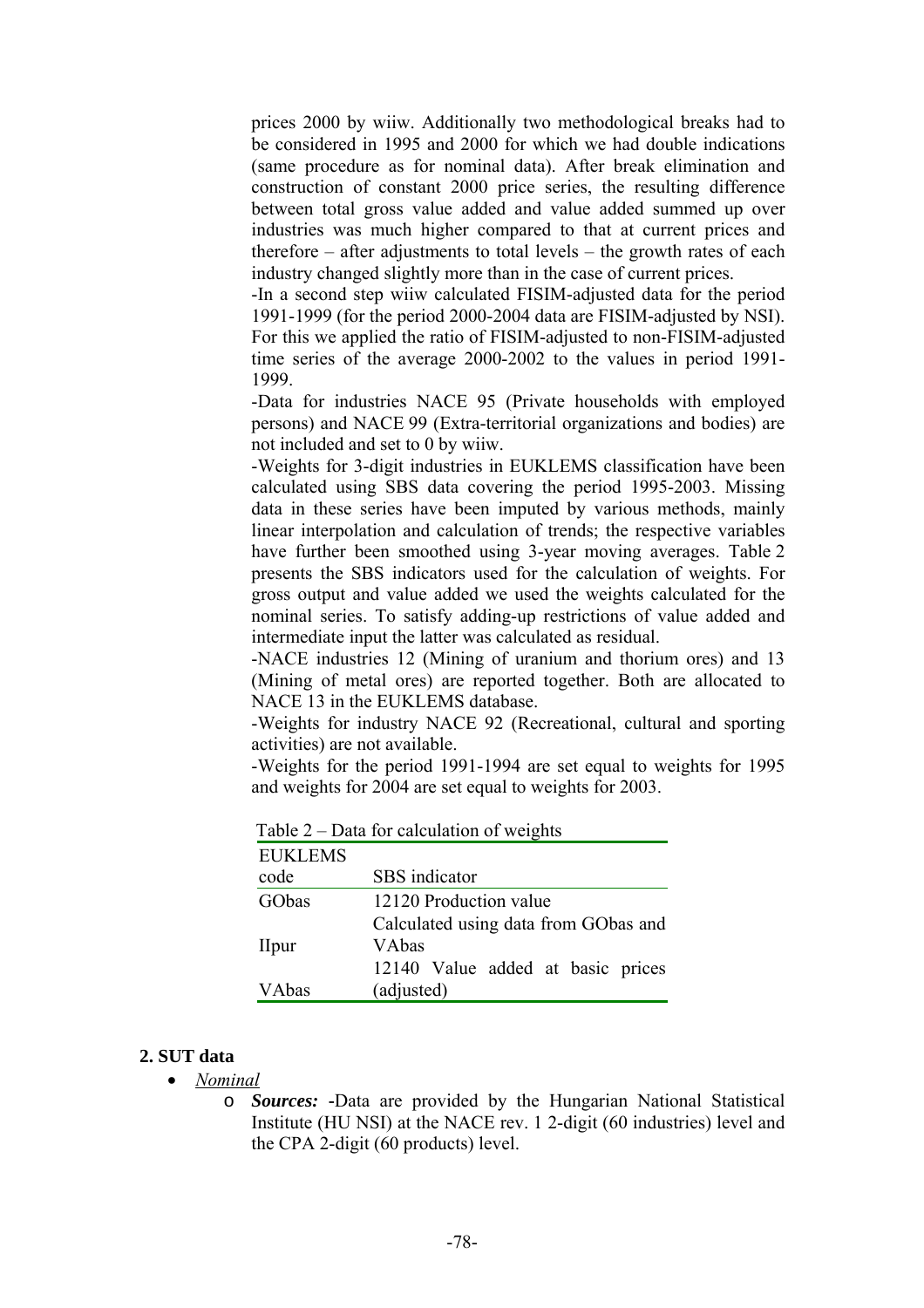-Use tables have been provided for 1998-2003. Year 2002 and 2003 were balanced with NA data and FISIM-adjusted. 1998 and 1999 have neither been balanced nor FISIM-adjusted. Use tables in 2000 and 2001 have been balanced with NA, but not FISIM-adjusted.

-From the set of SUT provided only use tables at purchaser prices have been used further on.

-NACE industries 12 (Mining of uranium and thorium ores) and 13 (Mining of metal ores) are reported together.

o *Comments:* **-**For the period 1998-2001 wiiw balanced and FISIMadjusted the use tables by applying the shares from the originally provided use tables to the intermediate input data of NA (see above for construction of FISIM and break-adjusted time series).

-Use tables for the years 1995-1997 and 2004 have been constructed by applying trends of intermediate input shares based on the available use tables (1998-2002). These shares have been applied to the intermediate input data at current prices taken from NA which have been described above.

-Data for industries NACE 95 (Private households with employed persons) and NACE 99 (Extra-territorial organizations and bodies) have not been included and are set to 0 by wiiw.

-NACE industries 12 (Mining of uranium and thorium ores) and 13 (Mining of metal ores) are reported together. Both are allocated to NACE 13 in the EUKLEMS database.

- *Volume*
	- o *Sources:* **-**Data are provided by the HU NSI at the NACE rev. 1 2-digit (60 industries) level and the CPA 2-digit (60 products) level.

-Use tables are available for years 2000-2003 at constant previous-year prices.

-From the set of SUT provided only use tables at purchaser prices have been used further on.

-NACE industries 12 (Mining of uranium and thorium ores) and 13 (Mining of metal ores) are reported together.

o *Comments:* **-**For the period 2000-2003 we achieved consistency with NA by applying shares of original use tables at constant previous-year prices to intermediate input data from NA (at constant prices 2000).

-Use tables for 1995-1999 and 2004 have been constructed by wiiw applying shares from nominal use tables to intermediate input data from NA at constant prices 2000.

-Data for industries NACE 95 (Private households with employed persons) and NACE 99 (Extra-territorial organizations and bodies) have not been included and are set to 0 by wiiw.

-NACE industries 12 (Mining of uranium and thorium ores) and 13 (Mining of metal ores) are reported together. Both are allocated to NACE 13 in the EUKLEMS database.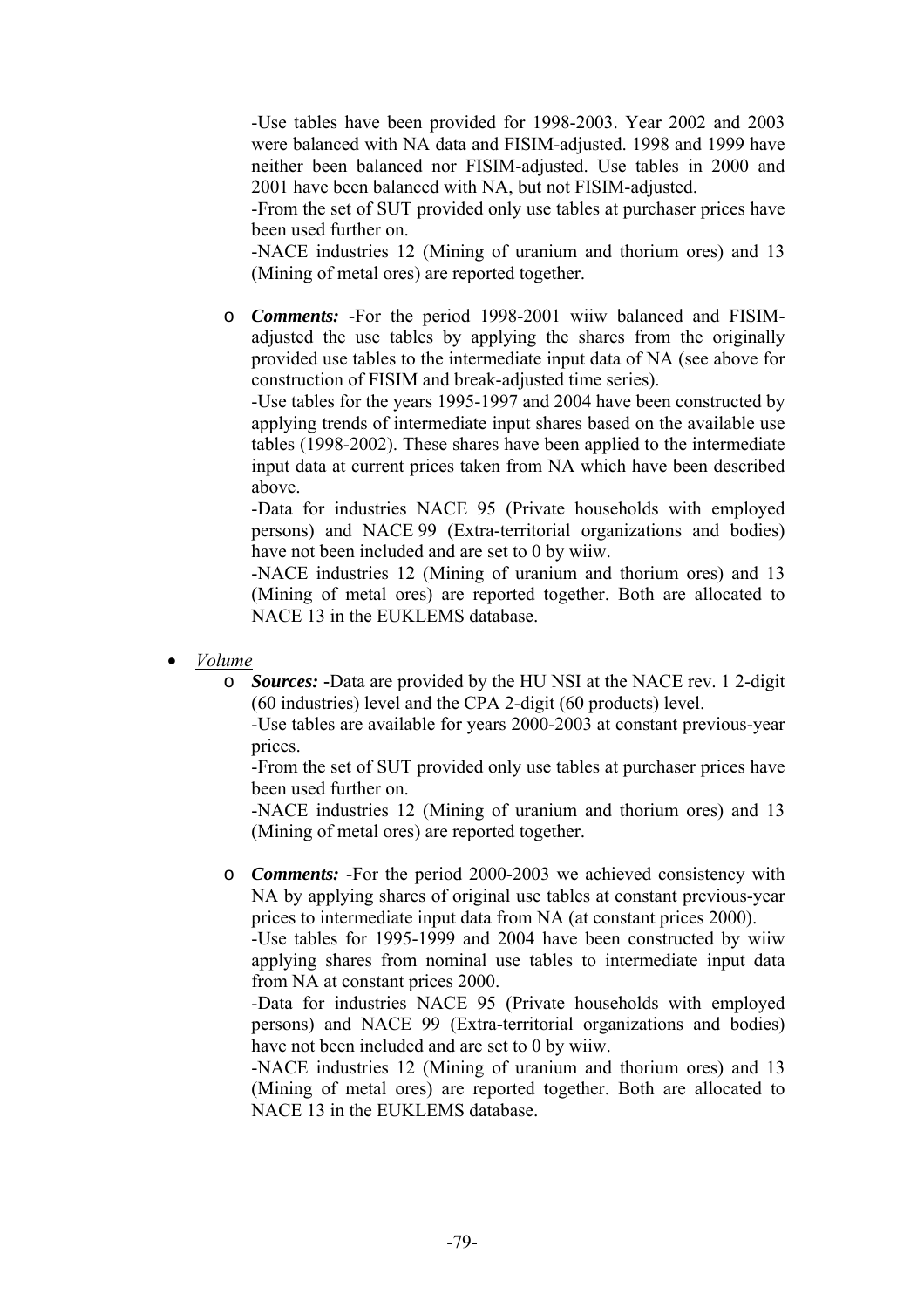#### **WP2: Labour Accounts**

#### **1. Employment**

• *Sources:* **-**National accounts data were provided by the Statistical Institute of Hungary (HU NSI) at the NACE rev. 1 1-digit level as well as CA-CB for mining and quarrying and DA-DN for manufacturing industries (30 industries).

-Labour force survey (LFS) data were provided by HU NSI at the NACE rev. 1 2-digit (60 industries) level.

-The NA data delivered include time series (1995-2005) for employed persons, employees and self-employed in persons.

-The LFS data delivered include time series (1992-2005) for employed persons, employees and self-employed in persons.

-The period covered is 1992-2005.

- *Methods*: The NA data are constructed by HU NSI in the following way: HU NSI only uses data from the Labour force survey (LFS) for calculating employment and hours data in National accounts. The LFS is a household survey that provides quarterly information on non-institutional population aged 15-74. The definitions used in the survey follow the ILO recommendations. The quarterly sample includes about 33,000 respondent households. Until 2001 all data published were adjusted on the basis of the extrapolated numbers of the 1990 census. From 2002 calculations are already made by using the numbers of the 2001 census; correction of data, even backward in time, is carried out on this new basis. However, re-weighted data for the period before 1998 are not available yet. The National accounts employment figures differ in only two respects from the LFS figures: (1) NA figures exclude workers working abroad while the Hungarian LFS database includes both domestic workers and those working abroad. The difference is about 10-20 thousand people. (2) The other difference is the lack of section Q (Extra-territorial organizations and bodies) in NA figures according to the application of the domestic concept, while the LFS-reported data include section Q.
- *Comments:* The following adjustments have been made by wiiw:

-Official National accounts data at the NACE rev. 1 30 industries level for total employed, employees and self-employed have been split up by using shares calculated from LFS data which are available at the NACE rev. 1 2 digit (60 industries) level. A break in LFS employment figures (due to the census 2001) in 1998 has been eliminated. The shares of industries NACE 10- 14, 34-35, 36-37, 40-41, 60-64 have been smoothed by 3-year moving averages. The levels for 1992-1994 were calculated with LFS growth rates at the NACE rev. 1 2-digit (60 industries) level.

-The weights for employed, employees and self-employed have been constructed using Eurostat Structural Business Statistics (SBS) indicator 16110 (Number of persons employed). Weights for 1992-1994 are set equal to weights for 1995. Weights for 2004-2005 are set equal to weights for 2003.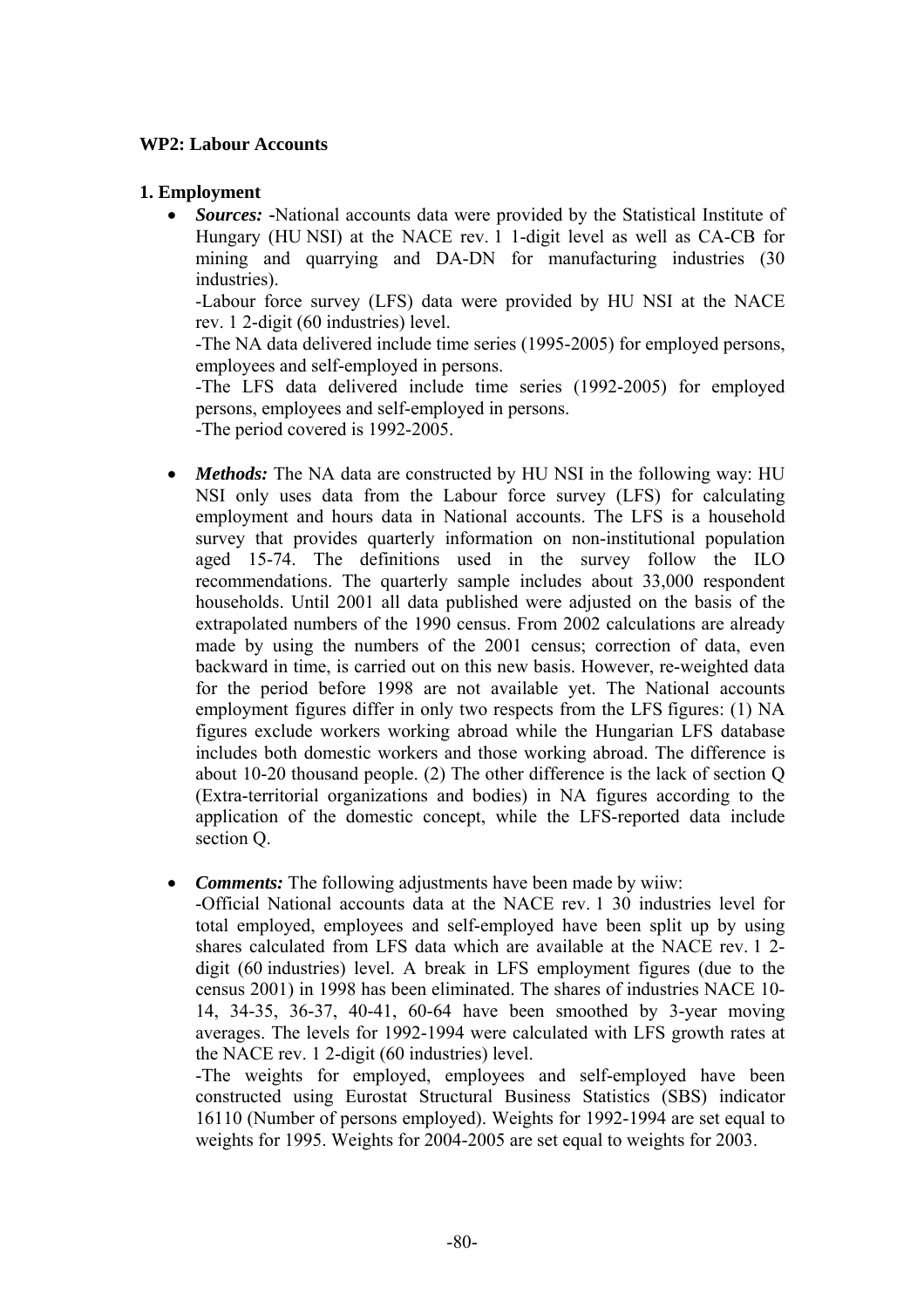# **2. Hours**

• *Sources:* **-**National accounts data were provided by the Statistical Institute of Hungary (HU NSI) at the NACE rev. 1 1-digit level as well as CA-CB for mining and quarrying and DA-DN for manufacturing industries (30 industries level).

-Labour force survey (LFS) data were provided by HU NSI at the NACE rev. 1 2-digit (60 industries) level.

-The NA data delivered include time series (1995-2005) on hours worked per industry for employed persons, employees and self-employed.

-The LFS data delivered include time series (1992-2005) per industry for employed persons only.

-The period covered is 1992-2005.

- *Methods*: The NA hours worked data are originally based on LFS data.
- *Comments:* For the specific requirements of the project the following adjustments have been made by wiiw.

-The original NA hours worked data were provided at the 30 industries level (see above). Hours per employee and hours per self-employed in NACE 60 divisions are set equal to the corresponding NACE 30 industries. Consequently total hours worked per person employed is a weighted average of employees and self-employed hours worked.

-Further calculations of hours worked per person in 1992-1994 (total employed) have been necessary: Total hours worked per employed were calculated with growth rates of original LFS-NACE 60 total hours worked figures. Since no original hours worked figures are available for employees and self-employed for the period 1992-1994, and a number of estimations have been unreliable, separate data for hours worked per employee and selfemployed could not be delivered for this period.

-Total hours worked per employed person in NACE 12 in 1996 was replaced by linear interpolation.

-We assume throughout that average hours worked per person in 3-digit industries equal those at the 2-digit level.

#### **3. Labour composition**

- *Employment (or hours)*
	- o *Sources: -*Data are taken from Eurostat Labour force survey data, 2nd quarter of each year.

-The data delivered include time series on employed persons, employees and self-employed, broken down by industries, gender, age groups and educational groups.

-The period covered is 1998-2005.

- o *Methods:-*
- o *Comments:* The following adjustments have been made by wiiw: -Data not including information on industry have been allocated within sex, age and educational categories using available industry shares. -Data not including information on education were allocated to the lowest educational category.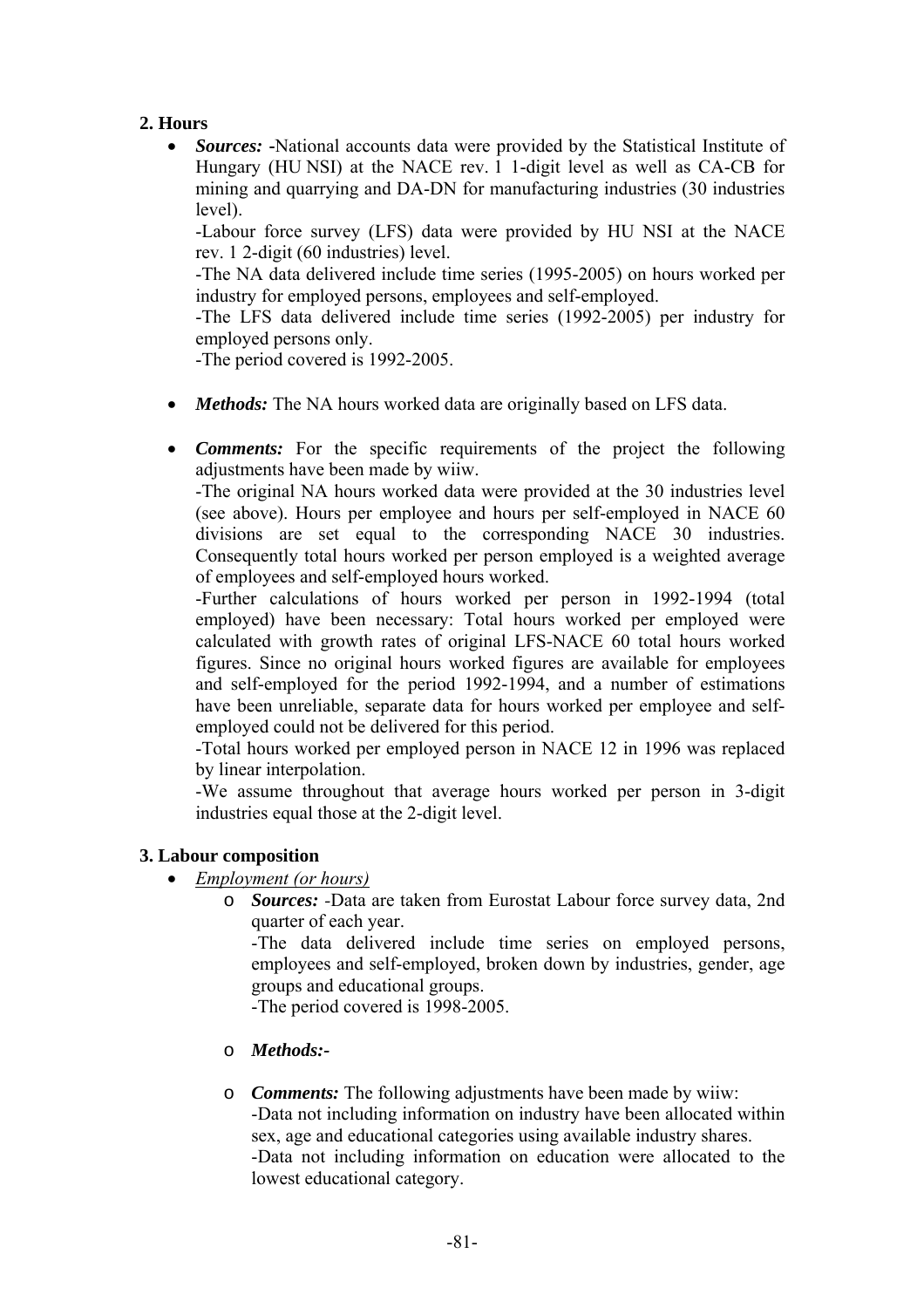-Missing data for one year have been calculated by linear interpolation. -Data at the beginning (1998) or end of the period (2005) have been calculated applying the shares of the respective categories of the following (1999) or previous year (2004), respectively.

-The composition shares in employment of 1998 have been applied to employment in 1995-1997 as well.

-Labour composition is available at the level of 15 industries. For lower levels we assumed the same composition as the higher aggregate.

• *Compensation*

o *Sources: -*Data are provided from CZ HU at the NACE rev. 1 2-digit (60 industries) level.

-Data include information on gross monthly earnings of employees by educational attainment level (high, medium and low according to the ISCED 1-digit classification), age group (15-29, 30-49, 50+) and gender.

-Data are provided for the years 1996, 1998, 2000, 2002 and 2004.

- o *Methods:* Data are based on the Structural Earnings Survey (SES) data (gross monthly earnings of employees).
- o *Comments:* For the specific requirements of the project the following adjustments have been made by wiiw:

-The original SES data were available with cross-classifications by industries, age groups, educational groups and gender at the NACE rev. 1 2-digit (60 industries) level. Wage data at EUKLEMS 15 industries (minimum) level were calculated as weighted averages of corresponding 60 industries level data.

-The original SES data were available for the years 1996, 1998, 2000, 2002 and 2004. In-between years have been calculated by linear interpolation.

-Labour composition is available at the level of 15 industries. For lower levels we assumed the same composition as the higher aggregate.

-The composition shares in wages of 1996 have been applied to wages in 1995 as well.

### **WP3: Capital Accounts**

• *Main sources for GFCF* 

-Data on GFCF have been delivered by the Hungarian National Statistical Institute (HU NSI) at the NACE rev. 1 2-digit (60 industries) level.

-NACE industry 95 (Private households with employed persons) and 99 (Extra-territorial organizations and bodies) are missing.

-NACE industry 12 (Mining of uranium and thorium ores) and 13 (Mining of metal ores) are reported together.

-The breakdown by asset types includes Dwellings (RStruc), Other buildings and structures (OCon), Transport equipment (TraEq), Machinery and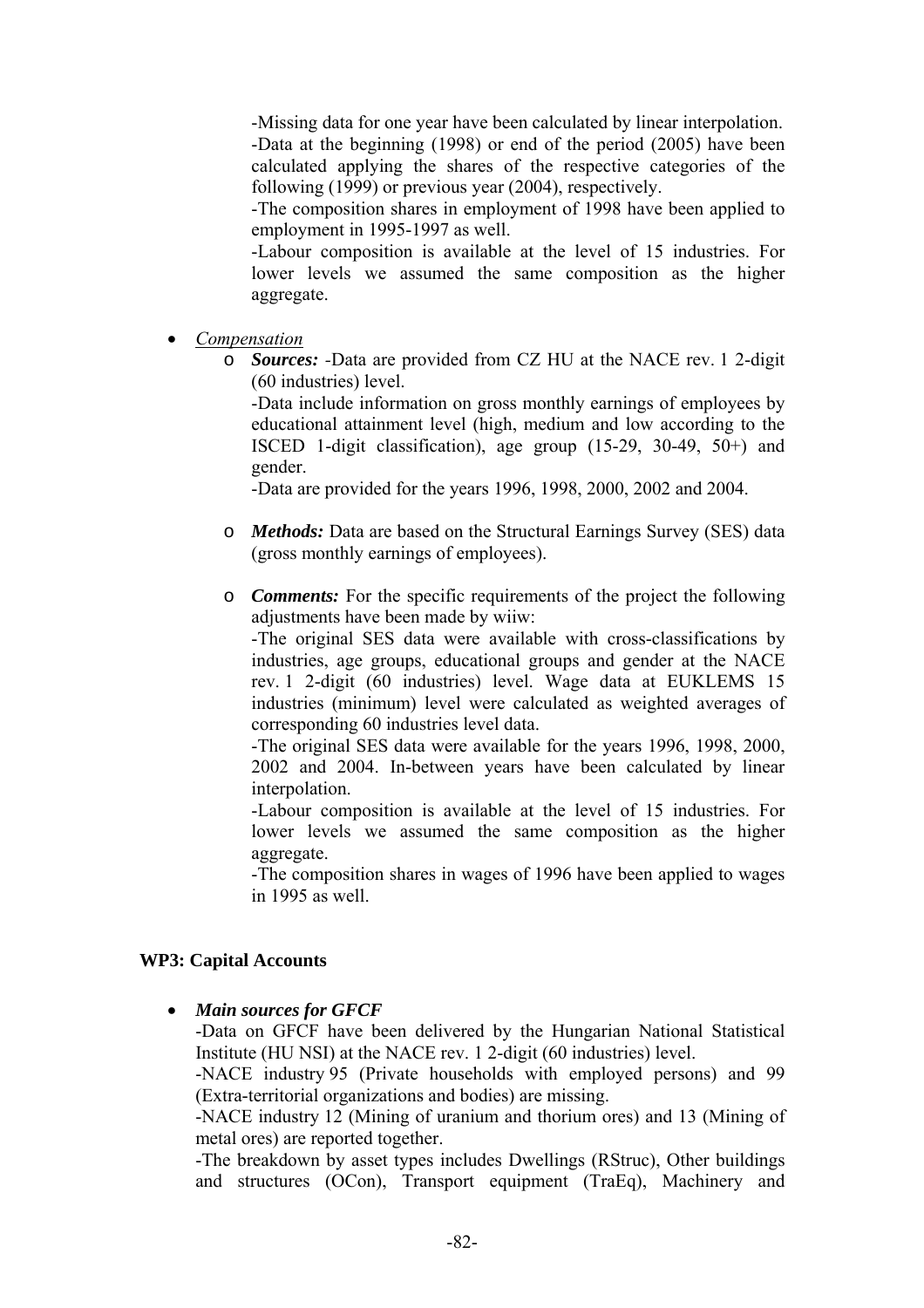equipment (Mach), Cultivated assets (OGFCFT), Computer Software (Soft) and Other Intangibles (OGFCFI). Of these, Transport equipment and Machinery and equipment are reported together over the period 1995-1998.

-The same asset types are available for data at constant 2000 prices for the period 2000-2004.

-GFCF at constant 2000 prices at the total economy level are available for the period 1995-1999 by asset type; however, Transport equipment and Machinery and equipment are reported together.

-GFCF is reported according to the ESA'95 methodology. The main source for GFCF is investment data (about 90%).

#### • *Methods: (for estimating industry \* asset)*

-Data at constant 2000 prices are missing for the period 1995-1999. Data over the period 2000-2004 are given originally by HU NSI. 1995-1999 has been estimated by wiiw using the following method: original total GFCF data by asset types in real terms have been used to construct time series at constant 2000 prices. The implicit deflator  $(2000 = 100)$  of each asset type has been applied to all industries. One has to note one caveat: Separate deflators for Transport equipment and Machinery and equipment are not available. This means that we applied the same deflators for EUKLEMS asset types IT, CT and OMach.

-Data on IT and CT (and consequently OMach) were not available in the original data. These have been estimated using the following method: In the data on capital stocks, for the period 2000-2004 information on the stock of 'Machinery with short service life' (depreciation time of approximately five years) is reported which can be interpreted as IT assets (according to information of HU NSI). From these data we calculated hypothetical GFCF data (by 'inverse PIM'). This enabled us to calculate shares of GFCF of IT on the one hand and OMach together with CT on the other hand. The latter have been split into OMach and CT by applying average shares calculated from data on the Czech Republic and Slovenia. This resulted in shares of IT, CT and OMach in Mach by industry. The arithmetic mean over the four years has been applied to the GFCF data on Mach by industry. Finally, we used GFCF data from the available use tables (CPA30 and CPA32, respectively) to adjust the (total) level of IT and CT investments. For the years 1995-1997 and 2004 use tables are not available. In these cases we estimated the total investment in CPA30 and CPA32 by using the shares of IT and CT in Mach in 2002 and 1998, respectively. For NACE industries 1 (Agriculture), 2 (Forestry), and 5 (Fishing) capital stock data for 'Machinery with short service life' are zero. Here we applied averages of GFCF in IT from CZ and SI to calculate the corresponding data for Hungary. The same shares have been applied to current and constant price data.

-Asset type Transport equipment by industry has been estimated for the period 1995-1998 using shares of arithmetic averages of the corresponding shares over 1999-2001.

-NACE industries 95 and 99 have not been included and set to 0 by wiiw; industry NACE 12 was interpreted as being included in NACE 13 (see comments on weights below).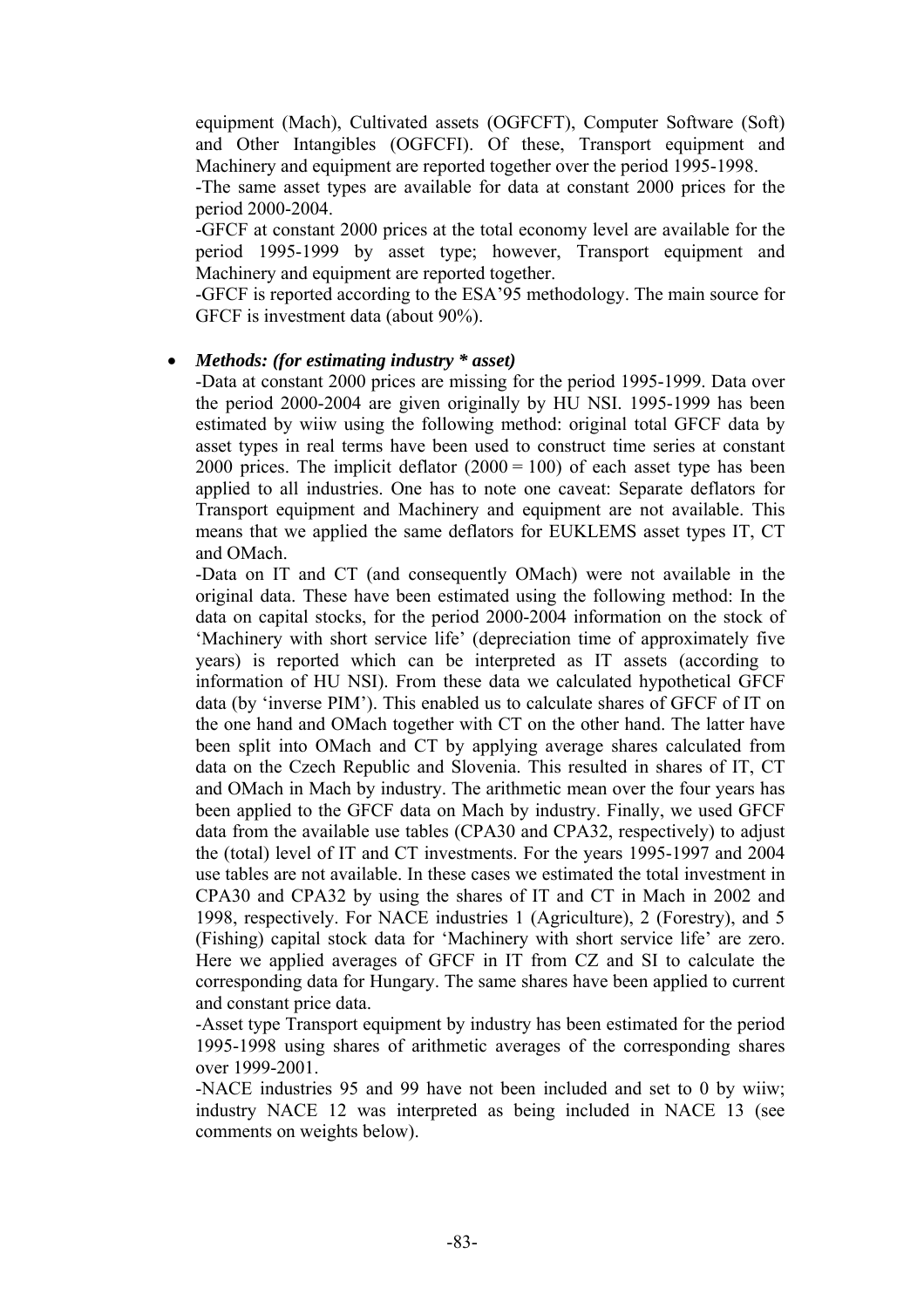## • *Definition of ICT assets*

Data on IT and CT asset have been calculated as described above (see second point of 1.2 Methods). For totals we used GFCF data from the available use tables (CPA30 and CPA32, respectively) to adjust the (total) level of IT and CT investments.

### • *IT deflator:*

The national IT-deflator does not seem to be quality adjusted. The IT–deflator for the US from the BEA has been used, adjusted for economy wide differences between Hungary and the U.S.

#### • *Initial capital stock*

-Data on Gross capital stock (GCS) and Net capital stock (NCS) have been delivered by the HU NSI at the NACE rev. 1 2-digit (60 industries) level for the period 2000-2004.

-NACE industry 12 (Mining of uranium and thorium ores) and 13 (Mining of metal ores) are reported together.

-NACE industries 95 (Private households with employed persons) and 99 (Extra-territorial organizations and bodies) are missing.

-The asset types available are Dwellings (RSTruc) (for industries NACE 1 (Agriculture) and 5 (Fishing) reported together), Other buildings and structures (OCon), Machinery with long service life (OMach + CT), Machinery with short service life (IT), Transport equipment (TraEq), Cultivated assets (OGFCFT), and Computer software (Soft). Asset type Other intangibles (OGFCFI) is not included.

-The data are reported according to the ESA'95 methodology.

-These data are available at current and constant 2000 prices.

-NACE industries 95 and 99 have not been included and are set to 0 by wiiw; industry NACE 12 was interpreted as being included in NACE 13 (see comments on weights below).

-Industry NACE 5 (Fishing) was originally included in NACE 1 (Agriculture). wiiw has split industry 5 from 1 by using the shares of GFCF.

-Data on gross and net capital stock are only available for asset types 'Machinery with short service life', which refers to an average service life of about five years, and 'Machinery with long service life'. We calculated a 'hypothetical' capital stock using the average shares of GFCF data on IT, CT, and OMach over 1995-2004 (i.e. implicitly assumed that the structure of GFCF by industry remained constant) and the depreciation rates as outlined in Part I using the PIM method (using 100 iterations). From this hypothetical capital stock we calculated the shares of CT and OMach in 'Machinery with long service life' which we used as a proxy to calculate the stocks of CT and OMach in 2000 (the first year for which data are available). From 2000 onwards we calculated the stock using the data on GFCF and the depreciation rates as outlined in Part I using PIM. From the resulting stock data we again calculated shares of asset types by industry which then have been applied to the original stock data on OMach+CT (i.e. 'Machinery with long service life'). The IT capital stock in 2000 was estimated by using GFCF data and applying PIM method and depreciation rates as outlined in Part I.

-The same shares have been applied to gross and net capital stock at current and constant prices.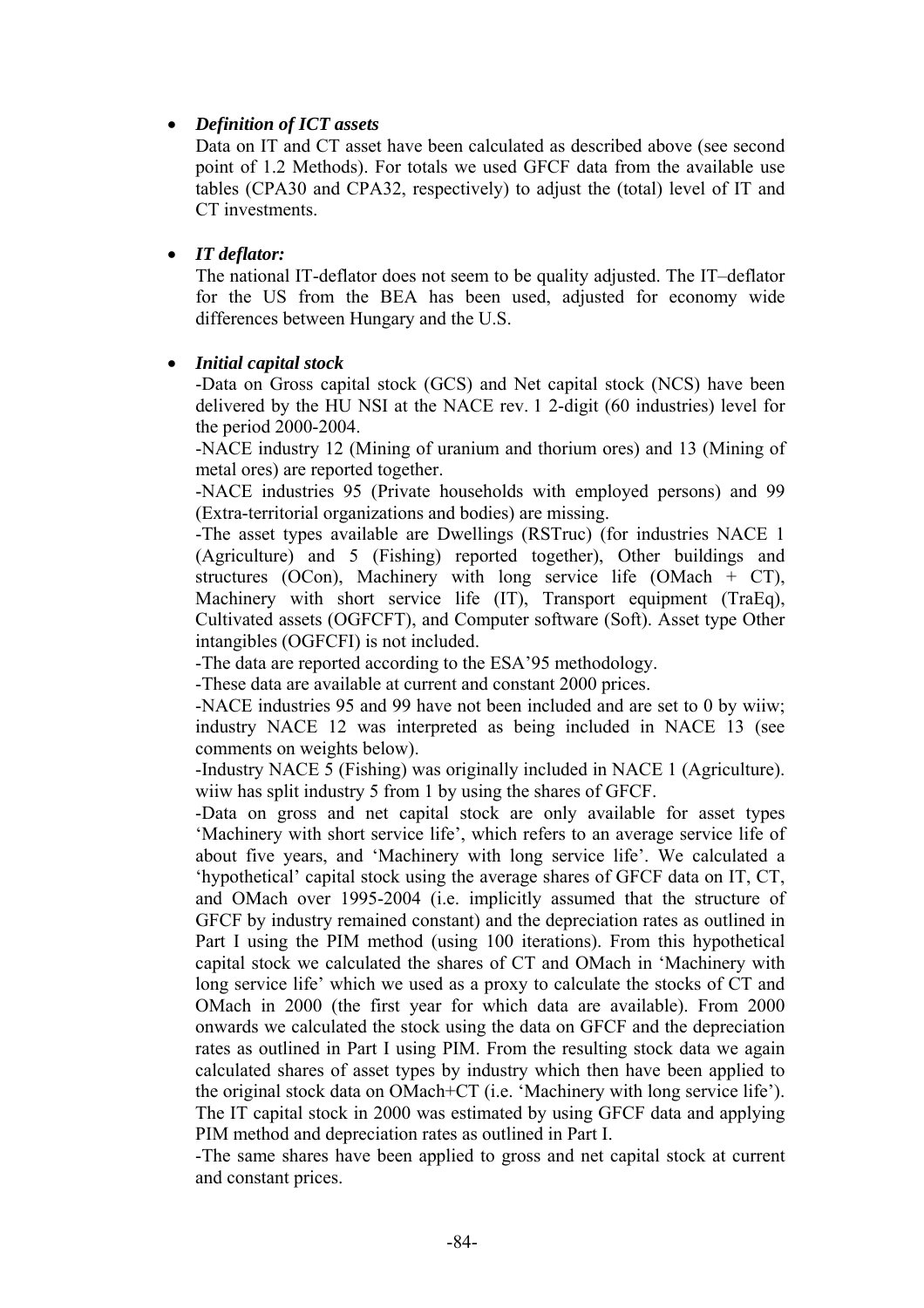| <b>EUKLEMS</b> |                                          |  |                                                  |  |  |     |  |
|----------------|------------------------------------------|--|--------------------------------------------------|--|--|-----|--|
| asset          |                                          |  |                                                  |  |  |     |  |
| type           | <b>SBS</b> indicator                     |  |                                                  |  |  |     |  |
|                |                                          |  | 15130 Gross investment in existing buildings and |  |  |     |  |
| <b>RStruc</b>  | structures                               |  |                                                  |  |  |     |  |
|                |                                          |  | 15130 Gross investment in existing buildings and |  |  |     |  |
| OCon           | structures                               |  |                                                  |  |  |     |  |
|                |                                          |  | 15150 Gross investment in machinery and          |  |  |     |  |
| TraEq          | equipment                                |  |                                                  |  |  |     |  |
|                |                                          |  | 15150 Gross investment in machinery              |  |  | and |  |
| IT             | equipment                                |  |                                                  |  |  |     |  |
|                |                                          |  | 15150 Gross investment in machinery              |  |  | and |  |
| <b>CT</b>      | equipment                                |  |                                                  |  |  |     |  |
|                |                                          |  | 15150 Gross investment in machinery              |  |  | and |  |
| OMach          | equipment                                |  |                                                  |  |  |     |  |
| <b>OGFCFT</b>  | 15110 Gross investment in tangible goods |  |                                                  |  |  |     |  |
| Soft           | 15110 Gross investment in tangible goods |  |                                                  |  |  |     |  |
| <b>OGFCFI</b>  | 15110 Gross investment in tangible goods |  |                                                  |  |  |     |  |

Table 1 – Data for calculation of weights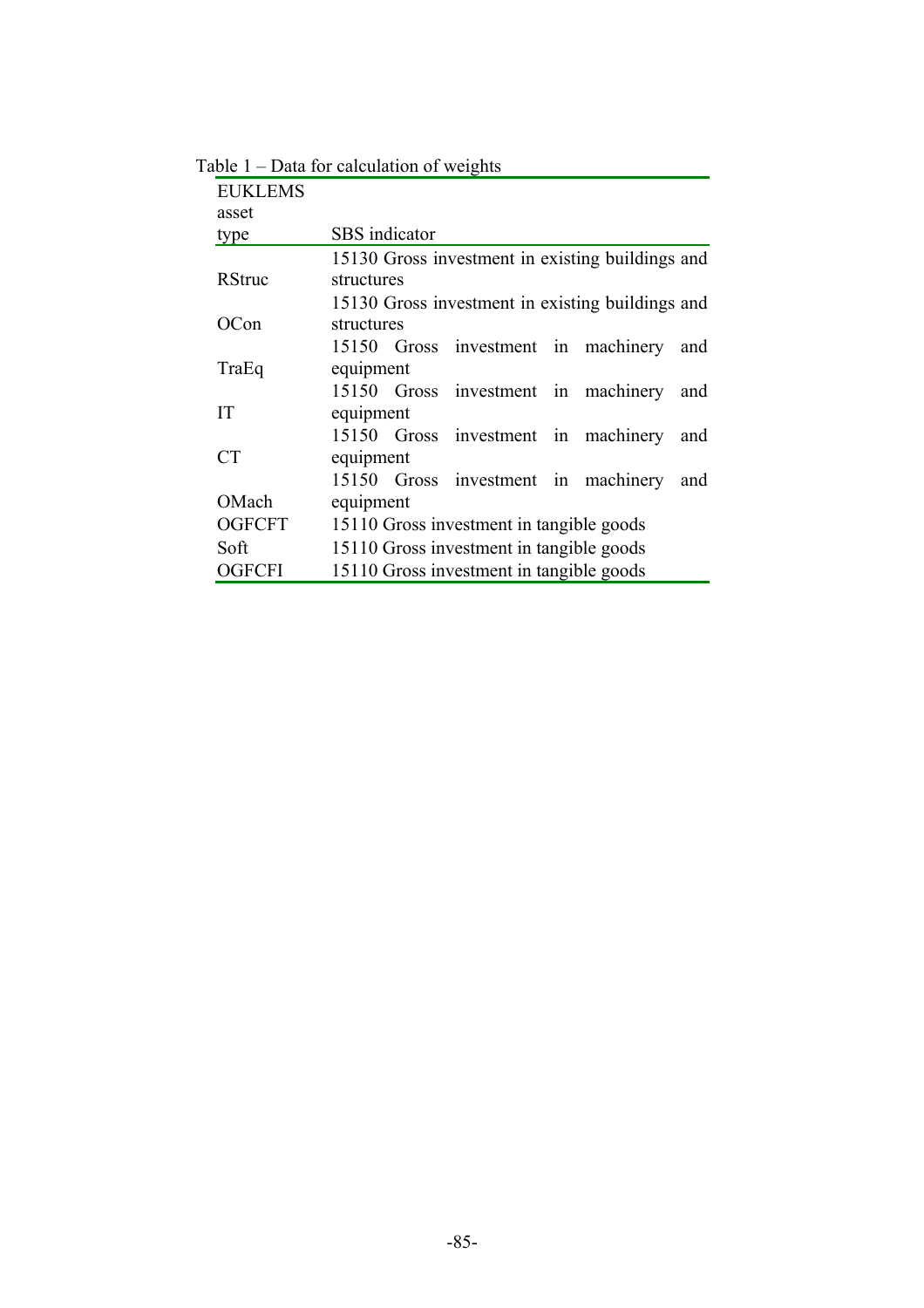# **Ireland**

### **WP1: Inter-industry Accounts**

## **1. NA data**

- *Nominal*
	- o *Sources:* For value added and compensation for the period 1995-2004 OECD National Accounts (NA) data has been used. This data was available at the A31 level. For value added and compensation for the period 1990-1995 OECD National Accounts (NA) data has been used. This data was available at the A17 level. For the pre-1990 period more aggregated OECD NA data (various issues) were used.
	- o *Comments:* Extra detail for the period 1995-2004 was mostly based on Eurostat SBS data, with the exception of detail in Agriculture (based on GGDC Agricultural Database, July 2005 version, value added shares have also been applied to the compensation data) and Financial Intermediation (detail based on Eurostat Labour Force Survey data, so both value added and compensation have been disaggregated with employees-shares). For Manufacturing for the period 1980-1995 extra detail was mostly added on basis of the Census of Industrial Production (various issues, Statistical Office, Ireland). For the period 1970-1980 Manufacturing shares from 1980 have been assumed constant, by lack of more detailed data. For the detail needed in Services 1995 shares have been assumed constant in the period before 1995, by lack of more detailed data. Detail in Industries 90-93 (NACE group O) has been based on UK shares, by lack of Irish detailed data. Gross output has been estimated with the help of gross output-value added ratios from the UK. Intermediate inputs has been calculated as the difference between gross output and value added.
- *Volume*
	- o *Sources:* Value added deflators have been calculated on the basis of a number of sources. For the period 1980-2004 the following sources where used: for Agriculture the GGDC Agricultural Database, July 2005 version, for Manufacturing the Statistical Abstract, Central Statistical Office, Ireland, various issues and for Services we have used data from the OECD NA Final expenditure of households. For the pre-1980 period very aggregated current and constant value added data from the Nationals Accounts, Central Statistical Office, Ireland has been used to calculate deflators.
	- o *Comments:* When extra detail was needed prices from higher aggregates have been used, combined with the nominal figures this led to the required volume data. The deflators for the period 1970-1980 were linked to the deflators of the 1980-2004 period. Gross output and intermediate inputs have been deflated with value added deflators, by lack of gross output or intermediate input deflators.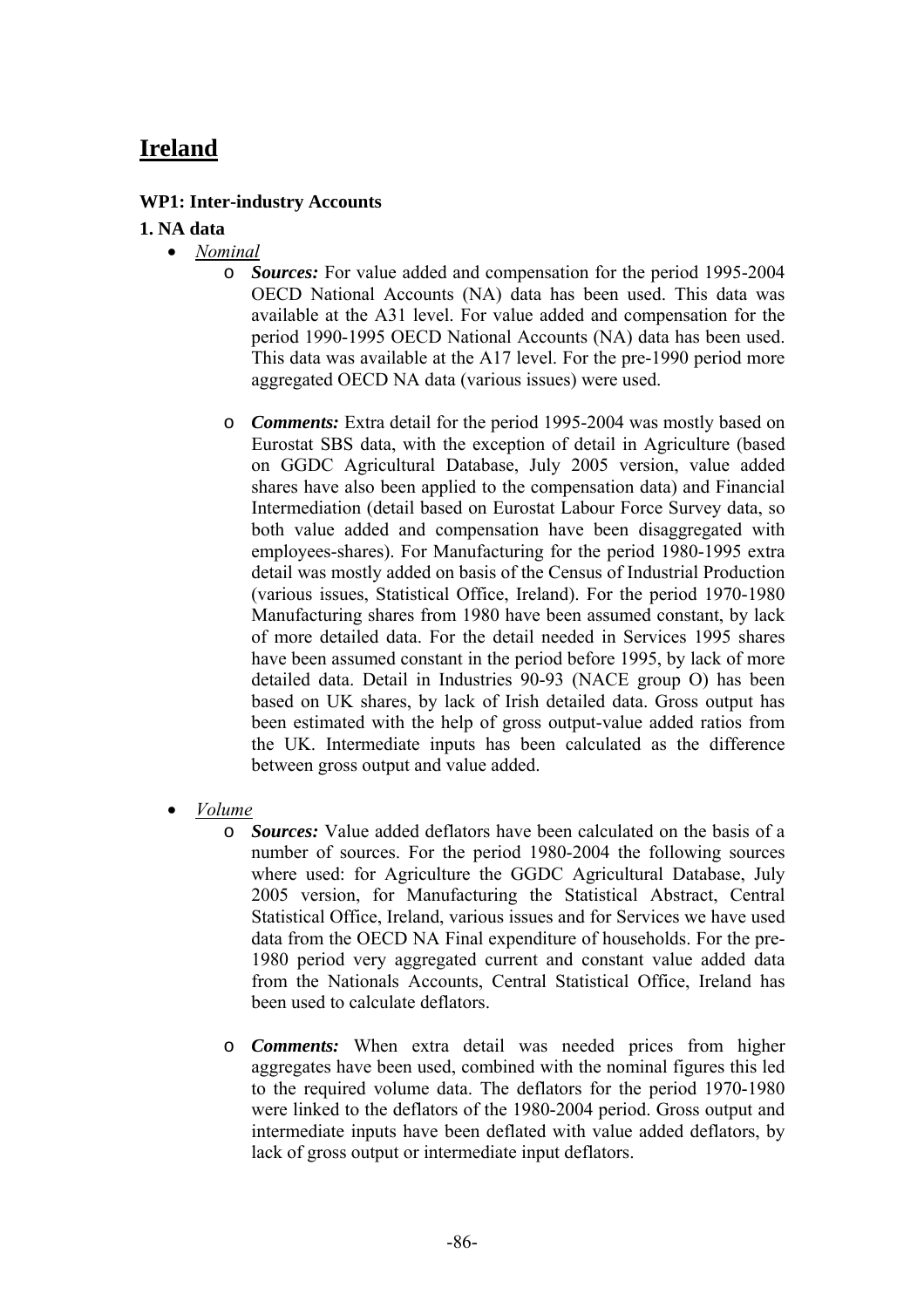## **2. SUT data**

- *Nominal*
	- o *Sources:* Not available
	- o *Comments:*
- *Volume*
	- o *Sources:* Not available
	- o *Comments:*

## **WP2: Labour Accounts**

## **1. Employment**

- *Sources:* For the period 1998-2004 OECD National Accounts (NA) data has been used. This data was available at the A31 level. For the period 1995-1998 OECD National Accounts (NA) data has been used. This data was available at the A17 level. For the pre-1995 period aggregated Labour Force Survey data (various issues) were used.
- *Methods:* The pre-1998 and the pre-1995 data have been linked to the 1998 and the 1995 data respectively. Extra detail for the period 1995-2004 was mostly based on Eurostat SBS employees data, with the exception of detail in Agriculture (based on GGDC Agricultural Database, July 2005 version, employees shares have also been applied to the persons engaged data) and Financial Intermediation (detail based on Eurostat Labour Force Survey data, so both persons engaged and employees have been disaggregated with employees-shares). For Manufacturing for the period 1980- 1995 extra detail was mostly added on basis of the Census of Industrial Production (various issues, Statistical Office, Ireland). For the period 1970-1980 Manufacturing shares from 1980 have been assumed constant, by lack of more detailed data. For the detail needed in Services 1995 shares have been assumed constant in the period before 1995, by lack of more detailed data.
- *Comments:* Detail in Industries 90-93 (NACE group O) has been based on UK shares, by lack of Irish detailed data.

### **2. Hours**

• *Sources:* Hours worked have been based on a combination of 3 sources. First, for Manufacturing there was pretty detailed 1996-2004 data from the Eurostat Structural Business Statistics (SBS). Second, International Labour Organisation (ILO) has data on hours worked for broad sectors for 1997-2004. And finally, for years where there was no Eurostat or ILO data, we have extrapolated the data using Total Economy Database hours from the GGDC (January 2007).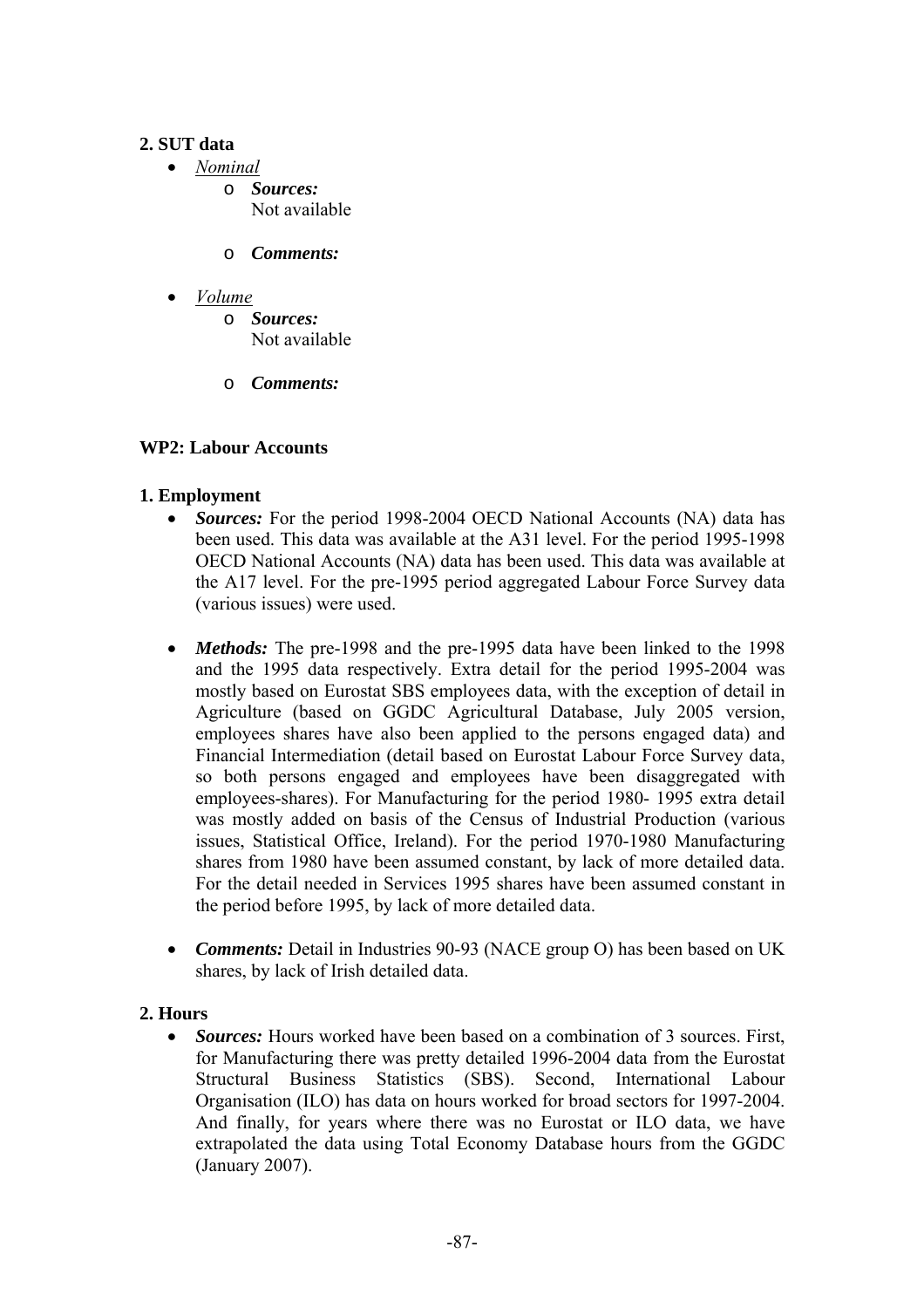- *Methods:* Ratios of the ILO broad sectors over the manufacturing sector have been calculated. These ratios have been applied to the Total Manufacturing figures from Eurostat. For the years before 1997 the trend of the Total Economy average hours worked has been applied to all industries.
- *Comments:* As the average hours worked data was only available at a broad sector level (besides manufacturing that is), average hours have been calculated at that broad sector level. For more detailed industries, the closest higher aggregate average hours worked has been used. The same average hours worked have been used for persons engaged and for employees.

### **3. Labour composition**

- *Employment (or hours)*
	- o *Sources:* Not Available
	- o *Methods:* Not Available
	- o *Comments:* Not Available
- *Compensation*
	- o *Sources:* Not Available
	- o *Methods:* Not Available
	- o *Comments:* Not Available

### **WP3: Capital Accounts**

- *Main sources for GFCF* : Not Available
- *Methods: (for estimating industry \* asset)*
- *Definition of ICT assets*
- *Initial capital stock*
- *Weights*
- *Comments*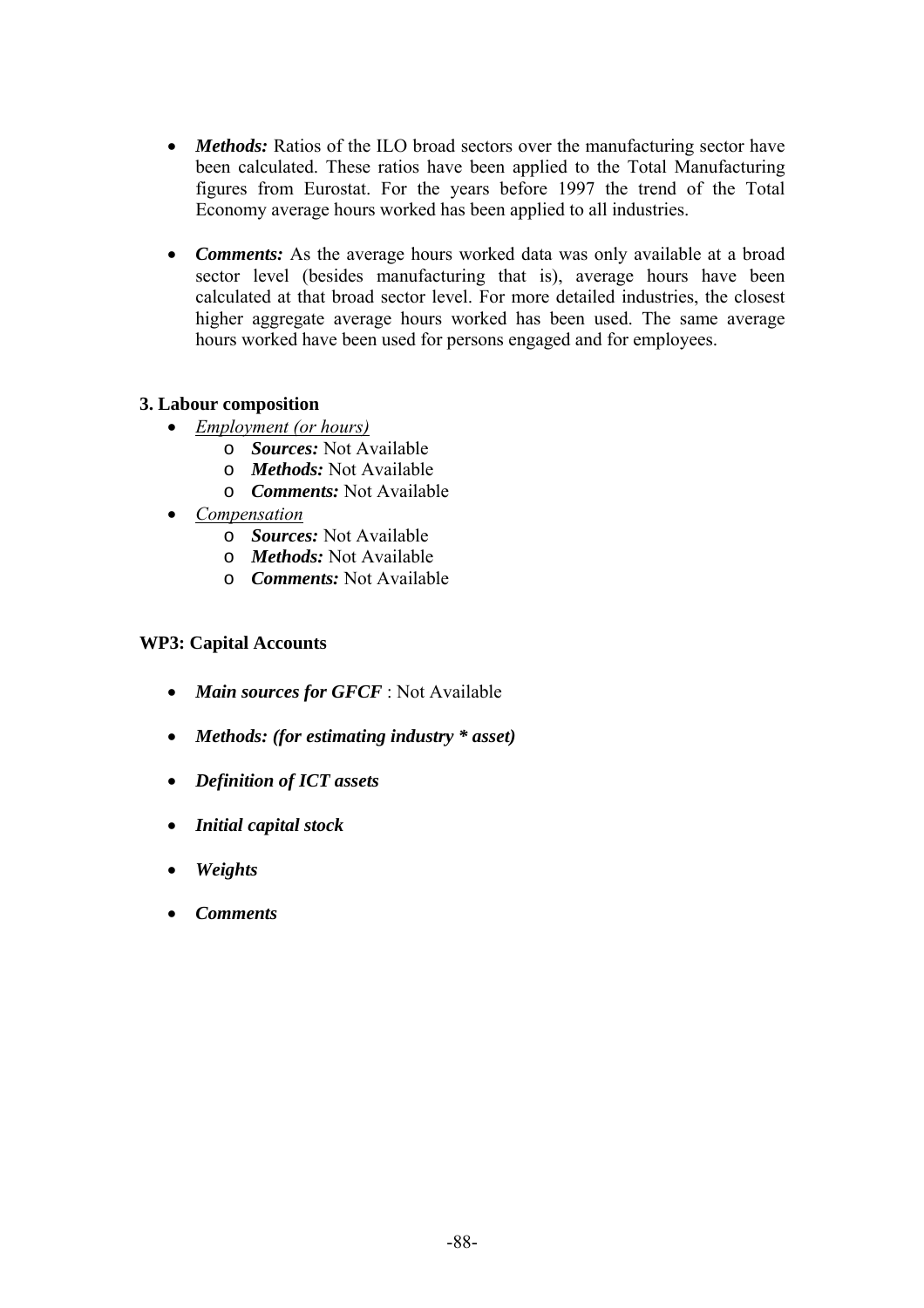# **Italy**

### **WP1: Inter-industry Accounts**

### **1. NA data**

- *Nominal*
	- o *Sources:* -ISTAT, National Accounts, Gross Output, Value Added, Intermediate Inputs, Compensation, Social premiums, Wages and Net taxes at current prices for 30 industries for the period 1970-1992. -ISTAT, National Accounts, Gross Output, Value Added, Intermediate Inputs, Compensation, Social premiums, Wages and Net taxes at current prices for 59 industries for the period 1992-2005.
	- o *Comments:* II and VA adjusted for FISIM by ISTAT in the new NA data.

-For both periods extra detail had to be added. Detail for NACE 01 and NACE 02 has been added on the basis of value added data from the detailed USE tables (1992-2005, see below), for the years before 1992 shares have been assumed constant. For the period 1995-2004 for the following NACE industries: 15-16, 22x and 22.1, 31-33, 61-63 and 70- 74 detail has been added on the basis of Eurostat SBS data. For the Manufacturing industries, in the period 1985-1995 extra detail where needed has been added on the basis of Eurostat Long time series database (this database covers enterprises with 20 persons employed and more). For Services industries, where extra detail was needed, 1995 shares have been assumed constant.

- *Volume*
	- o *Sources:* -ISTAT, National Accounts, Gross Output, Value Added and Intermediate Inputs constant prices for 30 industries for the period 1970-1992.

-ISTAT, National Accounts, Gross Output, Value Added and Intermediate Inputs at constant prices for 59 industries for the period 1992-2005

o *Comments:* II and VA adjusted for FISIM by ISTAT in the new NA data.

-As for current prices extra detail was added, an assumption has to be made to add detail at the same level of disaggregation in constant prices. Aggregate price deflators are assumed to be identical for more disaggregate industries.

### **2. SUT data**

- *Nominal*
	- o *Sources:* -Prepared by ISAE on basis of basic data underlying construction of NA by ISTAT. The following tables have been provided by the National Accounts division of ISTAT as basic statistics on which Italy's NA are constructed as follows: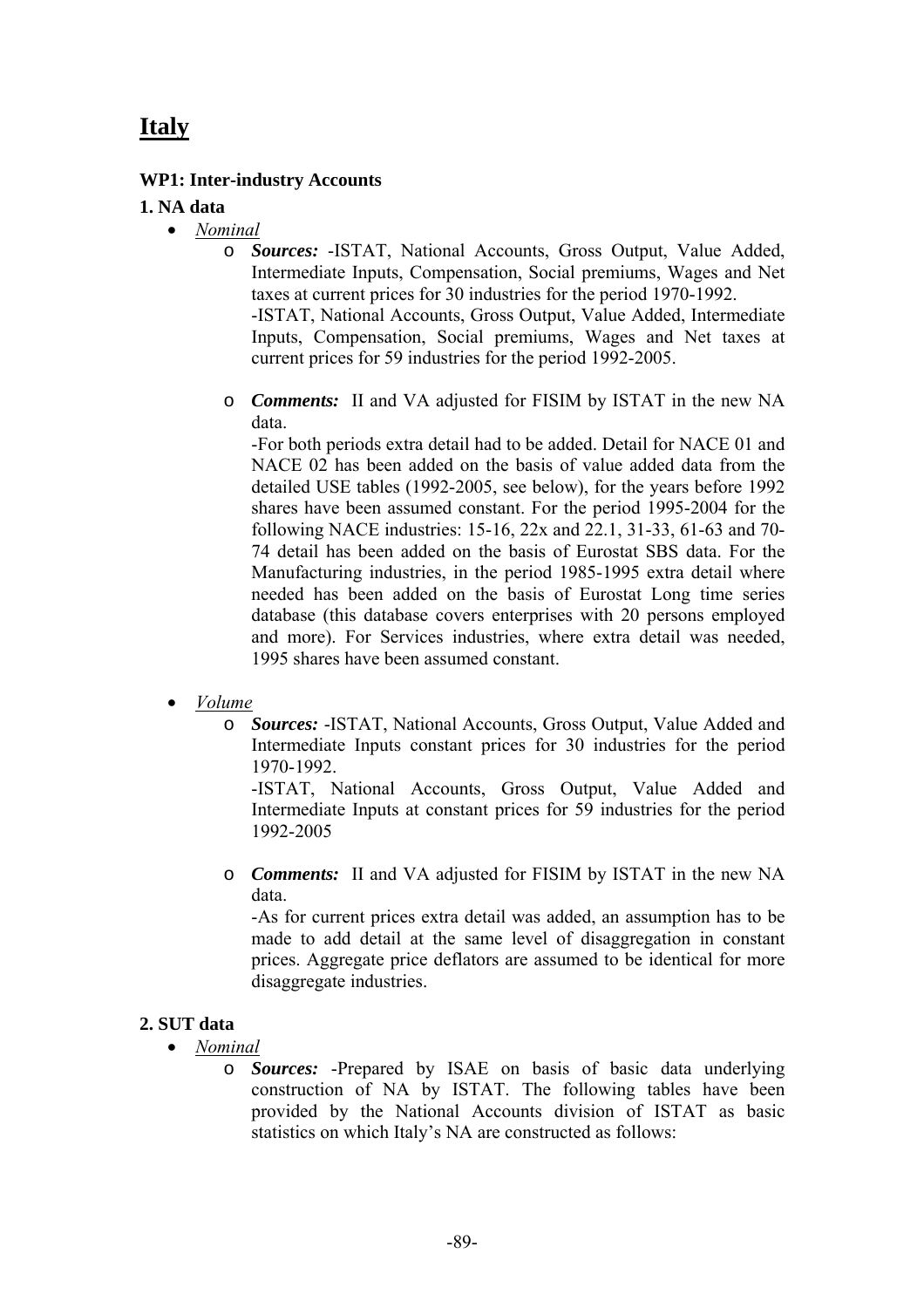-Total use of intermediate inputs at current prices at the level of disaggregation of 30 branches classified according to NACE, rev. 1 for the period 1970-2004.

-Symmetric input-output tables of the use of domestically produced and imported intermediate inputs at current prices for the years 1973, 1975, 1978, 1980, 1982, 1985, 1988, 1990, at the level of disaggregation of 44 branches classified according to ESA79 – Ateco81 (NACE).

-A transposition matrix needed to transform the 44x44 IOT's defined according to the ESA79-Ateco 81 into 30x30 IOT's defined according to NACE Rev. 1.

-The original data provided by ISTAT have been processed and integrated with other data at ISAE. The following steps have been followed in order to obtain annual IOT's evaluated at current prices.

-Symmetric IOT's have been produced for each year at current prices for the whole period. This required the estimation of the missing IOT's for the years 1970, 1971, 1972, 1974, 1976, 1977, 1979, 1981, 1983, 1984, 1986, 1987, 1989, and 1991. The method used was that of the interpolation of the input-output ratios (coefficients) valued at current prices using those of the available IOT's of the adjacent years.

-The IOT's at current prices for the years before 1992 have been transformed into 30x30 IOT's classified according to the NACE Rev. 1 nomenclature.

-SUT tables at current prices with a breakdown at 60 industries and 60 commodities for all years of the period 1992-2004.

-From 1992 to 2004 official annual ISTAT tables available at A60 have been disaggregated by ISAE at 72 EUKLEMS industries and 101 commodities.

o *Comments:* -Consistent with the NA

-Intermediate input breakdown based on industry x industry IOTs, not SUTs

-The IO tables at 30 branches from 1970 to 1991 are being updated on the basis of the new NA data.

- *Volume*
	- o *Sources:* -Prepared by ISAE on basis of basic data underlying construction of NA by ISTAT. The following tables have been provided by the National Accounts division of ISTAT as basic statistics on which Italy's NA are constructed as follows:

-Total use of intermediate inputs at constant prices at the level of disaggregation of 30 branches classified according to NACE, rev. 1 for the period 1970-2004.

-A transposition matrix needed to transform the 44x44 IOT's defined according to the ESA79-Ateco 81 into 30x30 IOT's defined according to NACE Rev. 1.

-The original data provided by ISTAT have been processed and integrated with other data at ISAE. The following steps have been followed in order to obtain annual IOT's evaluated at constant prices.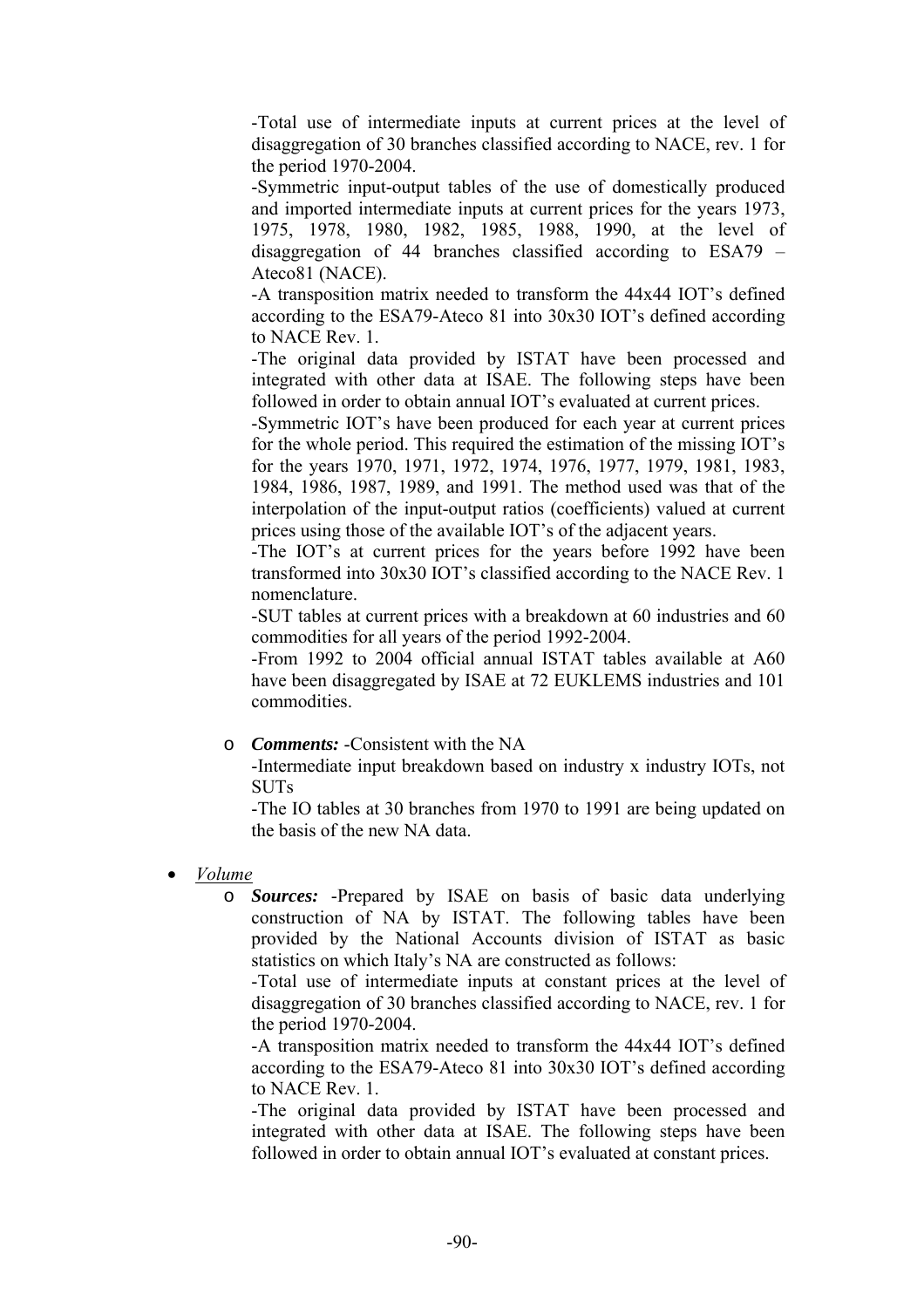-Symmetric IOT's have been produced for each year at current prices for the whole period. This required the estimation of the missing IOT's for the years 1970, 1971, 1972, 1974, 1976, 1977, 1979, 1981, 1983, 1984, 1986, 1987, 1989, and 1991. The method used was that of the interpolation of the input-output ratios (coefficients) valued at current prices using those of the available IOT's of the adjacent years.

-All the IOT's from 1970 to 1991 have been deflated using the deflators of the domestically produced and imported intermediate inputs available from previous empirical studies (Heimler-Milana, 1982, Mastrantonio, 1993, Bank of Italy, 1991).

-The IOT's at constant prices for the years before 1992 have been transformed into 30x30 IOT's classified according to the NACE Rev. 1 nomenclature.

-SUT tables at constant prices with a breakdown at 60 industries and 60 commodities for all years of the period 1992-2004.

-From 1992 to 2004 official annual ISTAT tables available at A60 have been disaggregated by ISAE at 72 EUKLEMS industries and 101 commodities.

o *Comments:* -Consistent with the NA

-Intermediate input breakdown based on industry x industry IOTs, not **SUTs** 

-The IO tables at 30 branches from 1970 to 1991 are being updated on the basis of the new NA data.

### **WP2: Labour Accounts**

### **1. Employment**

- *Sources:* The starting data were those published by ISTAT at level of 30 branches regarding (i) the number of workers and (ii) the standard (full-time equivalent) units of labour for the period 1970-2004. ISTAT has also provided us with unpublished data on the numbers of workers at the level of 59 branches for the period 1991-2004.
- *Methods:* The unpublished data on the numbers of workers has been used as starting point. Series at A30 level have been linked to this series in 1991.
- *Comments:* For both periods extra detail had to be added. Detail for NACE 01 and NACE 02 has been added on the basis of value added data from the detailed USE tables (1992-2005, see above), for the years before 1992 shares have been assumed constant. For the period 1995-2004 for the following NACE industries: 15-16, 22x and 22.1, 31-33, 61-63 and 70-74 detail has been added on the basis of Eurostat SBS data. For the Manufacturing industries, in the period 1985-1995 extra detail where needed has been added on the basis of Eurostat Long time series database (this database covers enterprises with 20 persons employed and more). For Services industries, where extra detail was needed, 1995 shares have been assumed constant.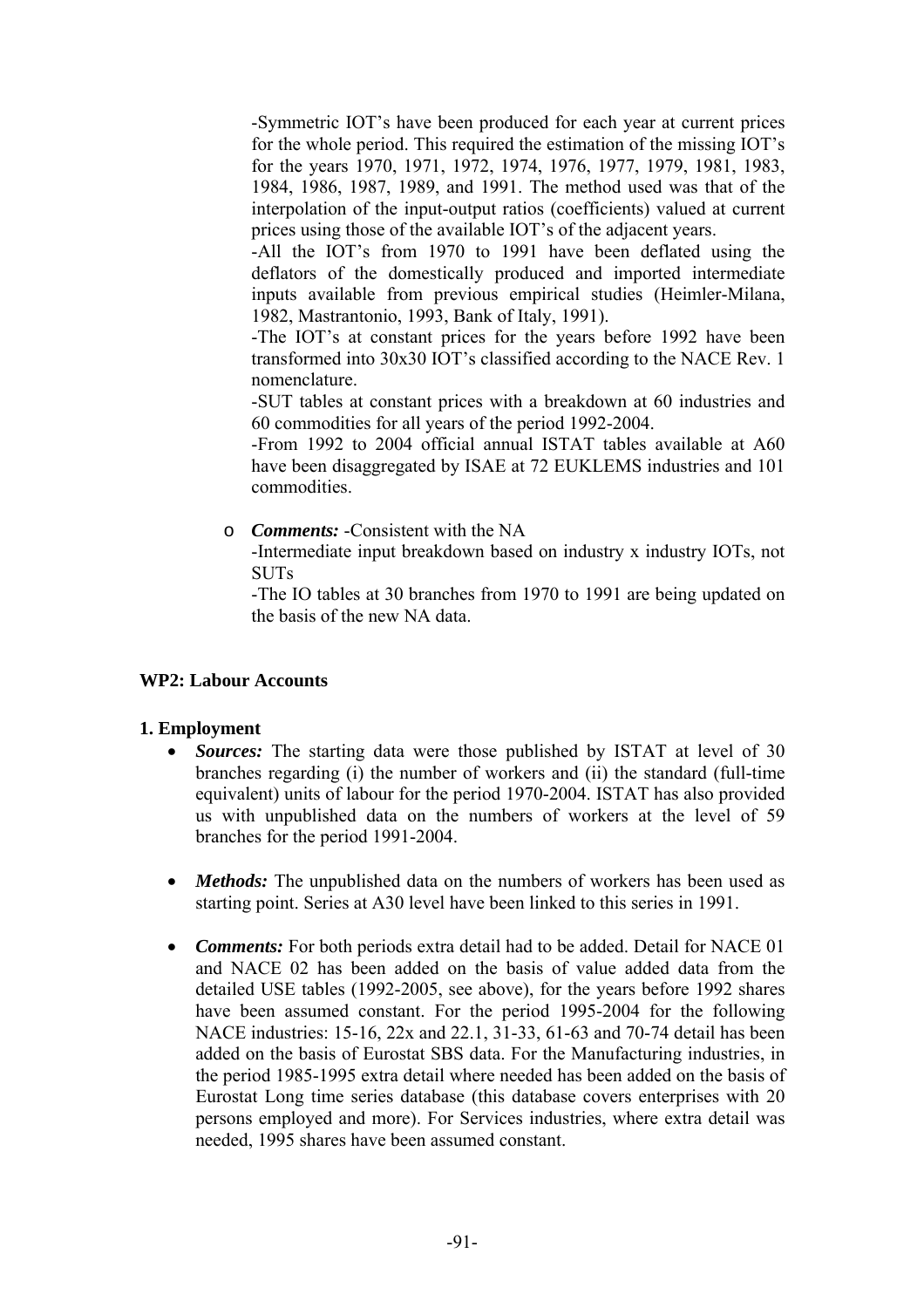## **2. Hours**

- *Sources:* The starting data were those published by ISTAT at level of 30 branches regarding the hours worked for the period 1993-2005.
- *Methods:* In particular, the official data on the hours worked for the period 1993-2005 have been estimated by ISTAT both for employees and selfemployed people on the bases of the number of jobs corrected for overtime work derived from the Labour Force Survey. For the period 1970-1992, the hours worked have been estimated by correcting the standard units of labour for the annual hours worked for overtime.
- *Comments:* -Split ups of ISAE to 72 industries have not been carried out by using the weights obtained from the employment data concerning the standard units of labour and the Census of population. -Data for the period 1970-1992 was aggregated from 72 to 30 industries. Trends of this period have been applied to the 1993-2005 data, to arrive at total hours worked for the whole 1970-2005 period for 30 branches. For more disaggregated industries the same number of hours worked as in a more aggregated industry have been assumed.

### **3. Labour composition**

- *Employment (or hours)*
	- o *Sources:* ISTAT employment data (see employment sources) and Census of population of 1971, 1981, 1991, and 2001.
	- o *Methods:* Based on the detailed information derived from the Census of population of 1971, 1981, 1991, and 2001, it has been possible to extrapolate the employment shares across industries and characteristics back to 1970. These calculations were used to estimate the required data on the composition of labour input quantities at higher levels of disaggregation.

### o *Comments:*

- *Compensation*
	- o *Sources:* The individual microdata of the Bank of Italy surveys on households income have been used from 1977 to 2004.
	- o *Methods:* These data are originally reported net of taxes and social contributions and therefore they had to be transformed into levels gross of these two components. The resulting data for employees have been cross classified by gender, age, and education levels and were extrapolated to all the years of the period 1970-2004 for each of the 72 EUKLEMS industries.
	- o *Comments:*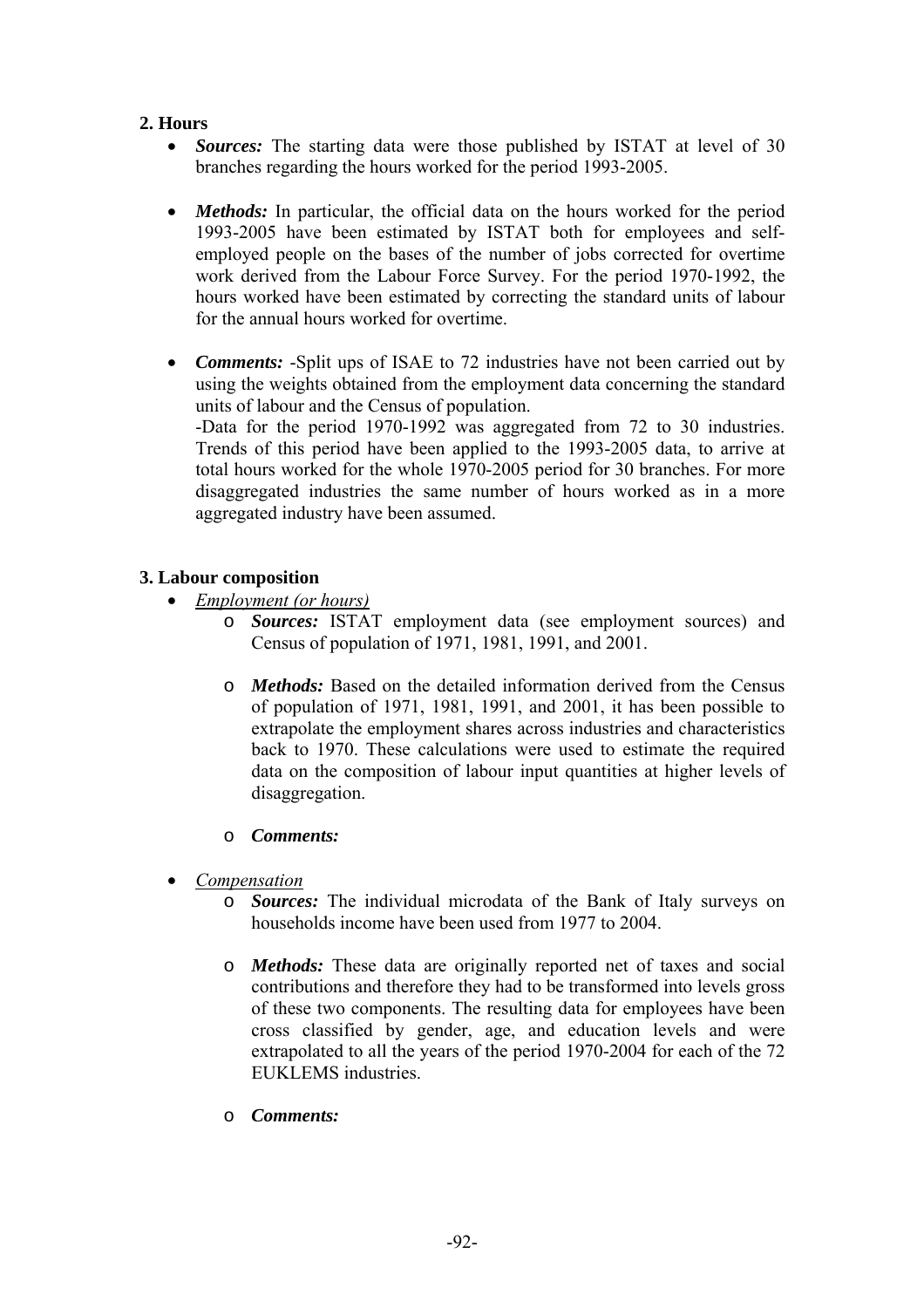## **WP3: Capital Accounts**

• *Main sources for GFCF* 

-ISTAT National Accounts, unpublished data

| The types of capital categories are the following: |                   |  |  |
|----------------------------------------------------|-------------------|--|--|
| 1 Machines and Equipments (n.e.c.) AN. 11132       |                   |  |  |
| 2 Office machines                                  | AN. 11132         |  |  |
| 3 Communication equipment                          | AN. 11132         |  |  |
| 4 Furniture                                        | AN. 1114          |  |  |
| 5 Motor vehicles                                   | AN. 11131         |  |  |
| 6 Other transportation equipment                   | AN. 11132         |  |  |
| 7 Structures                                       | AN. 11121         |  |  |
| 8 Software                                         | AN. 1122          |  |  |
| 9 Other services and non-tangibles                 | AN 1121+1122+1123 |  |  |

- *Methods: (for estimating industry \* asset)*
- *Definition of ICT assets*

| AN      | Desc                                      | <b>CPA</b>   | eukiny Desc |                             |
|---------|-------------------------------------------|--------------|-------------|-----------------------------|
|         | AN.11132 Other machinery<br>and equipment | 3001+3002 IT |             | Computing equipment         |
|         | AN.11132 Other machinery<br>and equipment | 3220+3230 CT |             | Communications<br>equipment |
| AN.1122 | Computer<br>software                      | 72           | Soft        | Software                    |

# • *Initial capital stock*

Series start in 1870 for building and infrastructure and from 1952 for other assets.

• *IT deflator:* 

The national IT-deflator does not seem to be quality adjusted. The IT–deflator for the US from the BEA has been used, adjusted for economy wide differences between Italy and the U.S.

- *Weights*
- *Comments*

-For 50-52, K and 60-64 the growth rates of capital services of higher aggregates have been applied.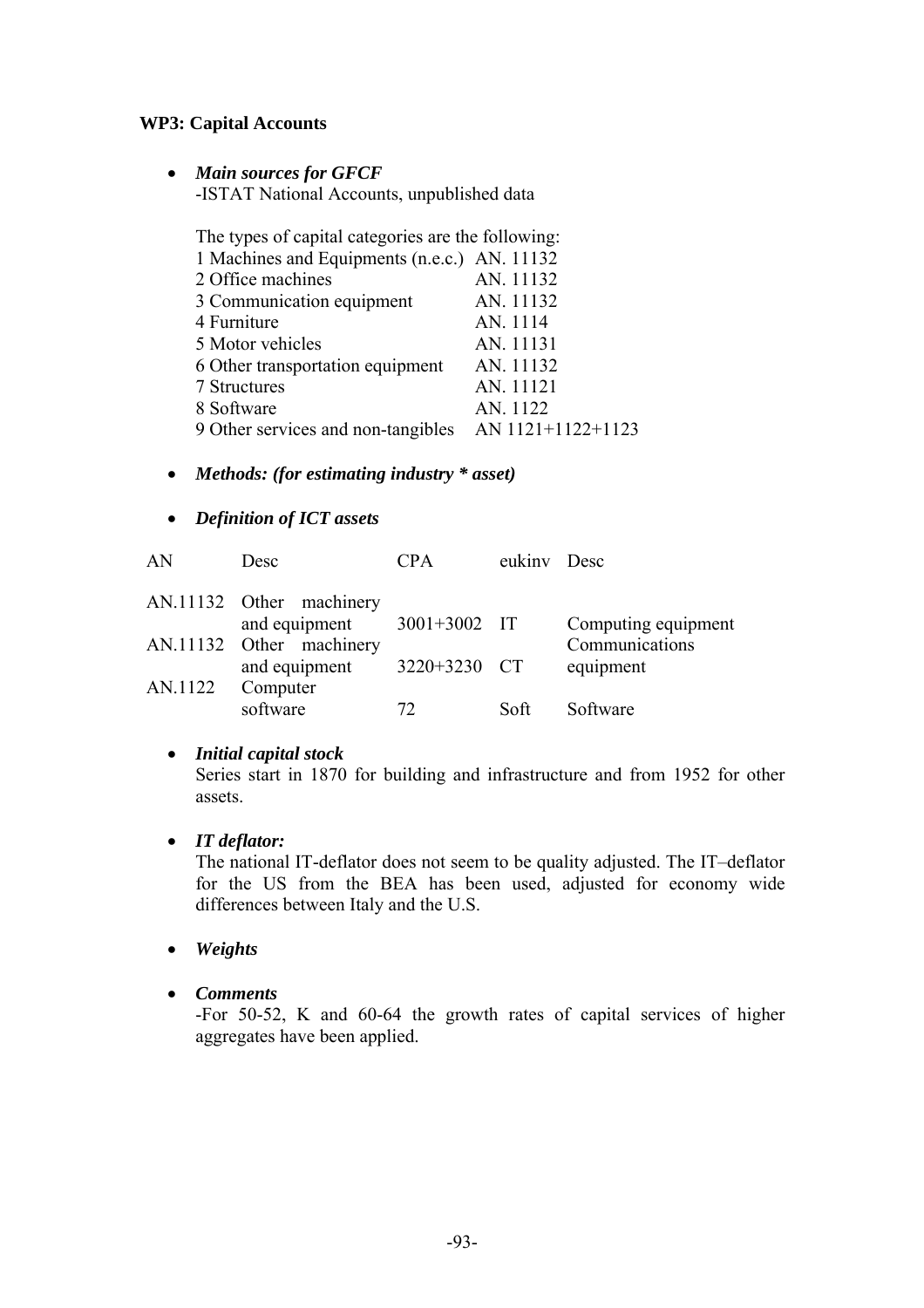# **Japan**

## **WP1: Inter-industry Accounts**

### **1. NA data**

- *Nominal* 
	- o *Sources:*
	- Unpublished data from the Department of National Accounts, Economic and Social Research Institute, Cabinet Office
	- o *Comments:*.
	- For 2003-2004, we have nominal and real value added and gross output data for 82 sectors (based on 1993 SNA, the results of the 2000 benchmark revision, real values are in 2000 prices and weights for 2000). For 1980-2003, we have nominal and real value added and gross output data for 82 sectors (based on 1993 SNA, the results of the 1995 benchmark revision, real values are in 1995 prices and weights for 1995). For 1975-1980, we have nominal and real value added and gross output data for 82 sectors (based on 1968 SNA, the results of the 1990 benchmark revision, real values are in 1990 prices and weights for 1990). For 1973-1974, we have nominal and real value added and gross output data for 60 sectors (based on 1968 SNA, the results of the 1990 benchmark revision, real values are in 1990 prices and weights for 1990).
	- In order to adjust changes caused by benchmark revisions and to obtain volume data in 1995 prices, we linked the above series at 1980 and 2003. We used the data of 1980-2003 as our benchmark.
	- We converted our data into 41 EU KLEMS industries. The EUK72industries 29 and 30 could only be obtained through splitting based on information in the IO Tables of Japan's Ministry of Internal Affairs and Communications (MIC; formerly, Management and Coordination Agency, MCA) and the Extended IO Tables of METI (formerly, Ministry of International Trade and Industry, MITI).
	- All the values of Japan's inter-industry accounts are measured at producer prices, not at basic prices.
	- Input of imputed bank services in each industry is not treated as intermediate input and included in value added in the data of the Department of National Accounts. We estimated input of imputed bank services in each industry and made adjustments using information in the IO Tables of the MIC and the Extended IO Tables published by METI.
	- The 41 industry classification of the Japanese data is not detailed enough for the EUKLEMS database. Extra detail has been added on basis of Report of Census of Manufacture, various issues. For value added and gross output (and therefore intermediate inputs) extra detail was based on value added weights. For compensation extra detail has been added on basis of employees shares (assuming compensation per employee in detailed industries is equal to compensation per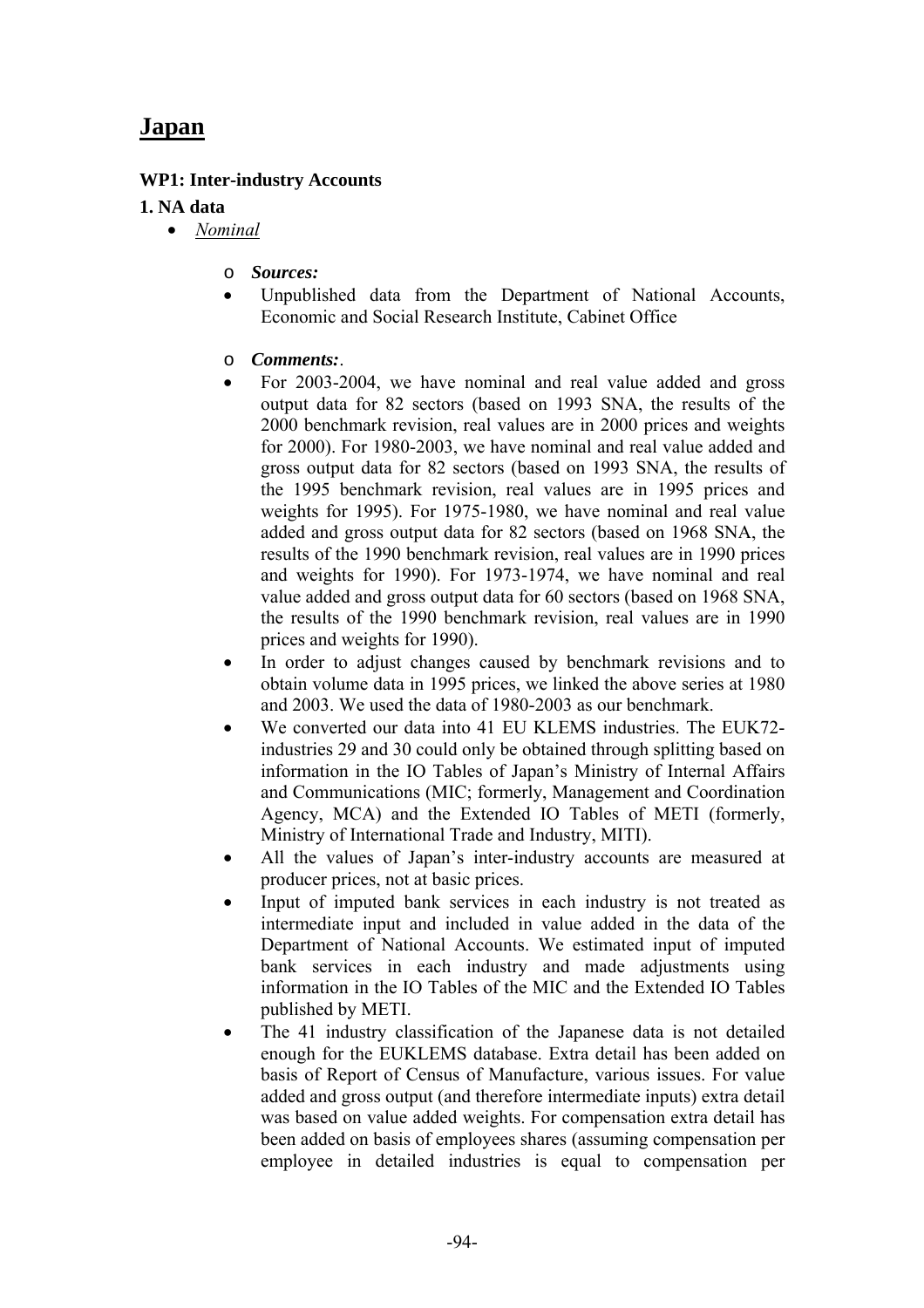employee in more aggregate industries) from the Report of Census of Manufacture, various issues.

- *Volume*
	- o *Sources:*
	- Unpublished data from the Department of National Accounts, Economic and Social Research Institute, Cabinet Office
	- o *Comments:*.
	- See Nominal

### **2. SUT data**

- *Nominal*
	- o *Sources:*.
	- Unpublished data from the Department of National Accounts, Economic and Social Research Institute, Cabinet Office
	- o *Comments:*
	- We have nominal and real S tables for 1973-2004. The benchmark revision years and industry classifications are the same as those of the NA data. We linked total output series by industry and total output series by commodity at 1980 and 2003. We used the data for 1980- 2003 from the results of the 1995 benchmark revision as our benchmark. For 1973-1979 and for 2004, we adjusted the S tables by the RAS method.
	- In the case of U tables, we only have nominal and real value added, gross output, and income shares. The benchmark revision years and industry classifications are the same as those of the NA data. We estimated U tables by multiplying the intermediate input ratio matrices (commodity by commodity) of the IO Tables of the MIC (MCA) and the Extended IO Tables of METI (MITI) by our S table for each year. There are some differences in the concepts and methods of compilation underlying the above-mentioned IO tables and the SNA statistics. In the IO tables for the early years, physical capital in the lease industry which is rented to other industries is treated as capital input in the customer industries and software investment is not included in investment. We adjusted these differences. We constructed converters to make adjustments for changes in industry classifications over time.
- *Volume*
	- o *Sources:*.
	- Unpublished data from the Department of National Accounts, Economic and Social Research Institute, Cabinet Office
	- o *Comments:*
	- See Nominal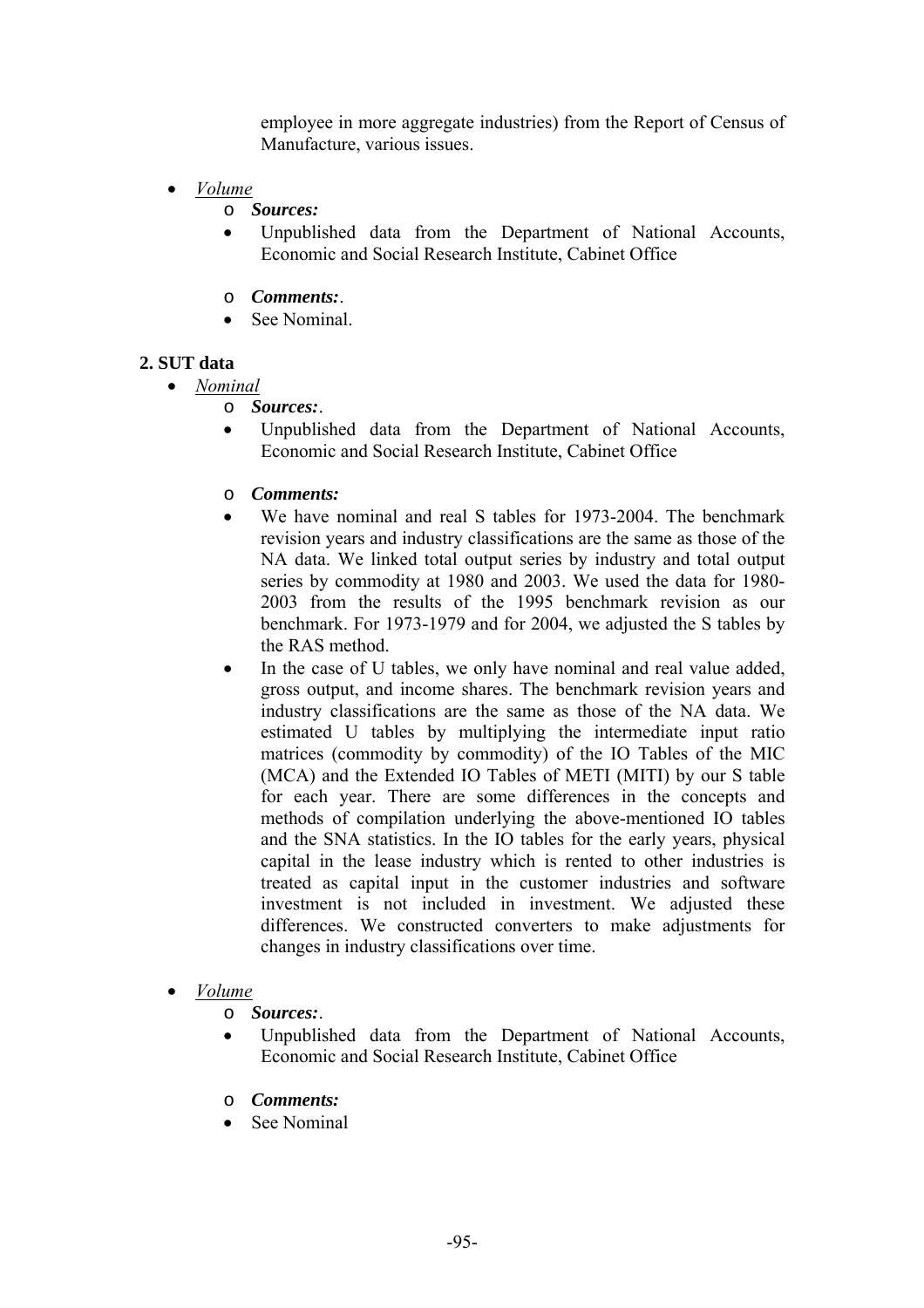#### **WP2: Labour Accounts**

Data on the number of workers, hours worked, and labor compensation crossclassified by sex, age groups, and educational groups, are not readily available. We have therefore combined several data sources and used the RAS method as well as other procedures to compile them. Our data sources consist of both household surveys such as the *Population Census*, the *Employment Status Survey*, and the *Labour Force Survey*, and establishment surveys such as the *Establishment and Enterprise Census,* the *Monthly Labour Survey*, and the *Basic Survey on Wage Structure*.

When measuring the number of workers, household surveys and establishment surveys count multiple-job holders differently. While household surveys do not double-count workers even if they have a second job, establishment surveys do double-count these workers. In order to construct measures of labor input that are consistent with Japan's SNA, we adopt the practice of doublecounting workers with a second job.

### **1. Employment**

**Sources:** The benchmark source for the number of workers is the *Population Census*. Since the *Population Census* does not ask about second-jobs, we also use the *Employment Status Survey*, which asks households about household members' work status and whether they hold second jobs. As both of these surveys are conducted every five years, we estimate annual data for the number of workers based on the *Population Census* using the information from the annual *Labour Force Survey* and linearly interpolate the number of workers with second jobs provided by the *Employment Status Survey*.

To disaggregate the number of workers by finer industry classification, we rely on many different data sources: the *Statistical Yearbook of the Ministry of Agriculture, Forestry and Fisheries*, the *Statistical Survey on Farm Management and Economy* and other statistics for agriculture, the *Employment Table of the Input-Output Tables* for construction, the *Census of Manufactures for manufacturing*, and the *Establishment and Enterprise Census* for other industries.

To obtain information on workers' educational background, we rely on the *Basic Survey on Wage Structure*.

The number of workers counted and cross-classified as above is consistent with the employment numbers counted by Japan's SNA. However, when we add up our estimated numbers to the aggregated level of the SNA, there are small but almost constant discrepancies between them. To adjust for these discrepancies, we calculate adjustment coefficients and multiply our estimated numbers by them.

- **Methods:** For employees and self-employed extra detail has been added on basis of employees shares from the *Report of Census of Manufacture*, various issues.
- **Comments**:-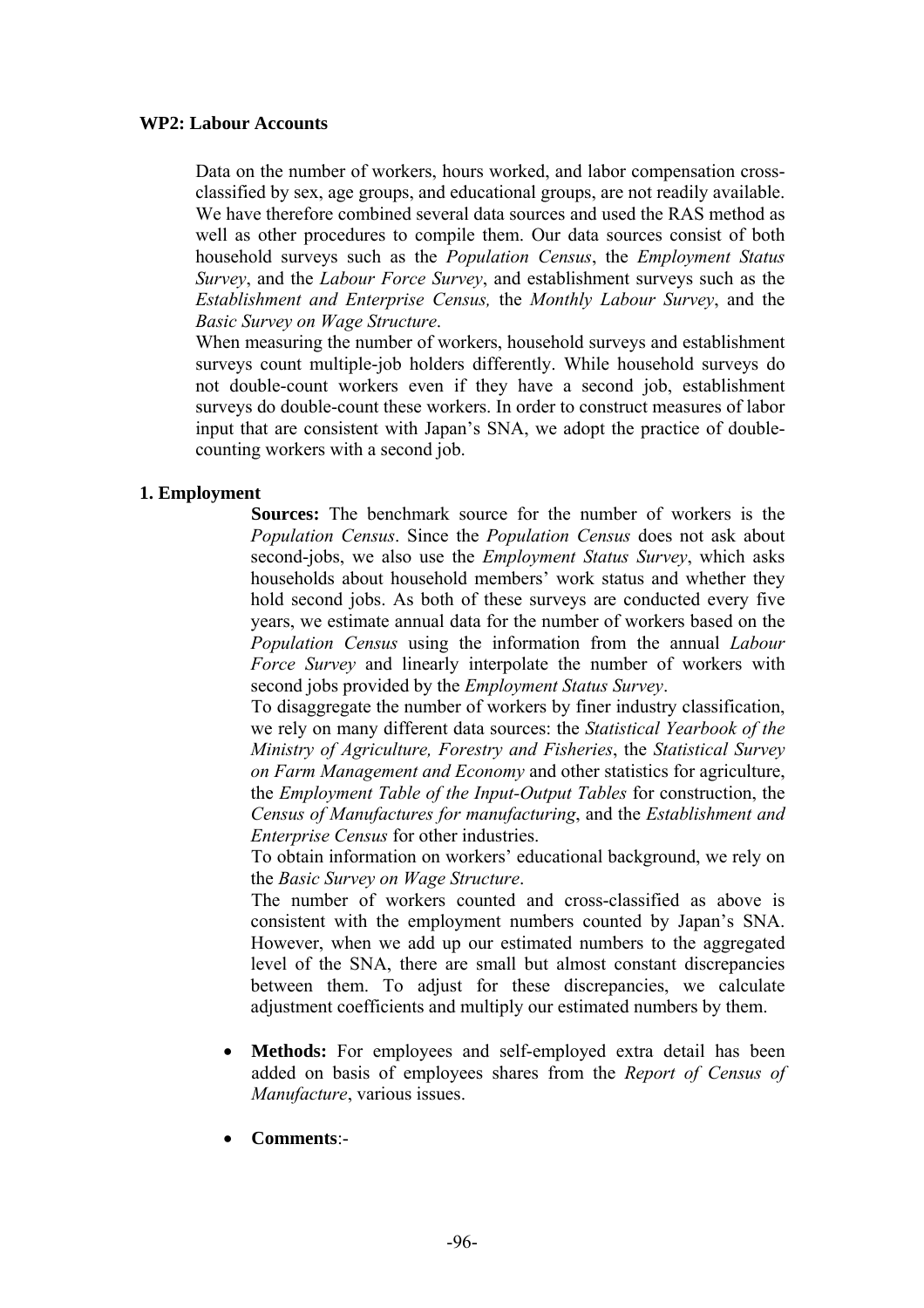## **2. Hours**

**Sources:** To measure the average hours worked by full-time wage and salary workers, we use the data from the *Monthly Labour Survey* as benchmark data. The data on average hours provided in the *Monthly Labour Survey* are the sum of both actual hours worked within scheduled hours and overtime hours worked. However, these data are available only for a low dimensional cross-classification (by one-digit industry and by sex). In order to obtain data on average hours worked by age group, educational attainment, and detailed industry classification, we use information from the *Basic Survey on Wage Structur*e.

For the average hours worked by part-time workers, we use information on the average hours worked by female part-time workers from the *Basic Survey on Wage Structure*. Since these data are classified by relatively broadly defined industries, we assume that the average hours worked in the same broadly defined industry are not different. In addition, since we only have data on female part-time workers, we assume that the average number of hours worked by male part-time workers is the same as that for female part-time workers.

In order to measure the average hours worked by self-employed and unpaid family workers, we rely on information on the average hours worked by self-employed workers from the *Labour Force Survey*.

- **Methods:** Average hours worked in more detailed industries then the 41 industries as delivered have been assumed the same as average hours worked in a higher aggregate industry.
- **Comments**:-

### **3. Labour composition**

• *Employment (or hours)*

**Sources:** As benchmark data for estimating labour compensation of full-time wage and salary workers, we use the *Monthly Labour Survey*. Since the *Monthly Labour Survey* data cover only wages and salaries actually paid, we adjust them using the *General Survey on Working Conditions* in order to obtain labour compensation including not only cash payments but also other labour expenses. We use the *Basic Survey on Wage Structure* to take differences in labour compensation by sex, age, educational attainment, and detailed industry classification into account.

For the labour compensation of part-time workers, we use data on female part-time workers from the *Basic Survey on Wage Structure*. We assume that labour compensation is the same for both sexes in the same industry.

In order to measure labour compensation of self-employed and unpaid family workers, we use information from the *Employment Status Survey* on self-employed workers' income, from which we deduct the part of their income that should be imputed to their capital.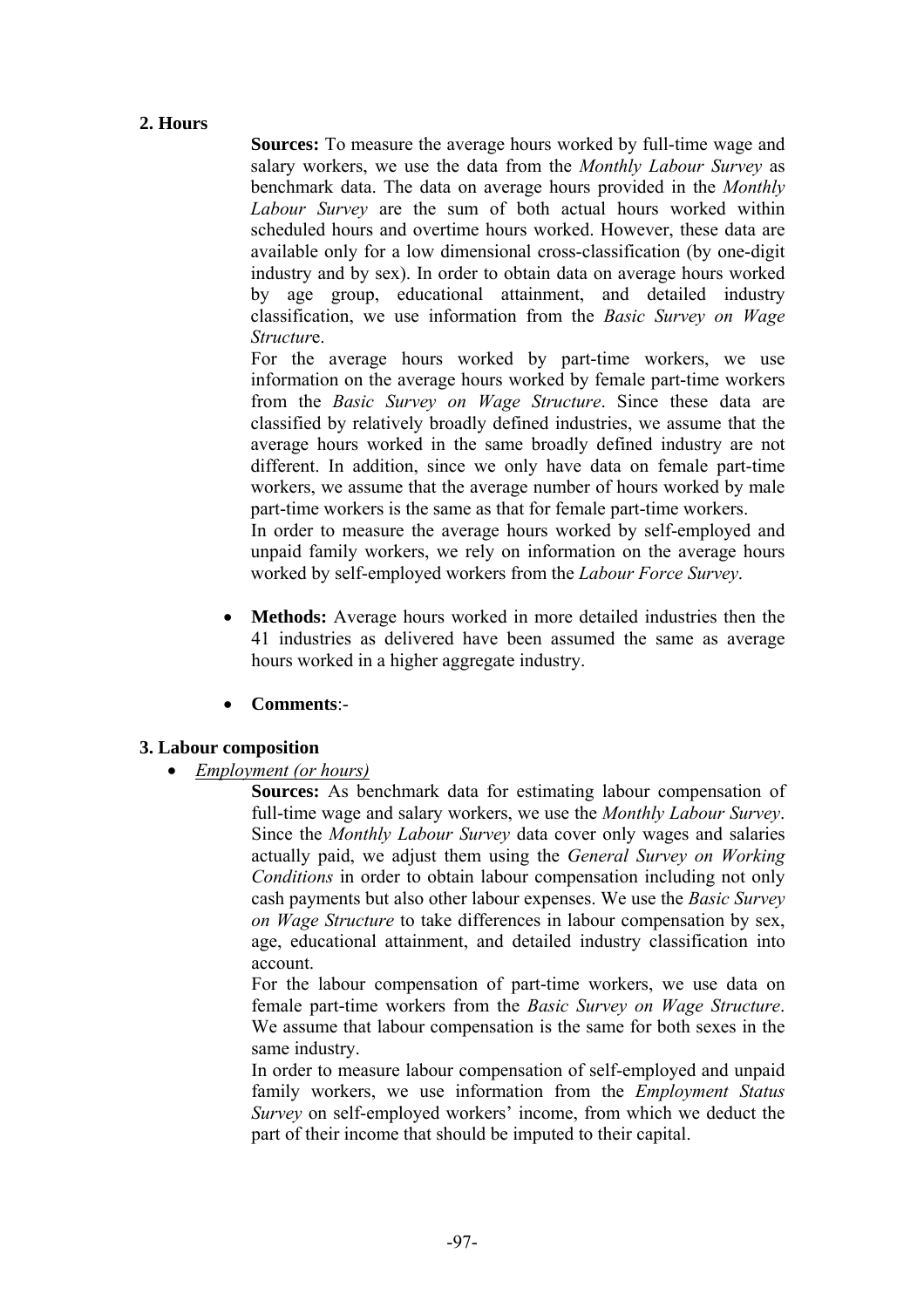- o **Methods:** Labour composition is available at the level of 41 industries. For lower levels we assumed the same composition as the higher aggregate.
- o **Comments:-**
- *Compensation*
	- o **Sources:** See Employment
	- o **Methods:** Labour composition is available at the level of 41 industries. For lower levels we assumed the same composition as the higher aggregate.
	- o **Comments:-**

#### **WP3: Capital Accounts**

• *Main sources for GFCF* :

The main source for GFCF is the *Fixed Capital Formation Matrix* (FCFM) in the *Input-Output Tables*. However, capital formation data by industry in the FCFM is published only every five years. To construct annual capital formation data, we have to interpolate annual capital formation data for intervening years by using other surveys.

#### • *Methods: (for estimating data by industry and by asset)*

As mentioned above, we use the GFCF data provided in the FCFM. However, capital formation data by industry in FCFM is published only every five years. To construct annual capital formation data by industry and by asset, we have to interpolate annual capital formation data for intervening years by using other surveys. For the manufacturing sector, we use the *Census of Manufactures*, which is published annually. For the non-manufacturing sector, we construct the annual capital formation data by using industry-specific surveys and balance sheet data of public enterprises. Because these data are based on sample surveys and do not cover all establishments in each industry, we estimate annual capital formation series by industry by adjusting the annual capital formation by industry to the capital formation data in the FCFM. Because the FCFM data are activity-based data, we transform the activitybased data to industry-based data by using the V tables in the *National Accounts*. As for GFCF by asset, we construct annual capital formation data by using the commodity flow data in the *National Accounts*. To adjust our data to the classification used by the Bureau of Economic Analysis of the U.S., we construct GFCF data for 39 types of assets.

### • *Definition of ICT assets***:**

Following the guidelines of the OECD regarding information and communication capital, we select three assets as ICT assets from the 39 assets provided in the unpublished commodity flow data of the *National Account*s and construct ICT capital formation. Thus, ICT assets include the following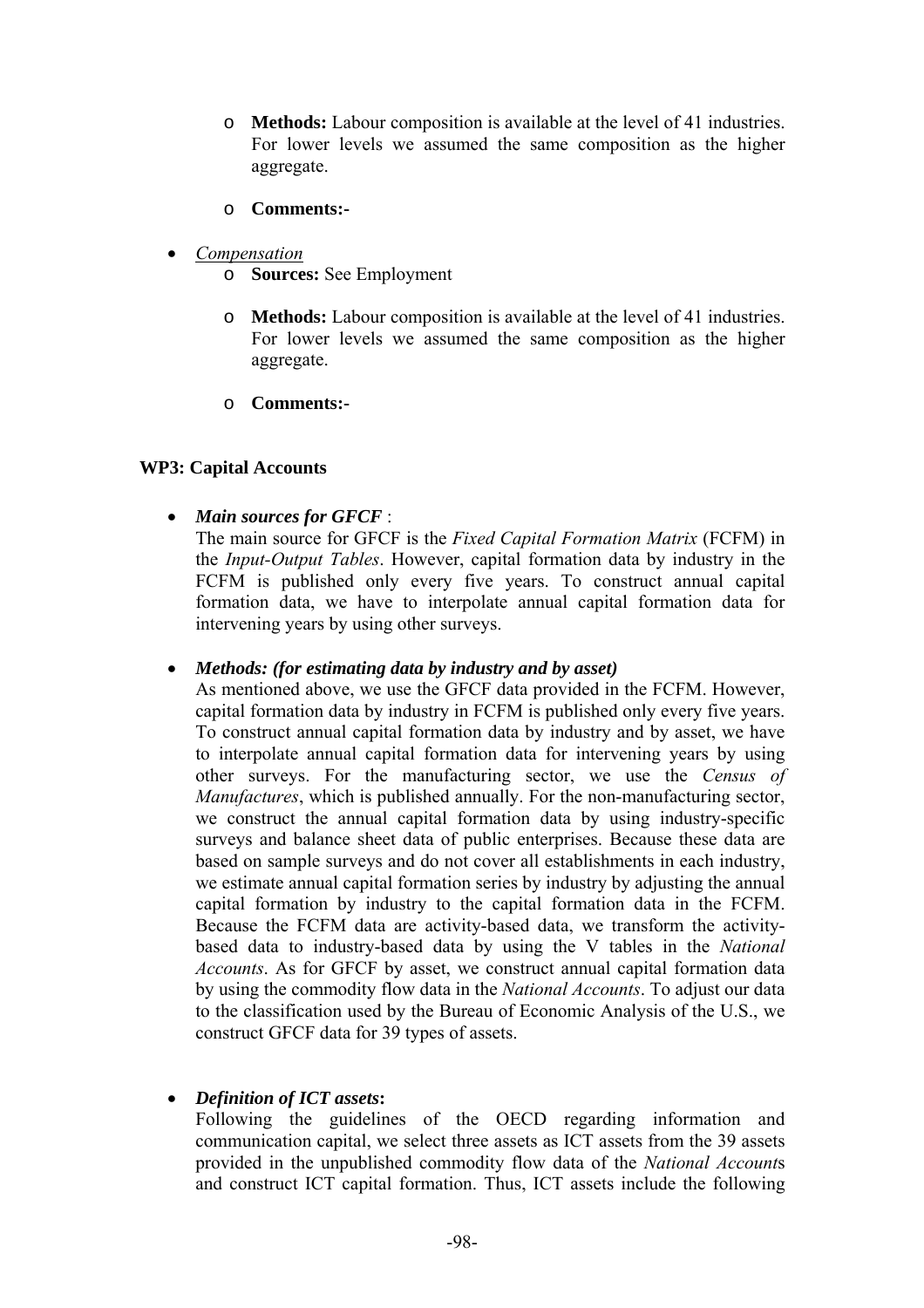items: (1) computing equipment, consisting of electric computing equipment (main parts) and electric computing equipment (accessory equipment); (2) communication equipment, consisting of wired communication equipment, radio communication equipment, and other communication equipment; and (3) software, consisting of custom software.

#### • *Initial capital stock*

We construct the total value of benchmark stock in 1970 by the perpetual inventory method using the data in the *National Wealth Survey (NWS)* in 1955 and GFCF from 1956 to 1970. We break down this estimated capital stock by industry and asset and then take this net capital stock by industry and asset as the initial capital stock. When we break down the estimated capital stock by industry and asset, we use the share information for each industry and each asset in the 1970 *NWS* and the *Census of Manufacturers*.

### • *Weights* **:**

### • *Comments*

Our original capital account data includes GFCF by 109 industries and by 39 assets.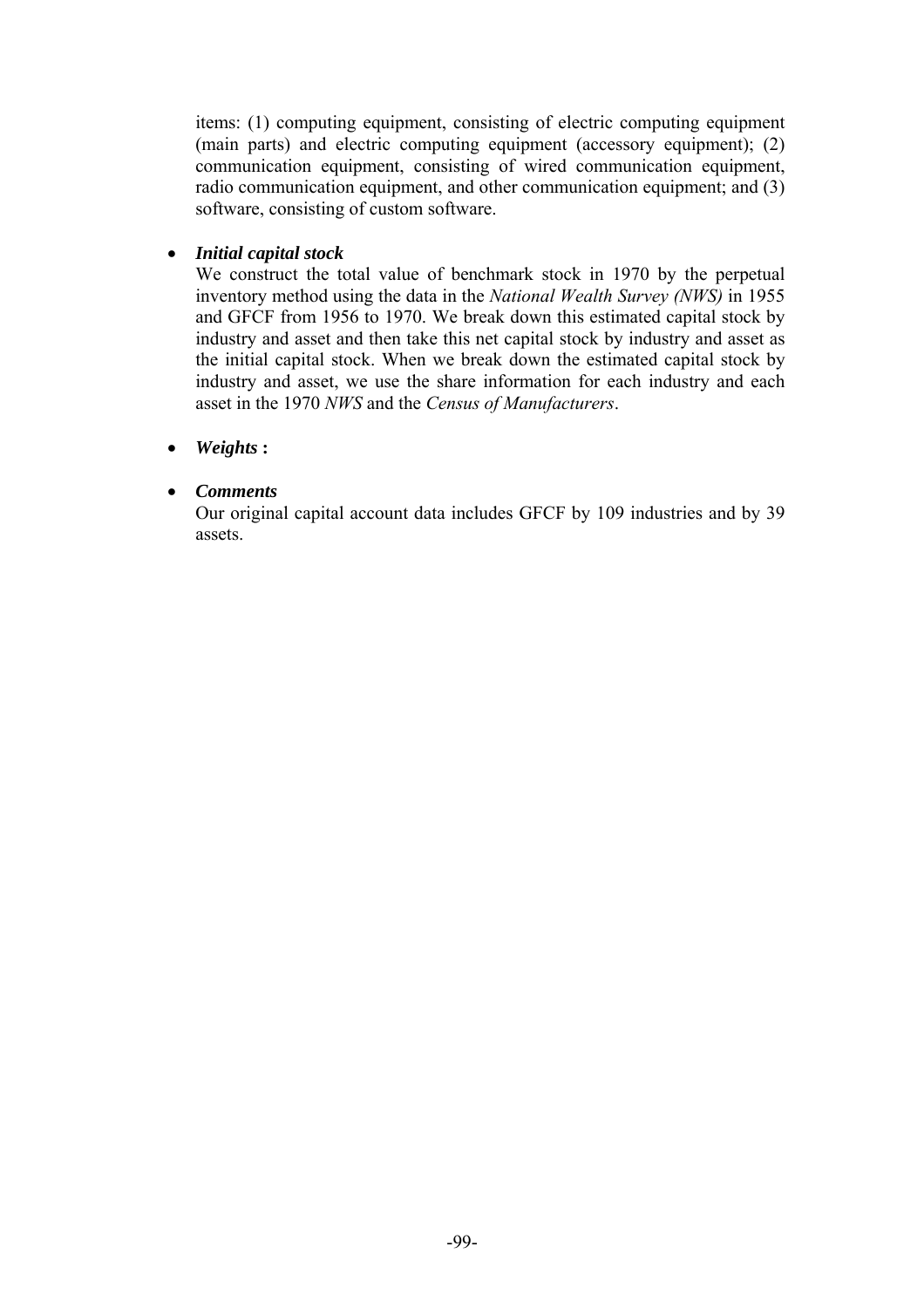# **Latvia**

## **WP1: Inter-industry Accounts**

## **1. NA data**

- *Nominal*
	- o *Sources:* The Central Statistical Bureau of Latvia, National Accounts, delivered October 10th, 2006. This dataset contains gross output, intermediate inputs and value added together with breakdown of value added at current price by industry (A17 level) for the period 1995- 2004.
	- o *Comments:* -Extra detail has been added on the basis of the Eurostat SBS data. Eurostat SBS has data for the years 1997-2003. 1995 and 1996 pattern data has been assumed the same as the 1997 data. For Value Added and Compensation detail had to be added to NACE 65-67 and 90-93. Eurostat SBS does not have data for these industries, to add detail in these industries we have used Intermediate Inputs from the USE tables (only problem is that there are only USE tables for 1995- 1997), 1998-2004 have been assumed the same as 1997.

*-*Compensation in NACE industry A has been split up with value added shares.

- *Volume*
	- o *Sources:* The Central Statistical Bureau of Latvia, National Accounts, delivered October 10th, 2006. This dataset contains price indices (2000=100) for gross output, intermediate inputs and value added by industry (A17 level) for the period 1995-2004.
	- o *Comments: -*Price deflators of higher aggregates have also been used at lower levels.

### **2. SUT data**

- *Nominal*
	- o *Sources:* The Central Statistical Bureau of Latvia *-*Use tables for 1995, 1996 and 1997 in current prices.
	- o *Comments:*
- *Volume*
	- o *Sources:* Not available
	- o *Comments:*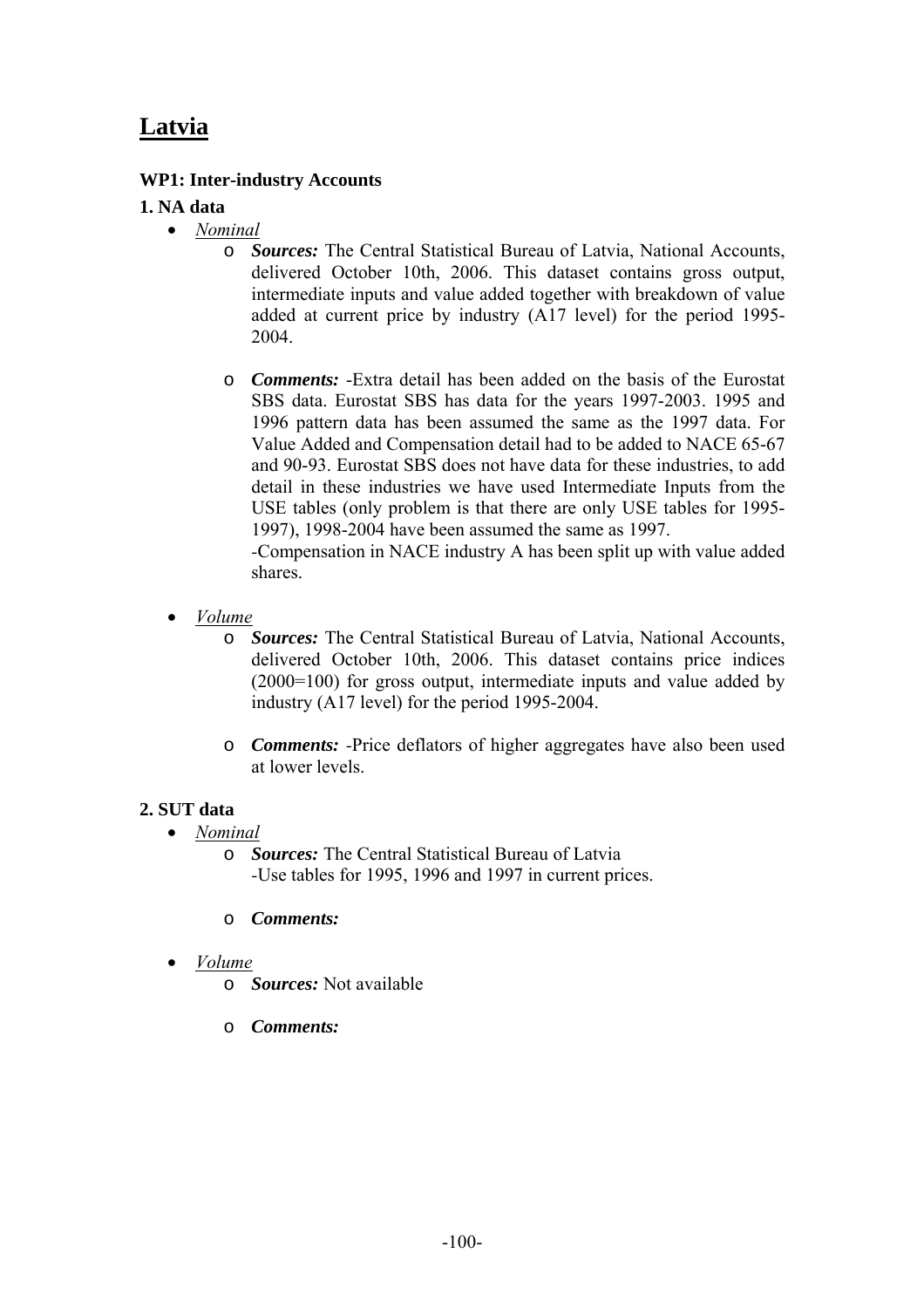## **WP2: Labour Accounts**

## **1. Employment**

- *Sources:* The Central Statistical Bureau of Latvia, National accounts data. This dataset contains number of employees and self-employed for 1995-2004 at A17 level.
- *Methods:* -Extra detail has been added on the basis of the Eurostat SBS data. Eurostat SBS has data for the years 1997-2003. 1995 and 1996 pattern data has been assumed the same as the 1997 data. For Employees detail had to be added to NACE 65-67 and 90-93. Eurostat SBS does not have data for these industries, to add detail in these industries we have used Intermediate Inputs from the USE tables (only problem is that there are only USE tables for 1995- 1997), 1998-2004 have been assumed the same as 1997. For Employees detail in Agriculture (NACE 01-02) has been added on the basis of Compensation (assuming the same compensation per employee in both branches)

## **2. Hours**

- *Sources:* Eurostat National Accounts, hours for employees.
- *Methods:* -Only Hours worked for Employees were available in the Eurostat National Accounts data. As a crude assumption, these hours have been used for self-employed as well (with the side note that in some branches, like Agriculture, Fishing and Retail and Wholesale trade hours worked by Selfemployed usually are much higher than Hours worked by Employees). As a result Average Hours worked for Total Employment are the same as Average hours for Employees and self-employed.

# **3. Labour composition**

- *Employment (or hours)*
	- o *Sources:* Not available
	- o *Methods:*
	- o *Comments:*
- *Compensation*
	- o *Sources:* Not available
	- o *Methods:*
	- o *Comments:*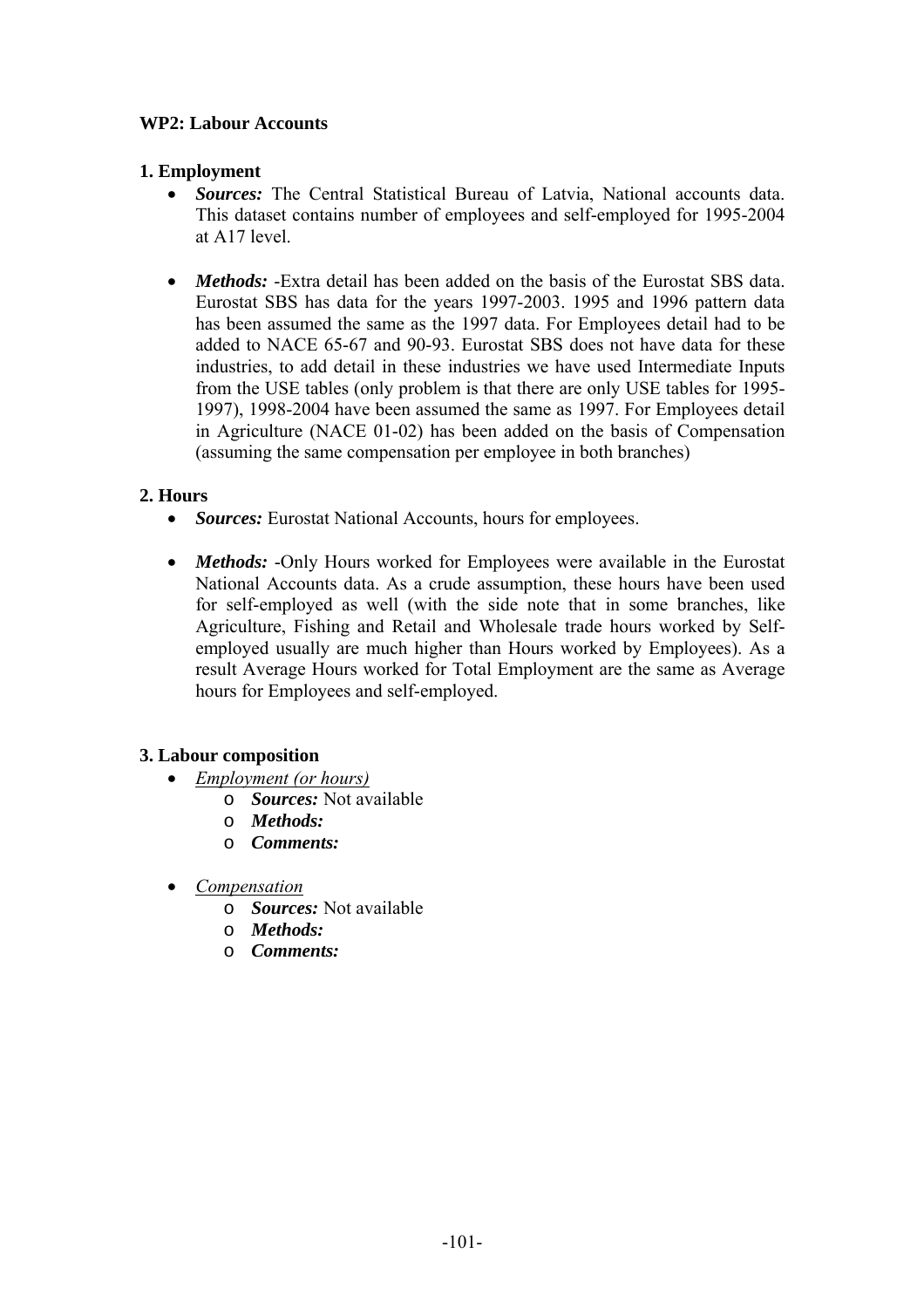# **WP3: Capital Accounts**

- *Main sources for GFCF:* Not available
- *Methods: (for estimating industry \* asset)*
- *Definition of ICT assets*
- *Initial capital stock*
- *Weights*
- *Comments*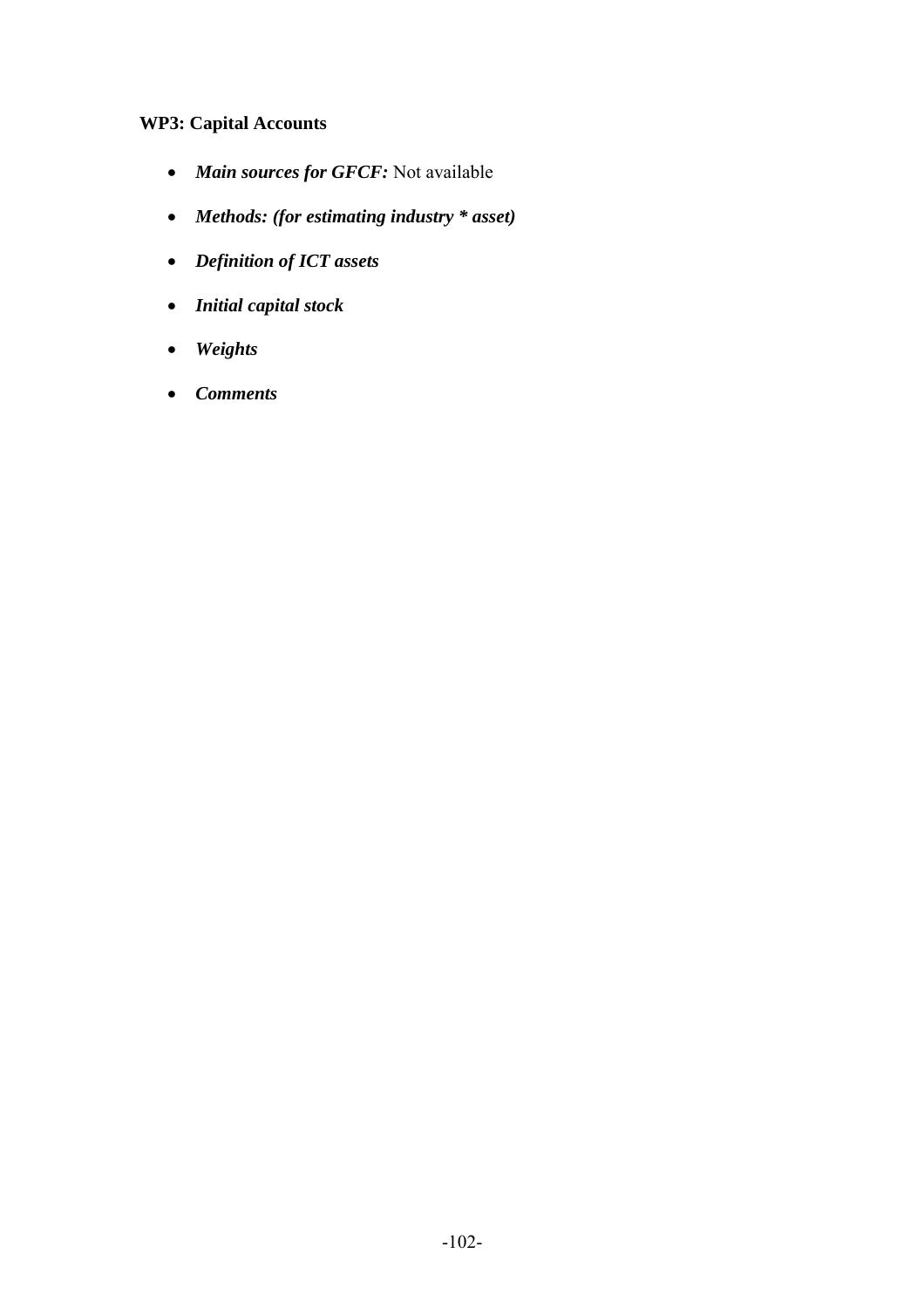# **Lithuania**

## **WP1: Inter-industry Accounts**

## **1. NA data**

- *Nominal*
	- o *Sources:* Statistics Lithuania, National Accounts, delivered October  $12<sup>th</sup>$ , 2006 and updated January  $15<sup>th</sup>$ , 2007. This dataset contains gross output, intermediate inputs, value added, compensation of employees, gross operating surplus and taxes minus subsidies on production at current price by industry (at approximately EUKLEMS60 level) and year (1995-2005).

*Comments:* For a number of 3 digit industries (NACE 22.1 and 22.x, 22.4 and 24.x, 31.3 and 31.x, 32.1, 32.2 and 32.3, 33.1t3 and 33.4t5, and 74.1t4 and 74.5t8) detail was added on basis of Eurostat SBS data. For the time being variables like GOS and Net Taxes on production have not been disaggregated beyond the level as received from the Statistics Lithuania.

- *Volume*
	- o *Sources:* Statistics Lithuania, National Accounts. This dataset contains chain-linked value added at 2000 prices by industry (at A31 level) for the period 1995-2004
	- o *Comments*: -Gross Output and intermediate inputs in 2000 prices have been constructed using Value Added deflators. *-*Price deflators of higher aggregates have also been used at lower levels.

### **2. SUT data**

- *Nominal*
	- o *Sources:* Not available
	- o *Comments:*
- *Volume*
	- o *Sources:* Not available
	- o *Comments:*

### **WP2: Labour Accounts**

### **1. Employment**

- *Sources:* Statistics Lithuania, National Accounts. This dataset contains the number of employees at A31 level for 1995-2004, including series for selfemployed.
- *Methods: -*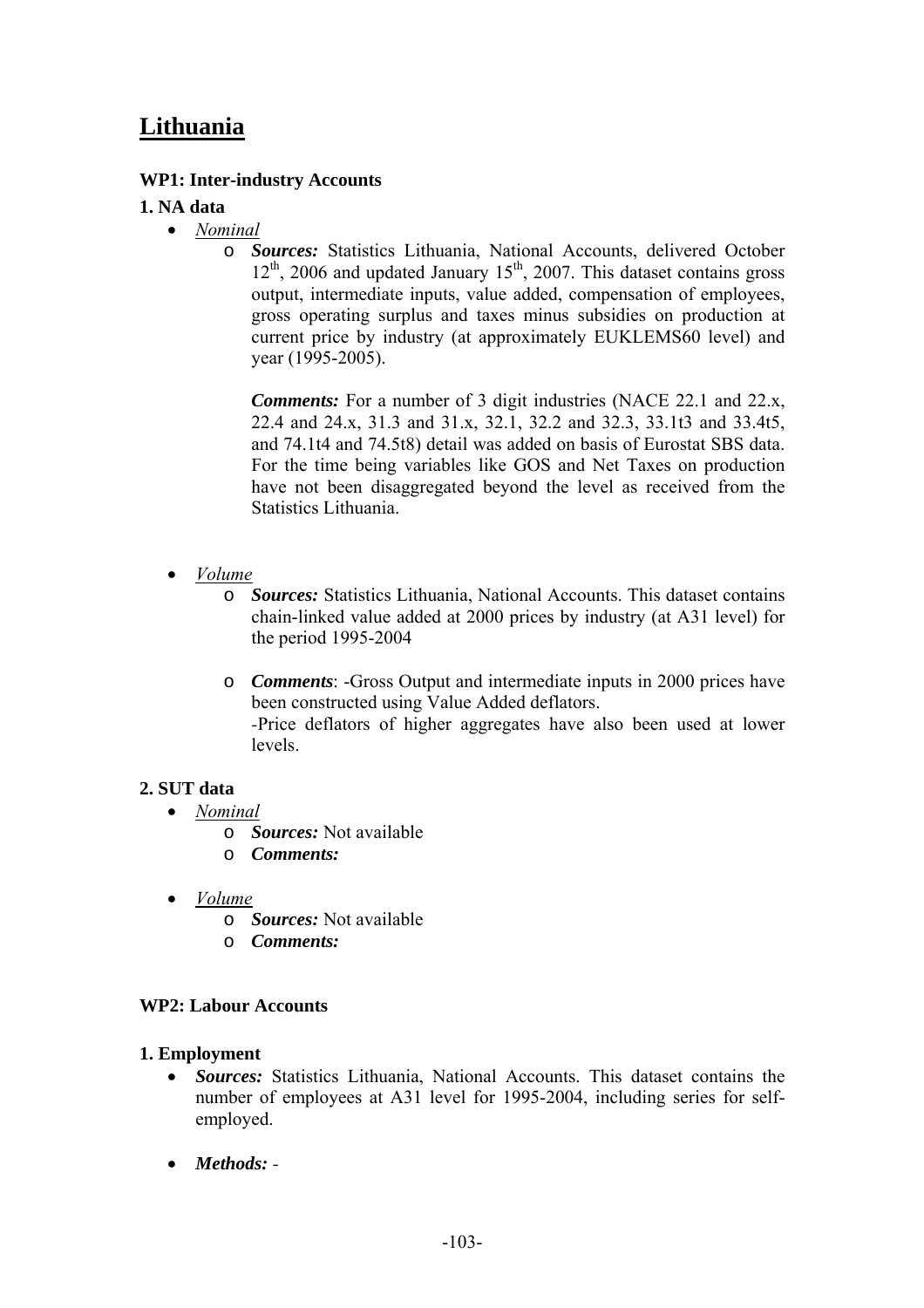• *Comments:* -At the NACE 2 digit level extra detail has been added to the employees data with the help of the compensation data from WP1 (assuming the same compensation per employee in sub-industries as in more aggregate industries). Eurostat SBS data has been used for extra split ups in employees at the 3-digit NACE level (NACE 22.1 and 22.x, 22.4 and 24.x, 31.3 and 31.x, 32.1, 32.2 and 32.3, 33.1t3 and 33.4t5, and 74.1t4 and 74.5t8). First using the compensation data to split the A31 Employment data to the A60 level guarantees consistency across the different work- packages.

-The GGDC Agricultural database has been used for extra split ups in A (employees). Furthermore Estonian compensation shares were used for employment for J and O.

-Employment detail (at A31 level) for the period 1995-1997 for Mining and Manufacturing (NACE C and D) has been added with the help of Eurostat SBS data.

#### **2. Hours**

- *Sources:* Statistics Lithuania, National Accounts. This dataset contains the hours worked by employees at A31 level for 1995-2004, including series of hours for self-employed.
- *Methods:* Hours worked by Employees (at A31 level) for the period 1995-1997 for Mining and Manufacturing (NACE C and D) have been calculated by assuming the same structure as in 1998. Hours for Self-employed have been calculated by taking the ratio of Self-employed over Employees and applying these to Total Hours worked by Employees. This was done because there were too large jumps in the self-employed hours we received. Hours worked for more detailed industries have been calculated by assuming the same average hours work in sub-industries as in the more aggregate industry.

### **3. Labour composition**

- *Employment (or hours)*
	- o *Sources:* Not available
	- o *Methods:*
	- o *Comments:*
- *Compensation*
	- o *Sources:* Not available
	- o *Methods:*
	- o *Comments:*

#### **WP3: Capital Accounts**

- *Main sources for GFCF*  Not available
- *Methods: (for estimating industry \* asset)*
- *Definition of ICT assets*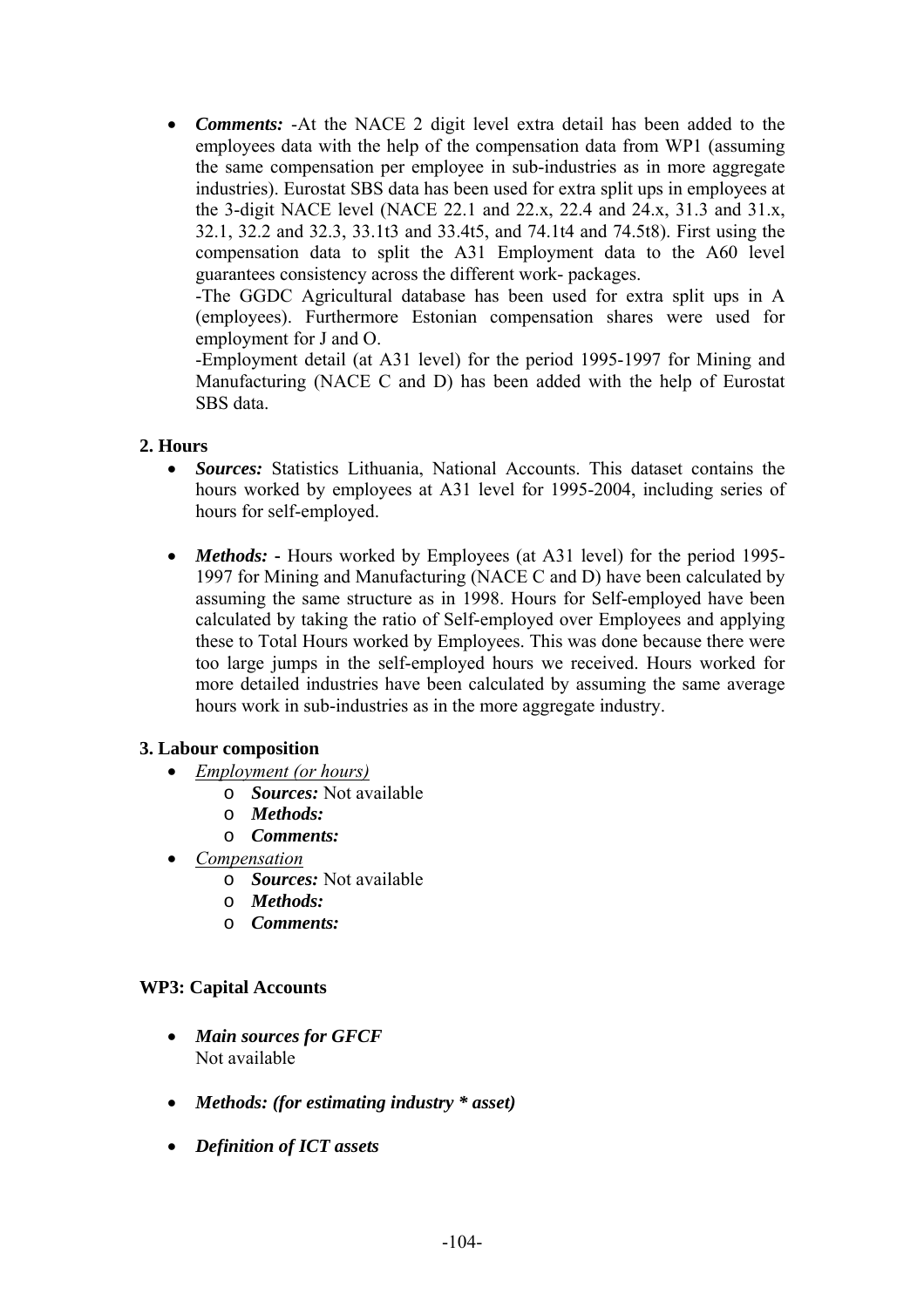- *Initial capital stock*
- *Weights*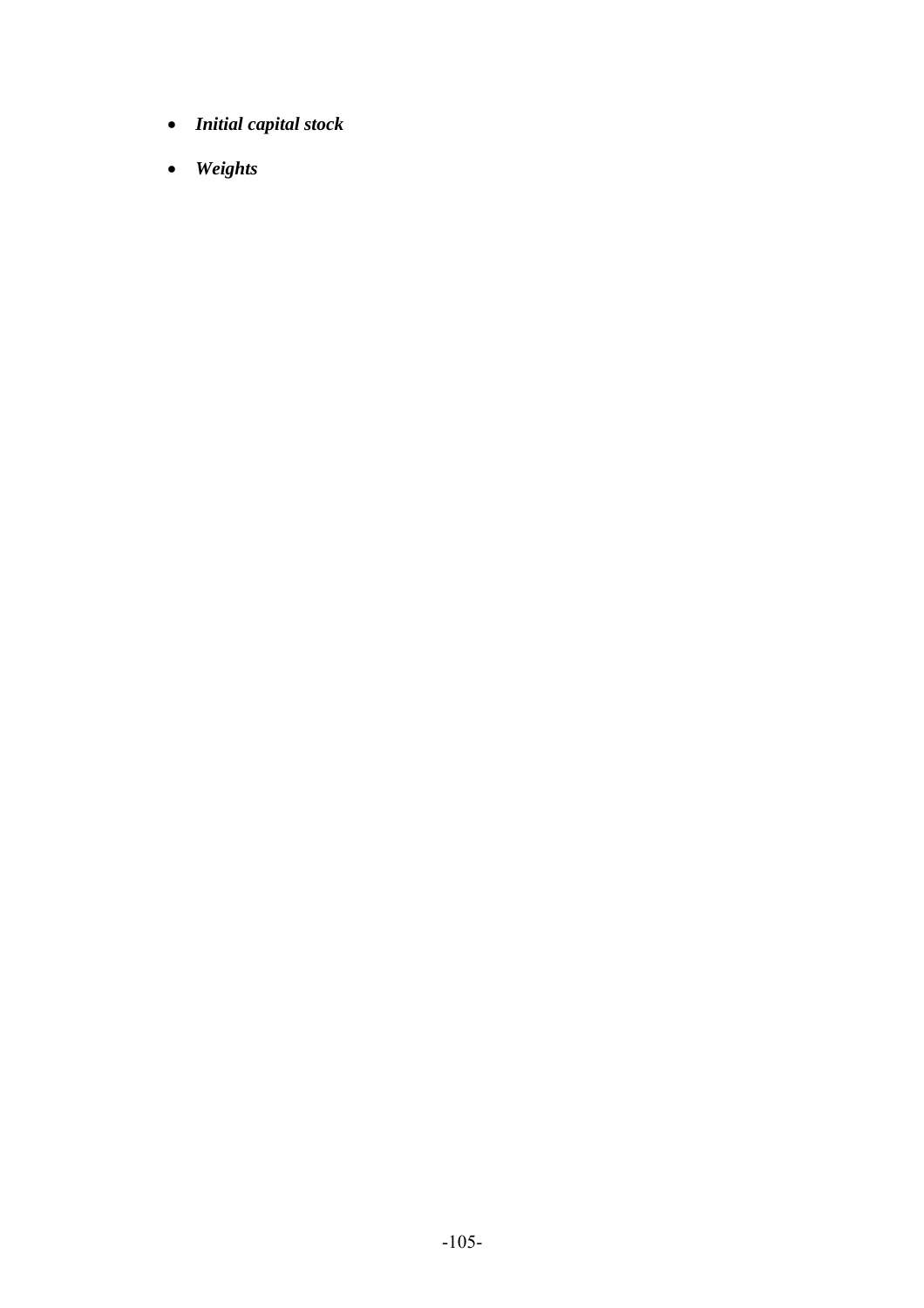# **Luxembourg**

#### **WP1: Inter-industry Accounts**

#### **1. NA data**

- *Nominal*
	- o *Sources:* Data from Statec for value added in current prices for the period 1995-2004, delivered 14 July 2006.

-For years before 1995, data is not official data, STATEC is not responsible for times series published calculated by the EUKLEMS consortium.

-We have extrapolated the series before 1995 according to the following lines:

For the years 1985-1995 we have National Accounts data for Luxembourg. For these years, at NA level, there is separate GO, II and VA data (in both current and constant prices). For more detail we have used VA shares from the GGDC 60-industry database for the variables GO, II and VA.

For the years before 1985 we have used OECD National Accounts data (for VA and Comp). These data are highly aggregated.

o *Comments:* -We have decided to assume NACE industries 16, 21, 22x, 30, 32.1, 32.2 and 34 to be zero and to merge the according data with other industries. These industries need to be filled for the EU KLEMS minimum requirements but cannot be provided separately by the statistical office for confidentiality reasons.

- Compensation has been calculated by multiplying compensation per worker and number of employees.

-Extra detail has been added to Gross output, value added and compensation for industry 33 with data from the Eurostat SBS database.

- Please note that due to the fact that Luxembourg is a very small economy, exceptional events for major economic actors (such as big companies), may have strong effects on the statistical series which can even be perceptible at a very aggregated macroeconomic level. So "jumps" in the resulting series are not necessarily due to mistakes. .

-STATEC (Statistics Luxembourg) would like to receive copies of papers or research based on their data (please provide feedback to john.haas@statec.etat.lu ).

- *Volume*
	- o *Sources:* data from Statec for value added in constant 2001 prices for the period 1995-2004, delivered 14 July 2006.

-For years before 1995, data is not official data, the STATEC is not responsible for times series published calculated by the EUKLEMS consortium.-For the Luxembourg input for the EU Aggregates we have made estimations before 1995 with OECD National Accounts and the GGDC Total Economy database. We have extrapolated the series before 1995 according to the following lines: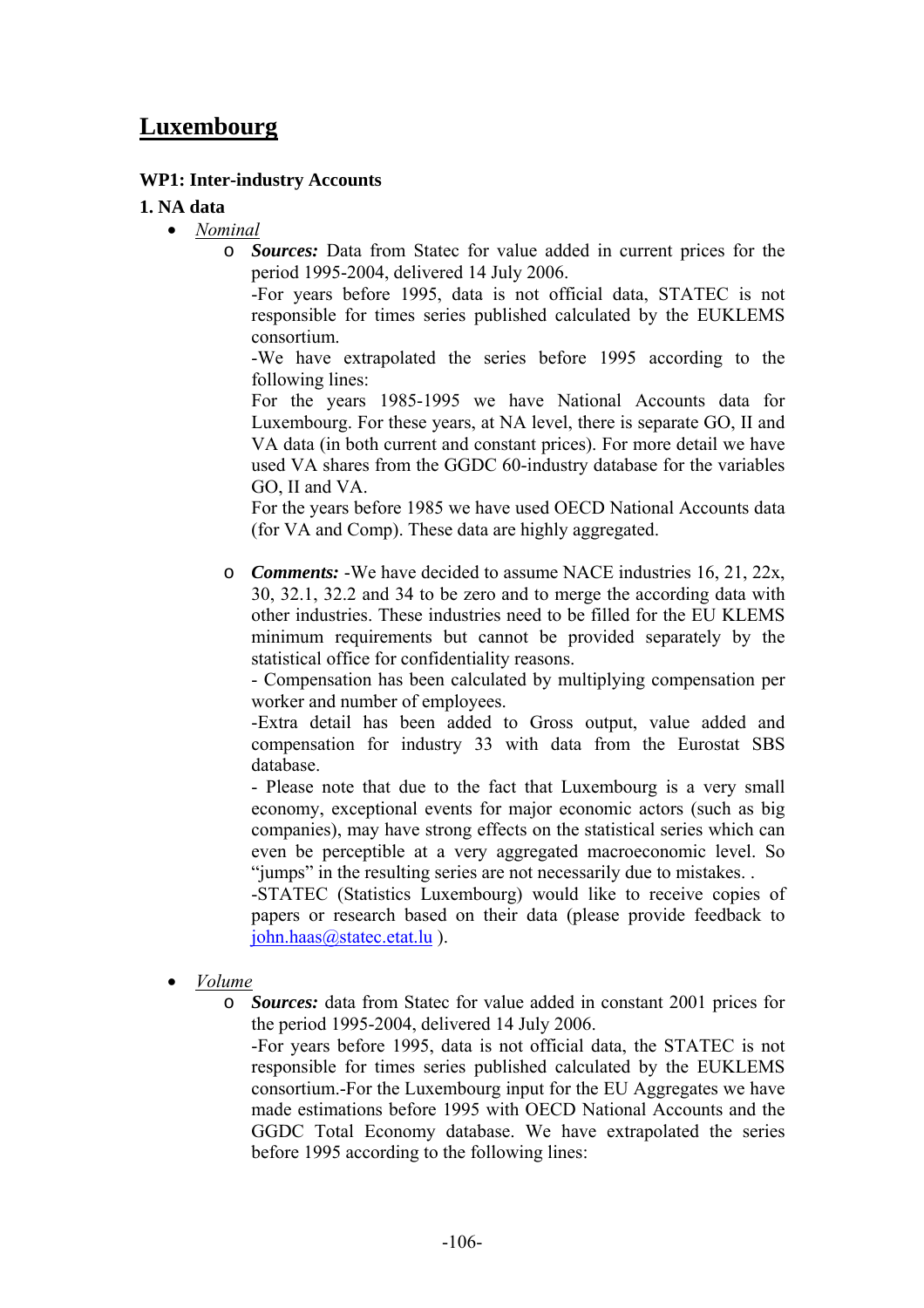For the years 1985-1995 we have National Accounts data for Luxembourg. For these years, at NA level, there is separate GO, II and VA data (in both current and constant prices). For more detail we have used VA shares from the GGDC 60-industry database for the variables GO, II and VA.

For the years before 1985 we have used OECD National Accounts data (for VA and Comp). These data are highly aggregated.

#### o *Comments:*

## **2. SUT data**

- *Nominal*
	- o *Sources:* Official Use and Supply tables at A60 level for the years 1995-2004.
	- o *Comments:* This data contains intermediate consumptions by industry (56 industries) and product type (59 products) for the years 1995-2004 in current and constant prices.
- *Volume*
	- o *Sources:* Official Use and Supply tables at A60 level for the years 1995-2004.
	- o *Comments:* This data contains intermediate consumptions by industry (56 industries) and product type (59 products) for the years 1995-2004 in current and constant prices

### **WP2: Labour Accounts**

### **1. Employment**

• *Sources:* -Unpublished and unofficial data from Statec for the period 1995-2004, delivered 14 July 2006. Not to publish.

*Methods:* - For years before 1995, data is not official data, the STATEC is not responsible for times series published calculated by the EUKLEMS consortium.

-We have extrapolated the series before 1995 (for the EU Aggregates) according to the following lines:

1. Total Employment and Employees data is also available for 1985-1995 at the National Accounts level. For extra detail we have used data from the GGDC 60-industry (these are total employment shares, but by using them for both variables we maintain consistency).

2. For the years before 1985 we have used the GGDC Total Economy Database data. These data are highly aggregated.

• *Comments:* - Please note that due to the fact that Luxembourg is a very small economy, exceptional events for major economic actors (such as big companies), may have strong effects on the statistical series which can even be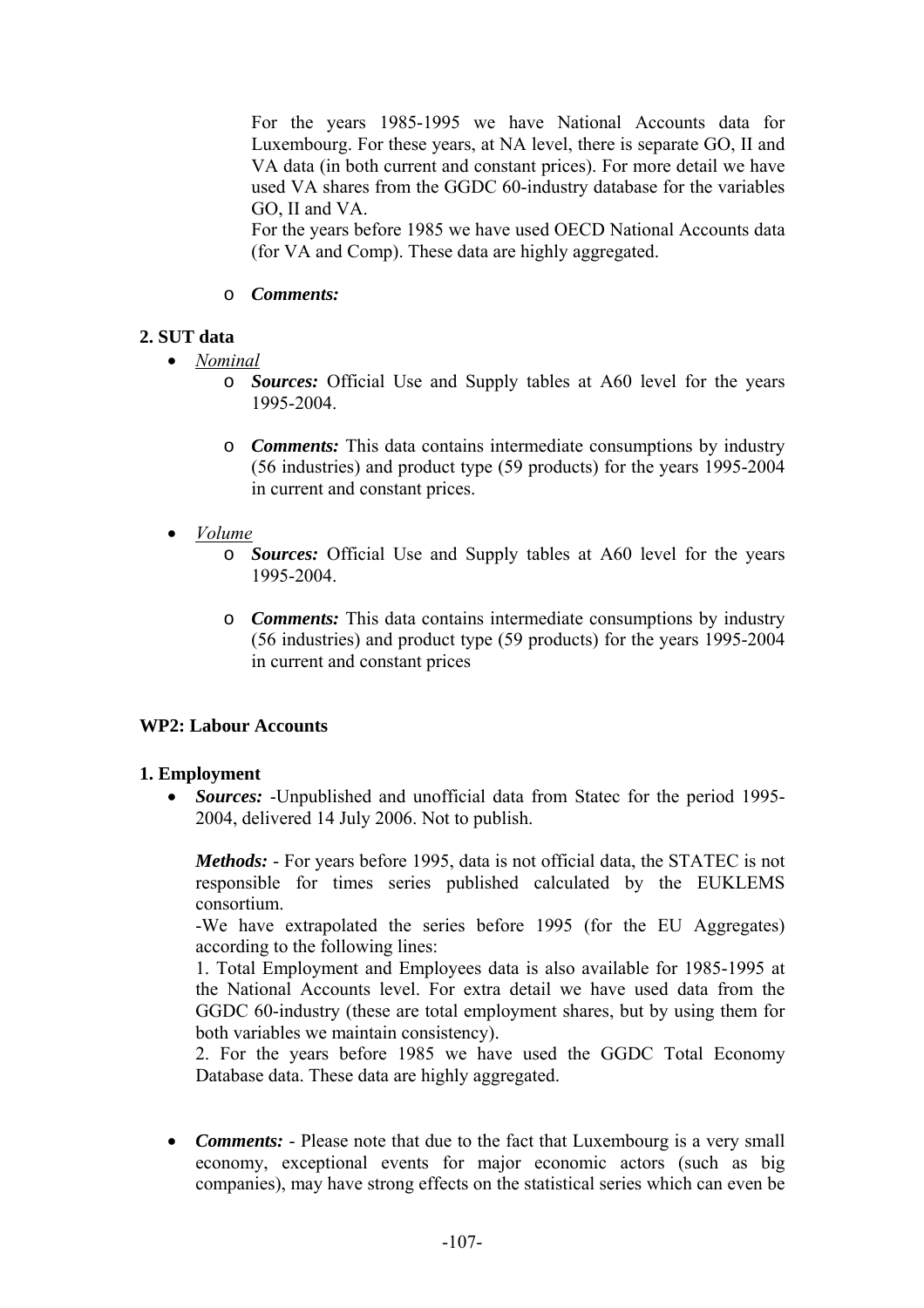perceptible at a very aggregated macroeconomic level. So "jumps" in the resulting series are not necessarily due to mistakes. .

-STATEC (Statistics Luxembourg) would like to receive copies of papers or research based on their data (please provide feedback to

john.haas@statec.etat.lu ).

-Extra detail has been added to Employees for industry 33 with data from the Eurostat SBS database.

# **2. Hours**

- *Sources:* Unpublished and unofficial data from Statec, delivered 29 august 2006, for the period 1995-2004. Not to be published
- *Methods:* There are specific estimates for Actual hours worked for employees and hours worked for total employment.
- *Comments:* -For the EU aggregates we have kept average hours constant for the period 1970-1995.

# **3. Labour composition**

- *Employment (or hours)*
	- o *Sources:* Not available.
	- o *Methods:*
	- o *Comments:*
- *Compensation*
	- o *Sources:* Not available.
	- o *Methods:*
	- o *Comments:*

# **WP3: Capital Accounts**

• *Main sources for GFCF* 

Unpublished and unofficial data from Statec, delivered 27 April 2006 for the period 1948-2004. Not to be published.

# • *Methods: (for estimating industry \* asset)*

The calculations are based on the 22 following assets from CPA3 classification (in French) :

- $011 \cdot$  Culture
- 013 : Animaux vivants
- 280 : Produits du travail des métaux
- 290 : Machines et équipements
- 300 : Machines de bureau et matériel informatique
- 310 : Machines et appareils électriques
- 320 : Equipements de radio télévision et communication
- 330 : Instruments médicaux, de précision, d''optique et d''horlogerie
- 341 : Automobiles
- 342 : Camions et Bus
- 351 : Navires
- 352 : Matériels de chemin de fer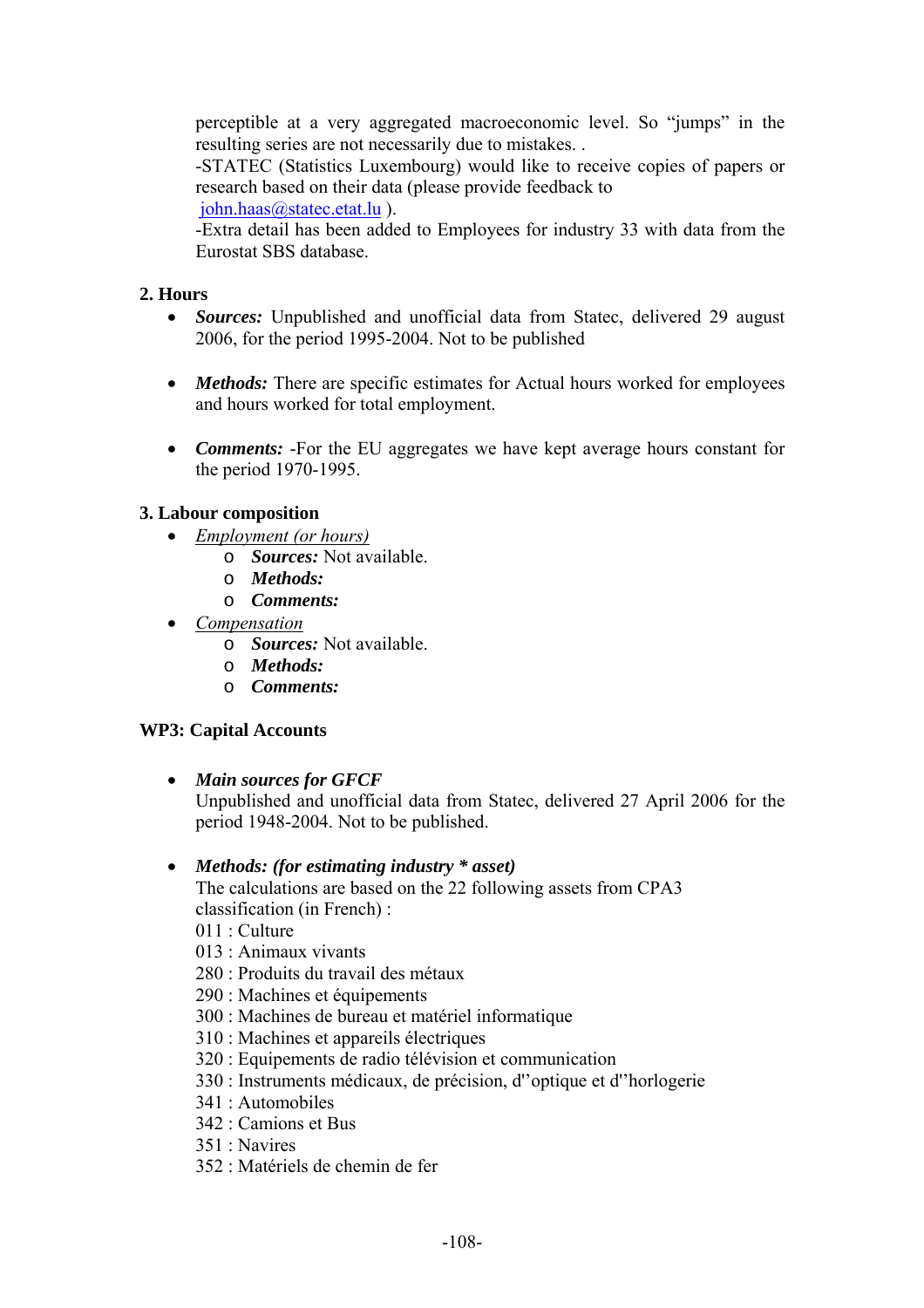- 353 : Avions
- 354 : Autres matériels de transport
- 361 : Meubles
- 362 : Produits des autres industries manufacturières
- 451 : Travaux publics
- 452 : Bâtiment
- 453 : Bâtiment Logements
- 722 : Informatique
- 741 : Services Juridiques
- 922 : Culture et récréation (marchand)

A more elaborate description of the methods used can be found in:

-C.H. DiMaria and J. Ciccone (2006), 'Total factor productivity growth, technical change and efficiency change in Luxembourg's industrial Sector', STATEC, July 31 2006.

-C.H. DiMaria and J. Ciccone (2006), The source of total factor productivity growth in Luxembourg's services, August 21 2006.

-C.H. DiMaria and J. Ciccone (2006), Repenser la productivité au Luxembourg, Cahiers Economiques du STATEC.

- *Definition of ICT assets*  See above
- *Initial capital stock*

Calculated by STATEC. See publications above for an elaborate description.

• *Comments* -Please note that due to the fact that Luxembourg is a very small economy, exceptional events for major economic actors (such as big companies), may have strong effects on the statistical series which can even be perceptible at a very aggregated macroeconomic level. So "jumps" in the resulting series are not necessarily due to mistakes.

-STATEC (Statistics Luxembourg) would like to receive copies of papers or research based on their data (please provide feedback to

john.haas@statec.etat.lu).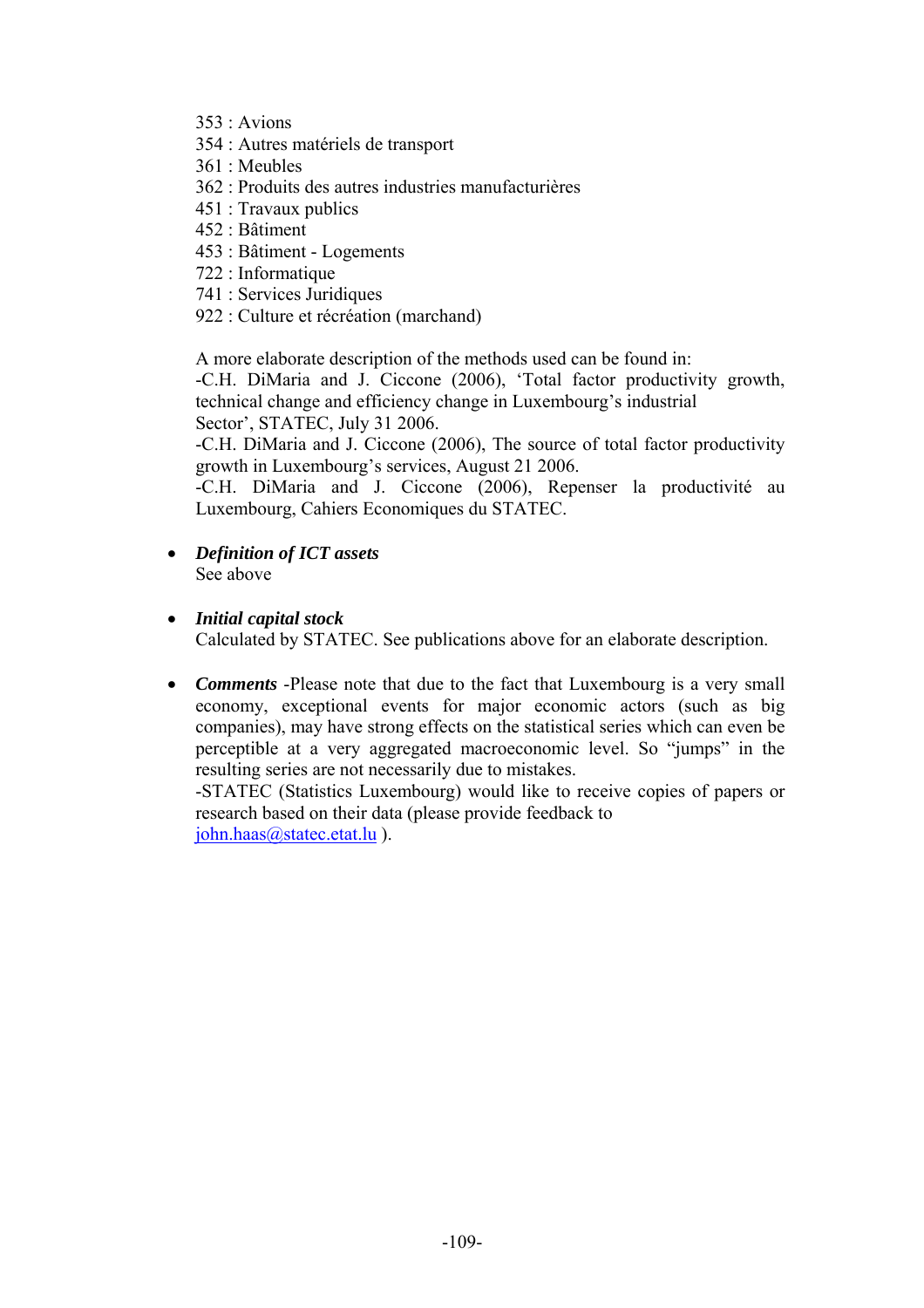# **Malta**

# **WP1: Inter-industry Accounts**

#### **1. NA data**

- *Nominal*
	- o *Sources:* For the period 1999-2005 National Accounts (NA) data has been used. This data was available at the A60 level and has all the variables. For the period 1996-1999 we have NA data for Gross Output, Intermediate Inputs and Value Added. This data is only available at the A31 level. For components of Value Added we only had A17 data for the period 1997-1999. For 1995 for all variables and 1996 for components of Value Added we only had broad aggregate GDP data from the United Nations National Accounts data.
	- o *Comments:* For the pre-1999 period trends of the A31 (or A17) level data have been applied to the 1999 A60 level data. For 1995 (and 1996 for components of value added) trends of the UN data have been applied to all variables, by lack of other and more detailed data. Extra detail, when needed, has been based on Eurostat SBS data. The Eurostat SBS data was mainly available for 1999-2002, for other years shares have been assumed the same as the closest year available.
- *Volume*
	- o *Sources:* For the period 1995-2003 UN National Accounts (NA) data has been used. This data was broad sector data. 2004-2005 data has been based on the Total Economy deflator from the GGDC Total Economy Database, by lack of more detailed data.
	- o *Comments:* When extra detail was needed prices from higher aggregates have been used, combined with the nominal figures this led to the required volume data. Also only for value added deflator data was available, so this deflator has been applied to Gross Output and Intermediate Inputs as well.

#### **2. SUT data**

- *Nominal*
	- o *Sources:* For 2000-2001 Supply and Use tables are available from Eurostat. These tables are at the A60 detail level.
	- o *Comments:*
- *Volume*
	- o *Sources:* For 2000-2001 Supply and Use tables are available from Eurostat. These tables are at the A60 detail level.
	- o *Comments:*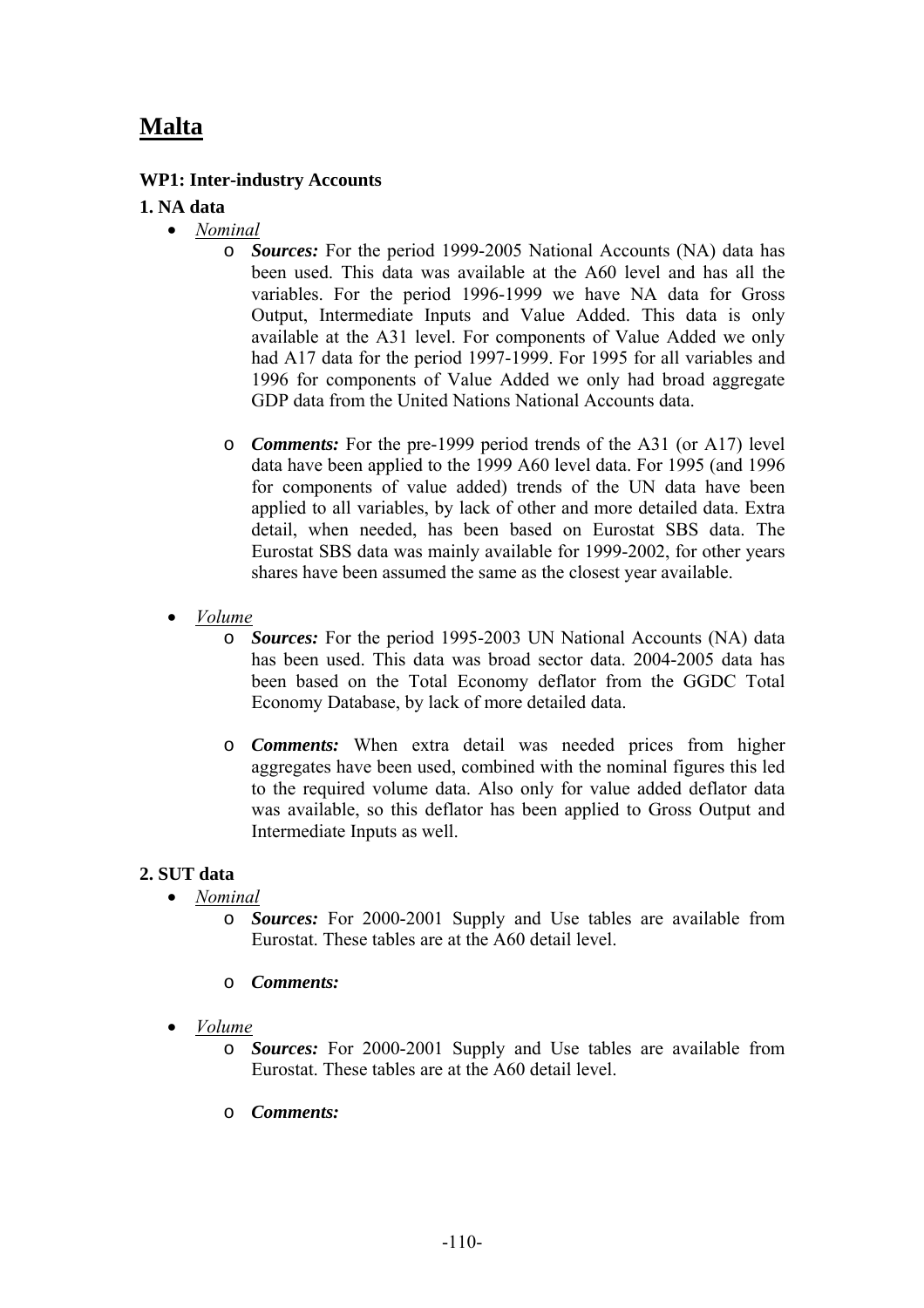# **WP2: Labour Accounts**

# **1. Employment**

- *Sources:* Data for 1994-2004 for Persons engaged has been calculated as the sum of full-time employment plus part-time employment. To distinguish between Employees and Self-employed, data on employees and self-employed for 2005 has been used. These data were available at the A60 level. Data was all received from Statistics Malta.
- *Methods:* The 2005 ratios of Employees over Persons engaged has been applied to the 1994-2004 Persons engaged data (assuming the employeespersons engaged ratio constant for the 1994-2004 period and equal to the 2005 ratio). Extra detail for the Persons engaged and Employees data has been based on Eurostat SBS data.
- *Comments:* The Eurostat SBS data was mainly available for 1999-2002, for other years shares have been assumed the same as the closest year available.

# **2. Hours**

- *Sources:* Hours worked data for 2000-2001 and 2003-2004 for Employees and Self-employed was received from Statistics Malta. This data is available at the A17 level. For 1994-2000 Total Economy Hours worked from the GGDC Total Economy Database (January 2007 version) has been used.
- *Methods:* 2002 has been intrapolated between 2001 and 2003. Before 2000 the Total Economy trend from the GGDC Total Economy database has been applied across all industries.
- *Comments:* As the Hours worked data (for Persons engaged) was only available at the A17 level, average hours has been calculated at the A17 level. For more detailed industries, the closest higher aggregate average hours worked has been used.

# **3. Labour composition**

- *Employment (or hours)*
	- o *Sources:* Not Available
	- o *Methods:* Not Available
	- o *Comments:* Not Available
- *Compensation*
	- o *Sources:* Not Available
	- o *Methods:* Not Available
	- o *Comments:* Not Available

# **WP3: Capital Accounts**

• *Main sources for GFCF*  Not Available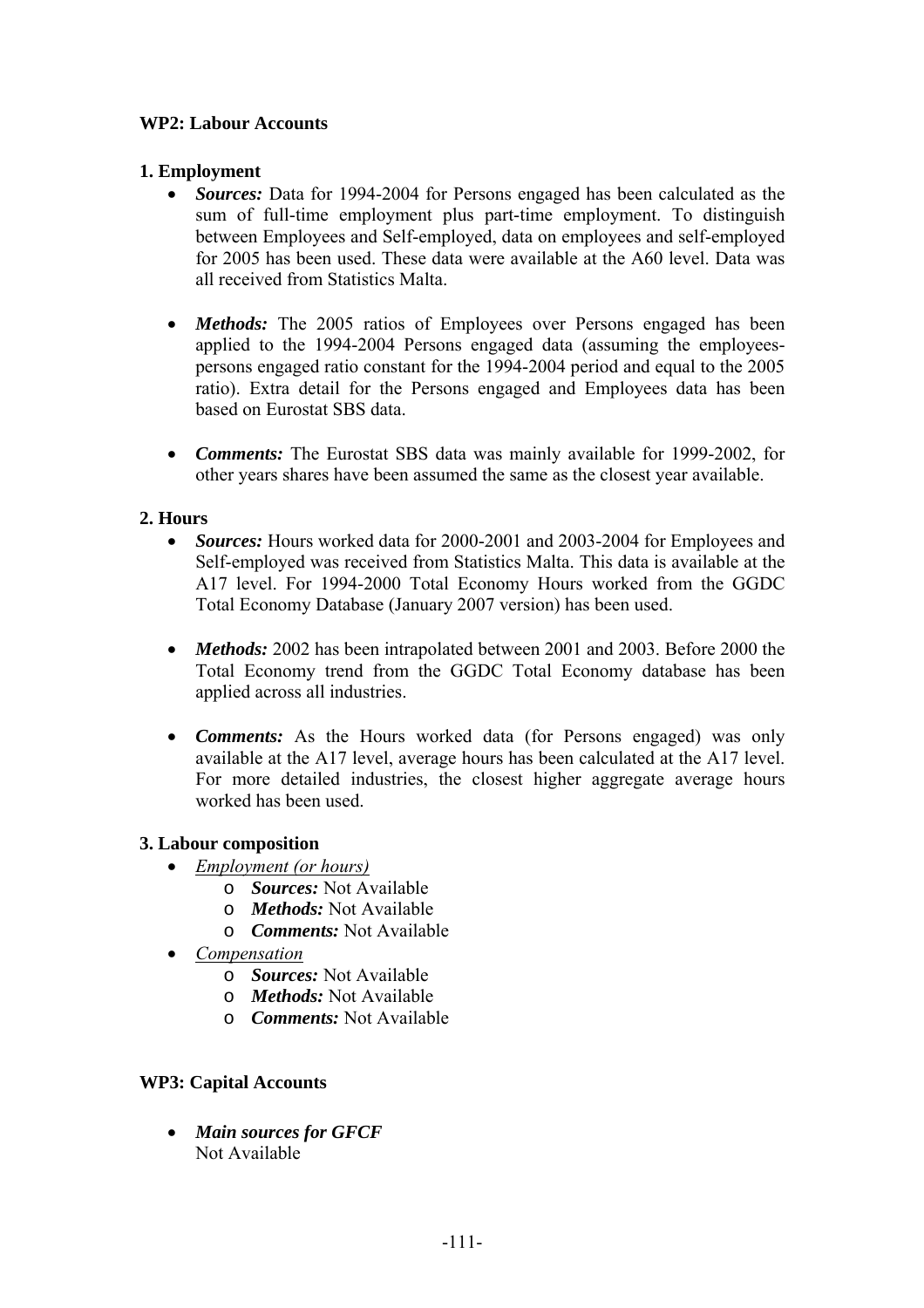- *Methods: (for estimating industry \* asset)*
- *Definition of ICT assets*
- *Initial capital stock*
- *Weights*
- *Comments*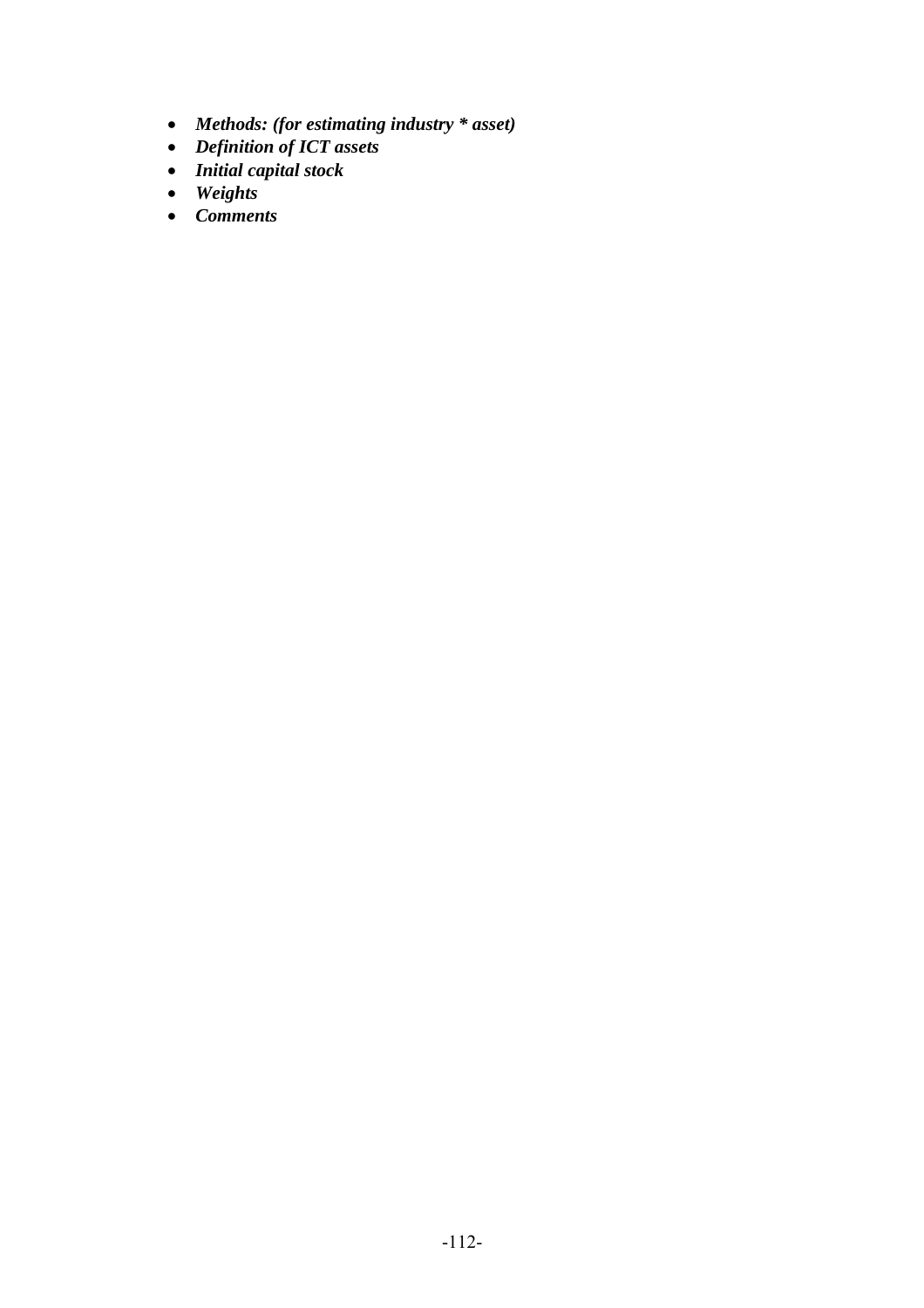# **Netherlands**

### **WP1: Inter-industry Accounts**

#### **1. NA data**

- *Nominal*
	- o *Sources:* Statistics Netherlands. The data from 1995 (revision 2001) onwards has been revised. The data before 1995 has not been revised yet, but includes estimates for FISIM allocated to users. 2002-2004 could still be revised.
		- 1. 1970-1986: Industry classification of 39 industries is available.
		- 2. 1987-1994: Industry classification of 61 industries is available.
		- 3. 1995-2001: Industry classification of 61 industries is available.
		- 4. 2002-2004: Industry classification of 61 industries is available.

Data at the above mentioned detail is available for Gross Output, Intermediate Inputs and Value added and components of Value Added.

#### o *Comments:*

-The series before and from 1995 have been linked without any modifications. We assume that the correction for FISIM makes the pre 1995 series comparable to the post 1995 series. Statistics Netherlands is currently reworking the historical series and will provide completely revised series back to 1987 in the future.

-For the breakdown to EUKLEMS industries, we have used pattern data from the Eurostat SBS database for value added and compensation for the period 1995-2004 (for C, 21, 24, 31, 32, 33, 74). For the split up of Value added and Compensation in AtB, C, 17t18, 30t33, 34t35, G and K trends in shares from WP2 (employees) have been used to fill the period 1970-1987.

-Adjusted GOS to make COMP, GOS and TXSP add up to value added for 13-14 and 10-12 (96-04) 20, 25,36t37 (70-86)

• *Volume*

o *Sources:* Statistics Netherlands. The data from 1995 (revision 2001) onwards has been revised. The data before 1995 has not been revised yet, but includes estimates for FISIM allocated to users. 2002-2004 could still be revised. Also, industry detail and variables differ across 5 periods:

1. 1970-1977: Industry classification of only 13 industries is possible.

- 2. 1978-1986: Industry classification of 22 industries is possible.
- 3. 1987-1995: Industry classification of 61 industries is possible.
- 4. 1996-2001: Industry classification of 61 industries is possible.
- 5. 2002-2004: Industry classification of 61 industries is possible.

#### o *Comments:*

-The series before and from 1995 have been linked without any modifications. We assume that the correction for FISIM makes the pre 1995 series comparable to the post 1995 series. Statistics Netherlands is currently reworking the historical series and will provide completely revised series back to 1987 in the future.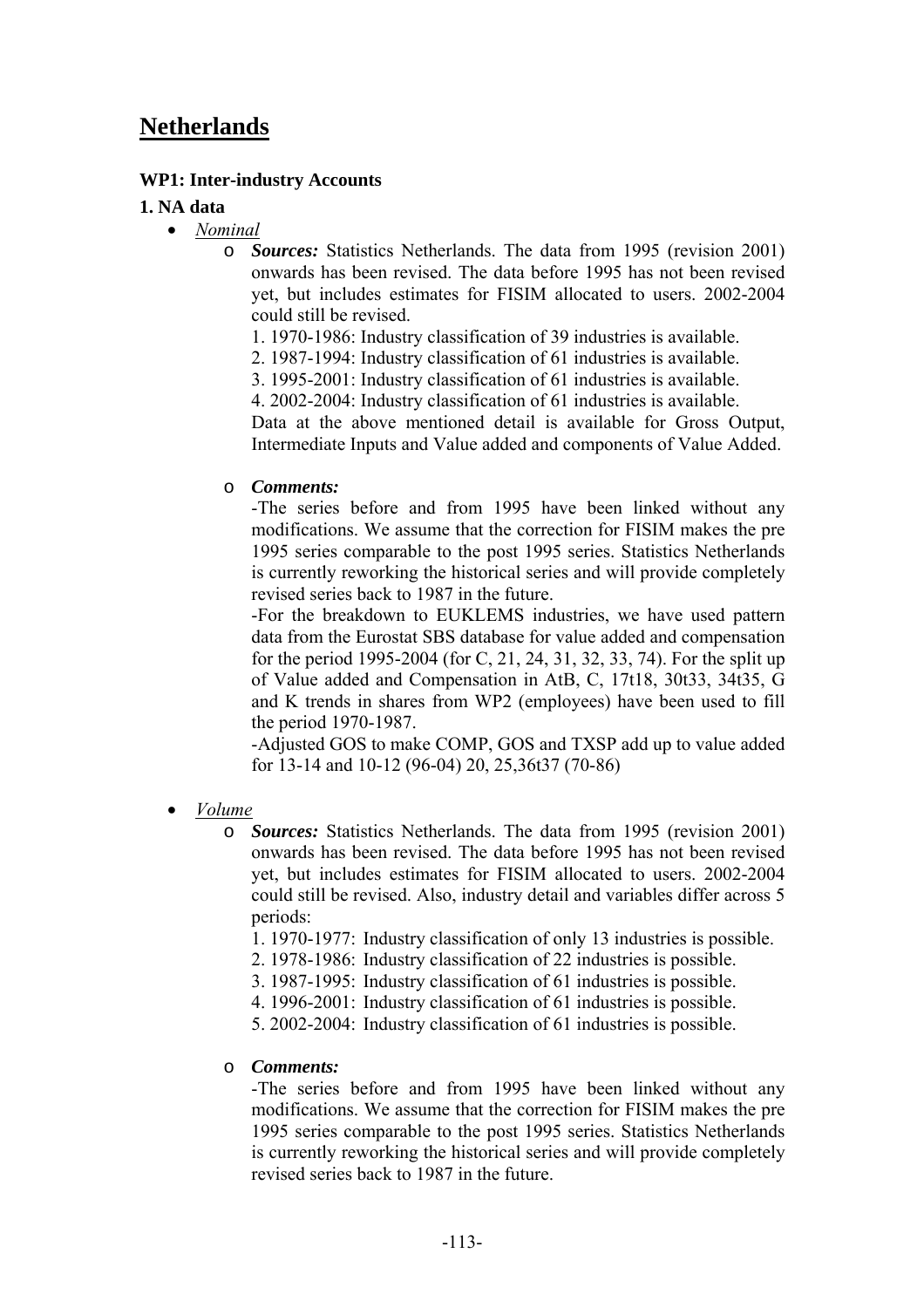-Instead of weights for breakdown to EUKLEMS industries, we have used pattern data from the earliest year for which more detailed data was available, e.g. shares from 1987 applied to 1970-1986. Weights would be preferable but are not available.

-In the period 1970-1977 there is limited detail available. One problematic industry contained data for a number of manufacturing industries and data for some services industries. We had to separate these before we could use it. Combining the constant price data of this industry with the nominal data corresponding to this industry gives us a deflator. This deflator has been applied to the nominal data of the manufacturing as well as the services data that make up this restindustry. After normalizing the constant value added figures for manufacturing and services on the total of the rest-industry, we can split this rest industry into a manufacturing and a services part. Now pattern data can be applied to get the level of detail we need.

-For missing detail we apply the same volume indices growth rate as the higher aggregate volume growth rate.

#### **2. SUT data**

#### • *Nominal*

- o *Sources:* Statistics Netherlands
- o *Comments:* -Consistent with NA series -Number of industries as in NA. About 36 product categories. -The shares of the 1981 table have been used for 1980 as well.

#### • *Volume*

- o *Sources:* Statistics Netherlands
- o *Comments:*
	- -Consistent with NA series for the period 1987-2004
	- -Number of industries as in NA. About 36 product categories
	- -The shares of the 1981 table have been used for 1980 as well.

#### **3. References**

Kolfoort, H., 2006, Constructie database 'inter-industry accounts t.b.v. het project EUKLEMS

Heij, R. de and H. Kolfoort, 2006, INDUSTRY CONCORDANCE EU KLEMS WORKPACKAGES I, II &III (VERSION II)

Kolfoort, H., 2006, Indeling naar goederengroepen t.b.v. het project EUKLEMS.

#### **WP2: Labour Accounts**

#### **1. Employees: Employment**

• *Sources:* The System of Labour Accounts integrates all available information from different sources to build a consistent data set for the labour market. The main data sources are the Labour Force Surveys and business inquiries into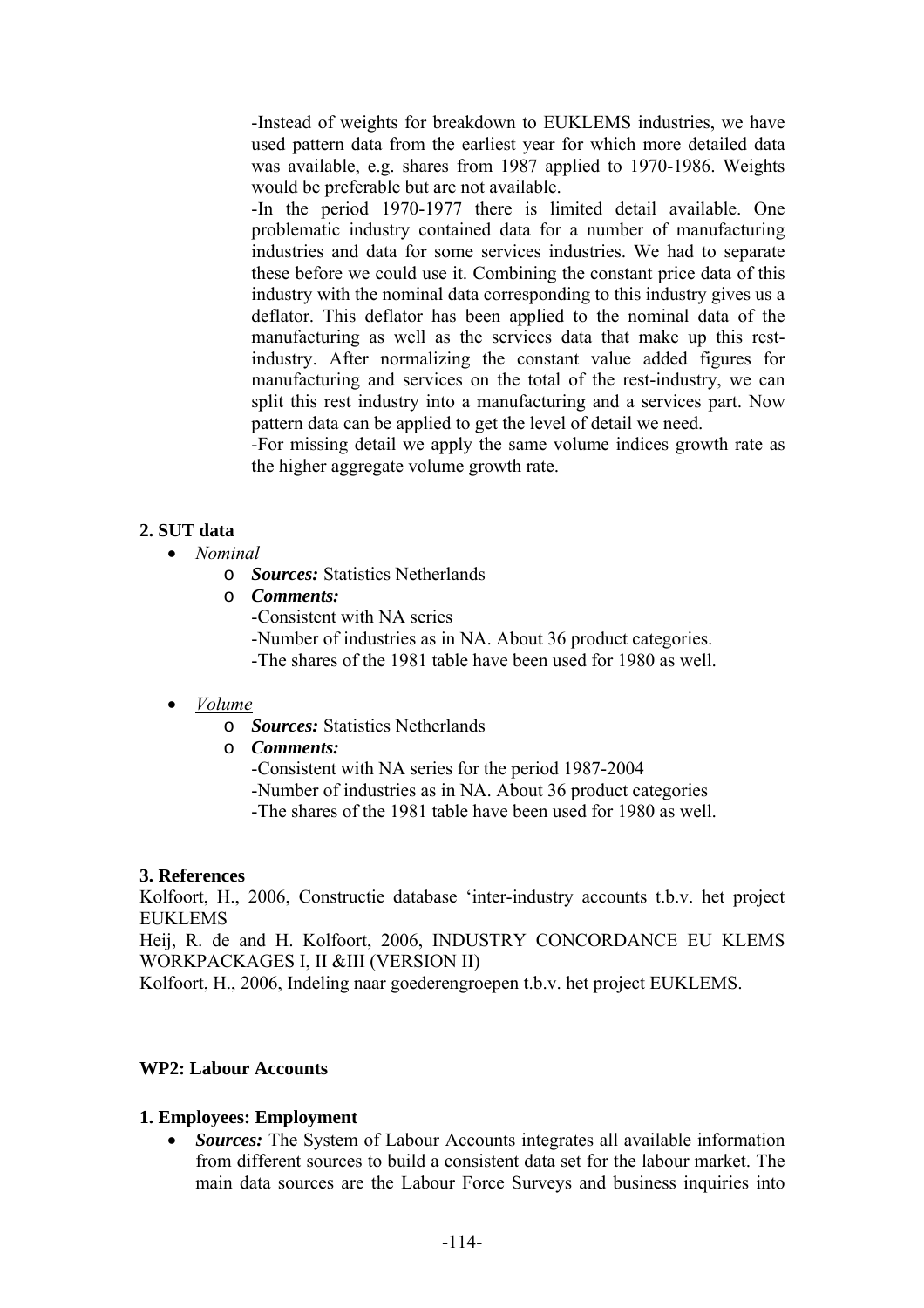wages and number of jobs. Variables covered include jobs, persons employed, hours (actually worked, contractual and actually paid), and wages.

• *Methods:* Data on jobs (including a split in gender) for the period 1969-1987 are based on the System of Labour Accounts publication "Tijdreeksen arbeidsrekeningen 1969-1993; 25 jaar banen en arbeidsduur van werknemers" from Statistics Netherlands. Data is available for 61 industries. For the period 1987-2004, historical and published data on employment in persons and jobs (A-series) are used. The period 1995-2004 has been adjusted for a revision in 2001.

For the period 1987–2003, the System of Labour Accounts is the main source on the number of employees (data on man years are available as well). For the period 1969–1986, time series of the numbers of employees have been constructed using time series of the ratio of persons to jobs for seven aggregate industries from the Labour Accounts to back-cast the ratios for all 61 industries from their 1987 levels.

• *Comments:* -Extra detail has been added to employees and persons engaged with Census data for employees for industries AtB, C, 30t33 and O, in order to end up with the EUKLEMS industry list.

*-*For a number of other industries (NACE 15t16, 17t19, 22, 24, 34t35) detail has been based on Eurostat SBS data.

**-**For self-employees a few holes in the data have been filed by linear extrapolation (for industries 9, 36, 40 and 46)

# **2. Employees: Hours**

• *Sources:* For *contractual hours*, the System of Labour Accounts is the main source of data. For the period 1969–1986, CPB Netherlands Bureau for Economic Policy Analysis has made time series with a breakdown to 61 industries. For the period 1987–2003, the data are available for the 49 industries in the official industry classification of Statistics Netherlands (P49). Together, the two series form a consistent time series of contractual hours from 1969 to 2003.

The construction of contractual hours for the period 1969–1986 involves several steps. Labour Accounts data have been supplemented with more detailed information from Statistics Netherlands to construct time series of employment *in jobs and in (yearly) hours worked by gender* for a 61-industry breakdown. The National Accounts revision of 1987 has been tackled by using the percentage changes of the newly constructed series to back-cast employment in jobs from their post-revision levels in 1987. Finally, the 'component method' (see below) has been used to convert contractual hours into actual hours worked.

The other time components are derived from various other sources. *Paid overtime* comes (for the larger part) from the System of Labour Accounts. *Unpaid overtime* is calculated using a fixed ratio of paid to unpaid overtime; the ratio is based on data from the Labour Force Survey. *Sick leave* figures are derived from National Statistics on sick leave and data on *bad-weather leave*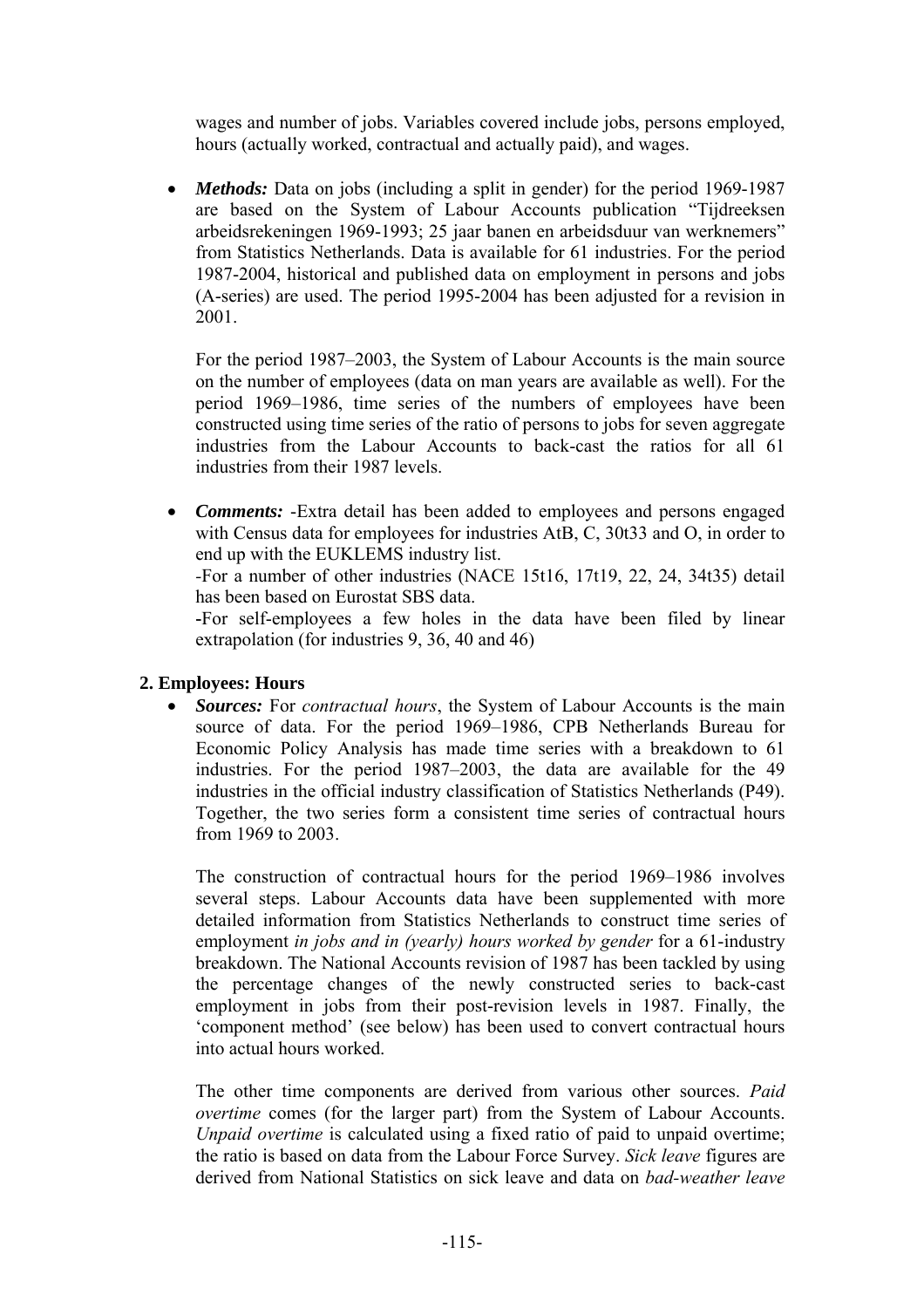comes from Production Statistics for the Construction Industry. Information on *strikes* is taken from Statistics Netherlands' strike-statistics. For each time component, industry concordance schemes have been constructed to link the specific industry classification used to either the P49 industry classification or the P61 industry classification.

Several time components - study leave, time spent on schooling and training, extra holidays for elderly workers - have not been accounted for. Short-time absence is put at 0,58% of the contractual hours in all years and in each industry.

- *Methods:* Statistics Netherlands has used a 'component method' for estimating hours worked by employees. The method takes the number of contractual hours as its starting point. It translates contractual hours into hours worked by adding or subtracting various time components. The time components added are paid and unpaid overtime; those subtracted are sick leave, pregnancy and maternity leave, parental leave, short-time absence, bad-weather leave, and hours lost due to strikes.
- *Comments:* Actual hours worked per job are the hours paid plus unpaid overtime less hours paid but not worked due to sick leave, pregnancy leave and maternity leave, parental leave, short-time absence, bad-weather leave, and strikes. Dividing total hours worked by the number of employees in the industry concerned yields hours worked per person.

-The weights to link the P49 industry classification to the EU KLEMS classification are based on the figures in the 61 industries classification and on even more detailed information in the System of Labour Accounts. Whenever possible, we have determined time series of weights rather than one single average to be used for the whole time period.

-Average hours worked per person of aggregate industries have been assumed the same for more detailed industries.

#### **3. Self-employed: Number and annual hours worked**

- *Sources:* System of Labour Accounts, Labour Force Sample Survey (LFSS) and Labour Force Survey (LFS)
- *Methods:* In constructing hours actually worked per self-employed several steps are taken. First, with the help of the tables from the Labour Force Sample Survey (LFSS) and Labour Force Survey (LFS) the number of self-employed per class of hours is determined for 10 industries. Second, per class of hours the midmark is determined. For the open class of hours, i.e. more than 45 hours per week, the value of 60 hours has been imputed. Third, by multiplying the midmark of a class of hours with the number of self-employed per class, the hours worked by self-employed per week is calculated. Fourth, the labour volume in hours worked per year is calculated by multiplying the hours worked per week by 48 weeks. This leads to a labour volume in annual hours worked by self-employed for the 10 industries, but only for a part of the time series: The LFSS provides information on hours worked by self-employed only for the years 1975, 1979, 1981, 1983 and 1985, the LFS for years 1988,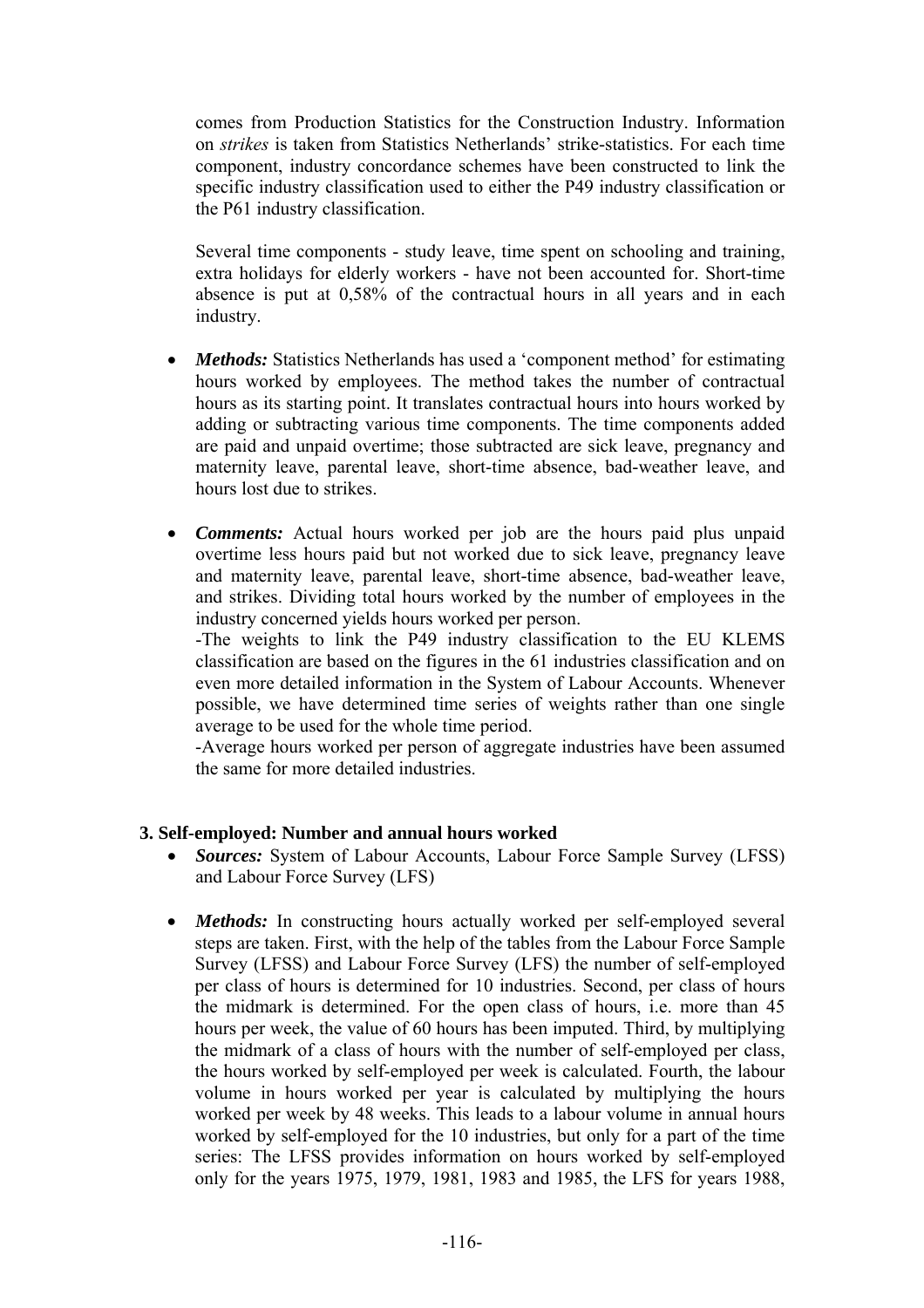1991 and 1996 onwards. For the database, all those steps are taken for the years before 1995. In the intervening years, values were estimated using simple interpolation.

For the years 1995-2001 information comes from the System of Labour Accounts, where hours actually worked are available based on National Accounts revision 1995. From 2001 onwards hours worked are also available yet based on National Accounts revision 2001. As it was preferred to construct a data series following conventions regarding the National Accounts revision 1995, the revision 2001 data were linked to the older data using simple linear extrapolation. This results in a time series of actual annual hours worked by self-employed for the years 1995–2003 using the P10 industry classification.

For adding the gender split (see labour componsition), the series of the number of self-employed in the 49 industry classification and of the annual hours worked by self-employed in P10 industry classification are converted to a 19 industry classification, by aggregating or by assuming the same composition as the higher aggregate respectively.

#### **4. Labour composition**

- *Employment and hours*
	- o *Sources:* System of Labour Accounts, Labour Force Sample Survey (LFSS) and Labour Force Survey (LFS)

#### o *Methods:*

*Number of hours worked by employees by gender* 

The methodology used for determining the labour volume in (actual) hours worked by gender for employees in the period 1970–2003 is to a considerable extent similar to the method described above. Again, adjustments, as a percentage of contractual hours, are defined per component separately for male employees and for female employees. Next to a labour volume in hours worked of employees by gender, the hours worked *per employee* by gender in the period 1970–2003 are calculated. For this exercise the following three building blocks are available:

-The labour volume in contractual hours worked for employees by gender in the period 1970–1987 for 61 industries.

-The labour volume in contractual hours worked for employees in the period 1987–1994 for 49 industries.

-The labour volume in hours worked for employees in the period 1995–2003 for 49 industries. This time series is available in The System of Labour Accounts

Now there are two problems. First, there was no information on the number of employees by gender in the period 1987–1994 and second, the time series labour volume 1995–2003 holds no information on gender.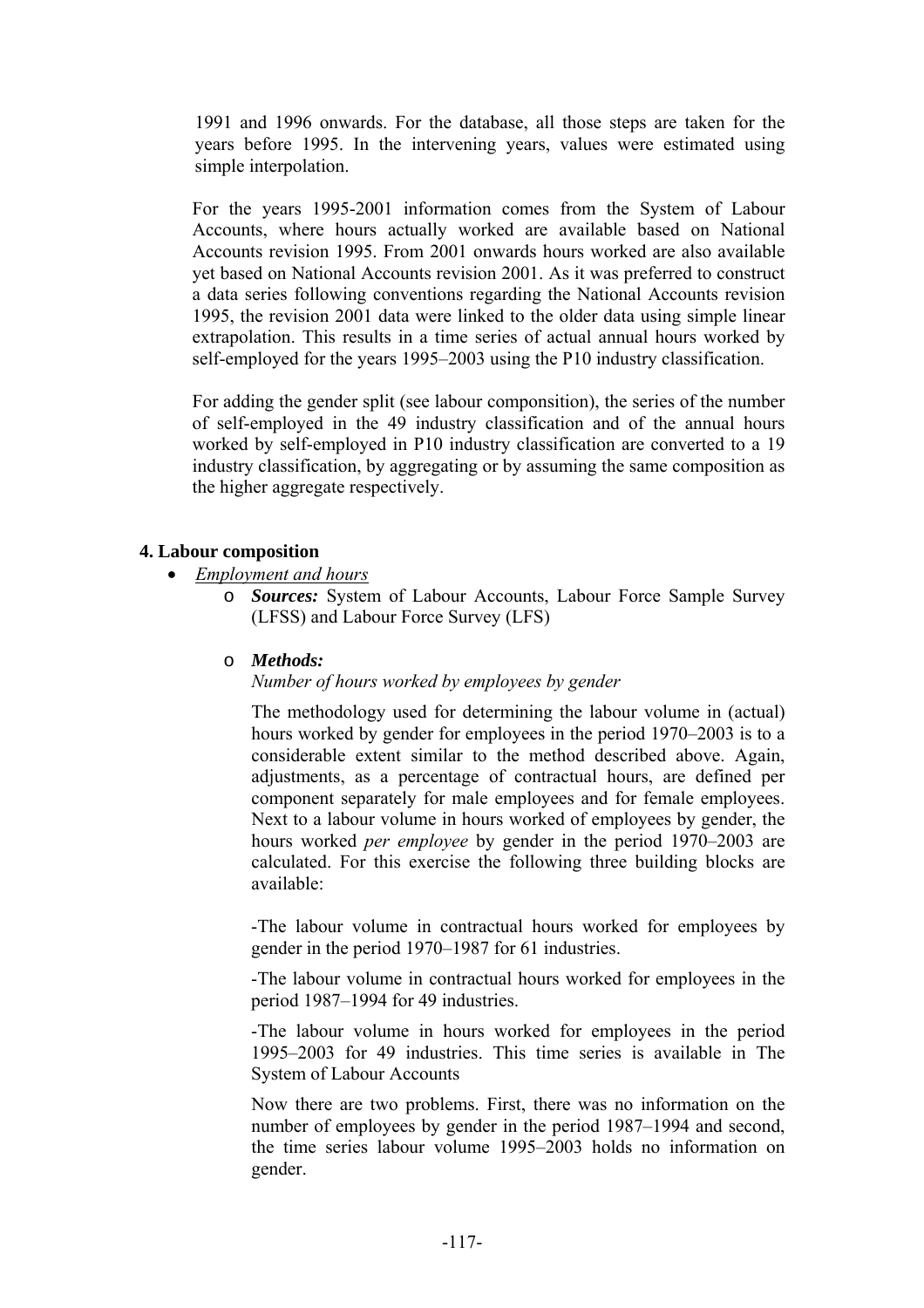With regard to the first problem; the ratio male/female from the number of jobs in that period is used as a proxy. This information is available from the System of Labour Accounts although based on an old industry classification. Therefore, this ratio is converted into a ratio based on the P49 industry classification. This ratio is applied to the time series of employees.

The hours worked in the period 1995–2003 should be broken down by gender. For solving this problem the following steps are taken. First, adjustments are made for both male and female employees based on a time series contractual hours from National Accounts. In this time series, no distinction is made by gender. In contrast to the labour volume in contractual hours, the labour volume in *hours paid by gender* is available. Accordingly, hours worked can be calculated by deducting the percentage from hours paid i.e. the components in money converted leave, paid overtime, unpaid leave and other are left out. In this way, the labour volume for female employees was determined. The labour volume for male employees was calculated by deducting the labour volume in hours worked of women from that of all employees.

Dividing the labour volume in hours worked by gender and the number of employees by gender results in the hours worked per employee by gender for 49 industries.

# *Number of hours worked by self-employed by gender*

As discussed, for adding the gender split the industry classification is converted to a 19 industry classification. The hours worked by gender are calculated using the shares male/female in persons and in hours worked available in the Labour Force Sample Survey (LFSS) and the Labour Force Survey (LFS).

*Comments:* Labour composition is available at the level of 19 industries. For lower levels we assumed the same composition as the higher aggregate.

# *Age and skill*

The allocation of hours worked per gender to three age classes and five skill levels of the workers has been derived form the LFSS for the years 1979 and 1985 and from the LFS for the period 1991–2003. This has been done for 19 industries, for employees and self- employed separately. The results are in the form of shares of each age-skill group in hours worked per gender. For the years between 1979 and 1985 and between 1985 and 1991, shares have been obtained by linear interpolation.

• *Compensation*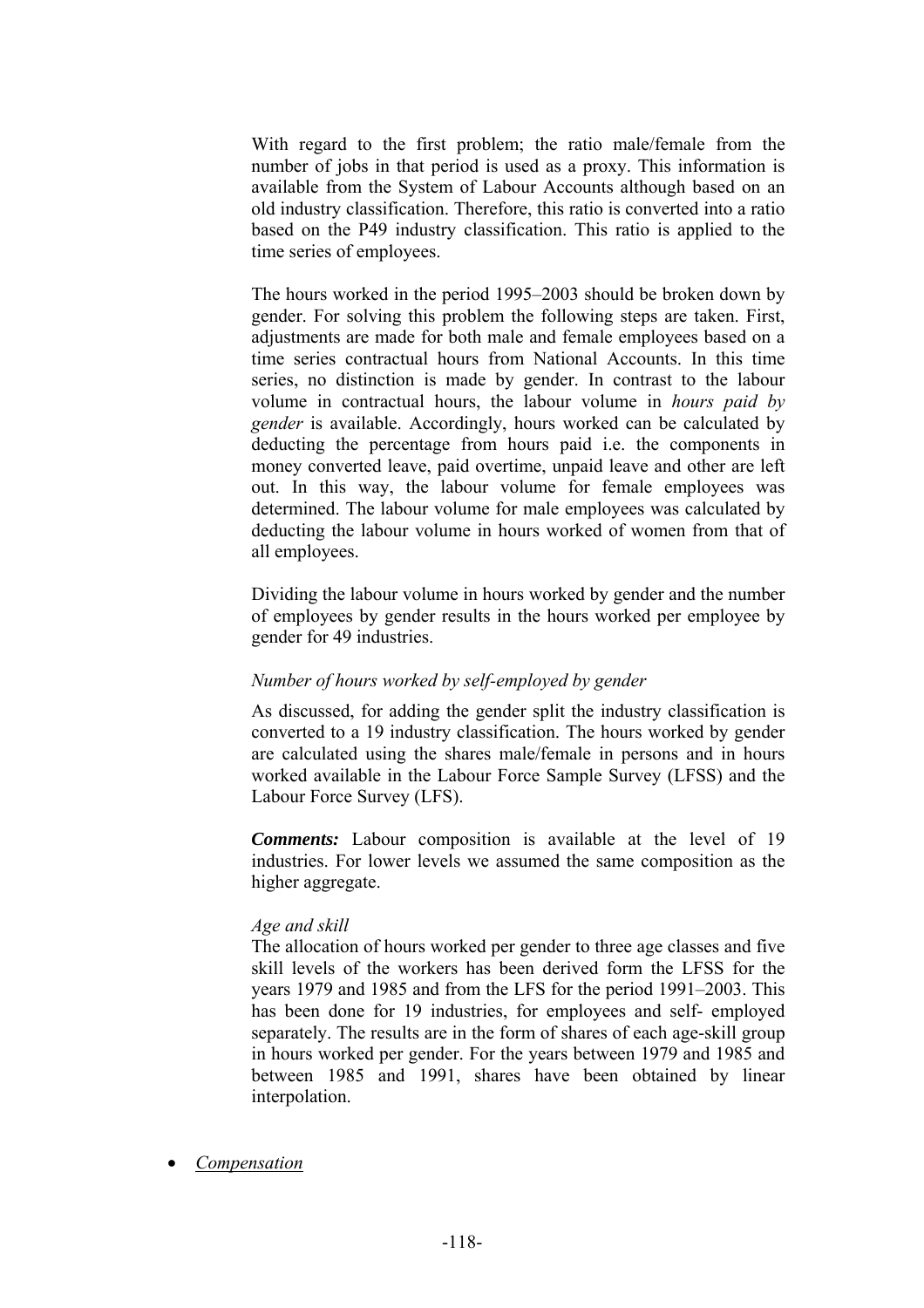- o *Sources:* Micro data on gross hourly wages per gender, age, skill, and industry are available for the years 1979, 1985, 1989, 1996, 1997, and 2002 from the Wage Structure Inquiry (Loonstructuuronderzoek, LSO) of Statistics Netherlands, and for the period 1992–2002 from the Inquiry of Work Conditions (Arbeidsvoorwaardenonderzoek, AVO) of the Ministry of Social Affairs and Employment.
- o *Methods:* On each sample, Mincer-type wage equations have been estimated, for five groups of industries, with a dummy variable for gender and fourteen dummy variables for age-skill combinations; old, unskilled, male workers constitute the reference group. The coefficients exhibit substantial variability over time as a result of small sample sizes. The variability has been reduced by adding the assumption that the change in the wage rate of the reference group coincides with the contractual wage change, independent information on which is available for three groups of industries. Residual variability has been reduced by inspecting the time series of coefficients thus obtained and manually adjusting them whenever deemed appropriate. The results of the LSOs for the years 1996, 1997, and 2002 have been used as a source of information for judging and eventually adjusting the AVO results but have been disregarded otherwise. The results for the period 1992–2002 are thus mainly based on the uninterrupted time series of AVOs. Gaps in the time series have been filled by linear interpolation of the adjusted coefficients. The results have been used to compute time series of wage ratios, the wage of an old unskilled man being set at one.
- o *Comments:*-Labour composition for wages is available at the level of 5 industries. For lower levels we assumed the same composition as the higher aggregate.

-The composition shares in wages of 2003 have been applied to wages in 2004 as well*.* 

# **WP3: Capital Accounts**

• *Main sources for GFCF* 

The data were newly constructed from original source data on investments by Statistics Netherlands (Internal calculations). As yet unpublished data from Statistics Netherlands, delivered October 24, 2006. Data before 2001 are not officially revised National account data.

# • *Methods: (for estimating industry \* asset)*

Description of method: Van den Bergen et al., 2005, *Measuring Capital in the Netherlands*, BPA-number: 2005-60-MOO, Statistics Netherlands, Voorburg/Heerlen. Publications in Dutch: Van den Bergen et al., 2005, *Eindrapport herziening kapitaalgoederenvoorraadstatistiek*, BPA-number: 2005-43-MOO, Statistics Netherlands, Voorburg/Heerlen, *Kapitaal in de*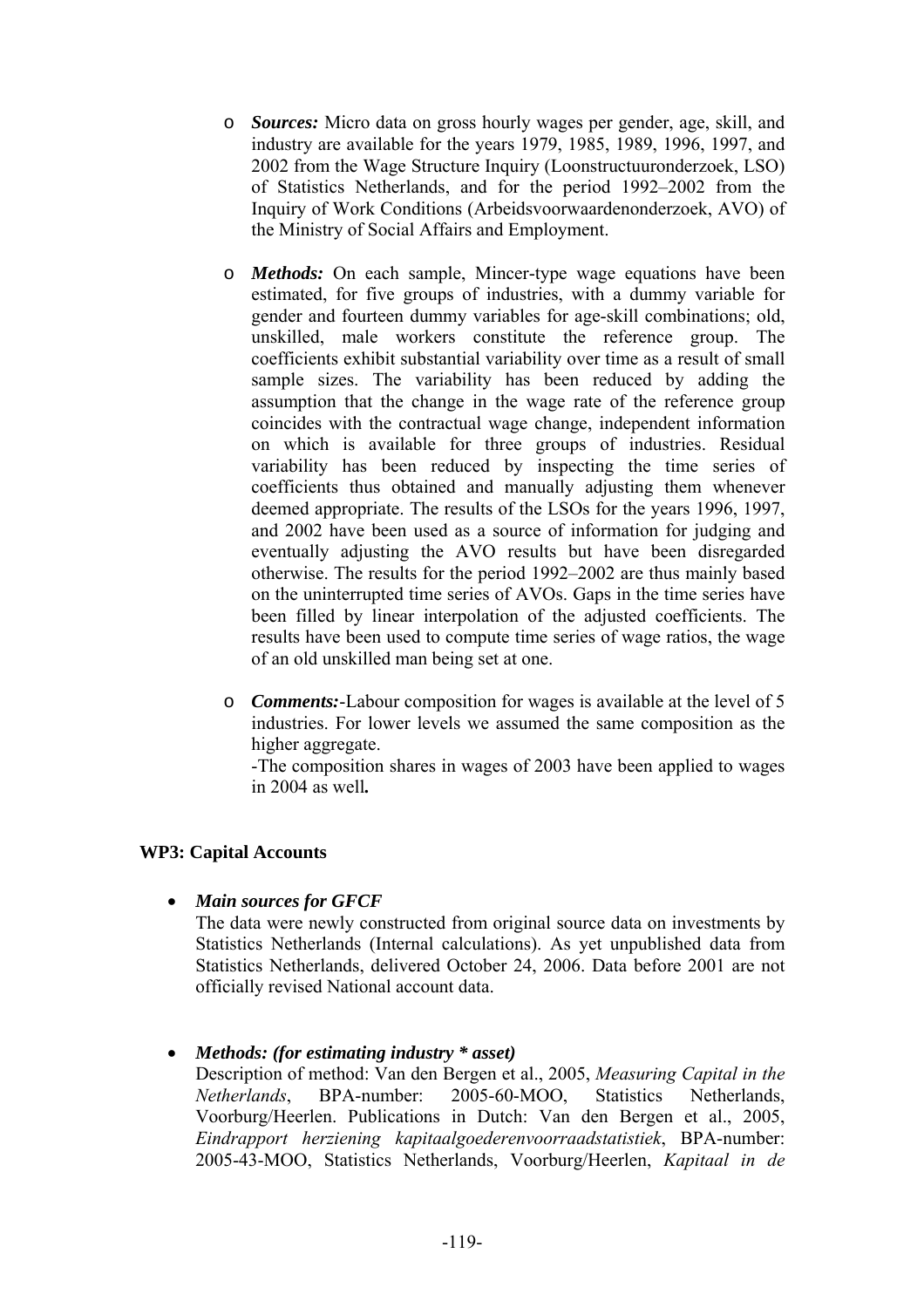*Nederlandse nationale rekeningen*, in: De Nederlandse economie in 2004, p. 126--37, Statistics Netherlands, Voorburg/Heerlen

# • *Definition of ICT assets*

An unresolved issue is the split of asset type 10, *Machines en installaties*, into *CT* and *OMach*. We use data on investment by product type as given by the CBS and assume that all communication equipment investment is made by industry 64. This assumption is reasonable given the way this data was collected by the CBS (firms outside industry 64 were not covered for this statistic). Data before 1987 on communication equipment is estimated by the supply approach using data on production, imports and exports (keeping the ratio of investment over domestic availability constant for the period before 1987). This is used to calculate the share of communication equipment in nonstructures investment by industry 64. The share of communication equipment in non-structures investment by all other industries is based on the average shares for France, Germany, UK and US, on an industry basis.

# • *Initial capital stock*

Net capital stock for 1952, using material from Korn en Van der Weide (1960), see the references.

# • *Comments*

-In each industry, asset type 14, *Overdrachtskosten op grond*, is to be allocated to RStruc, NRStruc, and Infra in proportion to the amounts of investment. Asset type 21,

-O*verdrachtskosten op niet-geproduceerde immateriele activa*, occurs only in industry 1, landbouw, and refers to milk quota. It is to be concorded solely to OGFCFI.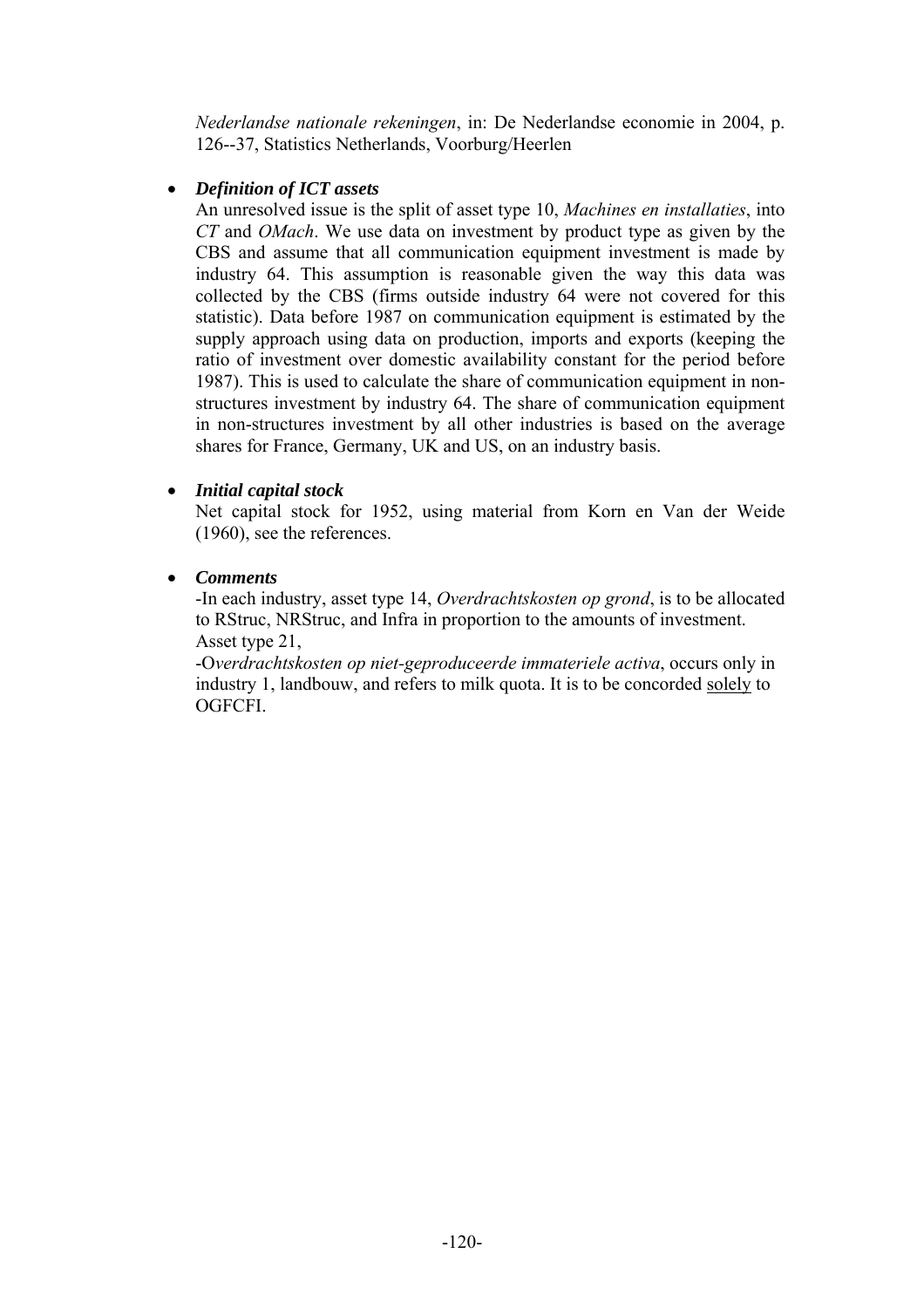# **Poland**

# **WP1: Inter-industry Accounts**

#### **1. NA data**

- *Nominal*
	- o *Sources:* -Data were provided by the Polish National Statistical Institute (PL NSI) at the NACE rev. 1 2-digit (60 industries) level.

-NACE industries 11-14 (Extraction of crude petroleum and natural gas and services, Mining of uranium and thorium ores, Mining of metal ores, and Other mining and quarrying) and 61-62 (Water transport and Air transport) are reported together.

-Data delivered include time series on gross output and gross value added at basic prices, intermediate input at purchaser prices as well as components of gross value added at current prices (no split of gross operating surplus into net operating surplus and consumption of fixed capital is possible).

-Data are FISIM-adjusted according to ESA'95 requirements.

-PL NSI provided the revised and FISIM-adjusted data for gross output and gross value added at the NACE 2-digit level (except the ones mentioned above) for the period 1995-1999 and 2002, at the level of 31 NACE industries in 2000, 2001 and 2003 and at 17 NACE industries in 2004. The gross value added components have been provided at the NACE 2-digit level (except the ones mentioned above) for the period 1995-1999 and 2002 and at 17 NACE industries for 2000-2001, 2003- 2004.

o *Comments:* In order to provide all data at 60 NACE industries, wiiw has made the following adjustments:

-For 2000 and 2001 gross value added and gross output have been estimated from the level of 31 NACE industries to 60 industries by using the linear interpolation of shares for 1999 and 2002. For 2003 (31 industries) the missing shares of 2002 (60 industries) have been applied. For 2004 (17 industries available) the shares of 2003 have been applied.

-For 2000-2001 and 2003-2004 the gross value added components have been calculated at the level of 60 industries by using the original A17 data and applying the weighted A60 shares of 1999 and 2002 to the years 2000-2001. For 2003 and 2004 the average shares of 1999- 2002 have been applied to the original data at A17. Gross operating surplus is calculated as the difference between total gross value added and the sum over all other components.

-Values for industry NACE 99 (Extra-territorial organizations and bodies) have not been included and are set to 0 by wiiw.

Data of NACE industries 11-14 are allocated to NACE 13to14 in the EUKLEMS database.

-Weights for 3-digit industries in EUKLEMS classification have been calculated using SBS data (Structural Business Statistics) from Eurostat covering the period 1995-2003. Missing data in these series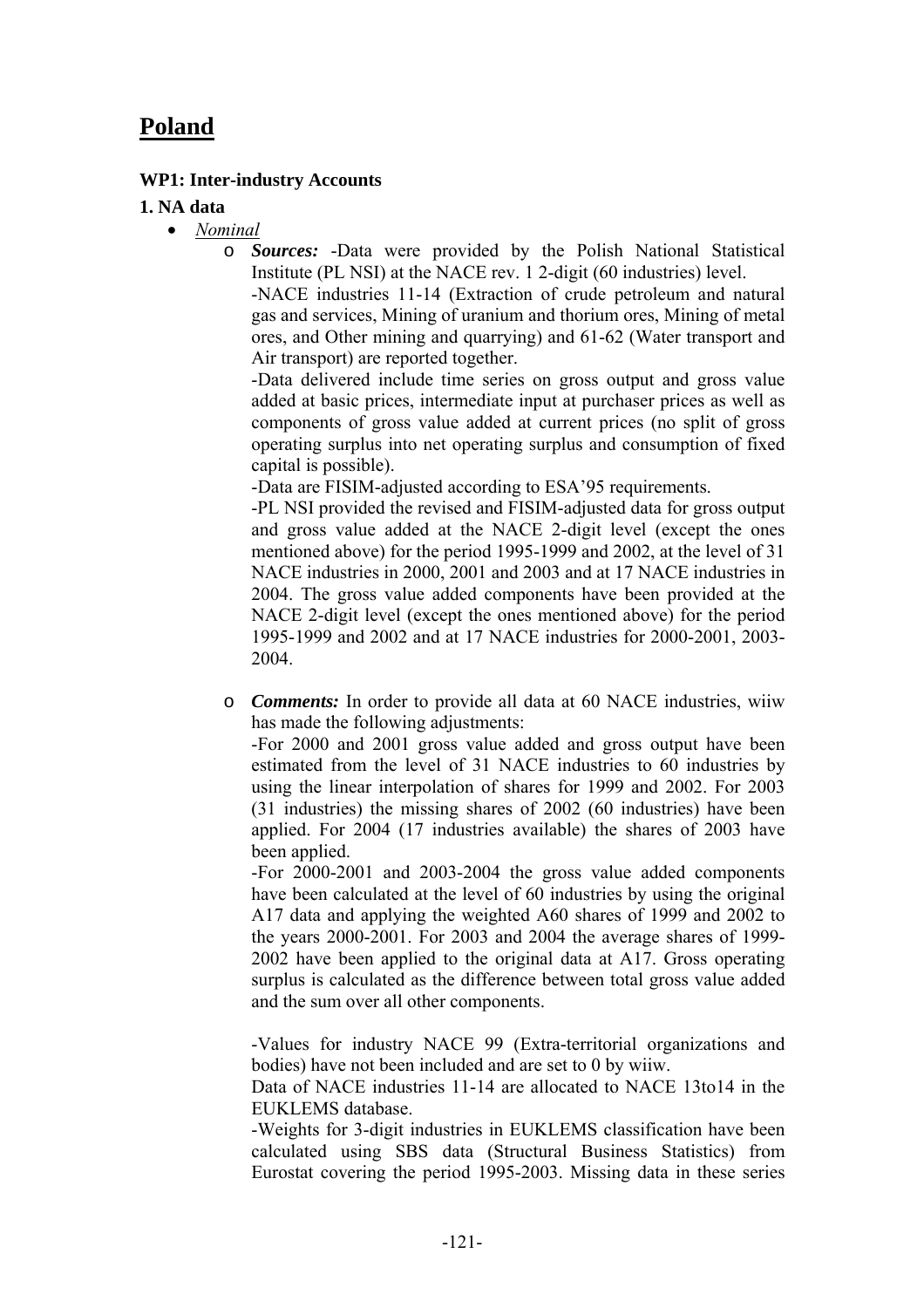have been imputed by various methods, mainly linear interpolation and calculation of trends; the respective variables have further been smoothed using 3-year moving averages. Table 1 presents the SBS indicators used for calculations of weights. To satisfy adding-up restrictions of components we calculated the shares of gross value added as the residual in a first step. To satisfy adding-up restrictions of gross value added and intermediate input the latter was calculated as residual.

-For industry NACE 92 (Recreational, cultural and sporting activities) no weights are available.

-Weights for NACE 61 and 62 have been calculated using data from the GGDC 60-industry database. wiiw used weights of value added for gross output, gross operating surplus, taxes and subsidies on production and of employment for compensation, wages and social contributions (A negative value of value added in 1997 was replaced by the average of 1996 and 1998).

-No weights are provided for NACE 11-14 as no original data are available.

Table 1 – Data for calculation of weights

| <b>EUKLEMS</b> |                                      |
|----------------|--------------------------------------|
| code           | SBS indicator                        |
| GObas          | 12120 Production value               |
|                | Calculated using data from GObas and |
| <b>I</b> lpur  | VAbas                                |
|                | 12140 Value added at basic prices    |
| <b>VAbas</b>   | (adjusted)                           |
| omp            | 13310 Personnel costs                |

For the time being variables like GOS and Net Taxes on production have not been disaggregated beyond the level as received from the Czech National Statistical Institute.

#### • *Volume*

o *Sources:* **-**Data are provided by the National Statistical Institute of Poland (PL NSI) at the NACE rev. 1 classification for 31 industries.

-Data delivered include time series on gross output, intermediate input and gross value added at constant previous-year prices.

-Data are available for the period 1996-2003 for 31 industries and in 2004 for 17 industries.

-Data are FISIM-adjusted according to ESA'95 requirements.

#### o *Comments:*

-In order to get gross value added and gross output at the level of 60 industries for 1995-2004, wiiw first calculated 2004 from 17 industries to 31 industries by applying shares of 2003. Then the shares from the nominal time series at 60 industries from 1995-2004 have been used to calculate constant previous-year data at 60 industries for this period.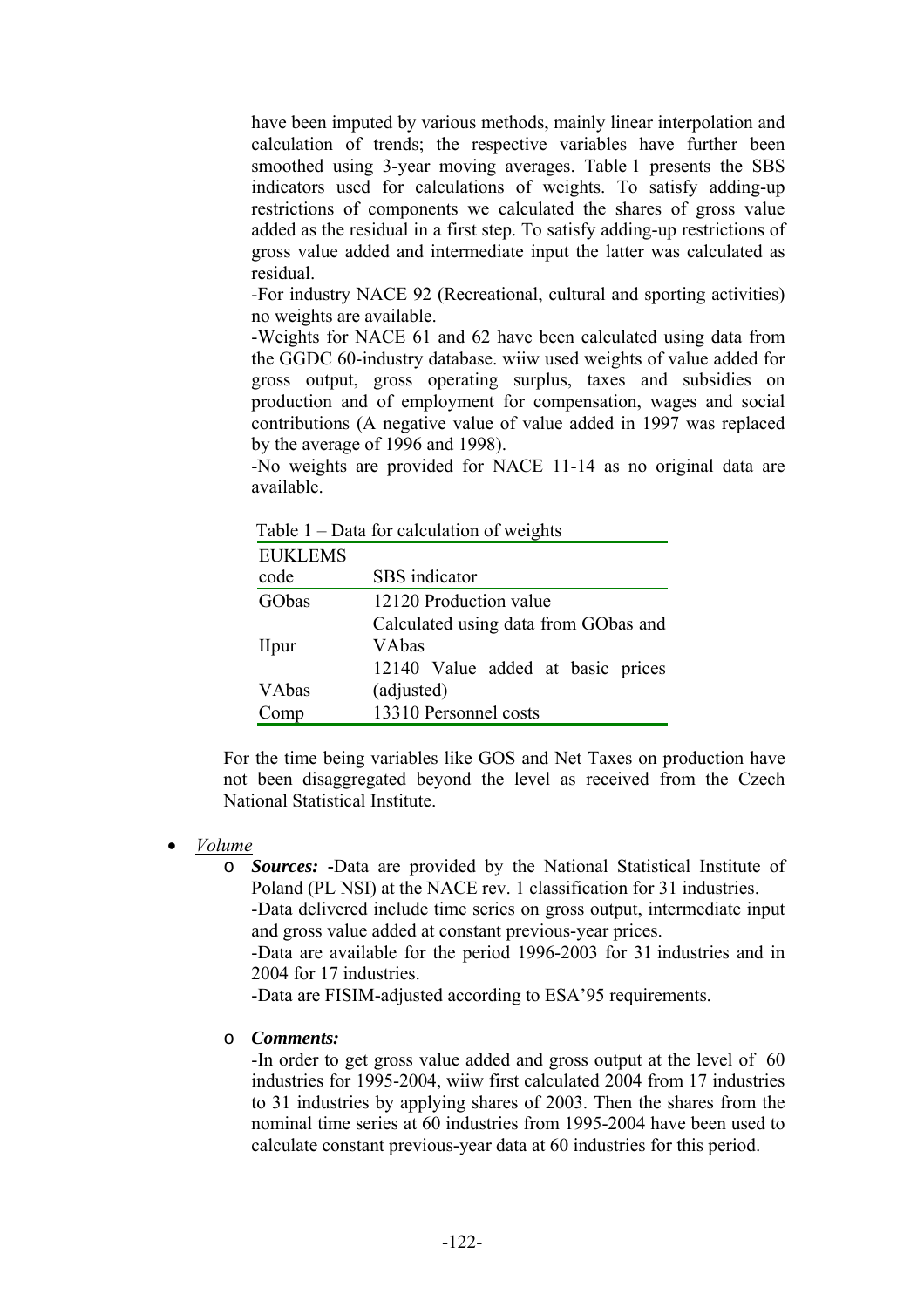-NACE industries 11-14 (Extraction of crude petroleum and natural gas and services, Mining of uranium and thorium ores, Mining of metal ores, and Other mining and quarrying) and 61-62 (Water transport and Air transport) are reported together.

-Values for industry NACE 99 (Extra-territorial organizations and bodies) have not been included and are set to 0 by wiiw.

Data of NACE industries 11-14 are allocated to NACE 13to14 in the EUKLEMS database.

-Weights for 3-digit industries in EUKLEMS classification have been calculated using SBS (Structural Business Statistics) data covering the period 1995-2003. Missing data in these series have been imputed by various methods, mainly linear interpolation and calculation of trends; the variables have further been smoothed using 3-year moving averages. Table 2 presents the SBS indicators used for the calculation of weights. For gross output and gross value added we used the weights calculated for the nominal series. To satisfy adding-up restrictions of gross value added and intermediate input, the latter was calculated as residual.

-Weights for NACE 61 and 62 have been calculated using (current) value added data from the GGDC 60-industry database (see description on the current data above).

-For industry NACE 92 (Recreational, cultural and sporting activities) no weights are delivered.

-No weights are provided for NACE 11-14 as no original data are available.

|                | $\sim$ $\sim$ www.ror very extend on $\sim$ $\sim$ $\sim$ |
|----------------|-----------------------------------------------------------|
| <b>EUKLEMS</b> |                                                           |
| code           | SBS indicator                                             |
| GObas          | 12120 Production value                                    |
|                | Calculated using data from GObas and                      |
| <b>I</b> lpur  | VAbas                                                     |
|                | 12140 Value added at basic prices                         |
| VAbas          | (adjusted)                                                |
|                |                                                           |

Table 2 – Data for calculation of weights

#### **2. SUT data**

- *Nominal*
	- o *Sources:* **-**Data are provided by the National Statistical Institute of Poland (PL NSI) at the NACE rev. 1 2-digit (60 industries) level and the CPA 2-digit (60 products) level before FISIM revision (including other items of revision).

-From the set of SUT provided only use tables at purchaser prices have been used further on.

-NACE industries 11-14 (Extraction of crude petroleum and natural gas and services, Mining of uranium and thorium ores, Mining of metal ores, and Other mining and quarrying) and 61-62 (Water transport and Air transport) are reported together.

-The period covered is 1996-2000.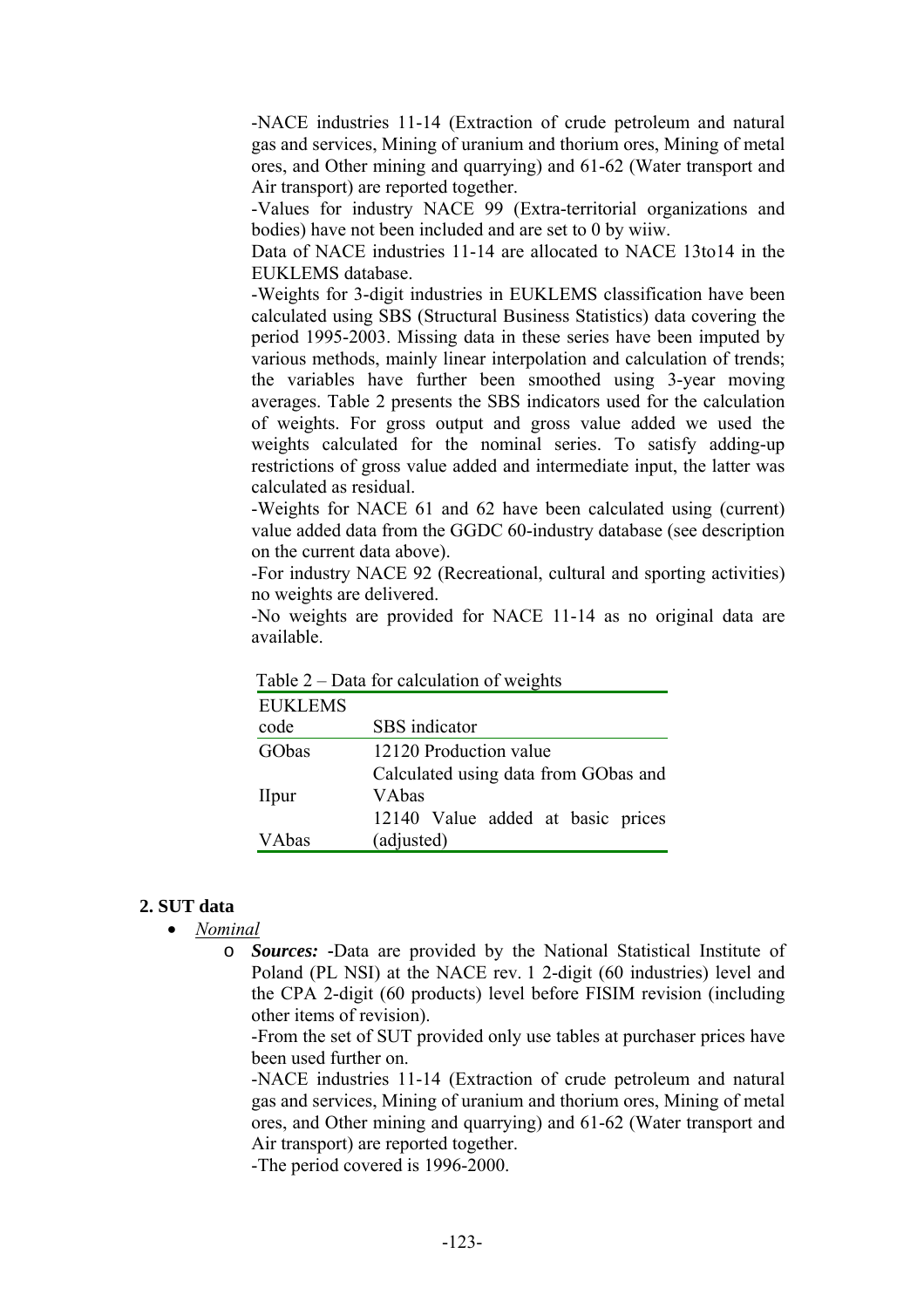-Use tables are not FISIM-adjusted. -Use tables are balanced with NA.

o *Comments:*

-Use tables for 1996-2000 have been FISIM-adjusted by wiiw by applying the intermediate input shares of these tables to the revised values of intermediate input at current prices from NA.

-Use tables for 1995 have been calculated by extrapolating shares of 1996 back to 1995 using the average growth rates of 1996-1998 and applying these to NA data. Similarly, use tables for 2001-2004 have been calculated by extrapolating shares of the use table 2000 using average growth rates of input shares 1998-2000.

-In NACE industry 95 (Private households with employed persons) which did not show up in use table but in NA data, we set the value of the NA data at the diagonal of the use table.

-Values for industry NACE 99 (Extra-territorial organizations and bodies) have not been included and are set to 0 by wiiw.

- *Volume*
	- o *Sources:* No original use tables at constant prices are available
	- o *Comments:* -Use tables for 1996-2004 have been constructed by wiiw applying input shares from nominal use tables to intermediate input from NA at constant previous-year prices.

# **WP2: Labour Accounts**

# **1. Employment**

• *Sources:* **-**Data were provided by the National Statistical Institute of Poland (PL NSI) at the NACE rev. 1 2-digit (60 industries) level. -NACE industries 11-14 (Extraction of crude petroleum and natural gas and services, Mining of uranium and thorium ores, Mining of metal ores, and Other mining and quarrying) and 61-62 (Water transport and Air transport) are reported together. -The data delivered include time series (1995-2004) for employed persons,

employees and self-employed in persons.

-The period covered is 1995-2004.

• *Methods:* The employment data (in persons) are National Accounts data delivered by PL NSI. The NA data are constructed by PL NSI in the following way: The basis for the employment and hours worked data in the Polish National accounts provided by the Polish Central Statistical Office are the yearly establishment surveys and estimates on those employed in agriculture. Thus, in the case of Poland, LFS data are not used to construct NA employment data. The survey data are adjusted to the ESA'95 methodology in the process of constructing National Accounts. Data concerning persons employed on private farms in agriculture were estimated with the use of the results of the agricultural census conducted in June 1996.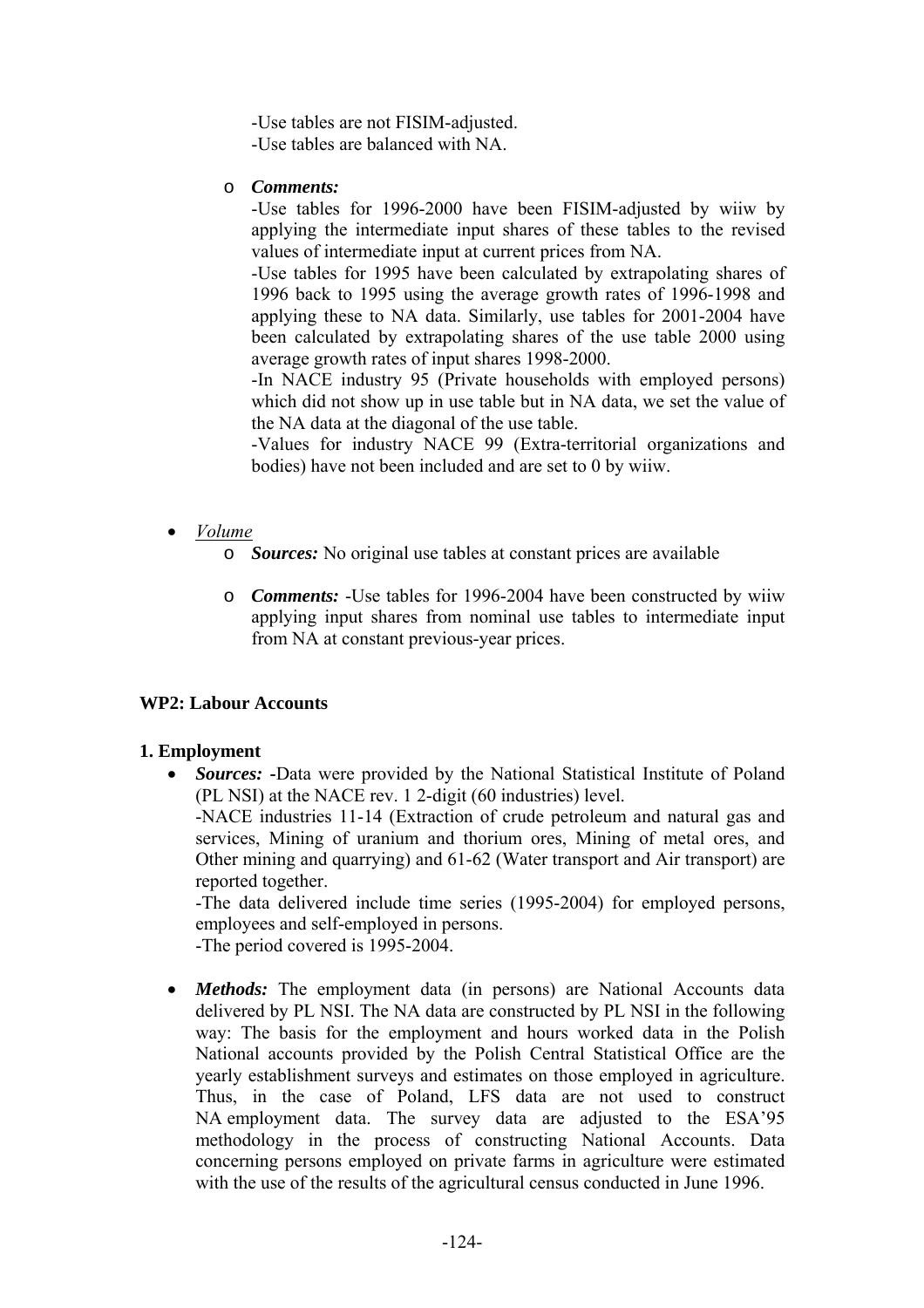• *Comments:* The following adjustments have been made by wiiw:

-wiiw corrected employment figures for NACE 1 (Agriculture) in 2003-2004 due to changes in the agricultural census 2002. The figures for the employed, employees and the self-employed had fallen considerably and were recalculated with growth rates from the new census employment figures.

-Growth rates of full-time equivalents figures were used to calculate employment figures for the NACE industries 60 (Land transport), 61-62 (Water and air transport) and 63 (Supporting transport; travel agencies).

-Employment figures in NACE 67 (Activities auxiliary to financial intermediation) in 1999 and 2000 turned out to be an outlier and were removed by linear interpolation.

-Since no NA figures were available for NACE 95 (Private households with employed persons), LFS employment data were used for that particular industry to be consistent over workpackages.

-Weights for NACE 92 (Recreational, cultural and sporting activities) are not available; weights for NACE industries 61 (Water transport) and 62 (Air transport) were taken from the GGDC 60-industry database.

-Furthermore wiiw decided not to split up the data for NACE 11-14 as no original data were available.

-Weights for the employed, employees and self-employed have been constructed using Eurostat Structural Business Statistics (SBS) indicator 16110: Number of persons employed.

# **2. Hours**

• *Sources:* **-**Data are provided by PL NSI at the NACE rev. 1 2-digit (60 industries) level.

-NACE industries 11-14 (Extraction of crude petroleum and natural gas and services, Mining of uranium and thorium ores, Mining of metal ores, and Other mining and quarrying) and 61-62 (Water transport and Air transport) are reported together.

-The data delivered include time series (1995-2004) on annual hours worked per industry for employees only.

-The period covered is 1995-2004.

- *Methods:* The main source of the NA data is the yearly establishment survey.
- *Comments:* The following adjustments have been made by wiiw:

-Hours worked have been calculated using total annual hours per industry divided by the number of employees. Since no information is available at the 3-digit level, it is assumed that hours worked per employee in 3-digit industries equal those at the 2-digit level.

-Hours worked in 1995 and 1996 were assumed to be equal to 1997.

-Estimations of hours worked of self-employed were not satisfactory/reliable and have not been included.

-Since no NA figures were available for NACE 95 (Private households with employed persons) we used LFS data for that particular industry: construction of data was done by using usual weekly hours of work multiplied by 52 weeks. -For reasons of consistency with other workpackages wiiw decided not to split up the data for NACE 11-14.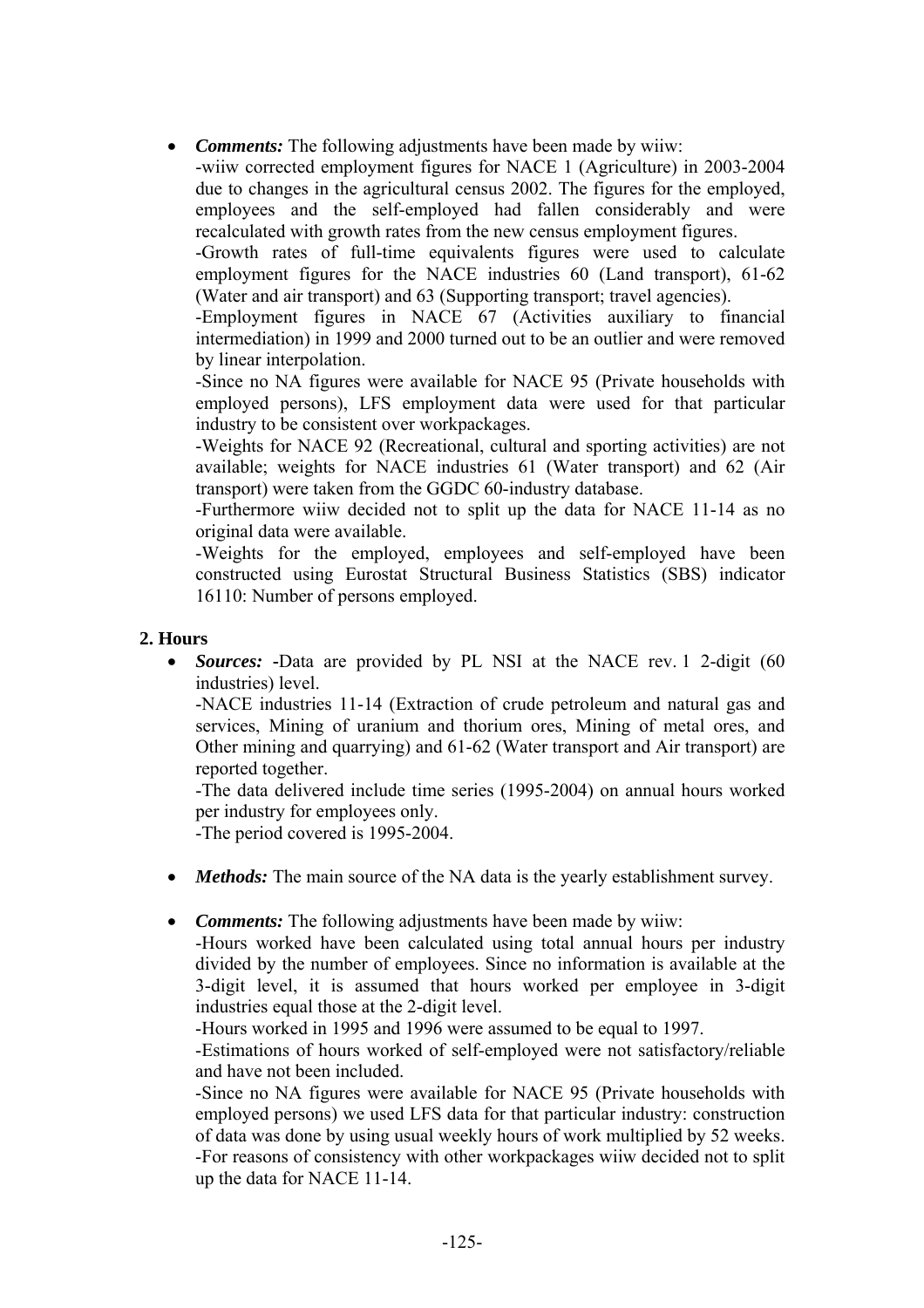-Hours worked in NACE 67 (Activities auxiliary to financial intermediation) in 2000 turned out to be an outlier and have been constructed by linear interpolation.

-Since levels of hours worked were inconsistently low or volatile over time we had to make use of LFS data on hours worked to adjust the final level of hours worked data in NACE sectors 01, 02, 67, 73, 80, 75, 91, 93.

-Hours actually worked per self-employed were calculated using the ratios of hours per self-employed to hours per employee in each NACE 60 sector which were available for the Czech Republic, the Slovak Republic and Hungary. The averages of the sectoral ratios of these three countries were applied.

-Hours worked of total employed were calculated as a weighted average of hours worked per employee and hours worked per self employed.

#### **3. Labour composition**

- *Employment (or hours)*
	- o *Sources: -*Data are taken from Eurostat Labour Force Survey data, 2nd quarter of each year, at the NACE rev. 1 2-digit (60 industries) level for the years 2004-2005 and at the NACE rev. 1 1-digit (17 industries) level for the years 1998-2003.

-The data provided include time series on employed persons, employees and self-employed broken down by industries, gender, age groups (five year cohorts) and educational groups (high, medium and low according to the ISCED 1-digit classification).

-The period covered is 1998-2005.

# o *Methods:-*

o *Comments:* For the specific requirements of the project the following adjustments have been made by wiiw:

-Data not including information on industry have been allocated within sex, age and educational categories using available industry shares.

-Data not including information on education have been allocated to the lowest educational category.

-Since data at NACE 2-digit level are available only from 2004 onwards, wiiw split up NACE industry D (Manufacturing) into EUKLEMS categories 3 (Consumer manufacturing) to 5 (Investment manufacturing), as well as NACE industry I (Transport, storage and communications) into EUKLEMS categories 8 (Transport) and 9 (Communications).

-Missing data for one year have been calculated by linear interpolation. -Data at the beginning (1998) or end of the period (2005) have been calculated applying the shares of the respective categories of the following (1999) or previous year (2004), respectively.

- Labour composition is available at the level of 15 industries. For lower levels we assumed the same composition as the higher aggregate.

-The composition shares in employment of 2000 have been applied to employment in 1995-1999 as well.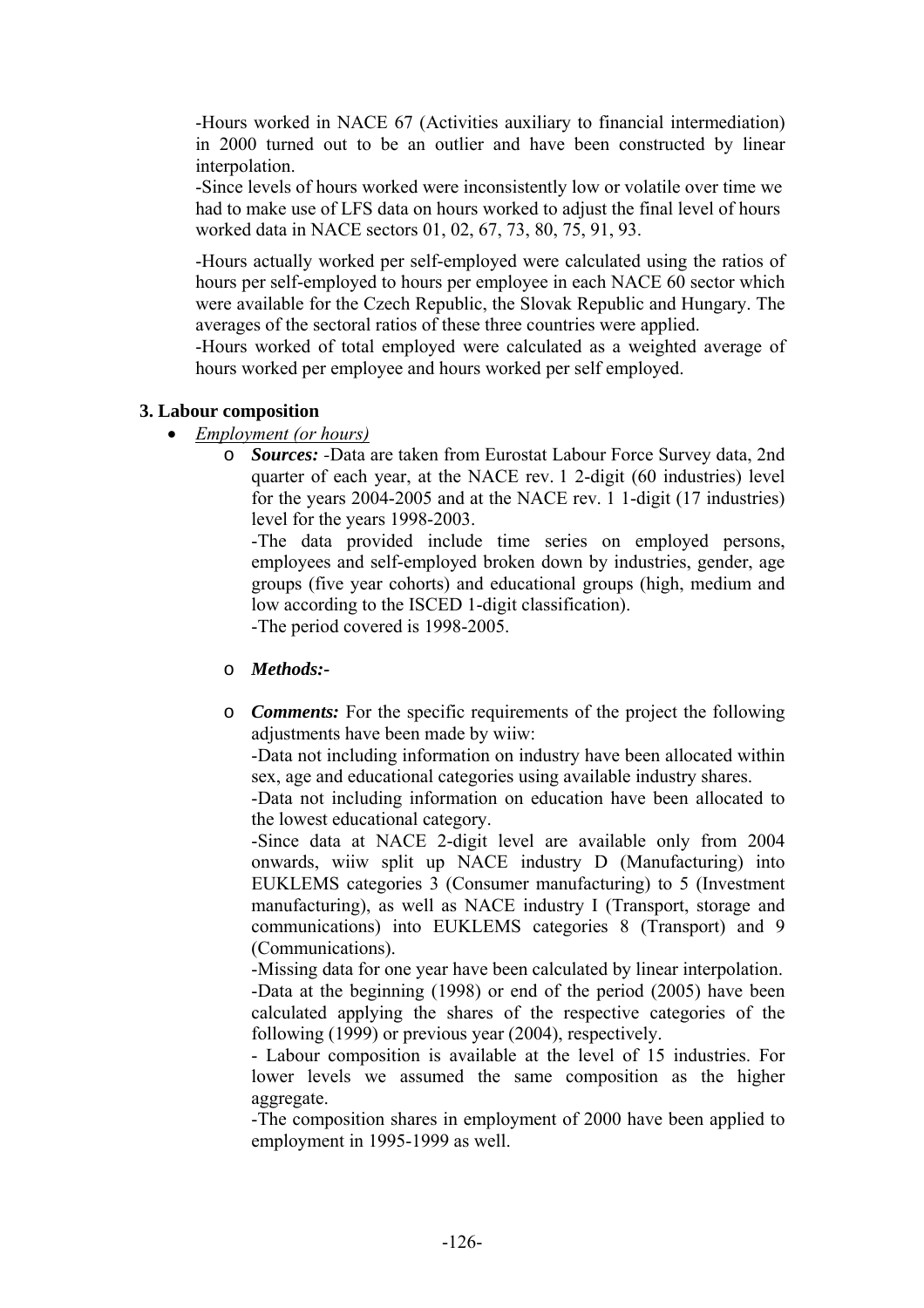- *Compensation*
	- o *Sources:* -Data are provided from PL NSI at the NACE rev. 1 1-digit level (17 industries except industry Q, Extra-territorial organizations and bodies).

-Data include information on gross monthly earnings of full-time employees by educational attainment level (eight national education categories which have been allocated to the ISCED 1-digit categories highly, medium- and low-educated), age (ten year age cohorts), and gender.

-Data are provided for the years 1999, 2001, 2002 and 2004.

o *Methods:* Data are based on the Structural Earnings Survey (SES) data (gross monthly earnings of full-time employees).

o *Comments:* The following adjustments have been made by wiiw: -Original SES data were available for the years 1999, 2001, 2002 and 2004. Data for 2000 and 2003 were calculated by linear interpolation. -Structural wage data of the year 1999 were used for 1998.

-Original SES data were available with breakdowns by industries and gender, by age groups and gender as well as by educational groups and gender. wiiw used the ratios of wages of highly, medium- and loweducated men and women to total wages by gender to calculate educational breakdowns for wages by industries. The ratios of male and female wages in age groups to total wages by gender were used to estimate a further split-up by gender.

-Since SES data are only available for NACE 1-digit industries, wiiw used additional data on 'Average monthly gross wages' from PL NSI to split up manufacturing industries (D) as well as NACE industry I (Transport, storage and communications).

- The composition shares in wages of 1998 have been applied to wages in 1995-1997 as well.

- Labour composition is available at the level of 15 industries. For lower levels we assumed the same composition as the higher aggregate.

# **WP3: Capital Accounts**

• *Main sources for GFCF* 

-Data on GFCF at current and constant previous-year prices were delivered by the Polish National Statistical Institute (PL NSI) at the NACE rev. 1 2-digit (60 industries) level for the period 1995-2004.

-For being consistent over workpackages NACE industries 11-14 (Extraction of crude petroleum and natural gas and services, Mining of uranium and thorium ores, Mining of metal ores, and Other mining and quarrying) and 61- 62 (Water transport and Air transport) are reported together.

-The following asset breakdown is available: AN.1111 Residential buildings (RStruc) which is only reported in industry NACE 70 (Real estate activities), AN.1112 Other buildings and constructions (OCon), AN.11132 Machinery and technical equipment (Mach), AN.11131 Transport equipment (TraEq),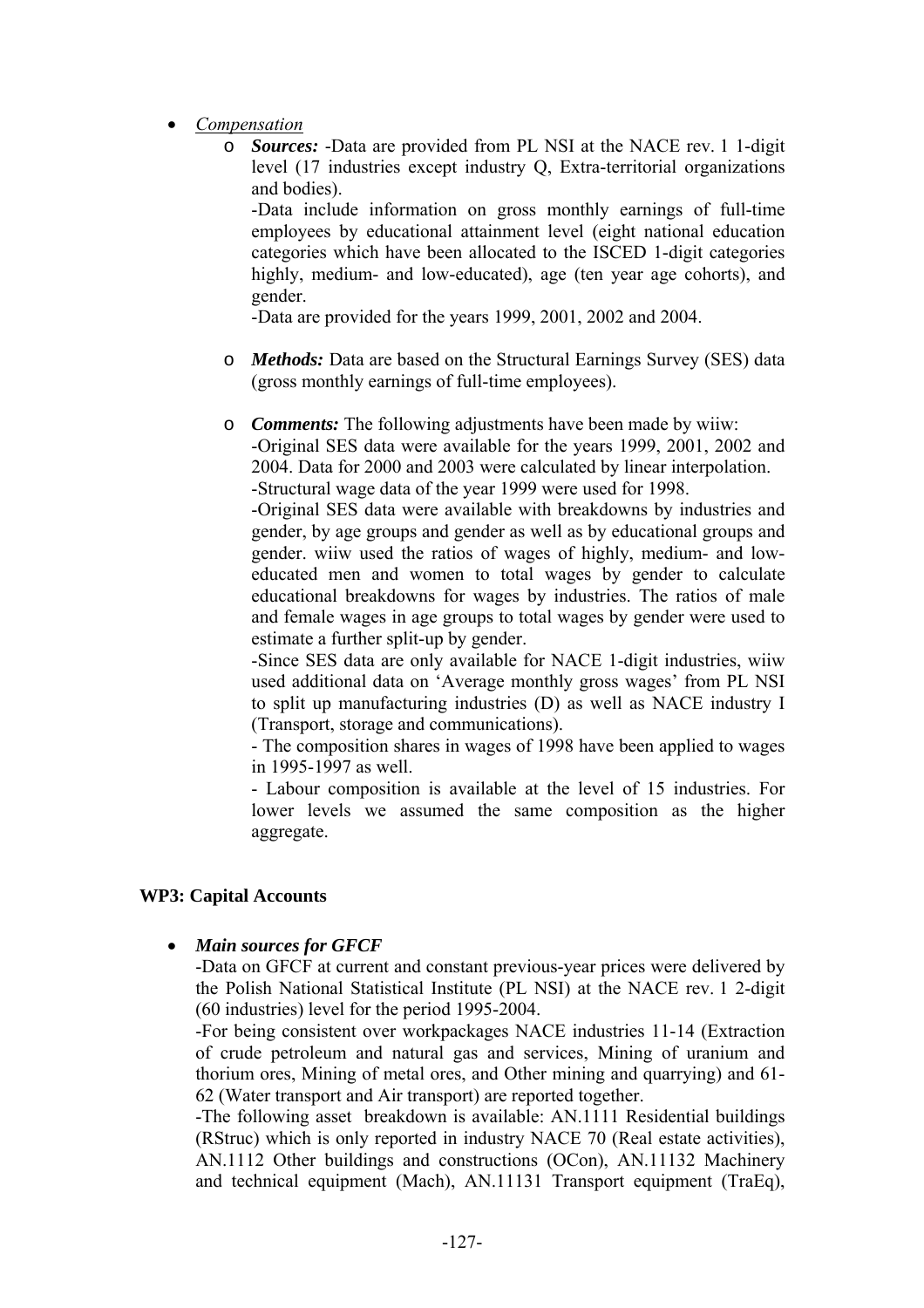AN.1114 Cultivated assets (OGFCFT), and AN.112 Total intangibles (GFCFI). Thus there is no information provided on IT, CT and Software.

-Data are available for the period 1995-2004 at current prices and for the period 1996-2004 at constant previous-year prices.

-Data on investment are available for the period 1995-2002 at current prices for the same asset types and industries. Capital stock data are calculated at the basis of the investment data.

### • *Methods: (for estimating industry \* asset)*

-For consistency with capital stock data (which are calculated from investment data) wiiw replaced GFCF data by investment data in case GFCF was zero and investments were positive. For 2003 and 2004 no investment data are available and wiiw replaced these by the mean over the whole period. -NACE industries 95 and 99 are not reported and set to 0 by wiiw.

#### • *Definition of ICT assets*

Information on IT, CT and Software is not available.

#### • *Initial capital stock*

-Data on gross capital stock (GCS) at current and constant prices were provided by PL NSI at the NACE rev. 1 2-digit (60 industries) level for the period 1995-2003.

-NACE industries 11-14 (Extraction of crude petroleum and natural gas and services, Mining of uranium and thorium ores, Mining of metal ores, and Other mining and quarrying) and I (Transport, storage and communications) are reported together.

-Industries NACE 60-64 have been split by wiiw (using investment outlays data and the PIM method).

-In industry NACE 70 asset type Buildings and constructions was split into asset types Residential buildings (RStruc) and Other buildings and construction (OCon) by wiiw, using investment outlays and the PIM method.

-Capital stock estimations by PL NSI are based on investment data. However, there appear large differences between the series on investment data and that on gross fixed capital formation (which include the hidden economy, VAT fraud and capital repairs according to NA definitions). We therefore adjusted the level of the capital stock data by using the 3-year moving average of the ratio of GFCF/Investment data by industry and asset type.

• *Weights* 

-Values for NACE industry 11-14 are reported together; no weights are specified to guarantee consistency over workpackages.

-For industry NACE 92 (Recreational, cultural and sporting activities) weights are not available.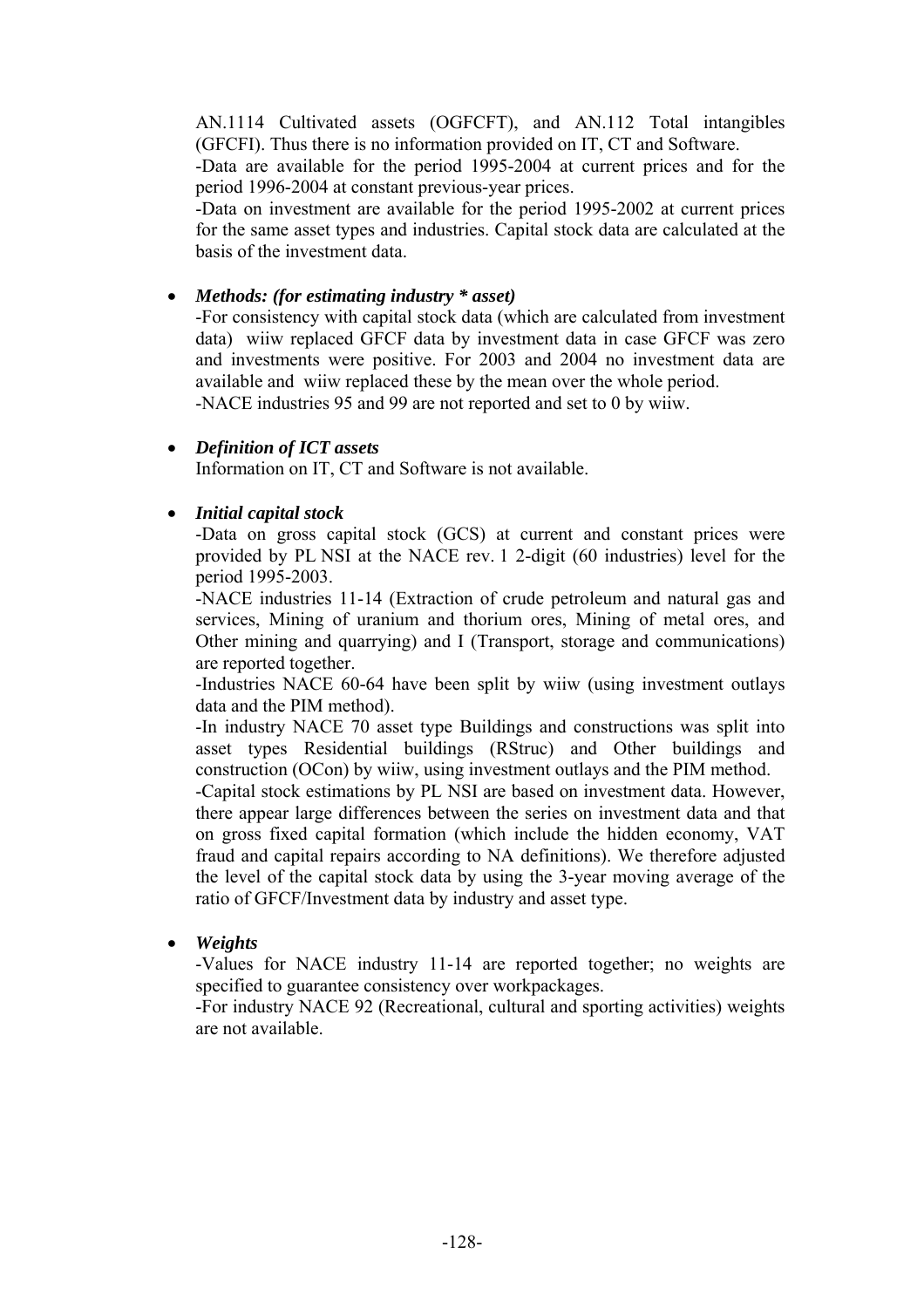# **Portugal**

### **WP1: Inter-industry Accounts**

#### **1. NA data**

- *Nominal*
	- o *Sources:* We took Gross Output, Intermediate Inputs and Value Added from a set of Use tables from Statistics Portugal (INE). These tables run from 1995-2003 and are at the A30 level. Labour compensation has been taken from National Accounts data (combined 2 sets, one for 1995-1999, one for 1999-2003). 2004 has been extrapolated with very aggregate and preliminary National Accounts data.
	- o *Comments:* The Use tables have been used because this is the only consistent data available for the whole 1995-2003 period. There are also two sets of National Accounts data available (1995-1999 and 2000-2002), both at the A60 level. Problem is that there is a break between the two sets and no overlap year available. So these two sets of NA data have been used to add detail to the data from the Use tables. For a few industries not even the A60 level is enough detail. When this happens (so for 3-digit NACE industries), Eurostat Structural Business Statistics (SBS) data has been used to add extra detail.

-Eurostat Structural Business Statistics (SBS) data had data up to 2003. For 2004 shares needed to add detail have been assumed the same as in 2003.

-A third comment concerns the consistency between the Labour compensation data (which is taken from the National Accounts) and the data taken from the Use tables. With National Accounts data we have calculated Compensation-Value Added ratio's and applied these to the Value Added data from the Use tables.

-A final comment concerns Labour compensation data for 2004. The National Accounts data runs from 1995-2003. For 2004 no Labour compensation data was available and thus 2003 Labour Compensation data has been extrapolated with the 2003-2004 value added trend.

- *Volume*
	- o *Sources:* We took Gross Output, Intermediate Inputs and Value Added from the same set of Use tables as those that where used for the current price data. These tables run from 1995-2003 and are at the A30 level. 2004 has been extrapolated with very aggregate and preliminary National Accounts data.
	- o *Comments:* When extra detail was needed prices from higher aggregates have been used, combined with the nominal figures this led to the required volume data. 2004 has been extrapolated with very aggregate and preliminary National Accounts data.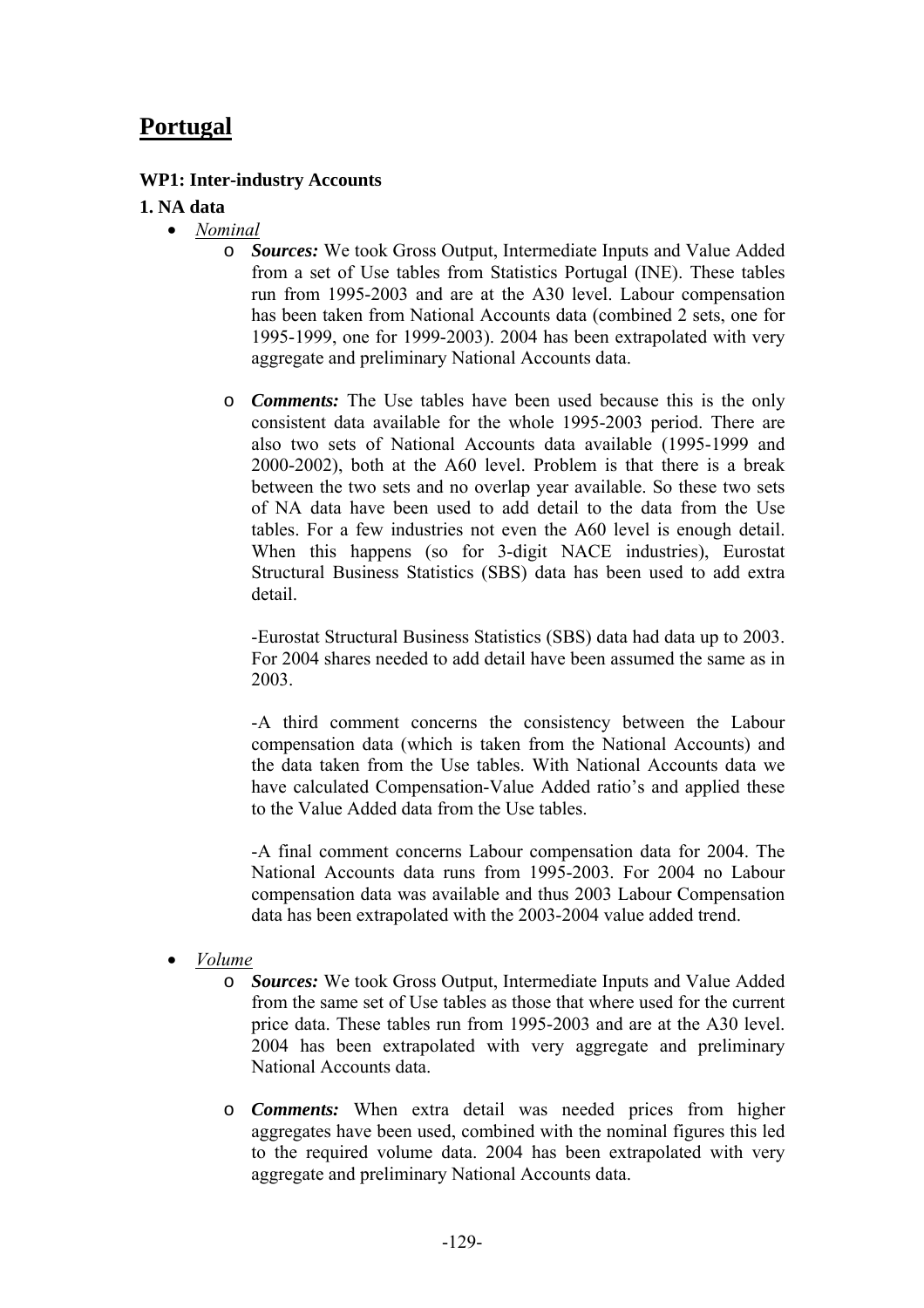# **2. SUT data**

- *Nominal*
	- o *Sources:* Detailed Use tables have not been processed yet.
	- o *Comments:*

# • *Volume*

- o *Sources:* Detailed Use tables have not been processed yet.
- o *Comments:*

# **WP2: Labour Accounts**

# **1. Employment**

• *Sources:*

All Employment data was received from Statistics Portugal. The 1995-2002 data (divided in two sets, 1995-1999 and 1999-2002) is available at the A60 level. 2003 has been extrapolated with the 2002-2003 trends of Employment data, which was available at the A30 level. 2004 has been extrapolated with the 2003-2004 Employment trends of broad sectors, 12 sectors, most detail was in services

# • *Methods:*

For Employment there was a break in the National Accounts series as well (between 1999 and 2000), but as there was an overlap year available Employment could be linked.

For a few industries not even the A60 level is enough detail (i.e. 3 digit NACE industries). When this happens, Eurostat SBS data has been used to add extra detail. The Eurostat Structural Business Statistics (SBS) database had data up to 2003. For 2004 shares needed to add detail have been assumed the same as in 2003.

# • *Comments:*

# **2. Hours**

• *Sources:*

Hours worked have been based on a combination of 3 sources. First, for Manufacturing there was pretty detailed 1999-2002 data from the Eurostat Structural Business Statistics (SBS). Second, International Labour Organisation (ILO) has data on hours worked for broad sectors for 1994. And finally, for years where there was no Eurostat or ILO data, we have extrapolated the data using Total Economy Database hours from the GGDC.

# • *Methods:*

Ratios of the ILO broad sectors over the manufacturing sector have been calculated. This 1994 ratio has assumed the same for other years and has been applied to the Total Manufacturing figures from Eurostat.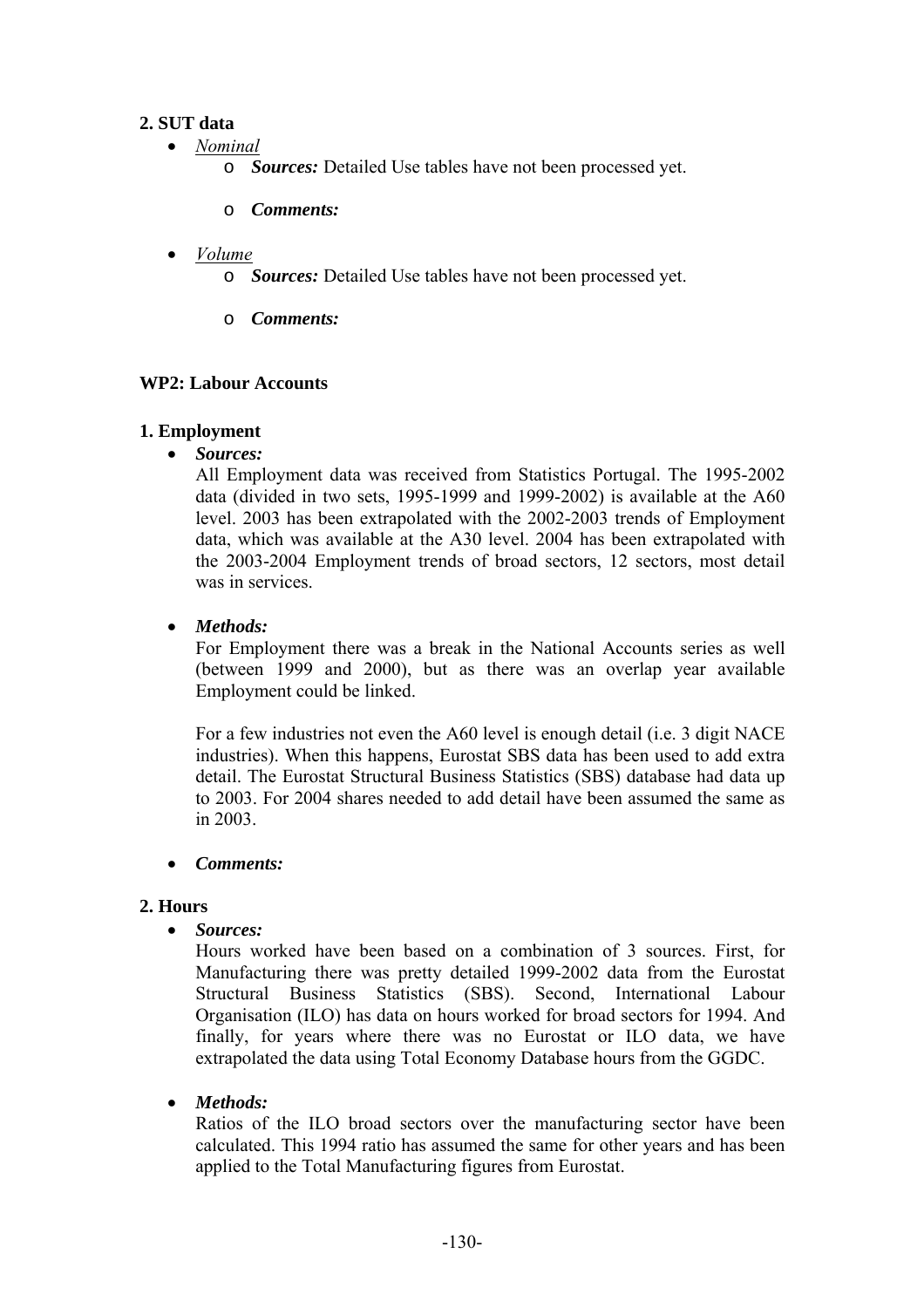# • *Comments:*

As the Hours worked data (for Persons engaged) was only available at the A31 level, average hours has been calculated at the A31 level. For more detailed industries, the closest higher aggregate average hours worked has been used.

# **3. Labour composition**

- *Employment (or hours)*
	- o *Sources:* Not Available
	- o *Methods:* Not Available
	- o *Comments:* Not Available
- *Compensation*
	- o *Sources:* Not Available
	- o *Methods:* Not Available
	- o *Comments:* Not Available

# **WP3: Capital Accounts**

- *Main sources for GFCF* : Not Available
- *Methods: (for estimating industry \* asset)*
- *Definition of ICT assets*
- *Initial capital stock*
- *Weights*
- *Comments*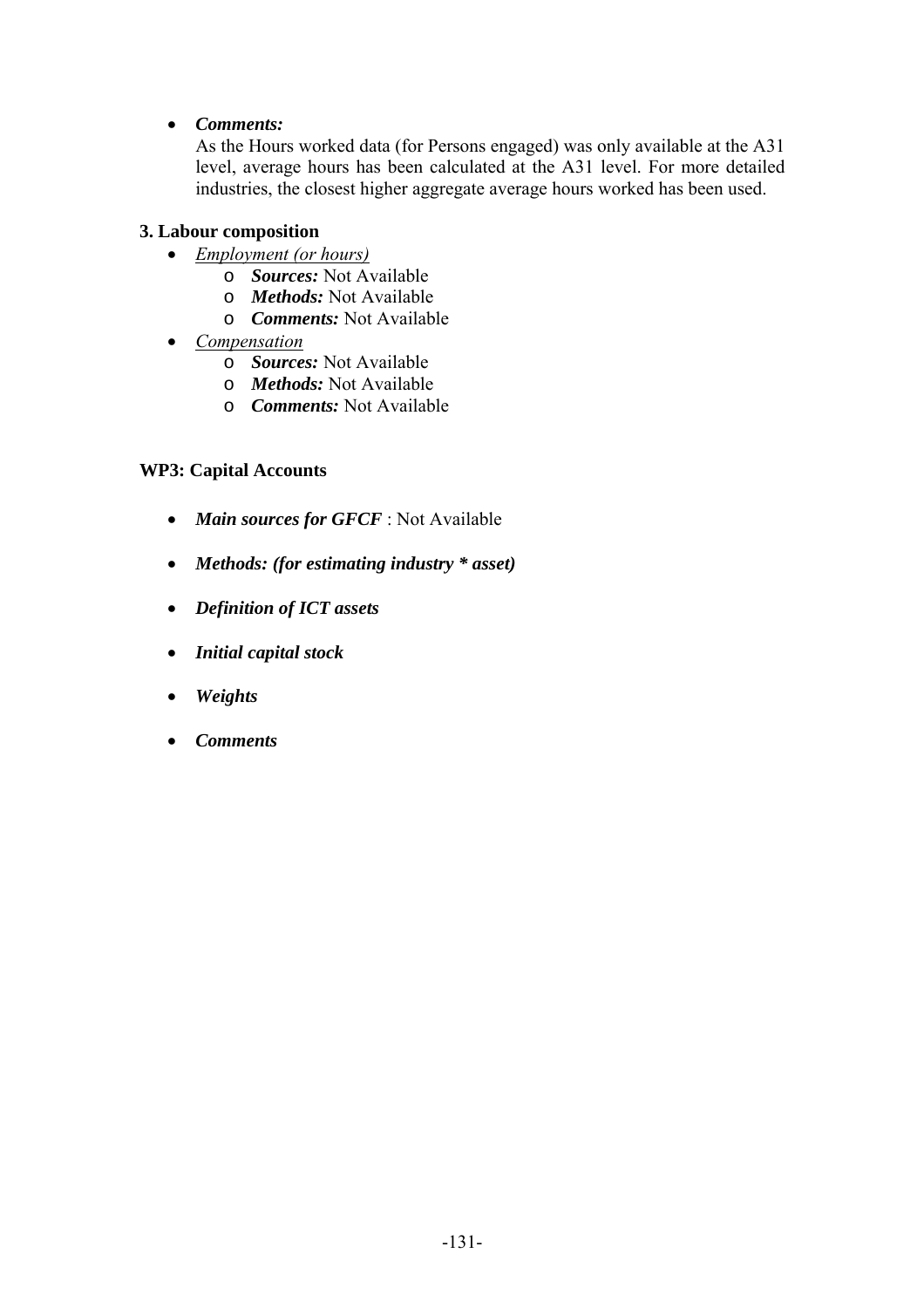# **Slovak Republic**

### **WP1: Inter-industry Accounts**

#### **1. NA data**

- *Nominal*
	- o *Sources:* Data were provided by the Slovak National Statistical Institute (SK NSI) at the NACE rev. 1 2-digit (60 industries) level.

-Data delivered include time series on gross output and gross value added at basic prices, intermediate input at purchaser prices as well as components of gross value added at current prices.

-All data cover the period 1995-2005.

-Data on mixed income are available for 2001-2003 by industry and for 1995-2004 at the aggregate level.

-Data are FISIM-adjusted according to ESA'95 requirements.

o *Comments:* -Data for industry NACE 99 (Extra-territorial organizations and bodies) and NACE 12 (Mining of uranium and thorium ores) are set to 0.

-Inconsistencies in NACE 95 (Private households with employed persons) over workpackages induced wiiw in consultation with SK NSI to integrate them to NACE 93 (Other service activities).

-Weights for 3-digit industries in EUKLEMS classification have been calculated using SBS data (Structural Business Statistics) of Eurostat covering the period 1995-2003. Missing data in these series have been imputed by various methods, mainly linear interpolation and calculation of trends; the respective variables have further been smoothed using 3-year moving averages. Table 1 presents the SBS indicators used for the calculation of weights. To satisfy adding-up restrictions of components we calculated the shares for gross value added as a residual in a first step. To satisfy adding-up restrictions of gross value added and intermediate input, the latter was calculated as residual.

-For industry NACE 92 (Recreational, cultural and sporting activities) weights are not available.

-Weights for 2004-2005 are set equal to 2003.

| <b>EUKLEMS</b> |                                      |
|----------------|--------------------------------------|
| code           | SBS indicator                        |
| GObas          | 12120 Production value               |
|                | Calculated using data from GObas and |
| <b>I</b> lpur  | <b>VAbas</b>                         |
|                | 12140 Value added at basic prices    |
| VAbas          | (adjusted)                           |
| Comp           | 13310 Personnel costs                |

Table 1 – Data for calculation of weights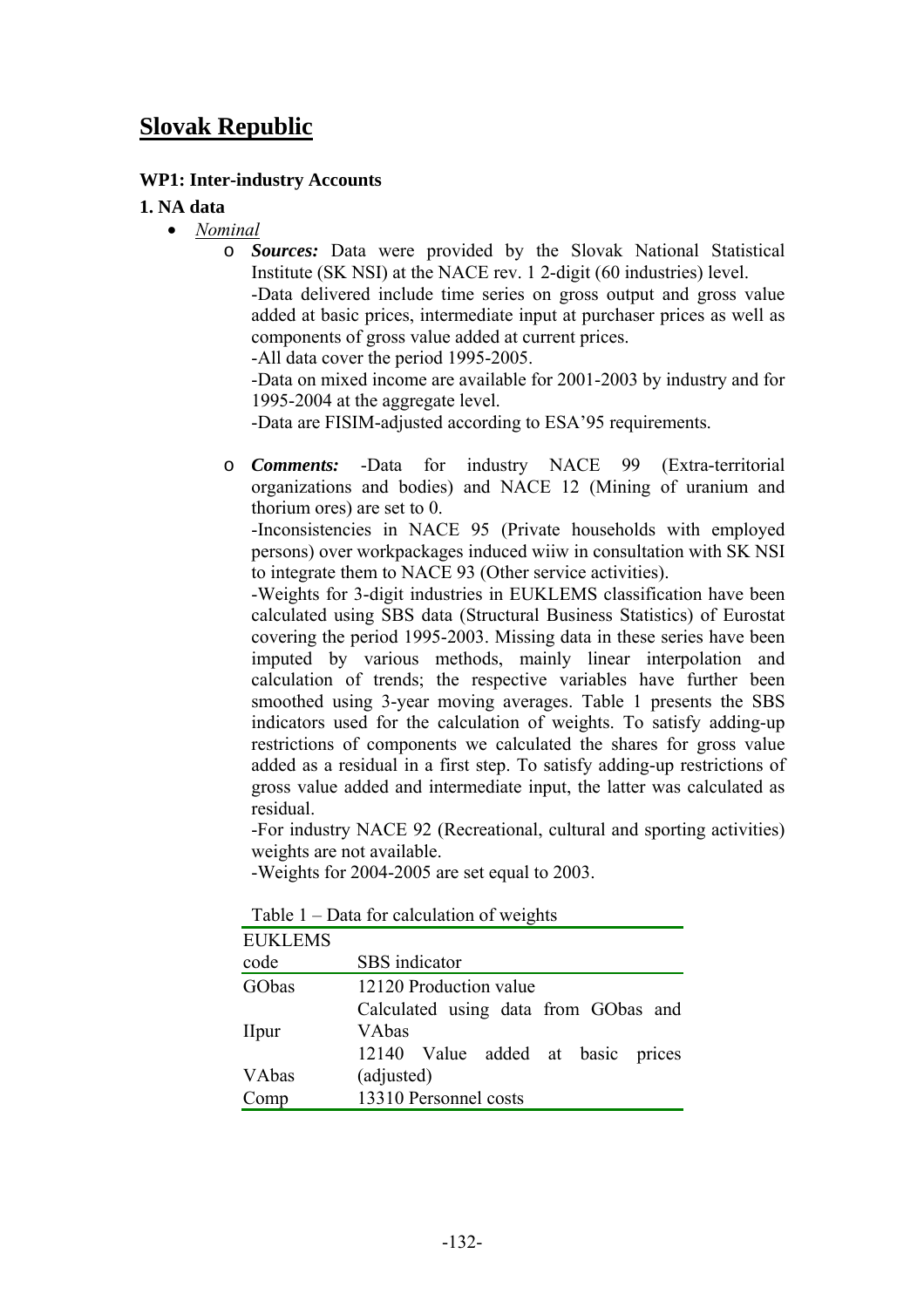For the time being variables like GOS and Net Taxes on production have not been disaggregated beyond the level as received from the Slovak National Statistical Institute.

• *Volume*

o *Sources:* **-**Data were provided by the Slovak National Statistical Institute at the NACE rev. 1 2-digit (60 industries) level. -Data delivered include time series on gross output, intermediate input

and gross value added at constant 2000 prices.

-All data cover the period 1995-2005.

-Data are FISIM-adjusted according to ESA'95 requirements.

o *Comments:* **-**Data for industry NACE 99 (Extra-territorial organizations and bodies) and NACE 12 (Mining of uranium and thorium ores) have not been included and are set to 0 by wiiw.

-Inconsistencies in NACE 95 (Private households with employed persons) over workpackages induced wiiw in consultation with SK NSI to integrate them to NACE 93 (Other service activities).

-Weights for 3-digit industries in EUKLEMS classification have been calculated using SBS data covering the period 1995-2003. Missing data in these series have been imputed by various methods, mainly linear interpolation and calculation of trends; the respective variables have further been smoothed using 3-year moving averages. Table 2 presents the SBS indicators used for the calculation of weights. For gross output and gross value added we used the weights calculated for the nominal series. To satisfy adding-up restrictions of gross value added and intermediate input the latter was calculated as residual.

-For industry NACE 92 (Recreational, cultural and sporting activities) weights are not available.

-Weights for 2004-2005 are set equal to 2003.

| $1$ ably $2 -$ Data for calculation of weights |                                              |  |
|------------------------------------------------|----------------------------------------------|--|
| <b>EUKLEMS</b>                                 |                                              |  |
| code                                           | SBS indicator                                |  |
| GObas                                          | 12120 Production value                       |  |
| <b>I</b> lpur                                  | Calculated using data from GObas and VAbas   |  |
| VAbas                                          | 12140 Value added at basic prices (adjusted) |  |

Table 2 – Data for calculation of weights

#### **2. SUT data**

• *Nominal*

o *Sources:* **-**Data are provided by the Slovak National Statistical Institute at the NACE rev. 1 2-digit (60 industries) level of NACE rev. 1 and the CPA 2-digit (60 products) level.

-From the set of SUT provided only use table at purchaser prices have been used further on.

-The period covered is 1995-2002.

-Use tables are FISIM-adjusted according to ESA'95 requirements.

-Use tables are balanced with NA.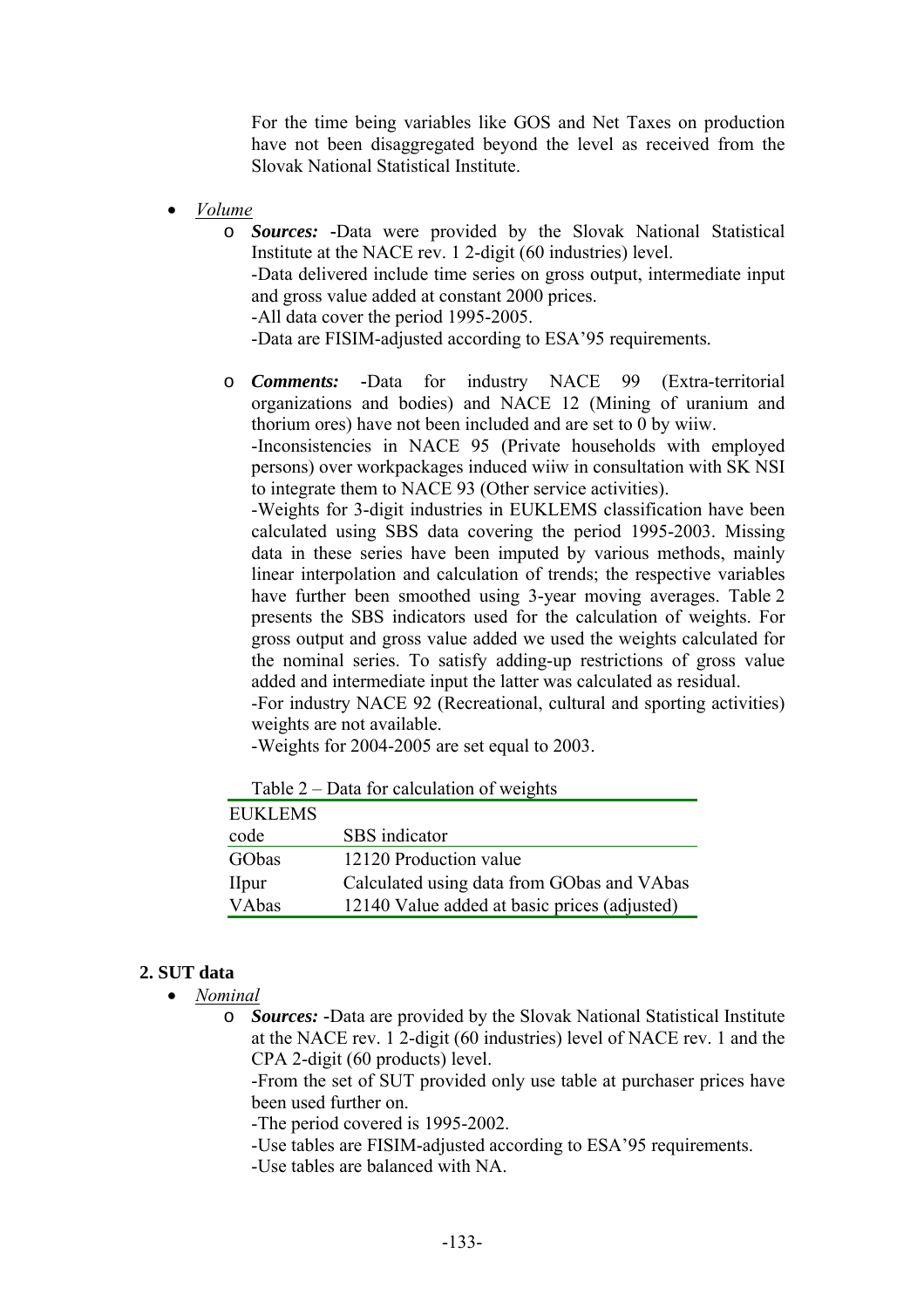### o *Comments:*

-Use tables for 2003-2005 are constructed by wiiw by calculating trends of input shares over 1999-2002 and applying them to available data on intermediate inputs by industry taken from NA.

-Data for industry NACE 99 (Extra-territorial organizations and bodies) and NACE 12 (Mining of uranium and thorium ores) have not been included and are set to 0 by wiiw.

-Inconsistencies in NACE 95 (Private households with employed persons) over workpackages induced wiiw in consultation with SK NSI to integrate them to NACE 93 (Other service activities).

- *Volume*
	- o *Sources:* **-**Data were provided by the Slovak National Statistical Institute at the NACE rev. 1 2-digit (60 industries) level and the CPA 2-digit (60 products) level.

-From the set of SUT provided only use table at purchaser prices have been considered further on.

-The period covered is 1995-2002, based on constant previous year prices.

-Use tables are FISIM-adjusted according to ESA'95 requirements. -Use tables are balanced with NA.

o *Comments:*-Use tables at constant previous-year prices have been calculated by applying shares of nominal inputs to NA data on intermediate inputs by industry taken from NA.

-Data for industry NACE 99 (Extra-territorial organizations and bodies) and NACE 12 (Mining of uranium and thorium ores) have not been included and are set to 0 by wiiw.

# **WP2: Labour Accounts**

# **1. Employment**

- *Sources:* -Data were provided by the Slovak National Statistical Institute (SK) NSI) at the NACE rev. 1 2-digit (60 industries) level. -The data delivered include time series (1995-2005) for employed persons, employees and self-employed in persons. -The period covered is 1995-2005.
- *Methods*: The employment data are National accounts data. Data contained in the Slovak National Labour Accounts are based on business type statistical sources, such as the Structural Business Statistics (SBS) or survey on employment and earnings (see below). To ensure the exhaustiveness, data from the business statistics are adjusted for unregistered work using the Labour Force Survey (after harmonization on common concepts according to ESA'95).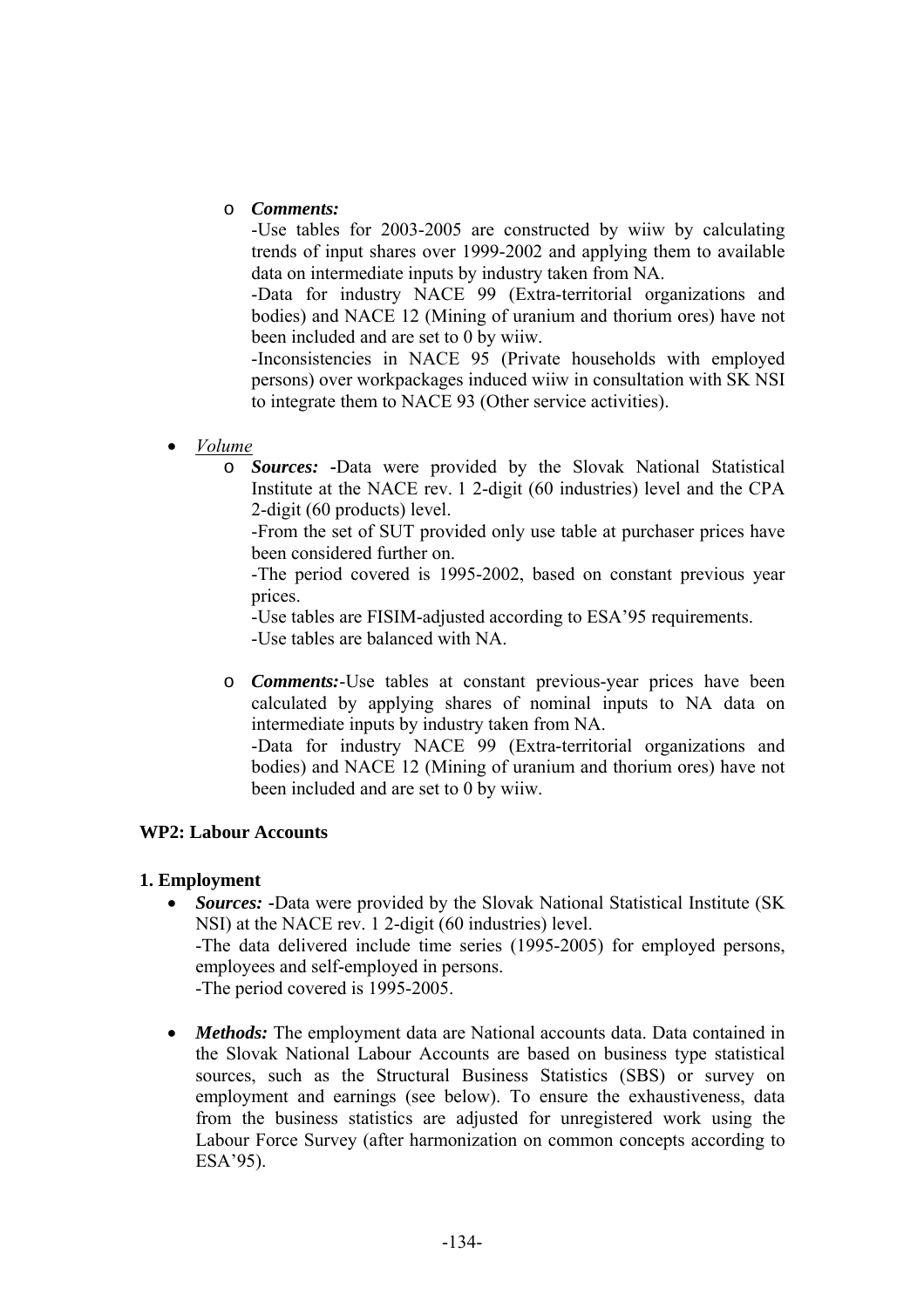To compile labour data in the Labour Accounts, mostly the following surveys were used:

- the annual statistical survey on employment and earnings, which covers all enterprises with more than 20 employees and all institutions of the general government sector, NPISH sector as well as financial corporations;
- the quarterly statistical survey on employment and wages and salaries, which covers all institutions of the general government sector and NPISH sector;
- the quarterly enterprise survey for small enterprises (up to 20 employees);
- the structural business survey on establishments (over 20 employees);
- the structural business survey on small enterprises (up to 20 employees);
- the structural business survey on self-employed, the sample survey;
- the LFS, continuously sample survey on households;
- the administrative data of the Tax Office;
- the administrative data from the Statistical Register.
- *Comments:* The following adjustments have been made by wiiw:

-Weights to convert the industry classification into 72 EUKLEMS industries for employed, employees and self-employed have been constructed using Eurostat Structural Business Statistics (SBS) indicator 16110 (Number of persons employed). For EUKLEMS industries 331t3 and 334t5 we used SBS indicator 16130 (Number of employees) as SBS 16110 (Number of persons employed) is not available for 334t5.

-Weights for 2004-2005 are assumed to be equal to weights in 2003.

-Since no information is available on NACE 92 (Recreational, cultural and sporting activities) sub-industries, weights for this industry are set to not available.

*-*Due to inconsistencies in NACE 95 data series after consultation with SK NSI all data of NACE 95 was included in NACE 93.This was performed consistently in all workpackages.

# **2. Hours**

• *Sources:* -Data were provided by SK NSI at the NACE rev. 1 2-digit (60) industries) level.

-The data delivered include time series (1995-2005) on annual hours worked per industry for employed persons, employees and self-employed. -The period covered is 1995-2005.

• *Methods:* The number of hours worked by employees is based on data from business statistics. The definition of hours worked used in the statistical surveys is in accordance with ESA and ILO definitions. The total hours worked by all those employed are stated for regular work time and overtimes. Breaks are also included and also time spent on work travel for which the wage is paid. Short periods of rest are included as well. Paid but not worked time is not included in time worked, e.g. recovery holiday, public holidays, sick-leave, care of family member.

The number of hours worked by those in self-employment is estimated based on the usual working hours of the self-employed observed in the LFS (after correction for holidays and free days).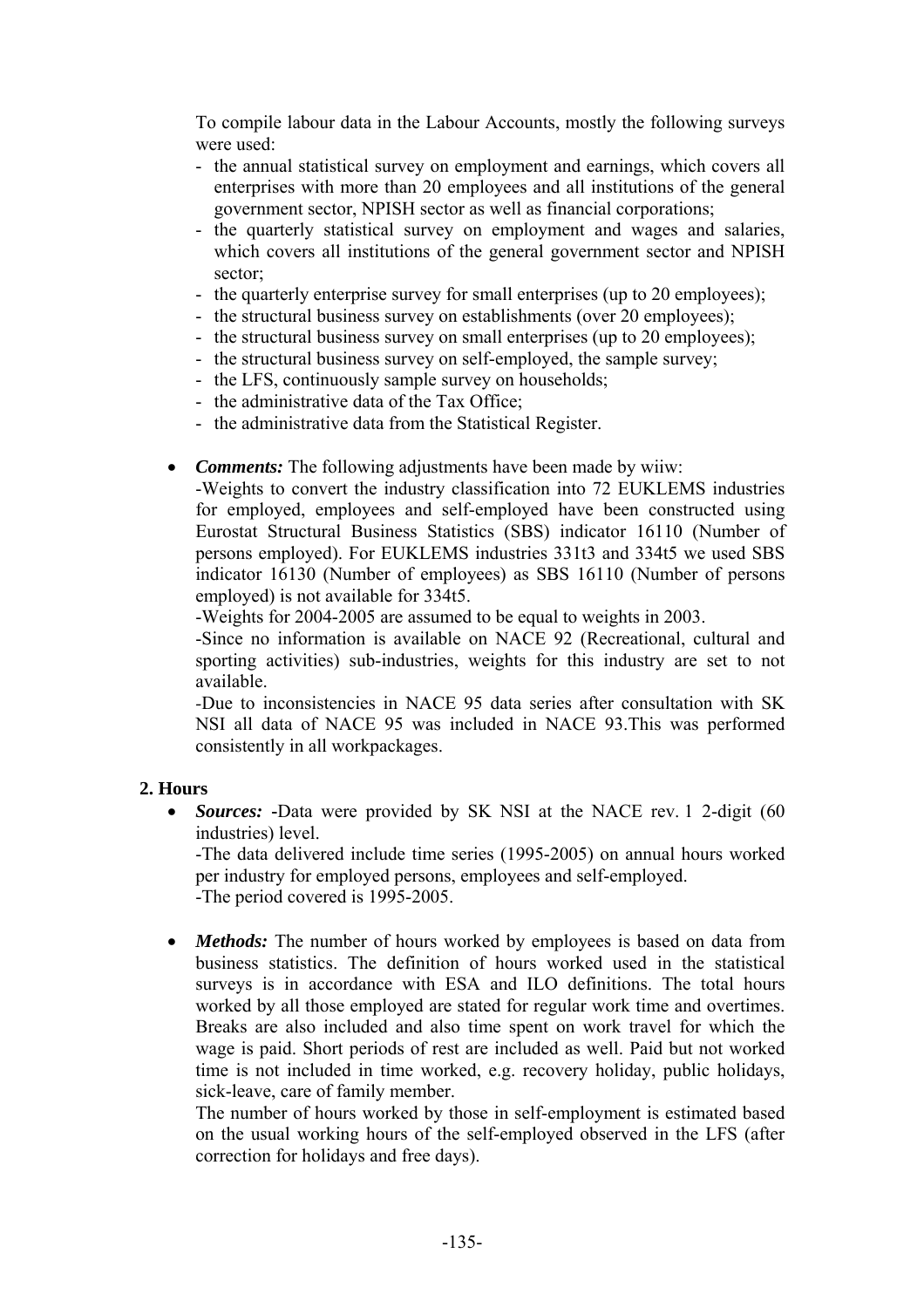• *Comments:* The following adjustments have been made by wiiw:

-Annual hours worked per employed, employee and self-employed have been calculated by dividing annual hours worked per industry for employed persons, employees and self-employed by the number of employed, employees or self-employed.

-After consultation with SK NSI, wiiw smoothed and adjusted hours worked data for various industries (and years) in the following way:

*Hours per employee:* linear interpolation for NACE industries 5 (2003), 13 (2002), 16 (2004), 30 (2002), 61(2000), 62 (2000, 2004), 66 (2004), 67 (1998), 71 (2003), 74 (2004), 91 (2003-04), 92 (2004), 93 (2004). Average yearly growth rate of industry has been used instead of original growth rate in 2005 in NACE industry 30.

*Hours per self-employed:* linear interpolation for NACE industries 14 (1996, 2002, 2003), 31 (2002), 32 (2000), 30 (2002), 33 (1998), 36 (1996, 1997, 2002), 51 (2000), 63 (2002), 67 (2003), 71 (2000, 2002), 73 (2002), 80 (1996, 1997), 95 (2003). Average yearly growth rate of industry used instead of original growth rate in NACE industries 15 (1996, 1997), 20 (1997, 1998), 27 (1997), 29 (1998), 31 (1999), 21 (1998), 34 (1998, 2001), 36 (1997), 37 (1997), 40 (1995-1997, 2003, 2004), 41 (1996, 2000), 41 (1996, 2000), 45 (1997), 50 (1997, 1999), 51-60 (1997), 61 (1997, 2001), 62-65 (1997), 67 (1996-1997, 1999), 70 (1997), 71-74 (1997), 80 (1999, 2001). In NACE sector 66 we used the arithmetic average of the figures of 2002-2005 for these years. In NACE sector 75 the value of the year 1997 was used to the years 2001-2003 and 2005. In NACE sector 91 the value of the year 1996 was used for 2003.

*-*Due to inconsistencies in NACE 95 data series after consultation with SK NSI all data of NACE 95 was included in NACE 93.This was performed consistently in all workpackages.

-We assume throughout that average hours worked per person in 3-digit industries equal those at the 2-digit level.

# **3. Labour composition**

- *Employment (or hours)*
	- o *Sources:* -Data are taken from Eurostat Labour Force Survey data, 2nd quarter of each year, at the NACE rev. 1 2-digit (60 industries) level. -The data provided include time series on employed persons, employees and self-employed broken down by industries, gender, age groups (five year age cohorts) and educational groups (high, medium and low according to the ISCED 1-digit classification). -The period covered is 1998-2005.
	- o *Methods:*
	- o *Comments:* For the specific requirements of the project the following adjustments have been made by wiiw:

-Data not including information on industry have been allocated within sex, age and educational categories using available industry shares.

-Data not including information on education have been allocated to the lowest educational category.

-Missing data for one year have been calculated by linear interpolation.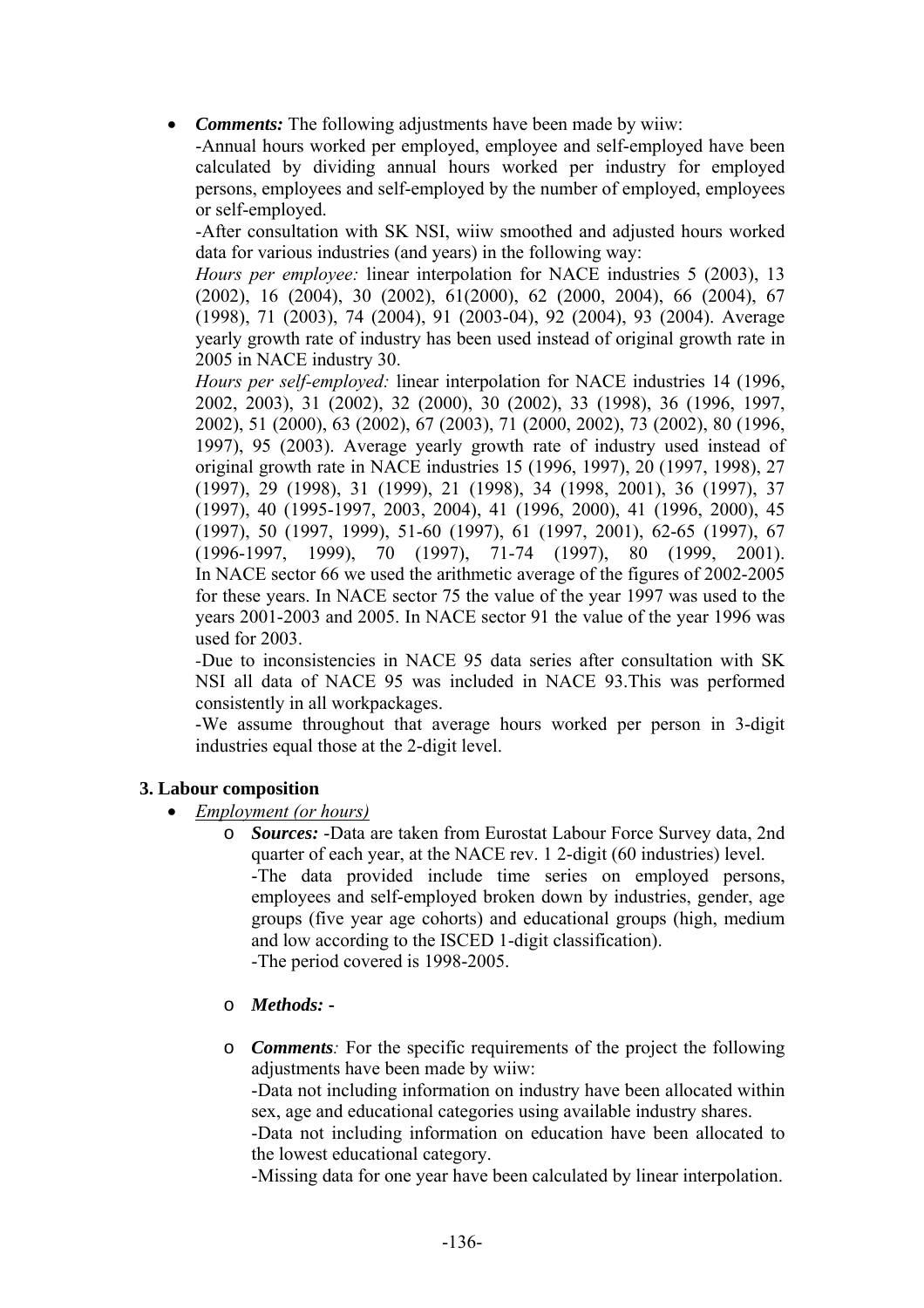-Data at the beginning (1998) or end of the period (2005) have been calculated applying the shares of the respective categories of the following (1999) or previous year (2004), respectively.

-The composition shares in employment of 1998 have been applied to employment in 1995-1997 as well.

-Labour composition is available at the level of 15 industries. For lower levels we assumed the same composition as the higher aggregate.

• *Compensation*

o *Sources:* -Data were provided by SK NSI at the NACE rev. 1 2-digit (60 industries) level. Data are based on Structural Earnings Survey (SES) data (gross monthly earnings of employees).

-Data series were provided including information on gross monthly earnings of employees by educational attainment level (9 national educational categories which have been allocated to the ISCED 1-digit categories highly, medium- and low-educated) age (5 year age cohorts) and gender.

-The period covered is 1996-2004.

- o *Methods:*
- o *Comments:* Adjustments made by wiiw:

-In case of missing information on educational attainment level, data have been allocated to the upper secondary education group because of similar wage level.

-The original SES data were available with cross-classifications by industries and gender, by age groups and gender as well as by educational groups and gender. wiiw used the ratios of wages of highly, medium- and low-educated men and women to total wages by gender to calculate education breakdowns for wages for each industry. -In a second step the ratios of male and female wages of different age groups to total wages by gender were used to calculate a further splitup by age group.

-In case of missing or suppressed wage data for educational or age groups in specific industries, wiiw estimated these values with the help of ratios of wages of similar educational groups, age groups or industries to the total wage of industries, age groups or educational groups or with the help of ratios of wages of adjacent years.

-No data on wages split up by educational attainment groups as well as age were available for the year 1996, but only a breakdown by industries and gender. Therefore the educational and age crossclassifications of 1997 were used for 1996.

-Labour composition is available at the level of 15 industries. For lower levels we assumed the same composition as the higher aggregate.

- The composition shares in wages of 1996 have been applied to wages in 1995 as well.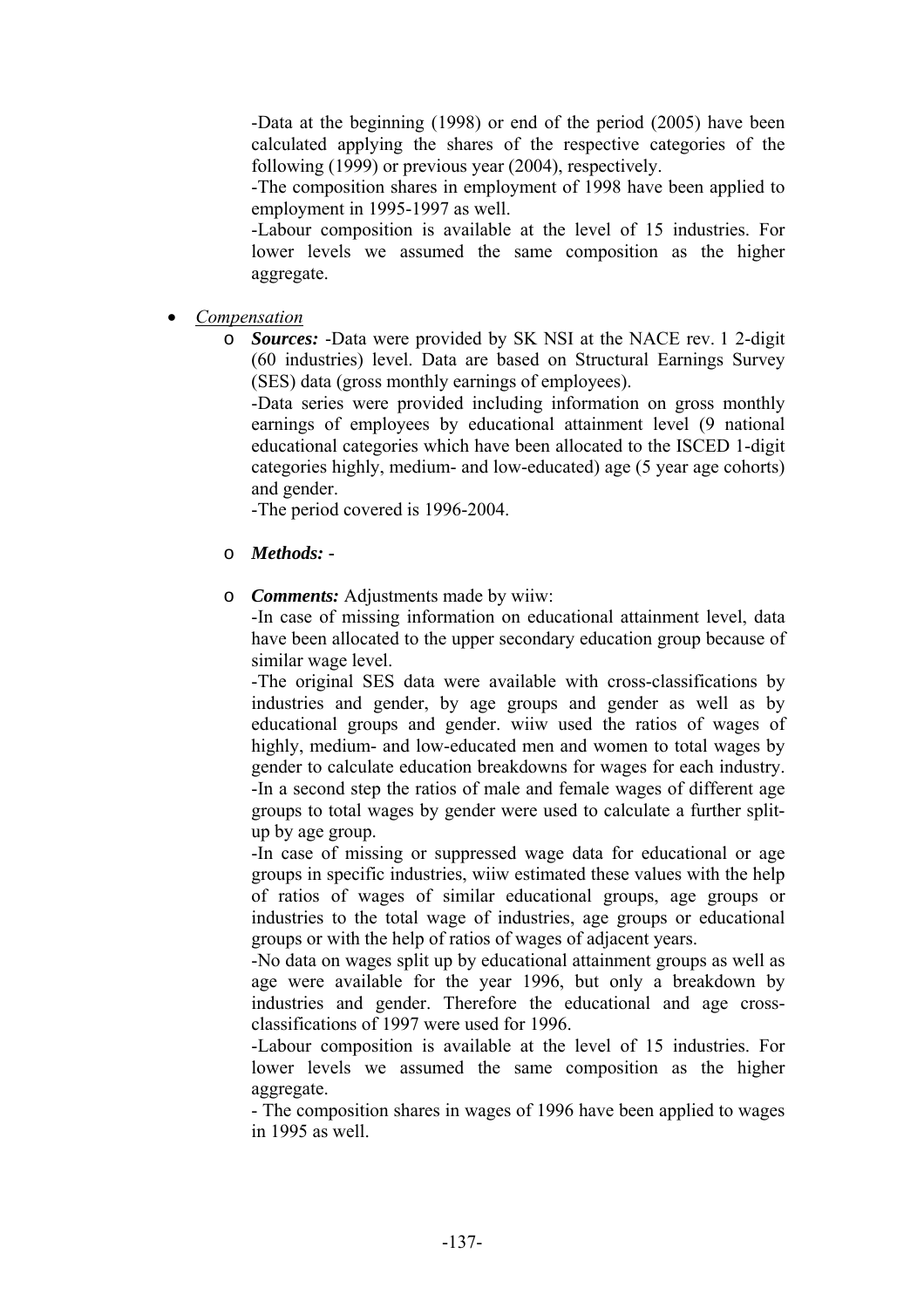# **WP3: Capital Accounts**

# • *Main sources for GFCF*

-Data on GFCF were delivered by the Slovak National Statistical Institute (SK NSI) at the NACE rev. 1 2-digit (60 industries) level for the period 1995-2004. -A breakdown by asset types and industries is not available.

-Data on GFCF were delivered by SK NSI at the total economy level for the period 1993-2004 by asset types (Buildings and construction total, of which Residences, Machinery and equipment, Transports, Other tangible fixed assets, and Intangible fixed assets); for these a breakdown by industry is not possible.

# • *Methods: (for estimating industry \* asset)*

Values for NACE industry 12 (Mining of uranium and thorium ores) and 99 (Extra-territorial organizations and bodies) were not included and set to 0 by wiiw.

# • *Definition of ICT assets*

No breakdown by asset types available.

# • *Initial capital stock*

Data on gross capital stock (GCS) were delivered by SK NSI at the total economy level for the period 1993-2004 by asset types (Buildings and construction total, of which Residences, Machinery and equipment, Transports, Other tangible fixed assets, and Intangible fixed assets); for these a breakdown by industry is not possible.

• *Weights: -*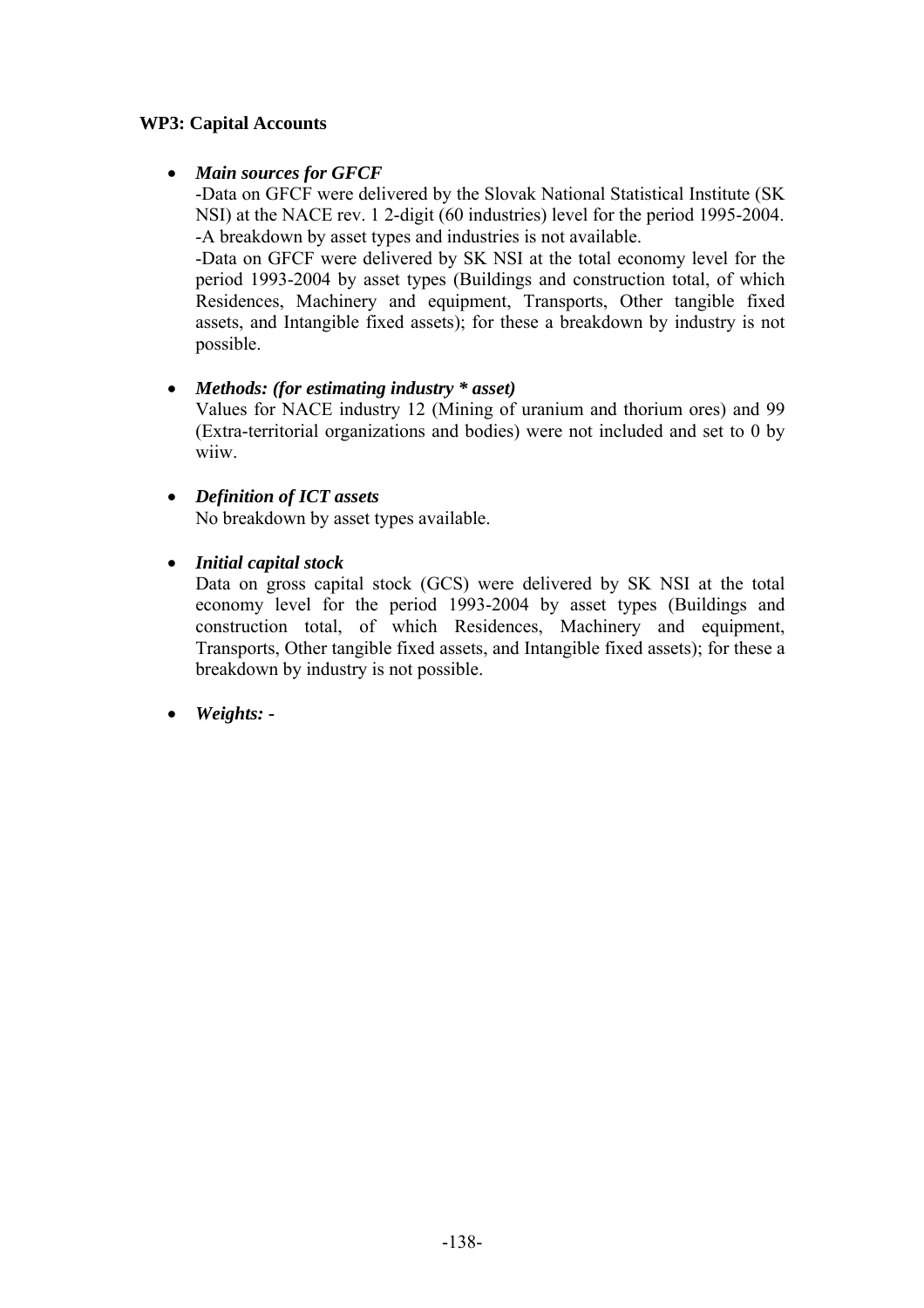# **Slovenia**

#### **WP1: Inter-industry Accounts**

#### **1. NA data**

- *Nominal*
	- o *Sources:* -Data were provided by the National Statistical Institute of Slovenia (SI NSI) at the NACE rev. 1 2-digit (60 industries) level. -Data delivered include time series on gross output and gross value added at basic prices, intermediate input at purchaser prices as well as components of gross value added at current prices (net taxes on production cannot be split into taxes and subsidies on production). -All data cover the period 1995-2004.

-Data are FISIM-adjusted according to ESA'95 requirements.

o *Comments:* -Data for industry NACE 11 (Extraction of crude petroleum and natural gas and services) and NACE 99 (Extra-territorial organizations and bodies) are not included and set to 0 by wiiw.

-Output and intermediate input data in NACE 18 showed a methodological break in 1999/2000. wiiw applied an estimated ratio to the years 1995-1999.

-Weights for 3-digit industries in EUKLEMS classification have been calculated using SBS data (Structural Business Statistics) from Eurostat covering the period 1995-2003. Missing data in these series have been imputed by various methods, mainly linear interpolation and calculation of trends; the respective variables have further been smoothed using 3-year moving averages. Table 1 presents the SBS indicators used for the calculation of weights. To satisfy adding-up restrictions of components, we calculated the shares of gross value added as the residual in a first step. To satisfy adding-up restrictions of gross value added and intermediate input, the latter was calculated as residual.

-For industry NACE 92 (Recreational, cultural and sporting activities) weights are not available.

-Weights for 2004 are set equal to 2003.

| <b>EUKLEMS</b> |                                      |
|----------------|--------------------------------------|
| code           | SBS indicator                        |
| GObas          | 12120 Production value               |
|                | Calculated using data from GObas and |
| <b>I</b> lpur  | VAbas                                |
|                | 12140 Value added at basic prices    |
| VAbas          | (adjusted)                           |
| 'omp           | 13310 Personnel costs                |

Table 1 – Data for calculation of weights

For the time being variables like GOS and Net Taxes on production have not been disaggregated beyond the level as received from the Czech National Statistical Institute.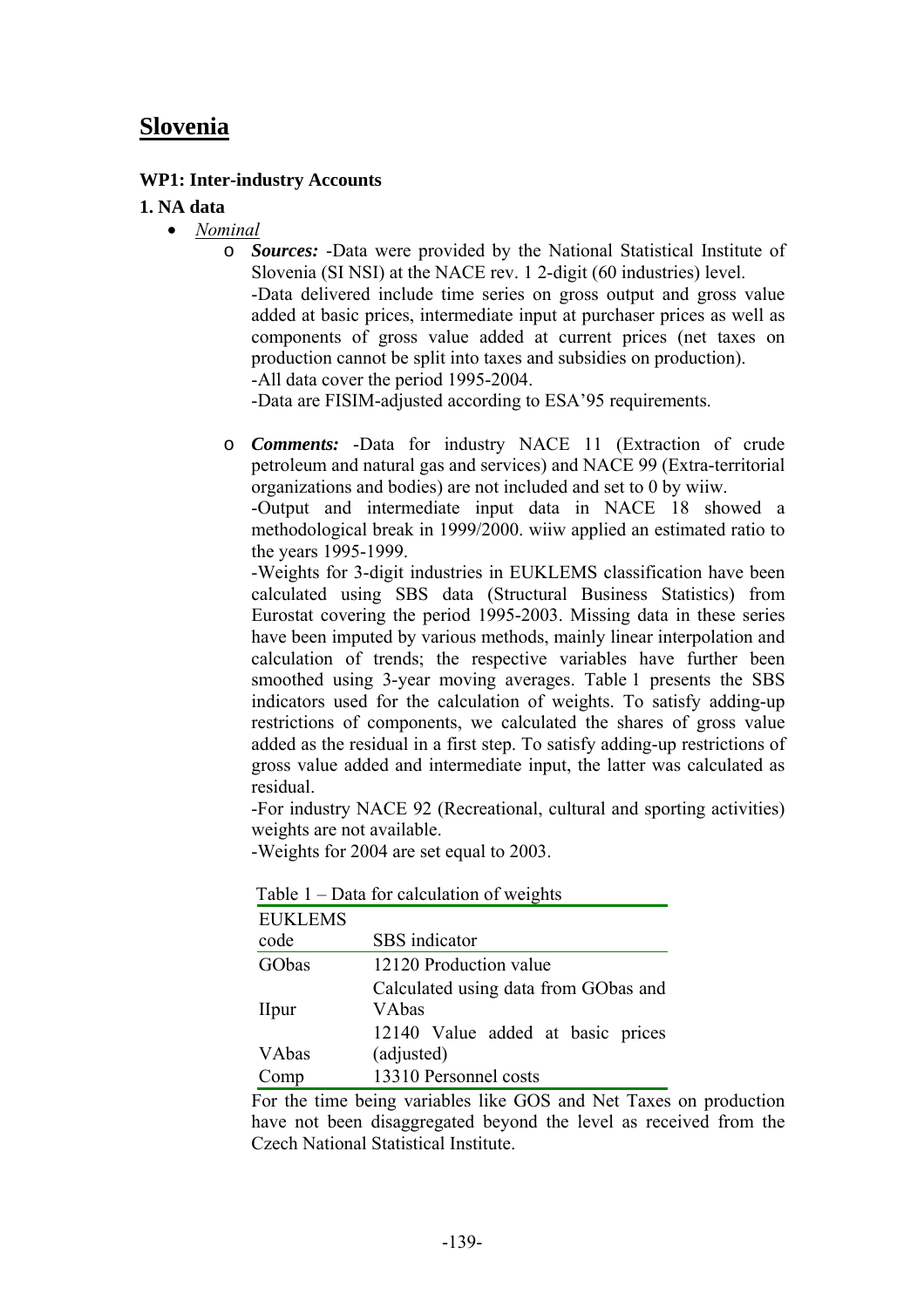- *Volume*
	- o *Sources:* **-**Data are provided by the National Statistical Institute of Slovenia at the NACE rev. 1 2-digit (60 industries) level. -Data delivered include time series on gross value added at constant previous-year prices only, therefore gross output and intermediate inputs have been deflated with value added deflators. -All data cover the period 1996-2004. -Data are FISIM-adjusted according to ESA'95 requirements
	- o *Comments:* -Data for industry NACE 11 (Extraction of crude petroleum and natural gas and services) and NACE 99 (Extra-territorial organizations and bodies) are not included and set to 0 by wiiw. -Data on NACE industries 12 (Mining of uranium and thorium ores) and 13 (Mining of metal ores) are included in industry 10 (Mining of coal and lignite; extraction of peat) because of negative gross value added at current prices; that is why no split is available. -Weights for 3-digit industries in EUKLEMS classification have been

set equal to current weights on gross output and gross value added (see above).

# **2. SUT data**

- *Nominal*
	- o *Sources:* **-**Data are provided by the National Statistical Institute of Slovenia at the NACE rev. 1 2-digit (60 industries) level and the CPA 2-digit (60 products) level.

-From the set of SUT provided, only use tables at purchaser prices have been used further on.

-Data are available for 1996 and 2000-2002.

-Use tables are FISIM-adjusted according to ESA'95 requirements.

-Use tables are not balanced with NA.

o *Comments:* -The use tables for 1996 and 2000-2002 have been balanced with NA by wiiw by applying the input shares from original use tables to intermediate input data of NA.

-Use tables for 1997-1999 have been constructed by wiiw by calculating linearly interpolated shares (using data from 1996 and 2000) and applying these shares to data on intermediate inputs taken from NA.

-Use tables for 1995 and 2003-2004 have been constructed by wiiw by calculating extrapolated shares (using growth rates of shares for 1996- 1999 and 2000-2002, respectively) and applying these shares to intermediate input data taken from NA.

-Data for industry NACE 11 (Extraction of crude petroleum and natural gas and services) and NACE 99 (Extra-territorial organizations and bodies) have not been included and set to 0.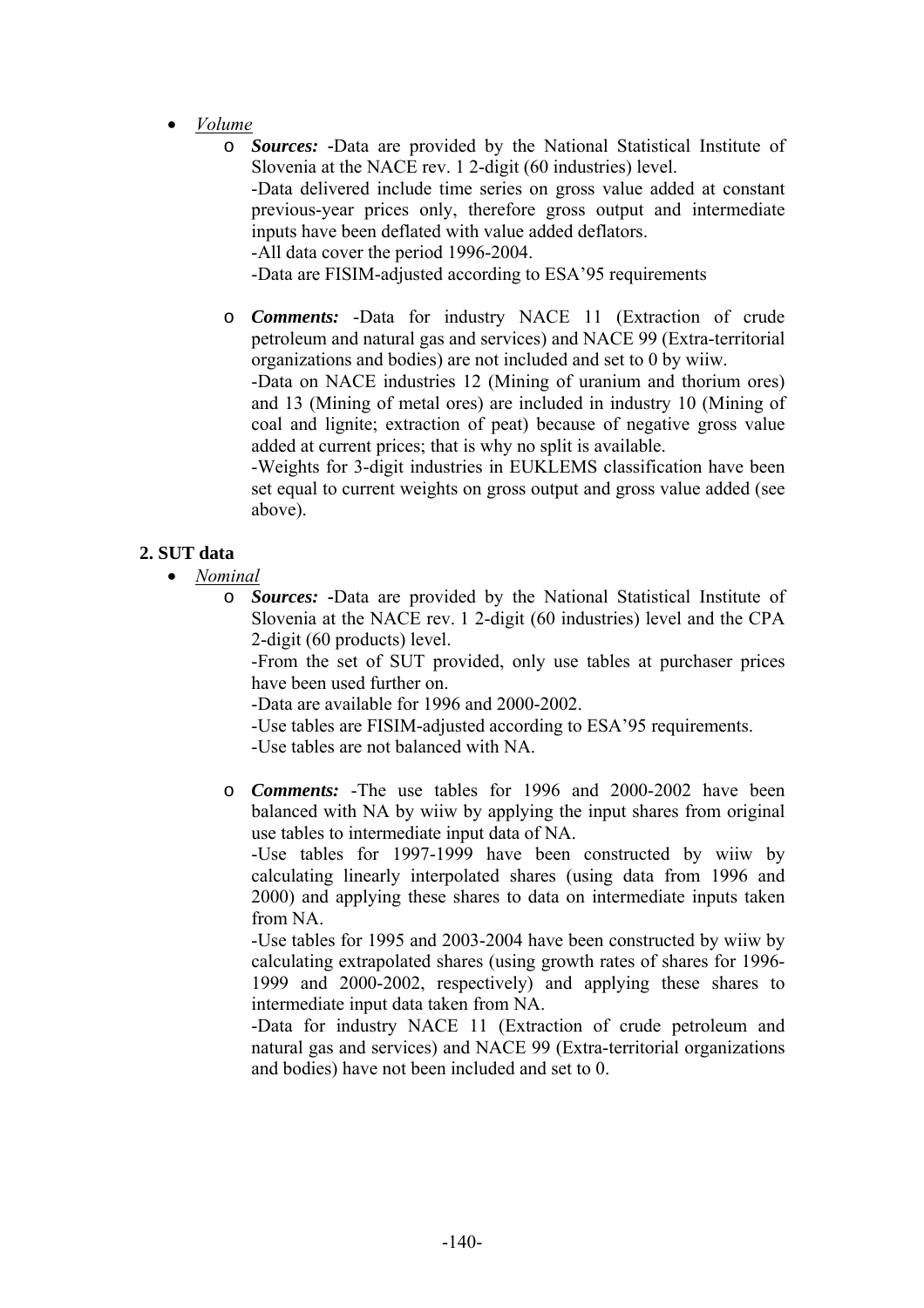- *Volume*
	- o *Sources:* No data available
	- o *Comments:* Construction of use tables in constant previous-year prices was not possible as data on intermediate inputs are not available at constant previous-year prices.

# **WP2: Labour Accounts**

# **1. Employment**

- *Sources:* **-**Data were provided by the Slovenian National Statistical Institute (SI NSI) at the NACE rev. 1 2-digit (60 industries) level. -The data delivered include time series (1995-2004) for employed persons, employees and self-employed in persons. -The period covered is 1995-2004.
- *Methods:* The employment data delivered by the SI NSI are National accounts data. The main source for the employees' estimate is the Statistical Register of Employment (SRDAP). SRDAP is regularly updated on a monthly basis by forms of health and pension insurance (data are provided by the Health Insurance Institute, the Pension and Disability Insurance Institute and the Employment Service of Slovenia) and different databases (the Central Population Register and the Business Register). It includes persons who pay social contributions to the obligatory pension and health insurance system and are employed (employees and self-employed) on the territory of the Republic of Slovenia (domestic concept). It also includes persons temporarily out of work because of sickness or any other reason, if social contributions for them are paid. The following categories are not included: persons performing temporary or occasional contract work, students' work and conscripts.

The estimate for self-employed (employers and own-account workers) is mainly based on tax declarations on income from production activities. According to the declarations, also persons who perform second jobs as selfemployed are included (apart from second jobs in legal units, which have not yet been estimated in the national accounts). A separate estimate is made for farmers and unpaid family workers in agriculture, who are estimated according to the Labour Force Survey. Unpaid family workers are entirely added to Agriculture, hunting and forestry and are not estimated for other activities since they are not significant for them.

• *Comments:* The following adjustments have been made by wiiw:

-Weights for 3-digit industries in EUKLEMS classification have been calculated using SBS data (Structural Business Statistics) from Eurostat covering the period 1995-2003. Missing data in these series have been imputed by various methods, mainly linear interpolation and calculation of trends; the respective variables have further been smoothed using 3-year moving averages. Weights have been constructed by using Eurostat Structural Business Statistics (SBS) indicator 16110 (Number of persons employed). -Weights for 2004 are set equal to 2003.

-NACE industries 11 and 99 are missing and set to zero by wiiw.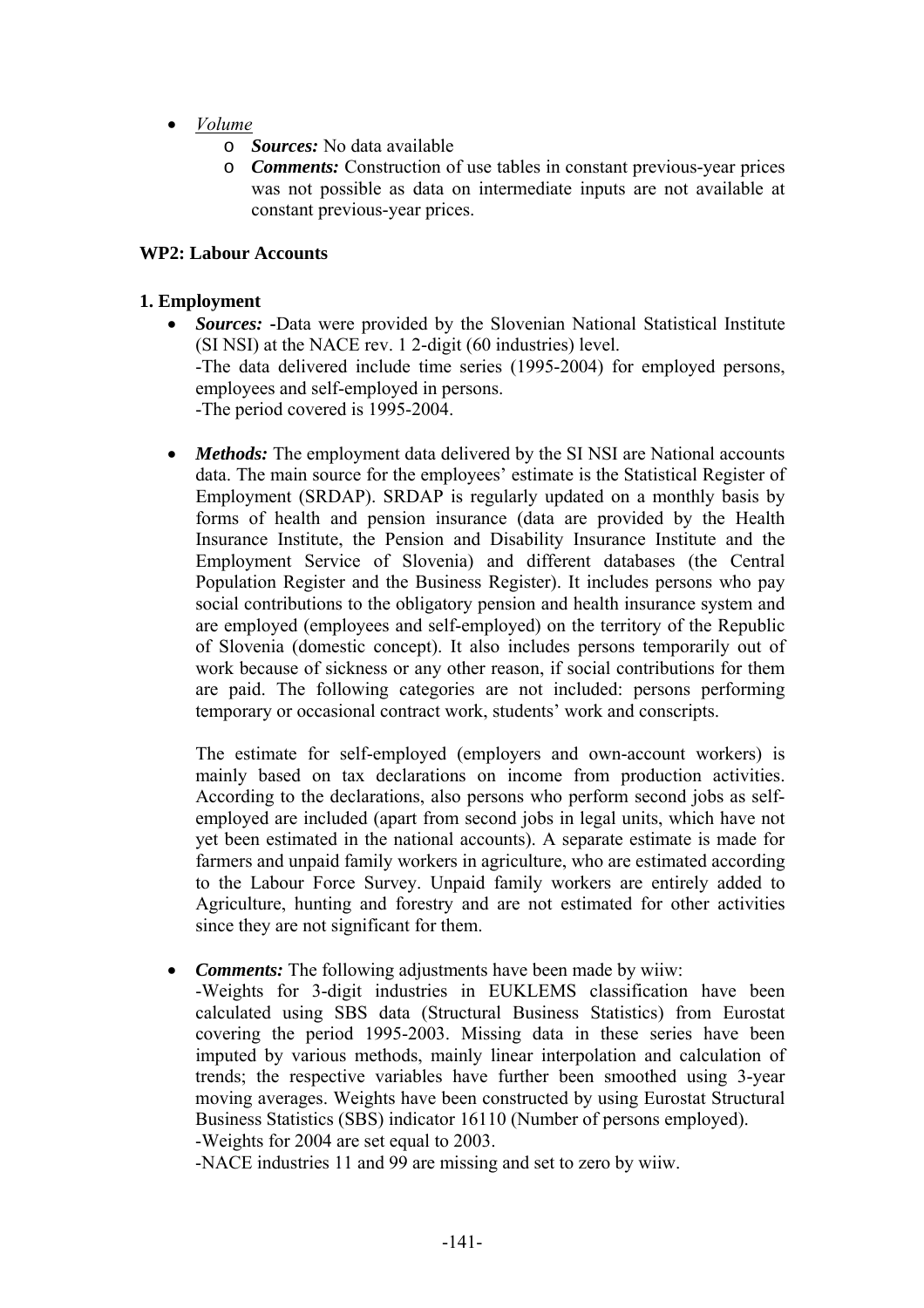-Since no information is available on NACE 92 (Recreational, cultural and sporting activities) subindustries, weights for NACE 92 are not available.

-After consultation with SI NSI contracts for services (which were included for the first time in 2002 in NA employment figures in NACE sector 74.8) were excluded from employee and self-employed figures in NACE sector 74 in the years 2002-2004.

# **2. Hours**

• *Sources:* **-**Data are provided by SI NSI at the NACE rev. 1 2-digit (60 industries) level.

-The data delivered include time series (1997-2004) on average weekly hours worked per employed person only (no data for hours worked per employee and self-employed were available). Weekly hours have been multiplied with 50 to arrive at yearly hours (not with 52 to avoid overestimation of hours worked).

-The period covered is 1997-2004

- *Methods:* The source of the hours worked data delivered by SI NSI is the Labour Force Survey (LFS). This covers the resident population according to the Central Population Register, i.e. all persons whose usual place of residence is on the territory of the Republic of Slovenia. The survey covers only population living in private households and the observation units are all individuals living in the selected households.
- *Comments:* The following adjustments have been made by wiiw:

-Total hours worked per employed have been calculated by multiplying LFS figures (hours actually worked per week) by 50 (weeks) after consultation with NSI SI.

-For NACE 5 (Fishing) the figures for 1997 and 1998 are set equal to 1999.

-For NACE 12 (Mining of uranium and thorium ores) the figures for 1997 and 1998 are set equal to 1999, for 2002 and 2001 to 2000.

-For NACE 13 (Mining of metal ores) the weighted yearly averages of NACE sectors 10, 12 and 14 were used.

-For NACE 23 (Coke, refined petroleum and nuclear fuel) the value for 2004 is set equal to 2003.

-For each industry wiiw calculated linear trends which were used instead of original data for hours worked for total employed.

-Hours actually worked per employee and self-employed were calculated using the ratios of hours per self-employed to hours per employee in each NACE 60 industry, which were available for the Czech Republic, the Slovak Republic and Hungary. The averages of the sectoral ratios of these three countries were applied.

-We assume that hours worked per person in 3-digit industries equal those at the 2-digit level.

-Data for 1995 and 1996 are set equal to 1997.

-Data for NACE industries 11 and 99 are not included and set to zero by wiiw.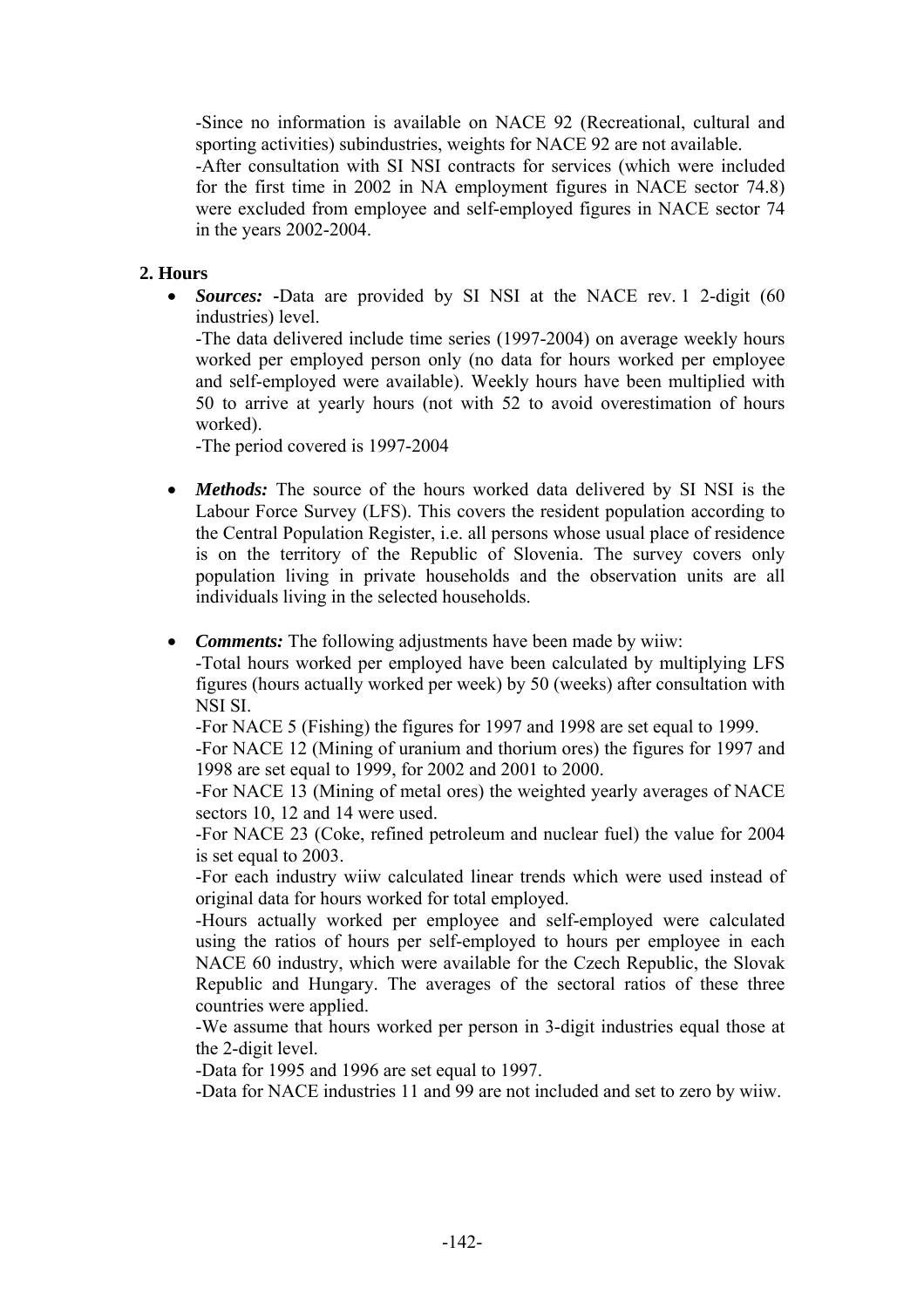### **3. Labour composition**

- *Employment (or hours)*
	- o *Sources: -*Data are taken from Eurostat Labour Force Survey data, 2nd quarter of each year, at the NACE rev. 1 2-digit (60 industries) level. -The data provided include time series on employed persons, employees and self-employed broken down by industries, gender, age groups (five year cohorts) and educational groups (high, medium and low according to the ISCED 1-digit classification). -The period covered is 1998-2005.
	- o *Methods:*
	- o *Comments:* For the specific requirements of the project the following adjustments have been made by wiiw:

-Data not including information on industry have been allocated within sex, age and educational categories using available industry shares.

-Data not including information on education have been allocated to the lowest educational category.

-Missing data for one year have been calculated by linear interpolation. -Data at the beginning (1998) or end of the period (2005) have been calculated applying the shares of the respective categories of the following (1999) or previous year (2004), respectively.

-The composition shares in employment of 1998 have been applied to employment in 1995-1997 as well.

-Labour composition is available at the level of 15 industries. For lower levels we assumed the same composition as the higher aggregate.

- *Compensation*
	- o *Sources: -*Data are provided by SI NSI at the NACE rev. 1 1-digit level as well as CA-CB for mining and quarrying and DA-DN for manufacturing industries (29 industries level) excluding information on NACE industry Q (Extra-territorial organizations and bodies).

-Data are based on Structural Earnings Survey (SES) data (gross monthly earnings of employees).

-Data series were provided including information on gross monthly earnings of employees by educational attainment level (13 national education categories which have been allocated to the ISCED 1-digit categories highly, medium- and low-educated) and by gender for the years 1999 and 2002.

-Further data series were provided including information on gross monthly earnings of employees by level of professional skills (9 national skill categories which have been allocated to the ISCED 1-digit categories highly, medium- and low-educated) and by gender for the years 1996-2002.

-Data on wages by age cohorts are not available.

-The period covered is 1996-2002.

o *Methods:* **-**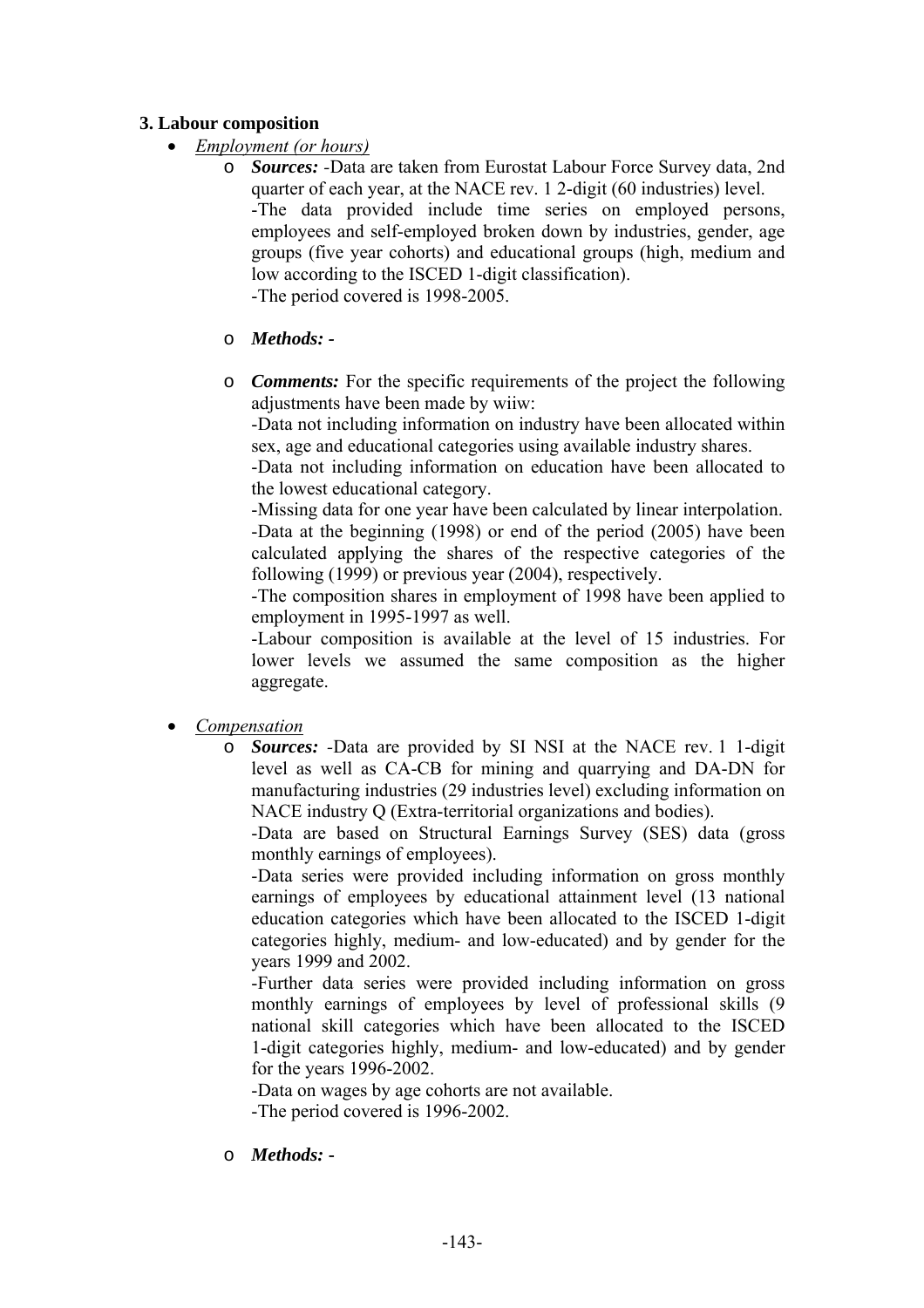o *Comments:* Adjustments made by wiiw:

-With the use of data broken down by industries, professional skill levels and gender, wiiw constructed consistent time series, allocating wage data of detailed professional skill categories to skill groups corresponding to the three ISCED 1-digit educational attainment groups (highly, medium- and low-educated). To adjust these structural wage data based on professional skill categories, wiiw calculated the ratios of wages by industries, educational attainment groups and gender to wages by industries, professional skill groups and gender for the years 1999 and 2002. The average ratios of these two years were used to adjust the wages by professional skill groups of the years 1996- 2002 to the level of wages by educational attainment groups.

-Since SES data were only available for 29 NACE industries (see above) wiiw used additional data on 'Average monthly wages' from the SI NSI to split up industry NACE I (transport, storage and communications).

-In case of missing or suppressed wage data for educational attainment or age groups in specific sectors, wiiw estimated these values with the help of ratios of wages of similar educational groups, age groups or sectors to the total wage of sectors, age groups or educational groups or with the help of ratios of wages of adjacent years.

-The composition shares in wages of 1996 have been applied to wages in 1995 as well.

-Labour composition is available at the level of 15 industries. For lower levels we assumed the same composition as the higher aggregate.

# **WP3: Capital Accounts**

• *Main sources for GFCF* 

-Data on GFCF were delivered by the Slovenian National Statistical Institute (SI NSI) at the NACE rev. 1 2-digit level for all required EUKLEMS asset types at current and constant previous-year prices for the period 2000-2004.

-GFCF values for NACE industries 11 (Extraction of crude petroleum and natural gas and services), 95 (Private households with employed persons) and 99 (Extra-territorial organizations and bodies) are zero.

-Data on total GFCF were delivered by the SI NSI by asset types at current and previous-year prices for the period 1996-1999.

-Data on investment were delivered by the SI NSI at the NACE rev. 1 2-digit level for all required EUKLEMS asset types at current prices for the period 1996-2003. These investment data refer to enterprises, companies and organizations with more than 10 employees and cover investments in new assets (according to ESA'95).

-Values on investment for NACE industries 11 (Extraction of crude petroleum and natural gas and services), 95 (Private households with employed persons) and 99 (Extra-territorial organizations and bodies) are zero.

• *Methods: (for estimating industry \* asset)*  -For 2000-2004 no further adjustments were necessary.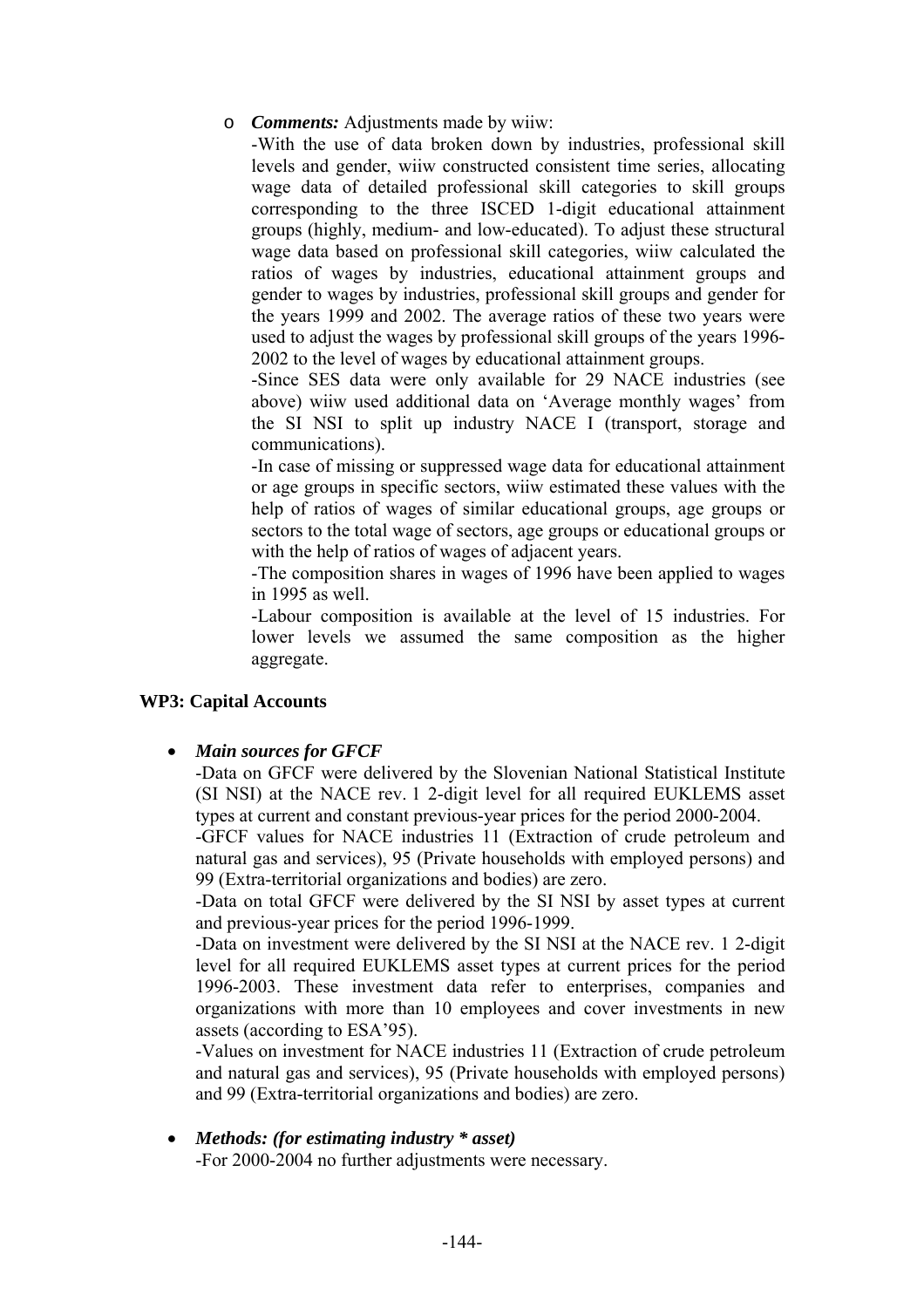-For 1995-1999 wiiw applied the shares from current investment data (available at the NACE rev. 1 2-digit level by all EUKLEMS asset types) to the total of GFCF by asset type; for 1995 we used the shares of 1996.

-Before using these investment data, wiiw calculated several adjustments:

- o In 1996 and 1997 data on 'Patents, licences and trade marks' have been deducted from 'Intangible fixed assets' by wiiw due to official noncoverage from 1998 onwards (which is in accordance with ESA'95 recommendations).
- o For 1996 we adjusted values for NACE industries 74 (Other business activities) and 75 (Public administration and defence; compulsory social security) by applying the share of 1997, as 'National Motor Company' was officially re-registered from 74 to 75 in 1997.
- o The EUKLEMS asset type 'Infrastructure' is a sum of three Slovenian asset types: 'Civil-engineering', 'Hydro-engineering', and 'Land improvement'.

-GFCF series at constant previous-year prices for the period 1995-1999 have been calculated by wiiw by applying deflators derived from data on total GFCF by asset types to all industries.

-Additionally wiiw adjusted asset type "Residential structures" (dwellings) in NACE 70 in the period 1995-1999 in order to be consistent with GFCF methodology (the applied shares of investment data (based on enterprises) in this asset type do not include dwellings of households). wiiw used the available GFCF shares of NACE 70 in 2000-2004 and applied a trend backward. Using this share all industries within "Residential structures" in NACE 70 have been recalculated. This adjustment has been made at current and constant previous year prices.

# • *Definition of ICT assets*

IT corresponds to CPA code 30 (Office machinery and computers) and CT corresponds to CPA code 32 (Electronic equipment and apparatus).

## • *Initial capital stock*

-Data on Gross capital stock (GCS) were delivered by SI NSI for 1999 which are constructed according to ESA'95 methodology.

-Values for NACE industries 11 (Extraction of crude petroleum and natural gas and services), 95 (Private households with employed persons) and 99 (Extra-territorial organizations and bodies) are set to zero.

-Software has been estimated using the arithmetic mean of GFCF shares of - Software (AN.1122) in Intangibles (AN.112) by industry over 2000-2004. -Stocks for 1995 have been generated backwards with the PIM method.

## • *Weights: -*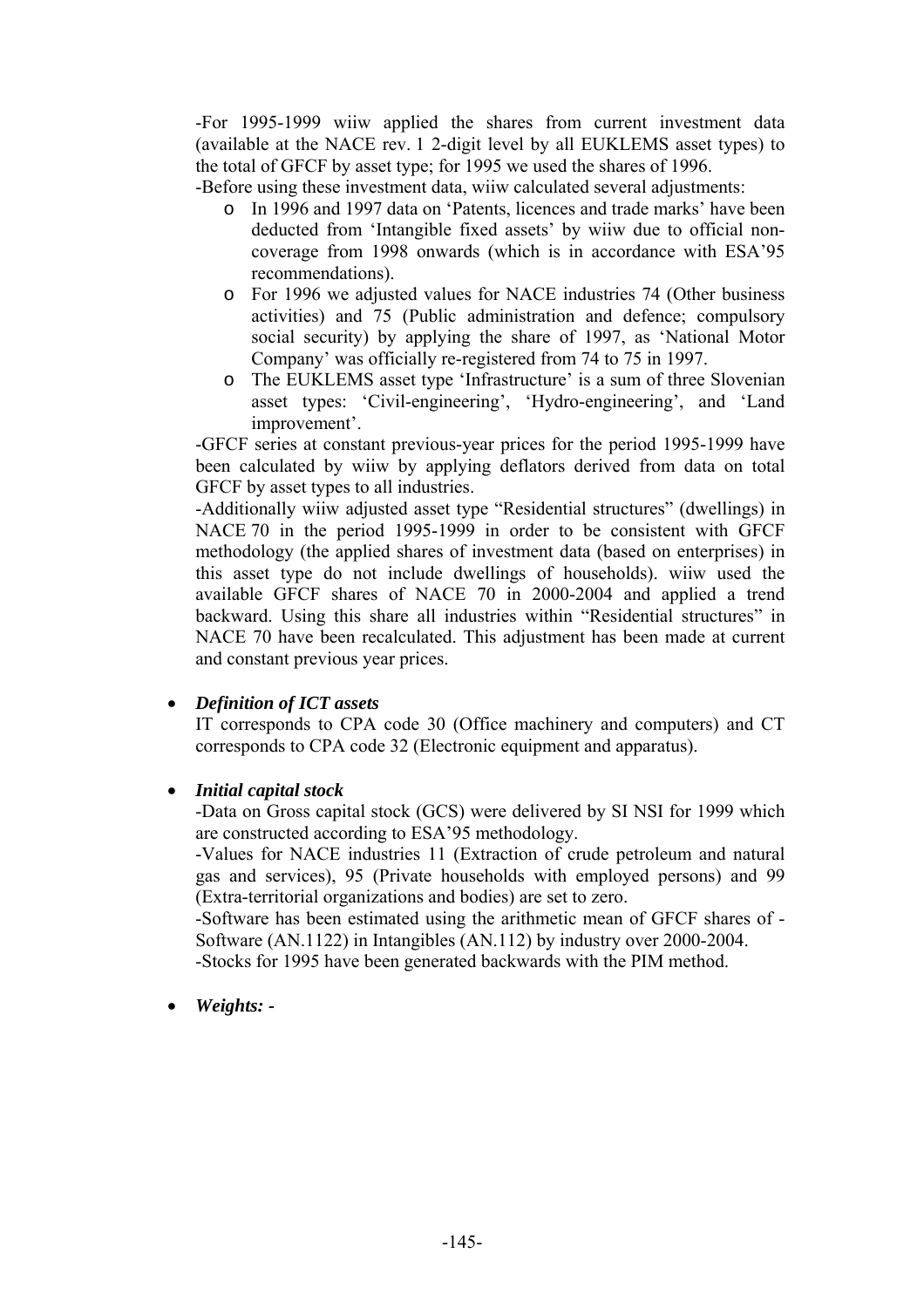# **Spain**

## **WP1: Inter-industry Accounts**

### **1. NA data**

- *Nominal*
	- o *Sources:* See SUT data
	- o *Comments: -*The growth rates of Value added have been used for Gross output and Intermediate inputs as well for the period 1970-1980. -For the period 1970-1985 detail had to be added for NACE industries 50-52, this has been done on basis of data delivered by IVIE.
- *Volume*
	- o *Sources:* See SUT data
	- o *Comments:* The growth rates of Value added have been used for Gross output and Intermediate inputs as well for the period 1970-1980.

## **2. SUT data**

- *Nominal*
	- o *Sources: -*Data from Spanish National Accounts elaborated by INE (National Statistics Institute): 1970 base, 1980 base, 1985/1986 base, 1995 base and 2000 base.

*-Industrial Firms Survey*, *Services Survey*, *Labour Force Survey*, A*gricultural and Food Statistics Yearbook* of the Ministry of Agriculture, Fisheries and Food; *Statistical Bulletin, Economic Bulletin, Central Balance Sheet Data Office* published by the Bank of Spain; *Construction Structure* published by the Ministry of Public Works, and other complementary sources such as the *United States 1997 Use Table.*

o *Comments:* *FISIM*

> The financial intermediation services indirectly measured (FISIM) of years 1980 to 1999 have been distributed among the table sectors using data from the Statistical and Economic Bulletins of the Bank of Spain, as well as information from the Central Balance Sheet Data Office, also published by the Bank of Spain.

> Due to the difficulty in distributing the FISIM sectors and the way their values are introduced in the use tables, we think it is necessary to make an additional comment on the distribution of the FISIM in Spain and their method of accounting.

> In the first place, it is convenient to explain the distribution of the FISIM by institutional sectors, as well as their repercussion for different macroeconomic magnitudes*. Non-Financial Institutions, Households, Government* and *Household Service Non-Profit Institutions* are considered as institutional sectors and the FISIM of each one are assigned in a different way in the use tables.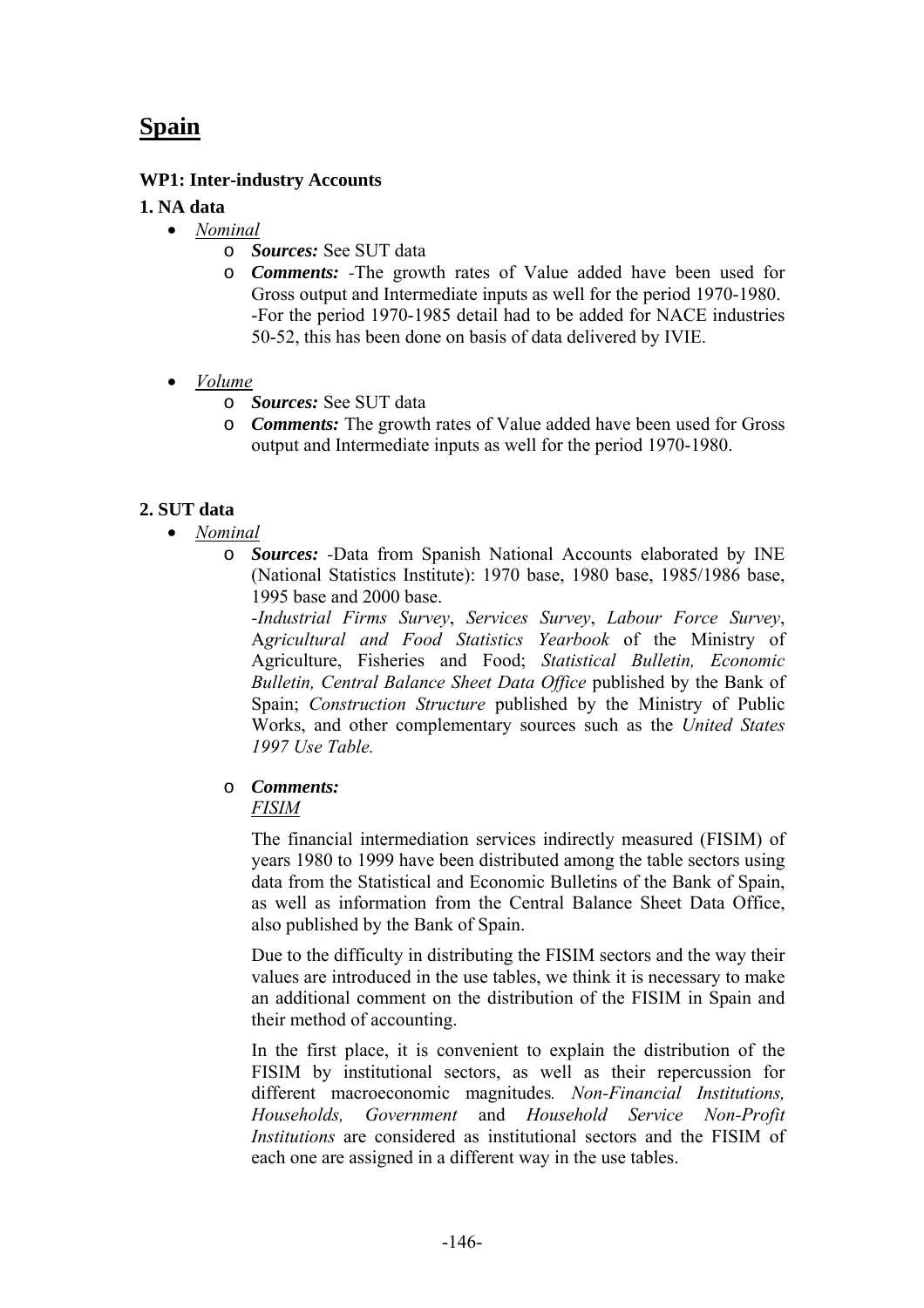In non-financial institutions as well as financial institutions different from financial intermediaries (producing FISIM), FISIM only take part of intermediate consumption. However, as production is fixed according to the market, the GVA of these sectors is cut down by the same amount.

Households have a double function, they are consumers and producers. As producers, households can operate as individual businesses in different industries producing goods and services. On the other hand, as owners they receive payments due to property rental that are assigned to the *Imputation of owner occupied rent industry*. Consistently, FISIM assigned to *Households* has been broken down into:

- Intermediate consumption of the households in dwelling owners
- Intermediate consumption of the households as owners of nonsociety enterprises.
- Final consumption of the households as consumers

In the first two cases, FISIM are assigned to intermediate consumption in the same way that the FISIM of non-financial institutions. On the other hand, FISIM borne by households as consumers are part of the final consumption.

In non-financial institutions, being market institutions, the evaluation of output is made directly. On the other hand, according to ESA-95, in non-market sectors like the *Government* and the *Household Service Non-Profit Institutions*, output is obtained from the total amount of costs: intermediate consumption, compensation of employees, fixed capital consumption and other net taxes on production. As all FISIM become a fictitious sector, they are not taken into account, with that methodology, in the evaluation of the non-market output. Following the new regulation, the FISIM are considered part of intermediate consumption in some cases and of final consumption in others. Consequently, according to this methodological change, the FISIM are part of the intermediate consumption of *Government* and *Household Service Non-Profit Institutions*, so they have to be included in the nonmarket output of those institutional sectors.

Therefore, the new handling of FISIM means an increase of the intermediate consumption of the *Government* and *Household Service Non-Profit Institutions* which automatically implies an increase of its total output. Finally, as the production of these institutions constitutes an expense in consumption carried out by themselves it also means an increase on its final consumption.

Thus, in the use table, FISIM of the non-financial institutions and of households as businesses and as dwelling owners are completely assigned to intermediate consumption which decreases the GVA in the same amount, so that output remains stable. On the other hand, the FISIM of households as consumers are completely assigned to final consumption which means an increase of this item. Finally, FISIM of Government and of the Household Service Non-Profit Institutions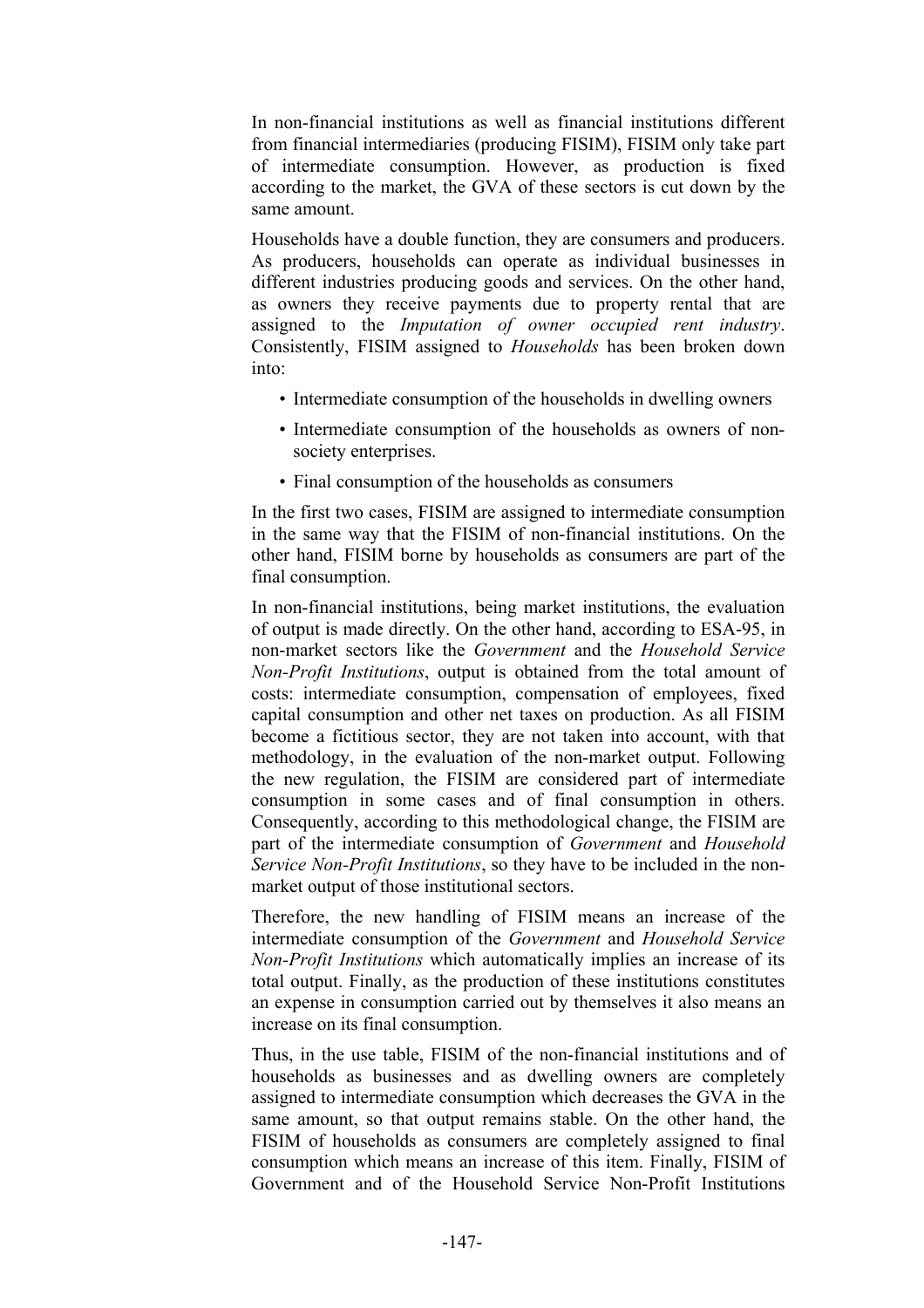mean an increase of intermediate consumption, but also of output, as they do not diminish the GVA. This production is, at the same time, final consumption of these sectors.

#### *1995-2000 Use tables at current prices*

The elaboration of the Use tables of the Spanish economy for the period 1995-2000 has been based mainly on the information provided by INE, which published for this period one Use table per year, with base year 1995. For year 2000 two tables were published: one with base year 1995 and another with the new base in 2000. As explained later on, we have used the information for the common year, 2000, in the two bases in order to make the needed adjustments originated by the change in the base year.

Starting from the data in the Use tables published by INE, the first step has been the distribution of the FISIM in the tables corresponding to the years 1995, 1996, 1997, 1998 and 1999, in which it appeared in a single column and was not assigned to the corresponding industry.

After distributing the FISIM, we took advantage of the fact that for the year 2000 two tables were published (one with base year 1995 and another with base 2000) to link the rest of the available tables and convert them to base 2000. Thus, the data of the tables for period 1995- 99 has been estimated using the following linkage coefficient:

$$
\left(X_i^{Base2000}\right)_t = \left(X_i^{Base1995}\right)_t * \left(\frac{X_i^{Base2000}}{X_i^{Base1995}}\right)_{t=2000}
$$

where *X* is the magnitude or variable which base is being changed; the subscript *i* denotes industries (in the case of intermediate output, the different products available) and *t* indicates the year which the data corresponds to.

This procedure has been carried out for the Intermediate Inputs, Intermediate Outputs, Compensation of Employees; Gross Operating Surplus; and Net Production Taxes.

Afterwards, the numbers obtained by industries have been readjusted using the method described above, in order for the totals to equal the ones published by the INE in the *Quarterly National Accounts* (CNT) Base 2000.

In this way, we have homogenous series by industries for Compensation of Employees; Gross Operating surplus; and Net production taxes, and by aggregation also of Gross Value Added for period 1995-2000. Also, we have the Total Intermediate Inputs by industries as well as the Intermediate Output of each product. Therefore, with all this information we can construct the matrix of intermediate inputs of the Use table using the RAS method, relying on the structure of the Use tables of each year with base year 95 published by the INE.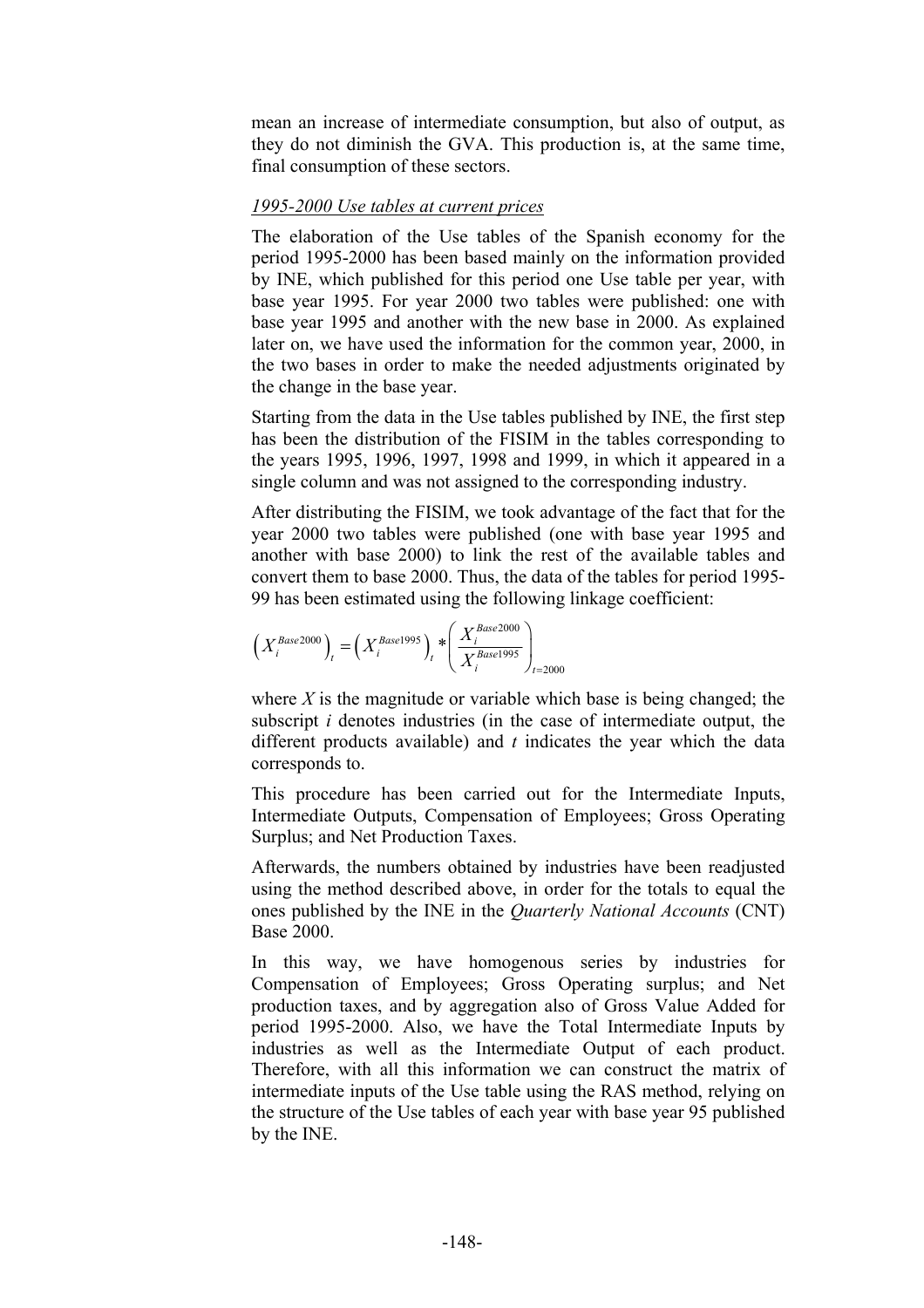On the other hand, the columns of the tables relative to final demand (private and public consumption; gross fixed capital formation; change in inventories; and exports) have been adjusted to the totals of the CTB Base 2000, following the same percentage structure as the tables base 95 (the only information available).

In this way, the use tables for period 1995-2000 have been obtained with base year 2000, although in some industries and products small adjustments were made, due to problems in the linkage of the two bases. These problems have appeared, overall, in the industries and products related to the energy.

Once this procedure is carried out, chained volume indices can be constructed and use tables at constant prices can be obtained.

### *1980-1994 Use tables at current prices*

The procedure adopted in the construction of the Use tables, base year 2000 at current prices, according to ESA-95 for the period 1986-1994 is summarized as follows:

- The Use tables of year 1980, base year 1980 and 1985, base year 1985 for period 1986-1994, base year 1986, where elaborated by INE (Spanish National Statistical Institute) according to ESA-79 methodology (except the one corresponding to 1980 which follows the ESA-70 methodology). From this information, we proceed in the following way:
	- 1. Transform the original value of the tables at producer prices to basic prices (bp).
	- 2. Adapt the original tables' disaggregation by industries to the EU KLEMS classification. For that, we have used additional information published by the INE -such as the *Industrial Survey*, *Industrial Firms Survey* and *Labour Force Survey*- as well as from other institutions such as the *Annual report of agro-alimentary statistics* of the Ministry of Agriculture and the *Spanish national income and its regional distribution* published by the BBVA Foundation since 1955.
	- 3. Assign the FISIM to the different industries.
	- 4. Include other changes made by ESA-95, such as the treatment of the GFCF and intermediate inputs of certain immaterial assets produced (computer software acquisitions, mining and oil research expenses, etc.).
	- 5. Interpolation and adjustment through the RAS method of the intermediate and final demand matrices for the period 1981 a 1984.
- The CNE (Spanish National Accounts) base year 1986 additionally provides information, disaggregated by industries, for the following variables: gross operating surplus; compensation of employees; GVA at factor cost (fc). Once adapted to the EU KLEMS classification and using data for years 1995 in two bases years,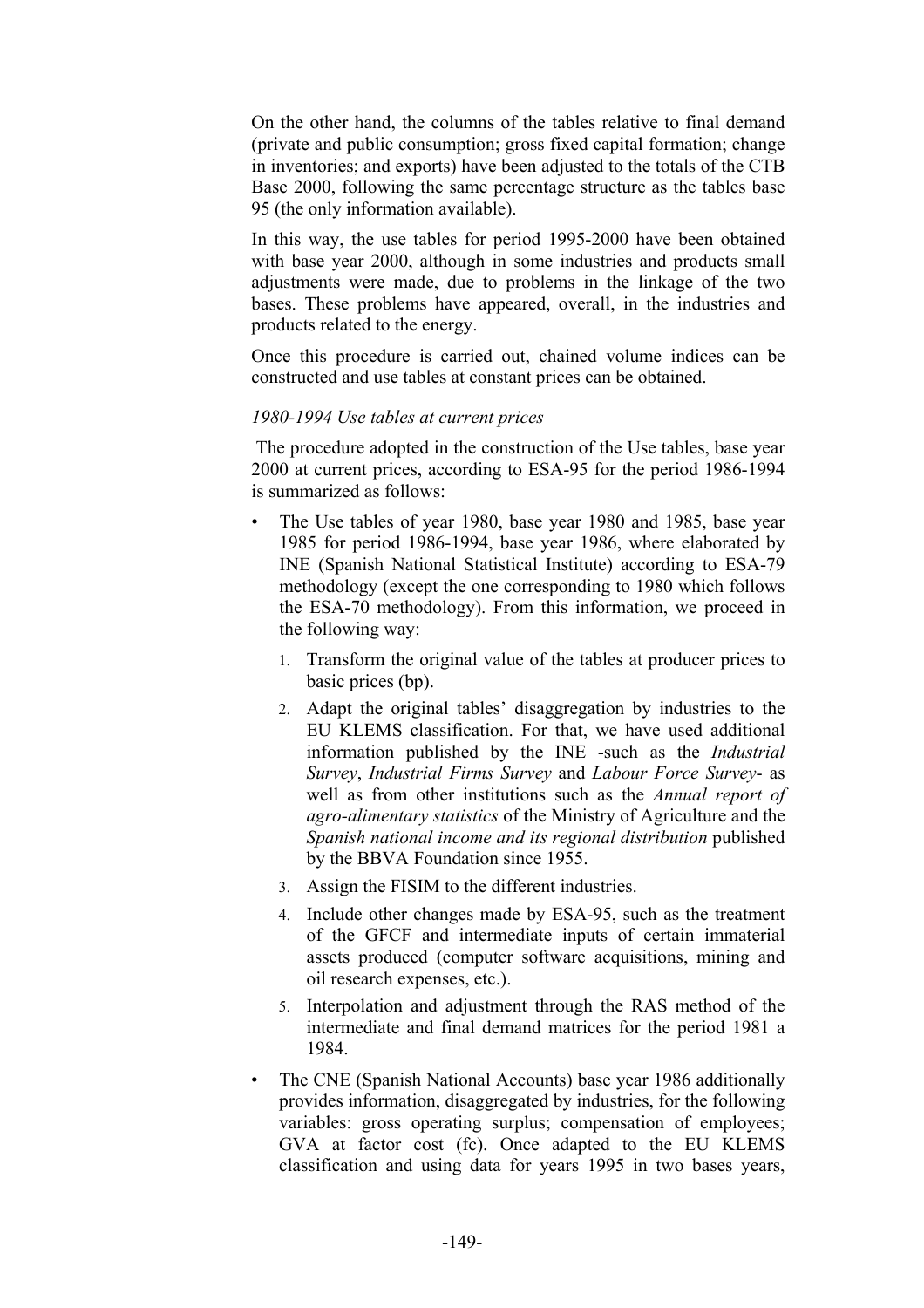1986 and 2000, we obtain the 1985-1994 series. In the case of intermediate inputs we were forced –due to lack of INE´s data for the two bases- to extrapolate the CNE series 1985-1994 one more year, in order to link with the 1995 data base year 2000.

The CNE base year 1980 also publishes the series for the previously mentioned variables for period 1980-1985. The variables adjust as much as possible to the EUKLEMS classification. This time, year 1985 cannot connect to base 1980 with base 2000.

- On the other hand, the INE's Quarterly National Accounts (CNT) offers series of demand, income and supply with a level of disaggregation for the period 1980-1995 in base 1995, and for period 1995-2000 in base 2000. From this information, and applying rates of variation, we obtain aggregated annual series for period 1986-1995 in base 2000. These series do not include intermediate inputs or gross output.
- With all the information considered in 1), 2) and 3) the following adjustments were made:
	- 1. The distribution by products of the different components of the final demand adjusts to the CNT data, base year 2000.
	- 2. The distribution by industries of net taxes on products as well as other taxes on production obtained in 1) (after certain readjustments due to linkage problems), were adjusted to the CNT data base year 2000 obtained in 3).
	- 3. Some additional adjustments were introduced in the Use table, which did not exist for base years 1980, 1985 and 1986, affecting final demand: the adjustment CIF/FOB, purchases made by non-residents in the economic territory and purchases made by residents outside the economic territory obtained in 3).
	- 4. The series disaggregated according to EU KLEMS classification (GVAfc, compensation of employees and gross operating surplus) obtained in 2) were adjusted to the CNT data described in 3).

## *2001-2004 Use tables at current prices*:

The INE's CNE (Spanish National Accounts) with base year 2000 publishes series of production, intermediate consumptions, GVA at basic prices and its breakdown in gross exploitation surplus, wageearning remuneration and other net taxes on production disaggregated by sectors for period 2001-2004. Additional information from the *Annual Service Survey* (INE), *Construction structure* (Ministry of Public Works) and the *Annual report of agro-alimentary statistics* (Ministry of Agriculture, Fishing and Food) was used in order to obtain series by sectors for period 2001-2004 with the level demanded by the EUKLEMS classification (72 branches).

The use tables for period 2001-2004 have been obtained applying the methodology proposed by M. Timmer (2005) in "EUKLEMS Road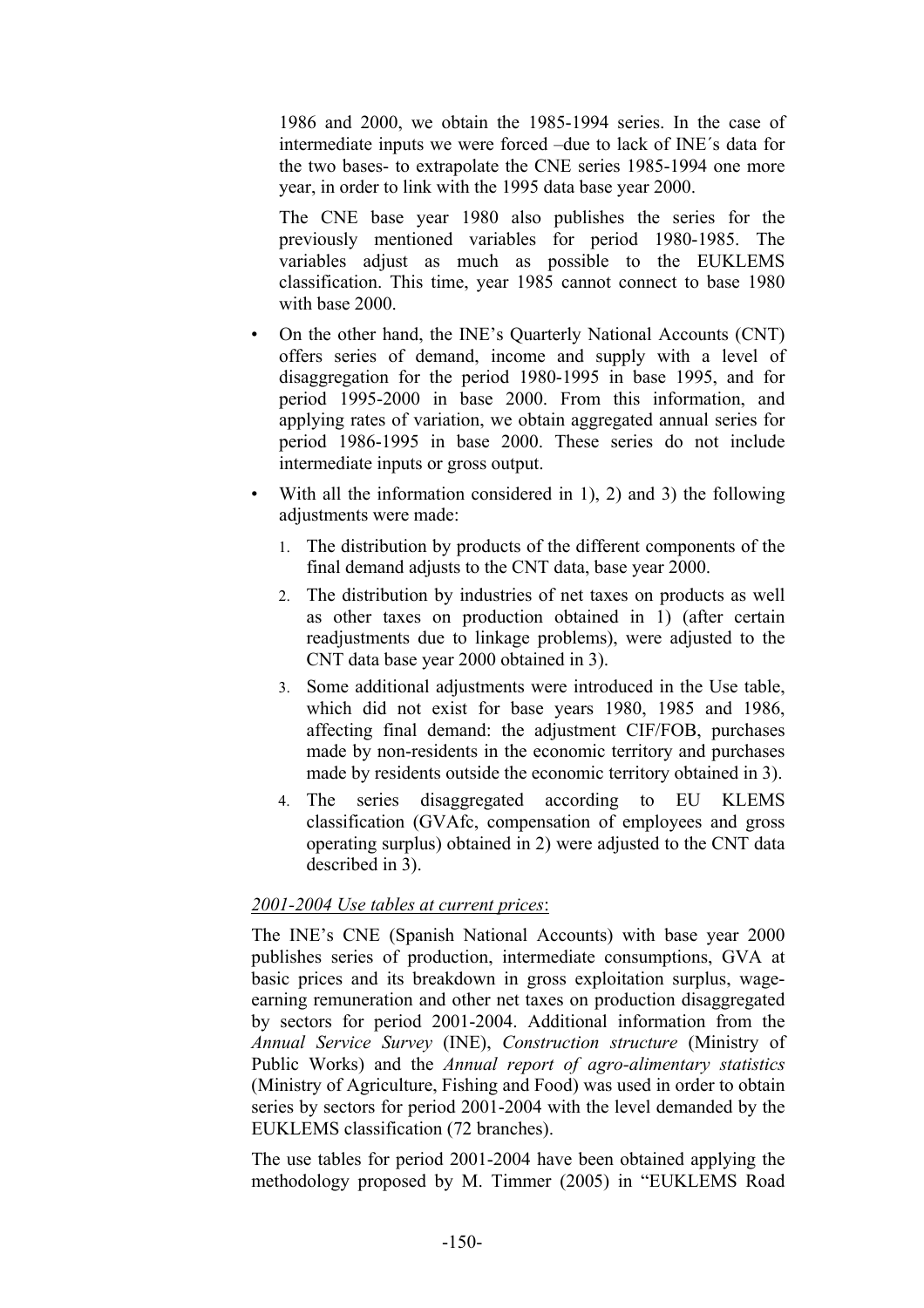map WP1" which consists of five steps. The first step consists of obtaining all the data necessary to make the estimations. The base information is the supply table of year 2000, the use table of year 2000 and the series by sectors of production, intermediate consumptions and total net taxes on products, CIF/FOB adjustments, purchases made by non-residents in the economic territory, purchases made by the residents outside the economic territory and imports for period 2001- 2004 provided by the INE. Data of imports by products published by CEPII (edition n. 8, March 2006): "Comptes South Armonices them Echanges ET L ' Economie Mondiale (CHELEM)" has also been used.

The supply tables at basic prices for period 2001-2004 are created using the procedures described in the second step. In the third step, we obtain the margin columns, net taxes on products and supply at purchase prices for period 2001-2004. The fourth step allows obtaining the matrix of intermediate demand at basic prices for period 2001-2004 and in the fifth and last step the use tables at basic prices for period 2001-2004 are produced.

### *1970-1979 GVA, GO and II Series at current prices*

Data on production and intermediate consumption are not available for the period 1970-1979. Thus, for this period series have been estimated for GVA at basic prices and compensation of employees. Besides the CNE base 1970, additional information has been used from R. Gandoy (1988) Ph.D. thesis "Evolución de la Productividad Global en la Industria Española. Un análisis desagregado para el periodo 1964- 1981", (Universidad Complutense de Madrid) and the *Annual report on agro-alimentary statistics* (Ministry of Agriculture, Fishing and Food).

As already mentioned, due to lack of information the growth rates of Value Added have been used for Gross Output and Intermediate Inputs for the period 1970-1979. Data on IIS, IIE and IIM are not available for this period.

• *Volume*

### o *Sources:*

-Data from Spanish National Accounts elaborated by INE (National Statistics Institute): 1970 base, 1980 base, 1985/1986 base, 1995 base and 2000base

*-Industrial Firms Survey*, *Services Survey*, *Labour Force Survey*, *Industry Price Index* (IPRI), Consumer Price Index (IPC), published by the INE; A*gricultural and Food Statistics Yearbook* of the Ministry of Agriculture, Fisheries and Food, *Unit Value Index* (IVU), published by the Ministry of Economy; and other complementary sources*.*

## o *Comments:*

*1980-2004 Use tables at constant prices*:

The INE (National Statistical Office) does not publish information on gross output for any year of the period 1980-2000.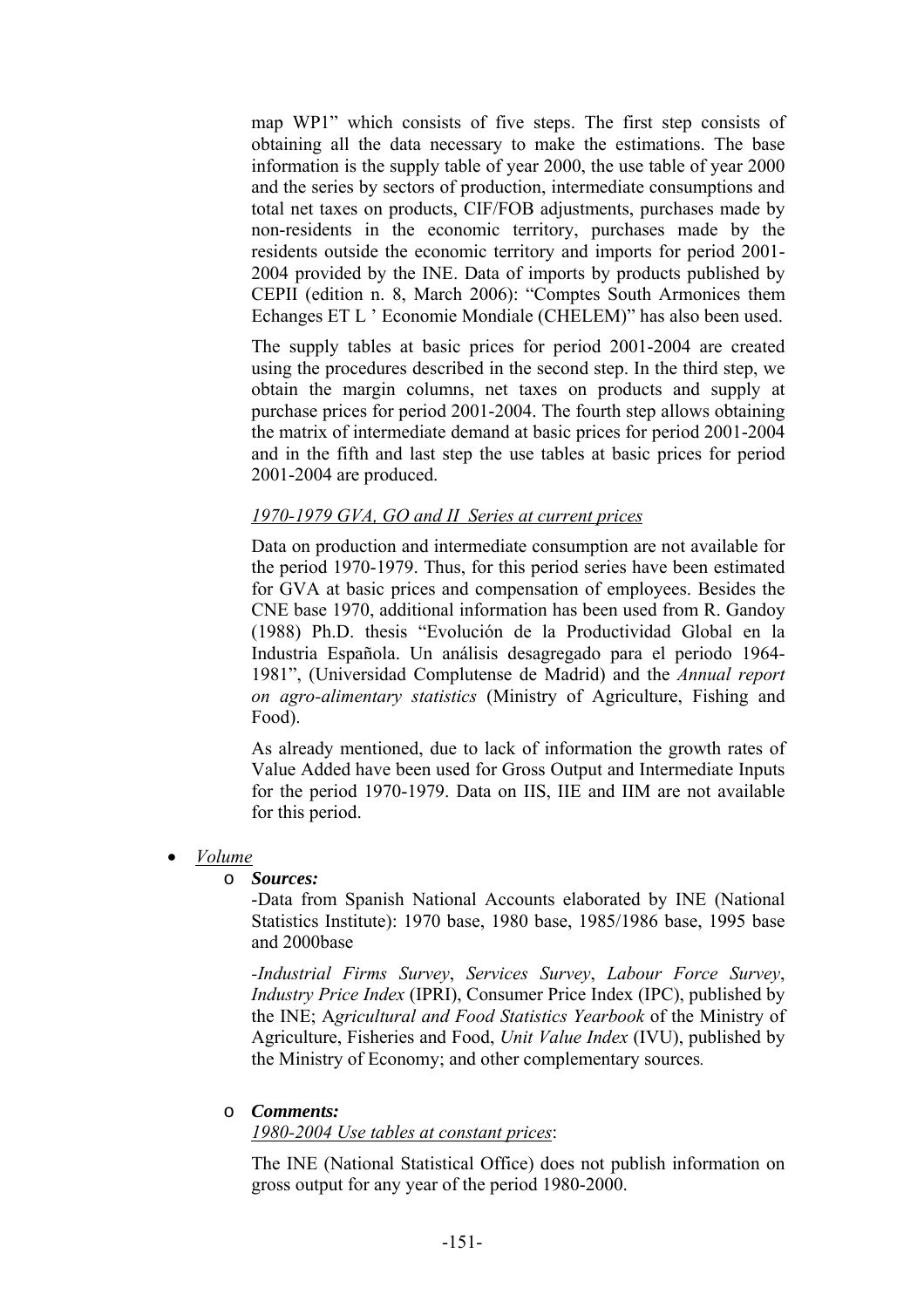Therefore an investigation has been made to obtain indices of prices by products: altogether approximately 50 series of indices of prices have been obtained.

The assumption adopted is that the price is identical along of each row of use table. This assumption is relatively acceptable when it is applied, as it is our case, to use tables at basic prices.

To obtain the use matrices in constant prices, we have used information from various sources. Price indices for manufactures have been built using IPRI (Industry Price Index) and services products have been deflated with the CPI (Consumer Price Index), both published by the INE. For imports, prices were estimated using the UVI (Unit Value Index), published by the Ministry of Economy. Taxes and Gross Value Added were deflated using data from National Accounts.

Regarding the GVA deflators, in which the price index of an INE industry correspond to several EUKLEMS industries, it has been assumed that in all industries which were disaggregated into new industries the GVA price index was the same. In other more complex cases – for example, in certain energy and industry branches – in which the composition in the period 1986-1994 has changed with respect to the period 1995-2004 –other procedures, have been used such as weighted averages.

For years 2003 and 2004, GVA price information is only available for 30 branch activities. For this reason and given the fact that no more information is available, the same price variation rate is applied to each of the components in order to disaggregate and reach the EUKLEMS branch levels.

## *1970-1979 GVA, GO and II Series at constant prices*

For the period 1970-1979, for which only GVA, GO and II data exists, the current figures have deflated based on the information published by INE (National Accounts) on GVA at constant prices for those years. From this data and by means of some transformations similar to the ones made for the current figures, deflators are obtained that are finally used to construct chained indices of this period.

As had occurred before for period 1980-2004, in some cases an INE branch corresponds to several EUKLEMS branches. In these cases, it is assumed that the price index is the same for these branches, except in those cases where weighted measures or additional information from other sources are used.

### **WP2: Labour Accounts**

### **1. Employment**

• *Sources:* National Accounts, Industrial Firms Survey and Labour Force Survey from Spanish National Statistics Institute.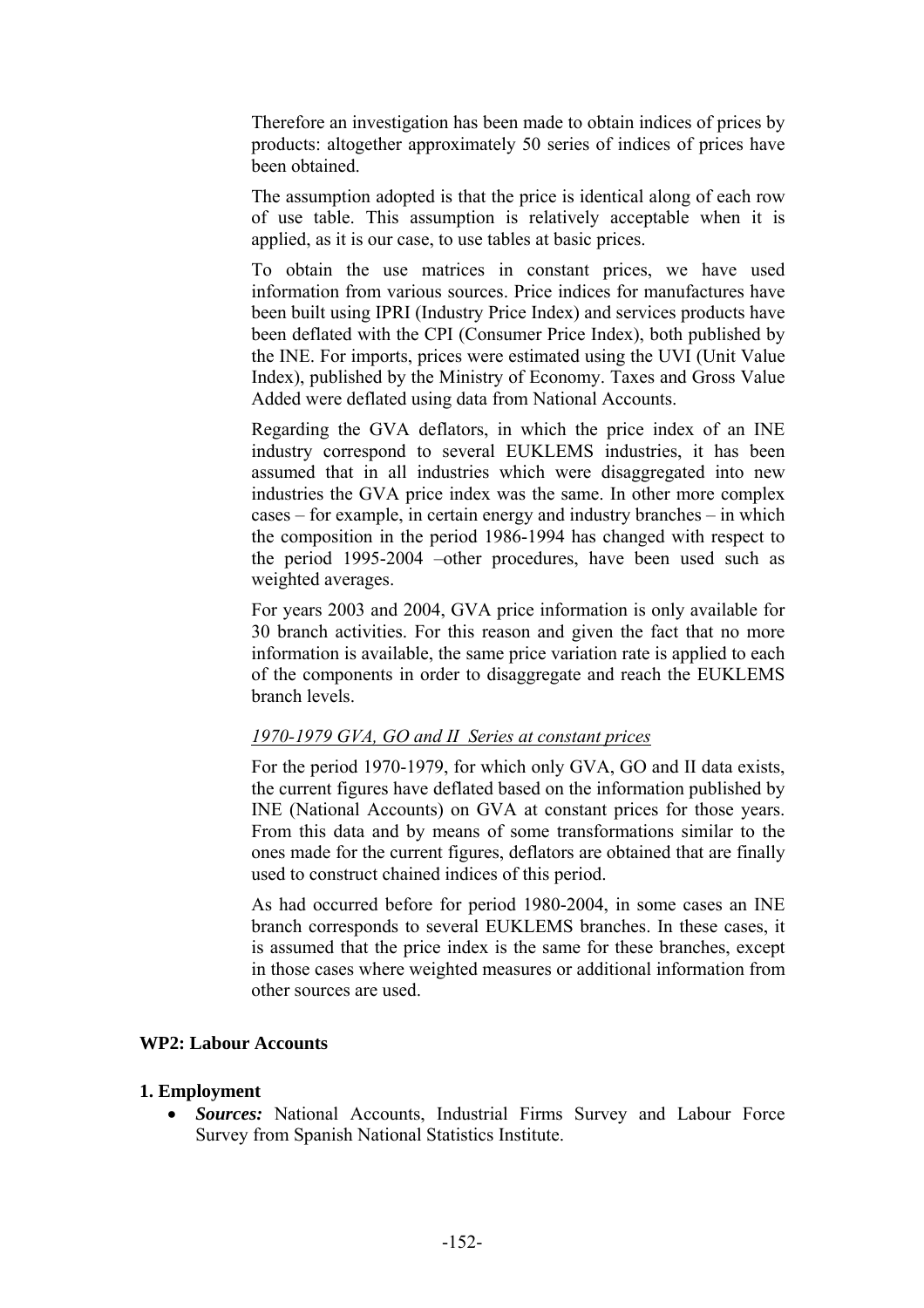• *Methods:*-The main source used in constructing the employment figures is the NA. The Industrial Firms Survey and the Labour Force Survey are used when NA industries are too aggregate (these are the main sources NA is based on). All employment figures are persons.

-For the control totals for total economy and five aggregate industries (agriculture, energy, manufacturing, construction and services) the information source is INE Quarterly National Accounts homogenous series 1980-2004.

-As for the rest of the industries: When there exists an exact correspondence between EUKLEMS industries classification and INE´s Annual National Accounts (NA) we have relied on this source.

-For the remaining EUKLEMS industries, we have used the weights calculated from the Industrial Firms Survey (INE) for manufacturing industries and the micro data from INE´s Labour Force Survey (LFS) for Agriculture and Services (note that, in both cases, the weights changed annually – weights not provided).

-The figures of total employment provided by NA are not equal to those from LFS. The reason is that, prior to being included in the National Accounts, the information from LFS is complemented with other surveys or registries. This procedure is adopted in those industries where the sample in LFS is not large enough to give an accurate number of persons employed. This is the case of Financial Institutions, Public Administration and Private Households, for example.

• *Comments:* Employment has been extrapolated with the trend of jobs before 1980 (smoothed by IVIE).

## **2. Hours**

• *Sources:* National Accounts and Labour Force Survey from Spanish National Statistics Institute.

### • *Methods:*

-For 2000-2004 the source is National Accounts (NA) derived from the INE. NA does not provide information for persons but only for jobs. Therefore, we have obtained hours worked by dividing total hours worked by jobs (distinguishing between employees and self employed).

-For previous years NA does not provide information on hours worked. Thus, we have relied on LFS information. However, due to the important differences between NA and LFS in the overlapping years (2000-2004) we have smoothed the LFS data in the following way. First we have computed the average -for the 2000-2004 period- of the ratio: (hours worked in sector i according to NA)/(hours worked in sector i according to LFS). Then, we have applied this ratio to the LFS figures for period 1980-1999. Differences between the National Accounts and the Labour Force Survey in terms of hours worked arise from the fact that LFS is a survey made to persons employed while NA is based on surveys or registries made to/on firms or enterprises.

-Up to two digit LFS figures for both employment and hours come from the micro data available at Ivie. For three digit industries the data has been provided directly from INE.

-Furthermore, we have used Industrial Firms Survey (INE) from 1980 to 1992 to estimate EUKLEMS industries 11, 12, 14, 24, 25, 31 and 38 because for these EUKLEMS industries LFS 3 digits is still too aggregate. In order to get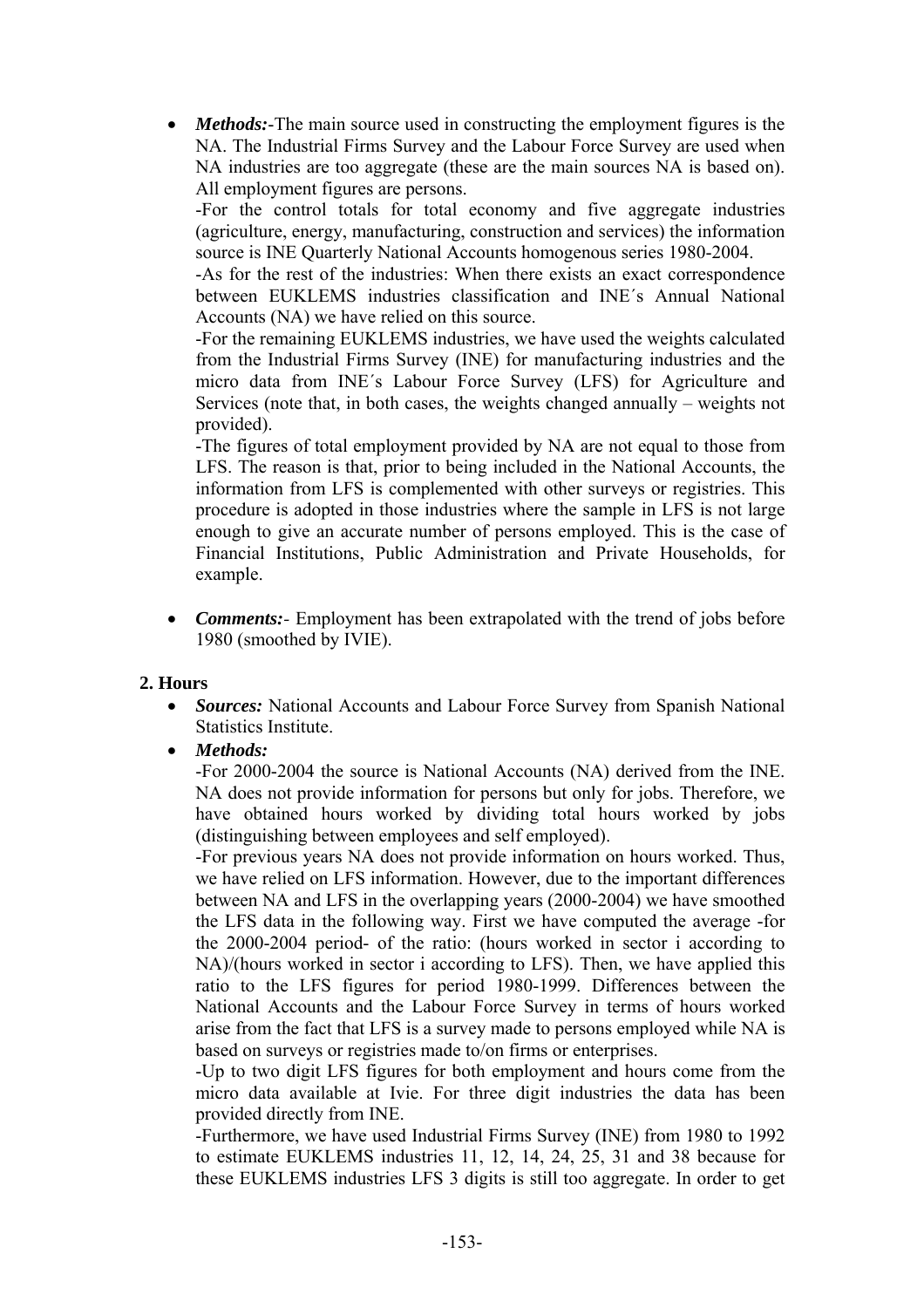the concordance between those EUKLEMS industries and the industrial classification used by INE for that period (different from the one used from 1993 onwards, without no overlapping year), we had to use an alternative source of information that provided us with the required level of aggregation. Therefore we have applied the shares coming from IFS 4 digits to LFS 3 digits in order to obtain data for EUKLEMS industries 11, 12, 14, 24, 25, 31 and 38. We have followed this process with total employment as well as with total hours worked. Using that information we have obtained hours per worker for those seven EUKLEMS industries.

-Further special adjustments for hours worked per person in some industries: In some industries small size sample problem is particularly acute. It produces too much intertemporal variability and unreliable data. Industries with both too small size and too much variability have received special treatment. *-Employees:* 

Smoothing using moving averages order 3 from 1980 to mid 90s (industries 2, 4, 26, 29-31, 33, 35-37, 54-55, 57-60).

Smoothing using moving averages order 3 from 1980 to late 80s (industries 41, 42, 49 and 50).

Aggregation and smoothing from 1980 to mid 90s (industries 5-8 and 18). First we obtain the average hours worked by employees for the aggregate (euk5-euk8) and we smooth this series using a moving average order 3. Then for each industry we apply to that series the average ratio over period 2000- 2004 (hours worked EUK-i/hours worked EUK5-8). These new industry specific series are used from 1980 to mid 90s.

*Summary*: These further adjustments change data in industries representing 0%-4% of the total number of employees.

*-Self-employed persons*:

Using backwards the rate of growth of average hours worked by employees in the same industry for period 1980-1999 (industries 20, 22, 23, 52, 57).

Using backwards the rate of growth of average hours worked by employees in the same industry for period 1980-1994 (industries 55, 64, 65).

Using average hours worked by employees in the same industry corrected by the following annual ratio: (average hours worked by non-agricultural selfemployed workers in year t/average hours worked by non-agricultural employees in year t). This method was used for period 1990-2004 for the following industries: 2-8, 10-11, 13, 15-19, 21, 25-37, 39-42, 49-51, 53-54, 56, 58-60, 63, 66-68, 71-72).

*Summary*: These further adjustments change data in industries representing 2.2%-4% of the total number of self-employed workers.

• *Comments: -*Constant 1980 hours worked have been used for the period 1970- 1980.

## **3. Labour composition**

- *Employment (or hours)*
	- o *Sources:* Labour Force Survey (LFS) from Spanish National Statistics Institute.
	- o *Methods:* -Using LFS data we get 417 zeros (0 people with a given age, gender and schooling working in some sector in a given year). In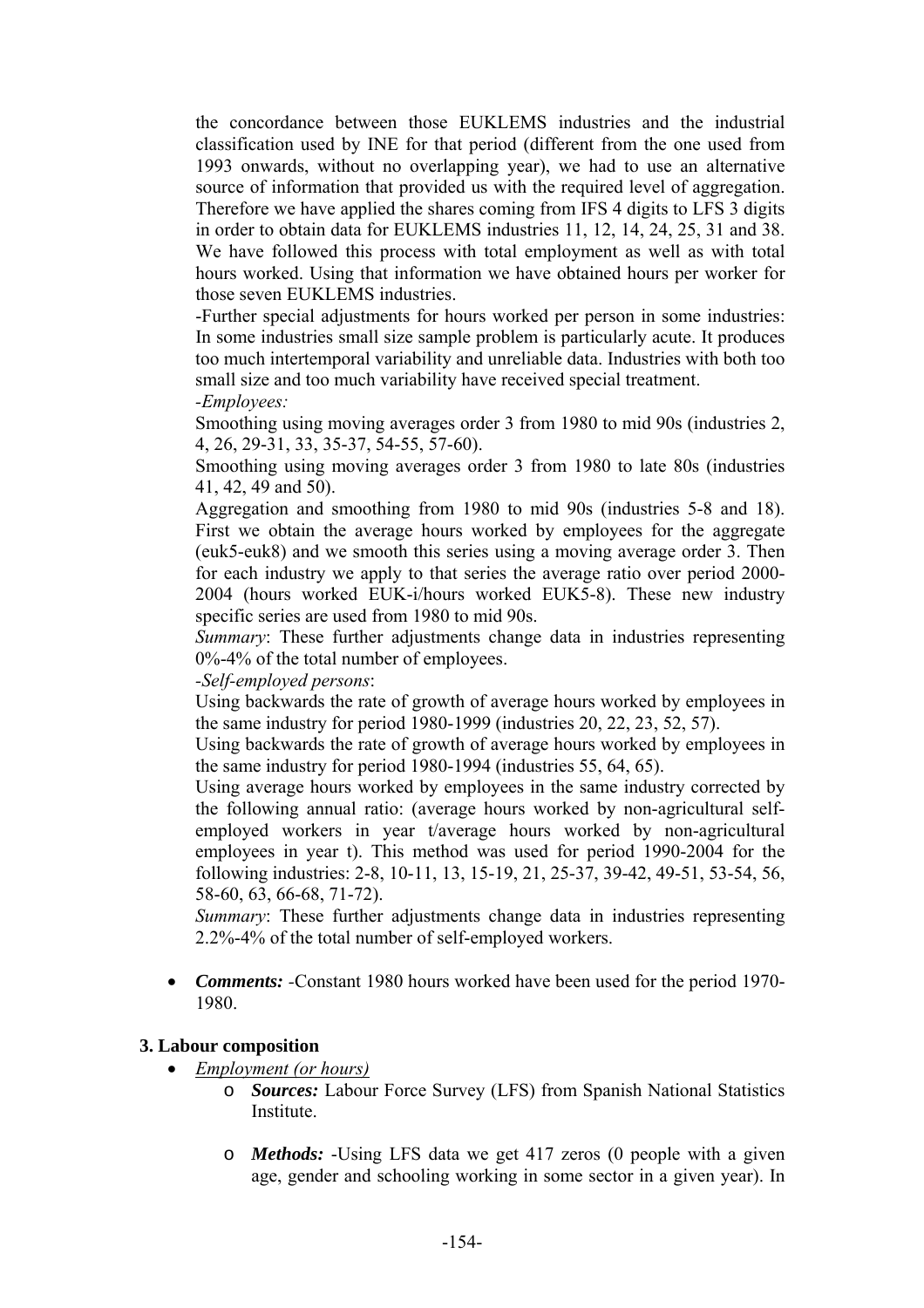order to make feasible to get labour quality indexes we have dealt with this problem as follows: we have estimated the share of that type of labour in the year and industry for which it is zero by using moving averages of the shares of that specific group in that industry before and after that zero.

o *Comments: -*The data refer to persons engaged (each type of labour as a share of total employment in each industry and year) from 1980 to 2004.

-Spanish LFS is a continuous quarterly survey that targets households, and its main objective is to obtain data on the labour force (which is subcategorized by employed and unemployed), and on the people outside the labour market. The theoretical sample varies from 65.000 households per quarter to approximately 60.000 actually interviewed households, which implies approximately 200.000 people.

-The division by skill always refers to completed schooling. First age group is 16-29 instead of 15-29 because 16 is the minimum legal working-age in Spain from 1980 onwards.

-There is no need of making any adjustments to data due to changes in industry classification or skill groups (given the level of aggregation considered). However, in 1990 a new law (known as LOGSE) added 2 years of compulsory education (the age to end compulsory education changed from 14 years old to 16 years old). This only affects to the years of schooling of people classified as Lower secondary and below (No formal qualifications), but not to the number of persons in that group. No effect for people classified as Upper secondary or University graduates.

-Labour composition is available at the level of 23 industries. For lower levels we assumed the same composition as the higher aggregate.

- *Compensation*
	- o *Sources:* Wage Structure Survey (WSS) from Spanish National Statistics Institute
	- o *Methods:* -Wages refer to annual gross wage per worker by industry (23 industries), age (16-29, 30-49, 50 or more), gender and schooling (low, upper secondary, university). We have two sorts of data. For 1995 and 2002, annual gross wages in euros. For the whole period 1980-2004, the relative annual gross wage per worker for each type of labour in a given industry compared with the wage of a male worker aged 30-49 with a university degree in that industry.

-The division by skills always refers to completed schooling. First age group is 16-29 instead of 15-29 because 16 is the minimum legal working-age in Spain from 1980 onwards.

-There is no need of making any adjustments to data due to changes in industry classification or skill groups (given the level of aggregation considered). However, in 1990 a new law (known as LOGSE) added 2 years of compulsory education (the age to end compulsory education changed from 14 years old to 16 years old).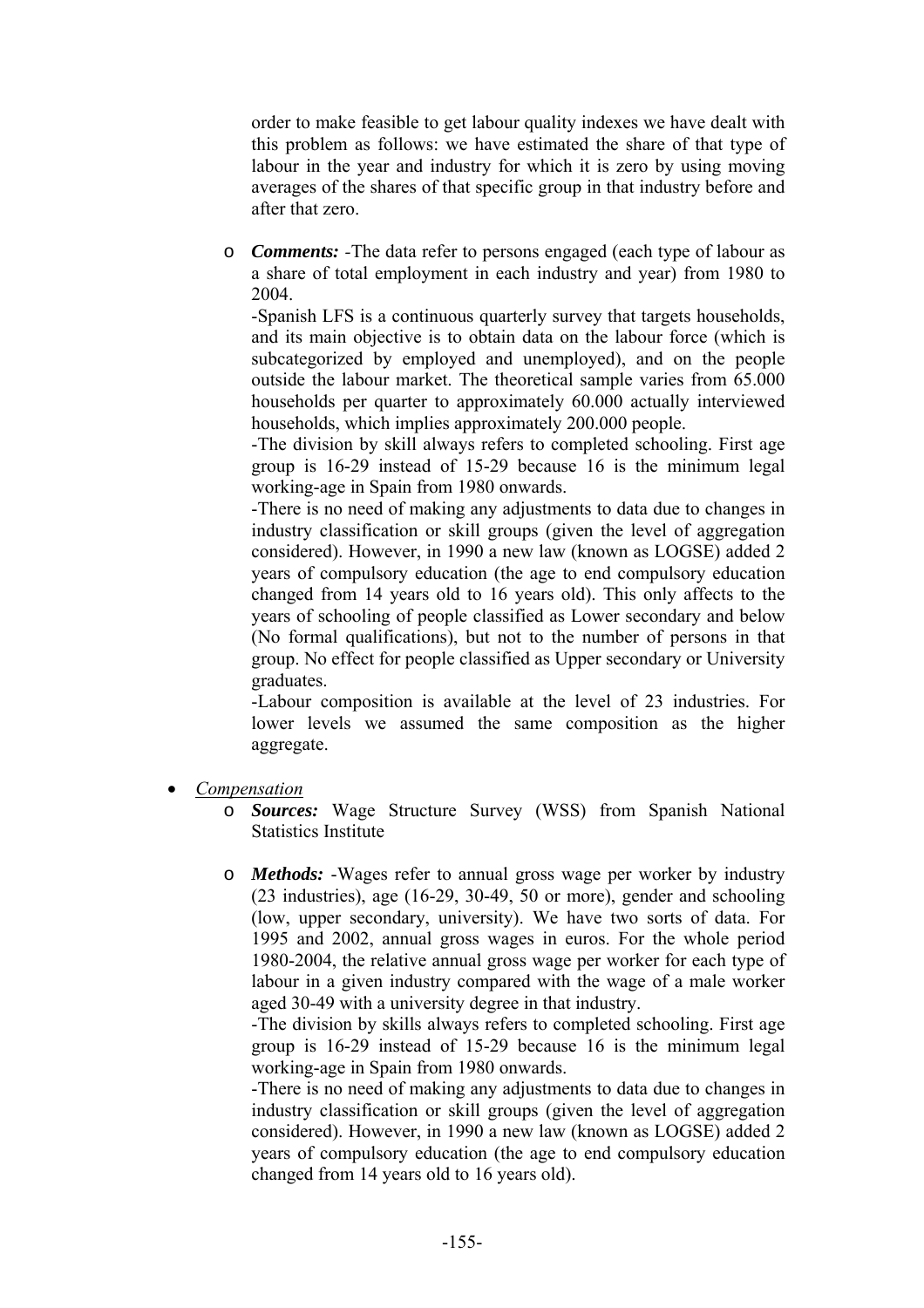### *Special adjustments*:

Year 2002. WSS presents a number of gaps. Four of the industries in our labour quality industrial classification are not investigated by the 2002 survey: Agriculture, hunting and forestry (industry 1); Fishing (industry 2); Public administration (industry 19); Private household with employed persons (industry 23). First, we have obtained the 2002 National Accounts ratio between the average wage of each of these industries and the average wage of rest of the economy. Then, for each type of labour, we have applied those ratios to the average annual gross wages for the total of industries investigated by the 2002 survey. In the case of the 19 industries investigated by the survey, due to INE´s statistical secrecy policy, we lack 29 data. We have estimated these data using the fitted values from an estimation like:

 $W_{iags} = f(w_{.ags}, w_{i. gs}, w_{ia.s}, w_{iag})$ where

*wiags* is the wage of a worker in industry *i* with age *a*, gender *g* and schooling *s*

*w.ags* is the average wage of a worker with age *a*, gender *g* and schooling *s*

*wi.gs* is the average wage of a worker in industry *i* with gender *g* and schooling *s*

*wia.s* is the average wage of a worker in industry *i* with age *a* and schooling *s*

*wiag*. is the average wage of a worker in industry *i* with age *a* and gender *g*

Year 1995. WSS presents a number of gaps.

Seven of the industries in our labour quality industrial classification are not investigated by the 1995 survey: Agriculture, hunting and forestry (industry 1); Fishing (industry 2); Public administration (industry 19); Education (industry 20); Health and social work (industry 21); Other community, social and personal services (industry 22); Private household with employed persons (industry 23).

We have estimated these data using the fitted values from an estimation like:

 $w^{95}$ <sub>iags</sub> = f (gender, age dummies, schooling dummies,  $w^{02}$ <sub>iags</sub>)

where

 $w^{95}$ <sub>iags</sub> is the wage of a worker in industry *i* with age *a*, gender *g* and schooling *s* in year 1995

 $w^{02}$ <sub>iags</sub> is the wage of a worker in industry *i* with age *a*, gender *g* and schooling *s* in year 2002

In the case of the 16 industries investigated by the 1995 survey, due to INE´s statistical secrecy policy, we lack 46 data. We have estimated these data using the fitted values from an estimation like:  $w^{95}$  *iags* =  $f(w^{95}$  *ags,*  $w^{95}$  *i.gs,*  $w^{95}$  *ia.s,*  $w^{95}$  *iag.*)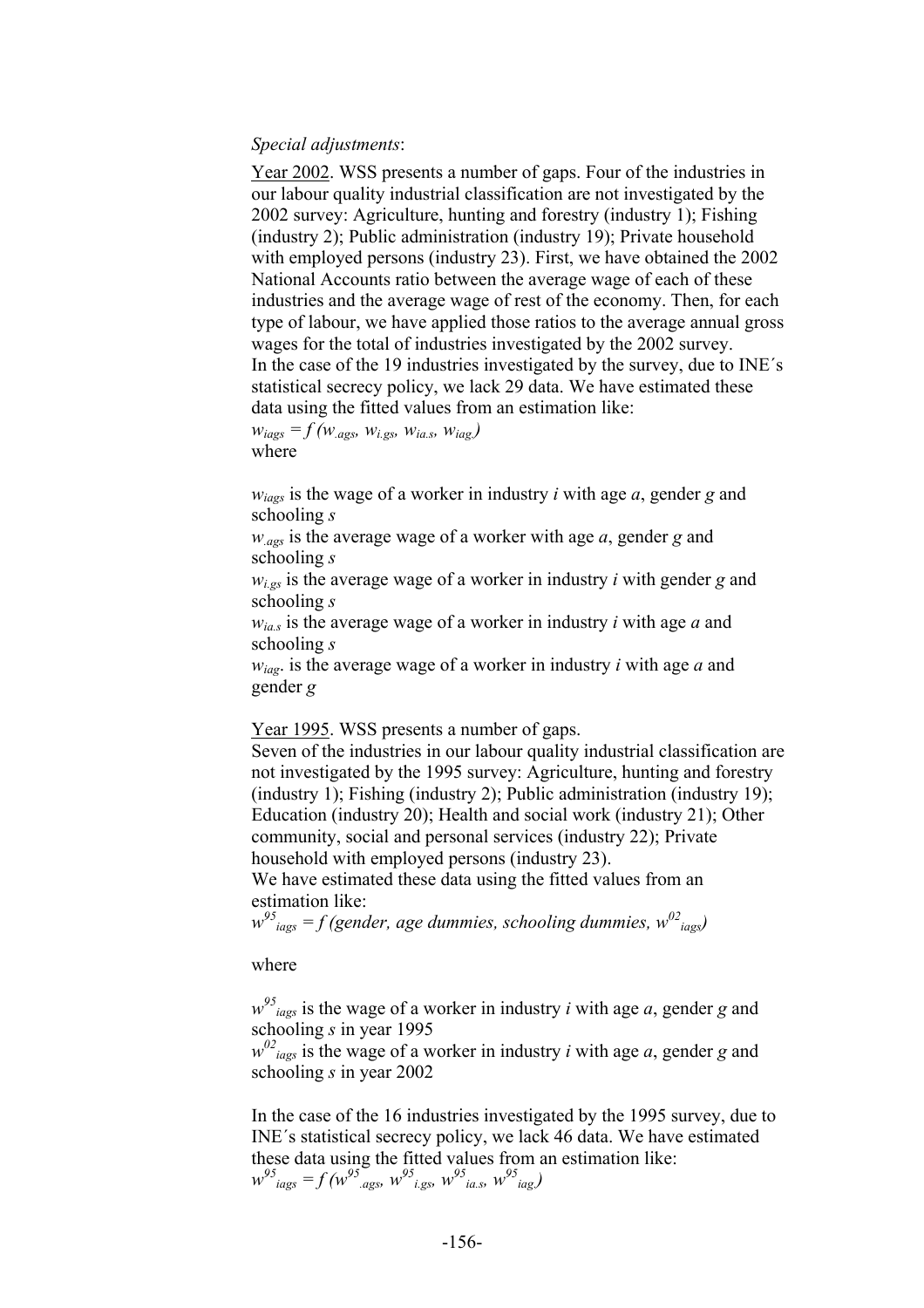where

 $w^{95}$ <sub>iags</sub> is the wage of a worker in industry *i* with age *a*, gender *g* and schooling *s* in 1995

 $w^{95}$ <sub>ags</sub> is the average wage of a worker with age *a*, gender *g* and schooling *s* in 1995

 $w^{95}$ <sub>*i.gs*</sub> is the average wage of a worker in industry *i* with gender *g* and schooling *s* in 1995

 $w^{95}$ <sub>*ia.s*</sub> is the average wage of a worker in industry *i* with age *a* and schooling *s* in 1995

 $w^{95}$ <sub>ias</sub>. is the average wage of a worker in industry *i* with age *a* and gender *g* in 1995

#### Year 1990

We have estimated the relative gross wage for each type of labour in a given industry compared with the wage of a male worker aged 30-49 with a university degree in that industry combining information from 1995 WSS and 1990/91 HBS as follows:

 $\omega^{90}$ <sub>*iags*</sub>  $(\omega^{95}$ <sub>*.ags</sub>*  $(\omega^{95}$ <sub>*.ags*</sub>  $)\omega^{95}$ <sub>*iags*</sub></sub> where

 $\omega^{90}$ <sub>iags</sub> is the wage of a worker in industry *i* with age *a*, gender *g* and schooling *s* in 1990 relative to a male worker aged 30-49 with a university degree in industry *i* in 1990.

ω90.ags is the average wage of a worker with age *a*, gender *g* and schooling *s* in 1990 relative to a male worker aged 30-49 with a university degree in 1990.

 $\omega^{95}$  *iags* is the wage of a worker in industry *i* with age *a*, gender *g* and schooling *s* in 1995 relative to a male worker aged 30-49 with a university degree in industry *i* in 1995.

*ω 95 .ags* is the average wage of a worker with age *a*, gender *g* and schooling *s* in 1995 relative to a male worker aged 30-49 with a university degree in 1995.

#### Year 1980

We have estimated the relative gross wage for each type of labour in a given industry compared with the wage of a male worker aged 30-49 with a university degree in that industry combining information from 1995 WSS and 1980/91 HBS as follows *ω*<sup>80</sup><sub>·ags</sub> /  $ω^{95}$ <sub>·ags</sub>)  $ω^{95}$ <sub>·ags</sub>

where

 $\omega^{80}$ <sub>iags</sub> is the wage of a worker in industry *i* with age *a*, gender *g* and schooling *s* in 1980 relative to a male worker aged 30-49 with a university degree in industry *i* in 1980.

*ω 80 .ags* is the average wage of a worker with age *a*, gender *g* and schooling *s* in 1980 relative to a male worker aged 30-49 with a university degree in 1980.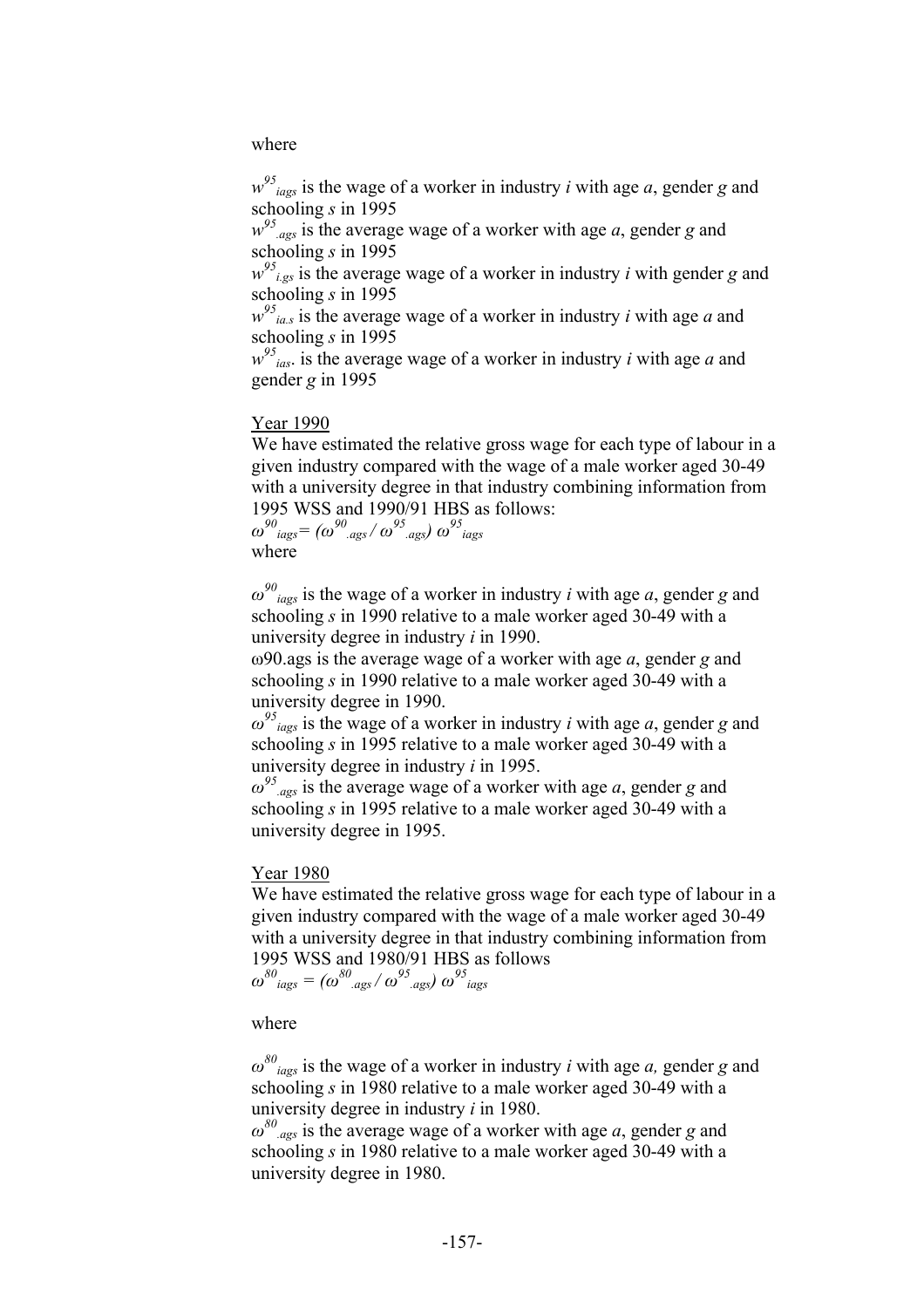*ω 95 iag*s is the wage of a worker in industry *i* with age *a*, gender *g* and schooling *s* in 1995 relative to a male worker aged 30-49 with a university degree in industry *i* in 1995.

*ω 95 .ags* is the average wage of a worker with age *a*, gender *g* and schooling *s* in 1995 relative to a male worker aged 30-49 with a university degree in 1995.

### Period 1980-1989

The relative gross wage for each type of labour in a given industry compared with the wage of a male worker aged 30-49 with a university degree in that industry is obtained by interpolation between 1980 and 1990 data in that industry.

### Period 1991-1994

The relative gross wage for each type of labour in a given industry compared with the wage of a male worker aged 30-49 with a university degree in that industry is obtained by interpolation between 1990 and 1995 data in that industry.

### Period 1996-2001

The relative gross wage for each type of labour in a given industry compared with the wage of a male worker aged 30-49 with a university degree in that industry is obtained by interpolation between 1995 and 2002 data in that industry.

### Period 2003-2004

Estimated by extrapolation from 1995 and 2002 data.

o *Comments:* -This source is available for only two years (1995 and 2002). The data refer to annual gross wage. The SWS has been combined with information about family incomes obtained from INE´s Household Budget Survey (1980/81 survey and 1990/91 survey).

-The Wage Structure Survey is a statistical operation carried out in the framework of the European Union with common methodology and content criteria, with the objective of obtaining some comparable results on the structure and distribution of wages among its member states. This survey investigates the distribution of wages based on a large variety of variables such as sex, occupation, activity branch, age or size of the company. In Spain it was carried out for the first time referred to 1995 and later for 2002.

-Spanish WSS is a survey that targets firms. The principal objectives of the survey may be summarised as twofold: 1) knowledge of wage levels, not only average levels but also their distribution; 2) the determination of the wage structure, both from the point of view of composition and variables that have an influence on wages and to what extent. The main novelty that is brought compared to other surveys on this subject such as the labour cost survey, wage surveys in industry and services or labour cost index is that wages are covered in the questionnaire individually and together with these a large quantity of variables related to the worker (such as age, schooling and gender).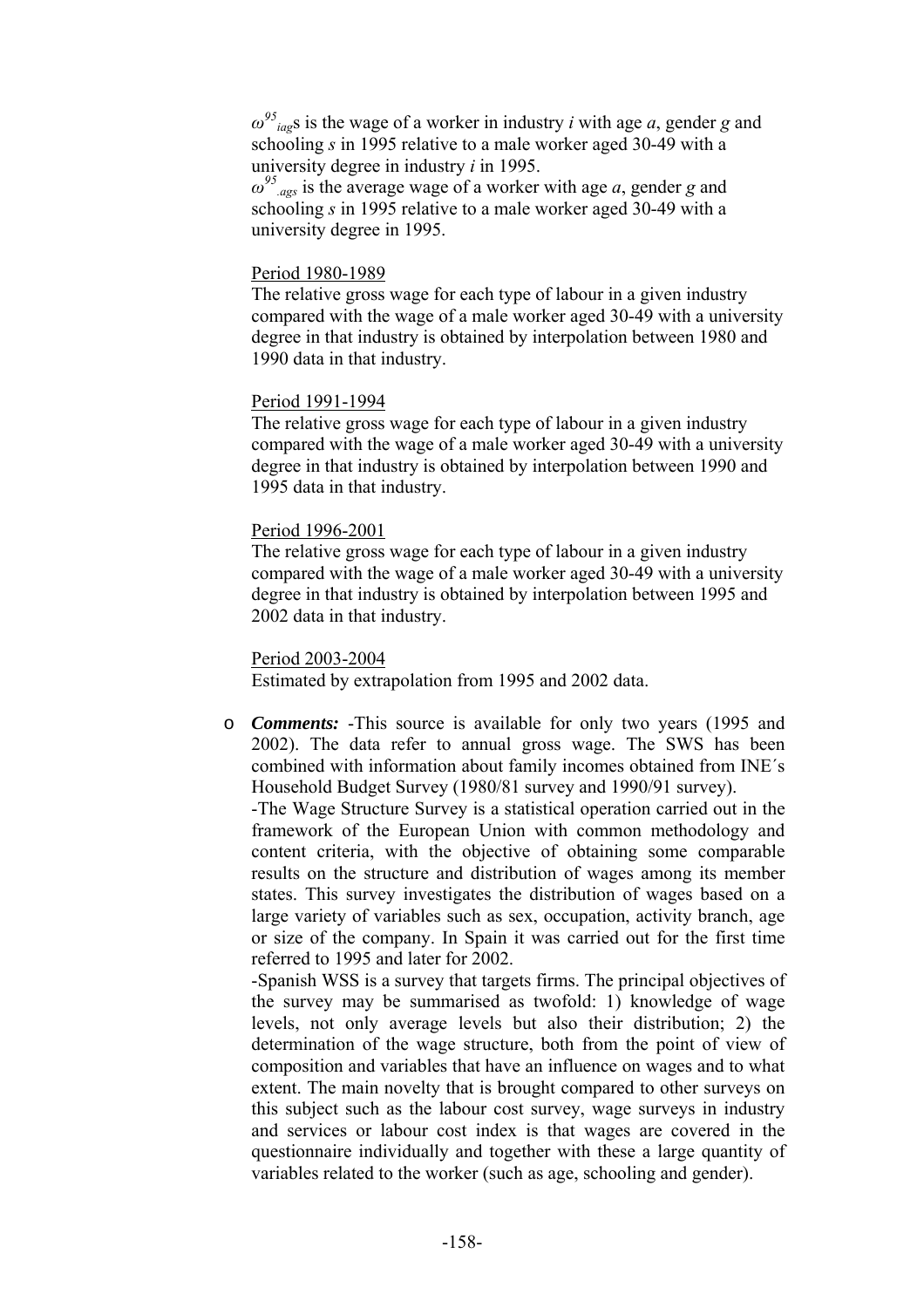-The theoretical sample varies from 185.226 workers in 1995 to 229.866 in 2002. The sampling units are workplaces which contribute to the Social Security with ten or more workers. WSS only refers to wage-earners.

-Labour composition is available at the level of 23 industries. For lower levels we assumed the same composition as the higher aggregate.

### **WP3: Capital Accounts**

• *Main sources for GFCF& methods (for estimating industry \* asset)*  Mas, M., F. Pérez and E. Uriel: "Capital stock in Spain, 1964-2002. New Estimates" in Mas, M. and P. Schreyer (2006): *Growth, Capital and New Technologies*, Bilbao: Fundación BBVA, chapter 2, 67-91.

### • *Definition of ICT assets*

The most problematic task was to disaggregate 'software' from 'other products', and 'communication' from 'other machinery and equipment'. GFCF in software was estimated by a two-step procedure. The first step was to estimate data for 1995 and 1998. GFCF for the rest of the period were obtained from these benchmark years. Primary source for information on Software GFCF for 1995 was the INE 'Information Technologies Service Surveys ("Encuesta de Servicios Informáticos"), whose population is intended to cover all firms whose core business falls within division 72 of CNAE93 'Information technologies activities' ("Actividades informáticas"). In order to test the representativity of the sample, two additional sources were used: the 1995 Input and Output table and the Labour Force Survey. For 1998, the Input-Output framework was used as well as the 1998 "Annual Services Survey" ("Encuesta Annual de Servicios 1998) which contains data on information technology firms.

Once the 1995 and 1998 data for software GFCF had been obtained, estimation of the series for 1981-2005 relied on the previous estimation of the "Supplied destined for domestic end user demand", and import/export information. For imports and exports the source is again, the INE Input-Output Tables for the years when they are available. For the remaining years, the annual rate of change provided by SEDISI has been applied. Once the series are obtained, growth rates are applied to the definitive data of the Input-Output framework

Following OECD (2001c) practice, the communication items considered in this study according to ISIC are:

3130 Insulated wire and cable

3210 Electronic valves and tubes and other components

3220 Television and radio transmitters and apparatus for line telephony and line telegraphy

3230 Television and radio receivers, sound or video recording or reproducing apparatus, and associated goods.

3312 Instruments and appliances for measuring, checking testing, navigating a other purposes, except industrial process equipment.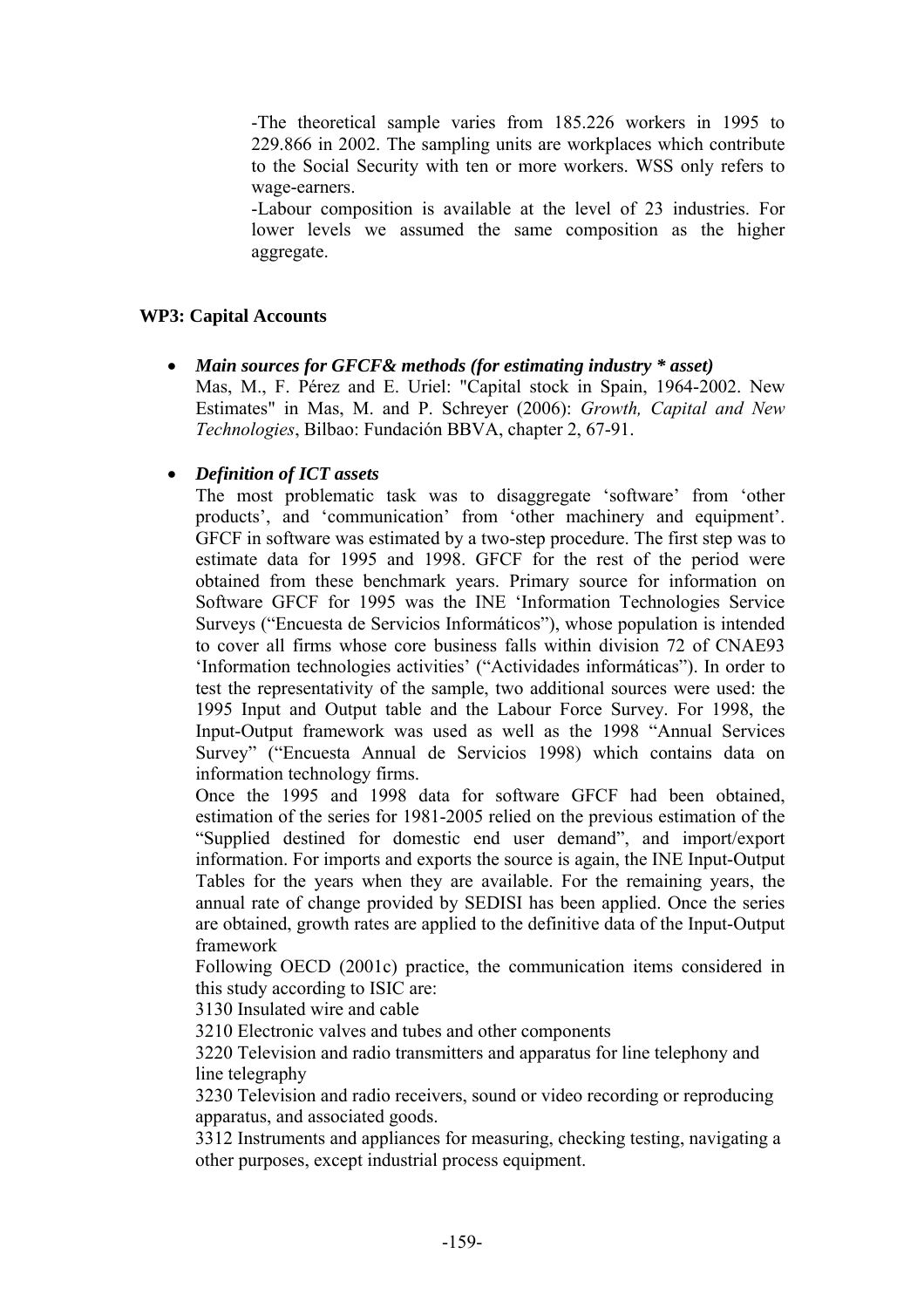An estimate of GFCF in this ISIC items is required in order to estimate Communications capital stock. National Accounts do not offer such information. INE (National Statistic Institute) includes *communications* GFCF in the item 'Other machinery and equipment' which in addition to communications is broken down into 'Machinery and electrical materials (except cables), 'Medical and surgical, optical and watchmaking machinery' and 'Furniture and other manufactured products n.e.c.'. Hence it has been necessary to separate 'communications' GFCF from 'other machinery and equipment'.

This was achieved in two steps. Firstly, GFCF for 'Other machinery and equipment' and its components for benchmark period 1995-1998 were calculated in the same way as for software. The starting point was to estimate each of the components of 'other machinery and equipment' obtained from Input-Output tables (INE) and using the 'Industrial Enterprises Surveys' ("Encuesta industrial de empresas" (INE)) to obtain a breakdown of sectors 31 and 33. Additionally it was necessary to estimate intermediate consumption, imports, exports and household consumption. Different statistical sources were used such as 'Industrial Survey' (Encuesta Industrial) (INE), "Spain's Industrial Statistics"(Estadística Industrial de España (INE), Comex database (Eurostat) and CNEe-86. The second step was to obtain the evolution of the variables estimated in the first step to calculate GFCF for the period 1970- 2005.

Since the INE does not provide information on deflators for two of the three ICT components, and for software only for the period 1995-2005 we have followed the "harmonized" procedure described in Schreyer et al. (2004) when INE data was not available.

### • *Initial capital stock*

1964 is the benchmark year for the private capital stocks estimates based on a study by University of Deusto (1968), which provided the first estimation of Spain's capital stock for 1964, as a reference. Data availability on public capital goes back to 1845.

## • *Comments*

One of the main features of the estimation procedure is the distinction between private and public capital. The latter is broken down into roads, water infrastructures, urban infrastructures, and health and education infrastructures. Railways, motorways and harbour infrastructures are added, even though they are not strictly provided in Spain by public authorities but they can be assimilated with the former in view of the nature of the services they provide. Possible weights for further disaggregation and for splitting IT and OMach within "Office machinery and equipment" are still needed.

-Capital compensation was not available for industries 50, 51, 52, 60t63, 64. Higher level aggregates have been used here.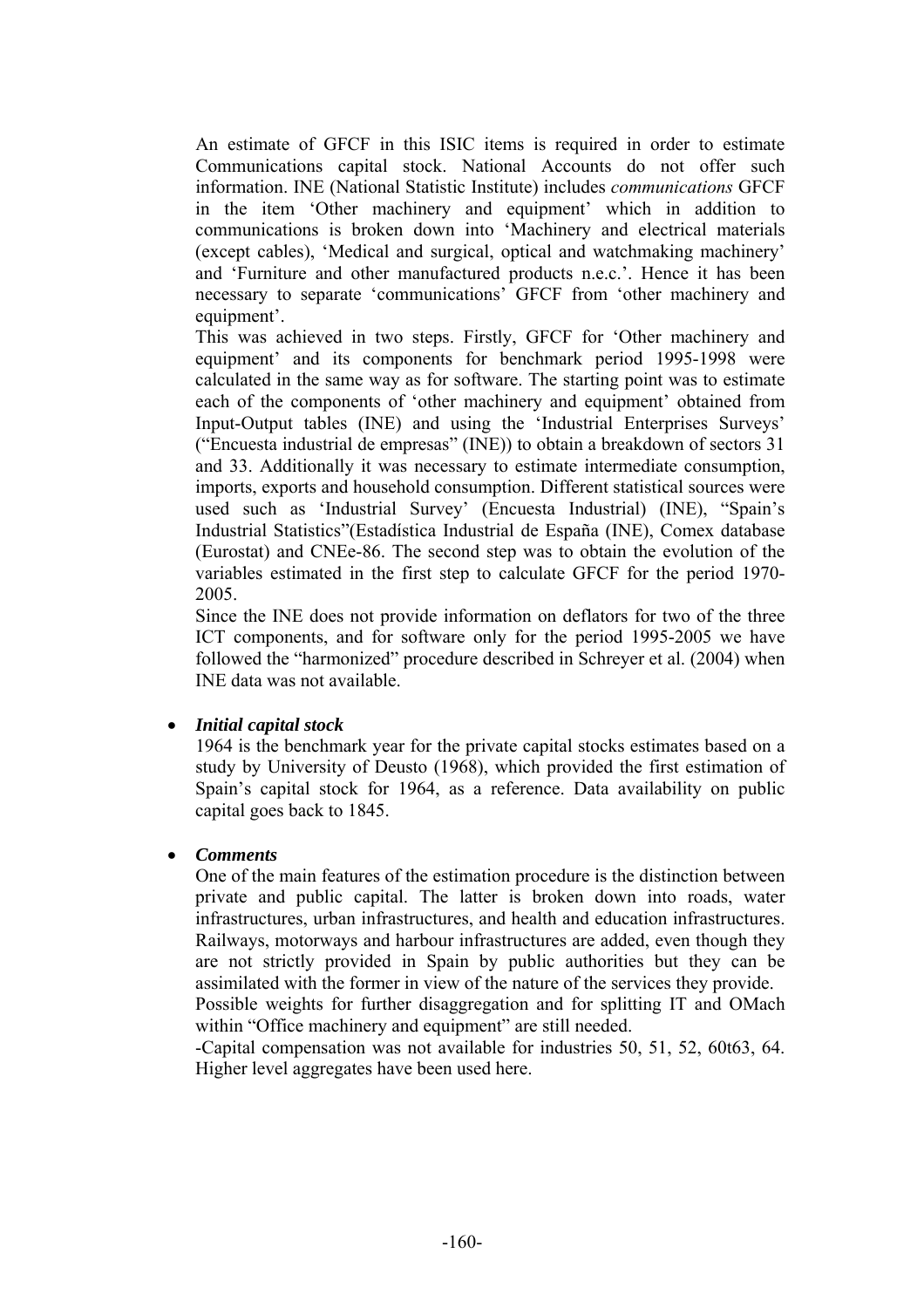# **Sweden**

## **WP1: Inter-industry Accounts**

## **1. NA data**

- *Nominal*
	- o *Sources:* For the period 1993-2003 all variables are taken from the Official Use tables, these tables are at the A60 level. 2004 data has been taken from the Swedish National Accounts.
	- o *Comments:* -The 2004 data was less detailed then the 1993-2003 data, therefore growth rates of aggregate industries have been applied to more detailed sub-industries where needed.

-Extra detail for gross output in NACE industries 50-52 has been based on Eurostat SBS. The same source has been used for additional detail in Value added and Compensation for NACE industries 22, 24, 31-33, and 74.

-Industry 16 has been added to industry 15, by lack of detailed data.

-To be able to construct an EU aggregate for the whole period 1970- 2004 we have estimated the period 1970-1993 with historical National Accounts. This Swedish data is only visible in the aggregates and not published separately. Trends for current value added and compensation data for 1980-1993 are taken from SNA68 National Accounts. For the period 1970-1980 we have detailed Manufacturing data for each variable. For the non-manufacturing industries we have used current trends of GDP data from OECD NA, Detailed tables, Volume II, 1982 edition (1963-1980). Compensation for non-manufacturing has been extrapolated backwards from 1980 with current GDP trends. Gross Output and Intermediate Inputs have been extrapolated with Value Added trends, by lack of more detailed data.

- *Volume*
	- o *Sources:* For the period 1993-2003 all variables are taken from the Official Use tables, these tables are at the A60 level. 2004 data has been taken from the Swedish National Accounts.
	- o *Comments:* -When extra detail was needed prices from higher aggregates have been used, combined with the nominal figures this led to the required volume data.

-To be able to construct an EU aggregate for the whole period 1970- 2004 we have estimated the period 1970-1993 with historical National Accounts. This Swedish data is only visible in the aggregates and not published separately. Trends for constant value added data for 1980- 1993 are taken from SNA68 National Accounts. For the period 1970- 1980 we have detailed Manufacturing data for each variable. For the non-manufacturing industries we have used constant trends of GDP data from OECD NA, Detailed tables, Volume II, 1982 edition (1963- 1980). Gross Output and Intermediate Inputs have been extrapolated with Value Added trends, by lack of more detailed data.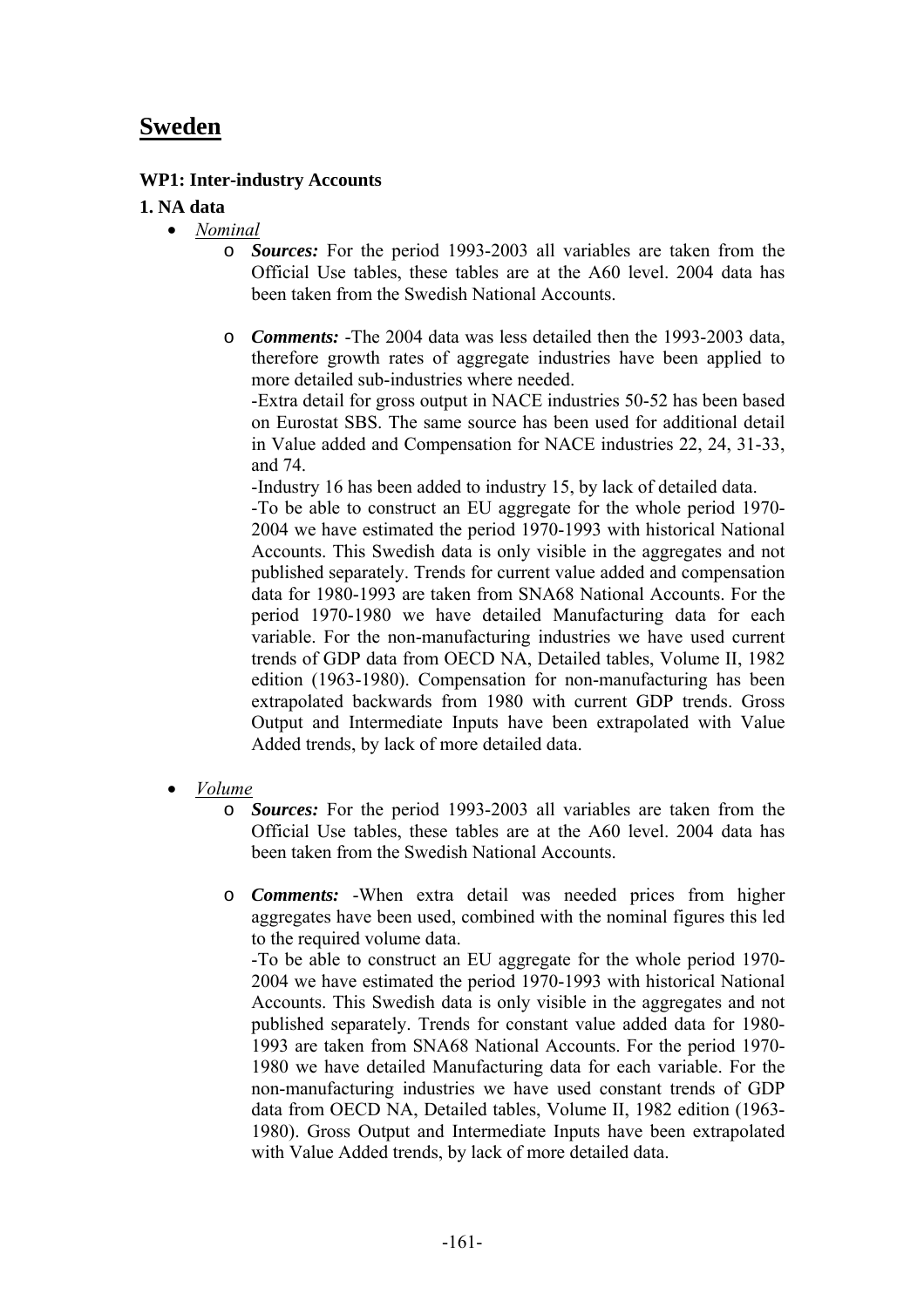## **2. SUT data**

- *Nominal*
	- o *Sources:* For 1993-2003 Supply and Use tables are available from Statistics Sweden. These tables are at the A60 detail level.
	- o *Comments:*
- *Volume*
	- o *Sources:* For 1994-2003 Supply and Use tables (at previous year prices) are available from Statistics Sweden. These tables are at the A60 detail level.
	- o *Comments:*

## **WP2: Labour Accounts**

## **1. Employment**

- *Sources:* Statistics Sweden. For the period 1993-2003 we received Persons engaged and Employees data at the A60 level (or something very close to it). 2004 data has been taken from Swedish National Accounts data (but this NA data has recently been published and is less detailed).
- *Methods:* Extra detail (mainly for 3-digit NACE industries), when needed, has been based on Eurostat SBS.
- *Comments:* **-**The 2004 data was less detailed then the 1993-2003 data, therefore growth rates of aggregate industries have been applied to more detailed sub-industries where needed.

-The Eurostat SBS database has been used for additional detail for Employees in industries 22, 24, 31-33, 50-52 and 74.

-Industry 16 has been added to industry 15, by lack of detailed data.

-To be able to construct an EU aggregate for the whole period 1970-2004 we have estimated the period 1970-1993 with historical National Accounts. This Swedish data is only visible in the aggregates and not published separately. For 1980-1992 trends from SNA68 National Accounts has been used for both total employment and employees. For 1970-1980 for Manufacturing we have used Persons engaged data (so same trends for EMPN and EMPE). For the other industries we have used OECD LFS broad sector employment data.

-To keep consistency between Employment (EMPN and EMPE) and Hours (H\_EMPN and H\_EMPE) figures we have decided to use a little less detail then is available. For the years 1980-1992 for hours and employment some slightly different aggregates in LtQ were available, however to maintain consistency the trends of the aggregate of LtQ has been used for all variables.

## **2. Hours**

• *Sources:* Statistics Sweden, Hours worked data for Persons engaged and Employees for the period 1993-2003 data has been taken from Swedish National Accounts data and is at the A60 level (or something very close to it).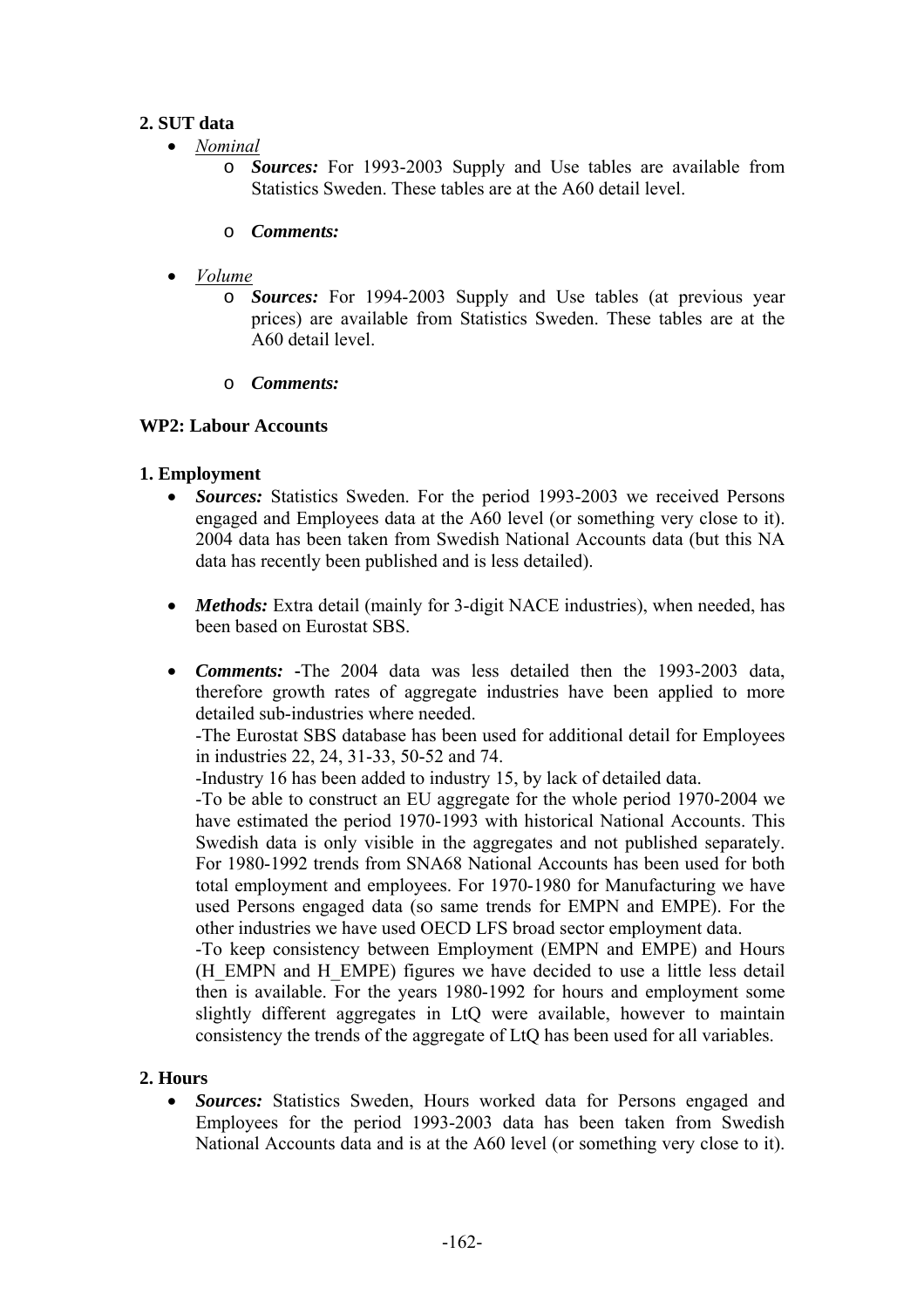2004 data has been taken from Swedish National Accounts data (but this NA data has recently been published and is less detailed).

- *Methods*: The 2004 data was less detailed then the 1993-2003 data, therefore growth rates of aggregate industries have been applied to more detailed subindustries where needed.
- *Comments:* -The Hours worked data is not detailed enough, it is available at the A60 level (or something very close to it). For more detailed industries, the closest higher aggregate average hours worked has been used.

-To be able to construct an EU aggregate for the whole period 1970-2004 we have estimated the period 1970-1993 with historical National Accounts. This Swedish data is only visible in the aggregates and not published separately. For 1980-1992 trends for hours worked for both Total Employment and employees stem from an old National Accounts version of the Swedish National Accounts. For 1970-1980 no separate Hours worked data was available. Therefore we have used the trend of employment for this period (implicitly assuming the average hours are constant).

## **3. Labour composition**

- *Employment (or hours)*
	- o *Sources:* Statistics Sweden, employment at A60 level with split ups for age, gender and skill levels for the period 1993-2004
	- o *Methods:* See Skyttesvall, Tomas and Hans-Olof Hagen (2006), Economic Growth in Sweden, New Measurements, Statistics Sweden
	- o *Comments:*
- *Compensation*
	- o *Sources:* Statistics Sweden, income levels for employment split-ups.
	- o *Methods:* -
	- o *Comments:*

## **WP3: Capital Accounts**

- *Main sources for GFCF*: Statistics Sweden, National Accounts data at current and previous year prices, available at the A60 level (or something very close to it), for the period 1993-2004.
- *Methods: (for estimating industry \* asset)*  See Skyttesvall, Tomas and Hans-Olof Hagen (2006), Economic Growth in Sweden, New Measurements, Statistics Sweden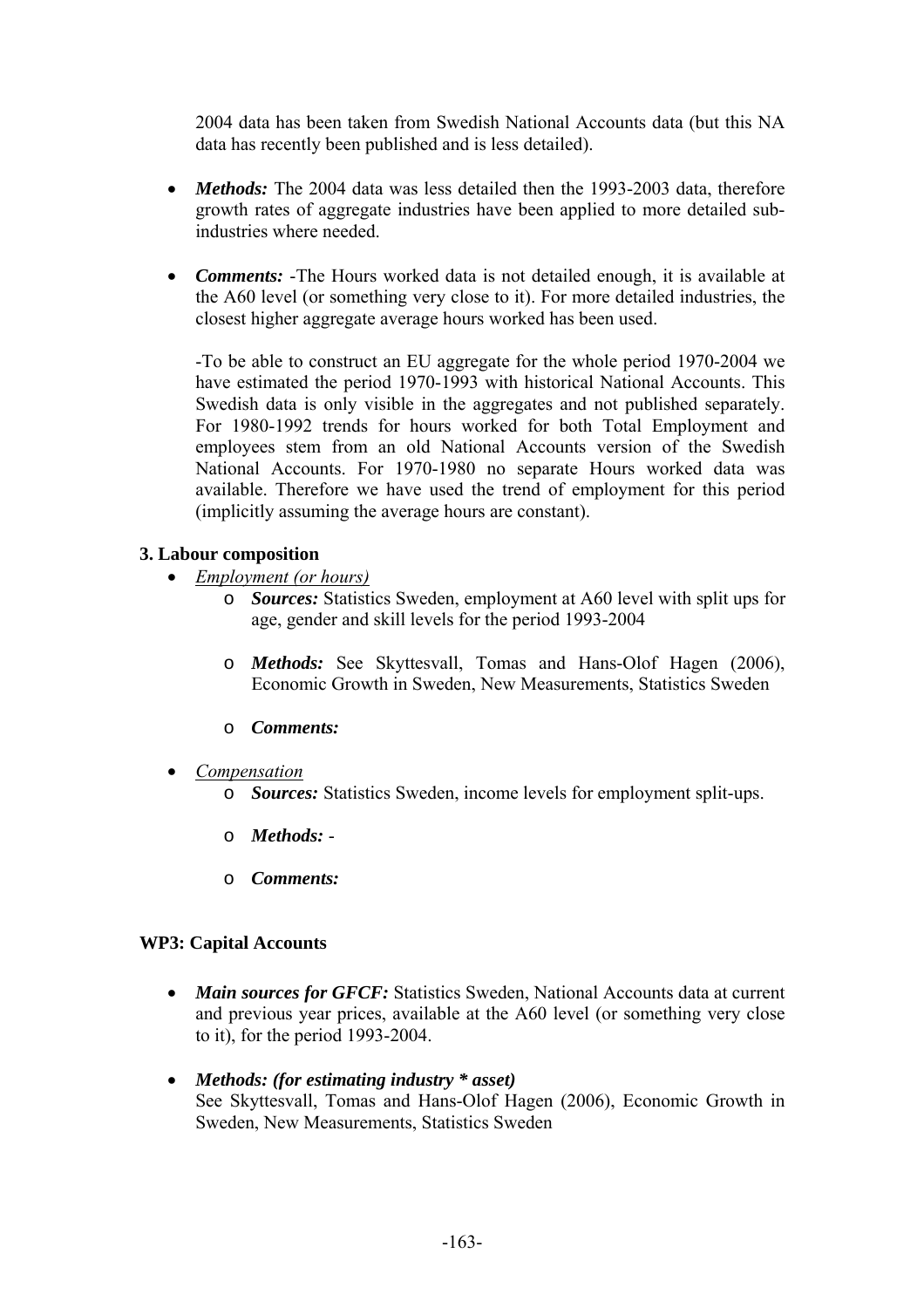- *Definition of ICT assets*  Unknown
- *Initial capital stock:* Statistics Sweden, National Accounts data at current and previous year prices, available at the A31 level, for the period 1993-2004.
- *Comments:* For asset number 1 (Communication equipment), industry 16 and 19 and asset number 2 (IT equipment), industry 19 the conversion of the previous year prices GFCF data into 1995 price GFCF data led to unbelievable values of constant GFCF. On basis of the rest of the industry data we calculated an asset specific Total Economy deflator which we combined with the current GFCF data to arrive at more reasonable constant GFCF values.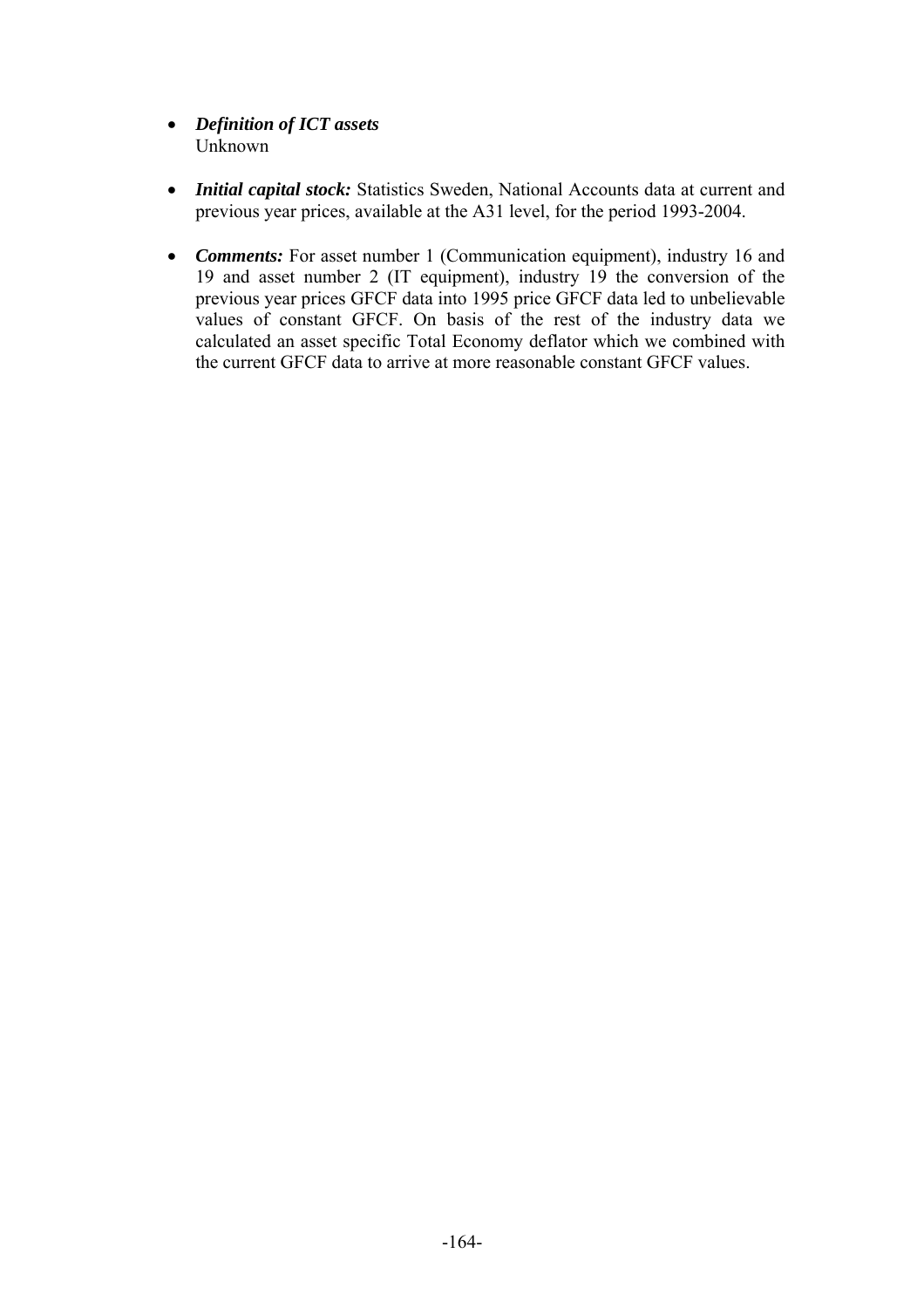# **United Kingdom**

## **WP1: Inter-industry Accounts**

### **1. NA data**

- *Nominal*
	- o *Sources:* -Nominal data from ONS (Office for National Statistics), delivered Jan 2005. The data is consistent with the ESA 95 for current prices and the latest 2006 NA revision at A31 level. ONS data does not contain FISIM allocation.

-Supplemented by data from NIESR, final revisions delivered Nov 2006.

o *Comments:* -NIESR revisions to A31 data before 1990: Nominal gross value added (GVA) and COE from 1970 to 1992 were taken from Blue Book publications. Gross output (GO) was estimated by taking the ratio of GO to GVA in the input output tables (1970-72, 1974, 1979, 1984 and 1989) and applying this to GVA from the Blue Book. Ratios were interpolated between years when IO tables were available. Nominal intermediate input was estimated as the residual between GO and GVA. Similar methods were used to update from 2002 to 2004

-Breakdown to 72 EUKLEMS industries is executed with weights based on SUT/Annual Business Inquiries from 1992 onwards. Prior to 1992 weights based on Annual Census of Production and Business Inquiries for distributive trades and service sectors.

-The shares of each industries financial services in total purchases of financial services was used to allocate FISIM by industry – this was carried out from 1974 to 2004, using the SUTs from 1992, IO tables before then and interpolating shares for missing years.

-Intermediate input was divided into three categories, Energy (E), Materials (M) and Services (S) using their shares in total intermediate purchases in the SUT and IO tables, with interpolation for missing years.

-Intermediate input shares for industry 37 have been set equal to those of 36t37 for the period 1970-1991. Shares for industry K are assumed to be constant at 1997 level for the period 1970-1991.

-Taxes less subsidies were extracted from the SUTs from 1992 to estimate Gross operating surplus. Data were also gathered from the IO tables on taxes less subsidies.

• *Volume*

o *Sources:* **-**Constant price A31 GVA series were those delivered by ONS (Office for National Statistics), 1970 to 2002. -Supplemented by data from NIESR, final revisions delivered Nov

2006.

o *Comments:*-Constant price data: ONS series on GVA were updated to 2004 using estimates from the Blue Book, downloaded from the ONS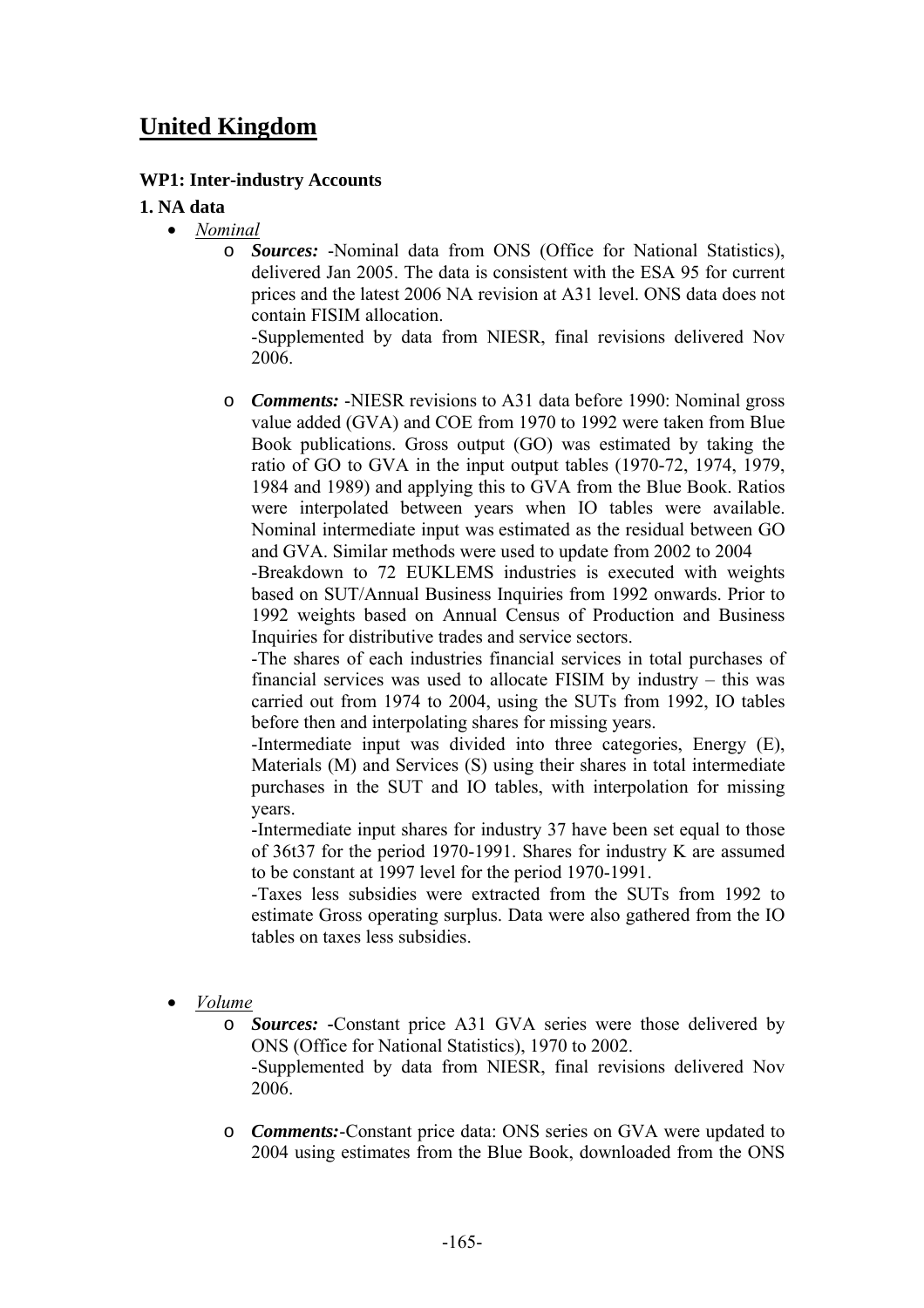web-site. The implied deflators were used to disaggregate below A31 level.

Intermediate input deflators were calculated as Laspeyres chain linked indexes using detailed intermediate use shares from the SUT/IO tables combined with producer price indexes for manufactured products, energy price indexes and implicit deflators from the national accounts for services.

Volume indexes for gross output were constructed as Törnqvist indices of the growth in real value added and intermediate input.

# **2. SUT data**

- *Nominal*
	- o *Sources:* Data from ONS (Office for National Statistics) and NIESR, as described in section 1 above, delivered February 2007.
	- o *Comments:*
- *Volume*
	- o *Sources:* As for Nominal
	- o *Comments:*

# **WP2: Labour Accounts**

# **1. Employment**

- *Sources:* -Annual Business Inquiry 1998-2004 Annual Employment Survey 1978-1998 -Census of Employment 1971-1978 -Labour Force Survey 1984-2004 -Annual Census of Production 1970-1992 -Social security card count data (British Labour Statistics yearbooks) 1970-71
- *Methods:* Employment numbers and hours of work data for the United Kingdom have been provided for the full 1970-2004 period for the EUKLEMS 72 industry breakdown, constrained to National Accounts total persons employed for the total economy.

# *Employees*

The Annual Employment survey (AES) /Annual Business Inquiry (ABI) data were used to construct series. For sectors where ABI data are not available (notably part of agriculture and the financial services sector) data from the Annual Employment Survey were used to provide detailed information. In this way, WP2 data are consistent with those in WP3 and WP1 for manufacturing. For the pre-1995 period, the detailed division is based on the Annual Employment Survey (AES) until 1978. For the years before 1978 the Census of Employment and the social security card count data were used for A31.

The above data are for jobs. To convert to persons, data from the Labour Force Survey (LFS) were used to allocate second jobs to industry of use. The jobs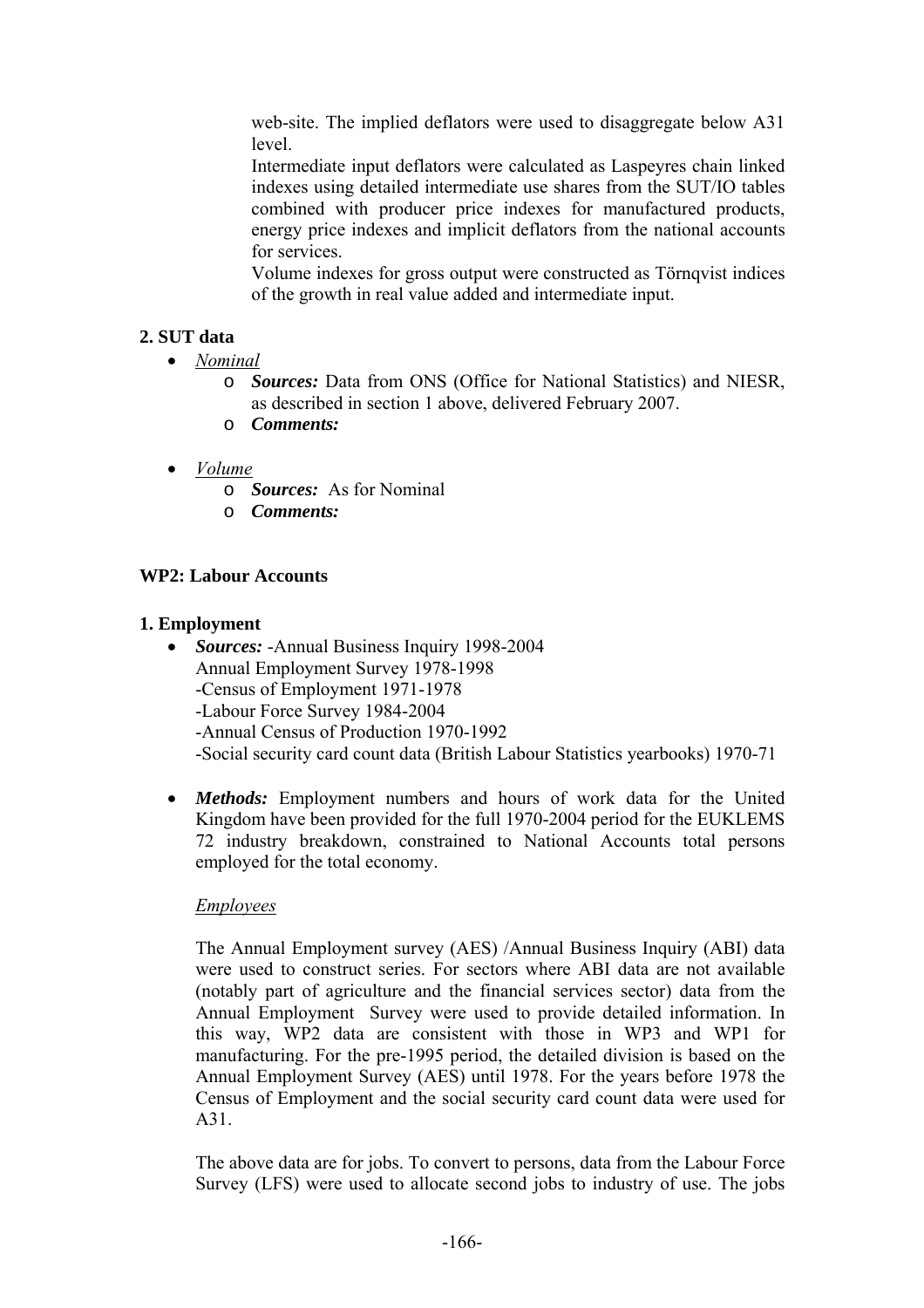measures were then scaled by using the ratio of first to first and second jobs from the LFS.

### *Self employed*

Data from 1984 onwards were extracted from the Labour Force Survey (LFS) micro data $^{13}$ . Before 1984 we only have information on the ratio of self employed and employees in SIC80 two digit industries 1970-1995 (provided by Mary O'Mahony). These ratios have been used to estimate self employment from the employee numbers which are trended backwards by using the sources mentioned above. The trends from this series are then used to backcast the LFS self employed numbers. Self employment values are set to zero if there are considerable number of zero values or if it is known that the industry in question does not have self employment by definition.

There are breaks in industry classification in 1980 and in 1992 and it is difficult to define exact concordance between the classifications. Instead we use SIC92 data as a benchmark and, by using trends from other classifications, we construct the whole series. The Annual Employment Survey figures are provided at two digit SIC92 level. LFS 1984-1993 is in SIC80 and the Census of Employment and insurance card count data are in SIC68. Aggregate industries that roughly correspond to EUKLEMS72 industries have been constructed from three digit SIC80 and SIC68 industries and trends calculated from these are then applied accordingly to extend LFS 1994-2004 series backwards, always using the source which allows the closest match to the EUKLEMS72 industry. Growth rate across two consecutive years are always calculated from figures from the same source with the same classification. If the data for the matching industry are not available or look unreliable, the trends from the more aggregate industry level are used.

Self employed data constructed in the manner described above are aggregated to A31 and then allocated on the basis of census of production ratios for manufacturing sectors in order to make data consistent with other WPs. Self employed totals are also constrained to national accounts totals from 1978 onwards, and for the earlier years, 1970-1977, the national accounts totals for 1978 are back-cast on the basis of growth rates in the LFS-based data, since no employment figures are reported in the National Accounts in this period.

• *Comments:* **-**We have extrapolated employment in P with the trend of NACE industries 75-99 for the period 1970-1983

## **2. Hours**

 $\overline{a}$ 

- *Sources:* -UK Labour Force Survey micro data 1984-2004. -O'Mahony, Mary & De Boer, Willem (2002). Britain's Relative Productivity Performance 1950-1996: Updates to 1999.
- *Methods:* The data from 1984 onwards have been extracted from the Labour Force Survey micro data accessed through UK Data Archive whose assistance is again gratefully acknowledged. The hours variable used measures weekly

 $13$  We gratefully acknowledge the Data Archive for granting access to these data.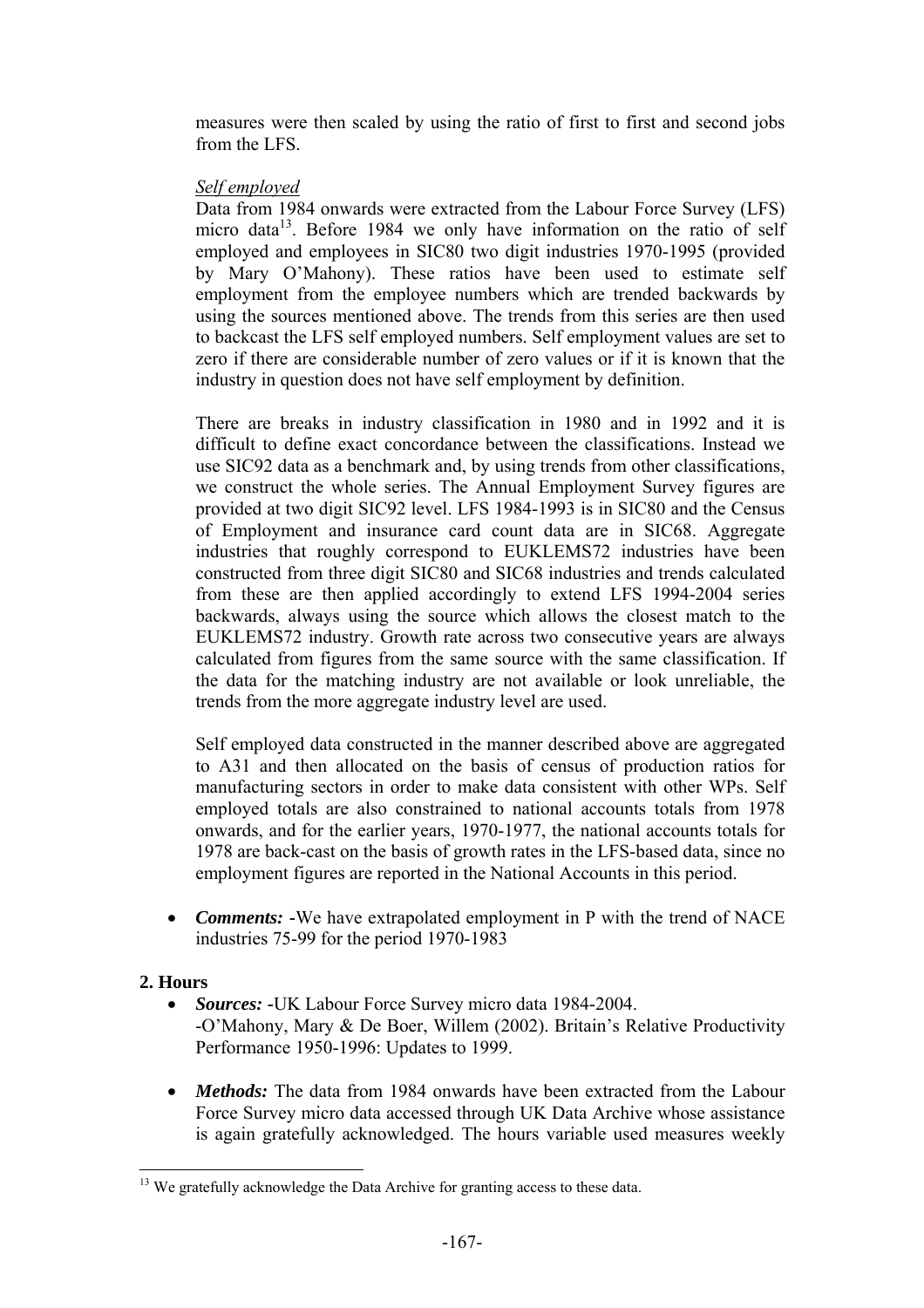total actual hours including paid and unpaid overtime and also takes into account absences and other deviations from usual hours of work. These hours were also adjusted for hours worked in other jobs at broad sectoral level, though industry allocation is done on the basis of the industry of the main job. Because the LFS is conducted round the year the average weekly hours genuinely represent an average week (taking into account the variation in absences over time) and when multiplied by 52 they should give a correct estimate of the actual annual hours.

For the period before 1984 we use employee hours data from O'Mahony and Boer (2002). These data were used to construct trends rather than levels.

Hours per person were estimated as total hours for primary and secondary jobs divided by number of persons.

Due to the large variation in average hours in the 72 industries the hours measures for each EUKLEMS industry are not used as such but instead various trend and level correction methods are applied. In order to extract trends that are not too volatile the original hours data are aggregated to a smaller number of industries. For employees the average hours are calculated for 20 industries and for the self employed and second jobs for five main industries. Change in industry classification occurs in 1993. The data in SIC80 are aggregated roughly to correspond to the aggregated industries from EUKLEMS. When there are no two consecutive years of consistent data from the same source with the same classification, trends from the hours data by O'Mahony and de Boer (2002) are used to bridge the series.

In order to obtain reliable level estimates as a starting point, we calculate average hours for each 72 industries over the period 1994-2004 when SIC92 was in use. For each industry we then compute the ratio of average hours to the total average and obtained estimated hours for 2002 by multiplying the total average hours 2002 by this ratio. We then use the trends calculated as described above to extend the hours series backwards and forwards from 2002.

• *Comments:* Contact persons: Mari Kangasniemi or Kate Robinson, NIESR

### **3. Labour composition**

 $\overline{a}$ 

- *Employment (or hours)*
	- o *Sources: -*Labour Force Survey 1979-200414 -General Household Survey 1974-80<sup>15</sup>
	- o *Methods:* The labour composition in terms of employment is presented as shares of each education-gender-age group by industry and year. These shares include both employees and self employed. We do not

 $14$  We gratefully acknowledge the UK Data Archive for granting access to these data.  $15$  We gratefully acknowledge the UK Data Archive for granting access to these data.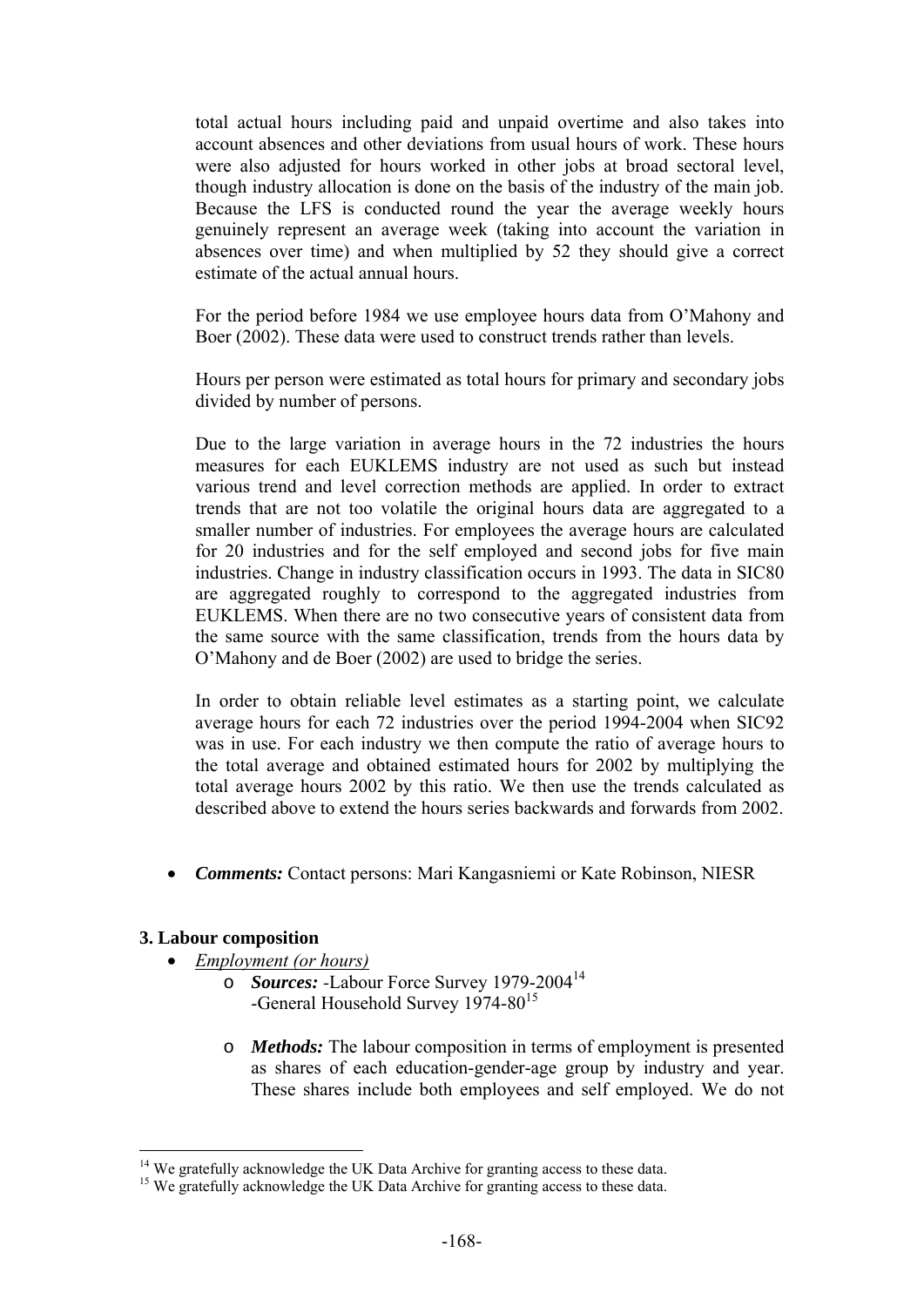o Employment shares of different education-gender-age groups from the LFS were calculated by using a 15 industry split. Due to major changes in LFS education classification we see a large jump in the shares in 1992-1993, 1987-1988 and 1983-1983. We bridge these by constructing employment observations that overlap the latter year of each break. We take the average trend of employment over 3-5 years before the break (depending on availability) and extend the employment series forward by using this trend. We then calculate the ratio of the new observation to the real data from that year and multiply the observations preceding the break with the ratio to bring them to the level of the series after the break. These new employment figures are then used to calculate the shares.

The shares are first calculated for the total combined years of 1994- 2004 and these shares are applied to year 2002. Trends obtained from the data are used to extend these figures backwards and forwards. For each year the shares are corrected by dividing them by the total sum of the initial estimates of shares. This ensures that the shares sum to one.

The LFS data are only available for 1979, 1981 and 1983 before 1984. The missing years are interpolated and corrected to make them sum to one.

The sample size in the GHS is too small to allow using annual shares, thus years 1974-1975, 1976-77 and 1978-79 are combined to attain adequate sample size to calculate shares and years 1975 and 1977 are interpolated from the data attained by extending the data backwards from 1979 by using the trends. Data from 1979-80 are used to construct an overlapping year with the LFS series. The 15 industry split is not possible using the GHS data, given the sample sizes and so instead the shares are calculated using 12 industry split.

There were GHS data available for 1972-1973 but these turned out to be highly volatile. Therefore 1974 data were backcast to 1970 by using the change in shares in 1974-1975.

### o *Comments:*

The education classes used are the following:

- 1 University degree
- 2 HND, HNC, BTEC, teaching qualification, nursing qualification
- 3 A level or equivalent, trade apprenticeship
- 4 O level or equivalent, BTEC, BEC, TEC GENERAL, City & guilds
- 5 No qualifications

-Labour composition is available at the level 15 industries for employment. For lower levels we assumed the same composition as the higher aggregate.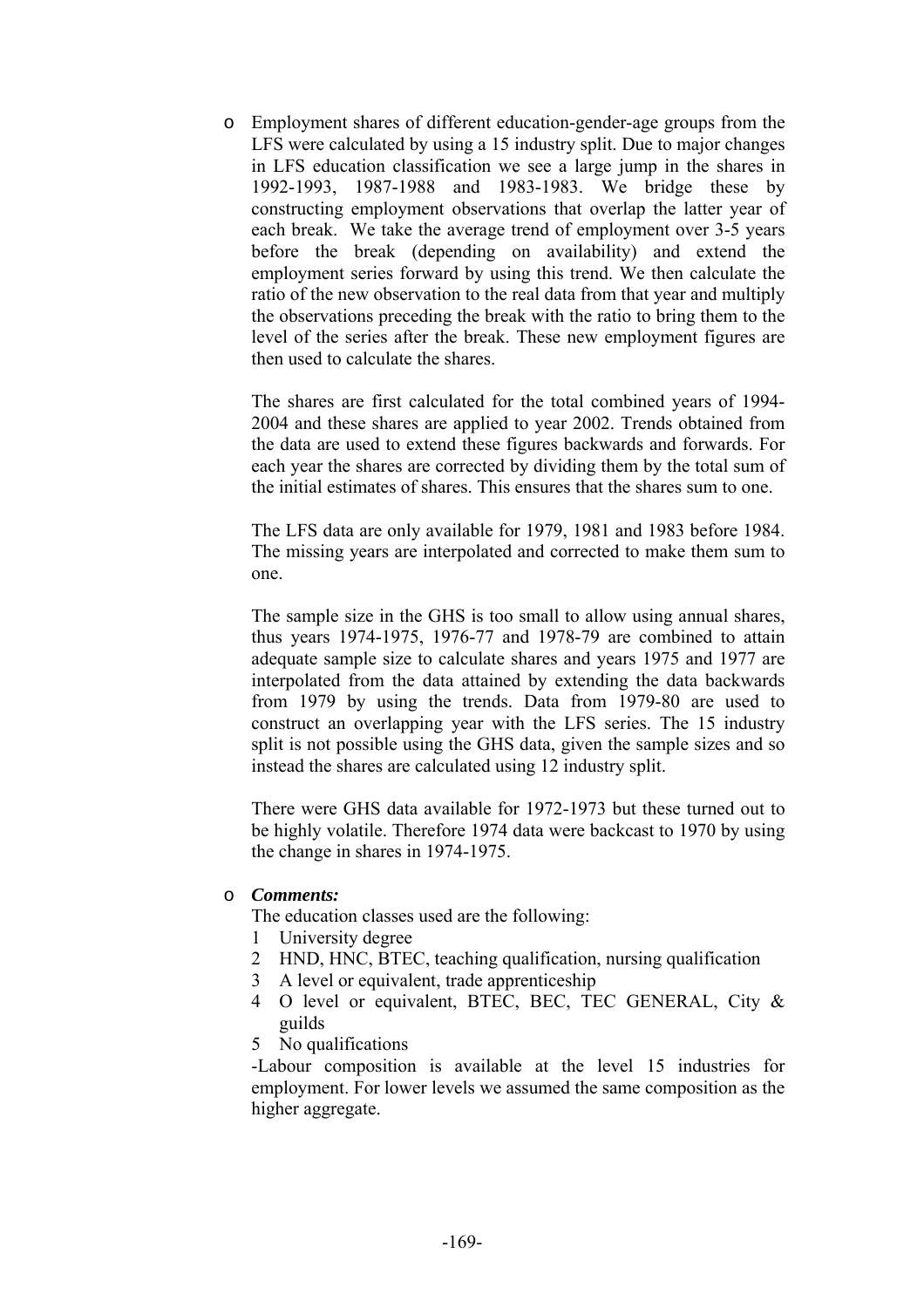- *Compensation*
	- o *Sources:* -Labour Force Survey 1993-2004. -General Household Survey 1972-1993/94.
	- o *Methods:* In order to obtain reliable level estimates as a starting point, we calculate average gross weekly wage from main job for each of the 15 industries over the period 1994-2004 when SIC92 was in use. For each group the ratio of average wage to the total industry average is computed and estimated weekly wage for 2002 is obtained by multiplying the total industry average 2002 by this ratio. The industry split is again the 15 minimum industries.

We then used trends from each group to take these wage figures backwards and forwards. If the group specific wages were too variable total industry trend was used instead of group specific trend. Most typically this was the case for female employees in the oldest groups.

The LFS wage data are extended back using trends from the GHS. Because the definition of wage or earnings changed from LFS to GHS and occasionally during the period covered by the GHS, we have to use trends in relative wage to extend the series backwards. All wages, including the LFS series, are thus expressed in terms of wage relative to men in age group two, education group three.

The GHS are rather small samples and thus they are combined into four industries and six three year blocks of data, 1972-74, 1975-1977, 1979-81, 1982-84, 1987, 1988/89 and 1989/90, and 1990/91, 1992/93 and 1993/94. The quality of the data for 1985 and 1986 are poor and they are not used. The missing years were interpolated from the final data. The four industries are agriculture, production, distribution, trade and transport and other services.

When constructing the final series these industry trends are used with the exception of agriculture and the years before 1976 where the industry trends are too volatile. Instead trends of relative salaries from total sample are used. In the final data the 1972 data seemed to differ markedly from those of 1973, therefore relative wages from 1973 were used for years 1970-72.

*Comments:* Contact persons: Mari Kangasniemi or Kate Robinson, **NIESR** 

-Labour composition is available at the level 15 industries for compensation. For lower levels we assumed the same composition as the higher aggregate.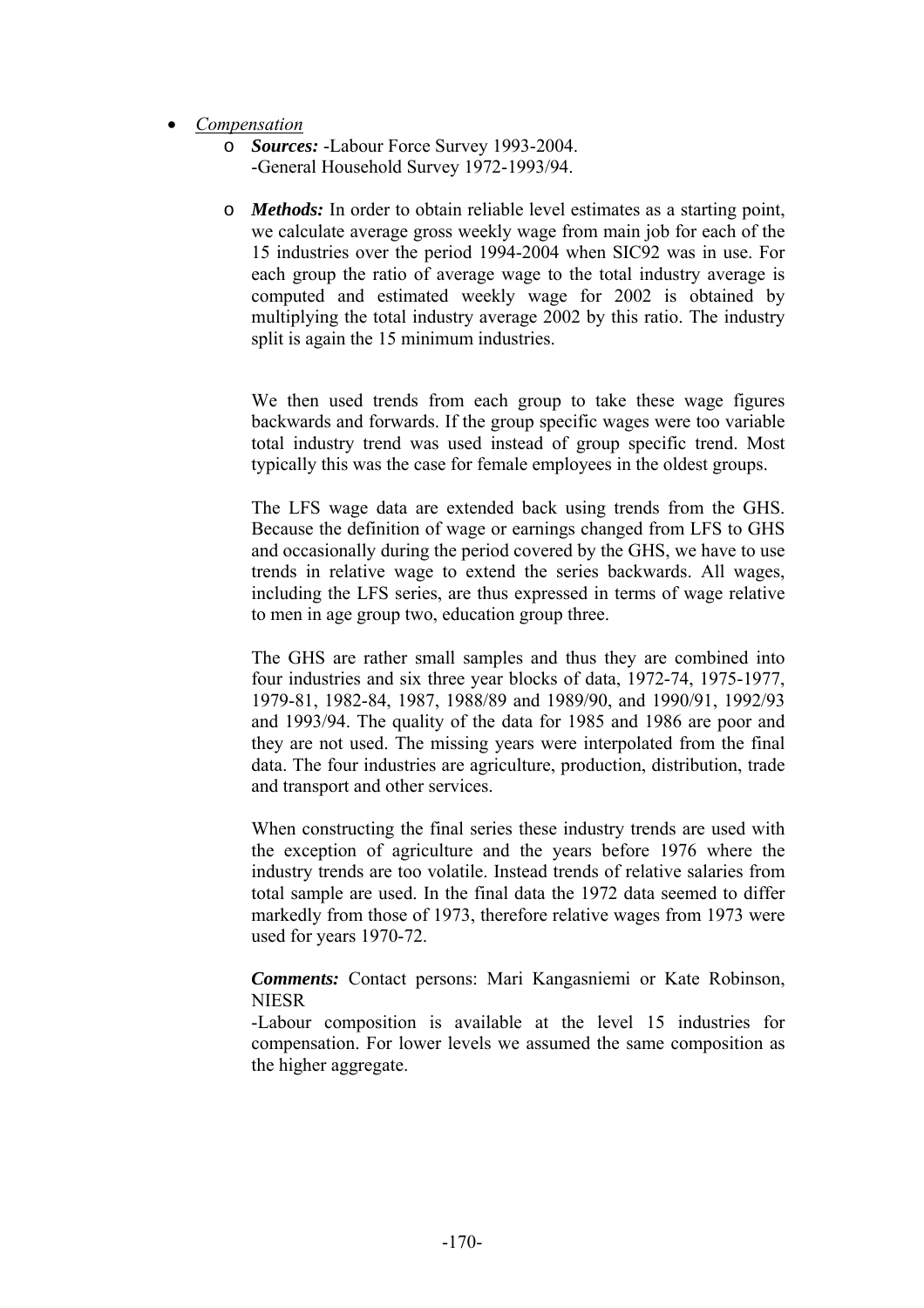### **WP3: Capital Accounts**

### • *Main sources for GFCF:*

Source: ONS Published National Accounts/Other ONS/ACOP/BEID These data are GFCF in current and constant terms for 8 assets: structures,

equipment, vehicles, computers, software, telecommunications, intangibles, residential buildings. The total number of industries for which data are provided is 62.

The main source for these data is the Published National Accounts (Blue Book). We take data on capital expenditure by asset type for the period 1949- 2005 for 30 industries and for the period 1995-2005 for 12 additional subindustries. This source gives data in current and constant (2002) prices for five asset types: Structures, Plant & Machinery, Vehicles, Intangibles and residential buildings. However in the case of intangibles there is less disaggregation, only 25 industries.

### • *Methods: (for estimating industry \* asset):*

To obtain further disaggregation in constructing current price series we use shares of sub-industries data from ONS, the data underlying the analysis in Wallis 2005, which provides data for 57 industries. For current price series we employ sub-industry shares in this series to aggregate industry investment from the National Accounts. To obtain constant price series we use the aggregate industry deflator applied to all its sub-industries. In addition to the assets mentioned above, these unpublished ONS data also include nominal investment in computing equipment. Computer equipment is deflated using the Producer Price Index for computing equipment from 1991 and the index employed in the Bank of England investment series (BEID) pre 1991, which is based on the US hedonic price deflator – for details see

*www.bankofengland.co.uk/workingpapers/wp259techannex.pdf*

Finally to achieve additional industry disaggregation, the National Accounts/ONS data were supplemented by data from the Annual Census of Production (ACOP), and services industries inquiries, to achieve greater industry disaggregation. In particular, o*ther transport equipment* disaggregates into *building and repairing of ships*, a*ircraft and spacecraft*, and *railroad equipment*. *Electricity, gas & water* disaggregates into *Electricity*, *Gas* and *Water* separately. *Land transport* disaggregates into *Rail transport* and *Road transport* and *Recreational activities* break into *Media activities*, and *Other recreational activities*. In total we obtain data for 62 industries. Again we use ACOP and services inquiry data to calculate investment shares of subindustries which are then applied to National Accounts totals. Since the ACOP only provides data for structures, plant and machinery and transport, we used plant and machinery shares for non-ICT equipment, computers and telecommunications.

• *Definition of ICT assets:* 

To date there are no officially published data for the UK on ICT investments.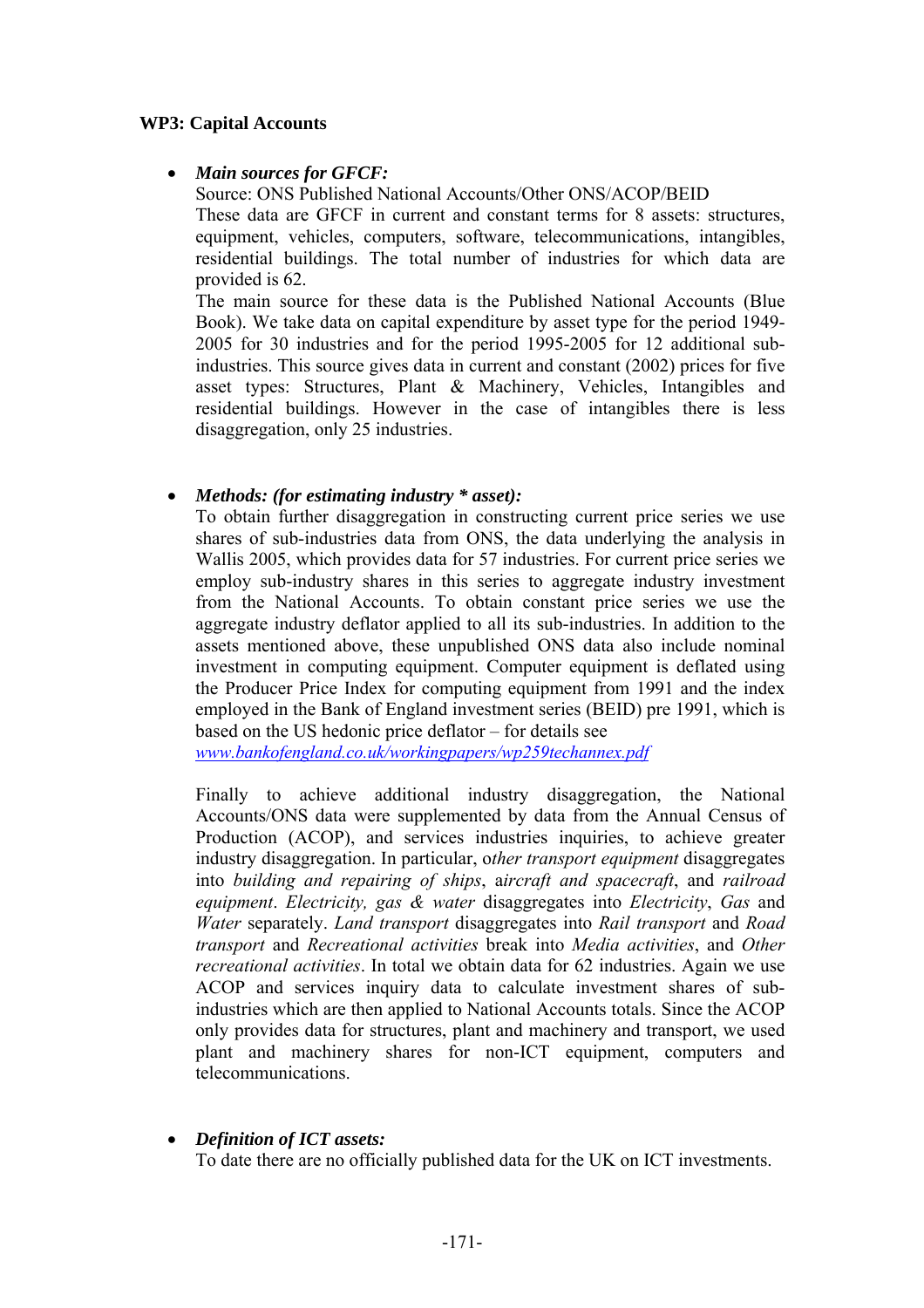For computers we use the data underlying Wallis (2005) from 1984 to 2004. Then we use the data from the BEID on computers to splice these data back to 1960. Before 1960 this investment is assumed to equal zero.

For telecommunications we apply the proportion of this asset in total equipment (including computers) from the supply-use tables (SUT) from 1992 to 2004 to NA totals for plant and machinery. The product categories included in telecommunications equipment are 'Transmitters for TV, Radio and Telephone',

'Receivers for TV and Radio' and 'Telecommunications Services'. This was then linked to the BEID series, which used a similar method based on investment matrices in the input output tables.

For software we use data from ONS, which provided new estimates of own account software and purchased software using survey sources, nominal investments and deflators - see Chesson and Chamberlin (2006) for details.

Non-ICT equipment is plant and machinery from the National accounts minus computers, minus telecommunications and minus a part of software which was based on comparisons between the SUT software series and the intangibles series in the national accounts. Non-ICT deflators were supplied by ONS.

"Survey-based measures of software investment in the UK", by Andrew Chesson and Graeme Chamberlin, Economic Trends 627, February 2006.

"Estimates of the volume of capital services", by Gavin Wallis, Economic Trends 624, November 2005.

## • *Initial capital stock:*

Initial capital stock for 1948 from O'Mahony (1999), *Britian's Productivity performance, An international comparison, 1951—96,* NIESR, based on unpublished investment series from ONS, 1860-1948.

## • *Weights:*

## • *Comments:*

-Capital stocks: Industries 50-52, 70-74 and 75-85 have been split up with 1970 Value Added data.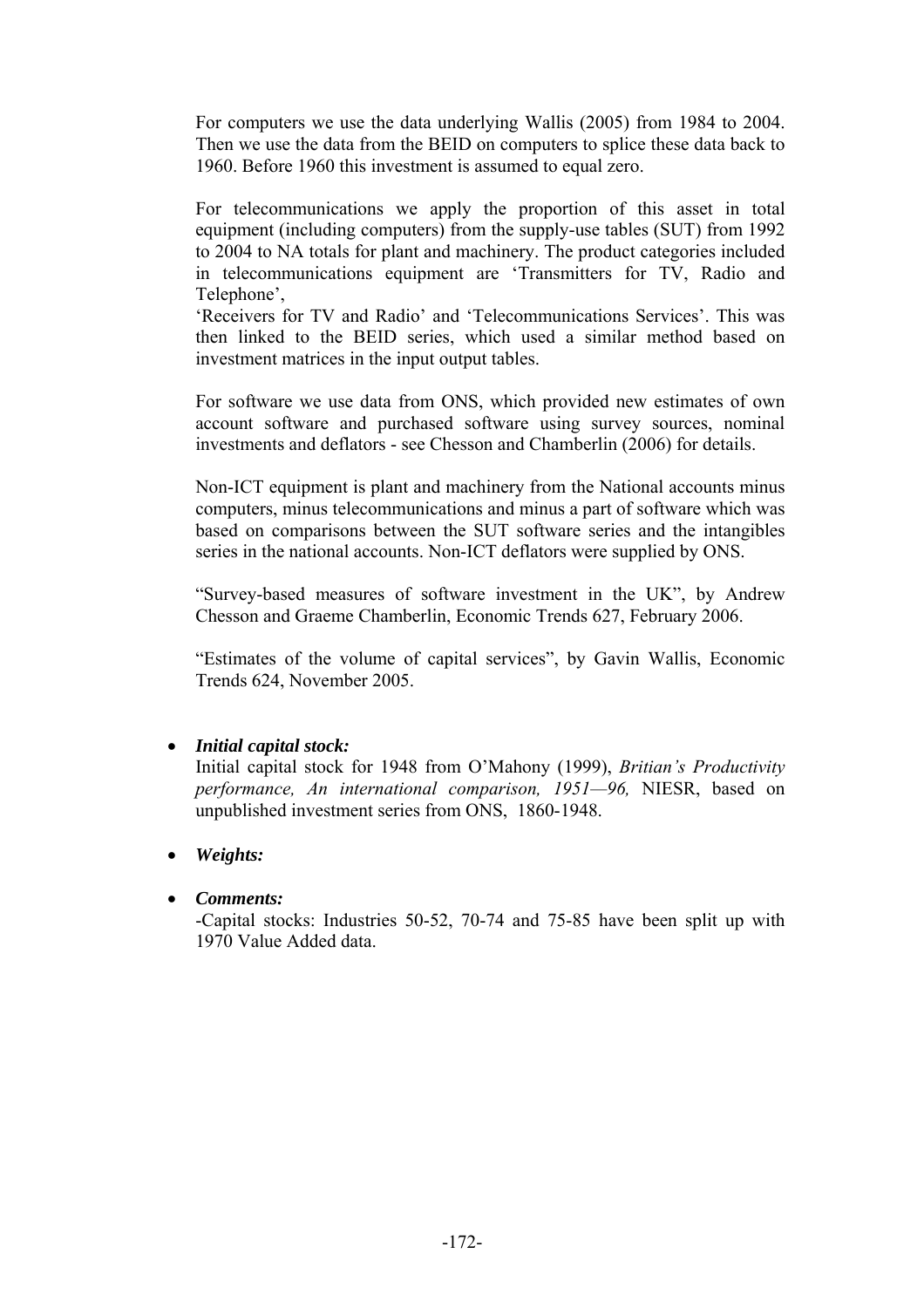# **United States-SIC based**

The basic building blocks for a KLEMS productivity database for the U.S. are the annual industry accounts for the United States provided by the BEA. Beginning with 1998, the annual industry accounts have been revised and industries are defined according to the North American Industry Classification System of the United States (NAICS). Unfortunately, the NAICS KLEMS data are complete only for the period 1998-2005. BEA will be releasing a new industry data set on a NAICS basis in 2008. This involves a number of changes, including integration with their annual and fiveyear benchmark IO tables. Inbetween, partial data on a NAICS basis for varying levels of industry detail are provided for 1947-1997. As a consequence three main approaches in building a productivity database for the U.S. can be followed. First, starting from the NAICS KLEMS data and backward extrapolating to 1987 based on SIC (see Corrado et al., 2006). Second, starting from SIC KLEMS data and extrapolated forward to 2004 using NAICS (Jorgenson, Ho, Stiroh and Samuels 2006). And third, using KL and total intermediate inputs series on NAICS basis, available from 1947 onwards at varying levels of industry detail (Inklaar, Timmer and van Ark 2006).

We have decided to provide two alternative data sets within EU KLEMS:

- **US-SIC** based on SIC KLEMS data for 1970-2000 extrapolated forward to 2004 using NAICS
- **US-NAICS** based on the NAICS 1997 classification system and consistent with the 2003 Comprehensive Revision of the National Income and Product Accounts (NIPA) for 1977-2004.

The main differences between the two datasets are the following:

- US-SIC includes detailed estimates of labour composition whereas US-NAICS does not
- US-SIC includes full KLEMS productivity measures whereas US-NAICS only includes KL measures of productivity.
- US-SIC covers the period from 1970 onwards, US-NAICS from 1977 onwards.
- US-NAICS time series are consistent with the 2003 Comprehensive Revision of the National Income and Product Accounts (NIPA).
- US-NAICS is based a more detailed industry correspondence table between NAICS and ISIC, improving international comparability at lower level of industries.

## **WP1: Inter-industry Accounts**

## **1. NA data**

- *Nominal*
	- o *Sources:*

*-1960-2000:* Dale Jorgenson and associates on basis of database described in Jorgenson, Ho and Stiroh (2005). Breakdown of 44 industries to euk industries happens on basis of weights.

*-For the period after 2000:* The output and intermediate input data for the 1977-2000 dataset comes from the BLS Office of Employment Projections. We first construct a time series of IO tables for 1977-2000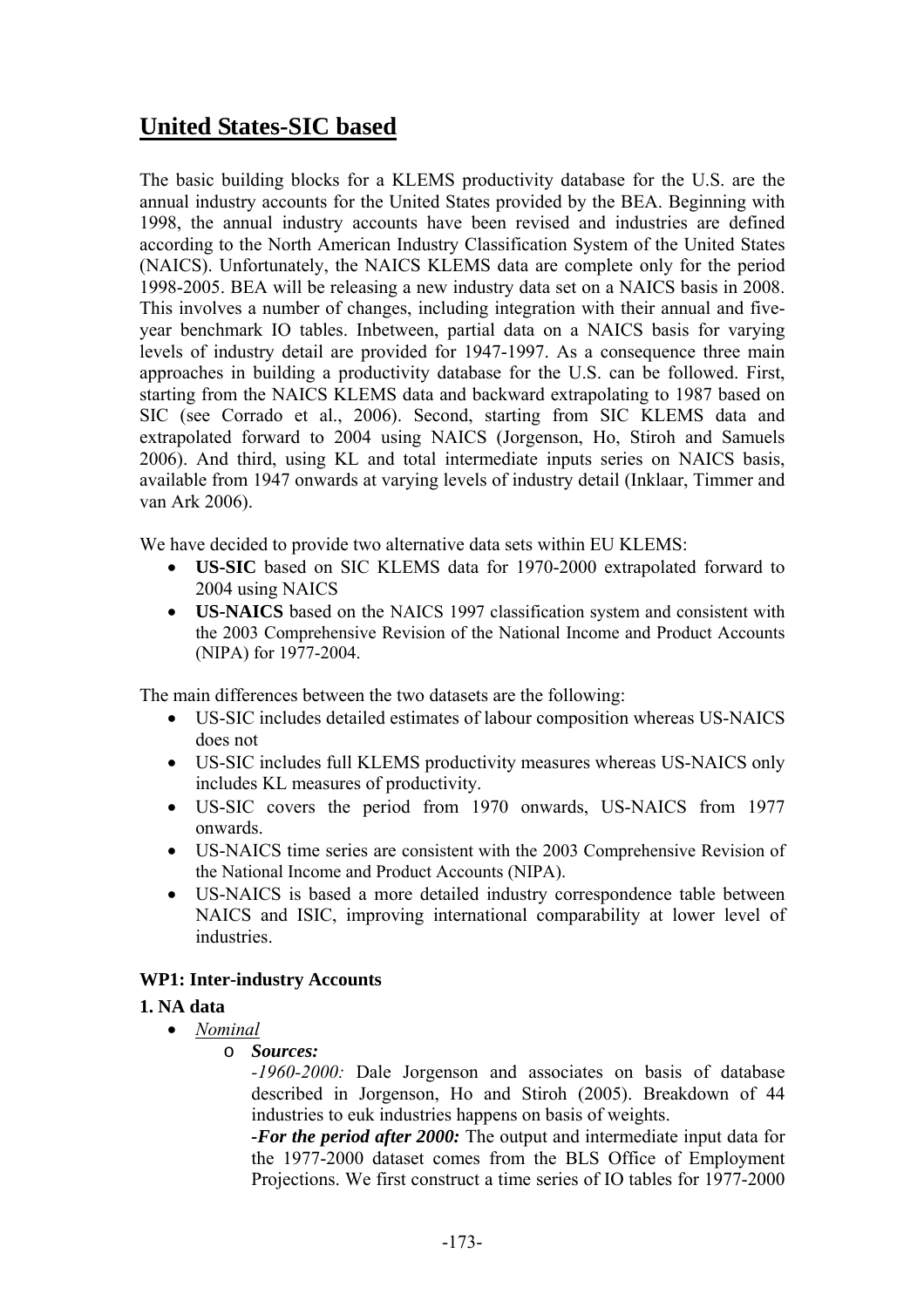for our 88 industries using the procedures described in JHS (2005, Chapter 4). We then extend the series to 2004, however, we do not use the updated version of that BLS data for the 2001-04 period, but instead turn to the BEA's GDP by Industry accounts which gives the gross output for 490 NAICS industries corresponding to the most detailed benchmark input-output tables $^{14}$ .

o *Comments: -*The list of these industries is given in Table III.1 of Jorgenson, Ho, Samuels and Stiroh (2006), "The Industry Origins of the American Productivity Resurgence", which also gives the link between these NAICS industries and the DJA 88 industries. There is no simple one-to-one bridge between the NAICS at this level of classification and the SIC and we make the approximate assignment given in Table III.1. We first aggregate the 490 BEA industries to our 88, and then calculate the growth rate of nominal and real gross output for each of the 88 sectors. From these aggregates we derive the price index of gross output for our 88 industries for 2001-04.

Starting from the nominal gross output of our 88 (SIC-based) industries in 2000 we apply these growth rates to obtain output for 2001-04. These industry nominal values are then multiplied by the Make table for 2000 to give the commodity values for the 88 commodities for 2001-04. Before we can update the IO table we need to construct new estimates of final demand for 2001-04, this is done using information from the new BLS IO tables. Combining this final demand by commodity data with the industry output and commodity output we then RASed the 2000 IO table to obtain updated IO tables for 2001-04. These tables are then deflated by the 88 price indices for 2001-04 derived from the BEA Industry data, giving real output and real intermediate input.

- o -Weights delivered for 1977/1982/1987/1992/1997 for GO, and for 1987/1992 for II and LAB. Years in-between have been intrapolated. Weights for GO after 1997 same as 1997, before 1977 based on trend in weights in period 1977-82. Weights for other variables before 1987 and after 1992 based on trend in GO. Weights are based on benchmark IO-tables from the BEA.
- *Volume*
	- o *Sources:* See Nominal.
	- o *Comments:* See Nominal

### **2. SUT data**

 $\overline{a}$ 

- *Nominal*
	- o *Sources:* See NA data
	- o *Comments:*

<sup>&</sup>lt;sup>14</sup> This data is available at the BEA website http://www.bea.gov/bea/dn2/home/annual\_industry.htm, and described by Smith and Lum in the *Survey of Current Business* (2005).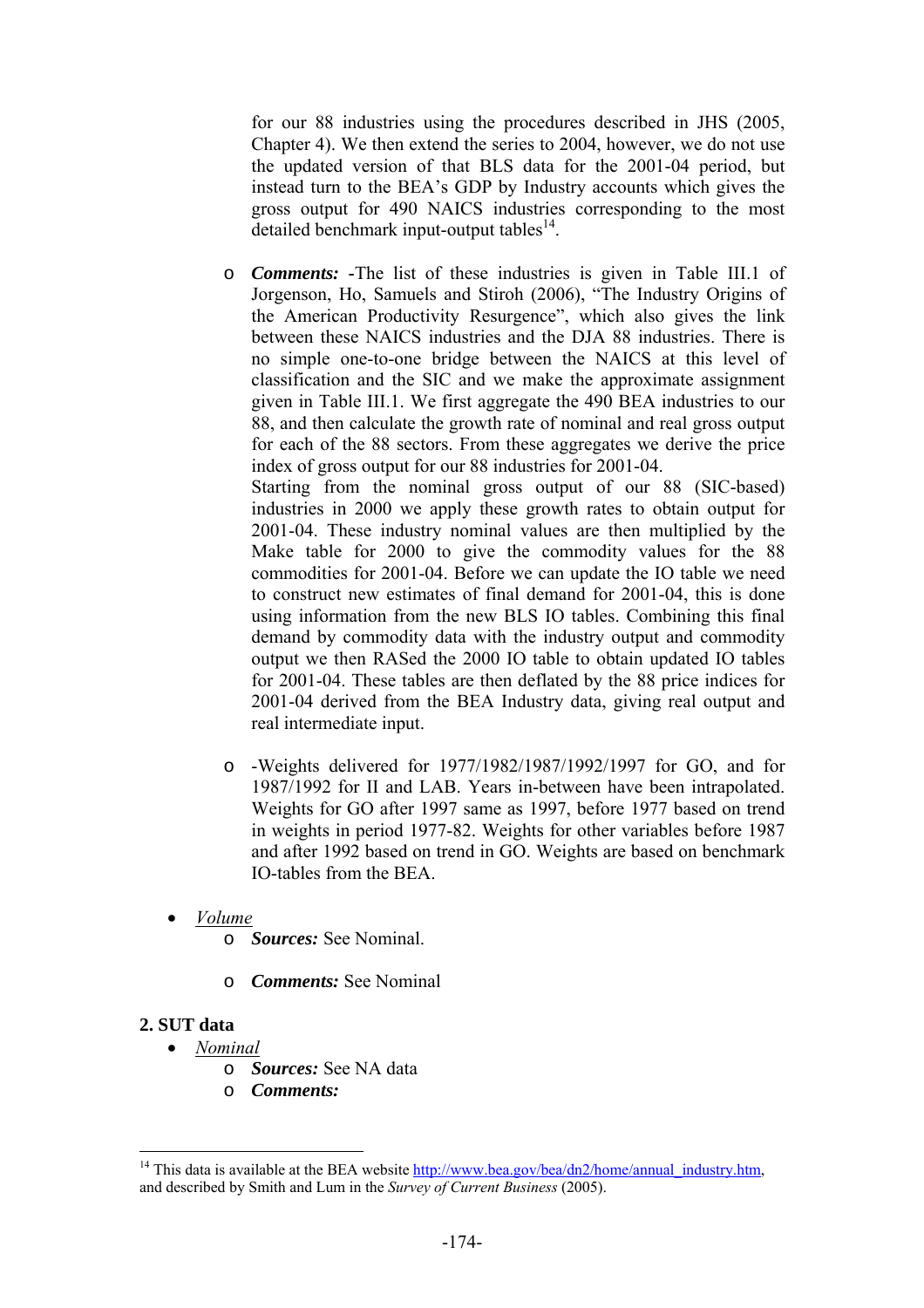- *Volume*
	- o *Sources:* See NA data
	- o *Comments:*

### **WP2: Labour Accounts**

### **1. Employment**

• *Sources:*

*-1960-2000:* The main data sources here are the Census of Population, the Current Population Survey and the U.S. National Income and Product Accounts (NIPA). The first two are individual data, while the NIPA are based on establishment data and reflect payroll records.

The observational unit for establishment data is the "job" reflected on a payroll, while the corresponding unit for individual data is the "person." A person may be a "multiple job-holder," and a job may be held by more than one person. To link persons and jobs we assemble four matrices of data - compensation, hours worked per week, weeks worked per year, and employment -- cross-classified by the characteristics of individual workers.

*-For the period after 2000:* The main data sources here are again the Census of Population, the Current Population Survey and the U.S. National Income and Product Accounts (NIPA). The population survey data that we use to construct labor input from 2000 onwards was also changed to the NAICS classification beginning with the 2000 Census and subsequent Current Population Survey (CPS).

### • *Methods:*

 $\overline{a}$ 

### *1960-2000*

We begin with the public use tapes from the decennial Censuses of Population for 2000, 1990, 1980, and 1970, covering one percent of the population in 1990 and 1980 and 0.1 percent of the population in 1970. We employ individual observations for about one million workers to construct benchmark matrices of employment, weekly hours and weeks per year. For each worker, we collect data on age, highest grade completed, class of employment, primary industry of employment, weekly hours worked, weeks worked the previous year, and wage and salary income of employees from the previous year<sup>15</sup>. This data set also provides population weights that allow us to derive national totals. The benchmark matrices are adjusted so that they equal the aggregate tables published by the Bureau of the Census.

We make some additional refinements to deal with special features of labor data. First, there are multiple job holders working in more than one industry. We use detailed information on this from the May CPS to allocate hours for individual workers among industries and employment classes. Second, information on income is "top-coded." For each industry we fitted a lognormal distribution and used this to estimate the average income for the upper tail of the distribution. Third, the Census of Population for 1990 defines educational

 $15$  In the first run of the model, data were aggregated to be consistent with the other countries, and thus, not disaggregation by labour type is provided.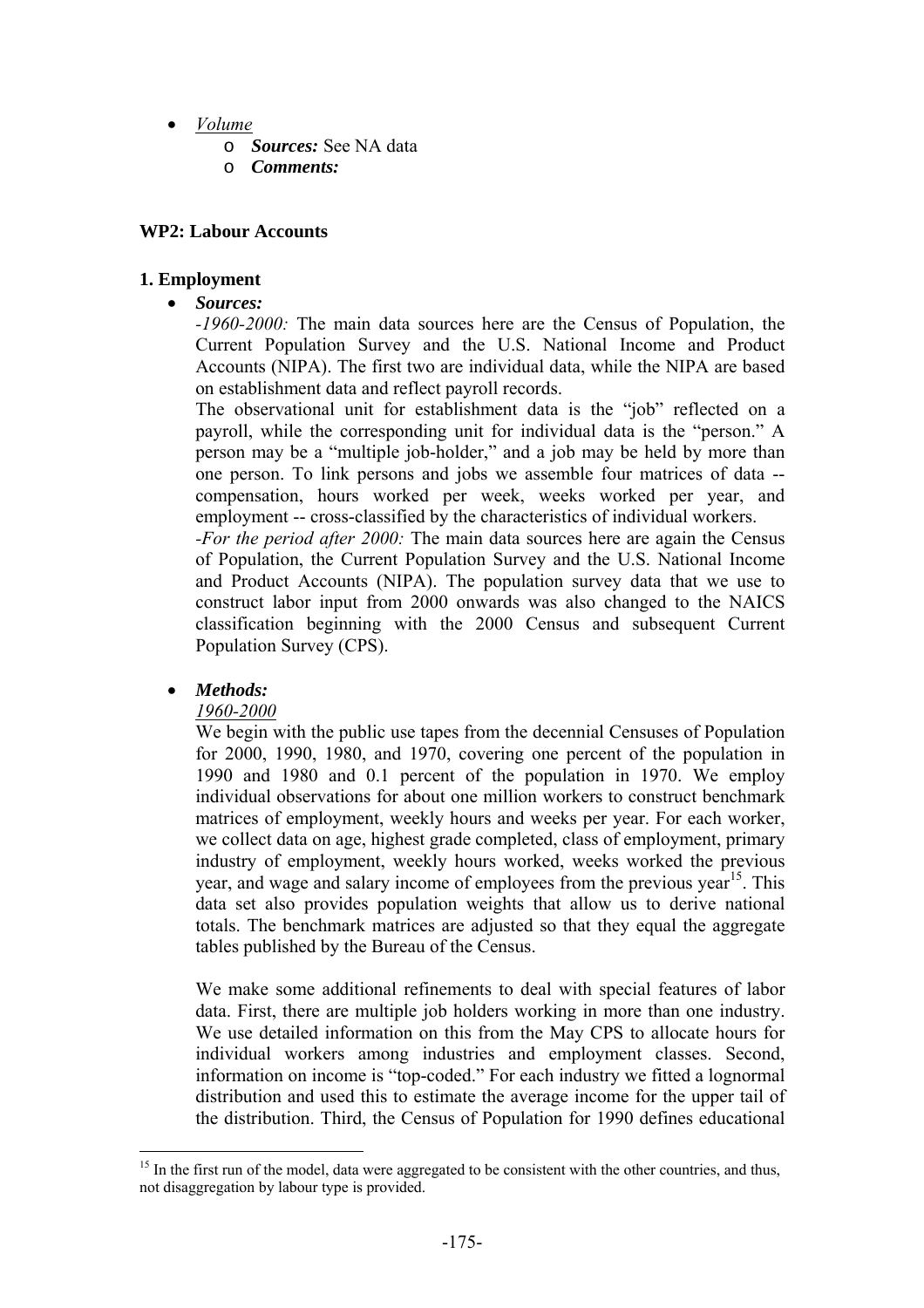attainment as highest degree achieved. We used the estimates in Jaeger (1997) to bridge the new Census definition to the old definitions that apply prior to the 1992 data.

In the next step we employ the Current Population Survey (CPS) Annual Demographic File from the March surveys to estimate employment, hours, and compensation matrices for each year, again at the individual level. For years 1964-91 we use the files reorganized by Unicon (2002) so that they have a convenient consistent structure through time. For years after 1991 we use the CPS March files directly<sup>16</sup>.

Our extension of the industry classification to the EUK72 sectors raises specific issues, since some of them are not explicitly identified in the Census-CPS industry classification. For example, only one total is given for Electrical Machinery and Equipment; we therefore had to assume the same distribution of characteristics for Communications Equipment, Electronic Components, and Other Electrical Machinery. For most EUK72 sectors, the BLS Industry Output and Employment data provide industry totals for employment, for those not identified in the BLS data we assume the proportions derived from the CPS samples.

Our first step is to scale employment, hours, and weeks matrices based on the March CPS to the BLS annual tabulations based on the monthly CPS.<sup>17</sup> These matrices are taken as marginal totals to interpolate and extrapolate the 1970, 1980, 1990 and 2000 Census benchmarks. An initial guess at the full matrix is derived from the nearest two Censuses and made consistent with these marginal totals for every year between 1970 and 2000. The Census-based matrices are calibrated to the BLS totals for those years in order to provide a smooth series. A further refinement would be, for example, to revise the 1981 CPS to take into account the 1980 Census, but this could only be done with detailed information available within the Bureau of the Census.

The CPS covers only the civilian population. For data on military workers we turn to data from the Defense Manpower Data Center<sup>18</sup> which provides information on very similar demographic groups. Another detail to note is that the CPS also top-codes the income information. Since 1996 they have provided the average of the top-coded wages, for years prior to 1992 we use the estimates in BLS (1993), Appendix Table E-1. For the years 1992-1995 we use the averages we estimated from the 1990 Census.

From the time series of matrices on employment, hours, and weeks based on individual data we generate a time series based on establishment data given in the National Income and Product Accounts. The NIPA gives the total number

 $\overline{a}$ 

<sup>&</sup>lt;sup>16</sup> The data after 1991 are based on the new educational classifications of highest degree attained rather than the old number of years of schooling.

<sup>&</sup>lt;sup>17</sup>A list of BLS reports is given in Appendix A of JGF. These include *Employment and Earnings*, *Special Labor Force Reports,* and *BLS Bulletins*. Other unpublished tabulations such as the educational attainment of self-employed and unpaid family workers were kindly provided by Tom Hale and Tom Nardone of the BLS.

<sup>&</sup>lt;sup>18</sup>We thank Mike Dove and Scott Segerman of the DMDC for making these data available to us.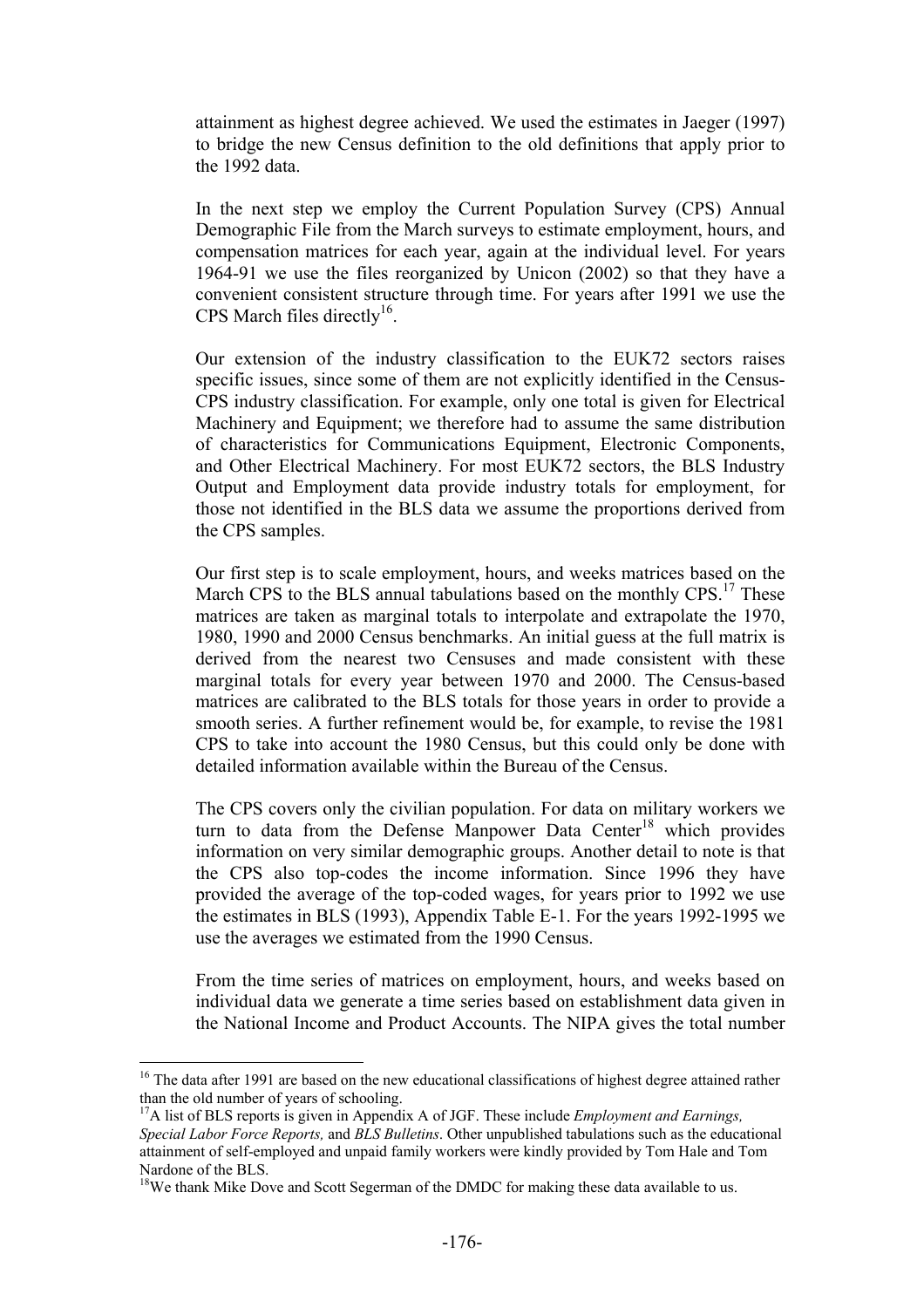of employees and self-employed for detailed industries.<sup>19</sup> For the EUK72 sectors not broken out in the NIPA, these are allocated according to the employment data from the BLS 192-sector data. The number of workers is summed over the detailed sectors so that they match our industry classification for each class of employment.

#### *2000-2004*

 $\overline{a}$ 

The population survey data that we use to construct labor input was also changed to the NAICS classification beginning with the 2000 Census and subsequent Current Population Survey (CPS). We first created the (s,a,e,c) matrices of employment, weekly hours, annual weeks, and labor compensation based on the 275 NAICS industries (at the 3-digit level) categorized in the 2000 Census. Next we constructed a link that assigns each of those 275 NAICS industries to the DJA88 industries which is based on SIC.

While some of these 275 industries mapped directly into one of the DJA88 industries, for example census industry 1, Crop Production, mapped directly to Farms in the SIC system, many did not. For example, census industry 767 (Travel Arrangements and Reservation Services, NAICS 5615) needed to be mapped to SIC 472 (Arrangement of Passenger Transportation), SIC 738 (Other Business Services) and SIC 869 (Membership Organizations). For the industries that needed to be split across multiple 3-digit SIC industries, we employed ratios from the Current Employment Statistics program of the Bureau of Labor Statistics  $(BLS)^{20}$ . The map between the 275 Census industries to our 88 is given in Table III.2 of Jorgenson, Ho, Samuels and Stiroh (2006). The allocation column gives the shares of each NAICS industry going to the corresponding SIC industries. Using this map we convert the Census 2000 benchmark matrices of employment, hours worked, and labor compensation to the DJA88 industries that are based on the SIC data. We thus have a consistent time series for the period 1960-2000.

The annual CPS data that came after 2000 which are on the NAICS system are treated in a similar fashion. We first compile the matrices for employment, hours and compensation on the NAICS classification and then map them to the DJA88 industries giving us a set of control matrices with the same definitions for 1960-2004.

These data based on the population surveys are then scaled to the totals given in the BEA National Accounts (NIPA). The NIPA gives the total number of employees and self-employed for each of 67 NAICS-based industries, and the total compensation of employees. It also gives total annual hours for a smaller group of industries. We first convert these NIPA/NAICS industries to our DJA88. This is done with a map similar to the one given in Table III.1. The employment matrix from the household survey data is then scaled to these NIPA totals for each of the DJA88 industries. The hours and compensation per

<sup>19</sup>*Survey of Current Business*, August 2001, Tables 6.4C, 6.7C, 6.8C give the most recent data. The time series is available at www.bea.gov. The number of self employed for each sector is derived from subtracting the number of employees from total workers.<br><sup>20</sup> The ratios were downloaded February 2005 from http://www.bls.gov/ces/cesratiosemp.htm.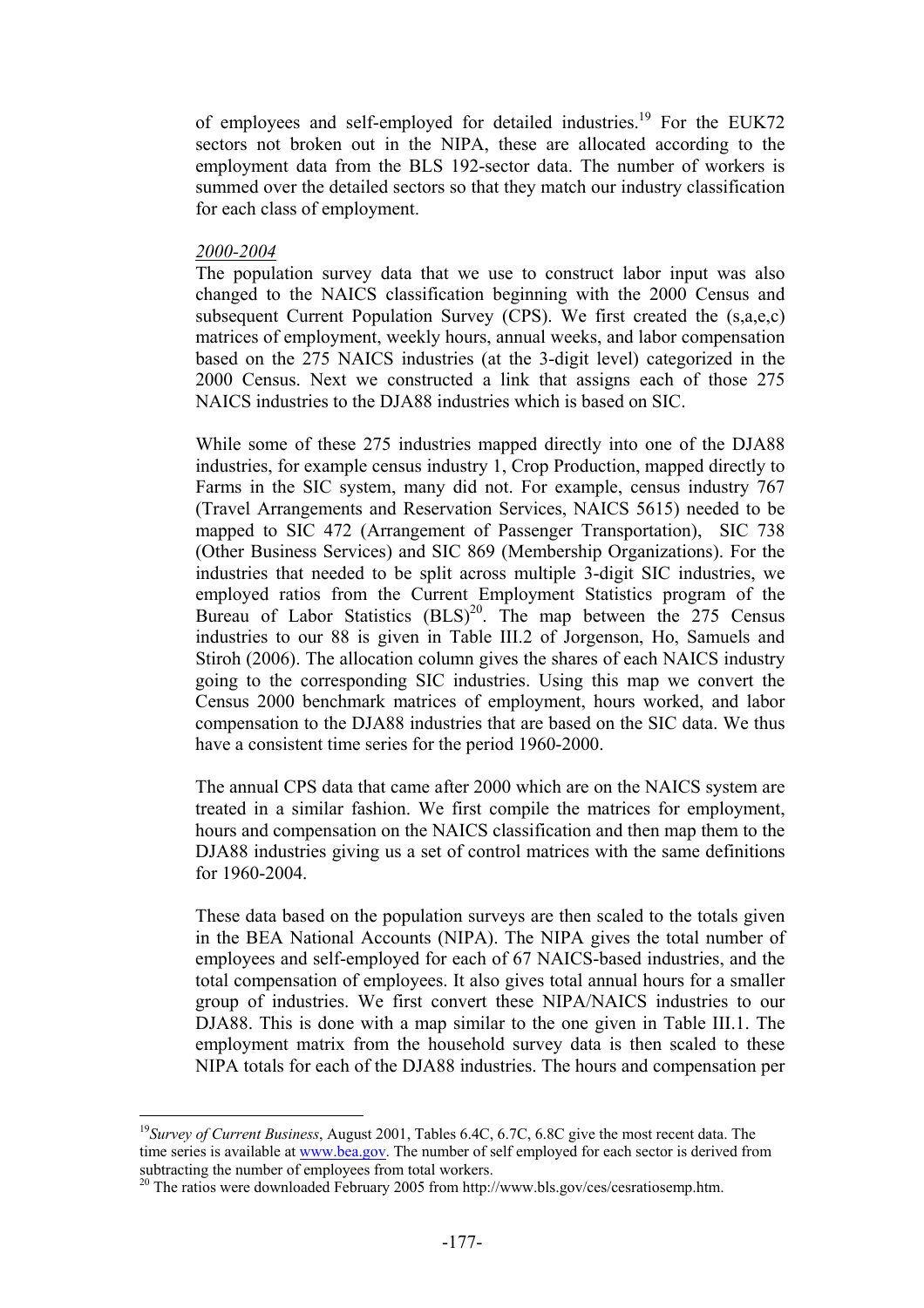hour for employees is then similarly scaled. The estimate of compensation for self-employed is as described in JHS (2005, Chapter 6).

• *Comments:*

We note one more adjustment to the NIPA data. The Bureau of Economic Analysis revised the industry classification in NIPA from the 1972-SIC to the 1987-SIC. To obtain a consistent time series we transformed all the data prior to 1987 to the new basis using the 1987 data for both classifications provided by the BEA.

An issue that has vexed labor economists in the U.S. is the change in educational classification in the CPS in 1992 and in the Census of Population in 1990. Jaeger (1997) has carefully analyzed this problem and we make use of his tables to construct a bridge to link the new classification to the old. That is, we take the 1992 CPS, bridge it to the old classification, and estimate the change in labor quality between 1990 and 1992. For 1992 onwards we use the new educational classification only.

### References:

Jaeger, David A. (1997), "Reconciling the Old and New Census Bureau Education Questions: Recommendations for Researchers," *Journal of Business and Economic Statistics*, 15, 300-309.

Jorgenson, Ho, Samuels and Stiroh (2006), "The Industry Origins of the American Productivity Resurgence"

Unicon Research Corporation (2002), "CPS Utilities," Santa Monica, Unicon Research Corporation.

## **2. Hours**

 $\overline{a}$ 

- *Sources:* The main data sources here are the Census of Population, the Current Population Survey and the U.S. National Income and Product Accounts (NIPA). The first two are individual data, while the NIPA are based on establishment data and reflect payroll records.
- *Methods:* See employment
- *Comments:*

The NIPA gives the total hours worked by *employees* for 15 industry groups.<sup>21</sup> Using the hours and weeks matrices described above we generate the establishment-based hours, on a 52 weeks per year basis by scaling to this control total for each industry group.

For the self-employed and unpaid family workers, the BLS Division of Productivity Research provides an estimate of total non-farm hours for this group. We scale hours for these workers so that the sum over the non-farm sectors equals this total. For hours in agriculture the Economic Research

<sup>21</sup>*Survey of Current Business*, August 2001, Table 6.9C. Kurt Kunze kindly provided separate information for total military hours.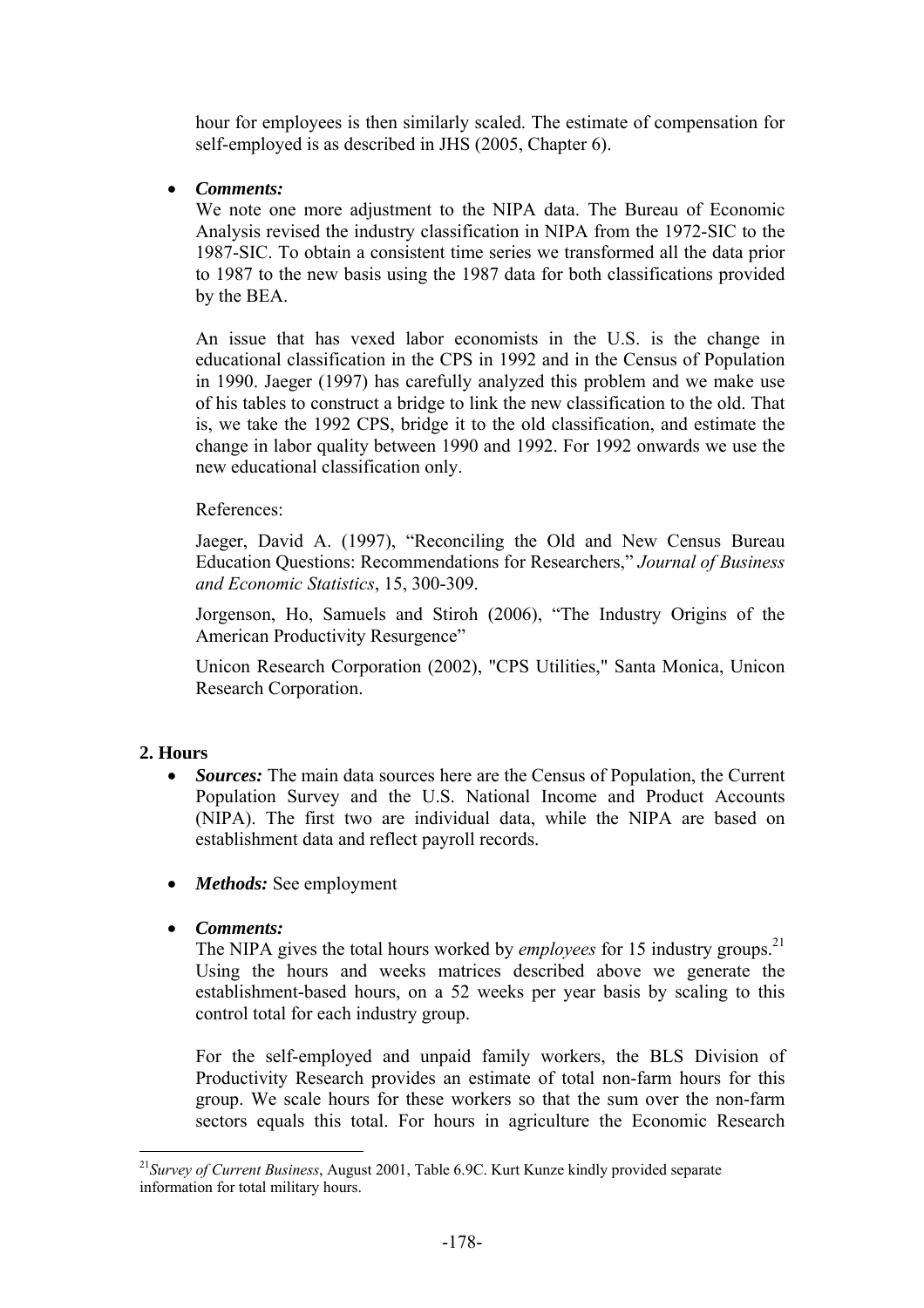Service of the U.S. Department of Agriculture provides estimates of total hours $22$ 

### **3. Labour composition**

- *Employment (or hours)*
	- o *Sources:* See employment
	- o *Methods:*
	- o *Comments:*
- *Compensation*
	- o *Sources:* See employment
	- o *Methods:*
	- o *Comments:*

### **WP3: Capital Accounts**

• *Main sources for GFCF* 

### *1960-2000*

Dale Jorgenson and associates on basis of database described in Jorgenson, Ho and Stiroh (2005).

*2000-2004*

The BEA investment data after 2000 is provided only on the NAICS basis. We first estimate the capital stocks and inputs for 2001-04 using the same methodology in JHS (2005, Chapter 5) for the 67 BEA NIPA industries. We then map the 67 industries to the DJA88 using a map similar to Table III.1. The asset data is available for more than 60 assets but this mapping is done only for the 7 assets identified in the EUKLEMS project. These series for capital stock, capital input, capital stock price, and service price are then joined to the 1960-2000 series constructed in JHS (2005).

• *Methods: (for estimating industry \* asset)* 

-Breakdown of capital input of 44 industries to euk industries on basis of weights.

-Weights have been delivered for 1977/1982/1987/1992/1997 for GO, and for 1987/1992 for II and LAB. Years in-between have been intrapolated. Weights for GO after 1997 same as 1997, before 1977 based on trend in weights in period 1977-82. Weights for other variables before 1987 and after 1992 based on trend in GO.

## • *Definition of ICT assets*

 $\overline{a}$ 

Calculation of ICT capital based on investment series underlying JHS. These series are available for 57 industries, which have been concorded to 88 industries in the JHS dataset (without weights) and subsequently concorded to euk industries with industry weights for capital compensation

<sup>&</sup>lt;sup>22</sup>We are grateful to Larry Rosenblum of the BLS and Eldon Ball of the ERS for generously sharing their unpublished data with us.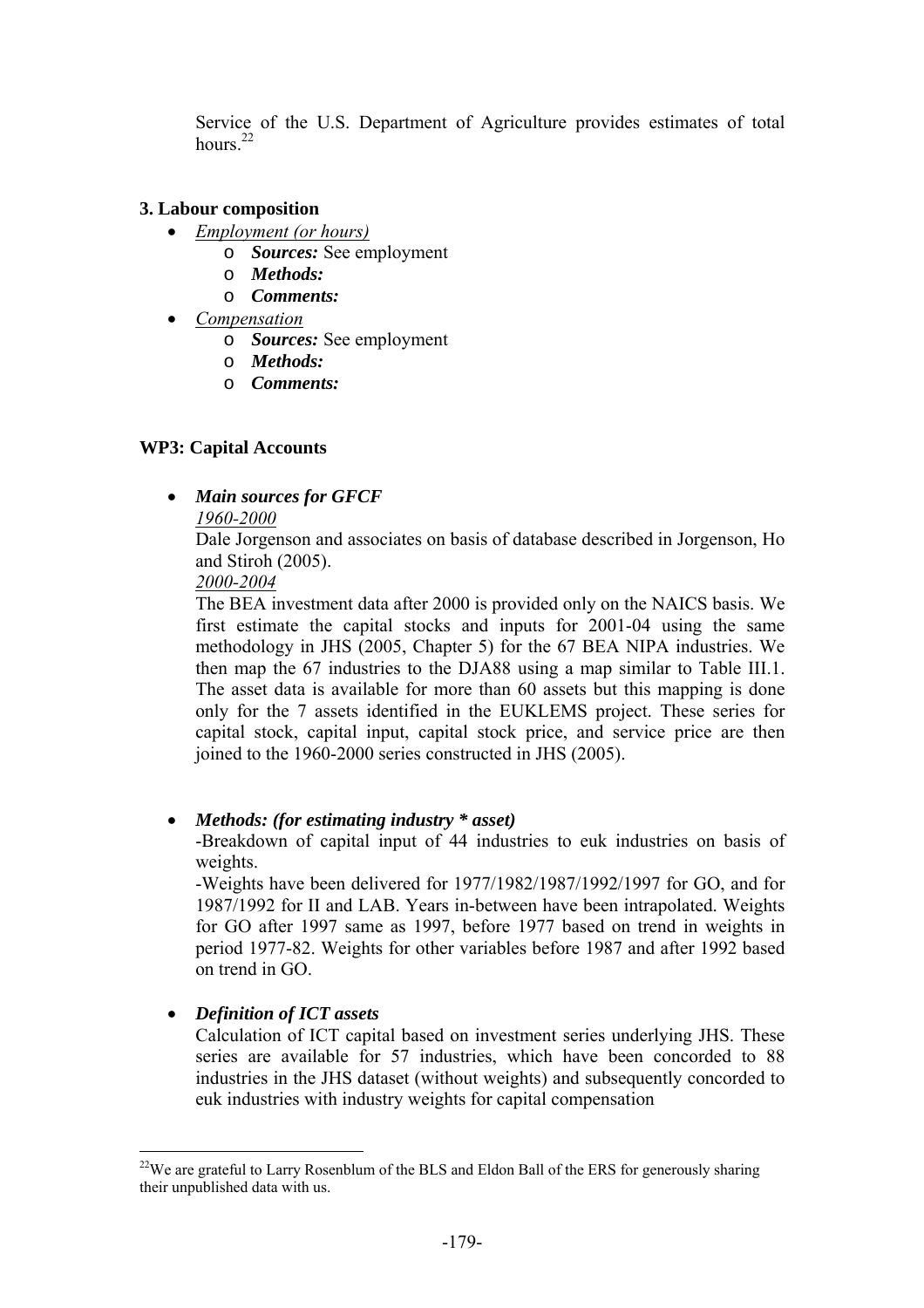## • *Initial capital stock*

- *Weights:* see above
- *Comments*

*Reference:*

Smith, George M, and Sherlene K.S. Lum (2005) "Annual Industry Accounts. Revised Estimates for 2002-2004", Survey of Current Business, December, p18-69.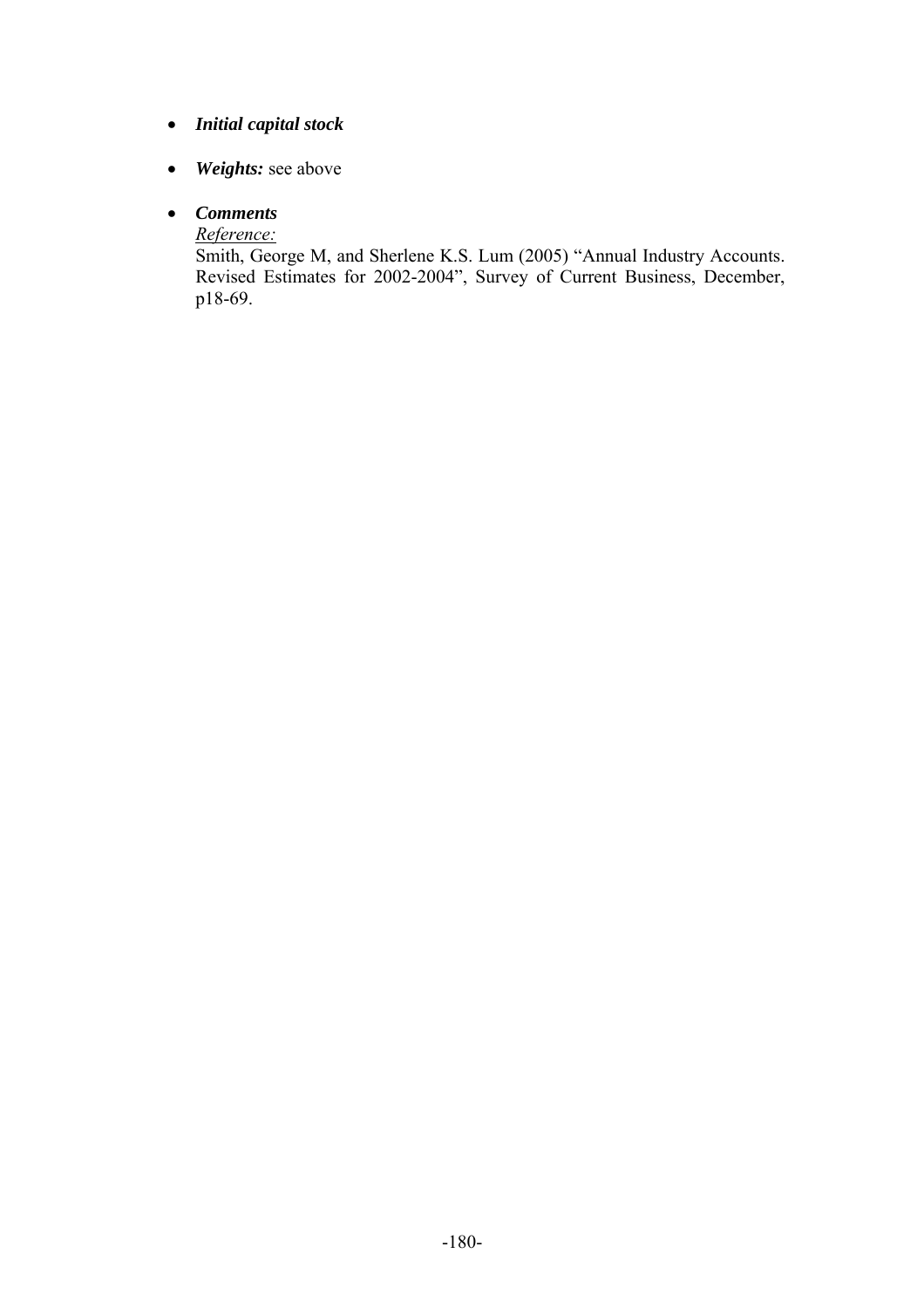## **United States-NAICS based**

The basic building blocks for a KLEMS productivity database for the U.S. are the annual industry accounts for the United States provided by the BEA. Beginning with 1998, the annual industry accounts have been revised and industries are defined according to the North American Industry Classification System of the United States (NAICS). Unfortunately, the NAICS KLEMS data are complete only for the period 1998-2005. BEA will be releasing a new industry data set on a NAICS basis in 2008. This involves a number of changes, including integration with their annual and fiveyear benchmark IO tables. In-between, partial data on a NAICS basis for varying levels of industry detail are provided for 1947-1997. As a consequence three main approaches in building a productivity database for the U.S. can be followed. First, starting from the NAICS KLEMS data and backward extrapolating to 1987 based on SIC (see Corrado et al., 2006). Second, starting from SIC KLEMS data and extrapolated forward to 2004 using NAICS (Jorgenson, Ho, Stiroh and Samuels 2006). And third, using KL and total intermediate inputs series on NAICS basis, available from 1947 onwards at varying levels of industry detail (Inklaar, Timmer and van Ark 2006).

We have decided to provide two alternative data sets within EU KLEMS:

- **US-SIC** based on SIC KLEMS data for 1970-2000 extrapolated forward to 2004 using NAICS
- **US-NAICS** based on the NAICS 1997 classification system and consistent with the 2003 Comprehensive Revision of the National Income and Product Accounts (NIPA) for 1977-2004.

The main differences between the two datasets are the following:

- US-SIC includes detailed estimates of labour composition whereas US-NAICS does not
- US-SIC includes full KLEMS productivity measures whereas US-NAICS only includes KL measures of productivity.
- US-SIC covers the period from 1970 onwards, US-NAICS from 1977 onwards.
- US-NAICS time series are consistent with the 2003 Comprehensive Revision of the National Income and Product Accounts (NIPA).
- US-NAICS is based a more detailed industry correspondence table between NAICS and ISIC, improving international comparability at lower level of industries.

## **WP1: Inter-industry Accounts**

#### **1. NA data**

- *Nominal* 
	- o *Sources:* The main source is the GDP by Industry accounts from the Bureau of Economic Analysis (BEA). Specifically, the release of December 2005 of the data for the period 1998-2004 is used in combination with the release of December 2005 of historic data for the period 1947-1986 and the data for the period 1987-1997, released in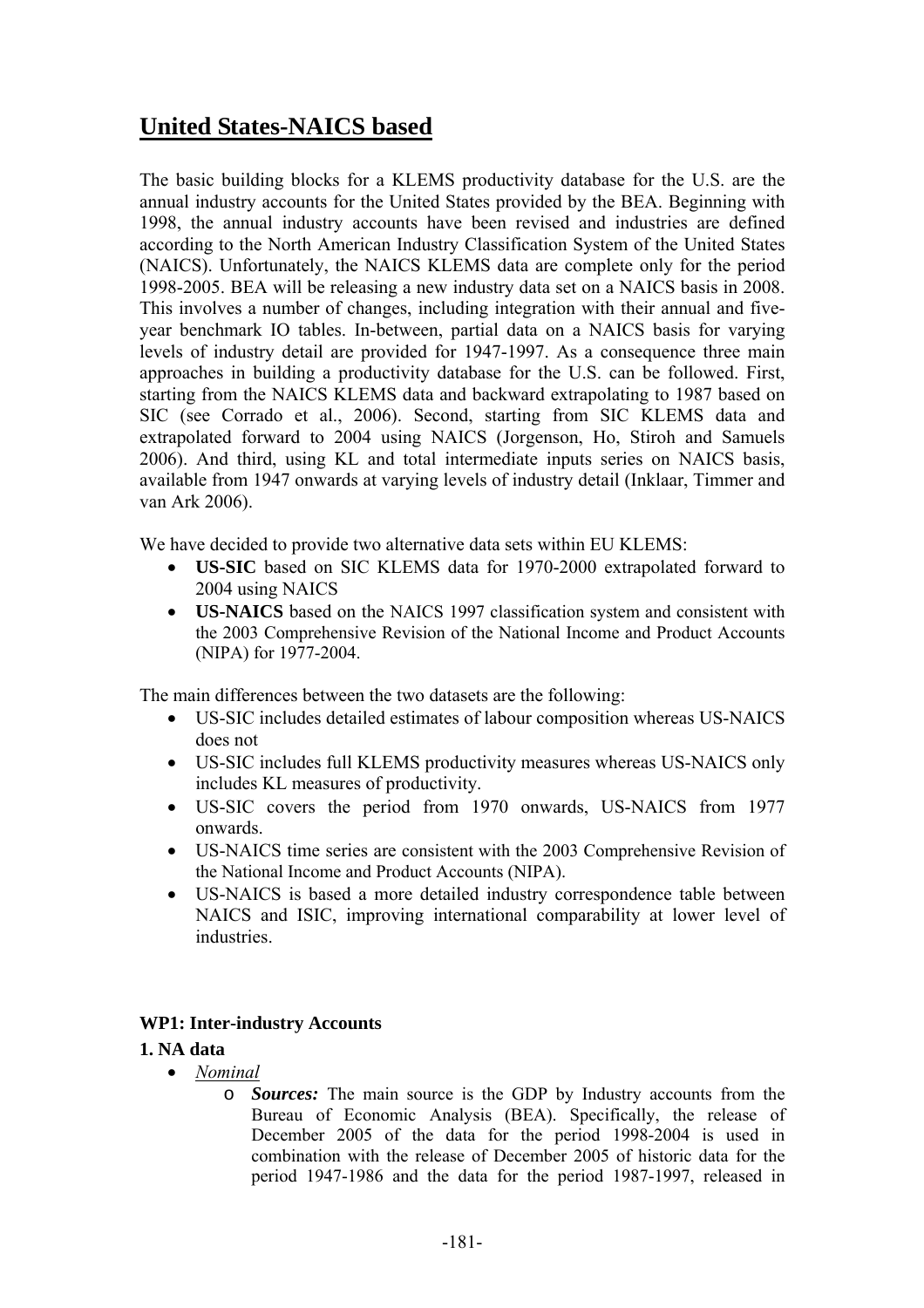November  $2004^{23}$ . The industry data in each of these releases is organized according to the NAICS 1997 classification system and is consistent with the 2003 Comprehensive Revision of the National Income and Product Accounts  $(NIPA)^{24}$ .

The three releases also delineate three distinct periods in terms of data quality. For the period 1998-2004, all source material used by the BEA is on a NAICS basis and there is an underlying set of consistent Supply and Use tables<sup>25</sup>. For 1987-1997, the original source material is on the old 1987 SIC basis, but of sufficient detail for the BEA to estimate consistent gross output, intermediate inputs and value added accounts<sup>26</sup>. For 1977-1986, the source material, on 1972 SIC basis, is still detailed enough to provide series of value added for 65 industries, but no gross output series in either current or constant prices. The 1947-1976 is not incorporated in the database or discussed here as the number of industries in the BEA dataset drops to 22. In the discussion of the data construction by variable, the three periods will often be distinguished.

#### *Gross output*

As discussed earlier, the main source of data is BEA GDP by Industry accounts for the period 1987-2004. The variable 'Taxes on production and imports, less subsidies' is used to remove all taxes on products and production. For the 1977-1986 period, the 1987 data is extrapolated using BLS Industry output and employment data (BLS EMP). For the period 1998-2004, the BEA publishes detailed Gross output by Industry data, consistent with the GDP by Industry totals. For the period 1977-1997 and a number of industries for 1998-2004, the BLS EMP data is used to distinguish the industries on the AUX list, with the exception of the distinction in wholesale and retail trade between motor vehicle trade and other wholesale and retail. For the 1993-2004 period, NAICS based data on output (gross margins) is available from the Census Annual Wholesale Trade Survey and the Annual Retail Trade Survey. For the 1977-1992 period, these data are extrapolated using the BEA Gross Output by Industry data for 1977-1997.

#### *Value added*

The basic source of data is value added minus taxes from the BEA GDP by Industry accounts for 1977-2004. For 1977-1986, no NAICS-based data on taxes is available, so the GDP by Industry data on the old SIC basis are used to extrapolate the 1987 share of taxes in value added. Since there is more detailed source material on gross output than on value added, especially outside manufacturing, a complete set of value added/gross output (VA/GO) ratio is estimated. If no information is available about (trends in) the VA/GO ratio of the detailed industries on the AUX list, it is assumed to follow the more aggregate trend from the BEA data. For 1997, the BEA Benchmark Use table provides the VA/GO

 $\overline{a}$ 

<sup>23</sup>The corresponding articles in the *Survey of Current Business* are, respectively, Smith and Lum  $(2005)$ , Yuskavage and Fahim-Nader (2005) and Yuskavage and Pho (2004).

See Seskin and Larkins (2004).

 $25$  See Moyer, Planting, Vern and Kish (2004).

<sup>&</sup>lt;sup>26</sup> Only overall intermediate input use is available, instead of the more detailed annual Use tables availablefro the later period.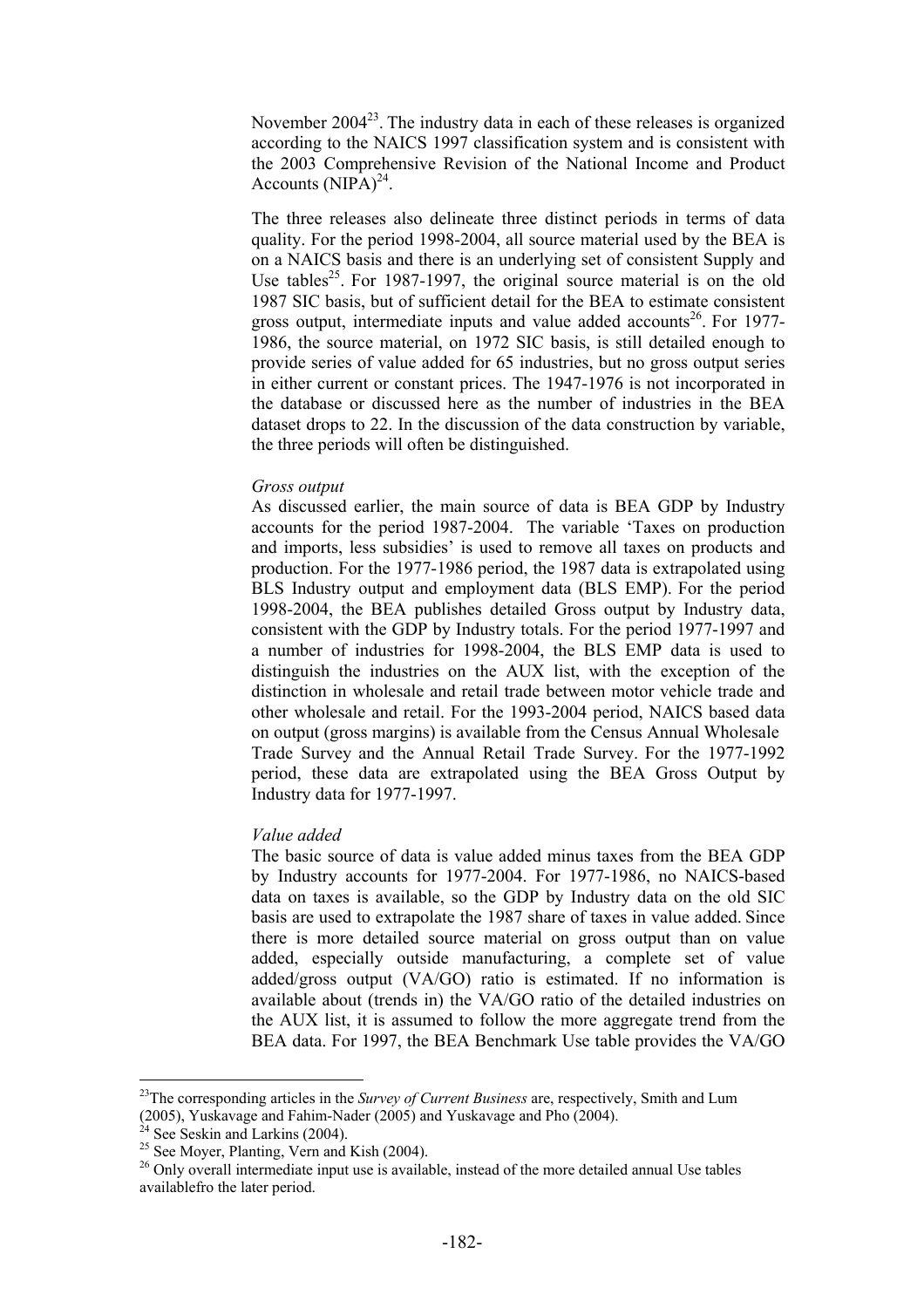ratio for almost all AUX industries. The exception is the distinction between motor vehicle and other trade so in that case, the same VA/GO ratio is assumed. For the period 1998-2004, the manufacturing VA/GO ratios for 1997 are extrapolated using data on value added and value of shipments from the 2001 and 2004 Annual Survey of Manufacturers (ASM). The private households industry (ISIC 95) is relatively special in that, by construction, intermediate inputs are zero. The procedure described above can, in general, lead to VA/GO ratios not equal to 1. This equality is enforced later and any value added above or below gross output is distributed to the other community and personal services industry (ISIC 90-93). Another problem is that in the 1977-1986 period, some of the value added estimates exceed gross output. In those cases, gross output is adjusted upward to the average 1987-1997 VA/GO ratio for that industry. Obviously, this adjustment is not ideal, but since value added is the variable which needs to be consistent with BEA data, while gross output data are from a different source (BLS), this adjustment is the least problematic.

#### *Compensation*

The estimation of labour compensation follows along similar lines as the estimation of value added: the basic source is labour compensation from BEA GDP by Industry and a full set of compensation to gross output (COMP/GO) ratios is estimated. For 1977-1986, no NAICS-based labour compensation is available from the BEA, so a compensation to value added ratio based on the SIC-based GDP by Industry data is used to extrapolate from the 1987 level. The estimates generated this way are adjusted to sum to total economy labour compensation from the SICbased GDP by Industry data. For 1997, the Benchmark Use table is the main source, extrapolated for the period 1998-2004 for manufacturing industries using ASM data on total labour compensation and value of shipments. For non-manufacturing industries, estimates for this period are based on the BLS Current Employment Statistics (CES). The variable on Average weakly earnings of production and non-supervisory workers is combined with the All employees variable to get an estimate of total earnings. Just as with the ASM data, the COMP/GO ratios calculated in this way are applied to the Use table-based ratios, which are consistent with BEA concepts. As with other variables, in the final estimation stage, the estimates of labour compensation are normalized to BEA totals. For the private households industry (ISIC 95), the same procedure is followed as for value added, since all output consists of labour compensation (by construction).

#### o *Comments:*

The guiding principle in the construction of the data is that for additive variables, such as value added at current prices or the number of persons engaged, the industries should add up to BEA control totals. So this means that summing value added across all industries gives GDP at current prices, but also that value added of all agricultural industries adds up to the BEA total for that industry group. For growth rates of prices and quantities, such consistency cannot easily be enforced, but obviously, any deviations from BEA totals should be small. However, there are three reasons why the consistency for the additive variables cannot easily be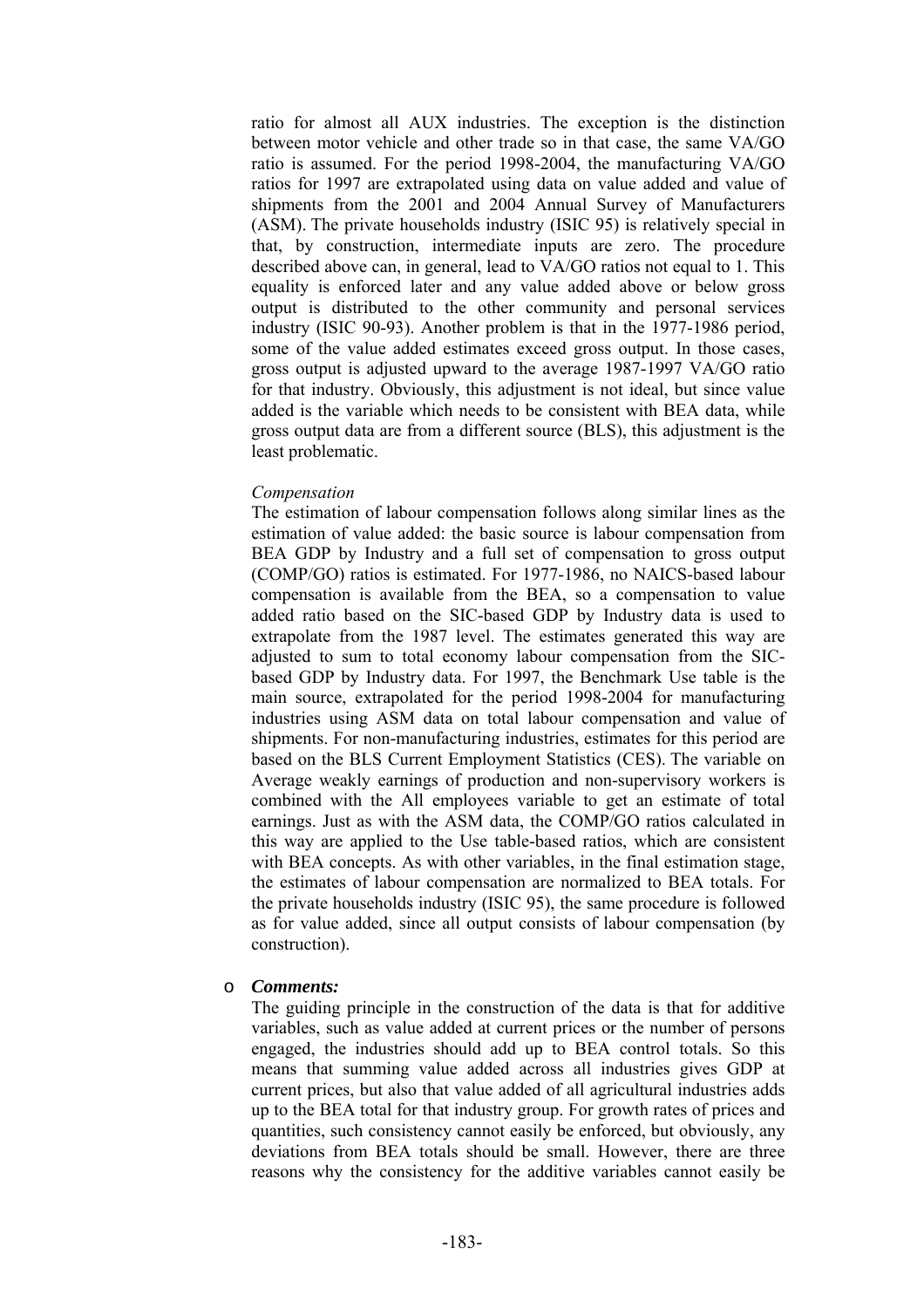demonstrated from the final tables. The first reason is that 'Taxes on production and imports, less subsidies' are subtracted from gross output and value added to make the data more comparable to the output series at basic prices that are available for other countries. This does not achieve perfect comparability, because this variable not just covers indirect taxes on products, but also taxes on production. The basic prices concept would exclude the former, but include the latter type of taxes (less subsidies), so in the U.S. case, it is more appropriate to refer to the resulting series as gross output and value added at factor  $cost^{27}$ .

The second reason is that for a considerable number of the industries in the database, there is no easy concordance to one or more of the 65 industries of the GDP by Industry list (BEA). In database terminology, there is a many-to-many concordance between the EUKLEMS and the BEA list. To resolve this many-to-many concordance, an auxiliary (AUX) list of 92 industries is set up, which has a one-to-many concordance to both the EUKLEMS and BEA list.

The final reason why the final series for value added and employment cannot be easily compared to BEA series is an adjustment involving the new Management of Companies industry (NAICS 55). For the most part, this industry covers the output and employment of firm headquarters. Under the ISIC classification (and the previous U.S. SIC87 classification), such activities are included in the industries to which they provide headquarters services. So for example, the headquarters of Wal-Mart would be included as part of retail trade under ISIC but as part of management of companies under NAICS. The 1997 Benchmark Use table and 1998-2004 Annual Use tables are used to determine intermediate deliveries from management of companies to all other industries. The output and employment of the management of companies industry is then allocated to other industries based on these deliveries<sup>28</sup>.

#### • *Volume*

 $\overline{a}$ 

#### *Sources:*

#### *Gross output deflator change*

The main data source for 1998-2004 is the detailed BEA Gross output by Industry data, which can be aggregated to replicate the deflators as shown in the GDP by Industry dataset. Using gross output at current prices from this source, Törnqvist aggregates are calculated for industries on the AUX list. So the price change of the aggregate industry from year *t*-1 to year *t* is equal to the weighted average price change of the detailed industries, where the weights are equal to the average share in output over the two years of each of these detailed industries. For a number of industries, the

 $27$  The BEA publishes aggregate data distinguishing between taxes on products and on production. Taxes on products represent about 55 percent of total taxes in 2004, but no breakdown by industry is available.

<sup>&</sup>lt;sup>28</sup> Not all output and employment is redistributed. Part of the services of this industry is also exported. Furthermore, gross output is almost fully removed, since the reallocation is basically the consolidation of an industry, with intermediate inputs and corresponding gross output canceling out. Even though the price of headquarters' services is used by the BEA in estimating double deflated value added prices, an adjustment to the BEA results is omitted here because this caused a larger discrepancy between aggregate growth of value added at constant prices based on our data and the corresponding BEA aggregate.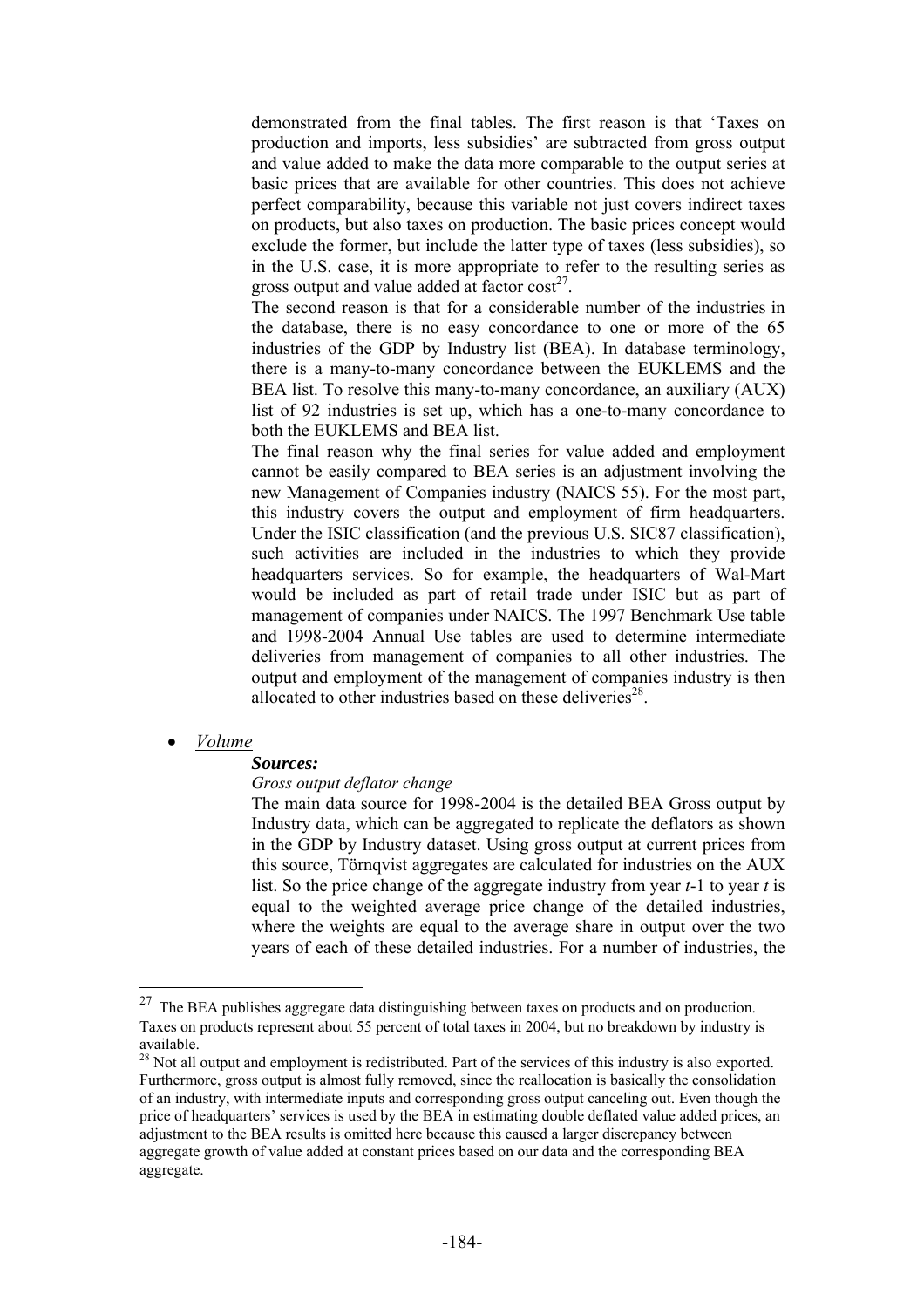BEA deflator data is supplemented by BLS EMP data. For motor vehicle wholesale and retail trade and other wholesale and retail trade, the output indices from the BLS Industry Productivity and Costs program are used in combination with the gross output data described above. For the period 1977-1997, the main source is the gross output deflator data in the BLS EMP dataset. For wholesale and retail trade, the old SIC-based gross output data, as described above, is used. For other detailed industries, the same price change is assumed as for the broader aggregate.

#### *Intermediate input price deflator*

The BEA estimates an implicit value added deflator based on the gross output deflator of an industry and the intermediate input price index. The intermediate input price index is estimated based on Use tables and price indices at a level of detail that is not publicly available. As a result, in many cases, developing alternative intermediate input deflators for detailed industries on the AUX list is unlikely to lead to more reliable estimates of value added prices. However, in other cases, estimates for detailed industries are likely to improve value added deflator estimates. A case in point is the computer industry. In the BEA dataset, the computer industry (NAICS 3341) is part of the broader Computer and electronic products industry (NAICS 334). However, the computer industry uses more semiconductors as intermediate inputs than other parts of that industry and semiconductors show a much different price development than other commodities. The final column of Table 2 shows whether a BEA intermediate input deflator is used for that industry or not. A BEA deflator is used if either 1) the AUX industry in question is a direct match to an industry on the BEA list, 2) the Benchmark Use table does not provide information about intermediate input use of that specific industry or 3) if specific estimates of intermediate input prices leads to large discrepancies. A large discrepancy is defined based on the growth of value added at constant prices, for which two alternatives are compared. First, value added deflators for each industry on the AUX list are calculated using specifically estimated intermediate input deflators (the estimation procedures are described below). Next, value added deflators are calculated based on the BEA intermediate input deflators. Both sets of value added deflators are then aggregated to the BEA industries and used to calculate growth of value added at constant prices. A large discrepancy is signaled if the average growth rate based on estimated intermediate input deflators over the 1998-2004 period differs by more than 10% from the BEA benchmark. So, for example, estimating specific intermediate input deflators for agricultural services, forestry and fishing leads to an aggregate average growth rate of value added at constant prices of 8.1 percent, while the growth rate based on the BEA GDP by Industry data was only 7.2 percent (a difference of 12%). In contrast, using the BEA intermediate input deflator of the aggregate industry for each of the detailed industries leads to an aggregate average growth of 7.2 percent, so using the BEA intermediate input deflator is preferable. In the case of Computer and electronic products, estimating specific intermediate input deflators leads to a difference with the BEA totals of only 3 percent, compared to a difference of 9 percent if BEA intermediate input deflators were used, so here, specific intermediate input deflators seem preferable.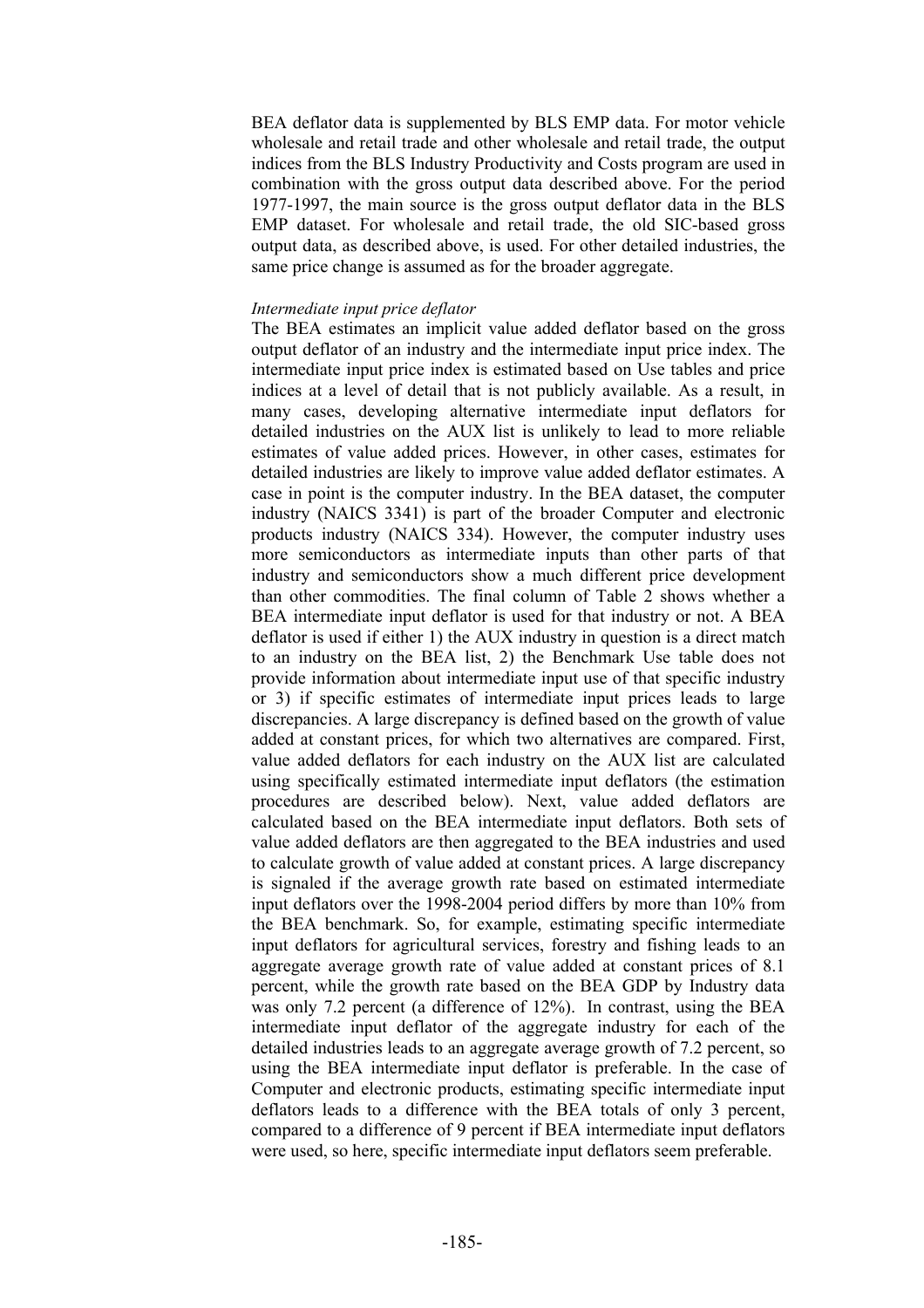So to summarize, a separate estimate of the intermediate input deflator is only used if it is likely to improve the detailed industry results while not creating large discrepancies at more aggregate levels. For the entire 1977- 2004 period, we use the intermediate use shares of the 1997 Benchmark Use table in combination with the gross output deflators described above to estimate intermediate input deflators. As the BEA provides overall intermediate input deflators only for the period 1987-2004, the 1977- 1986 deflators are all based on specific estimates based on the 1997 Use table.

#### *Value added price deflator*

The implicit value added price deflator is taken either directly from the BEA GDP by Industry dataset if there is a one-to-one correspondence with an industry on the AUX list, such as, for example, in the case of Farms. For all other industries, a double deflated price index is estimated based on the gross output and intermediate input deflators described above. The assumption is that an industry's gross output price index is a weighted average of the value added price index and the intermediate input price index.

o *Comments:* Volume has been calculated as the derivative of output series in constant prices and the price deflators.

## **2. SUT data**

- *Nominal*
	- o *Sources:* Not available
	- o *Comments:*
- *Volume*
	- o *Sources:* Not available
	- o *Comments:*

## **WP2: Labour Accounts**

#### **1. Employment**

• *Sources:*

## *Total persons engaged*

The persons engaged variable in the EU KLEMS database is equal to the number of employees plus self-employed workers. Due to inconsistencies between data sources, estimating the total number of persons engaged independently from the number of employees can potentially lead to estimates of persons engaged that are smaller than the estimates of the number of employees. Therefore, the number of self-employed workers is estimated and added to the earlier employee estimates. For 1998-2004, the main source is the number of self-employed from the GDP by Industry dataset. This number is calculated indirectly by subtracting the variable Full-time equivalent employees from Persons engaged in production. Information about the number of self-employed is less complete than data about employees, so estimates are made of the self-employed to employee ratio. If no data for detailed industries is available, a more aggregate ratio is applied. For most industries, the BLS EMP dataset contains data in the Self-employed and unpaid family worker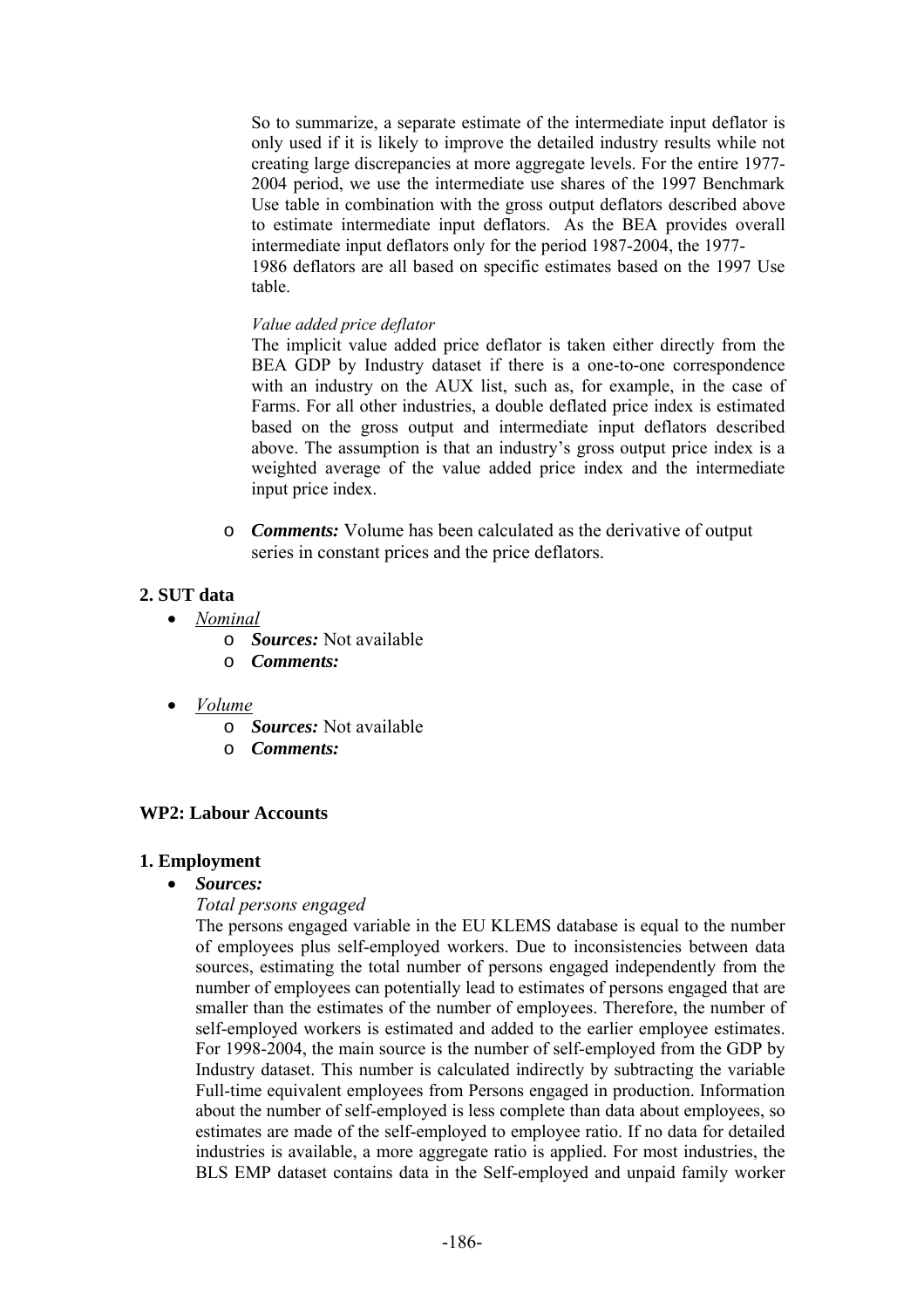jobs variable. For 1977-1997, the BLS EMP dataset represents the only NAICSbased source for data on the number of self-employed, so this source is used to calculate the self-employed to employee ratio for those years. In the final stage, the estimates are normalized to the BEA total economy figures from the SICbased GDP by Industry dataset.

#### *Employees*

For the 1998-2004 period, the Full-time and part-time employees variable in the GDP by Industry dataset is used as the main source. Detailed breakdowns for manufacturing industries are based on the Employees variable in the ASM and the non-manufacturing breakdowns are based on the CES. For the 1977-1997 period, the main data source is the Wage and salary jobs variable in the BLS EMP dataset. Missing industries in that dataset are filled using CES data. These estimates are used as the trend for 1977-1997, linked to the 1998 levels. In each year of the 1977-1997 period, the estimates are normalized to sum to the total economy BEA figures from the SIC-based GDP by Industry dataset.

- *Methods:-*
- *Comments:-*

## **2. Hours**

• *Sources:* 

This is the only variable which is not benchmarked to a BEA variable. The reason is that data on hours worked is not part of the GDP by Industry dataset. NIPA table 6.9 does provide data on total hours worked by employees, but only at a relatively aggregate level. Moreover, the basic data is readily available from the CES. The estimation procedure is in two stages, comparable to that of the number of persons engaged. First, the average hours worked by employees is estimated using the BLS EMP dataset, which provides matching data on wage and salary jobs and total hours worked. The resulting data on average hours worked by employees are supplemented by data on average weekly hours of production and supervisory workers from the CES for some detailed industries for the period 1998-2004. For earlier years, the average number of hours worked of more aggregate industries is applied to detailed industries. Proceeding along the same lines, average hours by self-employed are calculated based on the BLS EMP dataset and here, no supplemental data is available. In the final stage, the estimates of average hours worked by employees on the one hand and by selfemployed on the other are combined with the earlier estimates of the number of employees and self-employed to arrive at a consistent average number of hours worked by all persons engaged.

- *Methods:-*
- *Comments:-*

## **3. Labour composition**

- *Employment (or hours)*
	- o *Sources:* Not available
	- o *Methods:*
	- o *Comments:*
- *Compensation*
	- o *Sources:* Not available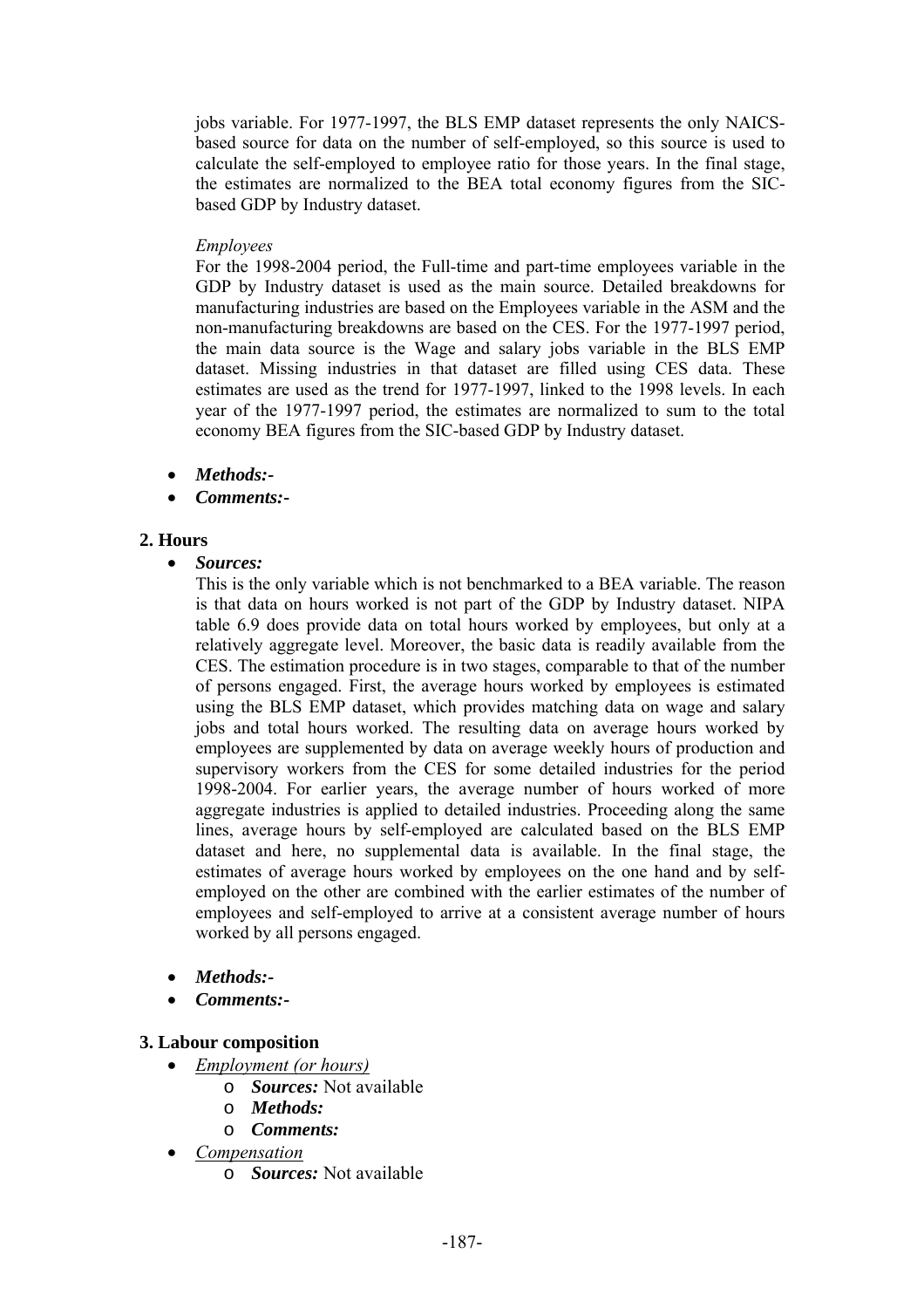- o *Methods:*
- o *Comments:*

#### **WP3: Capital Accounts**

• *Main sources for GFCF* 

For U.S. investment we used two main sources, namely the BEA *1997 Capital Flow Table* (CFT), showing the use of different types of investment goods by 123 NAICS industries in 1997, and the BEA *Detailed Data for Fixed Assets* (DFA) with time series on purchases of different types of investment goods by 63 NAICS industries for the period 1901-2004. We also made substantive adjustments to the U.S. data to fit the ISIC rev. 3 industrial classification, which is the basis of our international comparative database.

- *Definition of ICT assets*: ICT assets are defined as Computers and peripheral equipment, Software and Communications
- *Initial capital stock*
- *Weights:* We also made substantive adjustments to the U.S. data to fit the ISIC rev. 3 industrial classification, which is the basis of our international comparative database. These weights are based on the BEA *1997 Capital Flow Table* (CFT) and additional survey material such as the Bureau of the Census, *Annual Survey of Manufacturing*, BLS Gross output by Industry data and the NBER Manufacturing Industry Database.
- *Comments*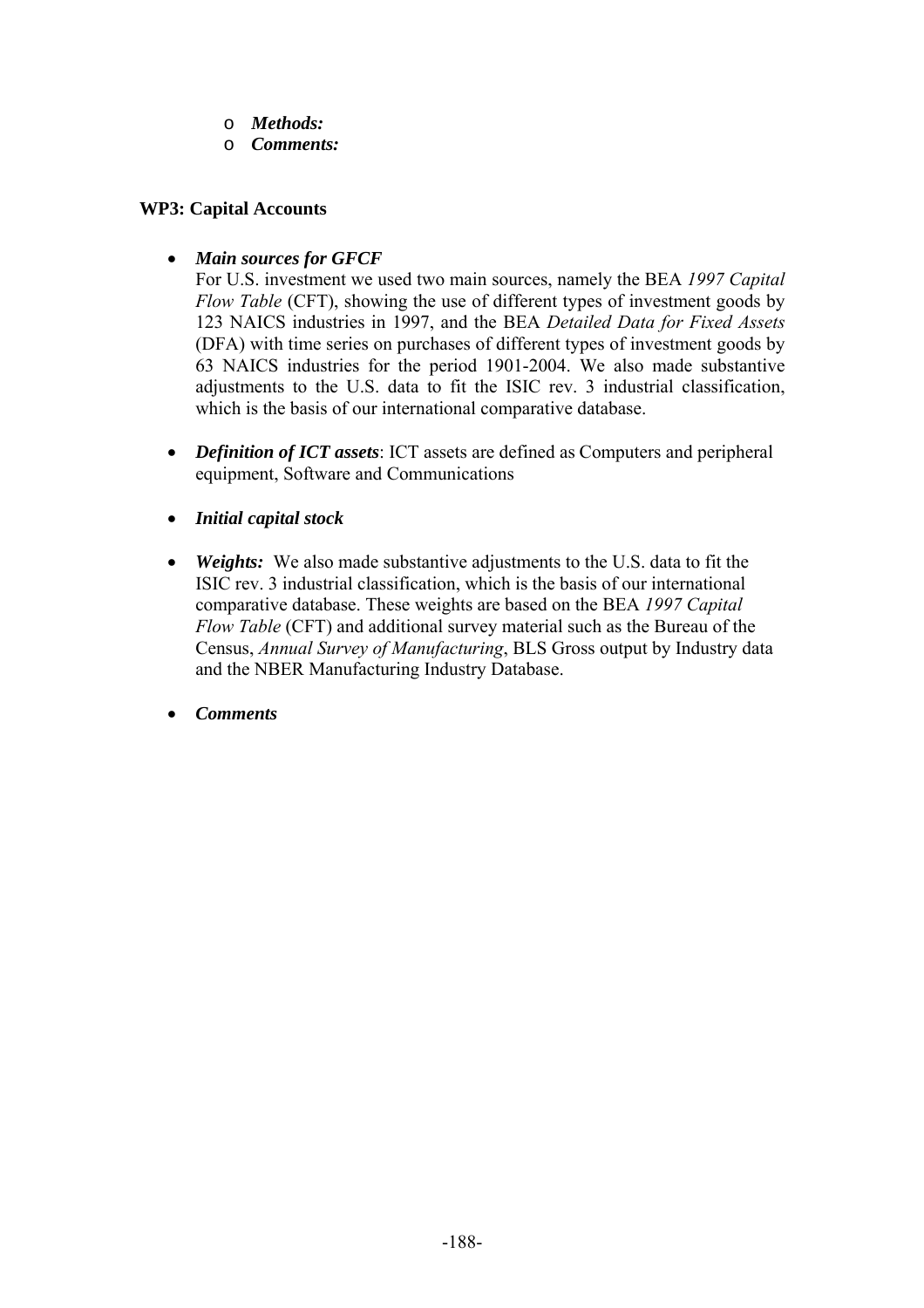## **West Germany**

## **WP1: Inter-industry Accounts**

#### **1. NA data**

- *Nominal*
	- o *Sources:*

Time-series from 1970 to 1991 in line with Revision 2005 are published in the National Accounts (DESTATIS, 2006c) in an at least A60 industry breakdown for the following variables:

- Gross production,
- Intermediate input,
- Value-added, including the following components of value added: Labour compensation, Taxes minus subsidies, CFC , Net operating surplus including mixed income.
- o *Comments:* -The A60 had some industries containing only zero's. The previous delivery of NA data for West Germany (which is consistent with this more detailed data) did have aggregates of these 'missing' industries. Therefore we have combined the A60 with the A31 to arrive at the maximum level of detail possible. For NACE industries 21 and 22, 36 and 37, 60-64 aggregates from the A30 NA data have been used.

-To arrive at the required level of detail, 1991 weights from the total Germany data have been used for the whole 1970-1991 period.

## • *Volume*

- o *Sources:*
	- Volume indices in line with Revision 2005 are published for
		- Gross production,
		- Intermediate input,
		- Value-added.

Only value-added is published in the same A60 and A31 industry breakdown as the nominal values (see above). In general, value-added is deflated by a double deflation approach.

o *Comments:* -Gross output and Intermediate Inputs have been deflated with the value added deflator as no gross output or intermediate inputs deflator data is available.

-Aggregate price deflators are assumed to be identical for more disaggregate industries when more detail was necessary.

#### **2. SUT data**

- *Nominal*
	- o *Sources:* OECD IO tables for 1987, 1986, 1988 and 1990 have been used to calculate the necessary EMS shares.
	- o *Comments:* -Because we did not have Use tables for West Germany, we used the IO tables and assumed they have the same EMSdistribution as Use tables.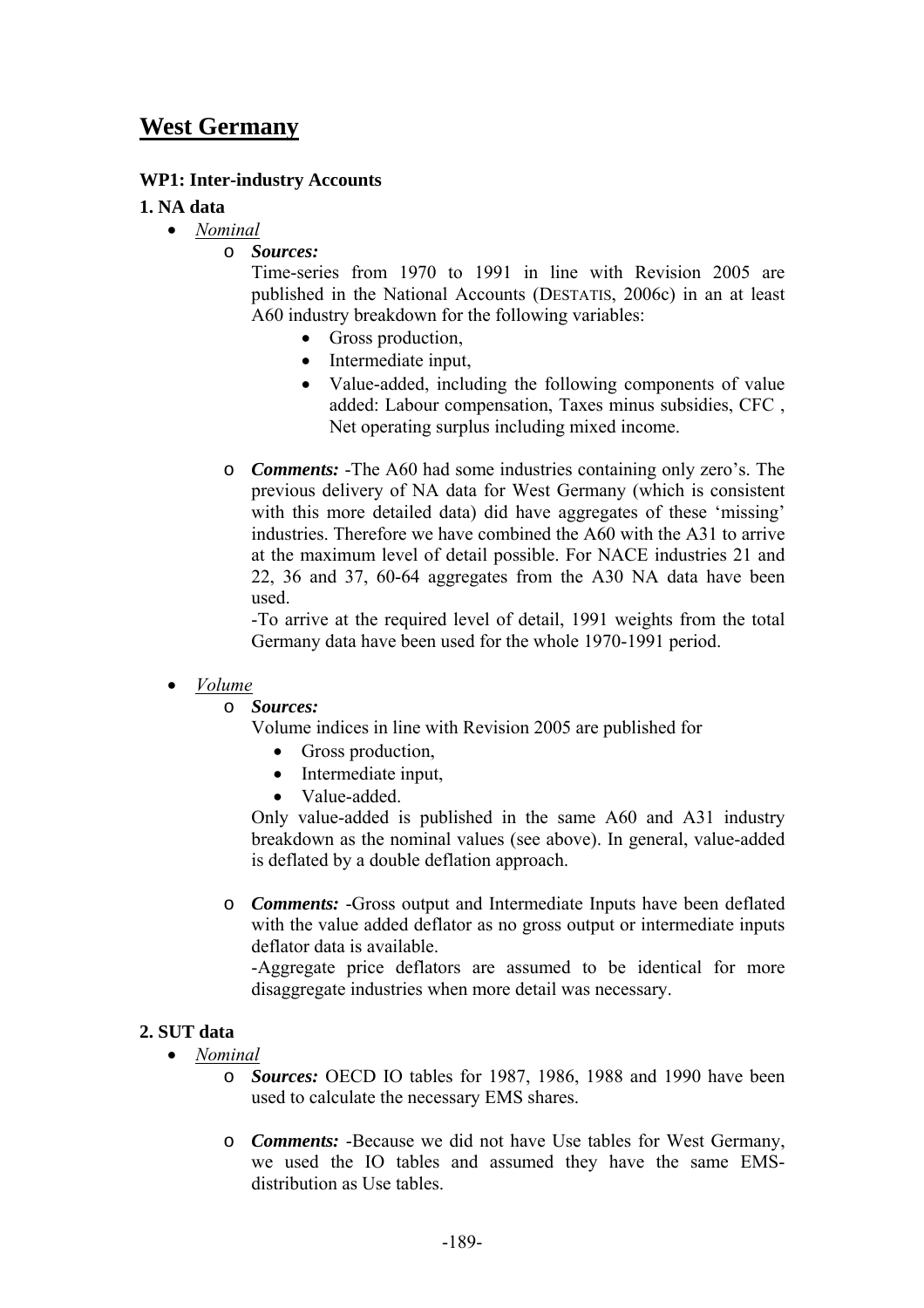*-*1978-1985, 1987 and 1989 have been intrapolated. To create an overlap year for a link with the data for total Germany, 1991 has been extrapolated from 1990 with the trend of 1988-1990.

- *Volume*
	- o *Sources:* OECD IO tables for 1987, 1986, 1988 and 1990 have been used to calculate the necessary EMS shares.
	- o *Comments:* -Because we did not have Use tables for West Germany, we used the IO tables and assumed they have the same EMSdistribution as Use tables.

*-*1978-1985, 1987 and 1989 have been intrapolated. To create an overlap year for a link with the data for total Germany, 1991 has been extrapolated from 1990 with the trend of 1988-1990.

## **WP2: Labour Accounts**

## **1. Employment**

• *Sources:* In the case of persons, the historical time series 1970 - 1991 for the territory of the former Federal Republic of Germany corresponds with the original data from the National Accounts.

The sectoral degree of differentiation is presently significantly lower than with the data for Germany. Only 31 industries are distinguished.

• *Methods:* -To arrive at the required level of detail, 1991 weights from the total Germany data have been used for the whole 1970-1991 period.

## **2. Hours**

• *Sources:* In the case of hours worked we also used the benchmark figure of the National Accounts. For more structural information in line with ESA'95, we transposed historical information from the IAB, Nuremberg. The sectoral degree of differentiation is presently significantly lower than with

the data for Germany. Similar to the data for West Germany in WP 1 and WP 3, 31 industries are distinguished.

• *Methods:* To arrive at the required level of detail, 1991 weights from the total Germany data have been used for the whole 1970-1991 period.

## **3. Labour composition**

- *Employment (or hours)*
	- o *Source:* Social security data and the German socio-economic panel, supplemented with information on employment by gender and occupation from the Statistiches Jahrbuch. Combined data with ILO occupation data.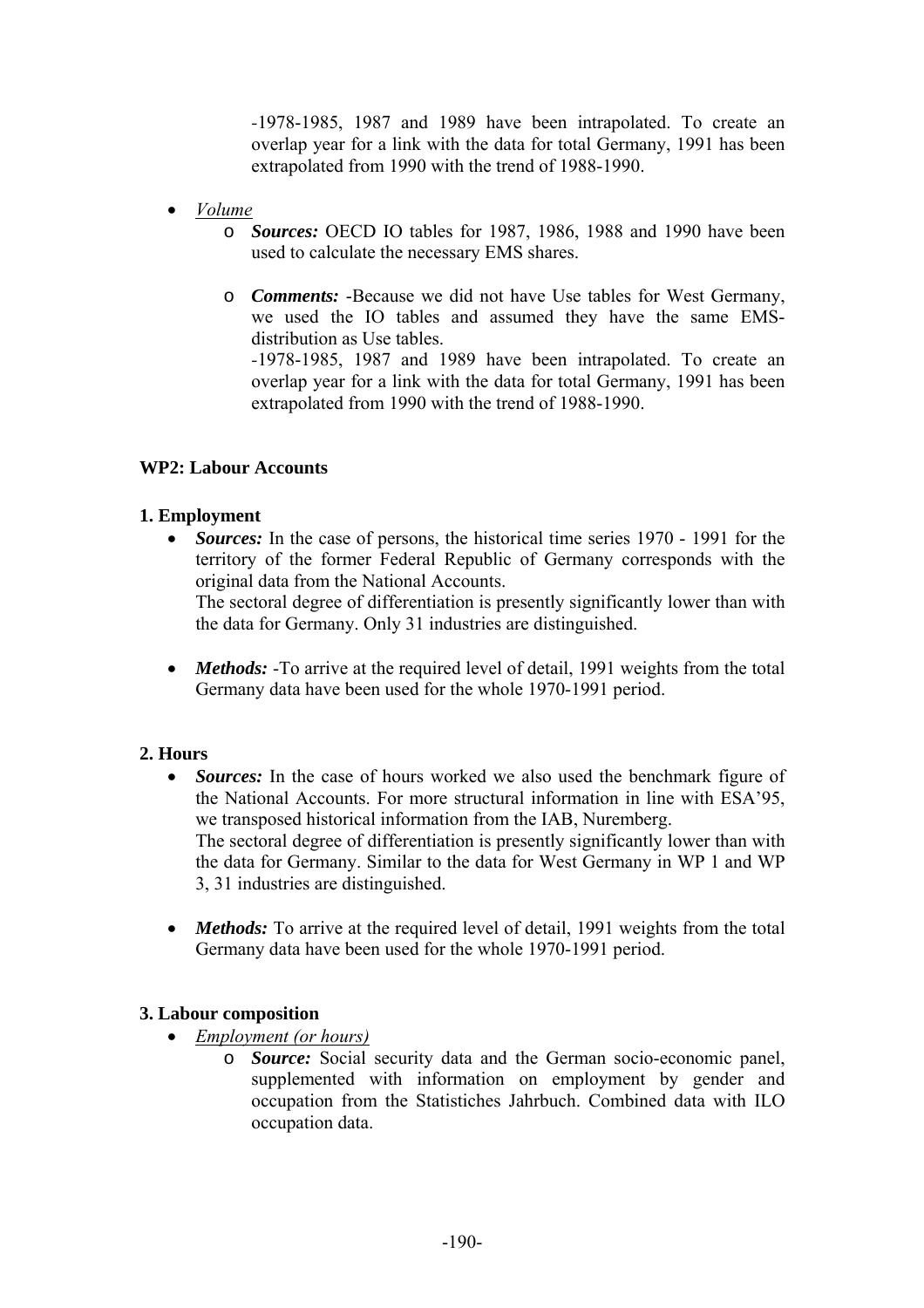- o *Methods:* Employment and wages by skill were available from 1976 to 1992. We used the ILO occupation data to backdate to 1970 for the high skill group and backcasted the intermediate group. We then used data on gender by industry to split by gender, assuming that the gender proportions are the same in each skill group back in time, although there is a levels difference due to joining with the DIW series in 1992. We also assume the male/female wage differential for each skill group is constant at 1992 values.
- o *Comments:-*
- *Compensation*
	- o *Source:* Social security data and the German socio-economic panel, supplemented with information on employment by gender and occupation from the Statistiches Jahrbuch. Combined data with ILO occupation data.
	- o *Methods:* Employment and wages by skill were available from 1976 to 1992. We used the ILO occupation data to backdate to 1970 for the high skill group and backcasted the intermediate group. We then used data on gender by industry to split by gender, assuming that the gender proportions are the same in each skill group back in time, although there is a levels difference due to joining with the DIW series in 1992. We also assume the male/female wage differential for each skill group is constant at 1992 values.
	- o *Comments:-*

## **WP3: Capital Accounts**

## • *Main sources for GFCF*

Time series of *new investment* (ESA'95, 3.102) by industries are published in a NACE A 31 industry classification for three types of assets: *Non residential buildings and structures*, *Dwellings*, *Machinery and equipment including Others*. *Others* is a shortcut for the sum of cultivated assets, mineral exploitation, software, literacy originals and transfer costs (DESTATIS, 2006c). *Dwellings* capital formation in the German National Accounts is defined to be exclusively made by industry 70.

• *Methods: (for estimating industry \* asset)* 

For the analytical module of EU KLEMS estimates have been based on A60 cross tabulations. However, since new investment supplied by DESTATIS is only available in an A 31 industry breakdown, the respective sub industries have been estimated applying the same development of per capita investment as for the higher level industry. The results have subsequently been aggregated to A 31 level.

Using the cross tabulation for Germany in 1991, time-series of new investment have been estimated, applying a biproportional method. Net sales and GFCF have been estimated with the same methodology as for Germany. Deflation has been done in the same way.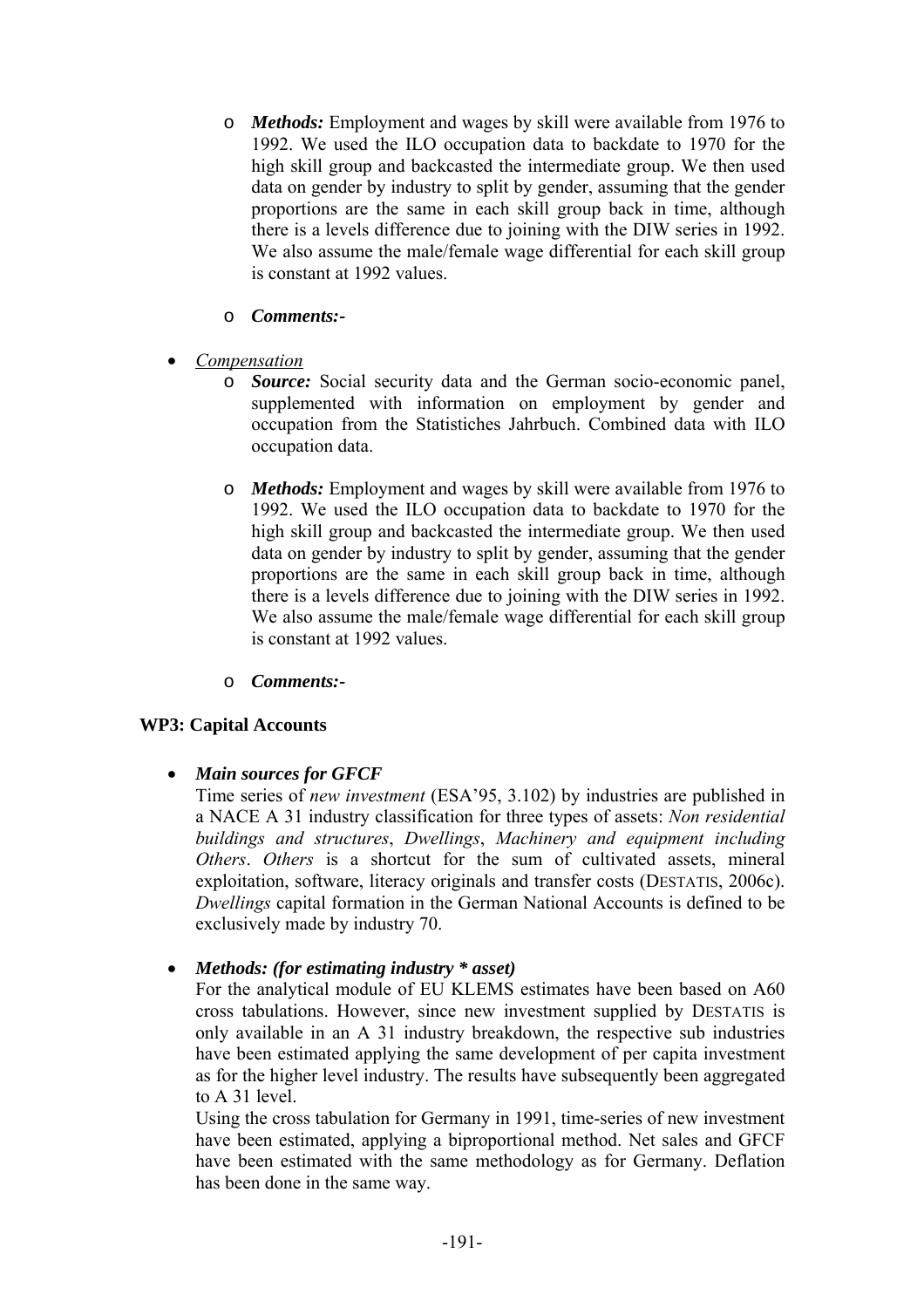## • *Definition of ICT assets*

Time series of *GFCF* by type of asset are available for 10 categories of machinery and equipment, 3 categories of building and structures, two categories of others. Separate time series for IT assets (based on 68 different goods out of CPA 32) and CT assets (based on 41 different goods out of CPA 31) are published (DESTATIS, 2006c). Estimates for some of the different components for *others* have been made using constant shares*.* 

Time series for *net sales* (ESA'95, 3.103) are available by type of asset for three categories of machinery and equipment.

#### • *Initial capital stock*

Time series on capital stock (gross and net) and CFC by industries are available at constant and current replacement prices in a NACE A60 industry classification (Germany) and NACE A31 industry classification (West Germany) for three types of assets: *Non-residential buildings and structures*, *dwellings*, *machinery and equipment including Others.* In addition, a more detailed breakdown by type of asset is available for the total economy, however not as detailed as the breakdown in the GFCF time-series calculated for EU KLEMS.

Based on this information, in a first step initial stocks by type of asset and by industry have been estimated for Germany (1991) and for West Germany (1970). Furthermore, the closing stock for West Germany in 1990 could be estimated, such that the closing stock in 1990 for the former GDR can be calculated. All stock estimates in this step have been made consistent with the stock and depreciation values of the National Accounts for Germany and West Germany by applying a PIM-Model on the estimated GFCF data, which in turn have been made consistent with the National Accounts. The PIM-Model applied is the DIW capital-stock model (Görzig, 2006). The implicit service live assumptions (in the sense of an average life expectancy, which should not be confused with the service life approach used in the BEA method) of DESTATIS (Schmalwasser, 2001; UNECE, 2004) have been used to simulate the National Accounts stock data.

DESTATIS capital-stock estimates are based on a methodology differing from the one applied in the EU KLEMS analytical module. While, in principle, DESTATIS is assuming a constant relation between gross capital stock and CFC, the *average expected service life*, EU KLEMS assumes a constant relation between net capital stock and CFC, the *depreciation rate*.

The implicit depreciation rate of the DESTATIS estimates can he calculated from the results and compared with the EU KLEMS assumptions. The depreciation rate calculated for DESTATIS capital stocks is not constant and may vary in time for a given type of assets. Calculating the average depreciation rate for Germany for several years for (1991-2004) will give an impression of the differences between the DESTATIS calculations and the EU KLEMS assumptions on CFC.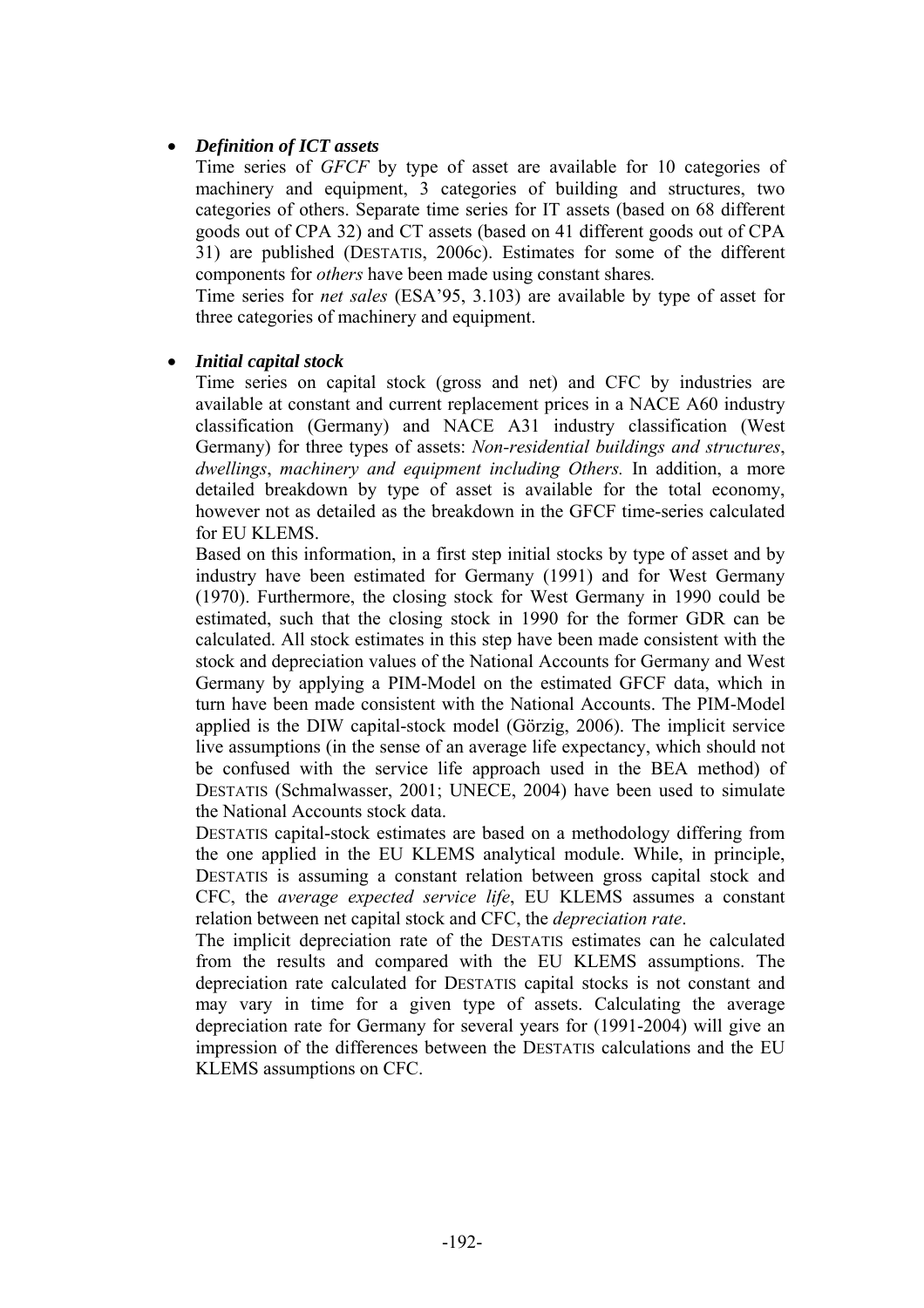|                                          | <b>EU KLEMS</b> | <b>DESTATIS</b> |
|------------------------------------------|-----------------|-----------------|
| Dwellings                                | 0.01            | 0.02            |
| Non-residential buildings and structures | 0.03            | 0.03            |
| Intangibles                              | 0.32            | 0.26            |
| Vehicles                                 | 0.19            | 0.17            |
| Machinery and equipment (excl. IT and    | 0.13            | 0.14            |
|                                          |                 |                 |
| IT equipment                             | 0.32            | 0.31            |
| CT equipment                             | 0.12            | 0.17            |

**Table 1: Average resulting depreciation rates Germany 1991 - 2004** 

Differences between the depreciation rates applied by DESTATIS and by EU KLEMS do not only results from different assumptions on the depreciation schedules, but also because DESTATIS is considering in its calculation premature scrapping, especially in the case of East Germany and in some cases a change of service life over time.

Because of these differences, initial capital stocks as calculated by DESTATIS cannot be applied directly in the EU KLEMS analytical module, since these stocks are based on depreciation rates differing from the ones applied in the EU KLEMS analytical module. Therefore, initial stocks compatible to the assumptions in the EU KLEMS analytical module had to be estimated. For this, initial stocks by type of asset and by industry as calculated by the National Accounts methodology for 1970 have been corrected. The correction factors have been chosen in such a way that the average growth rate of capitalstock in the EU KLEMS analytical module for the period 1970 to 2004 is consistent with the average growth rate calculated for the DESTATIS based stocks. Initial stocks for Germany in 1991 have been calculated by assuming the same relation between Germany and West Germany as given by the National Accounts.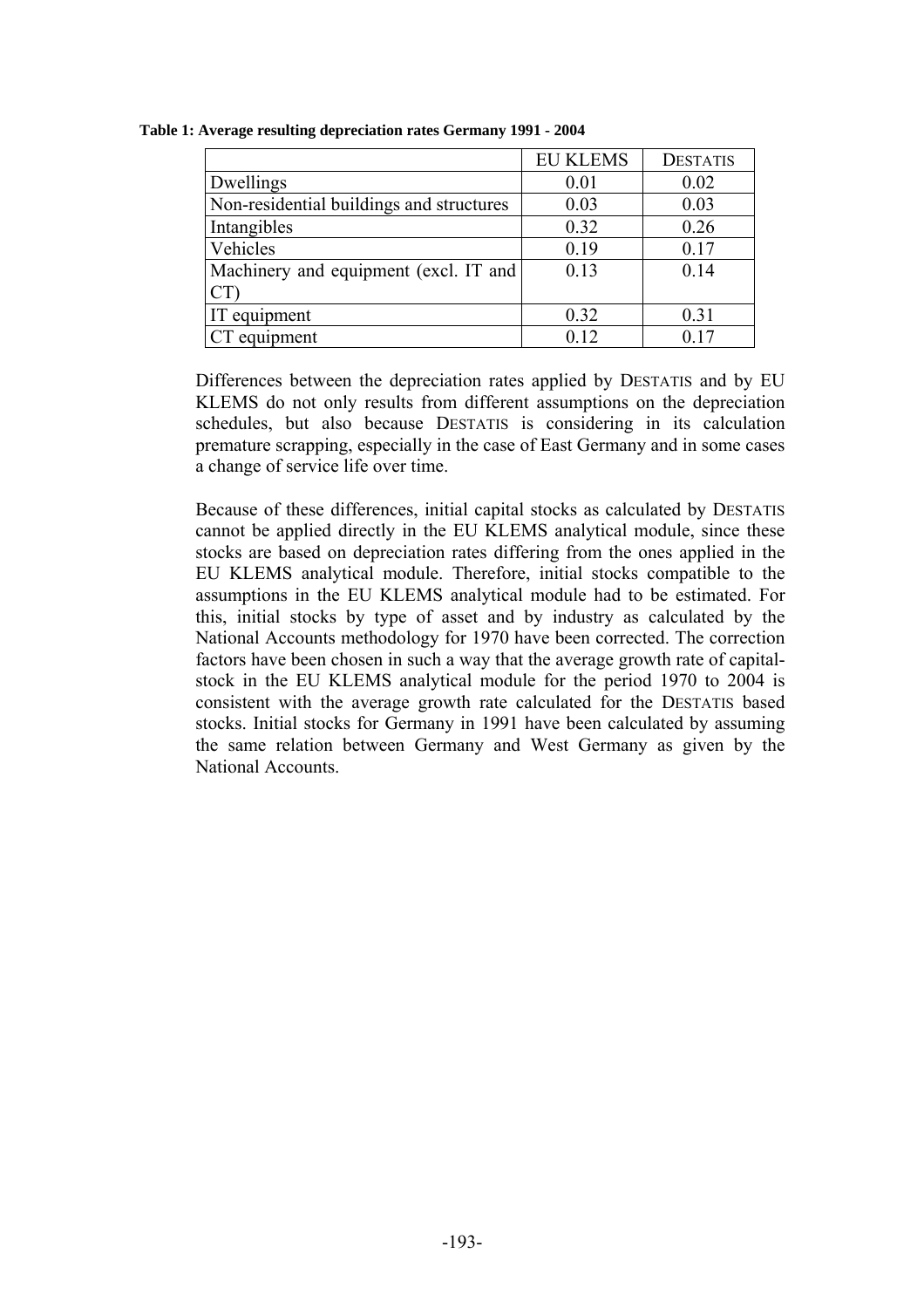## **EU aggregates**

**EU-15ex: Austria, Belgium, Denmark, Finland, France, Germany, Italy, Netherlands, Spain and United Kingdom** 

**EU-15: Austria, Belgium, Denmark, Finland, France, Greece, Germany, Ireland, Italy, Luxembourg, Netherlands, Portugal, Spain, Sweden and United Kingdom** 

**EU-10: Czech Republic, Cyprus, Estonia, Hungary, Latvia, Lithuania, Malta, Poland, Slovak Republic and Slovenia** 

**EU-25: Austria, Belgium, Czech Republic, Cyprus, Denmark, Estonia, Finland, France, Greece, Germany, Hungary, Ireland, Italy, Latvia, Lithuania, Luxembourg, Malta, Netherlands, Poland, Portugal, Slovak Republic, Slovenia, Spain, Sweden and United Kingdom** 

**Eurozone: Austria, Belgium, Finland, France, Greece, Germany, Ireland, Italy, Luxembourg, Netherlands, Portugal and Spain.** 

## **WP1: Inter-industry Accounts**

## **1. NA data**

- *Nominal*
	- o *Sources:* See sources documents of specific countries. more detail was available.
	- o *Comments:* -For Finland VA, II and GO have been extrapolated with the growth rate of the total economy for the period 1970-1974. For volume indices more detail was available.

*-*For Portugal, Greece and Ireland, GO and II have been extrapolated with the growth rate of value added.

*-*Confidential data has not been shown for Austria (all detail in mining), Sweden (industry 32 after 2003, 10, 11, 12, 13, 14, 15, 16) and Germany (13 and 14) in their respective country files. For EU aggregations this data has been used however.

*-*For Ireland detail in industries G, I, J and K has not been displayed before 1995.

-Summation of all current variables has been executed by applying the sector specific Purchasing Power Parity for 1997, and the gross output deflated PPP for the other years.

- *Volume*
	- o *Sources:* See sources documents of specific countries. more detail was available.
	- o *Comments: -*For Ireland, GO and II have been extrapolated with the growth rate of value added. There is no Gross output and intermediate input at constant prices for Portugal before 1976 and for Greece before 1995.

*-*Confidential data has not been shown for Austria (all detail in mining), Sweden (industry 32 after 2003, 10, 11, 12, 13, 14, 15, 16) and Germany (13 and 14) in their respective country files. For EU aggregations this data has been used however.

*-*For Ireland detail in industries G, I, J and K has not been displayed before 1995.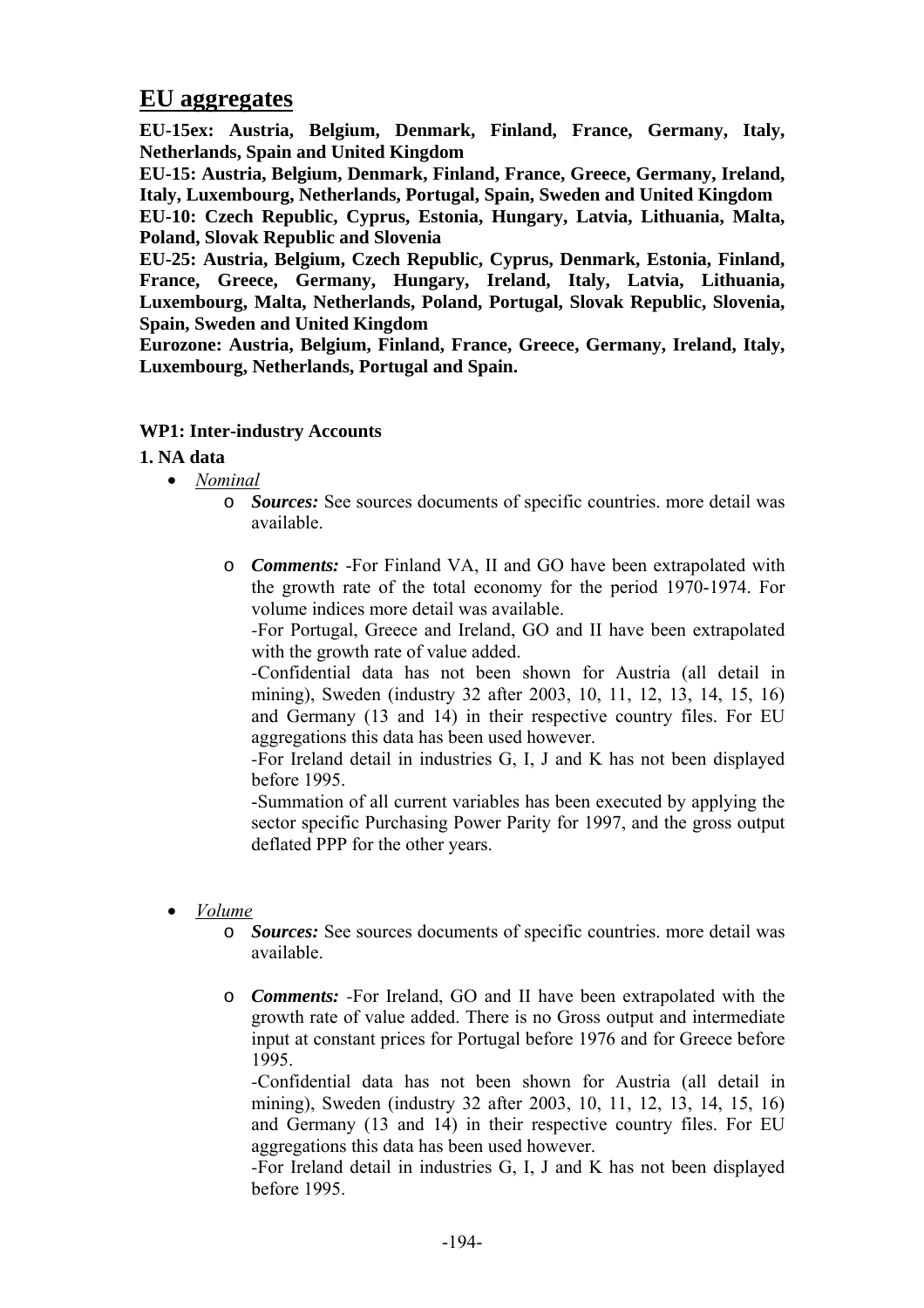-Summation of all constant variables has been executed with the tornquist method.

## **2. SUT data**

- *Nominal*
	- o *Sources:* See sources documents of specific countries. EMS aggregations are only available for the EU15ex aggregate.
	- o *Comments:* -For Belgium E, M and S shares for 1995 have been used for the whole period 1980-1995.

*-*For Netherlands: the E, M and S shares have been extrapolated before 1987 with the growth rate of Total intermediate inputs.

-For West Germany I-O tables (for 1978, 1986, 1988 and 1990) have been used to estimate E, M and S. Intermediate years have been interpolated.

-For France we have used yearly I-O tables, deflated to constant series with gross output deflators.

-Italy, West Germany and the Netherlands do not have enough detail for the minimum requirements for E, M and S, which is why there is no data in all aggregates before 1992.

- *Volume*
	- o *Sources:* See sources documents of specific countries. EMS aggregations are only available for the EU15ex aggregate.
	- o *Comments:* -For Belgium E, M and S shares for 1995 have been used for the whole period 1980-1995.

*-*For Netherlands: the E, M and S shares have been extrapolated before 1987 with the growth rate of Total intermediate inputs.

-For West Germany I-O tables (for 1978, 1986, 1988 and 1990) have been used to estimate E, M and S. Intermediate years have been interpolated.

-For France we have used yearly I-O tables, deflated to constant series with gross output deflators.

-Italy, West Germany and the Netherlands do not have enough detail for the minimum requirements for E, M and S, which is why there is no data in all aggregates before 1992.

## **WP2: Labour Accounts**

## **1. Employment**

- *Sources:* See sources documents of specific countries.
- *Methods:* -All countries in the EU15ex, Eurozone and EU15 aggregates do have data for employment for the period 1970-2004. New member states mostly start in 1995. Aggregation is a simple sum of all countries.
- *Comments: -*Confidential data has not been shown for Austria (all detail in mining), Sweden (industry 32 after 2003, 10, 11, 12, 13, 14, 15, 16) and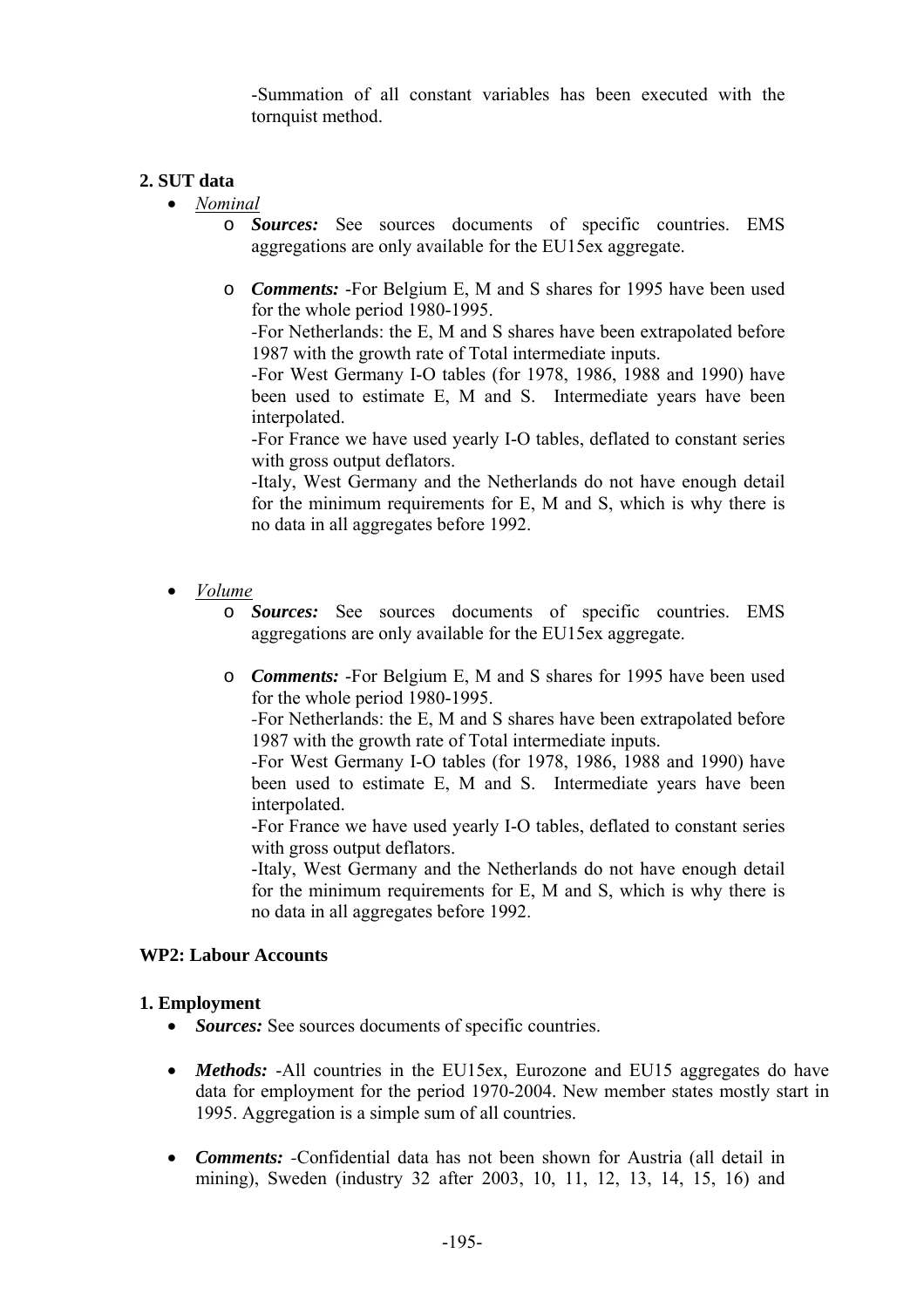Germany (13 and 14) in their respective country files. For EU aggregations this data has been used however.

## **2. Hours**

- *Sources:* See sources documents of specific countries.
- *Methods:* -All countries in the EU15ex, Eurozone and EU15 aggregates do have data for employment for the period 1970-2004. New member states mostly start in 1995. Aggregation is a simple sum of all countries.
- *Comments: -*Confidential data has not been shown for Austria (all detail in mining), Sweden (industry 32 after 2003, 10, 11, 12, 13, 14, 15, 16) and Germany (13 and 14) in their respective country files. For EU aggregations this data has been used however.

## **3. Labour composition**

- *Employment*
	- o *Sources:* See sources documents of specific countries.
	- o *Methods:* **-**Labour composition is only available for the EU15ex aggregate. Ireland, Portugal, Greece and Luxembourg do not have data on this subject. Swedish data only starts in 1993. For most countries this variable is available at the level of 15 industries. For lower levels we assumed the same composition as the higher aggregate.
	- o *Comments:* **-**For Belgium the shares of 1986 have been used for the period 1980-1986 as well. -For France the shares of 1982 have been used for 1981 and 1980 as well.
- *Compensation*
	- o *Sources:* See sources documents of specific countries.
	- o *Methods:* **-**Labour composition is only available for the EU15ex aggregate. Ireland, Portugal, Greece and Luxembourg do not have data on this subject. Swedish data only starts in 1993. For most countries this variable is available at the level of 15 industries. For lower levels we assumed the same composition as the higher aggregate.
	- o *Comments:* **-**For Belgium the shares of 1986 have been used for the period 1980-1986 as well. -For France the shares of 1982 have been used for 1981 and 1980 as well.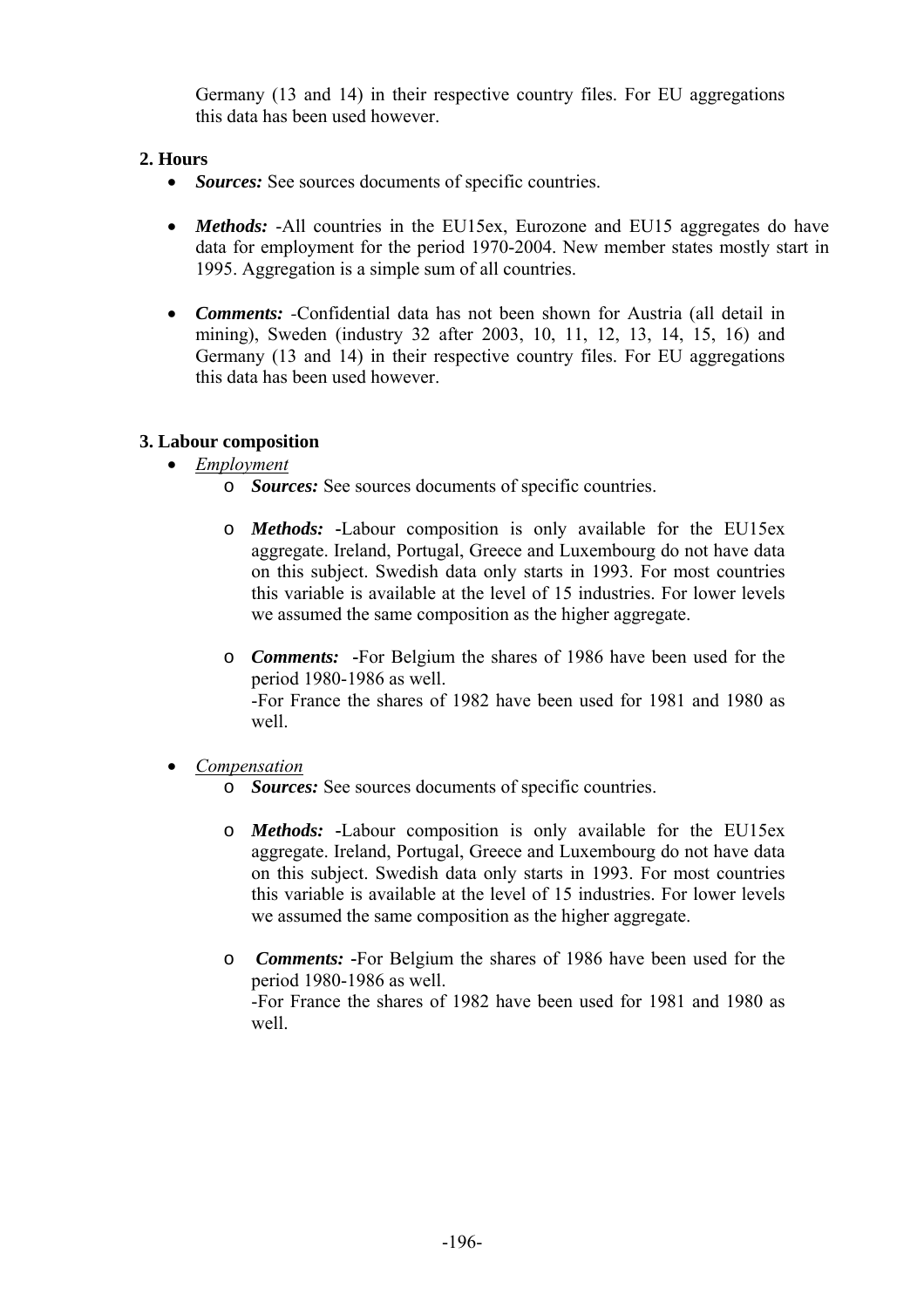## **WP3: Capital Accounts**

#### • *Main sources for GFCF*

See sources documents of specific countries.

#### • *Methods (for estimating industry \* asset)*

See sources documents of specific countries.

## • *Definition of ICT assets*

See sources documents of specific countries.

#### • *Initial capital stock:*

See sources documents of specific countries.

#### • *IT deflator:*

See sources documents of specific countries.